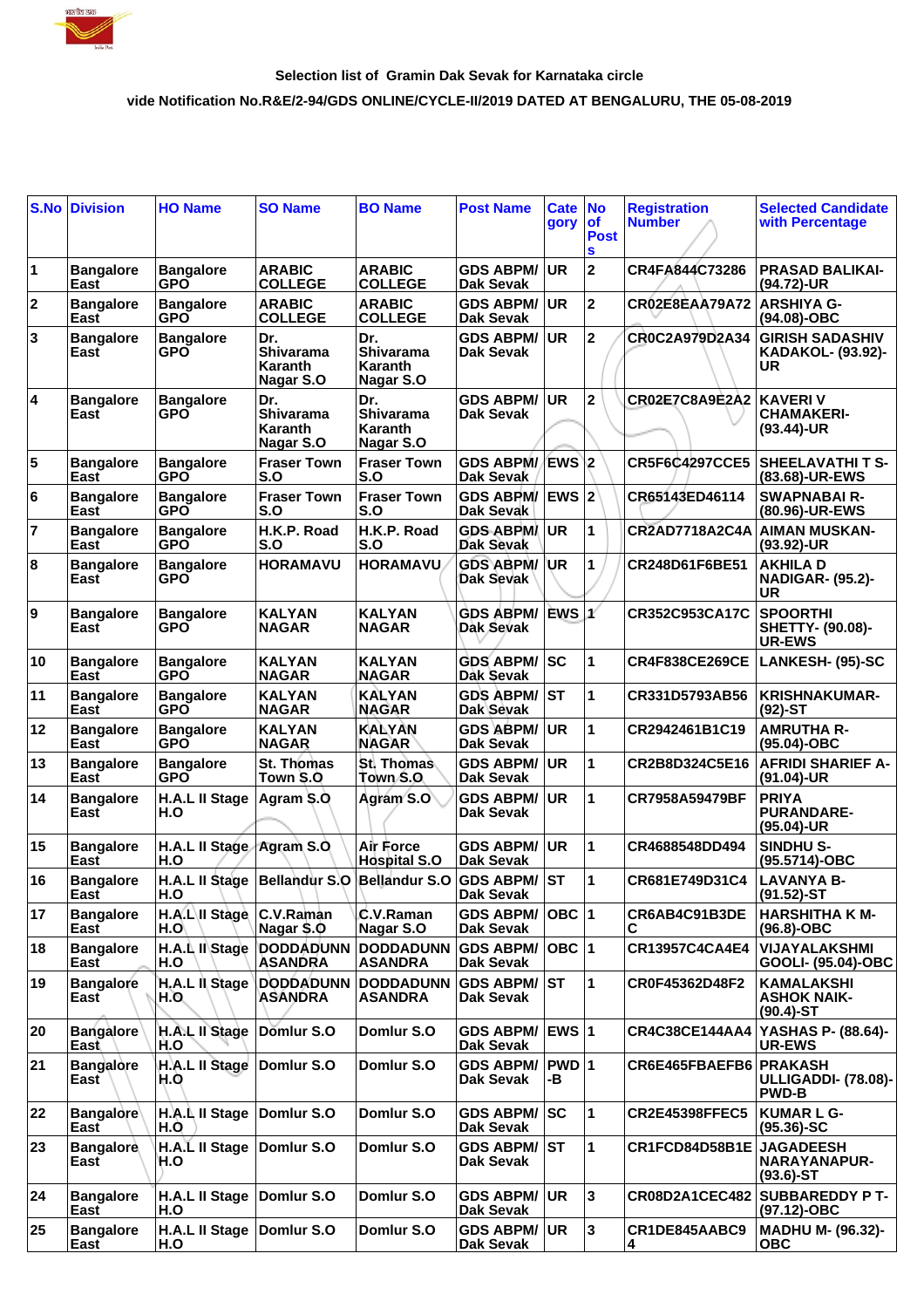| 26 | <b>Bangalore</b><br>East              | H.A.L II Stage<br>H.O        | Domlur S.O                                      | Domlur S.O                                               | <b>GDS ABPM/ UR</b><br>Dak Sevak        |                  | 3                       | CR04C3AEBC8D4<br>4                  | <b>BASAVANNEPPA</b><br><b>KAYAKAD- (95.2)-</b><br>OBC        |
|----|---------------------------------------|------------------------------|-------------------------------------------------|----------------------------------------------------------|-----------------------------------------|------------------|-------------------------|-------------------------------------|--------------------------------------------------------------|
| 27 | <b>Bangalore</b><br>East              | H.A.L II Stage<br>H.O        | Doorvaninaga Doorvaninaga GDS ABPM/ SC<br>r S.O | r S.O                                                    | Dak Sevak                               |                  | 1                       | CR12E9E66BB4BE                      | <b>SHILPASHREE N-</b><br>$(93.12)-SC$                        |
| 28 | <b>Bangalore</b><br>East              | <b>H.A.L II Stage</b><br>H.O | Doorvaninaga<br>rS.0                            | Doorvaninaga GDS ABPM/<br>rS.0                           | <b>Dak Sevak</b>                        | UR.              | $\overline{2}$          | CR0756C94D8821                      | <b>SANDEEP YADAV</b><br>Y- (96.64)-OBC                       |
| 29 | <b>Bangalore</b><br>East              | <b>H.A.L II Stage</b><br>H.O | Doorvaninaga Doorvaninaga GDS ABPM/ UR<br>r S.O | rS.0                                                     | <b>Dak Sevak</b>                        |                  | $\mathbf{2}$            | CR192BDF2F81C4                      | <b>POORNIMA V-</b><br>(95.84)-OBC                            |
| 30 | <b>Bangalore</b><br>East              | H.A.L II Stage<br>H.O        | Kadugodi S.O Kadugodi S.O                       |                                                          | <b>GDS ABPM/ SC</b><br>Dak Sevak        |                  | 1                       | CR8A4E49148F47                      | <b>RASHMITHA C-</b><br>(94.56)-SC                            |
| 31 | <b>Bangalore</b><br>East              | H.A.L II Stage<br>H.O        | KANNAMANG KANNAMANG<br><b>ALA</b>               | ALA                                                      | <b>GDS ABPM/</b><br><b>Dak Sevak</b>    | PWD 1<br>-C      |                         | CR86A9AAA41EC<br>5                  | <b>NIRMALA S PATIL-</b><br>(86.24)-PWD-C                     |
| 32 | <b>Bangalore</b><br>East              | <b>H.A.L II Stage</b><br>H.O | KANNAMANG KANNAMANG<br><b>ALA</b>               | <b>ALA</b>                                               | <b>GDS ABPM/</b><br><b>Dak Sevak</b>    | UR               | 1                       | <b>CR255E429EBF8C</b>               | <b>BHAVYASHREE N-</b><br>(94.08)-OBC                         |
| 33 | <b>Bangalore</b><br>East              | H.A.L II Stage<br>H.O        | Mahadevapur<br>a S.O                            | Mahadevapur<br>a S.O                                     | <b>GDS ABPM/</b><br><b>Dak Sevak</b>    | OBC  1           |                         | CR755A295892DC                      | DIVYA R- (95.04)-<br>ОВС                                     |
| 34 | <b>Bangalore</b><br>East              | <b>H.A.L II Stage</b><br>H.O | Mahadevapur<br>a S.O                            | <b>Mahadevapur</b><br>a S.O                              | <b>GDS ABPM/</b><br>Dak Sevak           | sc               | 1                       | CR44FA94D913B4                      | <b>BABU</b><br>GOORANAVAR-<br>$(92.64)$ -SC                  |
| 35 | <b>Bangalore</b><br>East              | H.A.L II Stage<br>H.O        | Marathahalli<br>Colony S.O                      | Kundalahalli<br>S.O                                      | <b>GDS ABPM/</b><br>Dak Sevak           | OBC              | $\overline{1}$          | CR4ACA9E354AC<br>С                  | <b>JANE NILEEMA</b><br><b>FURTADO- (93.6)-</b><br><b>OBC</b> |
| 36 | <b>Bangalore</b><br>East              | H.A.L II Stage<br>H.O        | Marathahalli<br><b>Colony S.O</b>               | <b>Marathahalli</b><br>Colony S.O                        | <b>GDS ABPM/</b><br>Dak Sevak           | OBC <sub>1</sub> |                         | CR063A64418C94                      | <b>AISHWARYA C-</b><br>(95.04)-OBC                           |
| 37 | <b>Bangalore</b><br>East              | H.A.L II Stage<br>H.O        | Marathahalli<br>Colony S.O                      | Marathahalli<br>Colony S.O                               | <b>GDS ABPM/</b><br>Dak Sevak           | <b>UR</b>        | $\overline{\mathbf{2}}$ | CR01FF8B3DA36F                      | <b>POOJA N BHAT-</b><br>(97.28)-UR                           |
| 38 | <b>Bangalore</b><br>East              | <b>H.A.L II Stage</b><br>H.O | Marathahalli<br>Colony S.O                      | Marathahalli<br><b>Colony S.O</b>                        | <b>GDS ABPM/ UR</b><br>Dak Sevak        |                  | $\mathbf 2$             | CR317A3D58DB25                      | <b>IMANOJ GOWDA M</b><br>K- (94.08)-UR                       |
| 39 | <b>Bangalore</b><br>East              | <b>H.A.L II Stage</b><br>H.O | <b>New</b><br>S.O                               | <b>New</b><br>Thippasandra Thippasandra Dak Sevak<br>S.O | <b>GDS ABPM/ UR</b>                     |                  | 1                       | CR07118F4342C4                      | <b>JAYASHREE S-</b><br>$(95.36) - OBC$                       |
| 40 | <b>Bangalore</b><br>East              | <b>H.A.L II Stage</b><br>H.O | Vimanapura<br>S.O                               | Vimanapura<br>S.O                                        | <b>GDS ABPM/</b><br><b>Dak Sevak</b>    | EWS 2            |                         | CR78D26C1E7563                      | <b>ARUNAKUMARI M</b><br>L- (87.68)-UR-EWS                    |
| 41 | <b>Bangalore</b><br>East              | <b>H.A.L II Stage</b><br>H.O | Vimanapura<br>S.O                               | Vimanapura<br>S.O                                        | GDS ABPM/ EWS 2<br>Dak Sevak            |                  |                         | CR52A8A49A711D                      | <b>PADMAVATHI-</b><br>(82.24)-UR-EWS                         |
| 42 | <b>Bangalore</b><br>East              | <b>H.A.L II Stage</b><br>H.O | Vimanapura<br>S.O                               | Vimanapura<br>S.O                                        | <b>GDS ABPM/</b><br>Dak Sevak           | OBC  1           |                         | CR047C2DAE94A6   SHILPA G- (93.28)- | ОВС                                                          |
| 43 | <b>Bangalore</b><br>East              | <b>H.A.L II Stage</b><br>H.O | Vimanapura<br>S.O                               | Vimanapura<br>S.O                                        | <b>GDS ABPM/</b><br>Dak Sevak           | UR.              | 1                       | CR8B69D9934BDA ASHWINI              | PUTTALAKATTI-<br>$(93.6)$ -UR                                |
| 44 | <b>Bangalore</b><br>East              | <b>H.A.L II Stage</b><br>H.O | Virgonagar<br>S.O                               | Mundur B.O                                               | GDS ABPM/ EWS 1<br><b>Dak Sevak</b>     |                  |                         | CR73944E6E6173                      | <b>IRFAN- (76.48)-UR-</b><br><b>EWS</b>                      |
| 45 | <b>Bangalore</b><br>East              | <b>H.A.L II Stage</b><br>H.O | Viveknagar<br>S.O<br>(Bangalore)                | <b>Austin Town</b><br>S.Oʻ                               | <b>GDS ABPM/ UR</b><br>Dak Sevak        |                  | 1                       | CR66F7A449BB6B                      | <b>SUDHARANI- (92)-</b><br>UR.                               |
| 46 | <b>Bangalore</b><br>East              | H.A.L II Stage<br>H.O        | Viveknagar<br>S.O<br>(Bangalore)                | Viveknagar<br>S.O<br>(Bangalore)                         | <b>GDS ABPM/</b><br>Dak Sevak           | UR.              | $\overline{2}$          | CR7C2A4C51FC46                      | <b>AMRUTA</b><br><b>TALAWAR- (94.72)-</b><br>UR              |
| 47 | <b>Bangalore</b><br>East              | H.A.L II Stage<br>H.O        | Vivekhagar<br>S.O<br>(Bangalore)                | Viveknagar<br>S.O<br>(Bangalore)                         | <b>GDS ABPM/ UR</b><br>Dak Sevak        |                  | $\mathbf{2}$            | CR57E8C66B38A1                      | <b>AYISHA NADAF-</b><br>(92.96)-UR                           |
| 48 | <b>Bangalore</b><br>East              | $H.A.L$ il Stage<br>H.O      | Whitefield<br>S.O                               | Whitefield<br>S.O                                        | GDS ABPM/ EWS 1<br><b>Dak Sevak</b>     |                  |                         | CR5DE1F5D646EF                      | <b>RAVIKUMAR M-</b><br>(87.84)-UR-EWS                        |
| 49 | <b>Bangalore</b><br>East              | H.A.L II Stage<br>H.O        | Whitefield<br>S.O                               | <b>Whitefield</b><br>S.O                                 | <b>GDS ABPM/</b><br><b>Dak Sevak</b>    | OBC  1           |                         | CR2295527B74A1                      | <b>BHARATH KUMAR</b><br>G K- (94.88)-OBC                     |
| 50 | <b>Bangalore</b><br>East <sub>n</sub> | H.A.L II Stage<br>H.O        | Whitefield<br>S.O                               | Whitefield<br>S.O                                        | <b>GDS ABPM/ SC</b><br><b>Dak Sevak</b> |                  | 1                       | CR441E21C3743F                      | <b>VIJAYALAKSHMI D</b><br>A- (94.08)-SC                      |
| 51 | <b>Bangalore</b><br>East              | H.A.L II Stage<br>H.O        | Whitefield<br>S.O                               | <b>Whitefield</b><br>S.O                                 | <b>GDS ABPM/ UR</b><br>Dak Sevak        |                  | $\overline{2}$          | CR5ACD54E29F9A                      | <b>SANJEEVKUMAR</b><br>SANKANNAVAR-<br>$(95.2)$ -OBC         |
| 52 | <b>Bangalore</b><br>East              | H.A.L II Stage<br>H.O        | Whitefield<br>S.O                               | Whitefield<br>S.O                                        | <b>GDS ABPM/ UR</b><br><b>Dak Sevak</b> |                  | $\overline{2}$          | CR3933DE84F549                      | <b>KAVYA PATIL-</b><br>(94.72)-OBC                           |
| 53 | <b>Bangalore</b><br>East              | R T Nagar<br>H.O             | <b>G.K.V.K. S.O</b>                             | G.K.V.K. S.O                                             | <b>GDS ABPM/</b><br>Dak Sevak           | <b>UR</b>        | $\overline{2}$          | CR1492BE49B317                      | <b>MOUNA R P-</b><br>(96.16)-OBC                             |
| 54 | <b>Bangalore</b><br>East              | R T Nagar<br>H.O             | G.K.V.K. S.O                                    | G.K.V.K. S.O                                             | <b>GDS ABPM/ UR</b><br>Dak Sevak        |                  | $\mathbf{2}$            | CR169214445441                      | <b>BINDU S- (95.04)-</b><br><b>OBC</b>                       |
| 55 | <b>Bangalore</b><br>East              | R T Nagar<br>H.O             | J.C.Nagar S.O Training                          | <b>Command</b><br>IAF S.O                                | <b>GDS ABPM/ UR</b><br>Dak Sevak        |                  | 1                       | CR1447663814F5                      | <b>ANUSHA V- (94.08)-</b><br>UR.                             |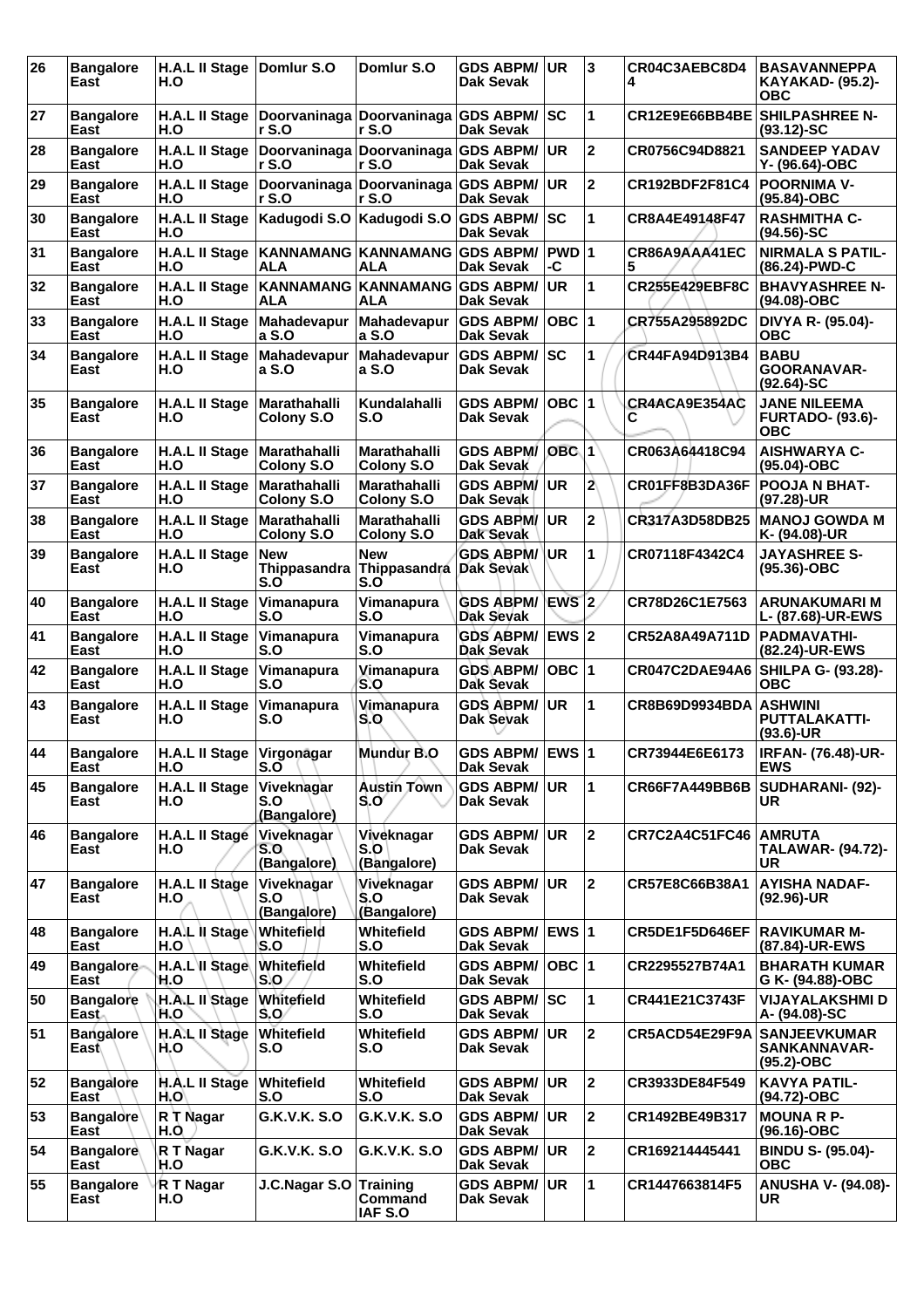| 56 | <b>Bangalore</b><br>East         | R T Nagar<br>H.O              | R T Nagar<br>H.O            | R T Nagar<br>H.O                    | <b>GDS ABPM/</b><br><b>Dak Sevak</b>    | OBC  2      |                | CR6EC74953AA74                    | <b>VINAYAK BELKUDI-</b><br>(95.52)-OBC                      |
|----|----------------------------------|-------------------------------|-----------------------------|-------------------------------------|-----------------------------------------|-------------|----------------|-----------------------------------|-------------------------------------------------------------|
| 57 | <b>Bangalore</b><br>East         | R T Nagar<br>H.O              | R T Nagar<br>H.O            | R T Nagar<br>H.O                    | <b>GDS ABPM/</b><br><b>Dak Sevak</b>    | OBC  2      |                | CR598A78132E64                    | GIRISH K- (94.72)-<br><b>OBC</b>                            |
| 58 | <b>Bangalore</b><br>East         | R T Nagar<br>H.O              | R T Nagar<br>H.O            | R T Nagar<br>H.O                    | <b>GDS ABPM/</b><br><b>Dak Sevak</b>    | lst         | 1              | CR891623A7E7F4                    | <b>AKHILA B R-</b><br>$(93.12)$ -ST                         |
| 59 | <b>Bangalore</b><br>East         | R T Nagar<br>H.O              | R T Nagar<br>H.O            | R T Nagar<br>H.O                    | <b>GDS ABPM/</b><br><b>Dak Sevak</b>    | <b>UR</b>   | 4              | CR1FD18CE36FD4                    | TEJAS N- (94.88)-<br>ОВС                                    |
| 60 | <b>Bangalore</b><br>East         | R T Nagar<br>H.O              | R T Nagar<br>H.O            | R T Nagar<br>H.O                    | <b>GDS ABPM/</b><br><b>Dak Sevak</b>    | <b>IUR</b>  | 4              | CR7D5A3FCBAD1<br>2                | <b>DHANYASHREE M-</b><br>(94.56)-UR                         |
| 61 | <b>Bangalore</b><br>East         | R T Nagar<br>H.O              | R T Nagar<br>H.O            | R T Nagar<br>H.O                    | <b>GDS ABPM/</b><br><b>Dak Sevak</b>    | <b>UR</b>   | 4              | CR7B2C44B527D4                    | SHALINI M- (94.4)-<br>UR                                    |
| 62 | <b>Bangalore</b><br>East         | R T Nagar<br>H.O              | R T Nagar<br>H.O            | R T Nagar<br>H.O                    | <b>GDS ABPM/</b><br><b>Dak Sevak</b>    | <b>UR</b>   | 4              | CR874F8BF18683                    | DARSHAN R- (94.4)-<br><b>OBC</b>                            |
| 63 | <b>Bangalore</b><br>East         | R T Nagar<br>H.O              | Sahakaranag<br>ar P.O S.O   | Sahakaranag<br>ar P.O S.O           | <b>GDS ABPM/</b><br><b>Dak Sevak</b>    | UR.         | 1              | CR42484E1BE4F2                    | <b>SNEHA- (94.56)-UR</b>                                    |
| 64 | <b>Bangalore</b><br>East         | R T Nagar<br>H.O              | Yelahanka<br>S.O            | <b>KADUGODI</b><br><b>EXTENSION</b> | <b>GDS ABPM/</b><br><b>Dak Sevak</b>    | ∣UR.        | 1              | <b>CR8E88E8E4755B</b>             | <b>SRIVARSHINI Y-</b><br>$(93.28)$ -UR                      |
| 65 | <b>Bangalore</b><br>East         | R T Nagar<br>H.O              | Yelahanka<br>S.O            | Yelahanka<br>S.O                    | <b>GDS ABPM/</b><br><b>Dak Sevak</b>    | OBC.        | 1              | <b>CR27BBC47FBFE4 GEETHA A R-</b> | $(96.48)-OBC$                                               |
| 66 | <b>Bangalore</b><br>East         | R T Nagar<br>H.O              | Yelahanka<br>S.O            | Yelahanka<br>S.O                    | <b>GDS ABPM/</b><br><b>Dak Sevak</b>    | <b>ST</b>   | 1              | CR754C519BC439                    | <b>SAHANA R- (95.84)-</b><br>SТ                             |
| 67 | <b>Bangalore</b><br>East         | R T Nagar<br>H.O              | Yelahanka<br>S.O            | Yelahanka<br>S.O                    | <b>GDS ABPM/</b><br>Dak Sevak           | UR.         | ⋀              | CR081AFB488D72                    | ASHA G N- (95.2)-<br>ОВС                                    |
| 68 | <b>Bangalore</b><br><b>GPO</b>   | <b>Bangalore</b><br>G.P.O.    | <b>Bangalore</b><br>G.P.O.  | <b>Bangalore</b><br>G.P.O.          | <b>GDS ABPM/</b><br>Dak Sevak           | ∣EWS ∣ ∖    |                |                                   | CR8647DD469CDB RADHIKA R- (95.2)-<br><b>UR-EWS</b>          |
| 69 | <b>Bangalore</b><br><b>GPO</b>   | <b>Bangalore</b><br>G.P.O.    | <b>Bangalore</b><br>G.P.O.  | <b>Bangalore</b><br>G.P.O.          | <b>GDS ABPM/</b><br><b>Dak Sevak</b>    | OBC  4      |                | <b>CR618FADE9E851</b>             | <b>NAVYASHREE N-</b><br>(96.64)-OBC                         |
| 70 | <b>Bangalore</b><br>GPO          | <b>Bangalore</b><br>G.P.O.    | <b>Bangalore</b><br>G.P.O.  | <b>Bangalore</b><br>G.P.O.          | <b>GDS ABPM/</b><br><b>Dak Sevak</b>    | OBC  4      |                | CR1F936442482E                    | <b>AKSHATHA M</b><br><b>HANDI- (96.32)-OBC</b>              |
| 71 | <b>Bangalore</b><br><b>GPO</b>   | <b>Bangalore</b><br>G.P.O.    | <b>Bangalore</b><br>G.P.O.  | <b>Bangalore</b><br>G.P.O.          | <b>GDS ABPM/</b><br>Dak Sevak           | OBC  4/     |                | CR12B38B9E6613                    | <b>SUPREETHA S-</b><br>$(96.32) - OBC$                      |
| 72 | <b>Bangalore</b><br><b>GPO</b>   | <b>Bangalore</b><br>G.P.O.    | <b>Bangalore</b><br>G.P.O.  | <b>Bangalore</b><br>G.P.O.          | <b>GDS ABPM/</b><br>Dak Sevak           | $ OBC $ $4$ |                | <b>CR7C75FB1894B5</b>             | DEEPIKA G S- (96)-<br><b>OBC</b>                            |
| 73 | <b>Bangalore</b><br><b>GPO</b>   | <b>Bangalore</b><br>G.P.O.    | <b>Bangalore</b><br>G.P.O.  | <b>Bangalore</b><br>G.P.O.          | <b>GDS ABPM/</b><br><b>Dak Sevak</b>    | PWD 1<br>-В |                | cr01566a94cb3c                    | <b>MAHANTAPPA-</b><br>(76.8)-PWD-B                          |
| 74 | <b>Bangalore</b><br><b>GPO</b>   | <b>Bangalore</b><br>G.P.O.    | <b>Bangalore</b><br>G.P.O.  | <b>Bangalore</b><br>G.P.O.          | <b>GDS ABPM/</b><br><b>Dak Sevak</b>    | ∣sт         | 1              | CR2C9947B675F1                    | <b>NAVEENKUMAR S</b><br>P- (96)-ST                          |
| 75 | <b>Bangalore</b><br><b>GPO</b>   | <b>Bangalore</b><br>G.P.O.    | <b>Bangalore</b><br>G.P.O.  | <b>Bangalore</b><br>G.P.O.          | <b>GDS ABPM/</b><br>Dak Sevak           | UR.         | 6              | CR2A54AC356AD<br>в                | <b>SHRINIVASA G-</b><br>$(97.12)$ -SC                       |
| 76 | <b>Bangalore</b><br><b>GPO</b>   | <b>Bangalore</b><br>G.P.O.    | <b>Bangalore</b><br>G.P.O.  | <b>Bangalore</b><br>G.P.O.          | <b>GDS ABPM/ UR</b><br><b>Dak Sevak</b> |             | 6              | CR79D6D7CB1966                    | <b>SHRADDHA H N-</b><br>(97.12)-UR                          |
| 77 | <b>Bangalore</b><br><b>GPO</b>   | <b>Bangalore</b><br>G.P.O.    | <b>Bangalore</b><br>G.P.O.  | <b>Bangalore</b><br>G.P.O.          | <b>GDS ABPM/ UR</b><br>Dak Sevak        |             | 6              | CR8D9F6DE925E2                    | <b>CHAITHRA K-</b><br>$(96.64) - SC$                        |
| 78 | <b>Bangalore</b><br><b>GPO</b>   | <b>Bangalore</b><br>G.P.O.    | <b>Bangalore</b><br>G.P.O.  | <b>Bangalore</b><br>G.P.O.          | <b>GDS ABPM/</b><br>Dak Sevak           | <b>IUR</b>  | 6              |                                   | CR48F3DF8EB8CB ULLAS SRIRANGA<br>D R- (96.48)-UR            |
| 79 | <b>Bangalore</b><br><b>GPO</b>   | Bangalore<br>G.P.O.           | <b>Bangalore</b><br>G.P.O.  | <b>Bangalore</b><br>G.P.O.          | <b>GDS ABPM/ UR</b><br>Dak Sevak        |             | 6              | CR2F19BFF8D171                    | <b>MAMATHA H-</b><br>$(95.52)$ -UR                          |
| 80 | <b>Bangalore</b><br><b>GPO</b>   | <b>Bangalore</b><br>G.P.O.    | <b>Bangalore</b><br>G.P.O.  | <b>Bangalore</b><br>G.P.O.          | <b>GDS ABPM/</b><br>Dak Sevak           | UR.         | 6              | CR1D18C2FF86F9                    | <b>GOUTHAM N S-</b><br>$(95.04)$ -UR                        |
| 81 | <b>Bangalore</b><br>South        | <b>Basavanagud</b><br>i H.O   | Basavanagud<br>i H.O        | <b>Basavanagud</b><br>i H.O         | GDS ABPM/  EWS  1<br>Dak Sevak          |             |                | CR89B2452724F3                    | <b>JYOTI SUDHAKAR</b><br><b>CHOUGALE-</b><br>(92.96)-UR-EWS |
| 82 | <b>Bangalore</b><br>South        | <b>Basavanagud</b><br>NH.O    | Basayanagud<br>∖i H.O       | Basavanagud   GDS ABPM/ SC<br>i H.O | <b>Dak Sevak</b>                        |             | 1              | CR87A39594F74C                    | <b>MANOJ NAIK G-</b><br>$(95)-SC$                           |
| 83 | <b>Bangalore</b><br>South        | <b>Basavanagud</b><br> i H.O  | Basavanagud<br>i H.O        | <b>Basavanagud</b><br>i H.O         | <b>GDS ABPM/</b><br>Dak Sevak           | <b>UR</b>   | 4              | CR763A77792FC4                    | <b>MADHUSUDHAN M-</b><br>$(96.48)$ -UR                      |
| 84 | <b>Bangalore</b><br>South        | <b>Basavanagud</b><br>i H.O   | <b>Basavanagud</b><br>i H.O | <b>Basavanagud</b><br>i H.O         | <b>GDS ABPM/ UR</b><br><b>Dak Sevak</b> |             | 4              | CR0FA2D233F433                    | <b>HEPZHIBHA D-</b><br>$(95.68) - OBC$                      |
| 85 | <b>Bangalore</b><br><b>South</b> | <b>Basavanagud</b><br>i\H.O   | <b>Basavanagud</b><br>i H.O | <b>Basavanagud</b><br>i H.O         | <b>GDS ABPM/ UR</b><br><b>Dak Sevak</b> |             | 4              | CR6D16E4A4685F                    | <b>SAGAR J- (95.52)-</b><br><b>UR</b>                       |
| 86 | <b>Bangalore</b><br>South        | <b>Basavanagud</b><br>∣i H.O` | Basavanagud<br>i H.O        | <b>Basavanagud</b><br>i H.O         | <b>GDS ABPM/</b><br><b>Dak Sevak</b>    | <b>UR</b>   | 4              | CR6E41BF4531B7                    | <b>NARASIMHA</b><br><b>MURTHY T S-</b><br>$(95.2)$ -ST      |
| 87 | <b>Bangalore</b><br>South        | Basavanagud<br>i H.O          | <b>Carmelram</b><br>S.O     | Carmelram<br>S.O                    | <b>GDS ABPM/</b><br>Dak Sevak           | <b>UR</b>   | 1              | CR7121BDDE434F                    | VARSHINI V- (94.4)-<br><b>OBC</b>                           |
| 88 | <b>Bangalore</b><br>South        | <b>Basavanagud</b><br>i H.O   | <b>HSR Layout</b><br>S.O    | <b>HSR Layout</b><br>S.O            | <b>GDS ABPM/ UR</b><br><b>Dak Sevak</b> |             | $\overline{2}$ | CR5614B228E67C                    | <b>SHUBHA R- (94.88)-</b><br>UR                             |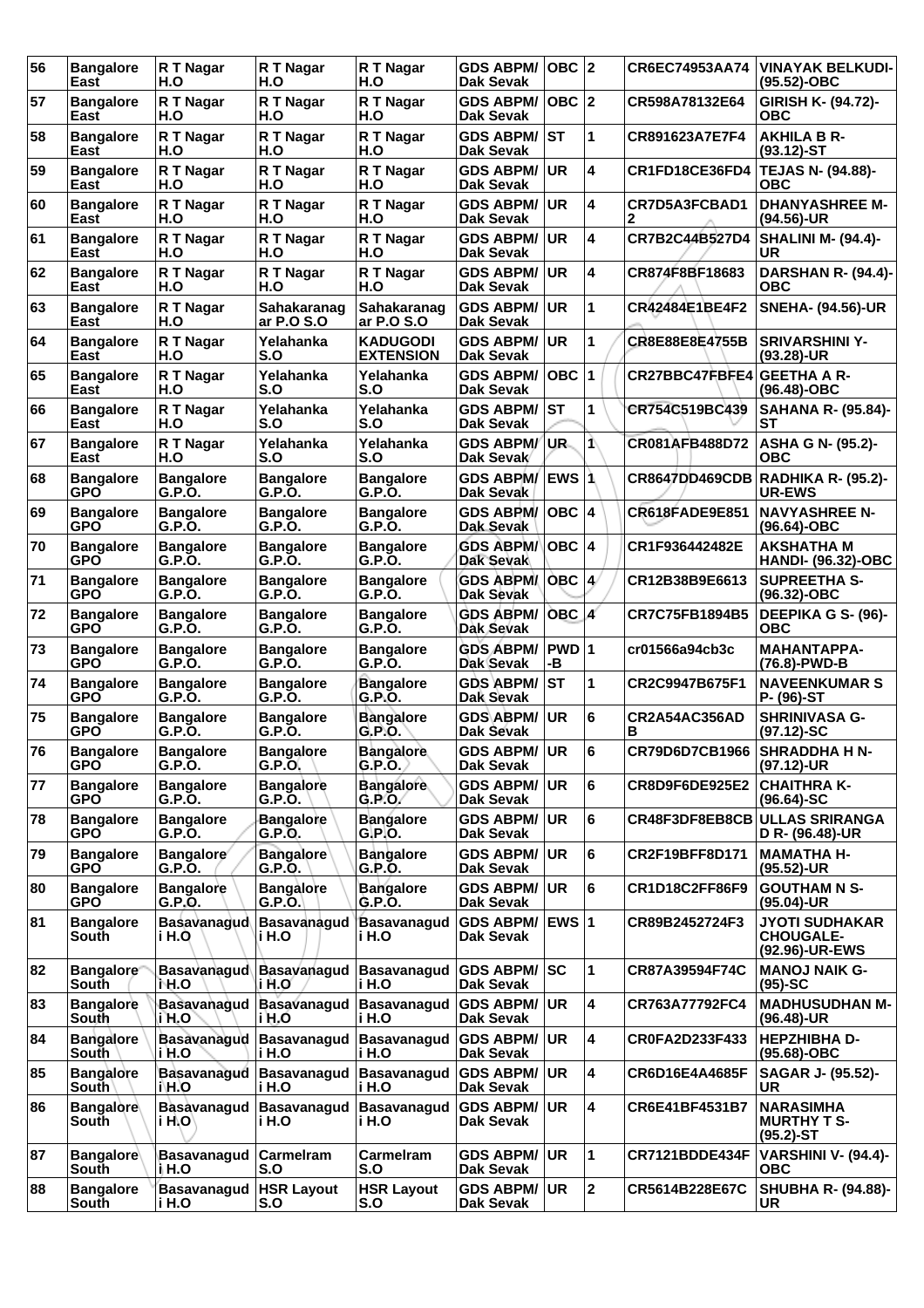| 89  | <b>Bangalore</b><br>South        | <b>Basavanagud</b><br>i H.O | <b>HSR Layout</b><br>S.O             | <b>HSR Layout</b><br>S.O                             | <b>GDS ABPM/</b><br>Dak Sevak        | UR          | $\mathbf{2}$   | CR616A29C85E43        | <b>VIJAYALAXMI</b><br>KUMBAR- (94.24)-<br><b>OBC</b>             |
|-----|----------------------------------|-----------------------------|--------------------------------------|------------------------------------------------------|--------------------------------------|-------------|----------------|-----------------------|------------------------------------------------------------------|
| 90  | <b>Bangalore</b><br>South        | <b>Basavanagud</b><br>i H.O | Kengeri S.O                          | Chudenapura<br>B.O                                   | <b>GDS BPM</b>                       | UR          | 1              | CR41C98223EC51        | <b>SALEETH</b><br><b>ABDULGAFFAR</b><br>SAB- (96.16)-OBC         |
| 91  | <b>Bangalore</b><br>South        | <b>Basavanagud</b><br>i H.O | Kengeri S.O                          | Kengeri S.O                                          | <b>GDS ABPM/</b><br>Dak Sevak        | <b>UR</b>   | 1              | CR3ED1CEB2EF82        | <b>SANGEETHA B S-</b><br>(96.96)-OBC                             |
| 92  | <b>Bangalore</b><br>South        | <b>Basavanagud</b><br>i H.O | Koramangala<br>S.O                   | Koramangala<br>S.O                                   | <b>GDS ABPM/</b><br>Dak Sevak        | <b>EWS1</b> |                | CR4A71E944F885        | <b>DRAKSHAYANI</b><br>GOUDA- (89.12)-<br><b>UR-EWS</b>           |
| 93  | <b>Bangalore</b><br>South        | <b>Basavanagud</b><br>i H.O | Koramangala<br>S.O                   | Koramangala<br>S.O                                   | <b>GDS ABPM/</b><br>Dak Sevak        | UR.         | 3              | CR44C244C35FF6        | <b>CHELSIN NIXON P-</b><br>$(95.36) - OBC$                       |
| 94  | <b>Bangalore</b><br>South        | <b>Basavanagud</b><br>i H.O | Koramangala<br>S.O                   | Koramangala<br>S.O                                   | <b>GDS ABPM/</b><br>Dak Sevak        | UR.         | 3              | CR317636D8BE25        | <b>VENNELA R-</b><br>(94.72)-UR                                  |
| 95  | <b>Bangalore</b><br><b>South</b> | <b>Basavanagud</b><br>i H.O | Koramangala<br>S.O                   | Koramangala<br>S.O                                   | <b>GDS ABPM/</b><br>Dak Sevak        | <b>UR</b>   | 3              | CR65A2E49E594A        | <b>PREMSING</b><br><b>RAJAPUT- (94.24)-</b><br>ОВС               |
| 96  | <b>Bangalore</b><br>South        | <b>Basavanagud</b><br>i H.O | Koramangala<br>S.O                   | St. John's<br><b>Medical</b><br>College S.O          | <b>GDS ABPM/</b><br>Dak Sevak        | PWD 1<br>-В |                | CR08EFE4931D34        | <b>PRUTHVI S N-</b><br>(92.16)-PWD-B                             |
| 97  | <b>Bangalore</b><br>South        | <b>Basavanaqud</b><br>i H.O | Rajarajeshwa<br>rinagar S.O          | Channasandr<br>a                                     | <b>GDS ABPM/</b><br>Dak Sevak        | PWD 1<br>-C |                | CR792C7567B4D2        | <b>SIDDAPPA IRAPPA</b><br><b>MANDI- (83.84)-</b><br><b>PWD-C</b> |
| 98  | <b>Bangalore</b><br>South        | <b>Basavanaqud</b><br>i H.O | Rajarajeshwa<br>rinagar S.O          | Rajarajeshwa<br>rinagar S.O                          | <b>GDS ABPM/</b><br>Dak Sevak        | EWS\1       |                | CR76AF594514B4        | <b>RAJESHWARI</b><br><b>CHALLAPPANAVA</b><br>R- (89.28)-UR-EWS   |
| 99  | <b>Bangalore</b><br>South        | <b>Basavanaqud</b><br>i H.O | Rajarajeshwa<br>rinagar S.O          | Rajarajeshwa<br>rinagar S.O                          | <b>GDS ABPM/SC</b><br>Dak Sevak      |             | 1              | CR5C58254A2E1D        | YASHASWINI K-<br>$(95.2)$ -SC                                    |
| 100 | <b>Bangalore</b><br>South        | <b>Basavanagud</b><br>i H.O | Rajarajeshwa<br>rinagar S.O          | Rajarajeshwa<br>rinagar S.O                          | <b>GDS ABPM/</b><br>Dak Sevak        | <b>UR</b>   | $\mathbf 2$    | CR1EC7F33EF24B        | <b>JYOTI G</b><br><b>AKKATANGERAHA</b><br>L- (95.68)-OBC         |
| 101 | <b>Bangalore</b><br>South        | <b>Basavanagud</b><br>i H.O | Rajarajeshwa<br>rinagar S.O          | Rajarajeshwa<br>rinagar S.O                          | <b>GDS ABPMA</b><br><b>Dak Sevak</b> | UR.         | 2              | CR5DF17F418766        | KAVYA R- (95.68)-<br>UR                                          |
| 102 | <b>Bangalore</b><br>South        | <b>Basavanagud</b><br>i H.O | <b>Rv Niketan</b><br>S.O             | <b>Rv Niketan</b><br>S.O                             | <b>GDS ABPM/</b><br><b>Dak Sevak</b> | SC          | 1              | CR8C478A91BE65        | <b>IMOHAN KUMAR P-</b><br>$(90.56)$ -SC                          |
| 103 | <b>Bangalore</b><br>South        | <b>Basavanagud</b><br>i H.O | Wilson<br>Garden S.O                 | Sampangiram<br>nagar S.O                             | <b>GDS ABPM/</b><br>Dak Sevak        | SC          | 1              | CR04BD53625C1B        | <b>MADHU H M-</b><br>$(92.32) - SC$                              |
| 104 | <b>Bangalore</b><br>South        | <b>Basavanagud</b><br>i H.O | Wilson<br>Garden S.O                 | Wilson<br>Garden S.O                                 | <b>GDS ABPM/</b><br>Dak Sevak        | UR.         | 1              | CR721234C619C4        | <b>BHARGAVA M N-</b><br>$(93.12)$ -UR                            |
| 105 | <b>Bangalore</b><br>South        | Jayanagar<br>H.O            | Anjanapura<br>S.Õ                    | Anjanapura<br>S.O                                    | <b>GDS ABPM/</b><br><b>Dak Sevak</b> | <b>UR</b>   | 1              | CR6F6347CA295D        | <b>KIRAN S- (95.68)-</b><br><b>OBC</b>                           |
| 106 | <b>Bangalore</b><br>South        | Jayanagar<br>H.O            | <b>B Sk II Stage</b><br>S.O          | <b>B Sk II Stage</b><br>S.O                          | GDS ABPM/ EWS 1<br>Dak Sevak         |             |                | CR53C43C6147D4        | ADITYA B- (92.96)-<br><b>UR-EWS</b>                              |
| 107 | <b>Bangalore</b><br>South        | Jayanagar<br>H.O            | <b>B Sk II Stage</b><br>S.O          | <b>B Sk II Stage</b><br>S.O                          | <b>GDS ABPM/SC</b><br>Dak Sevak      |             | 1              | <b>CR25A7DB749FC5</b> | <b>MANJUNATH R-</b><br>$(94.72)$ -SC                             |
| 108 | <b>Bangalore</b><br>South        | Jayanagar<br>H.O            | <b>B Sk II Stage</b><br>S.O          | <b>B</b> Sk II Stage<br>S.O                          | <b>GDS ABPM/ UR</b><br>Dak Sevak     |             | 3              | <b>CR5BE674F6C6F1</b> | <b>BASAVARAJA K-</b><br>(95.36)-UR                               |
| 109 | <b>Bangalore</b><br>South        | Jayanagar<br>H.O            | <b>B Sk II Stage</b><br>S.O          | <b>B Sk II Stage</b><br>S.O                          | <b>GDS ABPM/ UR</b><br>Dak Sevak     |             | 3              | CR6354F7F6F9C1        | <b>AKSHATHA U S-</b><br>$(95.04)$ -UR                            |
| 110 | <b>Bangalore</b><br>South        | Jayanagar<br>H.O            | <b>B Sk Il Stage</b><br>S.O          | <b>B</b> Sk II Stage<br>S.O                          | <b>GDS ABPM/</b><br>Dak Sevak        | <b>UR</b>   | 3              | CR6A293FAD9782        | <b>BHAVANA K-</b><br>(94.88)-OBC                                 |
| 111 | <b>Bangalore</b><br>South        | Jayanagar<br>H.O            | III Stage S.O                        | Banashankari Banashankari GDS ABPM/<br>III Stage S.O | Dak Sevak                            | $OBC$  1    |                | CR89C833866287        | <b>SRINIVASA G K-</b><br>(96.48)-OBC                             |
| 112 | <b>Bangalore</b><br>South        | Jayanagar<br>H.O            | <b>Banashankari</b><br>III Stage S.O | <b>Banashankari</b><br>III Stage S.O                 | <b>GDS ABPM/</b><br>Dak Sevak        | <b>ISC</b>  | 1              | <b>CR54EF243EEE47</b> | <b>SHRISHTI- (97.44)-</b><br>SC                                  |
| 113 | <b>Bangalore</b><br>South        | Jayanagar<br>H.O            | <b>Bannerghatta</b><br>Road S.O      | <b>Bannerghatta</b><br>Road S.O                      | <b>GDS ABPM/</b><br>Dak Sevak        | UR.         | $\mathbf 2$    | <b>CR8C95711AC7E6</b> | <b>SUSHA G S-</b><br>(96.16)-UR                                  |
| 114 | <b>Bangalore</b><br>South        | Jayanagar<br>H.O            | <b>Bannerghatta</b><br>Road S.O      | <b>Bannerghatta</b><br>Road S.O                      | <b>GDS ABPM/ UR</b><br>Dak Sevak     |             | $\overline{2}$ | <b>CR374A74C5EBA1</b> | LAVAN S B- (95)-<br><b>OBC</b>                                   |
| 115 | <b>Bangalore</b><br><b>South</b> | Jayanagar<br>H.O            | <b>Bannerghatta</b><br>S.O           | <b>Bannerghatta</b><br>S.O                           | GDS ABPM/ EWS 1<br>Dak Sevak         |             |                | CR714EB815B177        | <b>PRATEEKSHA G</b><br><b>KUBASAD- (86.4)-</b><br><b>UR-EWS</b>  |
| 116 | <b>Bangalore</b><br>South        | Jayanagar<br>H.O.           | <b>Bannerghatta</b><br>S.O           | Bannerghatta<br>S.O                                  | <b>GDS ABPM/</b><br><b>Dak Sevak</b> | <b>UR</b>   | 3              | CR2C65D5C4D4A<br>В    | <b>SANGAMESH-</b><br>$(95.04)$ -ST                               |
| 117 | <b>Bangalore</b><br>South        | Jayanagar<br>H.O            | <b>Bannerghatta</b><br>S.O           | <b>Bannerghatta</b><br>S.O                           | <b>GDS ABPM/ UR</b><br>Dak Sevak     |             | 3              | CR3816F6334948        | <b>CHANDANA C V-</b><br>$(94.56)$ -UR                            |
| 118 | <b>Bangalore</b><br>South        | Jayanagar<br>H.O            | <b>Bannerghatta</b><br>S.O           | <b>Bannerghatta</b><br>S.O                           | <b>GDS ABPM/ UR</b><br>Dak Sevak     |             | 3              | CR259E4A4F1244        | <b>SHUBHA</b><br><b>MALLANAGOUDA</b><br><b>KOLUR- (94.4)-OBC</b> |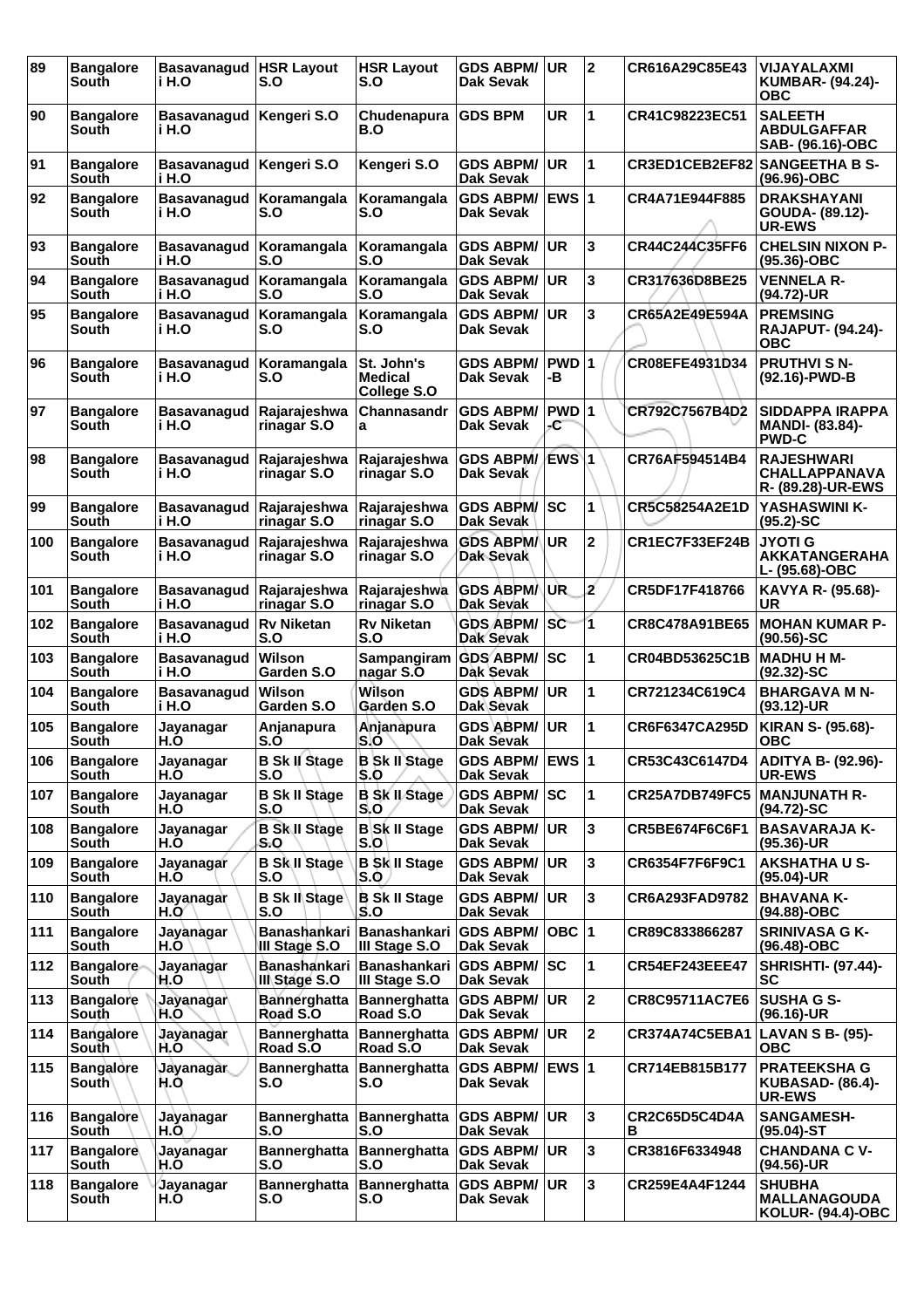| 119 | <b>Bangalore</b><br>South | Jayanagar<br>H.O        | <b>Bannerghatta</b><br>S.O                             | Ragihalli B.O                                             | <b>GDS ABPM/</b><br>Dak Sevak          | <b>ST</b>    | $\blacktriangleleft$ |                       | CR2B42D4E8CD7F ASHA M- (94.56)-ST                               |
|-----|---------------------------|-------------------------|--------------------------------------------------------|-----------------------------------------------------------|----------------------------------------|--------------|----------------------|-----------------------|-----------------------------------------------------------------|
| 120 | <b>Bangalore</b><br>South | Jayanagar<br>H.O        | <b>Bannerghatta</b><br>S.O                             | Ragihalli B.O                                             | <b>GDS BPM</b>                         | EWS $ 1$     |                      | CR637474615133        | <b>SOUMYA SUBRAY</b><br><b>HEGDE- (84.64)-UR-</b><br><b>EWS</b> |
| 121 | <b>Bangalore</b><br>South | Jayanagar<br>H.Ò        | <b>Bannerghatta</b><br>S.O                             | <b>Sakalavara</b><br>B.O                                  | <b>GDS BPM</b>                         | <b>SC</b>    | 1                    | CR54FA8A5B2857        | <b>RAVIKIRAN-</b><br>$(92.32)$ -SC                              |
| 122 | <b>Bangalore</b><br>South | Jayanagar<br>H.O        | <b>Bommanahall</b><br>i S.O<br>(Bangalore)             | <b>Bommanahall</b><br>i S.O<br>(Bangalore)                | <b>GDS ABPM/</b><br>Dak Sevak          | <b>EWS 1</b> |                      | CR5BEC23B88F5A        | <b>SWMDWN B-</b><br>(87.84)-UR-EWS                              |
| 123 | <b>Bangalore</b><br>South | Jayanagar<br>H.O        | i S.O<br>(Bangalore)                                   | Bommanahall Bommanahall GDS ABPM/<br>i S.O<br>(Bangalore) | Dak Sevak                              | UR.          | 1                    |                       | CR81AB447C29EE  RAKESH P- (97.44)-<br><b>OBC</b>                |
| 124 | <b>Bangalore</b><br>South | Jayanagar<br>H.O        | <b>Bommasandr</b><br>a Industrial<br><b>Estate S.O</b> | <b>Bommasandr</b><br>a Industrial<br><b>Estate S.O</b>    | <b>GDS ABPM/</b><br>Dak Sevak          | UR           | $\mathbf 2$          | <b>CR0422AA64C46B</b> | <b>RESHMA</b><br><b>NARAYAN NAYAK-</b><br>$(93.28)$ -UR         |
| 125 | <b>Bangalore</b><br>South | Jayanagar<br>H.O        | <b>Bommasandr</b><br>a Industrial<br><b>Estate S.O</b> | <b>Bommasandr</b><br>a Industrial<br><b>Estate S.O</b>    | <b>GDS ABPM/</b><br>Dak Sevak          | UR.          | $\mathbf 2$          | CR4ACA911B1F38        | NIHARIKA R<br><b>SHETTY- (93.28)-UR</b>                         |
| 126 | <b>Bangalore</b><br>South | Jayanagar<br>H.O        | <b>Bommasandr</b><br>a Industrial<br><b>Estate S.O</b> | Huskur B.O                                                | <b>GDS ABPM/ ST</b><br>Dak Sevak       |              | 1                    | CR06C3176A4B58        | <b>MANJUNATHA B S-</b><br>$(92.64)$ -ST                         |
| 127 | <b>Bangalore</b><br>South | Jayanagar<br>H.O        | <b>Bommasandr</b><br>a Industrial<br>Estate S.O        | Huskur B.O                                                | <b>GDS ABPM/</b><br>Dak Sevak          | IUR.         | 1                    | CR7119DC393DA2        | <b>DARSHINI E-</b><br>(93.12)-OBC                               |
| 128 | <b>Bangalore</b><br>South | Jayanagar<br>H.O        | Chandapura<br>S.O                                      | Chandapura<br>S.O                                         | <b>GDS ABPM/UR</b><br><b>Dak Sevak</b> |              |                      | CR16536C97836D        | <b>BINDU N- (95)-SC</b>                                         |
| 129 | <b>Bangalore</b><br>South | Jayanagar<br>H.O        | <b>Electronics</b><br>City S.O                         | <b>Electronics</b><br>City S.O                            | <b>GDS ABPM/ UR</b><br>Dak Sevak       |              | 3                    | CR8937A7EA8318        | <b>REKHA</b><br>DYAMANNAVAR-<br>(94.24)-UR                      |
| 130 | <b>Bangalore</b><br>South | Jayanagar<br>H.O        | <b>Electronics</b><br>City S.O                         | <b>Electronics</b><br>City S.O                            | <b>GDS ABPM/</b><br>Dak Sevak          | ∣UR          | 3                    | CR038973217D5C        | <b>CHANDANA N-</b><br>(94.08)-UR                                |
| 131 | <b>Bangalore</b><br>South | Jayanagar<br>H.O        | <b>Electronics</b><br>City S.O                         | <b>Electronics</b><br>City S.O                            | <b>GDS ABPMA</b><br>Dak Sevak          | UR.          | 3                    | CR28FF23315663        | <b>NAVYASHREE A P-</b><br>(94.05)-UR                            |
| 132 | <b>Bangalore</b><br>South | Jayanagar<br>H.Ò        | J P Nagar S.O                                          | J P Nagar S.O GDS ABPM/                                   | <b>Dak Sevak</b>                       | <b>EWS 1</b> |                      | CR5935A81BA745        | <b>VINOD KUPATI-</b><br>(91.84)-UR-EWS                          |
| 133 | <b>Bangalore</b><br>South | Jayanagar<br>H.O        | J P Nagar S.O                                          | J P Nagar S.O                                             | <b>GDS ABPM/</b><br>Dak Sevak          |              |                      | CR589176644D96        | <b>SHRISHAIL</b><br><b>GOUDA- (97.6)-OBC</b>                    |
| 134 | <b>Bangalore</b><br>South | Jayanagar<br>H.O        | J P Nagar S.O                                          | J P Nagar S.O GDS ABPM/                                   | Dak Sevak                              | OBC  3       |                      | CR86434FB915E8        | <b>AISHWARYA S-</b><br>$(96)-OBC$                               |
| 135 | <b>Bangalore</b><br>South | Jayanagar<br>H.O        |                                                        | J P Nagar S.O J P Nagar S.O                               | <b>GDS ABPM/</b><br>Dak Sevak          | OBC  3       |                      | CR474C479B3CB3        | <b>CHAITHRA D M-</b><br>(95.84)-OBC                             |
| 136 | <b>Bangalore</b><br>South | Jayanagar<br>H.O        |                                                        | J P Nagar S.O J P Nagar S.O GDS ABPM/SC                   | Dak Sevak                              |              | 11                   | CR676D64C7889A        | SHRAVANKUMAR J<br>CHAVAN- (94.24)-<br>SC                        |
| 137 | <b>Bangalore</b><br>South | Jayanagar<br>H.O        |                                                        | J P Nagar S.O J P Nagar S.O                               | <b>GDS ABPM/ ST</b><br>Dak Sevak       |              | 1                    | CR897F67422BA3        | <b>SOWBHAGYA S P-</b><br>$(95.68) - ST$                         |
| 138 | <b>Bangalore</b><br>South | Jayanagar<br>H.O        | J-P Nagar S.O                                          | J P Nagar S.O                                             | <b>GDS ABPM/ UR</b><br>Dak Sevak       |              | 1                    | CR7FA7FBE4F89F        | <b>CHANDANA K-</b><br>$(95.04)$ -SC                             |
| 139 | <b>Bangalore</b><br>South | Jayanagar<br>H.O        | Jayanagar<br>H.O                                       | Jayanagar<br>H.Õ                                          | <b>GDS ABPM/</b><br>Dak Sevak          | <b>UR</b>    | 1                    | CR2947E4E4C468        | <b>CHANDAN KUMAR</b><br>S R- (95.36)-UR                         |
| 140 | <b>Bangalore</b><br>South | Jayanagar<br>H.O        | Jigani S.O                                             | Hulimangala<br>B.O                                        | <b>GDS ABPM/</b><br><b>Dak Sevak</b>   | <b>UR</b>    | 1                    | CR56E249B6C383        | <b>HARISHPRASAD B</b><br>R- (94.4)-UR                           |
| 141 | <b>Bangalore</b><br>South | Jayanagar<br>H.O        | Kaggalipura<br>S.O                                     | <b>Bolare B.O</b>                                         | <b>GDS ABPM/ UR</b><br>Dak Sevak       |              | 1                    | CR1F9B5D487FE4        | <b>SANGEETHA A-</b><br>$(93.76)$ -OBC                           |
| 142 | <b>Bangalore</b><br>South | Jayanagar<br>H.O        | Kumáraswam<br>y Layout                                 | Kumaraswam<br>y Layout                                    | <b>GDS ABPM/</b><br>Dak Sevak          | OBC  1       |                      | CR085F42A41774        | KAJAL B- (97.28)-<br><b>OBC</b>                                 |
| 143 | <b>Bangalore</b><br>South | <b>Jayanagar</b><br>H.O | Subramanyap<br>ura S.O                                 | <b>Chikkalasand</b><br>ra S.O                             | <b>GDS ABPM/ UR</b><br>Dak Sevak       |              | 1                    | CR8143D453B5C9        | <b>SWATI MISHRA-</b><br>$(95)-UR$                               |
| 144 | <b>Bangalore</b><br>South | Jayanagar<br>H.O        | Subramanyap<br>ura S.O                                 | Subramanyap<br>ura S.O                                    | GDS ABPM/   PWD   1<br>Dak Sevak       | -DE.         |                      | CR4C6F31124E44        | <b>VARSHINI M- (77.9)-</b><br><b>PWD-DE</b>                     |
| 145 | <b>Bangalore</b><br>South | Jayanagar<br>H.O        | Subramanyap<br>ura S.O                                 | Subramanyap <br>ura S.O                                   | <b>GDS ABPM/</b><br>Dak Sevak          | lST.         | 1                    | CR2F45E5967B84        | <b>JAGADISH S-</b><br>$(92.32)$ -ST                             |
| 146 | <b>Bangalore</b><br>South | Jayanagar<br>H.O.       | ura S.O                                                | Subramanyap Subramanyap GDS ABPM/<br>ura S.O              | Dak Sevak                              | <b>UR</b>    | 1                    | CR2A44D1B2DB4<br>С    | <b>PRASHANTH H-</b><br>$(96.16)$ -UR                            |
| 147 | <b>Bangalore</b><br>South | Jayanagar<br>H.O        | Thalaghattap<br>ura S.O                                | Thalaghattap<br>ura S.O                                   | <b>GDS ABPM/ UR</b><br>Dak Sevak       |              | 1                    | CR5D4F12185E73        | <b>ANITHA HV-</b><br>$(93.76)$ -UR                              |
| 148 | <b>Bangalore</b><br>South | Jayanagar<br>H.O        | <b>Udaypura S.O</b>                                    | Udaypura S.O                                              | <b>GDS ABPM/</b><br>Dak Sevak          | OBC  1       |                      | CR74A4AE5D536D        | <b>SHAIK RESHMA-</b><br>(94.88)-OBC                             |
| 149 | <b>Bangalore</b><br>West  | Jalahalli H.O           | Hessarghatta<br>Lake S.O                               | <b>Byatha B.O</b>                                         | <b>GDS ABPM/ UR</b><br>Dak Sevak       |              | 1                    | <b>CR3E3F4BD3467E</b> | <b>AKSHAY M- (95.2)-</b><br>SC                                  |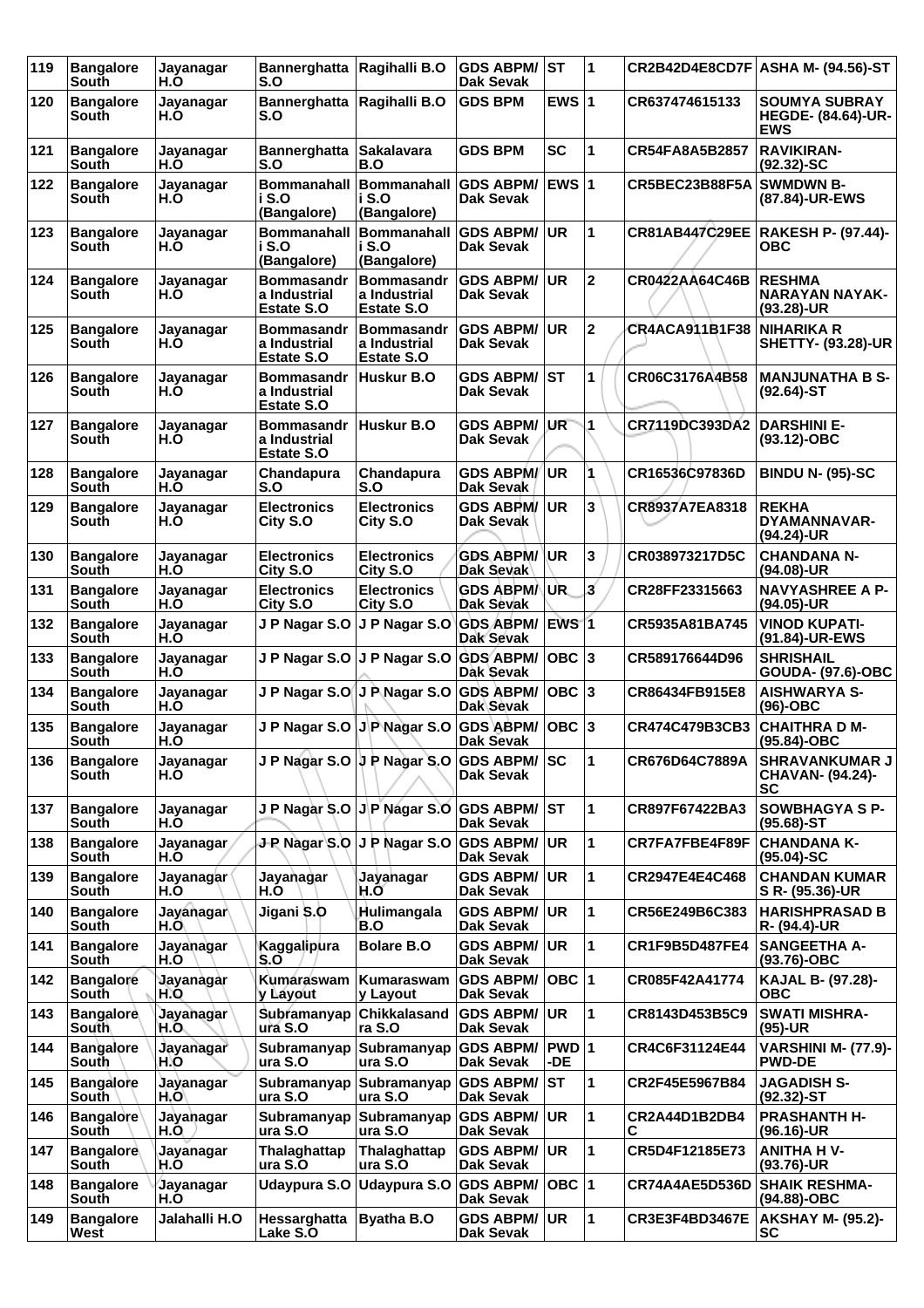| 150 | <b>Bangalore</b><br>West  | Jalahalli H.O       | Hessarghatta<br>Lake S.O                        | Kakolu B.O                                                   | <b>GDS ABPM/</b><br><b>Dak Sevak</b> | UR.          | 11             | CR01DC84E98D25                | <b>PREETHI G V-</b><br>(93.92)-OBC                                                   |
|-----|---------------------------|---------------------|-------------------------------------------------|--------------------------------------------------------------|--------------------------------------|--------------|----------------|-------------------------------|--------------------------------------------------------------------------------------|
| 151 | <b>Bangalore</b><br>West  | Jalahalli H.O       | Hessarghatta<br>S.O                             | Hessarghatta<br>S.O                                          | <b>GDS ABPM/</b><br><b>Dak Sevak</b> | OBC $ 1$     |                | <b>CR194C1C51A3FB</b>         | <b>MONICA B- (96.48)-</b><br><b>OBC</b>                                              |
| 152 | <b>Bangalore</b><br>West  | Jalahalli H.O       | Jalahalli H.O                                   | Jalahalli H.O                                                | <b>GDS ABPM/</b><br>Dak Sevak        | PWD 1<br>-В  |                | <b>CR31A8792AF4FB</b>         | <b>KATTIMANE</b><br>LALITAMMA<br><b>BHIMARAYA-</b><br>(76.4615)-PWD-B                |
| 153 | <b>Bangalore</b><br>West  | Jalahalli H.O       | Jalahalli H.O                                   | Jalahalli H.O                                                | <b>GDS ABPM/</b><br>Dak Sevak        | UR           | $\overline{2}$ | CR86DB2A42B57E                | <b>NAGAMANI E-</b><br>(96.96)-UR                                                     |
| 154 | <b>Bangalore</b><br>West  | Jalahalli H.O       | Jalahalli H.O                                   | Jalahalli H.O                                                | <b>GDS ABPM/</b><br>Dak Sevak        | <b>UR</b>    | 2              | CR6B147DBA6D11 RAKSHITHA S M- | $(96.8) - UR$                                                                        |
| 155 | <b>Bangalore</b><br>West  | Jalahalli H.O       | <b>Msrit S.O</b>                                | Mathikere S.O GDS ABPM/                                      | Dak Sevak                            | OBC $ 1$     |                | CR5289FA64622E                | <b>AKHILESH S-</b><br>(96.32)-OBC                                                    |
| 156 | <b>Bangalore</b><br>West  | Jalahalli H.O       | Peenya<br><b>Dasarahalli</b><br>S.O             | Peenya<br><b>Dasarahalli</b><br>S.O                          | <b>GDS ABPM/</b><br>Dak Sevak        | <b>UR</b>    | 1              | CR7479E47A74F4                | <b>NAVYASHREE N-</b><br>$(96.8)-OBC$                                                 |
| 157 | <b>Bangalore</b><br>West  | Jalahalli H.O       | <b>Peenya Small</b><br><b>Industries</b><br>S.O | <b>Peenya Small</b><br><b>Industries</b><br>S.O              | <b>GDS ABPM/</b><br>Dak Sevak        | <b>EWS 1</b> |                | <b>CR2B4E25144BEC</b>         | <b>KESHAV</b><br><b>SHIVARUDRAPPA</b><br><b>KODIHALLI- (90.56)-</b><br><b>UR-EWS</b> |
| 158 | <b>Bangalore</b><br>West  | Jalahalli H.O       | <b>Peenya Small</b><br><b>Industries</b><br>S.O | Peenya Small GDS ABPM/<br><b>Industries</b><br>S.O           | Dak Sevak                            | ∣овс ∣1      |                | CR55CF39E47BD9                | <b>AISHWARYA S-</b><br>$(99.04)-OBC$                                                 |
| 159 | <b>Bangalore</b><br>West  | Jalahalli H.O       | <b>Peenya Small</b><br><b>Industries</b><br>S.O | Peenya Small GDS ABPM/<br><b>Industries</b><br>S.O           | Dak Sevak                            | /SC          | 1              | CR6C89FE584948                | <b>LAVANYA L- (97.6)-</b><br>SC                                                      |
| 160 | <b>Bangalore</b><br>West  | Jalahalli H.O       | <b>Peenya Small</b><br><b>Industries</b><br>S.O | <b>Peenya Small</b><br><b>Industries</b><br>S.O              | <b>GDS ABPM/</b><br>Dak Sevak        | <b>ST</b>    | 1              | CR4DB41FDCBE6<br>B \          | <b>HARSHITHA L-</b><br>$(94.72)$ -ST                                                 |
| 161 | <b>Bangalore</b><br>West  | Jalahalli H.O       | <b>Peenya Small</b><br><b>Industries</b><br>S.O | Peenya Small<br><b>Industries</b><br>S.O                     | <b>GDS ABPM/</b><br>Dak Sevak        | <b>UR</b>    | $\mathbf 2$    | CR2925774C16FA                | <b>NAGASHREE N R-</b><br>$(95.68)-OBC$                                               |
| 162 | <b>Bangalore</b><br>West  | Jalahalli H.O       | <b>Peenya Small</b><br><b>Industries</b><br>S.O | Peenya Small GDS ABPM/<br><b>Industries</b><br>S.O           | <b>Dak Sevak</b>                     | <b>UR</b>    | $\overline{2}$ | CR53E7BA1E6949                | <b>GEETHA G- (95.04)-</b><br>UR                                                      |
| 163 | <b>Bangalore</b><br>West  | Jalahalli H.O       | Vidyaranyapu<br>ra S.O                          | Vidyaranyapu GDS ABPM/<br>ra S.O                             | Dak Sevak                            | OBC  1       |                | CR795D49D49176                | <b>KRUTHIKA V-</b><br>$(95.2) - OBC$                                                 |
| 164 | <b>Bangalore</b><br>West  | Jalahalli H.O       | Vidyaranyapu<br>ra S.O                          | Vidyaranyapu<br>ra S.O                                       | <b>GDS ABPM/</b><br>Dak Sevak        | SC           | 1              | CR2EC4D26653A9                | <b>VIDYASHREE S-</b><br>$(94.08)$ -SC                                                |
| 165 | <b>Bangalore</b><br>West  | Jalahalli H.O       | Vidyaranyapu<br>ra S.O                          | Vidyaranyapu GDS ABPM/<br>ra S.O                             | Dak Sévak                            | UR           | $\mathbf{1}$   | CR43E455A3FC24                | <b>BINDU M- (94.88)-</b><br>UR                                                       |
| 166 | Bangalore<br>West         | Rajajinagar<br>H.O  | <b>Bangalore</b><br>City S.O                    | <b>Bangalore</b><br>City S.O                                 | GDS ABPM/ EWS 2<br>Dak Sevak         |              |                | CR37C9649B94BF                | <b>MANJUNATH M</b><br>GOOLAPPANAVR-<br>(88.96)-UR-EWS                                |
| 167 | <b>Bangalore</b><br>West  | Rajajinagar<br>H.Ò  | <b>Bangalore</b><br>City S.O                    | <b>Bangalore</b><br>City S.O                                 | <b>GDS ABPM/</b><br>Dak Sevak        | <b>EWS 2</b> |                | CR529741CA6F78                | <b>KIRAN SHIVANAIK</b><br><b>NAIK- (88.96)-UR-</b><br><b>EWS</b>                     |
| 168 | <b>Bangalore</b><br>West  | Rajajinagar<br>H.O  | <b>Bangalore</b><br>City S.O                    | <b>Bangalore</b><br>City S.O                                 | <b>GDS ABPM/</b><br>Dak Sevak        | OBC 2        |                | CR7881A8141D84                | <b>HARSHINI R- (96.8)-</b><br><b>OBC</b>                                             |
| 169 | <b>Bangalore</b><br>West  | Rajajinagar<br>H.O  | <b>Bangalore</b><br>City S.O                    | <b>Bangalore</b><br>City S.O                                 | GDS ABPM/ OBC 2<br>Dak Sevak         |              |                |                               | CR22548CC8AB4E RANJINI J- (96.48)-<br>ОВС                                            |
| 170 | <b>Bangalore</b><br>West  | Rajajinagar<br>H.O\ | <b>Bangalore</b><br>City S.O                    | <b>Bangalore</b><br>City S.O                                 | <b>GDS ABPM/</b><br>Dak Sevak        | UR)          | $\mathbf{1}$   | CR18F166724D9A                | <b>USHA N S- (95.84)-</b><br>ОВС                                                     |
| 171 | <b>Bangalore</b><br>West  | Rajajinagar<br>H.O  | Mahalakshmi<br>S.O                              | West of<br>puram Layout Chord Road II Dak Sevak<br>stage S.O | <b>GDS ABPM/</b>                     | OBC $ 1$     |                | CR716352688644                | <b>PUNEETH G N-</b><br>$(96.96)$ -OBC                                                |
| 172 | <b>Bangalore</b><br>West∖ | Rajajinagar<br>H.O  | <b>Malleswaram</b><br>S.O                       | <b>Malleswaram</b><br>S.O                                    | <b>GDS ABPM/</b><br>Dak Sevak        | <b>EWS 1</b> |                | <b>CR7CDB4183524B</b>         | <b>VISHWANATHA A</b><br>G- (89.92)-UR-EWS                                            |
| 173 | <b>Bangalore</b><br>West  | Rajajinagar<br>H.O  | <b>Malleswaram</b><br>S.O                       | <b>Malleswaram</b><br>S.O                                    | <b>GDS ABPM/</b><br>Dak Sevak        | OBC  1       |                | CR1B15A61AC941                | <b>ARUNKUMAR K P-</b><br>(97.28)-OBC                                                 |
| 174 | <b>Bangalore</b><br>West  | Rajajinagar<br>H.O  | <b>Malleswaram</b><br>S.O                       | <b>Malleswaram</b><br>S.O                                    | <b>GDS ABPM/ SC</b><br>Dak Sevak     |              | 1              | CR6478BD4C211C                | <b>THEJASWINI N-</b><br>$(95.52)$ -SC                                                |
| 175 | <b>Bangalore</b><br>West  | Rajajinagar<br>H.O  | <b>Malleswaram</b><br>S.O                       | <b>Malleswaram</b><br>S.O                                    | <b>GDS ABPM/</b><br>Dak Sevak        | <b>UR</b>    | 1              | <b>CR72DF27D79CB4</b>         | <b>ANUSHA P- (95.68)-</b><br>UR                                                      |
| 176 | <b>Bangalore</b><br>West  | Rajajinagar<br>H.Ò  | <b>Malleswaram</b><br>West S.O                  | <b>Malleswaram</b><br>West S.O                               | <b>GDS ABPM/</b><br>Dak Sevak        | <b>UR</b>    | $\mathbf{1}$   | CR52F45217FF33                | <b>SUSHMA B- (96.96)-</b><br><b>OBC</b>                                              |
| 177 | <b>Bangalore</b><br>West  | Rajajinagar<br>H.O  | S.O                                             | Nandinilayout Nandinilayout GDS ABPM/<br>S.O                 | Dak Sevak                            | UR           | 1              | CR475F67FF6937                | <b>ABHISHEK B-</b><br>$(96.32) - OBC$                                                |
| 178 | <b>Bangalore</b><br>West  | Rajajinagar<br>H.O  | Rajajinagar<br>H.O                              | Rajajinagar<br>H.O                                           | <b>GDS ABPM/</b><br>Dak Sevak        | PWD 1<br>-A  |                | CR7C67F14BF914                | <b>HANEEFA M-</b><br>(89.44)-PWD-A                                                   |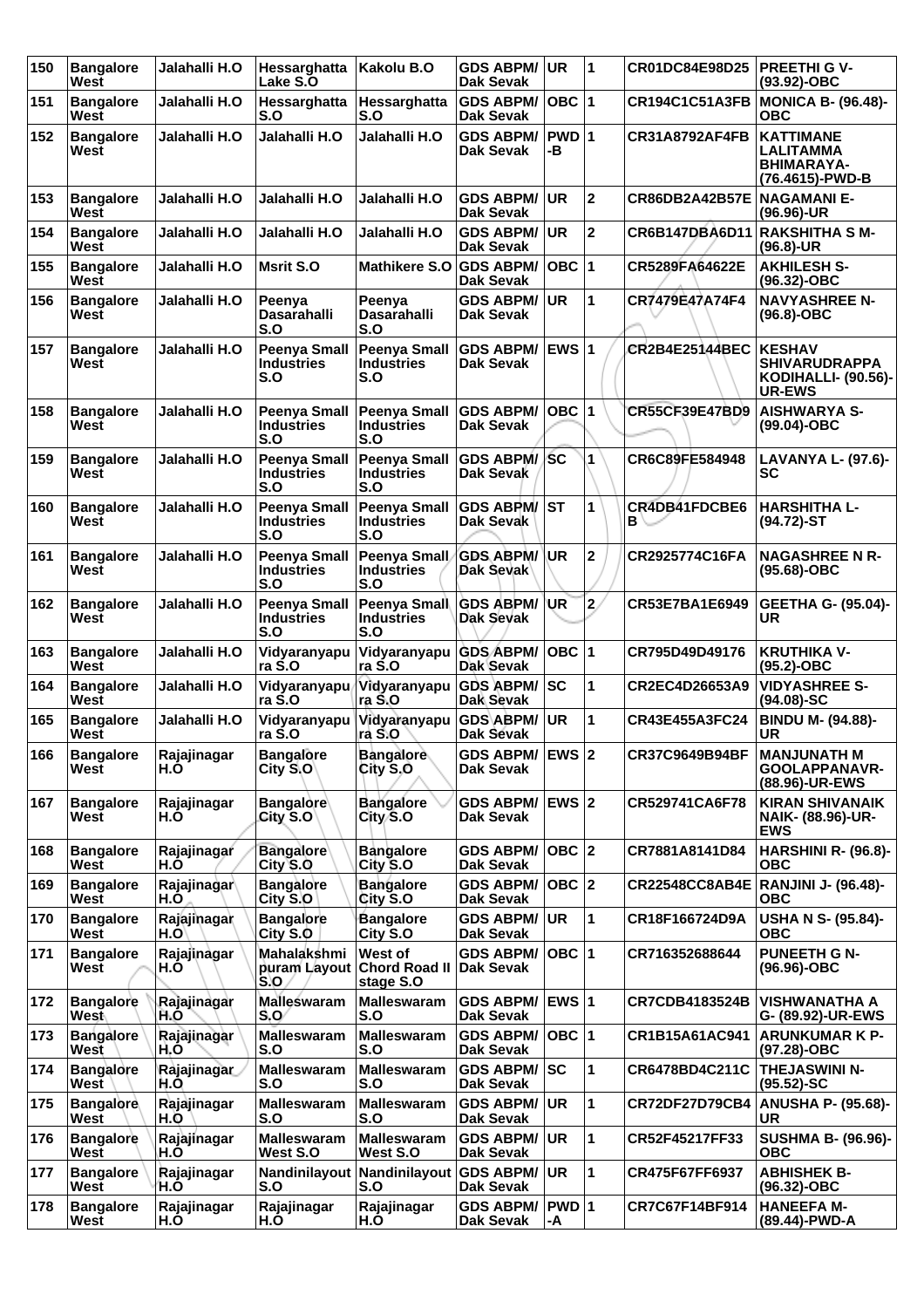| 179 | <b>Bangalore</b><br>West | Rajajinagar<br>H.Ò             | Rajajinagar<br>H.Ò                    | Rajajinagar<br>H.O                | <b>GDS ABPM/ST</b><br><b>Dak Sevak</b> |              | $\overline{\mathbf{1}}$ | CR7DCFBB4F5E26 GANGOTHRI H- | (94.56)-ST                                    |
|-----|--------------------------|--------------------------------|---------------------------------------|-----------------------------------|----------------------------------------|--------------|-------------------------|-----------------------------|-----------------------------------------------|
| 180 | <b>Bangalore</b><br>West | Rajajinagar<br>H.O             | Seshadripura<br>m S.O                 | Seshadripura<br>$m$ S.O           | <b>GDS ABPM/</b><br><b>Dak Sevak</b>   | OBC $ 1$     |                         | CR0D7112DFA699              | <b>RANJITHA M D-</b><br>$(96.8)-OBC$          |
| 181 | <b>Bangalore</b><br>West | Rajajinagar<br>H.O             | Seshadripura<br>$m$ S.O               | Seshadripura<br>$m$ S.O           | <b>GDS ABPM/</b><br><b>Dak Sevak</b>   | <b>UR</b>    | 1                       | CR2E321A7CDFB3              | <b>BHAVANA A V-</b><br>(95.52)-UR             |
| 182 | <b>Bangalore</b><br>West | Rajajinagar<br>H.O             | Srirampuram<br>S.O                    | <b>Srirampuram</b><br>S.O         | <b>GDS ABPM/</b><br>Dak Sevak          | SC           | 1                       | <b>CR8FC91934FB4C</b>       | <b>HARSHITHA D C-</b><br>$(95.04)-SC$         |
| 183 | <b>Bangalore</b><br>West | Rajajinagar<br>H.O             | Vijayanagar<br>S.O<br>(Bangalore)     | Vijayanagar<br>S.O<br>(Bangalore) | <b>GDS ABPM/</b><br>Dak Sevak          | <b>EWS 1</b> |                         | CR8278EB968449              | <b>VINAY V- (92.64)-</b><br><b>UR-EWS</b>     |
| 184 | <b>Bangalore</b><br>West | Rajajinagar<br>H.Ò             | Vijayanagar<br>S.O<br>(Bangalore)     | Vijayanagar<br>S.O<br>(Bangalore) | <b>GDS ABPM/</b><br><b>Dak Sevak</b>   | <b>UR</b>    | 4                       | CR4E6FBB6BB4F<br>F          | <b>ANUSHREE MV-</b><br>(97.76)-OBC            |
| 185 | <b>Bangalore</b><br>West | Rajajinagar<br>H.O             | Vijayanagar<br>S.O<br>(Bangalore)     | Vijayanagar<br>S.O<br>(Bangalore) | <b>GDS ABPM/</b><br><b>Dak Sevak</b>   | <b>UR</b>    | 4                       | CR194F725BAA8E              | <b>GUNDAPPA-</b><br>(97.44)-OBC               |
| 186 | <b>Bangalore</b><br>West | Rajajinagar<br>H.O             | Vijayanagar<br>S.O<br>(Bangalore)     | Vijayanagar<br>S.O<br>(Bangalore) | <b>GDS ABPM/</b><br>Dak Sevak          | <b>UR</b>    | 4                       | <b>CR3235DECC4F1F</b>       | <b>SADGUNA M</b><br><b>SHETTY- (97.12)-UR</b> |
| 187 | <b>Bangalore</b><br>West | Rajajinagar<br>H.Ò             | Vijayanagar<br>S.O<br>(Bangalore)     | Vijayanagar<br>S.O<br>(Bangalore) | <b>GDS ABPM/</b><br><b>Dak Sevak</b>   | <b>UR</b>    | 4                       | CR54E62638D7B6              | <b>JAYANTH GOWDA</b><br>N- (96.48)-OBC        |
| 188 | <b>Bangalore</b><br>West | Rajajinagar<br>H.O             | Viswaneedam<br>S.O                    | Viswaneedam<br>S.O                | <b>GDS ABPM/</b><br>Dak Sevak          | $OBC$ 1      |                         | CR4A4EB34AADC               | <b>MAHESH Y- (97.6)-</b><br><b>OBC</b>        |
| 189 | <b>Bangalore</b><br>West | Rajajinagar<br>H.O             | Viswaneedam<br>S.O                    | Viswaneedam<br>S.O                | <b>GDS ABPM/</b><br>Dak Sevak          | <b>UR</b>    | 2                       | CR778D46AEB74E              | CHETHAN K- (96.8)-<br>ОВС                     |
| 190 | <b>Bangalore</b><br>West | Rajajinagar<br>H.Ó             | Viswaneedam<br>S.O                    | Viswaneedam GDS ABPM/<br>S.O      | Dak Sevak                              | <b>UR</b>    | $\overline{2}$          | <b>CR4C2434ECBD27</b>       | <b>MANOJ H R- (95.2)-</b><br><b>OBC</b>       |
| 191 | Channapatn<br>a          | Channapatna<br>H.O             | <b>Anekal S.O</b>                     | Anekal S.O                        | <b>GDS ABPM/</b><br><b>Dak Sevak</b>   | <b>UR</b>    | 1                       | CR27F35C31EA3B              | <b>CHAITHRA BAI N-</b><br>(93.76)-OBC         |
| 192 | Channapatn<br>a          | Channapatna<br>H.O             | Attibele S.O                          | <b>Bidaraguppe</b><br>B.O         | <b>GDS BPM</b>                         | <b>OBC</b>   | $\mathbf{1}$            | CR62354B9D44E6              | <b>ANUSHA S- (93.6)-</b><br>овс               |
| 193 | a                        | Channapatn Channapatna<br>H.O  | <b>Bagalur S.O</b><br>(Bangalore)     | Kannur B.O                        | <b>GDS BPM</b>                         | ÙR.          | ď                       | CR74A97C2BBE1<br>А          | NARESH C- (93.12)-<br><b>OBC</b>              |
| 194 | a                        | Channapatn Channapatna<br>H.O  | <b>Bettahalsur</b><br>S.O             | <b>Bettahalsur</b><br>S.O         | <b>GDS ABPM/</b><br><b>Dak Sevak</b>   | UR           | 1                       | CR7F2AEF6F9F2F              | <b>MADHUSHREE A R-</b><br>$(90.88) - OBC$     |
| 195 | Channapatn<br>a          | Channapatna<br>H.O             | <b>Bettahalsur</b><br>S.O             | Chikkajala<br>B.O                 | <b>GDS ABPM/</b><br>Dak Sevak          | SC           | 1                       | <b>CR17C24CEB59F3</b>       | <b>SUCHITHRA G-</b><br>$(95.2)$ -SC           |
| 196 | a                        | Channapatn Channapatna<br>H.O  | <b>Bettahalsur</b><br>S.O             | Doddajala<br>B.O                  | <b>GDS BPM</b>                         | <b>UR</b>    | 1                       | CR2144D5F86612              | <b>SHWETHA M-</b><br>(92.96)-OBC              |
| 197 | a                        | Channapatn Channapatna<br>H.O  | Bevur <sub>, S.O</sub><br>(Ramanagar) | Bevur S.O<br>(Ramanagar)          | <b>GDS ABPM/ UR</b><br>Dak Sevak       |              | 1                       | CR84D4634434EE              | <b>GEETHA H R-</b><br>(94.72)-OBC             |
| 198 | Channapatn<br>a          | Channapatna<br>H.O             | Bidadi S.O                            | Bidadi S.O.                       | <b>GDS ABPM/</b><br>Dak Sevak          | ∣UR.         | 1                       | <b>CR539F835741DE</b>       | <b>JEEVAN R- (94.4)-</b><br><b>OBC</b>        |
| 199 | a                        | Channapatn Channapatna<br>H.O  | <b>Bidadi S.O</b>                     | Hejjála B.O                       | <b>GDS ABPM/</b><br>Dak Sevak          | UR           | 1                       | CR7AC248BEC71F ANJANA Y S-  | (93.92)-UR                                    |
| 200 | а                        | Channapatn Channapatna<br>H.O  | Devanahalli<br>S.O                    | Hegganahalli<br>B.O               | <b>GDS BPM</b>                         | OBC 1        |                         | CR5B7C5392B1D7              | <b>DEEPAK S- (95.2)-</b><br>ОВС               |
| 201 | a                        | Channapatn Channapatna<br>H.O  | Devanahalli<br>S.O                    | Sadahalli B.O                     | <b>GDS BPM</b>                         | <b>SC</b>    | 1                       | CR6E8A9523E839              | <b>MEGHA NA H S-</b><br>$(91.2)$ -SC          |
| 202 | a                        | Channapatn Channapatha<br>H.O  | Devanahalli<br>S.O                    | Yeliyur B.O                       | <b>GDS ABPM/</b><br><b>Dak Sevak</b>   | <b>UR</b>    | 1                       | CR5E126884BFF8              | <b>BHAVANI K T-</b><br>(94.72)-OBC            |
| 203 | а                        | Channapatn Channapatna<br>H.O  | <b>Dobbespet</b><br>S.O               | Kambalu B.O                       | <b>GDS BPM</b>                         | OBC 1        |                         | CR2513BCD2B647              | <b>ANJALISHREE N-</b><br>$(93.76)$ -OBC       |
| 204 | a                        | Channapatn Channapatna<br>H.O` | <b>Dobbespet</b><br>S.O               | Kuluvanahalli<br>B.O              | <b>GDS BPM</b>                         | ST           | 1                       | <b>CR7B5C15D6F1E2</b>       | MANOJ N- (97.12)-<br>SТ                       |
| 205 | a                        | Channapatn Channapatna<br>H.O  | Dodballapura<br>S.O                   | Mallathahalli<br>B.O              | <b>GDS BPM</b>                         | UR           | 1                       | CR1226FA46423A              | <b>SHYLAJA M-</b><br>(94.08)-OBC              |
| 206 | а                        | Channapatn Channapatna<br>H.O  | Doddabelava<br>ngala S.O              | <b>Baktharahalli</b><br>B.O       | <b>GDS ABPM/</b><br>Dak Sevak          | <b>EWS 1</b> |                         | CR2C482AF1BE48              | <b>MEGHANA H S-</b><br>(94.72)-UR-EWS         |
| 207 | a                        | Channapatn Channapatna<br>H.O  | Doddabelava<br>ngala S.O              | Koligere B.O                      | <b>GDS BPM</b>                         | EWS $ 1$     |                         | CR87FB5DB3D711              | <b>PALLAVI M- (91.2)-</b><br><b>UR-EWS</b>    |
| 208 | a                        | Channapath Channapatna<br>H.O` | Doddabelava<br>ngala S.O              | Syakaladevan GDS BPM<br>apura B.O |                                        | <b>SC</b>    | 1                       | CR744952536EB7              | <b>ARCHANA H- (92)-</b><br><b>SC</b>          |
| 209 | а                        | Channapatn Channapatna<br>H.O  | Harohalli S.O                         | Attikuppe B.O                     | <b>GDS BPM</b>                         | OBC 1        |                         | CR88FF26D8A6FD              | <b>NISARGA C S-</b><br>(95.52)-OBC            |
| 210 | Channapatn<br>а          | Channapatna<br>H.O             | Harohalli S.O                         | Girenahalli<br>B.O                | <b>GDS BPM</b>                         | UR           | 1                       | CR3A683221A47E              | <b>RUKMAVVAL</b><br><b>PUJERI- (93.92)-UR</b> |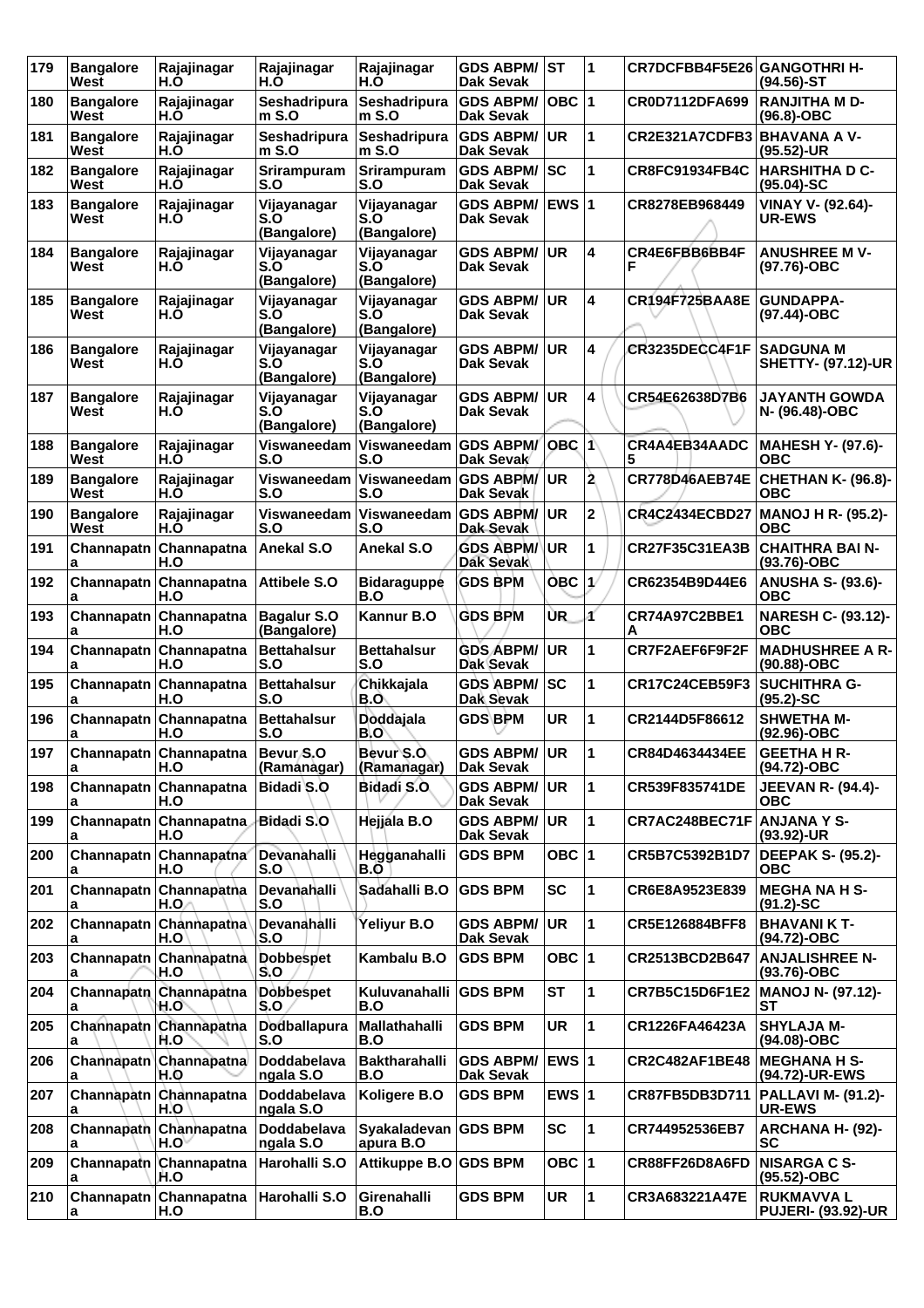| 211 | a               | Channapatn Channapatna<br>H.O | Harohalli S.O             | Harohalli S.O                      | <b>GDS ABPM/</b><br><b>Dak Sevak</b> | OBC $ 1$     |                         | CR344B975C279F        | <b>MOHAN B M-</b><br>(96.16)-OBC                        |
|-----|-----------------|-------------------------------|---------------------------|------------------------------------|--------------------------------------|--------------|-------------------------|-----------------------|---------------------------------------------------------|
| 212 | а               | Channapatn Channapatna<br>H.O | Hoskote S.O               | Doddagattiga<br>nabbe B.O          | <b>GDS ABPM/</b><br><b>Dak Sevak</b> | <b>ST</b>    | 1                       | CR647464355295        | <b>VANISHREE D K-</b><br>$(88.64)$ -ST                  |
| 213 | Channapatn<br>а | Channapatna<br>H.O            | Hoskote S.O               | Hoskote S.O                        | <b>GDS ABPM/</b><br>Dak Sevak        | <b>UR</b>    | $\overline{\mathbf{c}}$ | <b>CR025FB3AD45B2</b> | <b>PUNITH S- (96.16)-</b><br><b>OBC</b>                 |
| 214 | a               | Channapatn Channapatna<br>H.O | <b>Hoskote S.O</b>        | <b>Hoskote S.O</b>                 | <b>GDS ABPM/</b><br>Dak Sevak        | <b>UR</b>    | $\overline{2}$          | CR08F222C142E4        | <b>MANJUNATH</b><br><b>HALAGIGOUDAR-</b><br>(93.92)-UR  |
| 215 | a               | Channapatn Channapatna<br>H.O | Hoskote S.O               | Jodidasaraha<br>IIi B.O            | <b>GDS ABPM/</b><br>Dak Sevak        | <b>UR</b>    | 1                       | CR759477E46D4E        | <b>LIKHITHA M-</b><br>$(91.36) - OBC$                   |
| 216 | a               | Channapatn Channapatna<br>H.O | Kanakapura<br>S.O         | Ganalu B.O                         | <b>GDS BPM</b>                       | <b>UR</b>    | 1                       | CR08941B75BE48        | <b>PRATAP M- (94.4)-</b><br>UR                          |
| 217 | Channapatn<br>a | Channapatna<br>H.O            | Kanakapura<br>S.O         | <b>Malgal B.O</b>                  | <b>GDS BPM</b>                       | <b>ST</b>    | 1                       | CR5D9F9EBE4AA<br>6    | <b>RAVIKIRAN R-</b><br>(90.56)-ST                       |
| 218 | Channapatn<br>a | Channapatna<br>H.O            | Kodihalli S.O             | Alanatha B.O                       | <b>GDS BPM</b>                       | <b>SC</b>    | 1                       | CR88224648DF87        | <b>NIVEDITHA V-</b><br>$(91.52)$ -SC                    |
| 219 | a               | Channapatn Channapatna<br>H.O | Kodihalli S.O             | Bannimakoda GDS BPM<br>lu B.O      |                                      | OBC ∣1       |                         | CR7DA4C18B1271        | <b>HARSHITHA-</b><br>(93.76)-OBC                        |
| 220 | Channapatn<br>a | Channapatna<br>H.O            | Kodihalli S.O             | Bijjahalli B.O                     | <b>GDS BPM</b>                       | UR           | 1                       | CR45D748B449C9        | <b>DEVIKA N- (95.52)-</b><br>UR                         |
| 221 | Channapatn<br>a | Channapatna<br>H.O            | Kodihalli S.O             | Hanchaguli<br>B.O                  | <b>GDS BPM</b>                       | OBC 1        |                         | CR77336C443835        | <b>DARSHAN J- (93.6)-</b><br><b>OBC</b>                 |
| 222 | a               | Channapatn Channapatna<br>H.O | Kodihalli S.O             | Hunasanahall<br>i B.O              | <b>GDS BPM</b>                       | OBC 1        |                         | CR3CA44B4B4442        | <b>VIDYASHREE M D-</b><br>$(93.44) - OBC$               |
| 223 | Channapatn<br>a | Channapatna<br>H.O            | Kodihalli S.O             | Kolagondana<br>halli B.O           | <b>GDS BPM</b>                       | <b>UR</b>    | 1                       | CR5ECAFE724A19        | <b>SHIVARANJINI S-</b><br>$(93.12)$ -UR                 |
| 224 | Channapatn<br>a | Channapatna<br>H.O            | Kudur S.O                 | Adarangi B.O                       | <b>GDS ABPM/</b><br>Dak Sevak        | UR           | 1                       | CR1EF3DF2DDAC<br>3    | <b>PALLAVI N- (94.88)-</b><br>UR                        |
| 225 | a               | Channapatn Channapatna<br>H.O | Madanayakan<br>ahalli S.O | <b>Mathahalli</b><br>B.O           | <b>GDS ABPM/</b><br>Dak Sevak        | OBC  1       |                         | CR843736DB5922        | SINDHU H S-<br>(92.96)-OBC                              |
| 226 | Channapatn<br>a | Channapatna<br>H.O            | Magadi S.O                | Chamarajasa<br>gara B.O            | <b>GDS BPM</b>                       | PWD-1<br>٠C  |                         | CR12A176A686F6        | <b>SAVITA</b><br><b>KELAGADE-</b><br>(87.36)-PWD-C      |
| 227 | a               | Channapatn Channapatna<br>H.O | Magadi S.O                | Mathikere B.O                      | <b>GDS BPM</b>                       | PWD 1<br>۰B  |                         | CR2B8D6592F887        | YOGITHA C M-<br>(91.52)-PWD-B                           |
| 228 | Channapatn<br>a | Channapatna<br>H.O            | Maralavadi<br>S.O         | <b>Banavasi B.O</b>                | <b>GDS BPM</b>                       | UR           | 1                       | CR2774DD17F125        | <b>PREMA M B-</b><br>(93.28)-OBC                        |
| 229 | Channapatn<br>a | Channapatna<br>H.O            | Melekote S.O              | Hadonahalli<br>B.O                 | <b>GDS ABPM/</b><br>Dak Sevak        | $OBC$ 1      |                         | CR3B1357628444        | <b>CHIDANANDA K R-</b><br>(94.88)-OBC                   |
| 230 | a               | Channapatn Channapatna<br>H.O | Melekote S.O              | Heggadahalli<br>B.O                | <b>GDS ABPM/</b><br>Dak Sevak        | UR.          | 1                       | CR34439DB43846        | <b>RAKSHITH G S-</b><br>(93.28)-OBC                     |
| 231 | Channapatn<br>а | Channapatna<br>H.O            | <b>NAGADENAH</b><br>ALLI  | <b>NAGADENAH</b><br>ALLI           | <b>GDS ABPM/</b><br>Dak Sevak        | $OBC$  1     |                         | CR6B62C2E64445        | <b>RASHMIKS-</b><br>(92.96)-OBC                         |
| 232 | a               | Channapatn Channapatna<br>H.O | Nandagudi<br>S.O          | Korati B.O                         | <b>GDS ABPM/</b><br>Dak Sevak        | <b>EWS 1</b> |                         | CR65257D3B8738        | <b>NARASIMHAYADA</b><br>V GN- (79.52)-UR-<br><b>EWS</b> |
| 233 | a               | Channapatn Channapatna<br>H.O | Nandagudi<br>S.O          | Nandagudi<br>S.O                   | <b>GDS ABPM/</b><br>Dak Sevak        | $OBC$ 1      |                         | CR244D464AD994        | <b>VIJAYADHARA P S-</b><br>(93.76)-OBC                  |
| 234 | a               | Channapatn Channapatna<br>H.O | Nandagudi<br>S.O          | Tavarekere<br>B.O                  | <b>GDS ABPM/</b><br><b>Dak Sevak</b> | lsc          | 1                       | CR8AF4D184D15F        | <b>HAMSAVENIM B-</b><br>$(92)$ -SC                      |
| 235 | Channapatn<br>a | Channapatna<br>H.O            | Nelamangala<br>S.O        | <b>Madalakote</b><br>B.O           | <b>GDS BPM</b>                       | <b>SC</b>    | 1                       | CR297B47A2F47D        | <b>SRINIVAS L-</b><br>$(92.32)$ -SC                     |
| 236 | Channapatn<br>a | Channapatna<br>H.O            | Ramanagara<br>$m$ S.O     | <b>Bannikuppe</b><br>B.O           | <b>GDS BPM</b>                       | EWS $ 1$     |                         | CR53B1655D7C97        | <b>BHAGYA S- (81.28)-</b><br><b>UR-EWS</b>              |
| 237 | a               | Channapatn Channapatna<br>H.O | Ramanagara<br>m S.O       | Doddaganga<br>wadi B.O             | <b>GDS ABPM/</b><br>Dak Sevak        | <b>UR</b>    | 1                       | CR4411F63354B4        | <b>DARSHAN T G-</b><br>$(95.84)$ -OBC                   |
| 238 | Channapath<br>a | Channapatna<br>H.O            | Ramanagara<br>m S.O       | Jayapura BO                        | <b>GDS BPM</b>                       | <b>UR</b>    | $\mathbf 1$             | CR38C3D41ABDC<br>А    | SOWMYA G M-<br>(94.24)-UR                               |
| 239 | a               | Channapatn Channapatna<br>H.O | Ramanagara<br>$m$ S.O     | Kailancha<br>B.O                   | <b>GDS ABPM/</b><br>Dak Sevak        | <b>UR</b>    | 1                       | CR634923421C33        | <b>NITHIKSHA R-</b><br>(95.04)-OBC                      |
| 240 | a               | Channapatn Channapatna<br>H.O | Ramanagara<br>$m$ S.O     | Krishnapurad GDS ABPM/<br>oddi B.O | Dak Sevak                            | EWS $ 1$     |                         | CR03C5E4434792        | <b>HAMSA H K- (83.2)-</b><br>UR-EWS                     |
| 241 | a               | Channapath Channapatna<br>H.O | Ramanagara<br>$m$ S.O     | Kutgal B.O                         | <b>GDS BPM</b>                       | EWS $ 1$     |                         | CR6264285C4C2A        | <b>SACHIN SULIKERI-</b><br>(81.28)-UR-EWS               |
| 242 | a               | Channapath Channapatna<br>H.O | Ramanagara<br>$m$ S.O     | Ramanagara<br>$m$ S.O              | <b>GDS ABPM/</b><br>Dak Sevak        | $OBC$  1     |                         | CR2EB986A3A2FC        | JYOTHIKA M G-<br>(96.64)-OBC                            |
| 243 | a               | Channapatn Channapatna<br>H.O | Ramanagara<br>$m$ S.O     | Ramanagara<br>m S.O                | <b>GDS ABPM/</b><br>Dak Sevak        | <b>UR</b>    | 1                       | CR3419368DD499        | <b>RASHMITHA D-</b><br>(94.56)-OBC                      |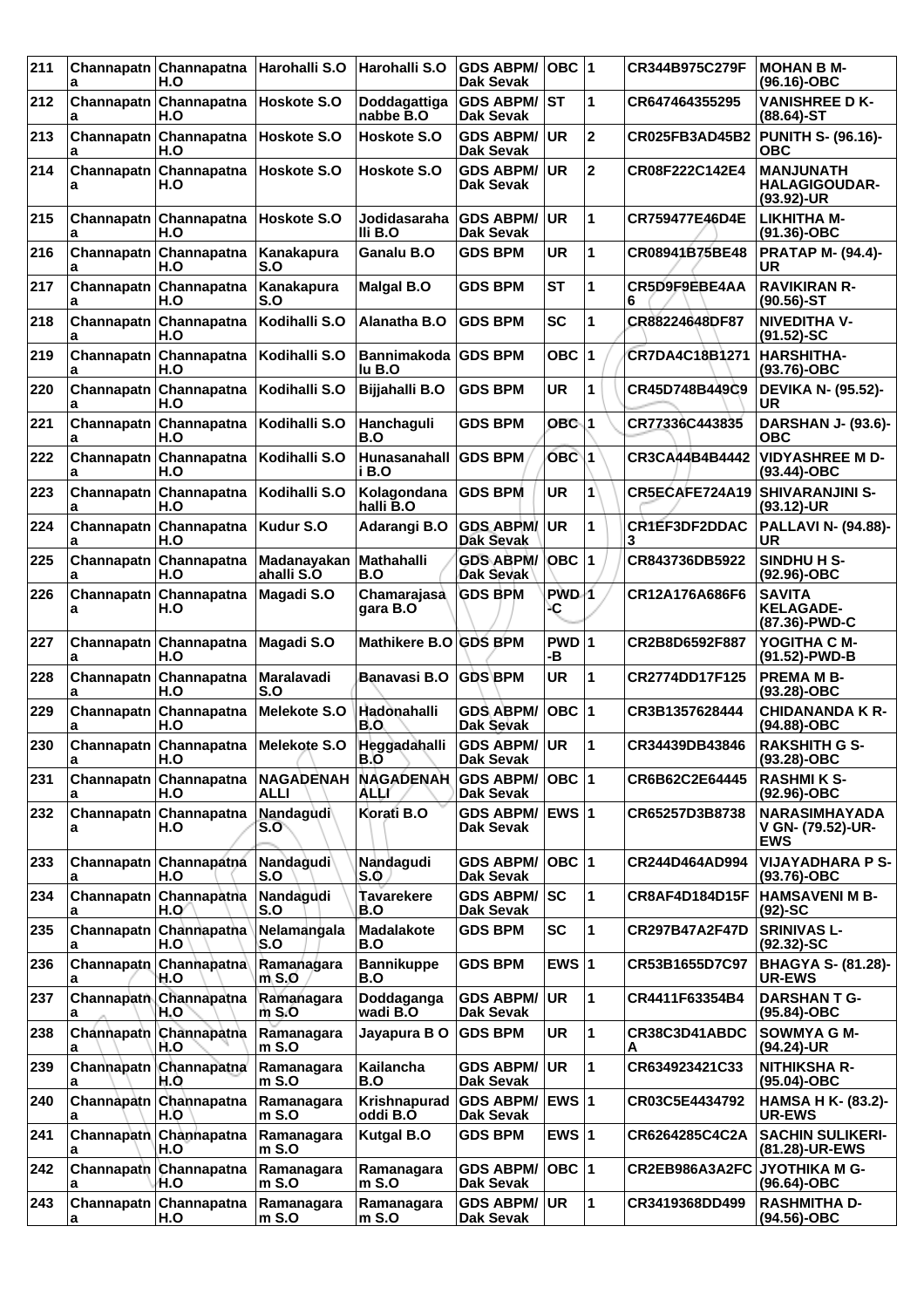| 244 | a               | Channapatn Channapatna<br>H.O | Sarjapura S.O Dommasandr            | a B.O                               | <b>GDS ABPM/</b><br><b>Dak Sevak</b> | lsc         | 1            | CR4DA965D1C27E SOWMYSHREE B- | $(91.04)-SC$                                                                    |
|-----|-----------------|-------------------------------|-------------------------------------|-------------------------------------|--------------------------------------|-------------|--------------|------------------------------|---------------------------------------------------------------------------------|
| 245 | Channapatn<br>a | Channapatna<br>H.O            | <b>Sathanur S.O</b>                 | Honniganahal GDS BPM<br>li B.O      |                                      | OBC $ 1$    |              | CR3576C14C86C6               | <b>PRIYANKA R-</b><br>(95.2)-OBC                                                |
| 246 | Channapatn<br>a | Channapatna<br>H.O            | Solur S.O                           | <b>Bylakere B.O</b>                 | <b>GDS BPM</b>                       | OBC ∣1      |              | CR627526682642               | SHAMANTH N- (95)-<br>ОВС                                                        |
| 247 | Channapatn<br>a | Channapatna<br>H.O            | Solur S.O                           | Gudemaranah GDS ABPM/<br>alli B.O   | <b>Dak Sevak</b>                     | UR.         | 1            | CR5714BC78D9A3               | <b>SRIVATSA A V-</b><br>(95.68)-OBC                                             |
| 248 | Channapatn<br>a | Channapatna<br>H.O            | Solur S.O                           | Lakkenahalli<br>B.O                 | <b>GDS BPM</b>                       | <b>UR</b>   | 1            | CR8FED936AFF45               | <b>PRASHANTHGOWD</b><br>A N- (94.08)-UR                                         |
| 249 | Channapatn<br>a | Channapatna<br>H.O            | Solur S.O                           | Motagondana<br>halli B.O            | <b>GDS ABPM/</b><br><b>Dak Sevak</b> | OBC  1      |              | CR2219A437544B               | <b>SHREELAKSHMIT</b><br>N- (94.24)-OBC                                          |
| 250 | Channapatn<br>a | Channapatna<br>H.O            | Solur S.O                           | Solur S.O                           | <b>GDS ABPM/</b><br><b>Dak Sevak</b> | <b>UR</b>   | 1            | CR24F4CDBEAFA<br>1           | THEJAS N S- (95.2)-<br><b>OBC</b>                                               |
| 251 | Channapatn<br>a | Channapatna<br>H.O            | Solur S.O                           | Yennegere<br>B.O                    | <b>GDS BPM</b>                       | UR          | 1            | CR02AA819D963C               | <b>INDU K- (93.92)-</b><br><b>OBC</b>                                           |
| 252 | Channapatn<br>a | Channapatna<br>H.O            | Sugganahalli<br>S.O                 | Mayaganahall<br>i B.O               | <b>GDS ABPM/</b><br><b>Dak Sevak</b> | UR          | 1            | CR14B962753B91               | <b>KUSUMA K- (93.92)-</b><br>ОВС                                                |
| 253 | Channapatn<br>a | Channapatna<br>H.O            | <b>Tavarekere</b>                   | Chikkanahalli<br>B.O                | <b>GDS ABPM/</b><br><b>Dak Sevak</b> | UR          | 1            | CR1FF512F262EB               | <b>SAHANA N G-</b><br>$(93.92) - SC$                                            |
| 254 | Channapatn<br>a | Channapatna<br>H.O            | <b>Tavarekere</b>                   | Kadabagere<br>B.O                   | GDS ABPM/SC<br><b>Dak Sevak</b>      |             | 1            | CR7EE74A869944               | GEETHA P- (91.2)-<br>SC                                                         |
| 255 | Channapatn<br>a | Channapatna<br>H.O            | Tavarekere                          | <b>Tavarekere</b>                   | <b>GDS ABPM/</b><br>Dak Sevak        | IST.        | 1            | CR7EB766B12C78               | <b>PALLAVI S- (90.72)-</b><br>SТ                                                |
| 256 | Channapatn<br>a | Channapatna<br>H.O            | Thippasandra<br>S.O                 | <b>Baginigere</b><br>B.O            | <b>GDS BPM</b>                       | <b>UR</b>   | 1            | <b>CR7B3FAC29D471</b>        | <b>ASHWINI N- (95.04)-</b><br>UR                                                |
| 257 | Channapatn<br>a | Channapatna<br>H.O            | Thippasandra Doddasoman<br>S.O      | ahalli B.O                          | <b>GDS BPM</b>                       | <b>SC</b>   | 1            | CR0343A194F544               | <b>DARSHAN R-</b><br>$(92.32)$ -SC                                              |
| 258 | Channapatn<br>a | Channapatna<br>H.O            | Thippasandra Sankighatta<br>S.O     | B.O                                 | <b>GDS BPM</b>                       | <b>UR</b>   | 1            | CR431C3453B537               | <b>PUSHPALATHA V-</b><br>(93.12)-OBC                                            |
| 259 | Channapatn<br>a | Channapatna<br>H.O            | Tyamagondlu<br>S.O                  | Manne B.O                           | <b>GDS ABPM/</b><br>Dak Sevak        | <b>OBC</b>  | $\mathbf{1}$ | CR72A718911352               | <b>CHAITRA S- (96.32)-</b><br><b>OBC</b>                                        |
| 260 | Channapatn<br>a | Channapatna<br>H.O            | Tyamagondlu<br>S.O                  | Niduvanda<br>B.O                    | <b>GDS BPM</b>                       | ŠТ.         | ť            | CR0193C6465BF7               | <b>MARUTHI K R-</b><br>$(92.32)$ -ST                                            |
| 261 | Channapatn<br>a | Channapatna<br>H.O            | Tyamagondlu<br>S.O                  | <b>Obalapura</b><br>B.O             | <b>GDS ABPM/</b><br><b>Dak Sevak</b> | UR          | 1            | CR24E3136A247B               | <b>PRIYANKA G S-</b><br>(94.56)-UR                                              |
| 262 | Channapatn<br>a | Channapatna<br>H.O            | Veeregowdan<br>adoddi S.O           | Ajjanahalli<br>B.O                  | <b>GDS BPM</b>                       | <b>SC</b>   | 1            | CR4425286F4E35               | <b>LAKSHMI M-</b><br>$(93.28) - SC$                                             |
| 263 | Channapatn<br>a | Channapatna<br>H.O            | Vijayapaura<br>S.O                  | Harohalli B.O                       | <b>GDS BPM</b>                       | EWS $ 1$    |              | <b>CR29B55752FECF</b>        | <b>NAGARAJ</b><br><b>VAJRANGI- (87.04)-</b><br>UR-EWS                           |
| 264 | <b>Bagalkot</b> |                               | Bagalkot H.O   Amingad S.O          | Amingad S.O                         | <b>GDS ABPM/</b><br>Dak Sevak        | OBC  1      |              | CR4D3564474D18               | <b>GEETA</b><br>VIRUPAKSHAPPA<br><b>ANNIGERI- (97.44)-</b><br>ОВС               |
| 265 | <b>Bagalkot</b> | <b>Bagalkot H.O</b>           | <b>Badami S.O.</b>                  | Badami S.O                          | <b>GDS ABPM/</b><br><b>Dak Sevak</b> | PWD 1<br>-A |              | <b>CR1EFD7A9F8174</b>        | <b>LAKSHMI DEVOOR-</b><br>(91.36)-PWD-A                                         |
| 266 | <b>Bagalkot</b> | Bagalkot H.O                  | Badami S.O                          | Halkurki B.O                        | <b>GDS ABPM/</b><br>Dak Sevak        | <b>UR</b>   | 1            | CR32D9198D7929               | <b>SUMA BILAGI-</b><br>(97.28)-OBC                                              |
| 267 | <b>Bagalkot</b> | Bagalkot H.O                  | Badami S.O                          | Nandikeshwa<br>r/B.O                | <b>GDS ABPM/</b><br>Dak Sevak        | $OBC$  1    |              | CR51F457BC893D               | <b>AKASH MANOHAR</b><br><b>PUJARI- (96.16)-</b><br><b>OBC</b>                   |
| 268 | <b>Bagalkot</b> | Bagalkot H.O                  | Badami S.O                          | <b>Nilgund B.O</b>                  | <b>GDS ABPM/</b><br><b>Dak Sevak</b> | OBC  1      |              | <b>CR267D5B4F64AA</b>        | <b>MALANABIR</b><br><b>MULLA- (96)-OBC</b>                                      |
| 269 | Bagalkot/       | <b>Bagalkot H.O</b>           | <b>Bagalkot</b><br>Alokudyog<br>S.O | <b>Bagalkot</b><br>Alokudyog<br>S.O | <b>GDS ABPM/ UR</b><br>Dak Sevak     |             | 1            | CR2F566C9E24C1               | <b>SNEHA BYALI-</b><br>(98.08)-OBC                                              |
| 270 | <b>Bagalkot</b> | <b>Bagalkot H.O</b>           | <b>Bagalkot</b><br>Alokudyog<br>S.O | <b>Chikhodlur</b><br>B.O            | <b>GDS BPM</b>                       | EWS $ 1$    |              | CR34413A4BC447               | YANKANNA KORI-<br>(91.2)-UR-EWS                                                 |
| 271 | <b>Bagalkot</b> | <b>Bagalkot H.O</b>           | <b>Bagalkot</b><br>Alokudyog<br>S.O | Kadlimatti<br>B.O                   | <b>GDS BPM</b>                       | OBC  1      |              | CR6562FE53EE4A               | <b>SUSHMITA</b><br><b>MUKAINAVAR-</b><br>$(96.48) - OBC$                        |
| 272 | <b>Bagalkot</b> | Bagalkot H.O                  | <b>Bagalkot</b><br>Alokudyog<br>S.O | <b>Mugalolli B.O</b>                | <b>GDS ABPM/ UR</b><br>Dak Sevak     |             | 1            | CR16D57F2D97D8               | <b>AISHWARYA</b><br><b>MALLIKARJUN</b><br><b>GHANTI- (94.72)-</b><br><b>OBC</b> |
| 273 | <b>Bagalkot</b> | <b>Bagalkot H.O</b>           | <b>Bagalkot</b><br>Alokudyog<br>S.O | <b>Mugalolli B.O</b>                | <b>GDS BPM</b>                       | <b>UR</b>   | 1            | <b>CR5D7E4CCF6733</b>        | <b>SHANKARGOUD</b><br>HIREKOPPA- (96)-<br>UR                                    |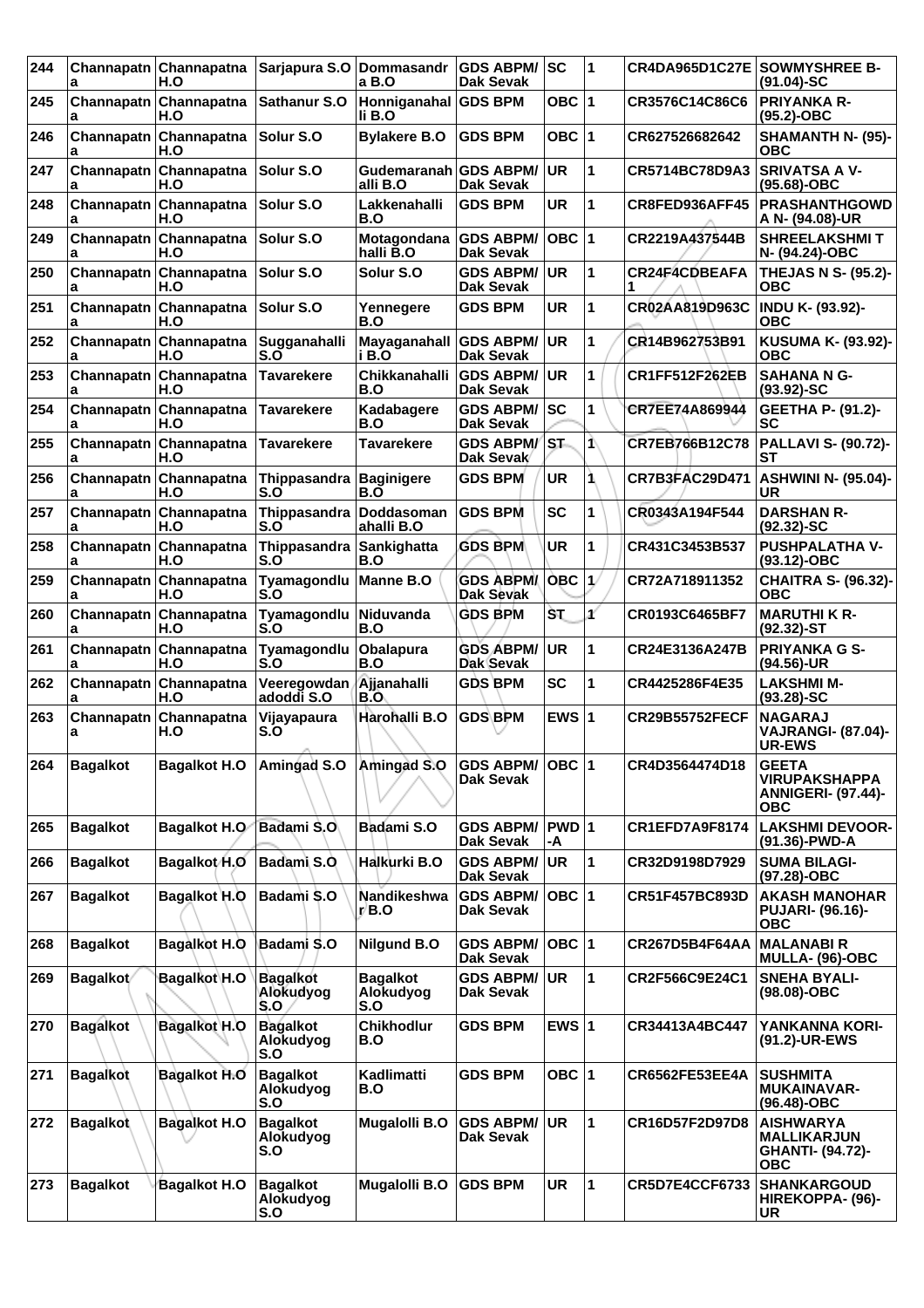| 274 | <b>Bagalkot</b> | <b>Bagalkot H.O</b> | <b>Bagalkot</b><br><b>Navanagar</b><br>S.O | Haveli B.O                 | <b>GDS ABPM/</b><br>Dak Sevak        | $OBC$  1  |    | CR5F7B92E9E618            | <b>AMULYAV</b><br><b>KATHARI- (96.16)-</b><br><b>OBC</b>                         |
|-----|-----------------|---------------------|--------------------------------------------|----------------------------|--------------------------------------|-----------|----|---------------------------|----------------------------------------------------------------------------------|
| 275 | <b>Bagalkot</b> | <b>Bagalkot H.O</b> | Bevur S.O<br>(Bagalkot)                    | Bevur S.O<br>(Bagalkot)    | <b>GDS ABPM/</b><br>Dak Sevak        | <b>UR</b> | 1  | CR4C178CC81828            | <b>SWATI PATIL-</b><br>$(96.64) - OBC$                                           |
| 276 | <b>Bagalkot</b> | <b>Bagalkot H.O</b> | Bevur S.O<br>(Bagalkot)                    | <b>Bhagavati</b><br>B.O    | <b>GDS BPM</b>                       | SC        | 1  | CR043C54A1B4BC            | <b>KAVYA LAKSHMAN</b><br><b>KATTIMANI-</b><br>$(94.56)$ -SC                      |
| 277 | <b>Bagalkot</b> | <b>Bagalkot H.O</b> | Bevur S.O<br>(Bagalkot)                    | Bodanaikana<br>dinni B.O   | <b>GDS BPM</b>                       | <b>UR</b> | 1  | <b>CR4D5125F8D2DE</b>     | <b>SHOBHA H JADAR-</b><br>$(97.12)$ -OBC                                         |
| 278 | <b>Bagalkot</b> | <b>Bagalkot H.O</b> | Bevur S.O<br>(Bagalkot)                    | Choudapur<br>B.O           | <b>GDS BPM</b>                       | <b>UR</b> | 1  | <b>CR7A21E5447EEB</b>     | <b>SACHIN B</b><br><b>DUTAGUNDI-</b><br>(97.12)-OBC                              |
| 279 | <b>Bagalkot</b> | <b>Bagalkot H.O</b> | Bevur S.O<br>(Bagalkot)                    | <b>Hallur B.O</b>          | <b>GDS BPM</b>                       | <b>UR</b> | 1  | CR1E9227BFD94C            | <b>SAROJA GOKAR-</b><br>(96.32)-OBC                                              |
| 280 | <b>Bagalkot</b> | <b>Bagalkot H.O</b> | Bevur S.O<br>(Bagalkot)                    | <b>Huvanur B.O</b>         | <b>GDS BPM</b>                       | <b>SC</b> | 1  | CR6FF444C6C3F2            | <b>SAMUVEL POL-</b><br>$(96.32) - SC$                                            |
| 281 | <b>Bagalkot</b> | <b>Bagalkot H.O</b> | <b>Gaddankeri</b><br>Cross S.O             | Kadampur<br>B.O            | <b>GDS ABPM/</b><br><b>Dak Sevak</b> | <b>UR</b> | 1  | CR477647DCFCBE            | <b>CHENNAYYA-</b><br>$(96.16)$ -UR                                               |
| 282 | <b>Bagalkot</b> | <b>Bagalkot H.O</b> | Gudur S.O<br>(Bagalkot)                    | Wadageri B.O               | <b>GDS BPM</b>                       | <b>UR</b> | 1  | CR3EDC2BAA535             | <b>POOJA</b><br><b>HANAMASAGAR-</b><br>(96)-OBC                                  |
| 283 | <b>Bagalkot</b> | <b>Bagalkot H.O</b> | Hungund S.O                                | <b>Dhannur B.O</b>         | <b>GDS BPM</b>                       | UR        |    | CR23BB9D785312            | <b>PRAVEENKUMAR</b><br>KUNDAGOL- (97.6)-<br>UR                                   |
| 284 | <b>Bagalkot</b> | <b>Bagalkot H.O</b> | Hungund S.O                                | <b>Hungund S.O</b>         | <b>GDS ABPM/</b><br>Dak Sevak        | <b>UR</b> | 1  | CR01B5B594F444            | <b>AJIT R</b><br><b>LALASANGI-</b><br>(97.44)-UR                                 |
| 285 | <b>Bagalkot</b> | <b>Bagalkot H.O</b> | Hungund S.O                                | <b>Marol B.O</b>           | <b>GDS BPM</b>                       | OBC $ 1$  |    | CR2534BD213966            | <b>VIDYASHREE</b><br><b>BARAKER- (96.8)-</b><br><b>OBC</b>                       |
| 286 | <b>Bagalkot</b> | <b>Bagalkot H.O</b> | <b>Hungund S.O</b>                         | <b>Timmapur</b><br>B.O     | <b>GDS BPM</b>                       | UR        | 1. | CR59F4EBC44155            | <b>SANTOSHKUMAR</b><br><b>SHARANAPPA</b><br><b>MULLUR- (97.12)-</b><br><b>UR</b> |
| 287 | <b>Bagalkot</b> | <b>Bagalkot H.O</b> | llkal<br>Alampurpet<br>S.O                 | Hireotageri<br>B.O         | <b>GDS ABPM/</b><br>Dak Sevak        | <b>UR</b> | 1  | CR29D1B817A286            | <b>HASEENA</b><br><b>MUDDEBIHAL-</b><br>(95.2)-OBC                               |
| 288 | <b>Bagalkot</b> | <b>Bagalkot H.O</b> | Ilkal S.O                                  | <b>Budihal S.K.</b><br>B.O | <b>GDS ABPM/</b><br><b>Dak Sevak</b> | lsc       | 1  | CR5D4B73ACD1F6            | <b>GOUTAM</b><br>KALLIMANI-<br>$(94.72)$ -SC                                     |
| 289 | <b>Bagalkot</b> | <b>Bagalkot H.O</b> | Ilkal S.O                                  | Chikkadapur<br>B.O         | <b>GDS BPM</b>                       | OBC ∣1    |    | CR7B9D3929E9F8            | <b>SHILPA</b><br><b>MANTAPPA DESAI-</b><br>$(95.36) - OBC$                       |
| 290 | <b>Bagalkot</b> | <b>Bagalkot H.O</b> | Ilkal S.O                                  | Chinnapur<br><b>B.O</b>    | <b>GDS BPM</b>                       | OBC $ 1$  |    | CR263272884232            | <b>SHILPA P JADAR-</b><br>(95.84)-OBC                                            |
| 291 | <b>Bagalkot</b> | <b>Bagalkot H.O</b> | <b>Jikal S.O</b>                           | Ilkal S.O                  | <b>GDS ABPM/</b><br><b>Dak Sevak</b> | OBC $ 1$  |    | <b>CR07B3FD77C6F6</b>     | <b>PRATIBHA V DINNI-</b><br>(97.44)-OBC                                          |
| 292 | <b>Bagalkot</b> | Bagalkot H.O        | <b>Ilkal S.O</b>                           | Jalkamaladin<br>ni B.O     | <b>GDS BPM</b>                       | <b>UR</b> | 1  | CR347286484454            | <b>SHWETA</b><br><b>SADALAGI- (95.52)-</b><br>UR                                 |
| 293 | <b>Bagalkot</b> | Bagalkot H.O        | Ilkal S.O                                  | Kadiwal B.O                | <b>GDS BPM</b>                       | <b>UR</b> | 1  | CR48E3E63A48B3            | <b>SAVITA</b><br><b>BASAVARAJ</b><br><b>SHIRUR- (96.64)-UR</b>                   |
| 294 | <b>Bagalkot</b> | Bagalkot H.O        | Ikal S.O                                   | Karadi B.O                 | <b>GDS ABPM/</b><br>Dak Sevak        | <b>UR</b> | 1  | <b>CR2C48CEDEECF</b><br>8 | <b>SUNITA JAGGAL-</b><br>(95.68)-OBC                                             |
| 295 | Bagalkot        | <b>Bagalkot H.O</b> | Kamatgi S.O                                | <b>Muganur B.O</b>         | <b>GDS BPM</b>                       | <b>SC</b> | 1  | CR46D31BDBAF45            | <b>PRASKILA GASTI-</b><br>$(94.88) - SC$                                         |
| 296 | <b>Bagalkot</b> | Bagalkot H.O        | <b>Kulgeri Cross</b><br>S.O                | Kulgeri Cross<br>S.O       | <b>GDS ABPM/</b><br>Dak Sevak        | EWS $ 1$  |    | CR44885B63A732            | <b>SHANKARNAG</b><br><b>SHIVAPUR- (92.64)-</b><br><b>UR-EWS</b>                  |
| 297 | <b>Bagalkot</b> | <b>Bagalkot H.O</b> | Rampur S.O<br>(Bagalkot)                   | <b>Bilkerur B.O</b>        | <b>GDS BPM</b>                       | <b>ST</b> | 1  | <b>CR2AEA68B3658E</b>     | <b>SHWETA</b><br><b>SHIVANANDA</b><br><b>MEDAR- (95.84)-ST</b>                   |
| 298 | <b>Bagalkot</b> | Bagalkot H.O        | Rampur S.O<br>(Bagalkot)                   | Chikmyageri<br>B.O         | <b>GDS BPM</b>                       | OBC   1   |    | CR42D74ED9B594            | <b>NEELAM</b><br><b>BALIKAYI- (96.48)-</b><br><b>OBC</b>                         |
| 299 | <b>Bagalkot</b> | <b>Bagalkot H.O</b> | Rampur S.O<br>(Bagalkot)                   | <b>Hiregulbal</b><br>B.O   | <b>GDS ABPM/</b><br>Dak Sevak        | ∣EWS 1    |    | CR65955DE17C12            | <b>SHRUTI</b><br><b>BELAVANIKI-</b><br>(90.4)-UR-EWS                             |
| 300 | <b>Bagalkot</b> | <b>Bagalkot H.O</b> | Rampur S.O<br>(Bagalkot)                   | <b>Katagur B.O</b>         | <b>GDS BPM</b>                       | UR        | 1  | <b>CR138B54CE7C4E</b>     | <b>ASHWINI S</b><br><b>KAMANAKERI-</b><br>(97.44)-OBC                            |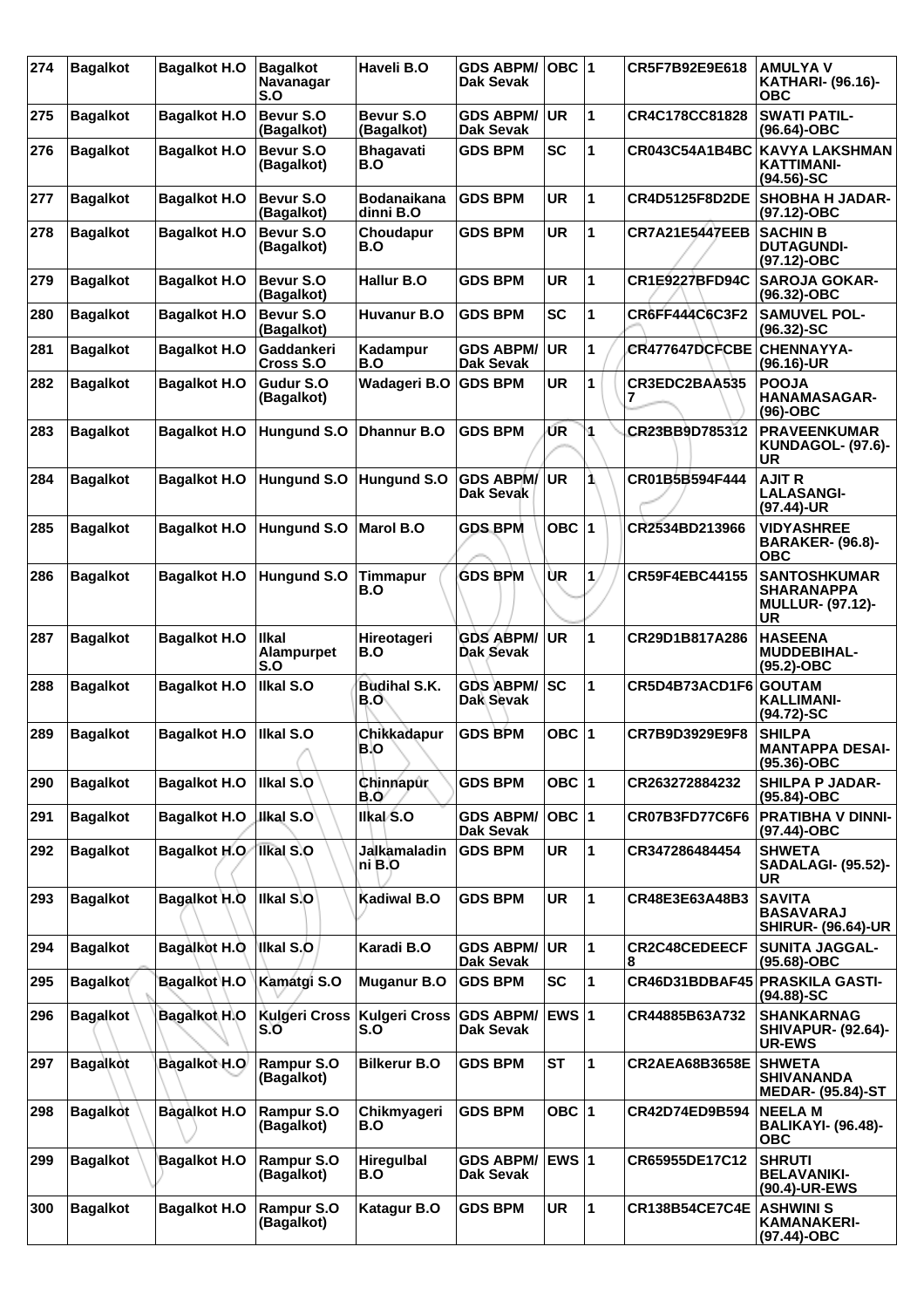| 301 | <b>Bagalkot</b> | <b>Bagalkot H.O</b>     | <b>Rampur S.O</b><br>(Bagalkot) | Nainegali B.O                | <b>GDS ABPM/</b><br>Dak Sevak        | <b>SC</b>        | 1  | CR047BC312B36D        | <b>SURESH PRAKASH</b><br><b>KAMBLE- (94.88)-</b><br>SC                       |
|-----|-----------------|-------------------------|---------------------------------|------------------------------|--------------------------------------|------------------|----|-----------------------|------------------------------------------------------------------------------|
| 302 | <b>Bagalkot</b> | <b>Bagalkot H.O</b>     | <b>Sulebhavi</b><br>S.O         | Aihole B.O                   | <b>GDS ABPM/</b><br>Dak Sevak        | OBC $ 1$         |    | CR2552ADA29C17        | <b>MOHAMMEDYASEE</b><br>N YENDIGERI-<br>(97.12)-OBC                          |
| 303 | <b>Bagalkot</b> | Jamkhandi<br>H.O        | <b>Banahatti S.O</b>            | Asangi B.O                   | <b>GDS ABPM/</b><br>Dak Sevak        | OBC  1           |    | CR8ED7C29AB8B<br>в    | <b>LAXMI HATTI-</b><br>$(96.96)$ -OBC                                        |
| 304 | <b>Bagalkot</b> | Jamkhandi<br>H.O        | <b>Banahatti S.O</b>            | Kulahalli B.O                | <b>GDS BPM</b>                       | OBC $ 1$         |    | CR294F224C44DD        | <b>MANJULA</b><br><b>KENCHAPPA</b><br><b>DANAPPAGOL-</b><br>$(98.4)$ -OBC    |
| 305 | <b>Bagalkot</b> | Jamkhandi<br>H.O        | <b>Bilgi S.O</b><br>(Bagalkot)  | Anagwadi<br>B.O              | <b>GDS BPM</b>                       | OBC $ 1$         |    | CR18524F256DB9        | <b>ARSHIYANAAZ</b><br><b>YENDIGERI-</b><br>(97.76)-OBC                       |
| 306 | <b>Bagalkot</b> | Jamkhandi<br>H.O        | <b>Bilgi S.O</b><br>(Bagalkot)  | Honnihal B.O                 | <b>GDS BPM</b>                       | OBC $ 1$         |    | CR7A26E5524F4B        | <b>RASHMI GOKAVI-</b><br>(96.64)-OBC                                         |
| 307 | <b>Bagalkot</b> | Jamkhandi<br>H.O        | <b>Bilgi S.O</b><br>(Bagalkot)  | Sunag B.O                    | <b>GDS ABPM/</b><br>Dak Sevak        | <b>EWS1</b>      |    | <b>CR18873B461EEE</b> | <b>CHANNAMALLAYY</b><br>A HIREMATH-<br>(91.36)-UR-EWS                        |
| 308 | <b>Bagalkot</b> | Jamkhandi<br>H.O        | Galagali S.O                    | Galagali S.O                 | <b>GDS ABPM/</b><br><b>Dak Sevak</b> | OBC  1           |    | CR8E44DF45FFDB        | <b>BHAGYASHREE</b><br><b>KUMBAR- (97.6)-</b><br><b>OBC</b>                   |
| 309 | <b>Bagalkot</b> | Jamkhandi<br>H.O        | Galagali S.O                    | Galagali S.O                 | <b>GDS ABPM/ST</b><br>Dak Sevak      |                  | 1. | CR79FC47F8EBD7        | <b>ASHWINI</b><br><b>SHANKAR</b><br><b>TALAWAR- (95.52)-</b><br><b>ST</b>    |
| 310 | <b>Bagalkot</b> | Jamkhandi<br>H.O        | Galagali S.O                    | Siddapur B.O                 | <b>GDS ABPM/</b><br>Dak Sevak        | <b>UR</b>        | 1  | CR2E31BC57CA1F        | <b>ASHWINI BUDNI-</b><br>(96.96)-OBC                                         |
| 311 | <b>Bagalkot</b> | Jamkhandi<br>H.O        | Hipparagi S.O                   | Hipparagi S.O                | <b>GDS ABPM/</b><br>Dak Sevak        | PWD 1<br>-В      |    | <b>CR4C191B6ACB97</b> | <b>SHRIKANT ITAGI-</b><br>(78.08)-PWD-B                                      |
| 312 | <b>Bagalkot</b> | Jamkhandi<br>H.O        | Hunnur S.O                      | Albal B.O                    | <b>GDS ABPM/</b><br>Dak Sevak        | IST.             | 1  | CR064C6FD6D7B6        | <b>GYANAPPA</b><br><b>WALEEKAR-</b><br>$(94.08)$ -ST                         |
| 313 | <b>Bagalkot</b> | Jamkhandi<br>H.O        | Hunnur S.O                      | Hunnur S.O                   | <b>GDS ABPM/</b><br>Dak Sevak        | EWS <sub>1</sub> |    | <b>CR19E347BE87BD</b> | <b>SEEMA V</b><br><b>HIREMATH- (91.84)-</b><br><b>UR-EWS</b>                 |
| 314 | <b>Bagalkot</b> | Jamkhandi<br>H.O        | Jamkhandi<br>H.O                | Chikpadasala<br>gi B.O       | <b>GDS BPM</b>                       | EWS $ 1$         |    | CR89A376EB41C1        | <b>PRAVEEN SHIVAJI</b><br><b>GHATIGE- (94.24)-</b><br><b>UR-EWS</b>          |
| 315 | <b>Bagalkot</b> | Jamkhandi<br>H.O        | Jamkhandi<br>H.O                | Hunshikatti<br>B.O           | <b>GDS BPM</b>                       | <b>UR</b>        | 1  | CR5A4E67B65A37        | <b>KALMESH</b><br>LAKKAPPAGOL-<br>(97.12)-UR                                 |
| 316 | <b>Bagalkot</b> | Jamkhandi<br>H.O        | Jamkhandi<br>H.O                | Jamkhandi<br>H.O             | <b>GDS ABPM/</b><br>Dak Sevak        | <b>UR</b>        | 11 | CR457584466D24        | <b>PRAMOD S</b><br><b>DHAVALESHWAR-</b><br>(97.92)-OBC                       |
| 317 | <b>Bagalkot</b> | Jamkhandi<br>H.O        | Jamkhandi<br>H.O.               | Kumbarhal<br><b>B.O</b>      | <b>GDS BPM</b>                       | OBC $ 1$         |    | CR149426C5A778        | <b>LAXMAN</b><br><b>BASAVARAJ</b><br><b>SASALADI- (97.28)-</b><br><b>OBC</b> |
| 318 | <b>Bagalkot</b> | <b>Jamkhandi</b><br>H.O | <b>Jamkhandi</b><br>H.O         | Kunchanur<br>B.O             | <b>GDS BPM</b>                       | OBC $ 1$         |    | <b>CR5FC6466B6CF3</b> | <b>RAGHAVENDRA T</b><br><b>BADIGER- (98.24)-</b><br><b>OBC</b>               |
| 319 | <b>Bagalkot</b> | Jaṁkhandi∖<br>H.O       | Jamkhandi<br>H.O                | Todalbagi<br>B.O             | <b>GDS BPM</b>                       | <b>UR</b>        | 1  | CR214E9644E8F4        | <b>SAVITRI</b><br><b>HIREMATH- (96.32)-</b><br>UR                            |
| 320 | <b>Bagalkot</b> | Jamkhandi<br>H.O        | Kaladgi S.O                     | Algundi B.O                  | <b>GDS BPM</b>                       | PWD 1<br>-C      |    | CR429614FF3B47        | <b>BEERAPPA</b><br><b>MURAGANNAVAR-</b><br>(88.32)-PWD-C                     |
| 321 | <b>Bagalkot</b> | Jamkhandi<br>H.O.       | Kaladgi S.O                     | <b>Chikshellikeri</b><br>B.O | <b>GDS BPM</b>                       | EWS $ 1$         |    | CR864368794339        | <b>KAVYA B</b><br><b>BALIGAR- (90.08)-</b><br>UR-EWS                         |
| 322 | <b>Bagalkot</b> | Jamkhandi<br>H.O        | Kaladgi S.O                     | Kaladgi<br>Bazar B.O         | <b>GDS BPM</b>                       | <b>UR</b>        | 1  | CR039CCA687844        | <b>SOUMYAI</b><br><b>JAKKAPALLI-</b><br>$(96.48)-OBC$                        |
| 323 | <b>Bagalkot</b> | Jamkhandi<br>H.O        | Kaladgi S.O                     | Koppa B.O                    | <b>GDS BPM</b>                       | <b>UR</b>        | 1  | CR2651E623BCA6        | <b>SHRUTI- (95.04)-UR</b>                                                    |
| 324 | <b>Bagalkot</b> | Jamkhandi<br>H.O        | Kaladgi S.O                     | Sokanadagi<br>B.O            | <b>GDS BPM</b>                       | SC               | 1  | CR13A6848E6BCD        | <b>PRIYANKA</b><br><b>JADHAV- (94.24)-</b><br><b>SC</b>                      |
| 325 | <b>Bagalkot</b> | Jamkhandi<br>H.O        | Kaladgi S.O                     | Udagatti B.O                 | <b>GDS BPM</b>                       | <b>UR</b>        | 1  | <b>CR61C15C141AAC</b> | <b>SUNITA V JAGGAL-</b><br>(97.12)-OBC                                       |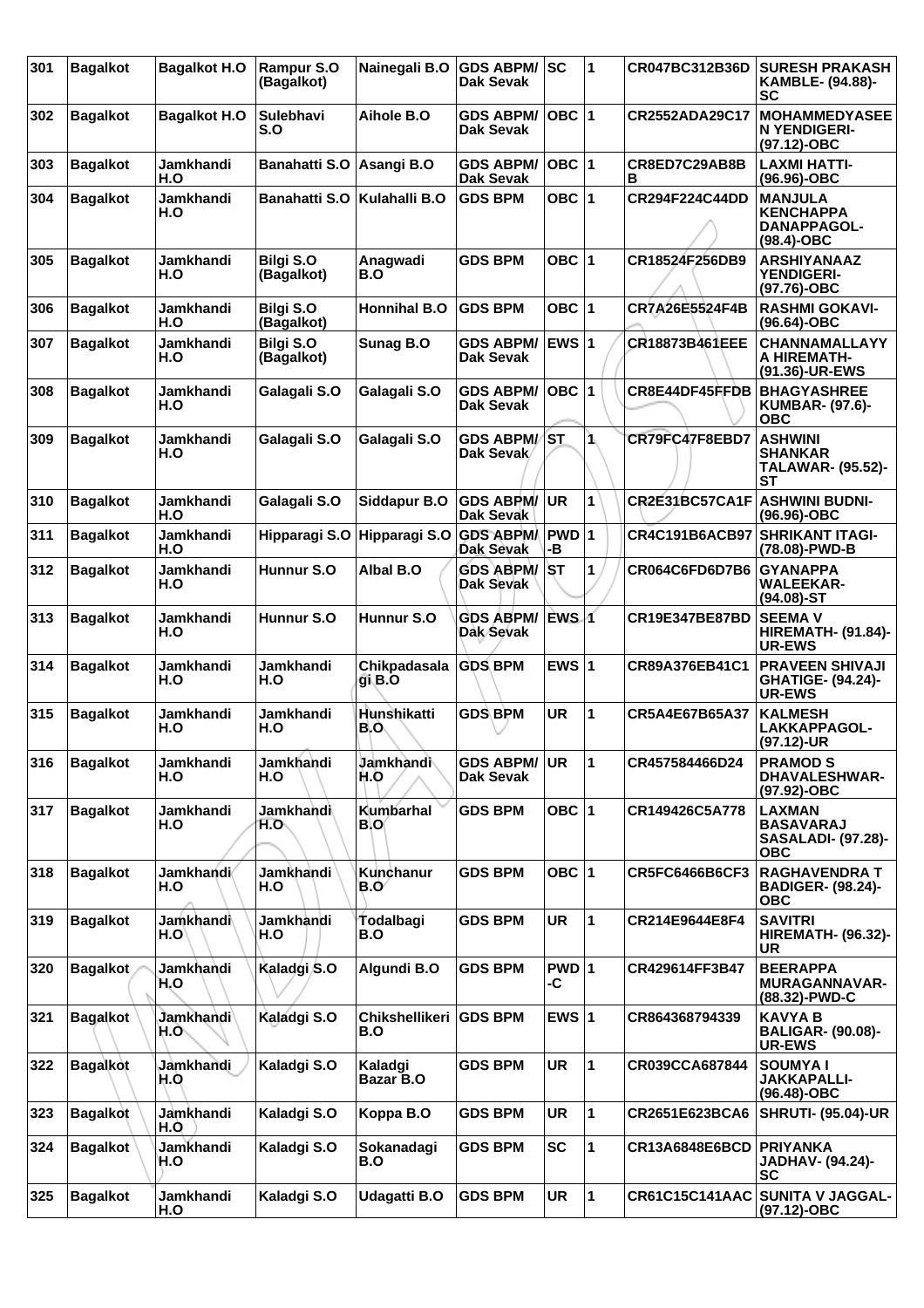| 326 | <b>Bagalkot</b> | Jamkhandi<br>H.O         | Konnur S.O<br>(Bagalkot)                                     | Halagali B.O                           | <b>GDS BPM</b>                       | <b>UR</b> | 1            | CR27A1D6444554                    | <b>BASAVARAJ C</b><br><b>MURANAL- (96.96)-</b><br><b>OBC</b>                  |
|-----|-----------------|--------------------------|--------------------------------------------------------------|----------------------------------------|--------------------------------------|-----------|--------------|-----------------------------------|-------------------------------------------------------------------------------|
| 327 | <b>Bagalkot</b> | Jamkhandi<br>H.O         | Lokapur S.O                                                  | Dadnatti B.O                           | <b>GDS ABPM/</b><br>Dak Sevak        | lst       | 1            | CR0ED144DDC446                    | <b>SANGAMESH</b><br><b>NARAYAN</b><br>YALLIGUTTI-<br>$(93.44)$ -ST            |
| 328 | <b>Bagalkot</b> | <b>Jamkhandi</b><br>H.O  | Lokapur S.O                                                  | <b>Hebbal B.O</b>                      | <b>GDS BPM</b>                       | <b>UR</b> | 1            | CR719234D2BBAE NAJAREEN           | <b>BAGAWAN- (97.12)-</b><br><b>UR</b>                                         |
| 329 | <b>Bagalkot</b> | Jamkhandi<br>H.O         | Lokapur S.O                                                  | Kasabajambg<br>i B.O                   | <b>GDS ABPM/</b><br>Dak Sevak        | OBC  1    |              | <b>CR0CF27456AE4B</b>             | <b>MAHALAXMI</b><br><b>GULABAL- (95.68)-</b><br><b>OBC</b>                    |
| 330 | <b>Bagalkot</b> | Jamkhandi<br>H.O         | <b>Mahalingpur</b><br>S.O                                    | <b>Chimmad B.O</b>                     | <b>GDS BPM</b>                       | UR        | 1            | CR7F4DD4C9374A                    | <b>GIRIJA M SHETTI-</b><br>$(97.76)$ -UR                                      |
| 331 | <b>Bagalkot</b> | Jamkhandi<br>H.O         | <b>Mudhol</b><br>(Bagalkot)<br>$\mathsf{S}.\mathsf{O}$       | <b>Bidari B.O</b>                      | <b>GDS BPM</b>                       | OBC $ 1$  |              | CR4A559291632B                    | <b>PRAVEEN</b><br><b>BASAVARAJ</b><br><b>JALIBERI- (96.32)-</b><br><b>OBC</b> |
| 332 | <b>Bagalkot</b> | Jamkhandi<br>H.O         | <b>Mudhol</b><br>(Bagalkot)<br>S.O                           | Chichakandi<br><b>K.D. B.O</b>         | <b>GDS BPM</b>                       | OBC $ 1$  |              | <b>CR0AF39446EFD5</b>             | <b>AKSHATA</b><br><b>BADIGER- (98.08)-</b><br><b>OBC</b>                      |
| 333 | <b>Bagalkot</b> | Jamkhandi<br>H.O         | <b>Mudhol</b><br>(Bagalkot)<br>S.O                           | Ingalagi B.O                           | <b>GDS BPM</b>                       | UR-       | 1            | <b>CR2BBA4F47AF62 NAGARATNA B</b> | <b>KANDAGALLA-</b><br>(98.24)-UR                                              |
| 334 | <b>Bagalkot</b> | Jamkhandi<br>H.O         | <b>Mudhol</b><br>(Bagalkot)<br>S.O                           | Mirji B.O                              | <b>GDS BPM</b>                       | <b>SC</b> |              | CR4E99C62D3B64                    | <b>HARSHAV</b><br><b>SARJAPUR-</b><br>$(96.32) - SC$                          |
| 335 | <b>Bagalkot</b> | Jamkhandi<br>H.O         | <b>Mudhol</b><br>(Bagalkot)<br>S.O                           | Ningapur B.O                           | <b>GDS BPM</b>                       | <b>UR</b> | 1            | <b>CR573FA496A8CE</b>             | <b>SHREEDEVI M</b><br><b>SULTANPUR-</b><br>$(96.32)$ -UR                      |
| 336 | <b>Bagalkot</b> | Jamkhandi<br>H.O         | <b>Mudhol</b><br>(Bagalkot)<br>S.O                           | <b>Shirol B.O</b>                      | <b>GDS ABPM/</b><br>Dak Sevak        | ∣UR       | 1            | CR028414A81BDE                    | <b>BASAVARAJ</b><br><b>KURABETTA-</b><br>(97.28)-OBC                          |
| 337 | <b>Bagalkot</b> | Jamkhandi<br>H.O         | <b>Mudhol</b><br>(Bagalkot)<br>∣`s.o                         | Uttur B.O                              | <b>GDS ABPM/</b><br><b>Dak Sevak</b> | <b>UR</b> | $\mathbf{r}$ | CR0DE7FDB6AF49                    | <b>PRASHANT MANE-</b><br>$(96.48)$ -UR                                        |
| 338 | <b>Bagalkot</b> | Jamkhandi<br>H.O         | <b>Mudhol</b><br>(Bagalkot)<br>$\mathbf{S} \cdot \mathbf{O}$ | Yadahalli B.O                          | <b>GDS BPM</b>                       | <b>SC</b> | 1            | CR82E48AAC36A<br>А                | <b>SURESH SIDRAM</b><br><b>BHAJANTRI-</b><br>$(95.04)-SC$                     |
| 339 | <b>Bagalkot</b> | Jamkhandi<br>H.O         | Sameerwadi<br>S.O                                            | Saidapur B.O                           | <b>GDS BPM</b>                       | <b>SC</b> | 1            | CR8364C1C9817F                    | <b>ANITA</b><br><b>SHEDABALKAR-</b><br>$(97.6)$ -SC                           |
| 340 | Bagalkot        | Jamkhandi<br>H.O         | Savalagi S.O                                                 | Kalabilagi<br>B.O                      | <b>GDS BPM</b>                       | UR        | ∣1∶          | CR8B58933C1A9C                    | <b>MAHANTESH</b><br><b>PATREPPA</b><br>YAMAKANAMARAD<br>I- (96.32)-UR         |
| 341 | <b>Bagalkot</b> | Jamkhandi<br>H.O         | Savalagi S.O                                                 | Kannolli B.O                           | <b>GDS BPM</b>                       | <b>UR</b> | 1            | CR8B67BD59D441                    | <b>VIJAYKUMAR</b><br><b>SANGONDIMATH-</b><br>(95.52)-UR                       |
| 342 | <b>Bagalkot</b> | <b>Jamkhandi</b><br>H.O  | Savalagi S.O                                                 | Savalagi S.O                           | <b>GDS ABPM/</b><br>Dak Sevak        | OBC  1    |              | CR59D8839CB132                    | <b>SHIVALEELA</b><br><b>PUJARI- (97.28)-</b><br><b>OBC</b>                    |
| 343 | <b>Bagalkot</b> | Jamkhandi<br>H.O         | Savalagi S.O                                                 | Savalagi S.O                           | <b>GDS ABPM/</b><br>Dak Sevak        | ∣UR       | 1            | <b>CR246AC768FF9D</b>             | <b>SHREYA R GHATE-</b><br>(96)-UR                                             |
| 344 | <b>Bagalkot</b> | Jamkhandi<br>H.O         | Terdal S.O                                                   | Sasalatti B.O                          | <b>GDS BPM</b>                       | EWS $ 1 $ |              | CR824569DD75C4                    | <b>SHILPA B</b><br>KUNDANNAVAR-<br>(93.76)-UR-EWS                             |
| 345 | <b>Belgaum</b>  | <b>Bailhongal</b><br>H.O | <b>Bailhongal</b><br>H.O/                                    | <b>Bailhongal</b><br>S.R. Chowk<br>S.O | <b>GDS ABPM/</b><br><b>Dak Sevak</b> | OBC  1    |              | CR7F4E14D1F4FD                    | <b>SOUMYA RAJU</b><br>GUDDANNAVAR-<br>(97.28)-OBC                             |
| 346 | <b>Belgaum</b>  | <b>Bailhongal</b><br>H.O | <b>Bailhongal</b><br>H.O                                     | Harugoppa<br>B.O                       | <b>GDS BPM</b>                       | OBC $ 1$  |              | CR797794AF14A1                    | <b>RAJU VANESHI-</b><br>(95.68)-OBC                                           |
| 347 | <b>Belgaum</b>  | <b>Bailhongal</b><br>H.O | Belvadi S.O                                                  | <b>Budihal B.O</b>                     | <b>GDS BPM</b>                       | <b>SC</b> | 1            | CR28B16E5648F4                    | <b>BHOOMIKA B</b><br><b>SHINGE- (95.84)-SC</b>                                |
| 348 | <b>Belgaum</b>  | <b>Bailhongal</b><br>H.O | Belvadi S.O                                                  | Kenganur B.O GDS BPM                   |                                      | SC        | 1            | CR117D43E487BA                    | <b>GOKUL RATHOD-</b><br>$(95.2)$ -SC                                          |
| 349 | <b>Belgaum</b>  | <b>Bailhongal</b><br>H.O | Bidi S.O                                                     | <b>Buranaki B.O</b>                    | <b>GDS BPM</b>                       | <b>ST</b> | 1            | CR78EA19757E19                    | <b>MANJUNATH</b><br><b>TALAWAR- (94.56)-</b><br>SТ                            |
| 350 | <b>Belgaum</b>  | <b>Bailhongal</b><br>H.O | Bidi S.O                                                     | Mugalihal B.O GDS ABPM/                | Dak Sevak                            | <b>SC</b> | 1            | CR5BA3623A7D99                    | <b>PRAVEEN</b><br><b>BHAJANTRI- (95.2)-</b><br><b>SC</b>                      |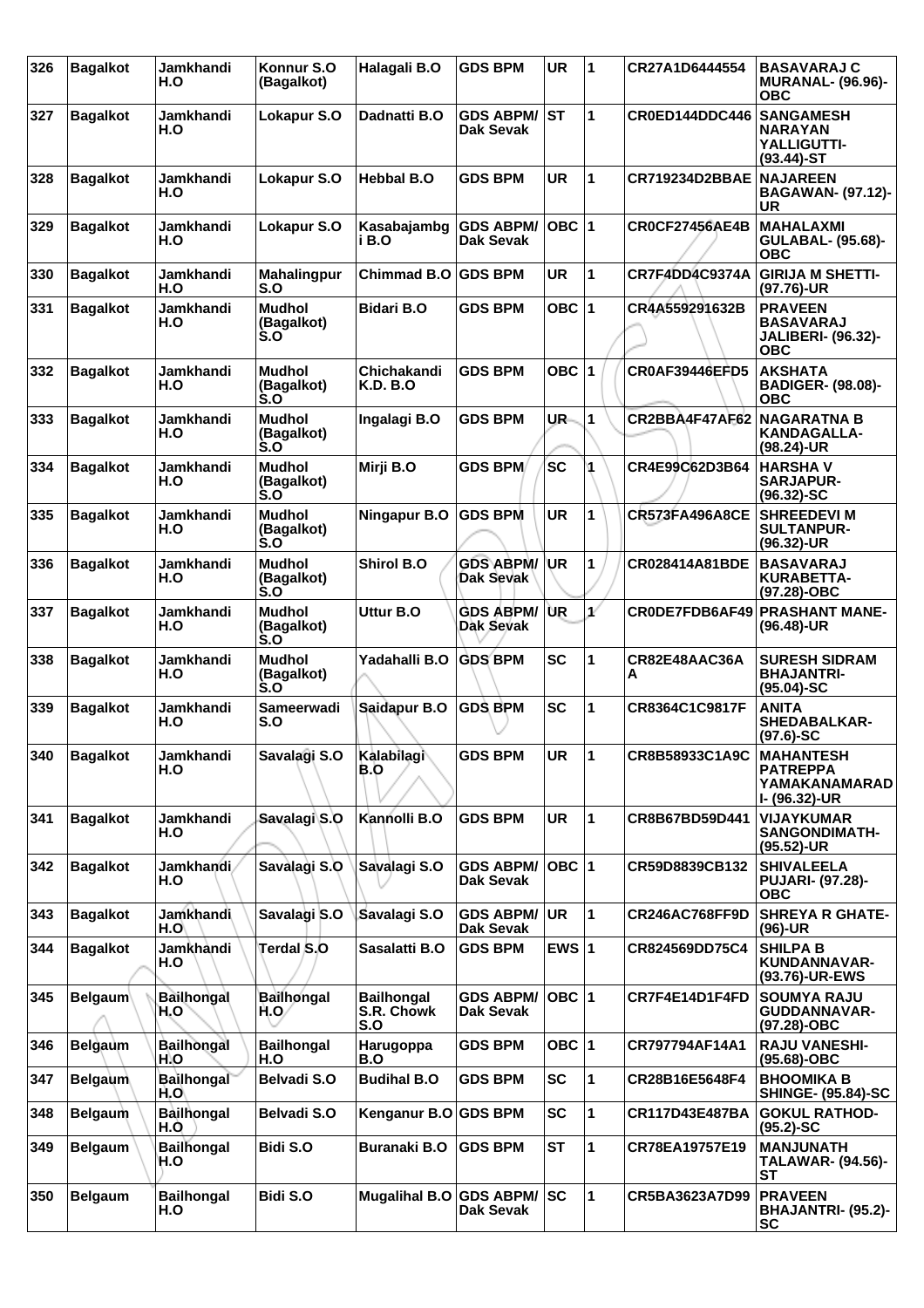| 351 | <b>Belgaum</b> | <b>Bailhongal</b><br>H.O | Hirebagewadi<br>S.O                                           | <b>Giriyal B.O</b>                                      | <b>GDS BPM</b>                          | <b>SC</b>   | 1  | CR39F829F65DD9        | <b>SIDDARUDHA</b><br><b>BAILUR- (95.52)-SC</b>                                |
|-----|----------------|--------------------------|---------------------------------------------------------------|---------------------------------------------------------|-----------------------------------------|-------------|----|-----------------------|-------------------------------------------------------------------------------|
| 352 | <b>Belgaum</b> | <b>Bailhongal</b><br>H.O | Hosur S.O<br>(Belgaum)                                        | Hosur S.O<br>(Belgaum)                                  | <b>GDS ABPM/</b><br>Dak Sevak           | $OBC$  1    |    | CR3E8DB34FDBA<br>А    | <b>AKSHATA</b><br><b>WALIKAR- (96.32)-</b><br><b>OBC</b>                      |
| 353 | <b>Belgaum</b> | <b>Bailhongal</b><br>H.O | Hosur S.O<br>(Belgaum)                                        | Hosur S.O<br>(Belgaum)                                  | <b>GDS ABPM/</b><br><b>Dak Sevak</b>    | <b>UR</b>   | 1  | CR2443297B439A        | <b>SAHANA</b><br><b>BOLETTIN- (97.44)-</b><br>UR                              |
| 354 | <b>Belgaum</b> | <b>Bailhongal</b><br>H.O | Kittur S.O                                                    | <b>Bailur B.O</b>                                       | <b>GDS ABPM/</b><br>Dak Sevak           | <b>ST</b>   | 1  | CR67BEE8FC4BC<br>2    | <b>SHOBHA</b><br><b>ADIVEPPA</b><br>YADDALAGUDDA-<br>(94.56)-ST               |
| 355 | <b>Belgaum</b> | <b>Bailhongal</b><br>H.O | Kittur S.O                                                    | Sangolli B.O                                            | <b>GDS BPM</b>                          | <b>UR</b>   | 1  | CR796B63E3D125        | <b>ASHWINI</b><br><b>BORANNAVAR-</b><br>(96.96)-UR                            |
| 356 | <b>Belgaum</b> | <b>Bailhongal</b><br>H.O | <b>Murgod S.O</b>                                             | Chikkop B.O                                             | <b>GDS BPM</b>                          | EWS $ 1$    |    | CR376CC1B14F8B        | <b>CHAITANYA</b><br><b>MADIWALAPPA</b><br><b>MELAVANKI-</b><br>(93.28)-UR-EWS |
| 357 | <b>Belgaum</b> | <b>Bailhongal</b><br>H.O | <b>Murgod S.O</b>                                             | <b>Murgod S.O</b>                                       | <b>GDS ABPM/</b><br><b>Dak Sevak</b>    | UR.         | 1  | CR4667ADB98784        | <b>VIKAS DOLLI-</b><br>(96.96)-UR                                             |
| 358 | <b>Belgaum</b> | <b>Bailhongal</b><br>H.O | Nesargi S.O                                                   | Nesargi S.O                                             | <b>GDS ABPM/ UR</b><br><b>Dak Sevak</b> |             | 1  | CR696343F6417D        | <b>TRIVENI BYAKUD-</b><br>(97.12)-UR                                          |
| 359 | <b>Belgaum</b> | <b>Bailhongal</b><br>H.O | Pariswad S.O                                                  | Devalatti B.O                                           | <b>GDS ABPM/</b><br>Dak Sevak           | <b>UR</b>   | Ĩ. | CR1B84497B2E76        | <b>JYOTI BASAPPA</b><br><b>CHAVALAGI-</b><br>(97.76)-UR                       |
| 360 | <b>Belgaum</b> | <b>Bailhongal</b><br>H.O | Pariswad S.O                                                  | <b>Kodachwad</b><br>B.O                                 | <b>GDS BPM</b>                          | PWD 1<br>-C |    | CR519319B5F954        | <b>VISHVANATH A</b><br><b>BENAKANNAVAR-</b><br>(89.12)-PWD-C                  |
| 361 | <b>Belgaum</b> | <b>Bailhongal</b><br>H.O | Sampgaon<br>S.O                                               | Navalgatti<br>B.O                                       | <b>GDS BPM</b>                          | <b>UR</b>   | 1  | CR4BBDEA83CB6<br>4    | <b>BALAPPA TAVANI-</b><br>(97.12)-OBC                                         |
| 362 | <b>Belgaum</b> | Belgaum H.O              | <b>Balekundri</b><br>S.O                                      | Karadiguddi<br>B.O                                      | <b>GDS BPM</b>                          | UR          | 1  | CR684D7D3A714B        | <b>ASHWINI M</b><br><b>INCHAL- (96.8)-UR</b>                                  |
| 363 | <b>Belgaum</b> | <b>Belgaum H.O</b>       | <b>Belgaum</b><br><b>Doordarshan</b><br>Nagar S.O             | <b>Belgaum</b><br>Doordarshan<br>Nagar S.O              | <b>GDS ABPM/</b><br><b>Dak Sevak</b>    | $OBC$ 1     |    | CR054D63437C85        | <b>AMRUTA PATIL-</b><br>(97.92)-OBC                                           |
| 364 | <b>Belgaum</b> | <b>Belgaum H.O</b>       | Belgaum<br><b>MalMaruti</b>                                   | <b>Belgaum</b><br>MalMaruti                             | <b>GDS ABPM/</b><br><b>Dak Sevak</b>    | PWD 1<br>-A |    | CR064424D8813C        | <b>PAVAN VASANT</b><br>DINNIMANI- (92)-                                       |
|     |                |                          | <b>Extension</b><br>S.O                                       | Extension<br>S.O                                        |                                         |             |    |                       | <b>PWD-A</b>                                                                  |
| 365 | <b>Belgaum</b> | <b>Belgaum H.O</b>       | <b>Belgaum</b><br><b>MalMaruti</b><br><b>Extension</b><br>5.O | <b>Belgaum</b><br>MalMaruti<br>Extension<br>5.U         | <b>GDS ABPM/</b><br>Dak Sevak           | <b>SC</b>   | 1  | <b>CR128D31F8DEB2</b> | <b>DIVYA</b><br><b>YESURATNAM-</b><br>$(96.48)$ -SC                           |
| 366 | <b>Belgaum</b> | <b>Belgaum H.O</b>       | <b>Belgaum</b><br><b>MalMaruti</b><br><b>Extension</b><br>S.O | <b>Belgaum</b><br>MalMaruti<br><b>Extension</b><br>S, O | <b>GDS ABPM/</b><br>Dak Sevak           | <b>UR</b>   | 1  | <b>CR13E445B84DBF</b> | <b>SHEETAL</b><br>GOUDAR- (97.76)-<br>UR                                      |
| 367 | <b>Belgaum</b> | Belgaum H.O              | Belgaum<br><b>Nehru Nagar</b><br>S.O                          | <b>Belgaum</b><br>Nehru Nagar<br>S.O                    | <b>GDS ABPM/</b><br><b>Dak Sevak</b>    |             |    | CR1E654A654F44        | <b>VISHALA NESUR-</b><br>$(96.64) - OBC$                                      |
| 368 | <b>Belgaum</b> | Belgaum H.O              | <b>Belgaum</b><br>Shahapur S.O.                               | <b>Belgaum</b><br>Khasbag S.O                           | GDS ABPM/ EWS 1<br><b>Dak Sevak</b>     |             |    | CR76D3EB4BEBC<br>С    | <b>REVATI BADIGER-</b><br>(95.52)-UR-EWS                                      |
| 369 | <b>Belgaum</b> | Belgaum H.O              | <b>Bhutaramana</b><br>hatti S.O                               | <b>Bhutaramana</b><br>hatti S.O                         | <b>GDS ABPM/ UR</b><br><b>Dak Sevak</b> |             | 1  | <b>CR4A59C3AE72D5</b> | <b>PALLAVI KORI-</b><br>(97.76)-UR                                            |
| 370 | <b>Belgaum</b> | Belgaum H.O.             | Hindalga S.O                                                  | Hindalga S.O                                            | <b>GDS ABPM/</b><br>Dak Sevak           | OBC  1      |    | <b>CR8493D556FFAD</b> | <b>KAVERI PATIL-</b><br>(98.08)-OBC                                           |
| 371 | <b>Belgaum</b> | Belgaum H.O              | Hindalga S.O                                                  | Sulage B.O                                              | <b>GDS BPM</b>                          | <b>UR</b>   | 1  | CR0D5CC213828D        | <b>POOJA C</b><br><b>MUNNOLI- (96.8)-</b><br>UR                               |
| 372 | <b>Belgaum</b> | Belgaum H.O              | Hindawadi<br>S.O                                              | <b>Hindawadi</b><br>S.O                                 | <b>GDS ABPM/</b><br>Dak Sevak           | EWS 1       |    | <b>CR5588E42C1AAF</b> | <b>RAVIGOUDA</b><br>ANGADI- (91.84)-<br>UR-EWS                                |
| 373 | <b>Belgaum</b> | Belgaum H.O              | Jamboti S.O                                                   | Olmani B.O                                              | <b>GDS ABPM/ ST</b><br>Dak Sevak        |             | 1  | CR076233AF774D        | <b>ASHWINI M</b><br><b>KOLAVI- (92.8)-ST</b>                                  |
| 374 | <b>Belgaum</b> | Belgaum H.O              | Kadoli S.O                                                    | Kednur B.O                                              | <b>GDS BPM</b>                          | <b>ST</b>   | 1  | CR4F429713F71D        | <b>RESHMA PUJERI-</b><br>$(96.16)$ -ST                                        |
| 375 | <b>Belgaum</b> | Belgaum H.O              | Kakati S.O                                                    | Kakati S.O                                              | <b>GDS ABPM/ SC</b><br><b>Dak Sevak</b> |             | 1  | CR7E6EA64BF4C9        | <b>ADARSH A</b><br>KAMANI- (96)-SC                                            |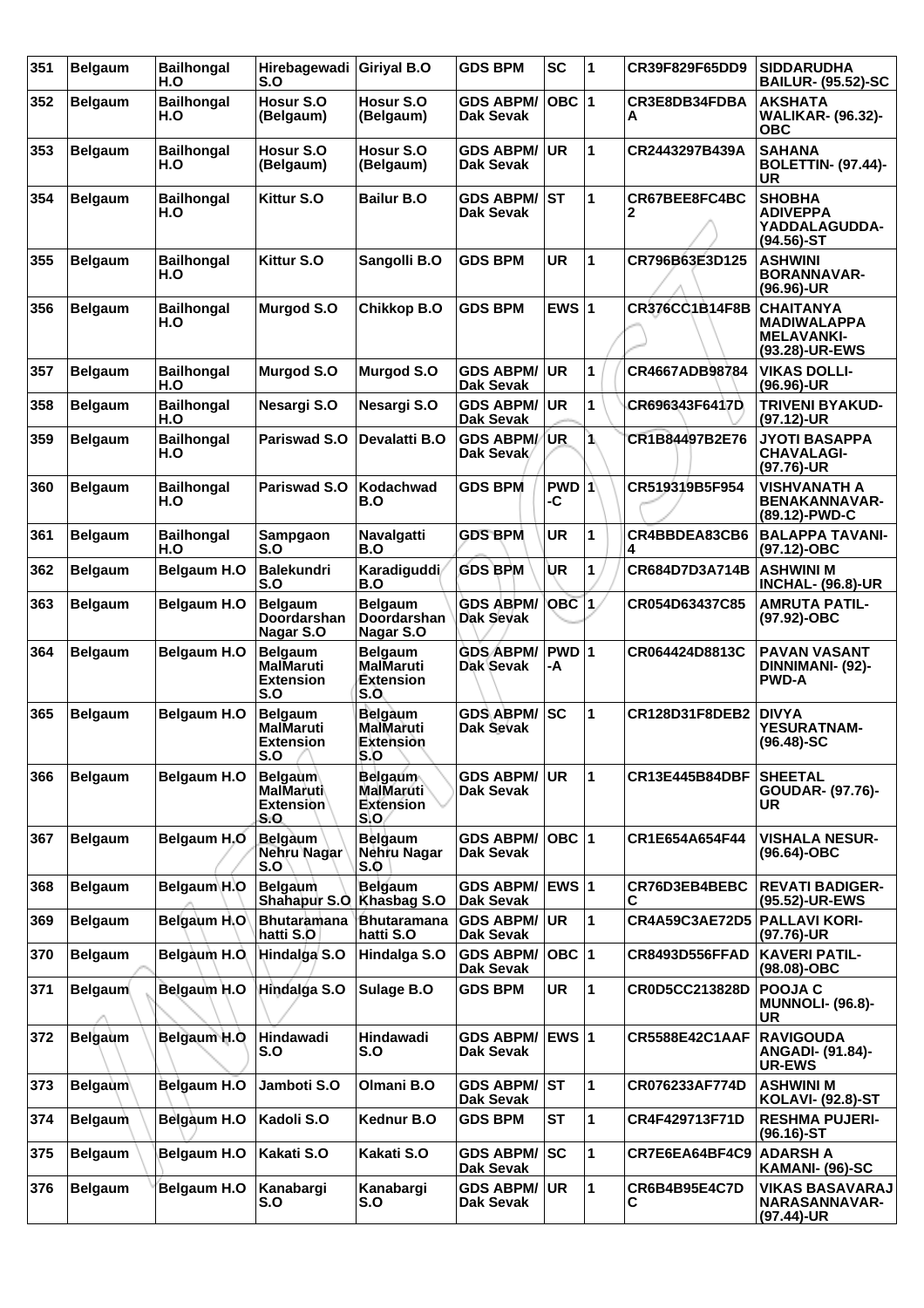| 377 | <b>Belgaum</b> | <b>Belgaum H.O</b> | Kanabargi<br>S.O                               | khanagaon<br>B.O             | <b>GDS BPM</b>                       | OBC ∣1           |                | CR762E7FEB8CD4        | <b>BHAGYASHREE</b><br>SAMBHAJI<br><b>BADIGER- (96.16)-</b><br>ОВС            |
|-----|----------------|--------------------|------------------------------------------------|------------------------------|--------------------------------------|------------------|----------------|-----------------------|------------------------------------------------------------------------------|
| 378 | <b>Belgaum</b> | <b>Belgaum H.O</b> | Kanabargi<br>S.O                               | Muchandi B.O GDS BPM         |                                      | EWS $ 1$         |                | <b>CR221F438A7ECB</b> | <b>SOURABH</b><br><b>KOTBAGI- (94.24)-</b><br><b>UR-EWS</b>                  |
| 379 | <b>Belgaum</b> | <b>Belgaum H.O</b> | Khanapur S.O Gunji B.O<br>(Belgaum)            |                              | <b>GDS ABPM/</b><br>Dak Sevak        | $OBC$  1         |                | CR374E4FAC27FB        | <b>GAYATRI</b><br><b>SANAKAL- (95.52)-</b><br><b>OBC</b>                     |
| 380 | <b>Belgaum</b> | Belgaum H.O        | Khanapur S.O Nerse B.O<br>(Belgaum)            |                              | <b>GDS ABPM/</b><br>Dak Sevak        | <b>UR</b>        | 1              | CR254CA19CACA<br>С    | <b>NAGMINI</b><br><b>KELAGINAMANI-</b><br>(94.24)-UR                         |
| 381 | <b>Belgaum</b> | <b>Belgaum H.O</b> | Khanapur S.O Shindolli B.O<br>(Belgaum)        |                              | <b>GDS BPM</b>                       | OBC ∣1           |                | CR3CD9E57EDE1<br>D    | <b>VIDYASHREE</b><br><b>SHRIPAL</b><br><b>BADIGER- (95.84)-</b><br>ОВС       |
| 382 | <b>Belgaum</b> | Belgaum H.O        | Nandgad S.O                                    | Halga B.O                    | <b>GDS ABPM/</b><br>Dak Sevak        | <b>UR</b>        | 1              | CR64CF7E7AAD38        | <b>SANGEETA</b><br><b>HIREMATH- (97.28)-</b><br>UR                           |
| 383 | <b>Belgaum</b> | <b>Belgaum H.O</b> | Nandgad S.O                                    | Kasaba<br><b>Nandgad B.O</b> | <b>GDS ABPM/ SC</b><br>Dak Sevak     |                  | 1              | <b>CR0EF5B54652F9</b> | VILSANKUMAR<br><b>SHIDLEPPAGOL-</b><br>$(93.76)$ -SC                         |
| 384 | <b>Belgaum</b> | <b>Belgaum H.O</b> | Nandgad S.O                                    | Kasaba<br><b>Nandgad B.O</b> | GDS BPM                              | OBC 1            |                | CR545F75927D37        | <b>TAMMANNA</b><br>HUKKERI- (96)-OBC                                         |
| 385 | <b>Belgaum</b> | <b>Belgaum H.O</b> | Peeranwadi<br>S.O                              | Desur B.O                    | <b>GDS ABPM/</b><br>Dak Sevak        | UR.              |                | <b>CR0B76D242F9CF</b> | <b>MAMATAM</b><br>KAMBAR- (96.32)-<br>UR                                     |
| 386 | <b>Belgaum</b> | <b>Belgaum H.O</b> | Peeranwadi<br>S.O                              | Desur B.O                    | <b>GDS BPM</b>                       | <b>PWD</b><br>-В | $\overline{1}$ | CR832669B4541A        | <b>PUNDALIK</b><br><b>BOCHABAL-</b><br>(92.32)-PWD-B                         |
| 387 | <b>Belgaum</b> | <b>Belgaum H.O</b> | Peeranwadi<br>S.O                              | Peeranwadi<br>S.O            | <b>GDS ABPM/</b><br>Dak Sevak        | <b>UR</b>        | 1              | <b>CR4EF97787F6CB</b> | <b>SONALI KODOLLI-</b><br>(96.16)-UR                                         |
| 388 | <b>Belgaum</b> | <b>Belgaum H.O</b> | Sambra S.O                                     | Sambra S.O                   | <b>GDS ABPM/</b><br>Dak Sevak        | UR               | 1              | <b>CR11CC615A44FC</b> | <b>AKSHATA KORE-</b><br>(98.08)-OBC                                          |
| 389 | <b>Belgaum</b> | <b>Belgaum H.O</b> | <b>Suvarna</b><br>Soudha<br><b>Belgaum S.O</b> | Halga B.O                    | <b>GDS ABPM/</b><br><b>Dak Sevak</b> | $OBC$  1         |                | CR54CE7832AA74        | <b>CHAITRA</b><br><b>SHEKHAPPA</b><br><b>KATARAL- (95.68)-</b><br><b>OBC</b> |
| 390 | <b>Belgaum</b> | <b>Belgaum H.O</b> | Uchgaon S.O                                    | <b>Bekkinkeri</b><br>B.O     | <b>GDS BPM</b>                       | <b>SC</b>        | 1              | CR1352FBF45474        | <b>AKASH S</b><br><b>KAMBALE- (96.8)-</b><br>SC                              |
| 391 | <b>Belgaum</b> | Belgaum H.O        | Uchgaon S.O                                    | Uchgaon S.O                  | <b>GDS ABPM/</b><br>Dak Sevak        | OBC  1           |                | CR81493763C45B        | <b>POOJA</b><br>HAMPANNAVAR-<br>(95.68)-OBC                                  |
| 392 | <b>Belgaum</b> | <b>Ramdurg H.O</b> | Chidambar<br><b>Nagar</b><br>Saundatti S.O     | Hanamgeri<br>B.O             | <b>GDS BPM</b>                       | <b>UR</b>        | 1              | <b>CR2DF4F6411C5E</b> | <b>SEEMA ANGADI-</b><br>(96.32)-OBC                                          |
| 393 | <b>Belgaum</b> | Ramdurg H.O        | <b>Hirekumbi</b><br>S.O                        | Achmatti B.O                 | <b>GDS BPM</b>                       | OBC 1            |                | CR5BD6DE56E147        | <b>SNEHA RAVASAB</b><br><b>NAIK- (95.84)-OBC</b>                             |
| 394 | <b>Belgaum</b> | Ramdurg H.O        | Katkol S.O                                     | Hanamsagar<br>B.O            | <b>GDS BPM</b>                       | UR               | 1              | CR16CAE6A92AD<br>6    | <b>DNYANESHWAR</b><br><b>KULLOLLI- (96.48)-</b><br><b>UR</b>                 |
| 395 | <b>Belgaum</b> | Ramdurg H.O        | Katkol S.O                                     | Katkol S.O                   | <b>GDS ABPM/</b><br><b>Dak Sevak</b> | <b>EWS11</b>     |                | CR6DF6A1CD61B4 SHILPA | <b>CHIKKANAGOUDR</b><br>A- (91.68)-UR-EWS                                    |
| 396 | <b>Belgaum</b> | Ramdurg H.O        | Katkol S.O                                     | <b>Torgal B.O</b>            | <b>GDS BPM</b>                       | <b>UR</b>        | 1              | CR798FED5AEEFE NEHA I | GADADAYYANAVA<br>R- (96.8)-UR                                                |
| 397 | <b>Belgaum</b> | Ramdurg H.O        | Manoli S.O                                     | <b>Aratgal B.O</b>           | <b>GDS BPM</b>                       | OBC $ 1$         |                | CR332B2F1B24A2        | <b>SARASWATI</b><br>KAMATI- (96.48)-<br><b>OBC</b>                           |
| 398 | <b>Belgaum</b> | Ramdurg H.O        | Manoli S.O                                     | Manoli S.O                   | GDS ABPM/ EWS 1<br><b>Dak Sevak</b>  |                  |                | CR46CE7E64A4C5        | <b>PREETIG</b><br><b>BADDIGOUDAR-</b><br>(92.8)-UR-EWS                       |
| 399 | <b>Belgaum</b> | Ramdurg H.O        | Ramdurg H.O                                    | Batakurki B.O                | <b>GDS ABPM/</b><br>Dak Sevak        | IST.             | 1              | CR3634FFF2845D        | <b>UMESH</b><br><b>KUNTAGOL- (93.6)-</b><br>SТ                               |
| 400 | <b>Belgaum</b> | Ramdurg H.O        | <b>Ramdurg H.O</b>                             | Channapur<br>B.O             | <b>GDS BPM</b>                       | <b>UR</b>        | 1              | CR2B448EF32439        | VIJAYAKUMAR<br><b>BADLI- (98.72)-UR</b>                                      |
| 401 | <b>Belgaum</b> | <b>Ramdurg H.O</b> | Salahalli S.O                                  | Bijaguppi B.O                | <b>GDS BPM</b>                       | <b>UR</b>        | 1              | CR02A453ED2BB4        | <b>BEERAPPA</b><br><b>KULAMUR- (96.64)-</b><br><b>OBC</b>                    |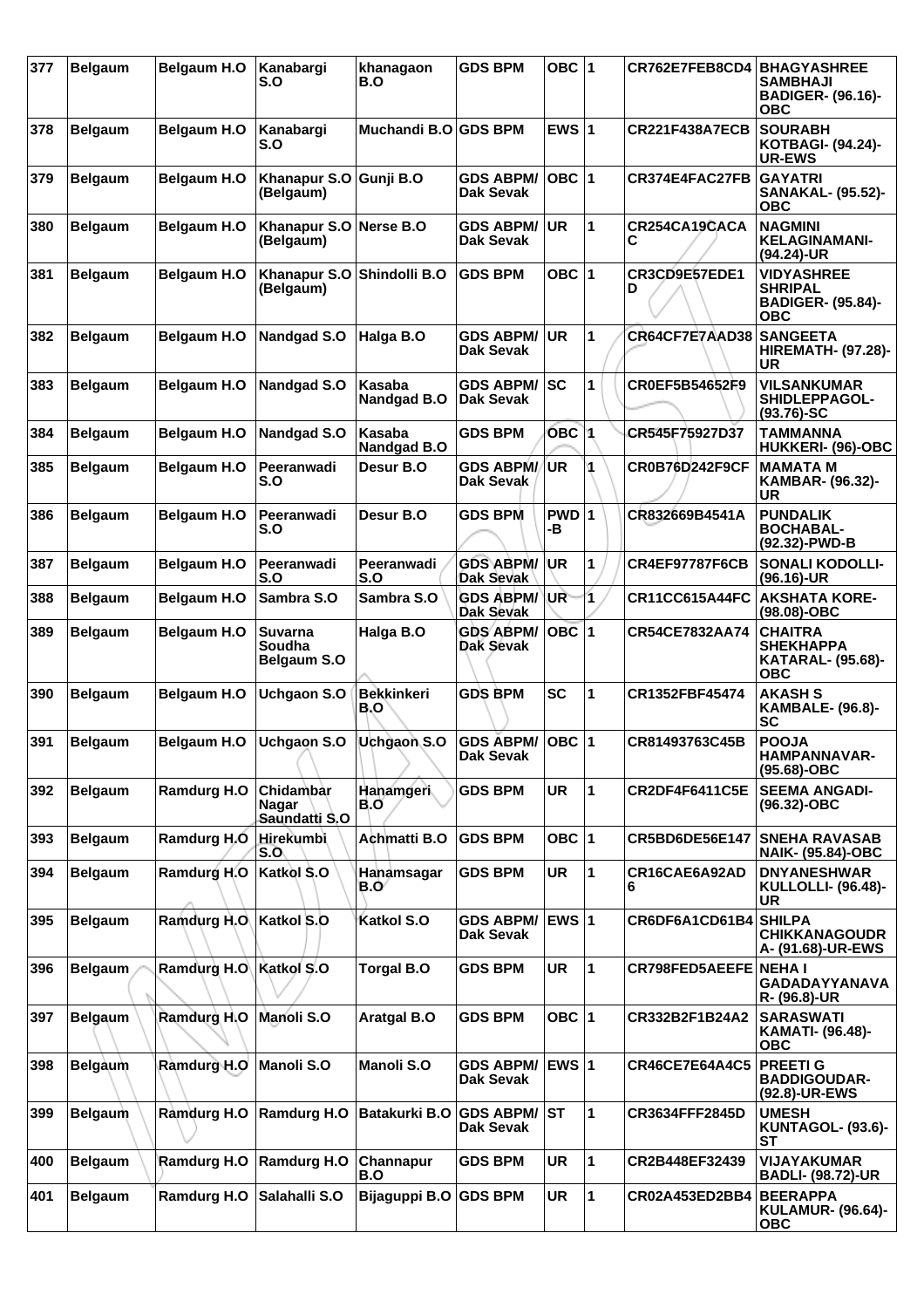| 402 | <b>Belgaum</b> | Ramdurg H.O        | Saundatti S.O                                            | Asundi B.O                                               | <b>GDS ABPM/</b><br>Dak Sevak        | SC            | 1           | <b>CR35DBC4ED3371</b> | <b>VIJAYALAXMI</b><br><b>HIREMATH- (93.92)-</b><br>SC                     |
|-----|----------------|--------------------|----------------------------------------------------------|----------------------------------------------------------|--------------------------------------|---------------|-------------|-----------------------|---------------------------------------------------------------------------|
| 403 | <b>Belgaum</b> | <b>Ramdurg H.O</b> | Saundatti S.O                                            | <b>Betsur B.O</b>                                        | <b>GDS BPM</b>                       | EWS $ 1$      |             | CR19B49EB34D8F        | <b>SHRIDEVI PATIL-</b><br>(92.96)-UR-EWS                                  |
| 404 | <b>Belgaum</b> | Ramdurg H.O        | Saundatti S.O                                            | <b>Chidambar</b><br><b>Nagar</b><br>Saundatti S.O        | <b>GDS ABPM/</b><br><b>Dak Sevak</b> | $OBC$  1      |             | <b>CR5F74E4B99DC8</b> | <b>VANASHRI</b><br>SHIVAPPANAVAR-<br>(95.84)-OBC                          |
| 405 | <b>Belgaum</b> | Ramdurg H.O        | Saundatti S.O                                            | Goravanakoll<br>a B.O                                    | <b>GDS ABPM/</b><br>Dak Sevak        | <b>UR</b>     | 1           | <b>CR8D5E162DE94C</b> | <b>VIJAYALAXMI</b><br><b>HIREMATH- (96.16)-</b><br>UR                     |
| 406 | <b>Belgaum</b> | <b>Ramdurg H.O</b> | Saundatti S.O                                            | <b>Gorbal B.O</b>                                        | <b>GDS BPM</b>                       | <b>SC</b>     | 1           | CR28118474E41A        | <b>RAHUL</b><br><b>CHANDRAPPA</b><br><b>KENCHANAVAR-</b><br>$(96)-SC$     |
| 407 | <b>Belgaum</b> | Ramdurg H.O        | Saundatti S.O                                            | Horalkatti B.O GDS BPM                                   |                                      | OBC ∣1        |             | CR845C44F1D6D9        | <b>SANTOSH</b><br><b>HONNUNGAR-</b><br>(97.12)-OBC                        |
| 408 | <b>Belgaum</b> | <b>Ramdurg H.O</b> | Saundatti S.O                                            | Kagdhal B.O                                              | <b>GDS BPM</b>                       | OBC ∣1        |             | CR5EAB63E4E5F2        | <b>RAMESH H</b><br>JABANNAVAR-<br>$(96)-OBC$                              |
| 409 | <b>Belgaum</b> | Ramdurg H.O        | Saundatti S.O                                            | <b>Malaprabha</b><br>Dam Site B.O                        | <b>GDS BPM</b>                       | OBC ∣1        |             | CR331E999FD354        | <b>SANGEETA</b><br>BADIGER- (96)-OBC                                      |
| 410 | <b>Belgaum</b> | Ramdurg H.O        | Saundatti S.O                                            | Sangreshkop<br>B.O                                       | <b>GDS BPM</b>                       | UR.           |             | CR6AB4D5626F14        | <b>SAVITRI</b><br><b>BHEERAPPA</b><br><b>SHALAWADI-</b><br>(96.16)-OBC    |
| 411 | <b>Belgaum</b> | Ramdurg H.O        | Sureban S.O                                              | Kittur (SDT)<br>B.O                                      | <b>GDS ABPM/</b><br>Dak Sevak        | UR            | 1           | CR53FF4454FB76        | <b>GANGAMMA</b><br>BALIKAI- (96.8)-UR                                     |
| 412 | <b>Belgaum</b> | <b>Ramdurg H.O</b> | Sureban S.O                                              | Sangal B.O                                               | <b>GDS ABPM/</b><br>Dak Sevak        | <b>UR</b>     | 1           | CR526ADD246499        | <b>LAXMI HEBBAL-</b><br>(95.68)-OBC                                       |
| 413 | <b>Belgaum</b> | Ramdurg H.O        | Sureban S.O                                              | Sureban S.O                                              | <b>GDS ABPM/</b><br><b>Dak Sevak</b> | $OBC$ 1       |             | CR56CA48881A94        | <b>CHETAN</b><br><b>YADRANVI- (96.16)-</b><br><b>OBC</b>                  |
| 414 | <b>Belgaum</b> | <b>Ramdurg H.O</b> | Yargatti S.O                                             | Akkisagar<br>B.O                                         | <b>GDS BPM</b>                       | UR.           | 1           | CR0A1C97466A8F        | <b>KAVITA</b><br><b>DEVANNAVAR-</b><br>(98.08)-UR                         |
| 415 | <b>Belgaum</b> | <b>Ramdurg H.O</b> | Yargatti S.O                                             | Kodliwad B.O                                             | <b>GDS ABPM/</b><br>Dak Sevak        | SC            | 1           | <b>CR7CB52B68466F</b> | VITHAL<br><b>BHAJANTRI-</b><br>$(94.08)-SC$                               |
| 416 | <b>Bellary</b> | <b>Bellary H.O</b> | <b>Bellary</b><br>Cantonment<br>S.O                      | Allipur B.O                                              | <b>GDS ABPM/</b><br>Dak Sevak        | <b>UR</b>     | 1           | CR123FE74A89D3        | <b>SARLA VAISHNAVI-</b><br>(96.96)-OBC                                    |
| 417 | <b>Bellary</b> | <b>Bellary H.O</b> | <b>Bellary</b><br>Cantonment<br>S.O                      | Kolagallu B.O GDS ABPM/                                  | Dak Sevak                            | UR)           | 11          | CR17F87DE6469E        | <b>JAMBUNATHA N-</b><br>(95.52)-UR                                        |
| 418 | <b>Bellary</b> | <b>Bellary H.O</b> | <b>Bellary Cowl</b><br>Bazar S.O                         | Park Road<br><b>B.O</b>                                  | <b>GDS BPM</b>                       | $PWD$ 1<br>-C |             | CR64CA92F9AAD<br>А    | <b>SHARANABASAVA</b><br><b>RAJA D- (92)-PWD-</b><br>С                     |
| 419 | <b>Bellary</b> | Bellary H.O.       | <b>Bellary Cowl</b><br>Bazar S.O                         | Somasamudr<br>a B.O                                      | <b>GDS BPM</b>                       | UR            | 1           | CR75F8CD599E4A        | <b>CHAITRA MALAGI-</b><br>(94.56)-OBC                                     |
| 420 | <b>Bellary</b> | <b>Bellary H.O</b> | <b>Bellary Cowl</b><br>Bazar S.O                         | Yettinabudiha GDS BPM<br>I B.O                           |                                      | <b>SC</b>     | 1           | CR21BF39B454F9        | <b>VANSHIKA</b><br><b>JAISUDHA</b><br><b>VANAGUNDI-</b><br>$(93.28) - SC$ |
| 421 | <b>Bellary</b> | Bellary H.O        | <b>Bellarv</b><br>Gandhinagar<br>S.O                     | <b>Bisalahalli</b><br>B.O                                | <b>GDS BPM</b>                       | <b>ST</b>     | $\mathbf 1$ | CR535D41A552E8        | <b>B ASHWINI- (94.24)-</b><br>SТ                                          |
| 422 | <b>Bellary</b> | Bellary H.O        | <b>Bellary</b><br>Gandhinagar<br>S.O                     | <b>Gududur B.O</b>                                       | <b>GDS BPM</b>                       | UR            | $\mathbf 1$ | CR2CD17B4BA2B<br>4    | <b>SHWETHA- (94.4)-</b><br>UR                                             |
| 423 | <b>Bellary</b> | Bellary H.O        | <b>Bellary H.O</b>                                       | <b>Bellary H.O</b>                                       | <b>GDS ABPM/</b><br>Dak Sevak        | PWD 1<br>-DE  |             | CR6E4C68E31E5D        | SOWMYA K R-<br>(85.76)-PWD-DE                                             |
| 424 | <b>Bellary</b> | <b>Bellary H.O</b> | <b>Bellary</b><br>Jnanasagara<br>S.O                     | <b>Bellary</b><br>Jnanasagara<br>S.O                     | <b>GDS ABPM/</b><br>Dak Sevak        | OBC $ 1$      |             | <b>CR7DB8DC6719B7</b> | NAYANA- (97.76)-<br><b>OBC</b>                                            |
| 425 | <b>Bellary</b> | Bellary H.O        | <b>Bellary</b><br>Thermal<br><b>Power Station</b><br>S.O | <b>Bellary</b><br>Thermal<br><b>Power Station</b><br>S.O | <b>GDS ABPM/</b><br>Dak Sevak        | UR            | 1           | CR3DF44C4D3315        | <b>B JYOTHI- (95.84)-</b><br>ОВС                                          |
| 426 | <b>Bellary</b> | <b>Bellary H.O</b> | Chellakurki<br>S.O                                       | Chaganur B.O GDS BPM                                     |                                      | UR.           | $\mathbf 1$ | CR0964F2A4616F        | AFROZ- (94.72)-<br>ОВС                                                    |
| 427 | <b>Bellary</b> | <b>Bellary H.O</b> | Chellakurki<br>S.O                                       | P D Halli B.O                                            | <b>GDS BPM</b>                       | UR            | 1           | CR7DCC4AA7CD8<br>2    | <b>SAVITRI- (95.2)-UR</b>                                                 |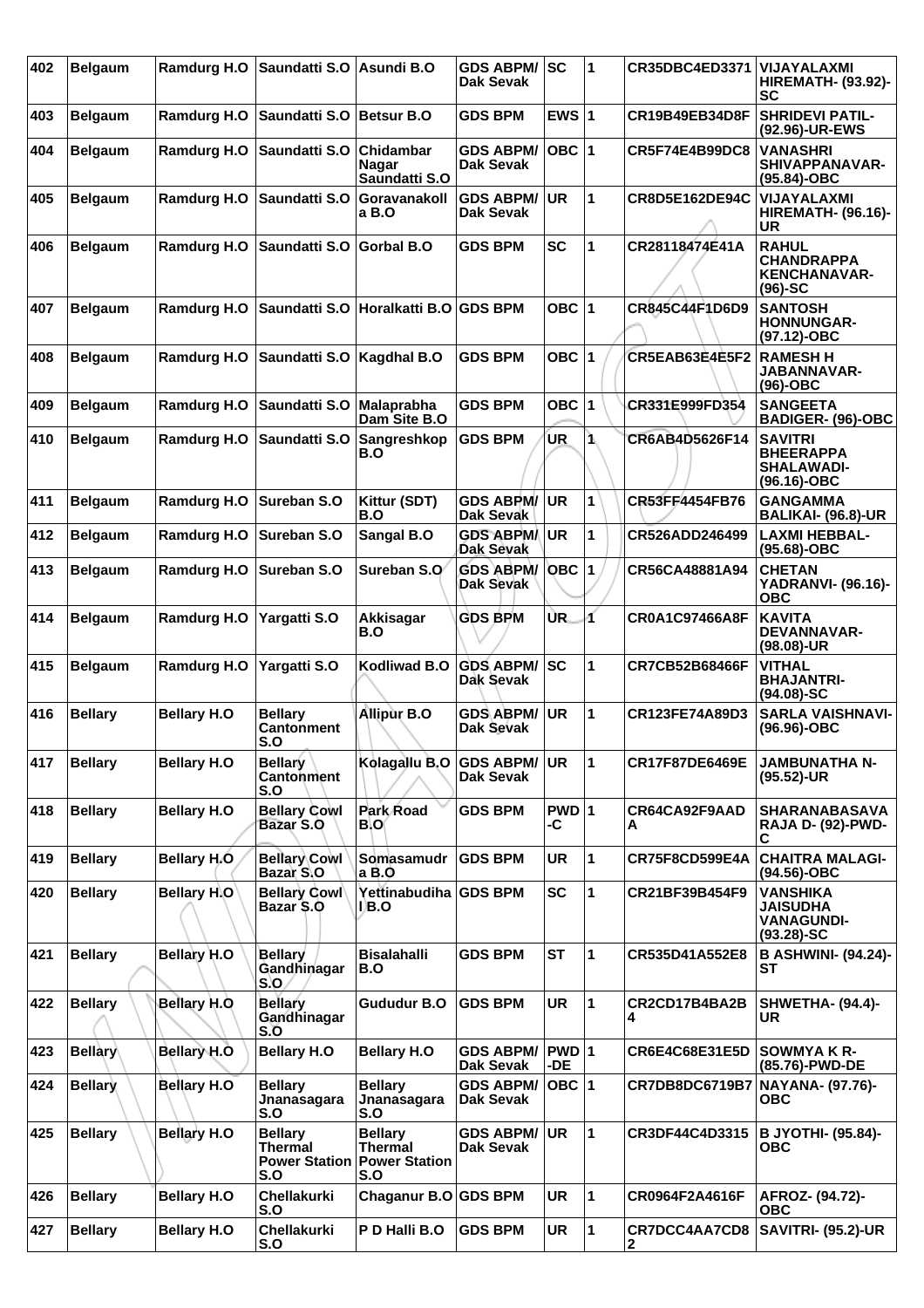| 428 | <b>Bellary</b> | <b>Bellary H.O</b>  | D T Ship S.O                                     | D T Ship S.O                                     | <b>GDS ABPM/</b><br><b>Dak Sevak</b> | <b>SC</b>    | 1              | <b>CR88AB341AFD88</b>      | <b>SWATHI B- (92.48)-</b><br>SC                                   |
|-----|----------------|---------------------|--------------------------------------------------|--------------------------------------------------|--------------------------------------|--------------|----------------|----------------------------|-------------------------------------------------------------------|
| 429 | <b>Bellary</b> | <b>Bellary H.O</b>  | Emmiganur<br>S.O                                 | Emmiganur<br>S.O                                 | <b>GDS ABPM/</b><br><b>Dak Sevak</b> | OBC $ 1$     |                | <b>CR2F5811BBEC24</b>      | <b>JADEPPA K-</b><br>(95.36)-OBC                                  |
| 430 | <b>Bellary</b> | <b>Bellary H.O</b>  | Emmiganur<br>S.O                                 | Emmiganur<br>S.O                                 | <b>GDS ABPM/</b><br><b>Dak Sevak</b> | SC           | 1              | CR512783A533CE             | K V VIJAYA- (94.4)-<br><b>SC</b>                                  |
| 431 | <b>Bellary</b> | <b>Bellary H.O</b>  | Emmiganur<br>S.O                                 | Emmiganur<br>S.O                                 | <b>GDS ABPM/</b><br>Dak Sevak        | <b>UR</b>    | 1              | CR2E23F85B3682             | JYOTHI H- (93.76)-<br>овс                                         |
| 432 | <b>Bellary</b> | <b>Bellary H.O</b>  | Emmiganur<br>S.O                                 | <b>Kottal B.O</b>                                | <b>GDS BPM</b>                       | OBC $ 1$     |                | CR7B6EA4B37162             | <b>SUMA M HUGAR-</b><br>(96.32)-OBC                               |
| 433 | <b>Bellary</b> | <b>Bellary H.O</b>  | Emmiganur<br>S.O                                 | Nelludi B.O                                      | <b>GDS BPM</b>                       | <b>SC</b>    | 1              | CR554BA95B5142             | <b>RAMESH</b><br>DYAVANNAVAR-<br>$(92.48)$ -SC                    |
| 434 | <b>Bellary</b> | <b>Bellary H.O</b>  | Hatcholi S.O                                     | <b>Basarahalli</b><br>B.O                        | <b>GDS BPM</b>                       | <b>UR</b>    | 1              | CR5EFF69C7EC64             | <b>VASAGERAPPA Y</b><br>K- (94.72)-OBC                            |
| 435 | <b>Bellary</b> | <b>Bellary H.O</b>  | Hatcholi S.O                                     | <b>Beeravalli</b><br>B.O                         | <b>GDS BPM</b>                       | <b>ST</b>    | 1              | CR0D6746C187D5             | <b>ANNAPURNA-</b><br>$(92.96)$ -ST                                |
| 436 | <b>Bellary</b> | <b>Bellary H.O</b>  | Hatcholi S.O                                     | <b>Bevinamarad</b><br>a Sugur B.O                | <b>GDS BPM</b>                       | <b>SC</b>    | 1              | CR5EAE6ED6B441             | <b>DEEPALI</b><br><b>DODAMANI-</b><br>$(91.84) - SC$              |
| 437 | <b>Bellary</b> | <b>Bellary H.O</b>  | Hatcholi S.O                                     | <b>Chickbellary</b><br>B.O                       | <b>GDS BPM</b>                       | <b>UR</b>    | 1              | CR0D72B48C85C7             | <b>RAGHAVENDRA</b><br><b>LAXMAN</b><br>NYAMAGOUDRA-<br>(94.88)-UR |
| 438 | <b>Bellary</b> | <b>Bellary H.O</b>  | Hatcholi S.O                                     | Vattamuruvan GDS BPM<br>i B.O                    |                                      | <b>OBC</b>   | 1              | cr054ff4f7fdb4             | <b>VINODAKUMARA K</b><br>H- (96.96)-OBC                           |
| 439 | <b>Bellarv</b> | <b>Bellary H.O</b>  | Karur S.O                                        | <b>Buduguppa</b><br>B.O                          | <b>GDS ABPM/</b><br>Dak Sevak        | PWD 1<br>-В  |                | CR4D7AF1A39344             | <b>SUREJBANU K N-</b><br>(80.96)-PWD-B                            |
| 440 | <b>Bellary</b> | <b>Bellary H.O</b>  | Karur S.O                                        | Karur S.O                                        | <b>GDS ABPM/</b><br>Dak Sevak        | <b>EWS 1</b> |                | CR8AA5BA29B22F             | MADHAVI- (86.88)-<br><b>UR-EWS</b>                                |
| 441 | <b>Bellary</b> | <b>Bellary H.O</b>  | Kolur SO                                         | Chanahal                                         | <b>GDS ABPM/</b><br>Dak Sevak        | <b>UR</b>    | 1              | CR81791CB44B52             | <b>VEERESHA A- (96)-</b><br><b>OBC</b>                            |
| 442 | <b>Bellary</b> | <b>Bellary H.O</b>  | Kolur <sub>SO</sub>                              | <b>Chanahal</b>                                  | <b>GDS BPM</b>                       | UR           | 1              | CR69DA6CDA4A9<br>D         | <b>MANJULA M</b><br>GADAVI- (96)-UR                               |
| 443 | <b>Bellary</b> | <b>Bellary H.O</b>  | Kolur <sub>SO</sub>                              | Kolur <sub>SO</sub>                              | <b>GDS ABPM/</b><br>Dak Sevak        | EWS 1        |                | CR2EE54DDF3114             | <b>ERAMMA- (88.96)-</b><br><b>UR-EWS</b>                          |
| 444 | <b>Bellary</b> | <b>Bellary H.O</b>  | Kolur SO                                         | Kolur SO                                         | GDS ABPM/<br>Dak Sevak               | <b>UR</b>    | 1              | CR3B34FB51F675             | VINOD<br><b>FAKKIRAPPA</b><br><b>MANASHETTY-</b><br>(95.68)-OBC   |
| 445 | <b>Bellary</b> | <b>Bellary H.O</b>  | Kudathini S.O                                    | Eriangalgi<br>B.O                                | <b>GDS BPM</b>                       | OBC $ 1$     |                | <b>CR674DC184C8DB</b>      | <b>NANDINI N- (94.24)-</b><br><b>OBC</b>                          |
| 446 | <b>Bellary</b> | <b>Bellary H.O</b>  |                                                  | Kudathini S.O Kudathini S.O GDS ABPM/            | <b>Dak Sevak</b>                     | <b>ST</b>    | 11             | CR14DA264CEC88 MAHADEVI E- | $(93.12)$ -ST                                                     |
| 447 | <b>Bellary</b> | <b>Bellary H.O</b>  | Kudathini S.O Metriki B.O                        |                                                  | <b>GDS BPM</b>                       | EWS $ 1$     |                | CR39C327C39A44             | <b>RAVI KUMAR A-</b><br>(90.56)-UR-EWS                            |
| 448 | <b>Bellary</b> | <b>Bellary H.O.</b> | Kurugodu<br>S.O                                  | Genikihal B.O                                    | <b>GDS BPM</b>                       | <b>UR</b>    | 1              | <b>CR7CA247F6646E</b>      | <b>SURESH HULLUR-</b><br>(94.88)-UR                               |
| 449 | <b>Bellary</b> | Bellary H.O         | Kurugodu<br>S.O                                  | Kurugodu<br>S.O                                  | <b>GDS ABPM/</b><br>Dak Sevak        | EWS 1        |                | CR455BD3DCFEA<br>6         | <b>RACHANA M-</b><br>(92.16)-UR-EWS                               |
| 450 | <b>Bellary</b> | Bellary H.O         | Kurugodu<br>S.O                                  | <b>Mustagatta</b><br>B.O                         | <b>GDS ABPM/</b><br>Dak Sevak        | <b>ST</b>    | 1              | CR03AAAC638654             | <b>KOUSHALYA T-</b><br>$(92.96)$ -ST                              |
| 451 | <b>Bellary</b> | Bellary H.O         | Moka S.O                                         | <b>Bennikallu</b><br>B.O                         | <b>GDS BPM</b>                       | <b>SC</b>    | 1              | CR225C7C7BD4C<br>D         | <b>BASAVARAJA</b><br><b>CHALUVADI-</b><br>$(94.72)$ -SC           |
| 452 | <b>Bellary</b> | <b>Bellary H.O</b>  | Moka S.O                                         | Sindhavalam<br>B.O                               | <b>GDS BPM</b>                       | EWS $ 1$     |                | CR7785A4154632             | <b>PRASHANTH</b><br><b>KUMAR A M- (92.8)-</b><br>UR-EWS           |
| 453 | <b>Bellary</b> | Bellary H.O         | Sandur S.O                                       | <b>Dawlatpur</b><br>B.O                          | <b>GDS BPM</b>                       | <b>UR</b>    | 1              | CR52FED18E9CD<br>С         | <b>MOHAMMED</b><br><b>SAMEER- (94.72)-</b><br><b>OBC</b>          |
| 454 | <b>Bellary</b> | <b>Bellary H.O</b>  | Sandur S.O                                       | Sushilanagar<br>B.O                              | <b>GDS ABPM/</b><br>Dak Sevak        | UR           | 1              | CR49E4E8C24F24             | <b>PRIYANKA- (95.04)-</b><br><b>OBC</b>                           |
| 455 | <b>Bellary</b> | <b>Bellary H.O</b>  | Sandur S.O                                       | Sushilanagar<br>B.O                              | <b>GDS BPM</b>                       | UR           | $\blacksquare$ | CR2BEEA317CCB<br>7         | <b>PRITHVI UPPIN-</b><br>$(95)-UR$                                |
| 456 | <b>Bellary</b> | <b>Bellary H.O</b>  | <b>Shankar Hill</b><br><b>Town Colony</b><br>S.O | <b>Shankar Hill</b><br><b>Town Colony</b><br>S.O | <b>GDS ABPM/</b><br>Dak Sevak        | <b>UR</b>    | 1              | CR3666C2651469             | <b>SWATHI P- (93.28)-</b><br><b>UR</b>                            |
| 457 | <b>Bellary</b> | <b>Bellary H.O</b>  | Sirigere S.O<br>(Bellary)                        | <b>Havinal B.O</b>                               | <b>GDS BPM</b>                       | UR           | 1              | CR6B3158F228FF             | <b>VENKATESH C-</b><br>(93.44)-UR                                 |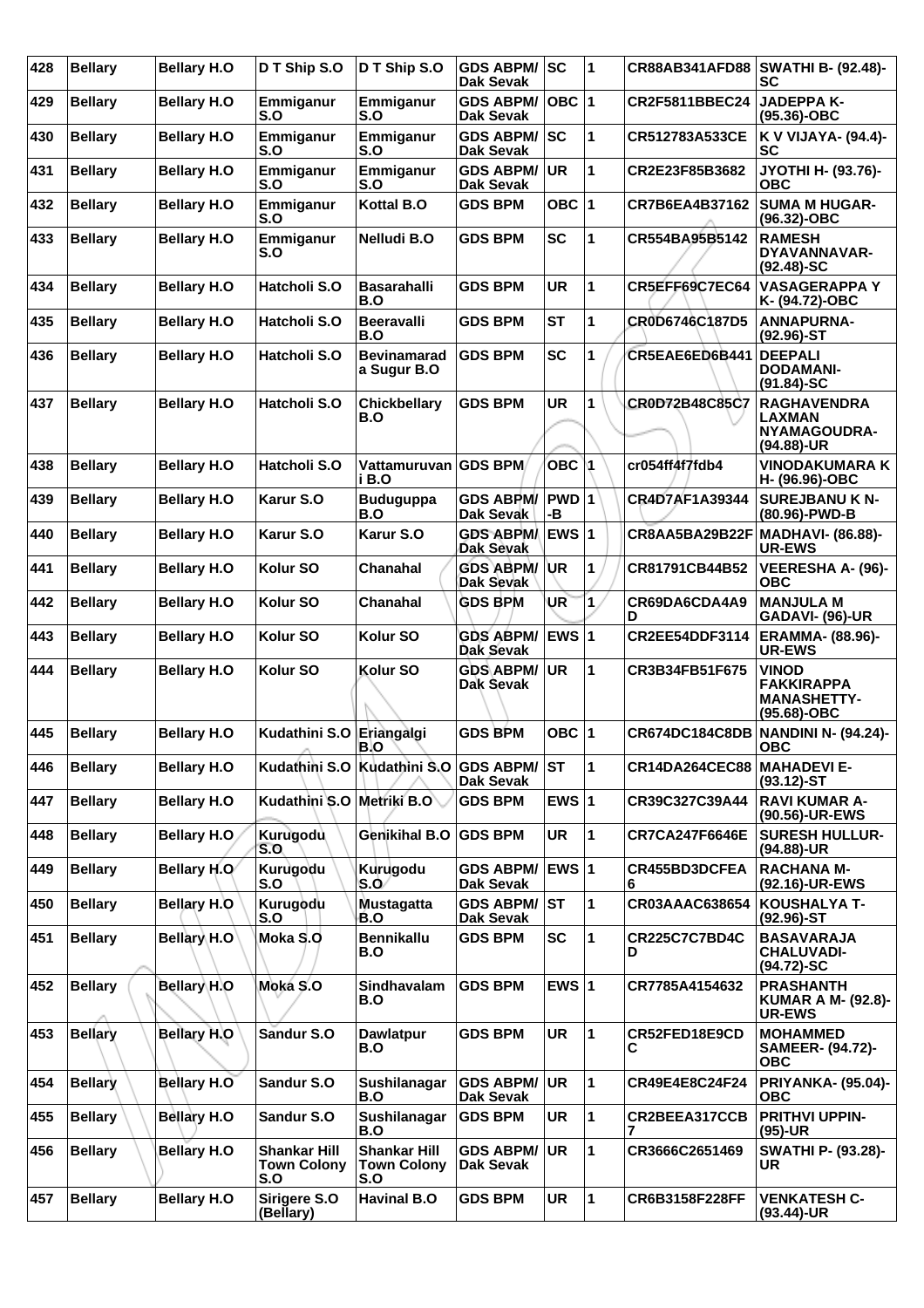| 458 | <b>Bellary</b> | <b>Bellary H.O</b> | Sirigere S.O<br>(Bellary)         | <b>Mannur</b><br>Sugur B.O             | <b>GDS ABPM/</b><br><b>Dak Sevak</b> | UR           | $\overline{1}$ | CR013EF447DDA9              | <b>G SAHANA- (95.04)-</b><br>ОВС                                  |
|-----|----------------|--------------------|-----------------------------------|----------------------------------------|--------------------------------------|--------------|----------------|-----------------------------|-------------------------------------------------------------------|
| 459 | <b>Bellary</b> | <b>Bellary H.O</b> | Sirigere S.O<br>(Bellary)         | Sanavasapur<br>a B.O                   | <b>GDS BPM</b>                       | OBC $ 1$     |                | CR62CEB129DE8B DEEPIKA P C- | (94.08)-OBC                                                       |
| 460 | <b>Bellary</b> | <b>Bellary H.O</b> | Siruguppa<br>S.O                  | K.Belagal B.O                          | <b>GDS ABPM/</b><br>Dak Sevak        | EWS $ 1$     |                | CR064D2E2C9D86              | <b>CHAITANYA R-</b><br>(91.04)-UR-EWS                             |
| 461 | <b>Bellary</b> | <b>Bellary H.O</b> | Siruguppa<br>S.O                  | Kenchanaqud<br>da B.O                  | <b>GDS BPM</b>                       | <b>UR</b>    | 1              | CR38C2629A2823              | <b>VEERESHA G-</b><br>(95.04)-OBC                                 |
| 462 | <b>Bellary</b> | <b>Bellary H.O</b> | Siruguppa<br>S.O                  | Kudadarahal<br>B.O                     | <b>GDS ABPM/</b><br><b>Dak Sevak</b> | <b>UR</b>    | 1              | CR3ACDDF3ADA2<br>в          | <b>SHRITHI- (94.56)-UR</b>                                        |
| 463 | <b>Bellary</b> | <b>Bellary H.O</b> | <b>Tekkalakota</b><br>S.O         | Nadavi B.O                             | <b>GDS BPM</b>                       | OBC $ 1$     |                | CR0854B4D39C8B              | <b>VINODKUMARA K</b><br>H- (96.96)-OBC                            |
| 464 | <b>Bellary</b> | <b>Bellary H.O</b> | <b>Tekkalakota</b><br>S.O         | <b>Udegolam</b><br>B.O                 | <b>GDS BPM</b>                       | <b>UR</b>    | 1              | CR82485CB1C75C              | <b>K SREEKANTHA-</b><br>$(93.6)$ -UR                              |
| 465 | <b>Bellary</b> | Hospet H.O         | Arasikere S.O                     | Madihalli B.O                          | <b>GDS BPM</b>                       | OBC $ 1$     |                | CR488344D7DD5D              | <b>SHAKUNTHALA M-</b><br>(94.72)-OBC                              |
| 466 | <b>Bellary</b> | Hospet H.O         | Arasikere S.O                     | <b>Nichavvanah</b><br>alli B.O         | <b>GDS ABPM/</b><br>Dak Sevak        | <b>SC</b>    | 1              | CR79EEFC68EAF8              | HARIJANA NETRA-<br>$(92.8) - SC$                                  |
| 467 | <b>Bellary</b> | Hospet H.O         | Arasikere S.O                     | Pothalakatta<br>B.O                    | <b>GDS ABPM/</b><br><b>Dak Sevak</b> | OBC I        | 1              | CR66E675DEF373              | <b>TASLEEMABANU</b><br>D- (93.44)-OBC                             |
| 468 | <b>Bellary</b> | Hospet H.O         | Arasikere S.O Tavadur B.O         |                                        | <b>GDS BPM</b>                       | <b>UR</b>    | 1              | CR31F24E483944              | <b>SHRIDEVI K-</b><br>(93.92)-OBC                                 |
| 469 | <b>Bellary</b> | <b>Hospet H.O</b>  | Chigatere S.O                     | <b>Bennihalli</b><br>B.O               | <b>GDS ABPM/</b><br>Dak Sevak        | IEWS I 1∖    |                | <b>CR595DE466F7FC</b>       | <b>GANGAMMA</b><br><b>BISHTANAGOUDR</b><br>A- (89.92)-UR-EWS      |
| 470 | <b>Bellary</b> | Hospet H.O         | Chigatere S.O Bennihalli          | B.O                                    | <b>GDS ABPM/</b><br>Dak Sevak        | UR           | 1              | CR7E4486CCA661              | VINAY G- (95.52)-<br><b>UR</b>                                    |
| 471 | <b>Bellary</b> | Hospet H.O         | Chigatere S.O                     | Mattihalli B.O                         | <b>GDS BPM</b>                       | OBC $ 1$     |                | <b>CR0D2D8D6A6364</b>       | <b>KADABAGERE</b><br><b>NAYANA- (94.56)-</b><br><b>OBC</b>        |
| 472 | <b>Bellary</b> | <b>Hospet H.O</b>  | Chigatere S.O                     | Nichapura<br>B.O                       | <b>GDS BPM</b>                       | ÙR           | 1              | CR8DF6F4EC9F15              | <b>SINDUJA</b><br><b>MADIVALARA-</b><br>(94.88)-OBC               |
| 473 | <b>Bellary</b> | Hospet H.O         |                                   | Chigatere S.O Sasvihalli B.O GDS ABPM/ | Dak Sevak                            | UR-          | 11             | CR34FD6D88EA3E              | <b>ARAVINDA</b><br><b>GOUDARA- (93.92)-</b><br>UR                 |
| 474 | <b>Bellary</b> | Hospet H.O         | Chikkajogihal<br>li S.O           | Chiratagundu<br>B.O                    | <b>GDS BPM</b>                       | <b>SC</b>    | 1              | CR48415A4F4C24              | <b>MEGHA- (93.6)-SC</b>                                           |
| 475 | <b>Bellary</b> | <b>Hospet H.O</b>  | Chikkajogihal<br>li S.O           | Jummobanah<br>alli B.O                 | <b>GDS BPM</b>                       | OBC $ 1$     |                | CR5958F2BE1AC4              | <b>ANNAPURNA H-</b><br>(94.24)-OBC                                |
| 476 | <b>Bellary</b> | Hospet H.O         | Chikkajogihal<br>li S.O           | Suladahalli<br>B.O                     | <b>GDS BPM</b>                       | <b>UR</b>    | 1              | <b>CR0D9C644295FC</b>       | <b>NAGAVENI M R-</b><br>$(93.12) - OBC$                           |
| 477 | <b>Bellary</b> | Hospet H.O         | Chitwadgi<br>S.O                  | Chitwadgi<br>S.Q                       | <b>GDS ABPM/</b><br><b>Dak Sevak</b> | <b>EWS 1</b> |                | CR8E4EEDE225B<br>С          | <b>SREE LAKSHMI</b><br><b>KULKARNI- (91.04)-</b><br><b>UR-EWS</b> |
| 478 | <b>Bellary</b> | Hospet H.O         | Choranur S.O                      | <b>Bommagatta</b><br>B.O               | <b>GDS ABPM/</b><br><b>Dak Sevak</b> | UR.          | 1              | <b>CR03E7B557CFC4</b>       | <b>VANDANA KP-</b><br>(94.72)-ST                                  |
| 479 | <b>Bellary</b> | Hospet H.O         | Hagaribomma<br>nahalli S.O        | <b>Bennikallu</b><br>B.O               | <b>GDS ABPM/</b><br><b>Dak Sevak</b> | SC           | 1              | CR144EEC546723              | <b>SUNITA- (94.56)-SC</b>                                         |
| 480 | <b>Bellary</b> | Hospet H.O         | Hagaribomma<br>nahalli S.O        | <b>Bennikallu</b><br>B.O               | <b>GDS BPM</b>                       | OBC $ 1$     |                | CR07972BA497C1              | <b>TRIVENI G- (94.24)-</b><br><b>OBC</b>                          |
| 481 | <b>Bellary</b> | Hospet H.O.        | <b>Hagaribomma</b><br>nahalli S.O | Hagaribomma GDS ABPM/<br>nahalli S.O   | Dak Sevak                            | SC           | 1              | CR642C7979BD7C              | <b>C SHIVA KUMAR-</b><br>$(96.32) - SC$                           |
| 482 | <b>Bellary</b> | Hospet H.O         | Hagaribomma<br>nahalli S.O        | Hagaribomma GDS ABPM/<br>nahalli S.O   | Dak Sevak                            | UR           | 1              | CR5CDFACE5997<br>С          | <b>SAVITRI M- (95.36)-</b><br>ОВС                                 |
| 483 | <b>Bellary</b> | Hospet H.O         | Hagaribomma<br>nahalli S.O        | Nanyapura<br>B.O                       | <b>GDS BPM</b>                       | UR           | 1              | CR16DB1DD9A5B<br>4          | <b>MUGANAGOUDRA</b><br><b>SUSHMA- (92.48)-</b><br><b>UR</b>       |
| 484 | <b>Bellary</b> | Hospet H.O         | Hagaribomma<br>nahalli S.O        | <b>Upparagatta</b><br>B.O              | <b>GDS BPM</b>                       | <b>SC</b>    | 1              | CR5728FC94314A              | <b>NISHCHITA V</b><br><b>MUTTAL- (92.48)-</b><br><b>SC</b>        |
| 485 | <b>Bellary</b> | Hospet H.O         | Halavagalu<br>S.O                 | Halavagalu<br>S.O                      | <b>GDS ABPM/</b><br><b>Dak Sevak</b> | UR.          | 1              | CR64A6864E78D9              | <b>SUPREETHA</b><br><b>ALLIYAL- (94.08)-</b><br>UR                |
| 486 | <b>Bellary</b> | Hospet H.O         | Hampasagara<br>S.O                | Enigi<br>Basapura B.O                  | <b>GDS BPM</b>                       | <b>UR</b>    | 1              | CR2FA3EEA4D623              | <b>ARUN S- (95.04)-SC</b>                                         |
| 487 | <b>Bellary</b> | Hospet H.O         | Hampasagara<br>S.O                | Gaddikere<br>B.O                       | <b>GDS ABPM/</b><br>Dak Sevak        | lsc          | 1              | CR083B785A6D13              | V MANJUNATHA-<br>$(91.52)$ -SC                                    |
| 488 | <b>Bellary</b> | Hospet H.O         | Hampasagara<br>S.O                | Hakkandi B.O                           | <b>GDS BPM</b>                       | SC           | 1              | CR58AE6C376513              | <b>RAMESHALR-</b><br>$(96.96)$ -SC                                |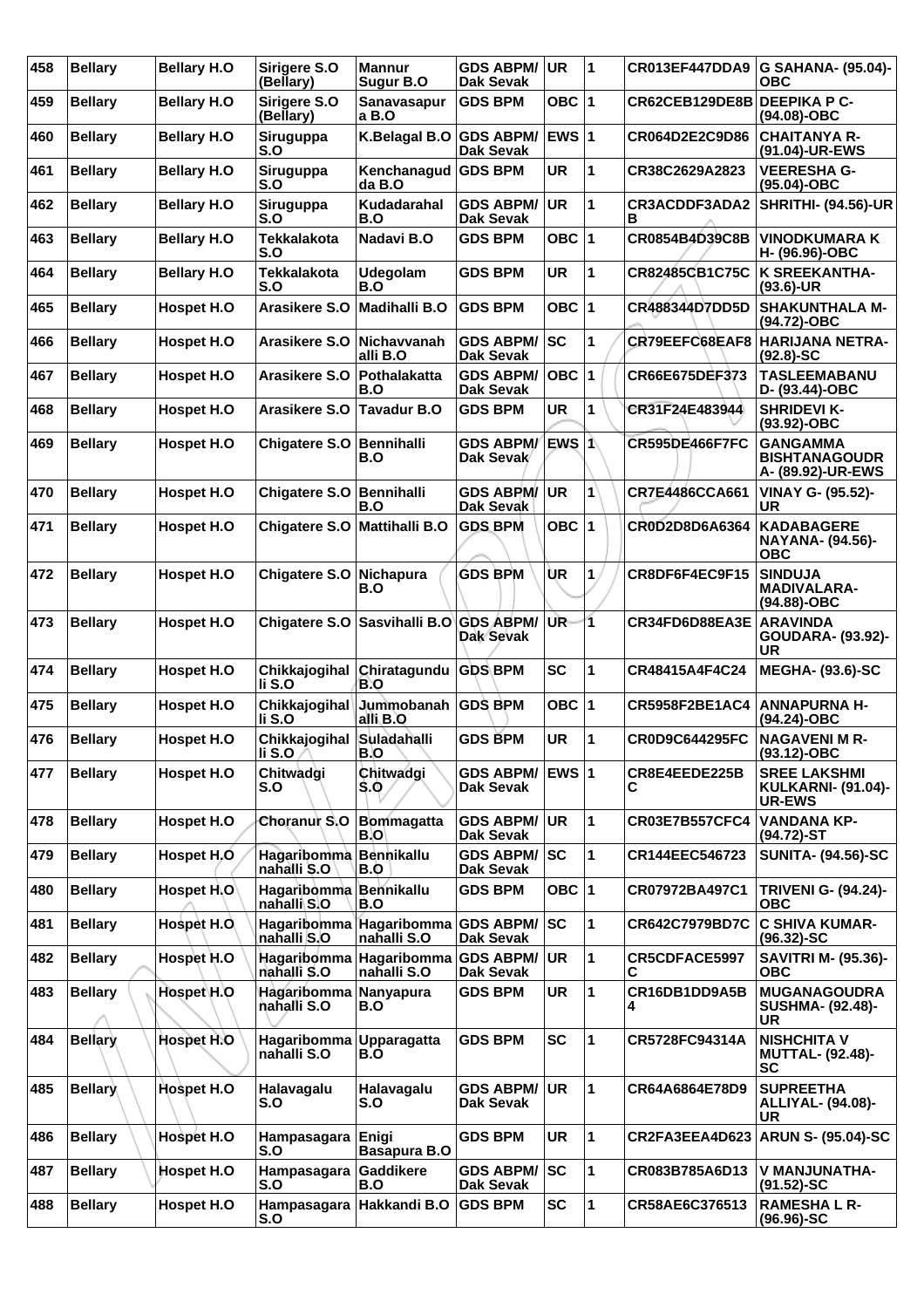| 489 | <b>Bellary</b> | <b>Hospet H.O</b> | <b>Hampi Power</b><br><b>House S.O</b> | <b>Hampi Power</b><br>House S.O           | <b>GDS ABPM/ ST</b><br><b>Dak Sevak</b> |            | 1            | CR576B27B8788D              | S USHA- (93.28)-ST                                                              |
|-----|----------------|-------------------|----------------------------------------|-------------------------------------------|-----------------------------------------|------------|--------------|-----------------------------|---------------------------------------------------------------------------------|
| 490 | <b>Bellary</b> | Hospet H.O        | Hampi S.O                              | Hampi S.O                                 | <b>GDS ABPM/</b><br><b>Dak Sevak</b>    | OBC  1     |              | CR6CF8FC83A86A              | <b>M NAMITHA-</b><br>(94.88)-OBC                                                |
| 491 | <b>Bellary</b> | Hospet H.O        | Hampi S.O                              | Kaddi<br>Rampura B.O                      | <b>GDS BPM</b>                          | <b>UR</b>  | 1            | CR6794B933A6BF              | <b>K KIRAN KUMAR-</b><br>$(96.48) - SC$                                         |
| 492 | <b>Bellary</b> | Hospet H.O        | Harapanahalli<br>S.O                   | Bagali B.O                                | <b>GDS BPM</b>                          | <b>UR</b>  | 1            | CR38A6A8F84BC4              | <b>NANDINI</b><br><b>KARANAM- (95.68)-</b><br>UR                                |
| 493 | <b>Bellary</b> | Hospet H.O        | Harapanahalli<br>S.O                   | Kanvihalli<br>B.O                         | <b>GDS ABPM/</b><br><b>Dak Sevak</b>    | <b>UR</b>  | 1            | CR45A68844AF11              | <b>SHIVALEELA H K-</b><br>(94.72)-UR                                            |
| 494 | <b>Bellary</b> | Hospet H.O        | Harapanahalli<br>S.O                   | <b>Upparagere</b><br>B.O                  | <b>GDS BPM</b>                          | OBC $ 1$   |              | CR6F8734C6C57E              | <b>SINDHU SONDUR-</b><br>(96.64)-OBC                                            |
| 495 | <b>Bellary</b> | Hospet H.O        | Hirehadagali<br>S.O                    | Hagaranur<br>B.O                          | <b>GDS BPM</b>                          | <b>SC</b>  | 1            | CR8AF4681CDA2E TAYAPPA      | <b>MYAGERI- (92.16)-</b><br>SC                                                  |
| 496 | <b>Bellary</b> | Hospet H.O        | Hirehadagali<br>S.O                    | Hirehadagali<br>S.O                       | <b>GDS ABPM/</b><br>Dak Sevak           | OBC  1     |              | <b>CR15F14BC34BB8</b>       | <b>POOJA S B- (94.4)-</b><br>овс                                                |
| 497 | <b>Bellary</b> | <b>Hospet H.O</b> | Hirehadagali<br>S.O                    | Karadi<br>Ayyanahalli<br>B.O              | <b>GDS ABPM/</b><br><b>Dak Sevak</b>    | <b>UR</b>  | 1            | CR32845B46D64D              | <b>MARULA</b><br><b>LINGARAJA-</b><br>$(96.16)$ -UR                             |
| 498 | <b>Bellarv</b> | Hospet H.O        | Hirehadagali<br>S.O                    | Kattebennur<br>B.O                        | <b>GDS ABPM/</b><br><b>Dak Sevak</b>    | SC         | 1            | <b>CR5CEB24C7897C</b>       | KAVYA J- (92.8)-SC                                                              |
| 499 | <b>Bellary</b> | Hospet H.O        | Hirehadagali<br>S.O                    | <b>Makarabbi</b><br>B.O                   | GDS ABPM/ EWS 1<br>Dak Sevak            |            |              | <b>CR2932D958CF4F</b>       | <b>PRAKASH</b><br><b>GADIGEPPA</b><br><b>KAMATAR- (88.96)-</b><br><b>UR-EWS</b> |
| 500 | <b>Bellary</b> | Hospet H.O        | Hirehadagali<br>S.O                    | <b>Mannur</b><br>Masalawada<br><b>B.O</b> | <b>GDS BPM</b>                          | EWS $ 1$   |              | CR3974298DB432              | <b>PRIYANKA A V-</b><br>(91.2)-UR-EWS                                           |
| 501 | <b>Bellary</b> | <b>Hospet H.O</b> | <b>Holalu S.O</b>                      | <b>Holalu S.O</b>                         | <b>GDS ABPM/</b><br>Dak Sevak           | ∣EWS ∣1    |              | CR14498899C927              | <b>DARSHAN</b><br><b>HALLALLI- (90.08)-</b><br><b>UR-EWS</b>                    |
| 502 | <b>Bellary</b> | Hospet H.O        | Holalu S.O                             | Hyarada B.O                               | <b>GDS ABPM/</b><br>Dak Sevak           | <b>UR</b>  | $\mathcal V$ | CR09159B22DA66              | <b>HALLALLI KAVYA-</b><br>(96.32)-OBC                                           |
| 503 | <b>Bellary</b> | Hospet H.O        | Hosahalli S.O                          | <b>Alur Kudligi</b><br>B.O                | <b>GDS BPM</b>                          | OBC $ 1$   |              | CR0CAD7A34CE4<br>4          | <b>THIPPESWAMY K</b><br>V- (95.68)-OBC                                          |
| 504 | <b>Bellary</b> | Hospet H.O        | Hosahalli S.O                          | Hosahalli S.O                             | <b>GDS ABPM/</b><br>Dak Sevak           | sc         | 1            | CR653F6F72EA61              | <b>UPENDRANAIK R-</b><br>$(92.8) - SC$                                          |
| 505 | <b>Bellary</b> | Hospet H.O        | Hospet H.O                             | <b>Hospet H.O</b>                         | <b>GDS ABPM/</b><br>Dak Sevak           | OBC  1     |              | CR06C3C7F7BA2F              | <b>RAJASHEKHARA</b><br><b>GAVISIDDAPPA</b><br>HA- (96.16)-OBC                   |
| 506 | <b>Bellary</b> | Hospet H.O        | <b>Hospet H.O</b>                      | Hospet H.O.                               | GDS ABPM/ PWD 1<br><b>Dak Sevak</b>     | -A         |              | CR6AA4E7F85B19 PAVITRA      | <b>ABAKARI- (87.68)-</b><br><b>PWD-A</b>                                        |
| 507 | <b>Bellary</b> | Hospet H.O        | Huvinahadag<br>ali S.O                 | Nagatibasapu<br>ra B.O                    | <b>GDS ABPM/</b><br>Dak Sevak           | OBC  1     |              | CR27F45434D674              | <b>DAYANADODDAMA</b><br>NI- (94.08)-OBC                                         |
| 508 | <b>Bellary</b> | Hospet H.O        | Huvinahadag<br>ali S.O                 | Nandi Halli<br>B.O                        | <b>GDS BPM</b>                          | OBC $ 1$   |              | CR633F467ACD8D              | <b>PAVITRA H- (94.56)-</b><br>овс                                               |
| 509 | <b>Bellary</b> | Hospet H.O.       | Huvinahadag<br>ali S.O                 | Varakanahalli<br>B.O                      | <b>GDS ABPM/</b><br>Dak Sevak           | OBC  1     |              | CR419545B9DD74              | <b>BHANGI</b><br><b>DURUGESHA-</b><br>(94.72)-OBC                               |
| 510 | <b>Bellarv</b> | Hospet H.O        | Ittigi S.O                             | Alabur B.O                                | <b>GDS BPM</b>                          | <b>ST</b>  | 1            | CR053B9E4871EE              | <b>SOMAPPA</b><br><b>MENASAGERI-</b><br>$(93.12)$ -ST                           |
| 511 | <b>Bellary</b> | Hospet H.O        | Ittigi S.O                             | Mahajanadah<br>alli B.O                   | <b>GDS BPM</b>                          | OBC $ 1$   |              | CR31DB8E564D8E              | <b>K ARPITHA- (95.2)-</b><br>овс                                                |
| 512 | <b>Bellary</b> | Hospet H.O.       | Ittigi S.O                             | <b>Musuvinalli</b><br>Kalahalli B.O       | <b>GDS BPM</b>                          | <b>UR</b>  | 1            | CR2EED46F4FD6D GADDI LATHA- | $(95)-UR$                                                                       |
| 513 | <b>Bellary</b> | Hospet H.O        | <b>K U Campus</b><br>S.O               | <b>K U Campus</b><br>S.O                  | <b>GDS ABPM/</b><br><b>Dak Sevak</b>    | <b>UR</b>  | 1            | CR7AD298444BAB UJJINI       | <b>GOURAMMA-</b><br>$(93.92)$ -OBC                                              |
| 514 | <b>Bellary</b> | Hospet H.O        | Kampli S.O                             | <b>K S Factory</b><br>B.O                 | <b>GDS BPM</b>                          | <b>SC</b>  | 1            | CR025236947AC9              | <b>RENUKA- (93.44)-</b><br><b>SC</b>                                            |
| 515 | <b>Bellary</b> | Hospet H.O        | Kampli S.O                             | Kampli S.O                                | <b>GDS ABPM/</b><br><b>Dak Sevak</b>    | <b>ISC</b> | 1            | <b>CR5C3F49623C3F</b>       | <b>KAVERI- (92.8)-SC</b>                                                        |
| 516 | <b>Bellary</b> | <b>Hospet H.O</b> | Kampli S.O                             | Kampli S.O                                | <b>GDS ABPM/</b><br>Dak Sevak           | UR.        | 1            | CR6B745BAF36A6              | <b>MEGHANATHAN K</b><br>S- (95.04)-UR                                           |
| 517 | <b>Bellary</b> | <b>Hospet H.O</b> | Kottur S.O<br>(Bellary)                | Gangammana<br>halli B.O                   | <b>GDS ABPM/</b><br>Dak Sevak           | OBC  1     |              | <b>CR7C51C371CBB</b><br>А   | H DIVYA- (95.04)-<br><b>OBC</b>                                                 |
| 518 | <b>Bellary</b> | <b>Hospet H.O</b> | Kottur S.O<br>(Bellary)                | Gangammana<br>halli B.O                   | <b>GDS BPM</b>                          | UR         | 1            | CR865757DE9127              | P SNEHA- (97.76)-<br><b>UR</b>                                                  |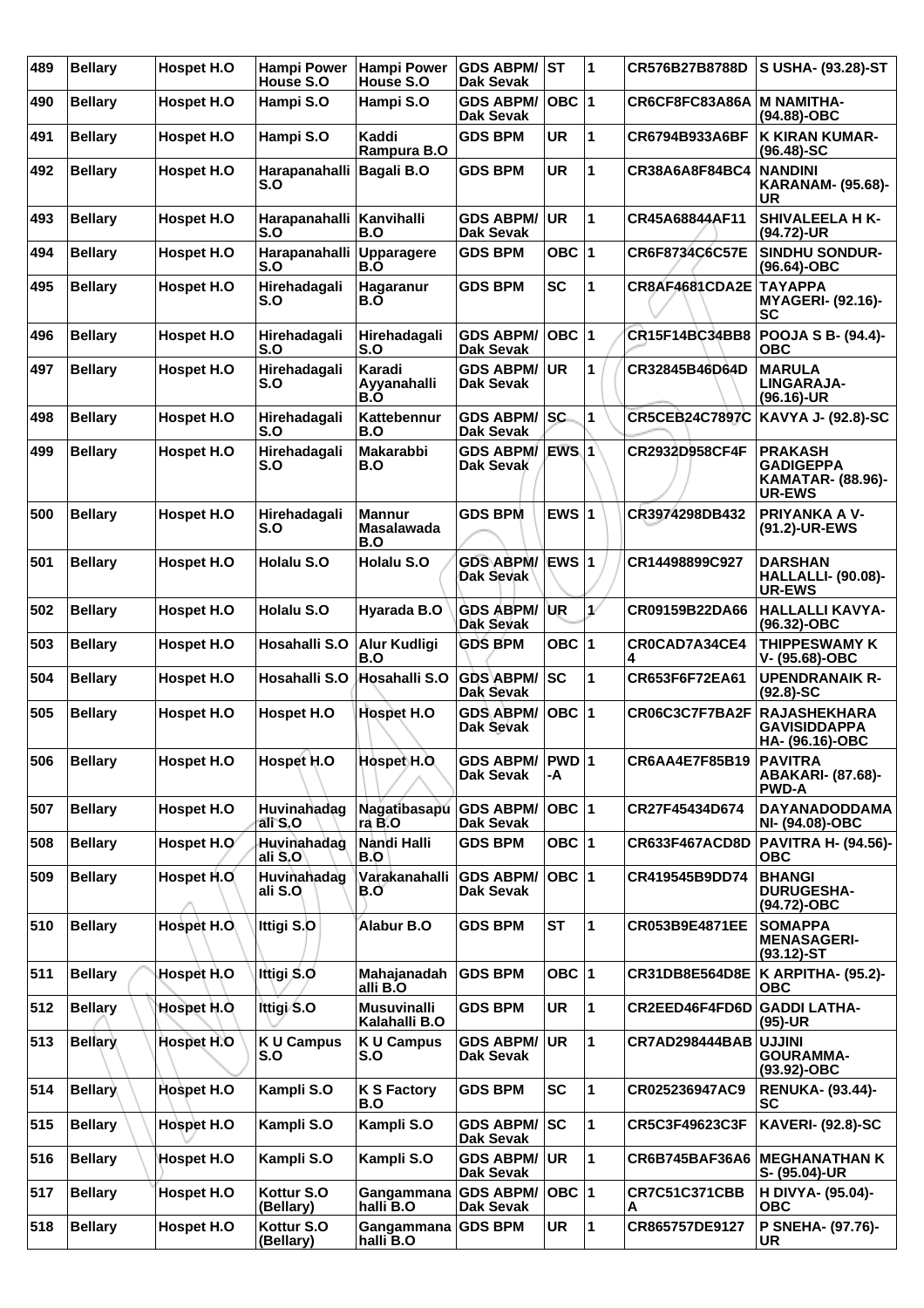| 519 | <b>Bellary</b> | <b>Hospet H.O</b>    | Kottur S.O<br>(Bellary)                  | Haralu B.O                                       | <b>GDS BPM</b>                       | <b>UR</b>        | 1            | CR19766484B459            | <b>ASHWINI K- (95.52)-</b><br><b>UR</b>                 |
|-----|----------------|----------------------|------------------------------------------|--------------------------------------------------|--------------------------------------|------------------|--------------|---------------------------|---------------------------------------------------------|
| 520 | <b>Bellary</b> | Hospet H.O           | Kottur S.O<br>(Bellary)                  | Jolada<br>Kudligi B.O                            | <b>GDS BPM</b>                       | <b>UR</b>        | 1            | CR5D3434514E48            | <b>MANJUNATHA V-</b><br>$(96)-UR$                       |
| 521 | <b>Bellary</b> | <b>Hospet H.O</b>    | Kottur S.O<br>(Bellary)                  | Kottur S.O<br>(Bellary)                          | <b>GDS ABPM/</b><br>Dak Sevak        | <b>UR</b>        | 1            | CR38814549B914            | G MAHESH- (95.68)-<br>ОВС                               |
| 522 | <b>Bellary</b> | Hospet H.O           | Kudligi S.O                              | Chowdapura<br>B.O                                | <b>GDS ABPM/</b><br>Dak Sevak        | EWS $ 1$         |              | CR76E346A8D69C            | <b>SOUMYA B R-</b><br>(90.24)-UR-EWS                    |
| 523 | <b>Bellary</b> | Hospet H.O           | <b>Kudligi S.O</b>                       | Chowdapura<br>B.O                                | <b>GDS BPM</b>                       | <b>SC</b>        | 1            | CR0A82341E7432            | <b>JOGER</b><br><b>MALLESHA- (96.4)-</b><br><b>SC</b>   |
| 524 | <b>Bellary</b> | Hospet H.O           | Kudligi S.O                              | Geddalagatta<br>B.O                              | <b>GDS BPM</b>                       | <b>UR</b>        | 1            | CR43C648148424            | <b>VIDHYASHREE A B-</b><br>(95.52)-OBC                  |
| 525 | <b>Bellary</b> | Hospet H.O           | Kudligi S.O                              | Hansi B.O                                        | <b>GDS ABPM/</b><br>Dak Sevak        | <b>ST</b>        | 1            | <b>CR43CA3677C3CF</b>     | <b>PRADEEPKUMAR</b><br>Y- (93.92)-ST                    |
| 526 | <b>Bellary</b> | Hospet H.O           | Kudligi S.O                              | Kudligi S.O                                      | <b>GDS ABPM/</b><br>Dak Sevak        | <b>UR</b>        | 1            | CR23549D3E8E45            | <b>VINAYAKA H S-</b><br>(95.04)-OBC                     |
| 527 | <b>Bellary</b> | Hospet H.O           | Mariammanah<br>alli S.O                  | Dananayakan<br>akere B.O                         | <b>GDS BPM</b>                       | OBC $ 1$         |              | CR432EEB984A87            | PRUTHVIRAJ-<br>(94.72)-OBC                              |
| 528 | <b>Bellary</b> | <b>Hospet H.O</b>    | <b>Mariammanah</b><br>alli S.O           | <b>G Nagalapura</b><br>B.O                       | <b>GDS BPM</b>                       | OBC $ 1$         |              | <b>CR57C14ABC8C64</b>     | <b>VINUTHA</b><br><b>KANKERI- (94.4)-</b><br><b>OBC</b> |
| 529 | <b>Bellarv</b> | Hospet H.O           | Mariammanah Halagapura<br>alli S.O       | B.O                                              | <b>GDS BPM</b>                       | OBC <sub>1</sub> |              | CR35412D2762A2            | <b>SWATI GADAG-</b><br>$(95.2)$ -OBC                    |
| 530 | <b>Bellarv</b> | <b>Hospet H.O</b>    | <b>Mariammanah</b><br>alli S.O           | <b>Mariammanah</b><br>alli S.O                   | <b>GDS ABPM/</b><br>Dak Sevak        | UR               | 1            | <b>CR2ED1DE4AD8F</b><br>F | RAKESH G- (94.08)-<br>ОВС                               |
| 531 | <b>Bellarv</b> | Hospet H.O           | <b>Mariammanah</b><br>alli S.O           | Nandibanda<br>B.O                                | <b>GDS BPM</b>                       | <b>UR</b>        | 1            | <b>CR1BE34444DF48</b>     | <b>SUMITRA- (94.24)-</b><br><b>OBC</b>                  |
| 532 | <b>Bellary</b> | Hospet H.O           | Oojein S.O                               | Kalapura B.O                                     | <b>GDS BPM</b>                       | <b>UR</b>        | 1            | CR7CBE853AB445            | <b>HIKKIMGERI</b><br>KARIBASAMMA-<br>(94.72)-UR         |
| 533 | <b>Bellary</b> | Hospet H.O           | Oojein S.O                               | <b>Mangapura</b><br>B.O                          | GDS BPM                              | ST.              | ¥            | CR16C476B75FD9            | <b>REKHAMC-</b><br>(96.32)-ST                           |
| 534 | <b>Bellary</b> | Hospet H.O           | Oojein S.O                               | Nimbalgere<br>B.O                                | <b>GDS ABPM/</b><br>Dak Sevak        | OBC <sub>1</sub> |              | CR26F8984FDA97            | <b>RESHMA M- (96.16)-</b><br><b>OBC</b>                 |
| 535 | <b>Bellary</b> | Hospet H.O           | Papinayakana<br>halli S.O                | Kariganur<br>B.O                                 | <b>GDS BPM</b>                       | <b>ST</b>        | 1            | CR71D1484E4325            | <b>MEGHANA D H-</b><br>(94.72)-ST                       |
| 536 | <b>Bellary</b> | Hospet H.O           | Teligi S.O                               | Machihalli<br>B.O                                | <b>GDS BPM</b>                       | <b>SC</b>        | 1            | CR4B84E3C41C4E            | K H SHIVAKUMAR-<br>$(92.32) - SC$                       |
| 537 | <b>Bellary</b> | <b>Hospet H.O</b>    | <b>Thambrahalli</b><br>S.O               | Muthukuru<br>B.O                                 | <b>GDS BPM</b>                       | <b>UR</b>        | 1            | CR2E2ECB8D12D4            | <b>HARSHITHA R-</b><br>$(93.6)$ -UR                     |
| 538 | <b>Bidar</b>   | <b>Bidar H.O</b>     | Aurad (B) S.O Aurad (B) S.O GDS ABPM/ UR |                                                  | Dak Sevak                            |                  | 11           |                           | CR5FE1EE57BE58 GURULING- (96.96)-<br>ОВС                |
| 539 | Bidar          | <b>Bidar H.O</b>     | Aurad (B) S.O Badalgaon                  | B.O                                              | <b>GDS ABPM/</b><br>Dak Sevak        | EWS 1            |              | <b>CR55E51F78A2FB</b>     | SACHIN- (93.76)-<br><b>UR-EWS</b>                       |
| 540 | <b>Bidar</b>   | <b>Bidar H.O</b>     | Aurad (B) S.O                            | Nagmarpalli<br>B.O                               | GDS ABPM/ EWS 1<br>Dak Sevak         |                  |              | CR44F3E5D8BF1F            | RAMU- (89.12)-UR-<br><b>EWS</b>                         |
| 541 | <b>Bidar</b>   | Bidar H.O            | <b>Basavakalyan</b><br>S.O               | <b>Basavakalyan</b><br><b>Eng College</b><br>B.Ō | <b>GDS BPM</b>                       | EWS $ 1$         |              | CR471BBB1465AC            | <b>VIJAYLAXMI-</b><br>(92.48)-UR-EWS                    |
| 542 | Bidar          | Bidar <sub>N.O</sub> | <b>Basavakalyan</b><br>S.O               | <b>Basavakalyan</b><br>S.O                       | <b>GDS ABPM/</b><br>Dak Sevak        | PWD 1<br>-A      |              | CR2E2B959D4794            | <b>SHAIK ZUBAIR ALI-</b><br>(87.36)-PWD-A               |
| 543 | <b>Bidar</b>   | Bidar H.O            | Basavakalyan<br>S.O                      | <b>Basavakalyan</b><br>S.O                       | <b>GDS ABPM/</b><br>Dak Sevak        | <b>UR</b>        | 1            | CR17D61B554695            | <b>BHAGGESH-</b><br>$(97.76)$ -ST                       |
| 544 | <b>Bidar</b>   | Bidar H.O.           | Basavakalyan Ghotal BO<br>S.O            |                                                  | <b>GDS BPM</b>                       | <b>SC</b>        | $\mathbf{1}$ | CR7FA39BA249C6            | <b>MALLAMMA-</b><br>$(94.72)$ -SC                       |
| 545 | <b>Bidar</b>   | Bidar H.O            | Basavakalyan Kadepur B.O<br>S.O          |                                                  | <b>GDS ABPM/</b><br>Dak Sevak        | <b>UR</b>        | $\mathbf{1}$ | CR0AE6544744C5            | <b>VISHWANATH-</b><br>(94.4)-ST                         |
| 546 | <b>Bidar</b>   | Bidar H.O            | Basavakalyan Kitta B.O<br>S.O            |                                                  | <b>GDS BPM</b>                       | PWD 1<br>-C      |              | CR3295F6C72E96            | <b>SHASHIKUMAR-</b><br>(90.4)-PWD-C                     |
| 547 | <b>Bidar</b>   | Bidar H.O            | Basavakalyan Morkhandi<br>S.O            | B.O                                              | <b>GDS BPM</b>                       | OBC $ 1$         |              | CR28A836797935            | <b>SUPRIYA- (95.52)-</b><br><b>OBC</b>                  |
| 548 | Bidar          | Bidar H.O            | <b>Basavakalyan</b><br>S.O               | <b>Toglur B.O</b>                                | <b>GDS BPM</b>                       | ST               | 1            | CR1E2C9BEC847E            | <b>NARAYAN- (96.32)-</b><br>SТ                          |
| 549 | <b>Bidar</b>   | <b>Bidar H.O</b>     | <b>Bhalki S.O</b>                        | <b>Bhalki S.O</b>                                | <b>GDS ABPM/</b><br><b>Dak Sevak</b> | PWD 1<br>-DE     |              | CR5D785A43FFCD            | <b>KISHORKUMAR-</b><br>(88.48)-PWD-DE                   |
| 550 | <b>Bidar</b>   | Bidar H.O            | <b>Bhalki S.O</b>                        | <b>Bhalki S.O</b>                                | <b>GDS ABPM/</b><br>Dak Sevak        | <b>UR</b>        | 2            | CR3119B1878842            | <b>SUMIT- (98.08)-SC</b>                                |
| 551 | <b>Bidar</b>   | <b>Bidar H.O</b>     | <b>Bhalki S.O</b>                        | <b>Bhalki S.O</b>                                | <b>GDS ABPM/</b><br>Dak Sevak        | UR)              | 2            | CR1134BFAE2BD<br>А        | SIDRAMESHWAR-<br>(97.92)-OBC                            |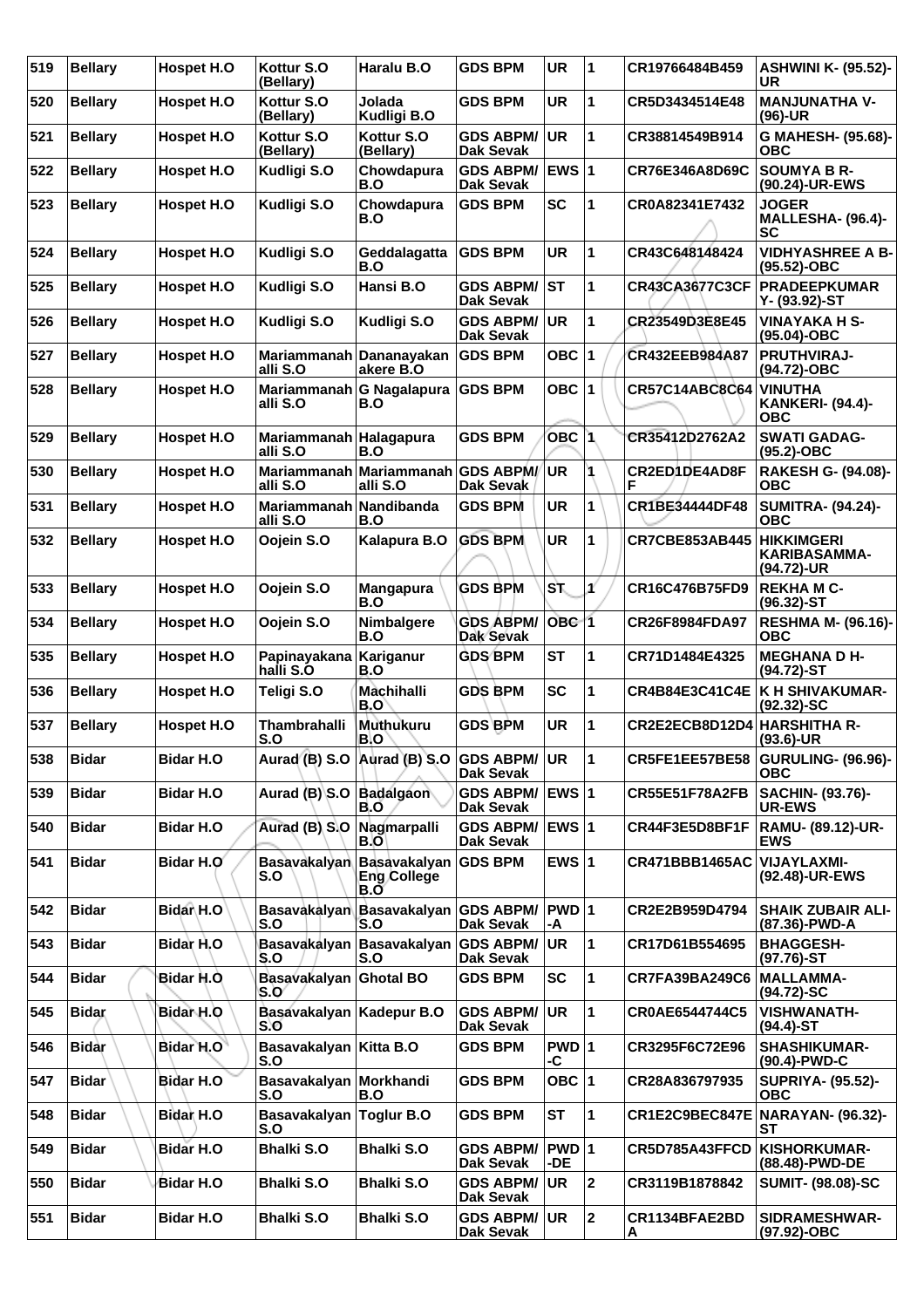| 552 | <b>Bidar</b> | <b>Bidar H.O</b>     | <b>Bhalki S.O</b>               | <b>Khatak</b><br>Chincholli<br>B.O | <b>GDS BPM</b>                       | <b>UR</b>        | 1                       | CR77D7674A8F41        | SIDDAROOD-<br>$(96.96) - OBC$                       |
|-----|--------------|----------------------|---------------------------------|------------------------------------|--------------------------------------|------------------|-------------------------|-----------------------|-----------------------------------------------------|
| 553 | Bidar        | <b>Bidar H.O</b>     | <b>Bidar</b><br>G.N.Jhira S.O   | Andur B.O                          | <b>GDS BPM</b>                       | PWD 1<br>-В      |                         | CR68225DAA935D        | <b>SANTOSH</b><br><b>BANKAPUR-</b><br>(77.12)-PWD-B |
| 554 | <b>Bidar</b> | <b>Bidar H.O</b>     | <b>Bidar</b><br>G.N.Jhira S.O   | <b>Chambol B.O</b>                 | <b>GDS BPM</b>                       | <b>SC</b>        | 1                       | <b>CR214EEE114A5B</b> | <b>RAJU- (95)-SC</b>                                |
| 555 | <b>Bidar</b> | <b>Bidar H.O</b>     | <b>Bidar</b><br>G.N.Jhira S.O   | Gadgi B.O                          | <b>GDS ABPM/</b><br>Dak Sevak        | <b>UR</b>        | 1                       | CR631CF6CAFA9<br>D    | <b>SOURABH- (96.64)-</b><br>UR                      |
| 556 | <b>Bidar</b> | <b>Bidar H.O</b>     | <b>Bidar</b><br>G.N.Jhira S.O   | Gadgi B.O                          | <b>GDS BPM</b>                       | <b>UR</b>        | 1                       | CR27AD1A434A34        | <b>ASHA</b><br><b>SANKANATTI-</b><br>(95.68)-UR     |
| 557 | <b>Bidar</b> | <b>Bidar H.O</b>     | <b>Bidar</b><br>G.N.Jhira S.O   | Janwada B.O                        | <b>GDS ABPM/</b><br><b>Dak Sevak</b> | <b>UR</b>        | 1                       | CR877C448622AE        | <b>ANANT- (95.36)-UR</b>                            |
| 558 | <b>Bidar</b> | <b>Bidar H.O</b>     | <b>Bidar</b><br>G.N.Jhira S.O   | <b>Naubad B.O</b>                  | <b>GDS ABPM/</b><br>Dak Sevak        | SC               | 1                       | CR84429F8326DF        | <b>AKSHATA- (96.48)-</b><br>SC                      |
| 559 | Bidar        | <b>Bidar H.O</b>     | <b>Bidar</b><br>G.N.Jhira S.O   | Yernalli B.O                       | <b>GDS BPM</b>                       | <b>UR</b>        | 1                       | CR49D7D962DF3D        | LAXMI- (96.48)-ST                                   |
| 560 | <b>Bidar</b> | <b>Bidar H.O</b>     | <b>Bidar Gandhi</b><br>Gunj S.O | <b>Baroor B.O</b>                  | <b>GDS BPM</b>                       | <b>ST</b>        | 1                       | CR872796C464E5        | <b>PANDARINATH-</b><br>$(97.76)$ -ST                |
| 561 | <b>Bidar</b> | <b>Bidar H.O</b>     | <b>Bidar Gandhi</b><br>Gunj S.O | <b>Bidar Gandhi</b><br>Gunj S.O    | <b>GDS ABPM/</b><br><b>Dak Sevak</b> | $OBC$ 1          |                         | <b>CR1274EBC488A5</b> | <b>SUSHMITA- (98.24)-</b><br><b>OBC</b>             |
| 562 | Bidar        | <b>Bidar H.O</b>     | <b>Bidar Gandhi</b><br>Gunj S.O | <b>Bidar Gandhi</b><br>Gunj S.O    | <b>GDS ABPM/</b><br>Dak Sevak        | UR               | $ 2\rangle$             | CR3315BF18F84D        | <b>ANUPAMA HOLLA-</b><br>$(98)-OBC$                 |
| 563 | <b>Bidar</b> | <b>Bidar H.O</b>     | <b>Bidar Gandhi</b><br>Gunj S.O | <b>Bidar Gandhi</b><br>Gunj S.O    | <b>GDS ABPM/</b><br>Dak Sevak        | <b>UR</b>        | $\overline{2}$          | CR3889A6E2A393        | <b>GURULING- (96.8)-</b><br>UR                      |
| 564 | <b>Bidar</b> | <b>Bidar H.O</b>     | <b>Bidar Gandhi</b><br>Gunj S.O | Manhalli B.O                       | <b>GDS ABPM/</b><br>Dak Sevak        | <b>UR</b>        | 1                       | CR69D292AAB9B3        | <b>MATHPATI</b><br><b>ANILKUMAR- (96)-</b><br>UR    |
| 565 | <b>Bidar</b> | <b>Bidar H.O</b>     | <b>Bidar Gandhi</b><br>Gunj S.O | Nagora B.O                         | <b>GDS BPM</b>                       | SC               | 1                       | CR62B94945751E        | <b>MAYAVATI- (94.08)-</b><br><b>SC</b>              |
| 566 | <b>Bidar</b> | <b>Bidar H.O</b>     | <b>Bidar Gandhi</b><br>Gunj S.O | Tadpalli B.O                       | <b>GDS BPM</b>                       | OBC <sub>1</sub> |                         | CR243F1726FCAB        | DEEPIKA- (94.72)-<br><b>OBC</b>                     |
| 567 | <b>Bidar</b> | <b>Bidar H.O</b>     | <b>Bidar H.O</b>                | <b>Bidar H.O</b>                   | <b>GDS ABPM/</b><br>Dak Sevak        | <b>UR</b>        | $\mathbf 2$             | <b>CR1154FBA4569A</b> | <b>HULIRAJ- (98.24)-</b><br>SТ                      |
| 568 | <b>Bidar</b> | Bidar H.O            | <b>Bidar H.O</b>                | <b>Bidar H.O.</b>                  | <b>GDS ABPM/</b><br>Dak Sevak        | <b>UR</b>        | $\overline{2}$          | CR117344C71FC4        | <b>ASHWINI- (97.28)-</b><br>UR                      |
| 569 | <b>Bidar</b> | <b>Bidar H.O</b>     | Chitguppa<br>S.O                | <b>Banhalli B.O</b>                | <b>GDS BPM</b>                       | EWS $ 1$         |                         | CR44E146AD89E8        | <b>SUSHMITA- (89.92)-</b><br>UR-EWS                 |
| 570 | <b>Bidar</b> | <b>Bidar H.O</b>     | Chitguppa<br>S.O                | <b>Belkhera B.O</b>                | <b>GDS BPM</b>                       | OBC $ 1$         |                         | CR0666F37FF4F1        | <b>OMPRAKASH-</b><br>(97.76)-OBC                    |
| 571 | <b>Bidar</b> | <b>Bidar H.O</b>     | Chitguppa<br>S.O                | Chitguppa<br>S.O                   | <b>GDS ABPM/</b><br>Dak Sevak        | <b>UR</b>        | $\overline{\mathbf{2}}$ | CR3359A11CA262        | <b>MAHESHWARI-</b><br>(96.64)-UR                    |
| 572 | <b>Bidar</b> | <b>Bidar H.O</b>     | Chitguppa<br>S.O                | Chitguppa<br>S.O                   | <b>GDS ABPM/</b><br>Dak Sevak        | <b>UR</b>        | $\mathbf{2}$            | CR4D64723E8638        | <b>AISHWARYA-</b><br>(95.52)-OBC                    |
| 573 | <b>Bidar</b> | <b>Bidar H.O</b>     | Chitguppa<br>S.O                | Udbal B.O                          | <b>GDS BPM</b>                       | ST               | 1                       | CR8E93C264A944        | <b>MEGHARAJ-</b><br>$(94.24)$ -ST                   |
| 574 | <b>Bidar</b> | Bidar H.O            | Chitguppa<br>S.O                | Walkhindi<br>B.O                   | <b>GDS BPM</b>                       | <b>SC</b>        | 1                       | CR0B7F5ABE3A48        | <b>VASUNDHARA-</b><br>$(93.1) - SC$                 |
| 575 | <b>Bidar</b> | Bidar <sub>H.O</sub> | Dubalgundi<br>S.O               | Dubalgundi<br>S.O                  | <b>GDS ABPM/</b><br>Dak Sevak        | $OBC$  1         |                         | CR44D49C7F1292        | <b>VAISHNAVI- (96.64)-</b><br><b>OBC</b>            |
| 576 | <b>Bidar</b> | Bidar H.O            | Dubalgundi<br>S.O               | <b>Ghatboral</b><br>B.O            | <b>GDS ABPM/</b><br>Dak Sevak        | <b>ST</b>        | 1                       | <b>CR6B1834F344F7</b> | <b>SWATI- (97.12)-ST</b>                            |
| 577 | <b>Bidar</b> | Bidar H.O.           | Halbarga S.O                    | Dhannura (H)<br>B.O                | <b>GDS BPM</b>                       | UR               | $\mathbf{1}$            | CR859741438F9D        | <b>SACHIN- (97.6)-UR</b>                            |
| 578 | <b>Bidar</b> | Bidar H.O            | Halbarga S.O                    | Janthi B.O                         | <b>GDS ABPM/</b><br>Dak Sevak        | $OBC$  1         |                         | CR8C856CC11E26        | <b>SACHINKUMAR-</b><br>(96.48)-OBC                  |
| 579 | <b>Bidar</b> | Bidar H.O            | Hallikhed (B)<br>S.O            | Alura B.O                          | <b>GDS BPM</b>                       | UR               | $\mathbf{1}$            | <b>CR48CA7D3915D5</b> | <b>SACHIN- (94.24)-</b><br><b>OBC</b>               |
| 580 | <b>Bidar</b> | Bidar H.O            | Hallikhed (B)<br>S.O            | Hallikhed (B)<br>S.O               | <b>GDS ABPM/</b><br>Dak Sevak        | $OBC$  1         |                         | CR34F95CCE33C9        | <b>VIRESH- (95.2)-OBC</b>                           |
| 581 | <b>Bidar</b> | Bidar H.O            | Hallikhed (B)<br>S.O            | Hallikhed (B)<br>S.O               | <b>GDS ABPM/</b><br><b>Dak Sevak</b> | ∣SC              | 1                       | CR628BC8AB3F82        | VICTORIYA- (94.88)-<br><b>SC</b>                    |
| 582 | <b>Bidar</b> | <b>Bidar H.O</b>     | Hallikhed (B)<br>S.O            | <b>Masimadu</b><br>B.O             | <b>GDS BPM</b>                       | OBC 1            |                         | CR19B948186E3C        | <b>SUDHARANI-</b><br>(94.72)-OBC                    |
| 583 | <b>Bidar</b> | <b>Bidar H.O</b>     | <b>Hallikhed SF</b><br>S.O      | Dakulgi B.O                        | <b>GDS BPM</b>                       | OBC $ 1$         |                         | CR53424D47E986        | <b>BHUVANESHWARI-</b><br>$(97.12) - OBC$            |
| 584 | <b>Bidar</b> | <b>Bidar H.O</b>     | <b>Hallikhed SF</b><br>S.O      | <b>Hallikhed SF</b><br>S.O         | <b>GDS ABPM/</b><br>Dak Sevak        | UR               | $\mathbf{1}$            | CR24BC9A3F4739        | <b>ABHISHEK- (98.08)-</b><br>UR                     |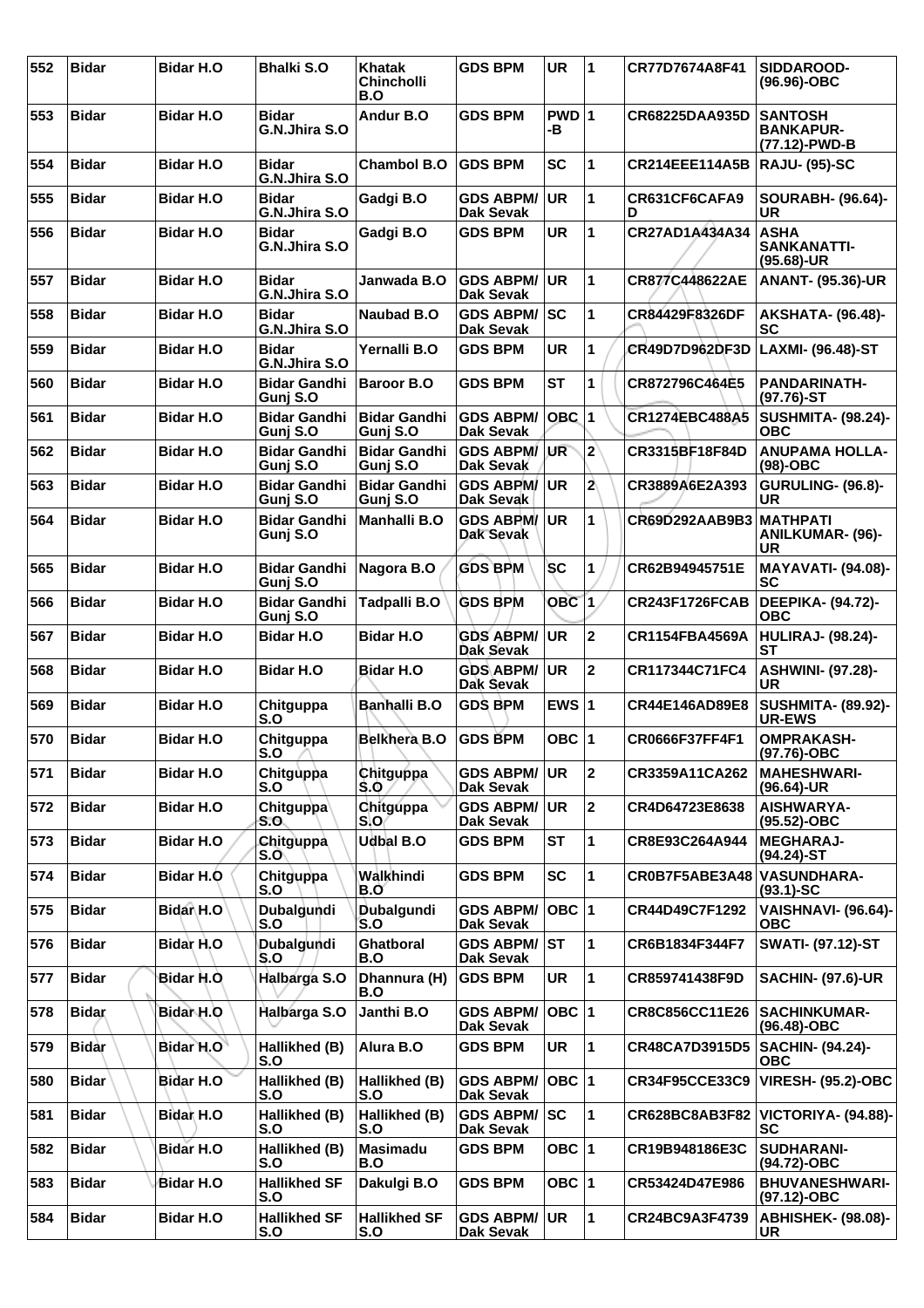| 585 | <b>Bidar</b> | <b>Bidar H.O</b> | <b>Hallikhed SF</b><br>S.O | Sinbandgi<br>B.O                          | <b>GDS BPM</b>                       | <b>UR</b>                  | 11 |                                   | CR8DF28BC45CA6 VISHAL BILGUNDE-<br>$(94.4)$ -UR                             |
|-----|--------------|------------------|----------------------------|-------------------------------------------|--------------------------------------|----------------------------|----|-----------------------------------|-----------------------------------------------------------------------------|
| 586 | Bidar        | <b>Bidar H.O</b> | <b>Hallikhed SF</b><br>S.O | Tugaon (C)<br>Katti B.O                   | <b>GDS BPM</b>                       | <b>UR</b>                  | 1  | CR7654946A4362                    | ABHISHEK- (95.2)-<br>ОВС                                                    |
| 587 | Bidar        | <b>Bidar H.O</b> | Hoodgi S.O                 | Mangalgi B.O                              | <b>GDS BPM</b>                       | OBC $ 1$                   |    | CR4C3CB4879142                    | <b>REVANASIDDAYYA</b><br>- (96.64)-OBC                                      |
| 588 | <b>Bidar</b> | <b>Bidar H.O</b> | Hoodgi S.O                 | Nandgaon<br>B.O                           | <b>GDS BPM</b>                       | <b>UR</b>                  | 1  | CR7F4C83F1499C                    | <b>SHANKAR- (96.16)-</b><br>UR                                              |
| 589 | Bidar        | <b>Bidar H.O</b> | Hoodgi S.O                 | Talmadgi B.O                              | <b>GDS ABPM/</b><br>Dak Sevak        | OBC  1                     |    | CR3CA1DA16EC9<br>C                | <b>RAHUL- (94.24)-</b><br>ОВС                                               |
| 590 | Bidar        | <b>Bidar H.O</b> | <b>Hulsoor S.O</b>         | Alwai B.O                                 | <b>GDS ABPM/</b><br>Dak Sevak        | OBC $ 1$                   |    | CR7A32E4D88CED                    | <b>H SATISHKUMAR-</b><br>$(96.16) - OBC$                                    |
| 591 | <b>Bidar</b> | <b>Bidar H.O</b> | <b>Hulsoor S.O</b>         | Bolegaon B.O GDS BPM                      |                                      | <b>UR</b>                  | 1  | CR748D11C83F4F                    | <b>ANUPAMA- (94.72)-</b><br><b>UR</b>                                       |
| 592 | Bidar        | <b>Bidar H.O</b> | Hulsoor S.O                | Hulsoor S.O                               | <b>GDS ABPM/</b><br>Dak Sevak        | <b>UR</b>                  | 1  | CR6A64C3DADA1<br>4                | <b>SUMIT- (96.16)-UR</b>                                                    |
| 593 | Bidar        | <b>Bidar H.O</b> | <b>Hulsoor S.O</b>         | <b>Mirkhal B.O</b>                        | <b>GDS ABPM/</b><br><b>Dak Sevak</b> | lsc                        | 1  | <b>CR8C96C84F24AD</b>             | LAXMI- (91.04)-SC                                                           |
| 594 | <b>Bidar</b> | <b>Bidar H.O</b> | <b>Hulsoor S.O</b>         | Wanjarkhed<br>B.O                         | <b>GDS BPM</b>                       | OBC                        | 1  | CR78284F41E646                    | <b>VIVEK- (93.76)-OBC</b>                                                   |
| 595 | <b>Bidar</b> | <b>Bidar H.O</b> | <b>Humnabad</b><br>S.O     | Humnabad<br><b>Industrial</b><br>Area B.O | <b>GDS BPM</b>                       | UR                         | 1  | CR34A3843254EF                    | <b>RAHUL- (96.8)-UR</b>                                                     |
| 596 | <b>Bidar</b> | <b>Bidar H.O</b> | Kamalnagar<br>S.O          | Dongaon (M)<br>B.O                        | <b>GDS ABPM/</b><br><b>Dak Sevak</b> | <b>SC</b>                  | 1  | CR0CC311528C48                    | <b>VISHAL- (95.84)-SC</b>                                                   |
| 597 | <b>Bidar</b> | <b>Bidar H.O</b> | Kamthana<br>S.O            | Bawgi B.O                                 | <b>GDS ABPM/</b><br>Dak Sevak        | $ \mathsf{OBC}\, 1\rangle$ |    | CR487EFF8261D4                    | <b>VINOD- (97.76)-OBC</b>                                                   |
| 598 | Bidar        | <b>Bidar H.O</b> | Kamthana<br>S.O            | <b>Budhera B.O</b>                        | <b>GDS BPM</b>                       | <b>SC</b>                  | 1  | CR29F849471691                    | <b>SHRAVANKUMAR-</b><br>$(93.76)$ -SC                                       |
| 599 | <b>Bidar</b> | <b>Bidar H.O</b> | Kamthana<br>S.O            | Khasampur<br>B.O                          | <b>GDS BPM</b>                       | EWS $ 1$                   |    | CR1D8F6553B661                    | <b>PAVITRA BELURE-</b><br>(90.08)-UR-EWS                                    |
| 600 | <b>Bidar</b> | <b>Bidar H.O</b> | Kamthana<br>S.O            | Sirsi (A) B.O                             | <b>GDS BPM</b>                       | UR.                        | И  | CR1A96B74E2E41                    | <b>GURUPRASAD-</b><br>$(95.04)$ -UR                                         |
| 601 | Bidar        | <b>Bidar H.O</b> | <b>Kohinoor SO</b>         | <b>Algood BO</b>                          | <b>GDS ABPM/</b><br>Dak Sevak        | UR                         | 1  | CR73224C1EA828                    | UMESH- (96)-OBC                                                             |
| 602 | Bidar        | <b>Bidar H.O</b> | Kohinoor SO                | <b>Algood BO</b>                          | <b>GDS BPM</b>                       | <b>SC</b>                  | 1  | CR68EE52DDAFE<br>A                | <b>MITHUN- (92.8)-SC</b>                                                    |
| 603 | <b>Bidar</b> | <b>Bidar H.O</b> | <b>Kohinoor SO</b>         | Ekamba BO                                 | <b>GDS ABPM/</b><br>Dak Sevak        | UR                         | 1  | CR8A49BBDCF42<br>E.               | <b>MAHADEV- (97.12)-</b><br><b>UR</b>                                       |
| 604 | <b>Bidar</b> | <b>Bidar H.O</b> | Kohinoor SO<br>∧           | Ekamba BO                                 | <b>GDS BPM</b>                       | EWS $ 1$                   |    | CR693C2168296C                    | <b>MALLIKARJUN</b><br><b>ANNASAHEB</b><br>ATHANI- (89.76)-<br><b>UR-EWS</b> |
| 605 | <b>Bidar</b> | <b>Bidar H.O</b> | Kohinoor SO                | Yelladagundi<br>BO                        | <b>GDS BPM</b>                       | <b>UR</b>                  | 1  | CR3B21B6AA99A4   SACHIN- (94.24)- | ОВС                                                                         |
| 606 | <b>Bidar</b> | <b>Bidar H.O</b> | Maniknagar<br>S.O          | Kankatta B.O                              | <b>GDS ABPM/</b><br>Dak Sevak        | SC                         | 1  | CR2726F2ADA223                    | <b>SRUSHTIRAJ-</b><br>$(92.48)$ -SC                                         |
| 607 | Bidar        | Bidar H.O        | Maniknagar<br>S.O          | Sedol B.O                                 | <b>GDS BPM</b>                       | OBC $ 1$                   |    | CR73ECE47FCB1<br>С                | KAVERI- (94.56)-<br>ОВС                                                     |
| 608 | <b>Bidar</b> | Bidar H.O.       | Mannakhelli<br>S.O         | <b>Bemalkheda</b><br>B.O                  | <b>GDS ABPM/</b><br>Dak Sevak        | $EWS$ 1                    |    | CR2E348E4F82AC                    | NIKITA- (92.16)-UR-<br><b>EWS</b>                                           |
| 609 | <b>Bidar</b> | Bidar H.O        | Mannakhelli<br>S.O         | Bembalgi B.O                              | <b>GDS BPM</b>                       | <b>UR</b>                  | 1  | CR24BAADE2F12F                    | <b>CHANNAVEER-</b><br>(95.52)-OBC                                           |
| 610 | Bidar        | Bidar H.O        | Mannakhelli<br>S.O         | Madargi B.O                               | <b>GDS BPM</b>                       | <b>SC</b>                  | 1  | <b>CR5B2CC78FFCE</b><br>F         | <b>RAJESH- (93.76)-SC</b>                                                   |
| 611 | <b>Bidar</b> | Bidar H.O        | Mannakhelli<br>S.O         | Meenkera B.O GDS BPM                      |                                      | OBC $ 1$                   |    | CR3EF89D536278                    | <b>JYOTI- (94.4)-OBC</b>                                                    |
| 612 | <b>Bidar</b> | Bidar H.O        | Mannakhelli<br>S.O         | <b>Udamnalli</b><br>B.O                   | <b>GDS BPM</b>                       | OBC $ 1$                   |    | CR38745B2A3C3D                    | <b>VIVEKANAND P</b><br><b>MUGALAKHOD-</b><br>$(94.56)$ -OBC                 |
| 613 | <b>Bidar</b> | Bidar H.O        | Matala S.O                 | Ujlam B.O                                 | <b>GDS ABPM/</b><br>Dak Sevak        | OBC $ 1$                   |    | CR35E52A31B9B9                    | <b>H VIDYASAGAR-</b><br>(95.04)-OBC                                         |
| 614 | <b>Bidar</b> | Bidar H.O        | Mudbi S.O                  | Kalkhora B.O                              | <b>GDS BPM</b>                       | <b>UR</b>                  | 1  | CR4E84BA37A464                    | <b>SHIVUKUMAR-</b><br>$(95.2)$ -UR                                          |
| 615 | <b>Bidar</b> | <b>Bidar H.O</b> | Mudbi S.O                  | Mudbi S.O                                 | <b>GDS ABPM/</b><br><b>Dak Sevak</b> | UR                         | 1  | CR0EF2649F5412                    | AISHWARYA-<br>(96.16)-OBC                                                   |
| 616 | <b>Bidar</b> | Bidar H.O        | Mudbi S.O                  | Yeklera B.O                               | <b>GDS BPM</b>                       | OBC $ 1$                   |    | CR74A492D27A81                    | YALLAREDDY-<br>$(94.6)$ -OBC                                                |
| 617 | <b>Bidar</b> | <b>Bidar H.O</b> | Mudhol (B)<br>S.O          | Belkoni (M)<br>B.O                        | <b>GDS ABPM/</b><br>Dak Sevak        | OBC $ 1$                   |    | CR366742D7E1F8                    | <b>RAGHAVENDRA-</b><br>(96.16)-OBC                                          |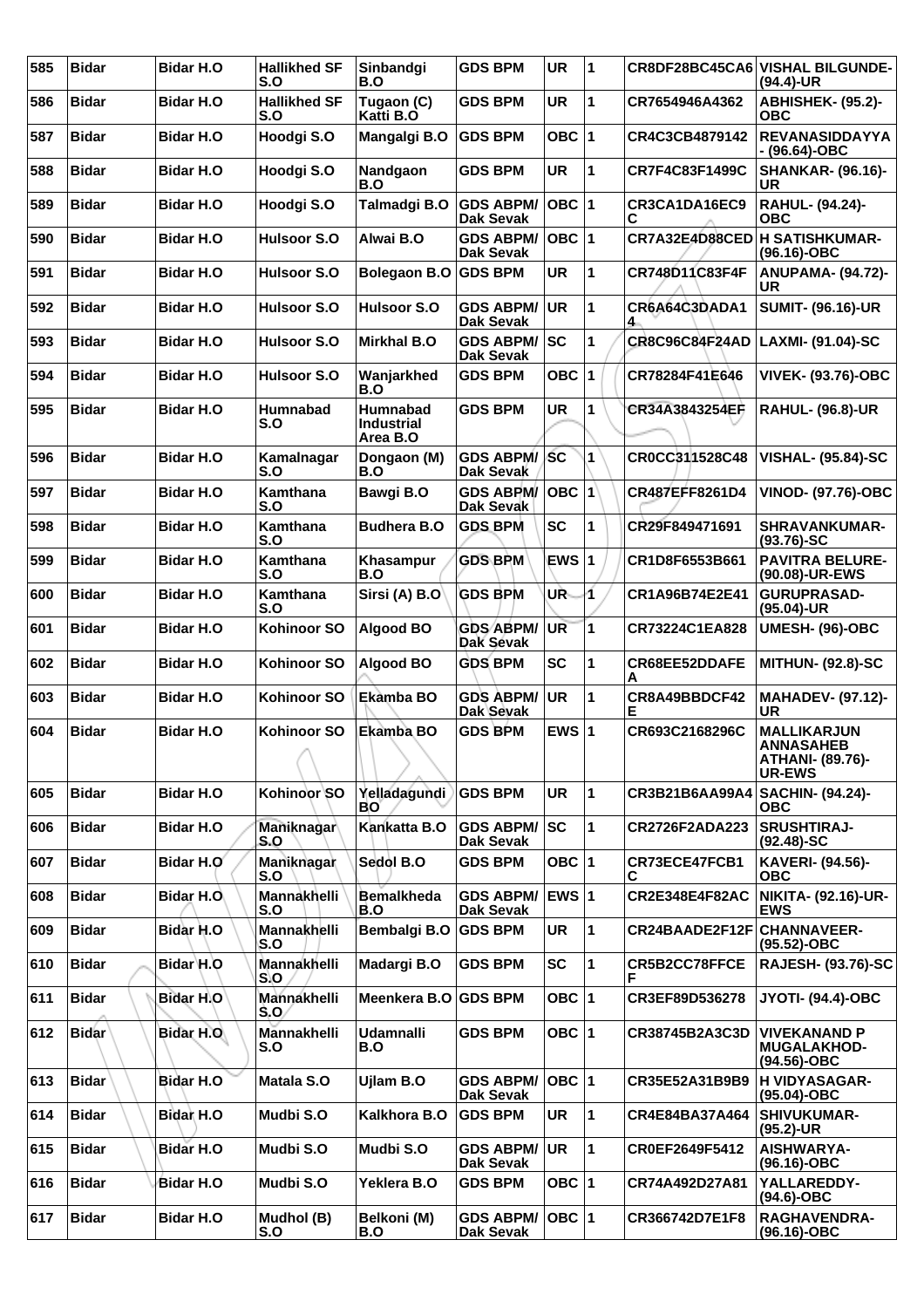| 618 | <b>Bidar</b>   | <b>Bidar H.O</b>   | Nittur S.O                            | <b>Balur B.O</b>           | <b>GDS BPM</b>                          | <b>UR</b>        | 1                       | <b>CR1C24149FCBC2</b>      | <b>PRASHANTKUMAR</b><br>- (97.28)-UR                                  |
|-----|----------------|--------------------|---------------------------------------|----------------------------|-----------------------------------------|------------------|-------------------------|----------------------------|-----------------------------------------------------------------------|
| 619 | <b>Bidar</b>   | <b>Bidar H.O</b>   | <b>Nittur S.O</b>                     | Hajnal B.O                 | <b>GDS BPM</b>                          | <b>OBC</b>       | 1                       | CR6F61ACAF162D             | <b>PREETI RAWAL-</b><br>(94.88)-OBC                                   |
| 620 | <b>Bidar</b>   | <b>Bidar H.O</b>   | Rajeshwar<br>S.O                      | <b>Islampur B.O</b>        | <b>GDS BPM</b>                          | <b>SC</b>        | 1                       | <b>CR8DB747C7C5B</b><br>С  | <b>BHAGYASHREE-</b><br>$(92.64) - SC$                                 |
| 621 | <b>Bidar</b>   | <b>Bidar H.O</b>   | Rajeshwar<br>S.O                      | Pandargera<br>B.O          | <b>GDS BPM</b>                          | <b>UR</b>        | 1                       | <b>CR084438FEDAF3</b>      | <b>SANTOSHI- (94.56)-</b><br><b>UR</b>                                |
| 622 | <b>Bidar</b>   | <b>Bidar H.O</b>   | Rajeshwar<br>S.O                      | Rajeshwar<br>S.O           | <b>GDS ABPM/</b><br><b>Dak Sevak</b>    | <b>IEWS 1</b>    |                         | CR3BA5B4D647A<br>Е         | <b>AKSHATA- (89.76)-</b><br><b>UR-EWS</b>                             |
| 623 | <b>Bidar</b>   | <b>Bidar H.O</b>   | Rajeshwar<br>S.O                      | Rajeshwar<br>S.O           | <b>GDS ABPM/ SC</b><br><b>Dak Sevak</b> |                  | $\mathbf 2$             | CR0EDA543DA937             | <b>SANTOSH- (93.1)-</b><br>SC                                         |
| 624 | <b>Bidar</b>   | <b>Bidar H.O</b>   | Rajeshwar<br>S.Õ                      | Rajeshwar<br>S.O           | <b>GDS ABPM/</b><br><b>Dak Sevak</b>    | lsc              | $\overline{2}$          | <b>CR8DB216AF414F</b>      | <b>VEENA- (92.32)-SC</b>                                              |
| 625 | <b>Bidar</b>   | <b>Bidar H.O</b>   | Rajeshwar<br>S.Õ                      | Rola B.O                   | <b>GDS ABPM/</b><br><b>Dak Sevak</b>    | OBC              | $\overline{\mathbf{1}}$ | <b>CR26126EEE5C2D</b>      | NEHA- (94.08)-OBC                                                     |
| 626 | <b>Bidar</b>   | <b>Bidar H.O</b>   | Santhpur S.O                          | Jamgi B.O                  | <b>GDS BPM</b>                          | <b>UR</b>        | 1                       | CR74638F216394             | <b>POOJA- (96)-OBC</b>                                                |
| 627 | <b>Bidar</b>   | <b>Bidar H.O</b>   | Santhpur S.O                          | Jojana B.O                 | <b>GDS BPM</b>                          | <b>OBC</b>       | $\blacktriangleleft$    | CR55A146DB6F35             | <b>RAMESH- (95.68)-</b><br><b>OBC</b>                                 |
| 628 | <b>Bidar</b>   | <b>Bidar H.O</b>   | Santhpur S.O                          | Kushnoor<br>Gadi B.O       | <b>GDS ABPM/</b><br><b>Dak Sevak</b>    | $OBC$  1         |                         | <b>CR7E66D63D5DE7</b>      | SHARANBASAVA-                                                         |
| 629 | <b>Bidar</b>   | <b>Bidar H.O</b>   | Thanna                                | Hedgapur B.O               | <b>GDS ABPM/</b>                        | OBC <sub>1</sub> |                         | CR2F842983D51A             | (96.16)-OBC<br><b>SACHIN- (98.4)-</b><br><b>OBC</b>                   |
| 630 | <b>Bidar</b>   | <b>Bidar H.O</b>   | <b>Kushnoor S.O</b><br><b>Thanna</b>  | Hedgapur B.O GDS BPM       | <b>Dak Sevak</b>                        | EWS 1            |                         | <b>CR6975A4ECF445</b>      | SOUMYA- (92.96)-                                                      |
|     |                |                    | <b>Kushnoor S.O</b>                   |                            |                                         |                  |                         |                            | <b>UR-EWS</b>                                                         |
| 631 | <b>Bijapur</b> | <b>Bijapur H.O</b> | <b>Almatti</b><br>Damsite S.O         | Ghani B.O                  | <b>GDS BPM</b>                          | <b>UR</b>        |                         | CR459835676CA6             | <b>AKSHATA</b><br><b>DESAIHADAGALI-</b><br>$(95.2)$ -UR               |
| 632 | <b>Bijapur</b> | <b>Bijapur H.O</b> | Atharga S.O                           | Atharga S.O                | <b>GDS ABPM/</b><br><b>Dak Sevak</b>    | SC               | 1                       | <b>CR0357EF3B9D9C</b>      | <b>VINAYAK NAYAK-</b><br>$(95.2)$ -SC                                 |
| 633 | <b>Bijapur</b> | <b>Bijapur H.O</b> | Atharga S.O                           | <b>Benakanhalli</b><br>B.O | <b>GDS BPM</b>                          | ÈWS              | 1/                      | CR5E87B5B99C89             | <b>ANAND S</b><br><b>HADAPAD- (89.92)-</b><br><b>UR-EWS</b>           |
| 634 | <b>Bijapur</b> | <b>Bijapur H.O</b> | Atharga S.O                           | Dyaberi B.O                | <b>GDS BPM</b>                          | OBC <sub>1</sub> |                         | <b>CR2CA64F9568BD</b>      | <b>JYOTI PANDIGAVI-</b><br>(95.68)-OBC                                |
| 635 | <b>Bijapur</b> | <b>Bijapur H.O</b> | Atharga S.O                           | Nagathan B.O               | <b>GDS ABPM/</b><br>Dak Sevak           | UR               | 1                       | CR8BEAB3D63482             | <b>SUPRIYA</b><br>POLICEPATIL- (96)-<br><b>OBC</b>                    |
| 636 | <b>Bijapur</b> | <b>Bijapur H.O</b> | <b>Bableshwar</b><br>S.O              | Bellubbi B.O               | <b>GDS BPM</b>                          | <b>UR</b>        | 1                       | CR6368D27DBDFD             | <b>VIJAYKUMAR</b><br>KOKATANUR-<br>(96.32)-UR                         |
| 637 | <b>Bijapur</b> | <b>Bijapur H.O</b> | <b>Bableshwar</b><br>S.O              | Nidoni B.O.                | <b>GDS BPM</b>                          | OBC $ 1$         |                         | CR7DB17535E6DA   MANJUNATH | GHAR- (94.88)-OBC                                                     |
| 638 | <b>Bijapur</b> | <b>Bijapur H.O</b> | <b>Bableshwar</b><br>S.O              | Yakkundi B.O.              | <b>GDS BPM</b>                          | <b>UR</b>        | 1                       | <b>CR1EC889F791BF</b>      | <b>SUDHARANI</b><br><b>SHIDRAY HAROLI-</b><br>(95.84)-UR              |
| 639 | <b>Bijapur</b> | Bijapur H.O        | Bardol S.O<br>(Bijapur(KAR)           | Jevoor B.O                 | <b>GDS ABPM/</b><br>Dak Sevak           | UR.              | 1                       | <b>CR4C44BF2F844B</b>      | <b>SHIVARAJ</b><br><b>RAVUSAHEB</b><br><b>BIRADAR- (97.6)-</b><br>ОВС |
| 640 | <b>Bijapur</b> | Bijapur H.O        | Bardol S.O<br>(Bijapur(KAR) (PB) B.O  | <b>Satalgaon</b>           | <b>GDS BPM</b>                          | <b>UR</b>        | 1                       | <b>CR54D9ADF93A59</b>      | <b>VINAYAK</b><br><b>KULKARNI- (96.16)-</b><br>UR                     |
| 641 | <b>Bijapur</b> | Bijapur H.O        | Bardol S.O<br>(Bijapur(KAR)           | Zalki B.O                  | <b>GDS ABPM/</b><br>Dak Sevak           | OBC  1           |                         | CR472A288AFC47             | <b>RAVIKUMAR</b><br><b>HATTI- (97.28)-OBC</b>                         |
| 642 | <b>Bijapur</b> | Bijapur H.O        | <b>Basavan</b><br>Bagewadi S.O        | Dindwar B.O                | <b>GDS BPM</b>                          | <b>UR</b>        | 1                       | CR04212541ACF7             | <b>SHREENIVAS G</b><br><b>PATIL- (96.48)-UR</b>                       |
| 643 | <b>Bijapur</b> | Bijapur H.O        | <b>Basavan</b><br><b>Bagewadi S.O</b> | Kadkol B.O                 | <b>GDS BPM</b>                          | <b>SC</b>        | 1                       | CR02346843C141             | <b>BAHARATI</b><br><b>KENGAR- (95.04)-</b><br>SC                      |
| 644 | <b>Bijapur</b> | Bijapur H.O        | <b>Basavan</b><br>Bagewadi S.O        | <b>Masabinal</b><br>B.O    | <b>GDS ABPM/</b><br>Dak Sevak           | OBC  1           |                         | CR0152E1E8A98A             | <b>NINGANNAD</b><br><b>DEVANAGANV-</b><br>(96.1667)-OBC               |
| 645 | <b>Bijapur</b> | <b>Bijapur H.O</b> | <b>Bijapur Amc</b><br>S.O             | <b>Bijapur Amc</b><br>S.O  | <b>GDS ABPM/</b><br>Dak Sevak           | <b>EWS 1</b>     |                         | CR5491A91B968E             | <b>PANDHARINATH S</b><br>KORTI- (94.56)-UR-<br><b>EWS</b>             |
| 646 | <b>Bijapur</b> | Bijapur H.O        | <b>Bijapur Amc</b><br>S.O             | <b>Bijapur Amc</b><br>S.O  | <b>GDS ABPM/</b><br>Dak Sevak           | OBC  1           |                         | <b>CR24AF2C424AE7</b>      | <b>MADHUMATI</b><br>SOUDI- (98.08)-OBC                                |
| 647 | <b>Bijapur</b> | <b>Bijapur H.O</b> | <b>Bijapur Amc</b><br>S.O             | <b>Mulawad B.O</b>         | <b>GDS ABPM/</b><br>Dak Sevak           | OBC  1           |                         | CR1B96BCBD3AD<br>6         | <b>NINGESH S</b><br><b>KATTIMANI-</b><br>(95.3333)-OBC                |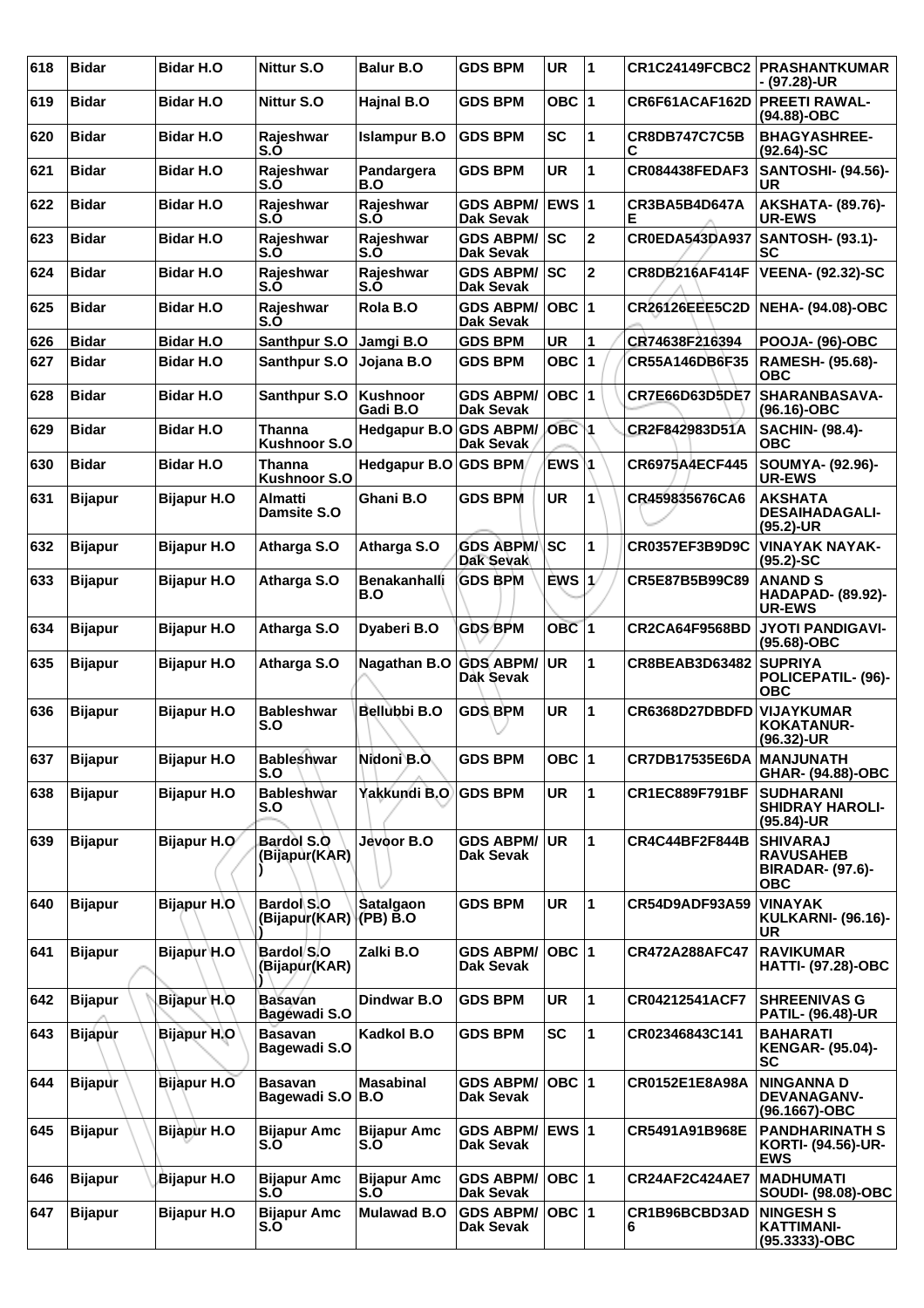| 648 | <b>Bijapur</b> | <b>Bijapur H.O</b> | <b>Bijapur</b><br>Railway<br><b>Station S.O</b> | Jalgeri B.O                   | <b>GDS ABPM/</b><br>Dak Sevak        | <b>UR</b>   | $\overline{1}$       | CR483D5C7AAA75 TEJASHWINI D | <b>KOKATANUR-</b><br>(95.52)-OBC                                                 |
|-----|----------------|--------------------|-------------------------------------------------|-------------------------------|--------------------------------------|-------------|----------------------|-----------------------------|----------------------------------------------------------------------------------|
| 649 | <b>Bijapur</b> | <b>Bijapur H.O</b> | Bijapur<br>Railway<br><b>Station S.O</b>        | Lohagaon<br>B.O               | <b>GDS BPM</b>                       | UR          | 1                    | CR468B1F48F44F              | <b>VIDYASHREE</b><br><b>RAMESH</b><br>PATTANAD- (96)-<br>UR                      |
| 650 | <b>Bijapur</b> | <b>Bijapur H.O</b> | <b>Bijapur</b><br>Railway<br><b>Station S.O</b> | Siddapur B.O                  | <b>GDS BPM</b>                       | <b>UR</b>   | 1                    | CR57361F212431              | <b>SUDHARANI</b><br><b>MALAGAR- (96.48)-</b><br><b>OBC</b>                       |
| 651 | <b>Bijapur</b> | <b>Bijapur H.O</b> | <b>Bijapur Vijaya</b><br>College S.O            | <b>Bhutnal B.O</b>            | <b>GDS ABPM/</b><br>Dak Sevak        | <b>UR</b>   | 1                    | CR63F16DF3212E              | <b>SUNITA</b><br><b>JALAPURE- (96.32)-</b><br><b>OBC</b>                         |
| 652 | <b>Bijapur</b> | <b>Bijapur H.O</b> | Bijapur Vijaya<br>College S.O                   | Bijapur Vijaya<br>College S.O | <b>GDS ABPM/</b><br>Dak Sevak        | <b>UR</b>   | 1                    | CR3D54D6C14DD6              | <b>ILAHI</b><br><b>BANDAGISAB</b><br><b>MULLA- (96.8)-OBC</b>                    |
| 653 | <b>Bijapur</b> | <b>Bijapur H.O</b> | Bijjargi S.O                                    | Bijjargi S.O                  | <b>GDS ABPM/</b><br><b>Dak Sevak</b> | <b>UR</b>   | 1                    | CR574AE49235A4              | <b>DANESHWARIS</b><br><b>PATIL- (95.36)-UR</b>                                   |
| 654 | <b>Bijapur</b> | <b>Bijapur H.O</b> | Chadchan<br>S.O                                 | Chadchan<br>S.O               | <b>GDS ABPM/</b><br>Dak Sevak        | PWD 1<br>-A |                      | <b>CR477F97A5B99C</b>       | <b>BAGAPPA SANADI-</b><br>(84.96)-PWD-A                                          |
| 655 | <b>Bijapur</b> | <b>Bijapur H.O</b> | Chadchan<br>S.O                                 | <b>Havinal B.O</b>            | <b>GDS BPM</b>                       | <b>UR</b>   | 1                    | <b>CR1464B82DD3DB</b>       | <b>ANUJA METRI-</b><br>(96.64)-OBC                                               |
| 656 | <b>Bijapur</b> | <b>Bijapur H.O</b> | Chadchan<br>S.O                                 | Umaraj B.O                    | <b>GDS BPM</b>                       | PWD 1<br>-C |                      | CR2148E5B47E4C              | <b>KOODLAPPA</b><br><b>SHARANAPPA</b><br><b>ANGADI- (91.52)-</b><br><b>PWD-C</b> |
| 657 | <b>Bijapur</b> | <b>Bijapur H.O</b> | Chadchan<br>S.O                                 | <b>Umrani B.O</b>             | <b>GDS ABPM/</b><br>Dak Sevak        | <b>UR</b>   | 1                    | CR8D351C79EB7C              | <b>SAGAR LONI-</b><br>$(96.8)-OBC$                                               |
| 658 | <b>Bijapur</b> | <b>Bijapur H.O</b> | Devangaon<br>S.O                                | <b>Bommanahall</b><br>i B.O   | <b>GDS BPM</b>                       | OBC ∣1      |                      | CR75CD27624D99              | <b>KASHINATH</b><br><b>SHIVAPPA</b><br>SAJJAN- (96.96)-<br><b>OBC</b>            |
| 659 | <b>Bijapur</b> | <b>Bijapur H.O</b> | Devangaon<br>S.O                                | Devangaon<br>S.O              | <b>GDS ABPMA</b><br><b>Dak Sevak</b> | ÒBC ∣1∕     |                      | CR3ADE4F996AB3              | <b>DIVYA RAMAPPA</b><br><b>MALAKANNAVAR-</b><br>(96.16)-OBC                      |
| 660 | <b>Bijapur</b> | <b>Bijapur H.O</b> | Devar<br>Hippargi S.O                           | Devar<br>Hippargi S.O         | <b>GDS ABPM/</b><br><b>Dak Sevak</b> | $OBC$  1    |                      | CR53A83771E7B7              | <b>SOUBHAGYALAXM</b><br>I METI- (97.12)-OBC                                      |
| 661 | <b>Bijapur</b> | <b>Bijapur H.O</b> | Devar<br>Hippargi S.O                           | <b>Harnal B.O</b>             | <b>GDS BPM</b>                       | <b>UR</b>   | 1                    | <b>CR425766ADD8E5</b>       | <b>BHARGAVI</b><br><b>PARASAPPA NAVI-</b><br>$(95.36)$ -UR                       |
| 662 | <b>Bijapur</b> | <b>Bijapur H.O</b> | Devar<br>Hippargi S.O                           | <b>Markabbinhall</b><br>i B.O | <b>GDS ABPM/</b><br>Dak Sevak        | <b>UR</b>   | 1                    | CR1FD34F53A44D              | <b>VIJAYKUMAR</b><br><b>PATIL- (97)-UR</b>                                       |
| 663 | <b>Bijapur</b> | <b>Bijapur H.O</b> | Dhavalgi S.O                                    | <b>Balwat B.O</b>             | <b>GDS ABPM/</b><br>Dak Sevak        | <b>UR</b>   | 1                    | CR194934455237              | <b>TANJEELA HASAN</b><br><b>MULLA- (95.36)-UR</b>                                |
| 664 | <b>Bijapur</b> | <b>Bijapur H.O</b> | Dhavalgi S.O                                    | <b>Madikeshwar</b><br>B.0     | <b>GDS BPM</b>                       | <b>SC</b>   | 1                    | CR8FB91554F93D              | <b>BASAVARAJ P</b><br>KUCHABAL- (95.2)-<br><b>SC</b>                             |
| 665 | <b>Bijapur</b> | <b>Bijapur H.O</b> | Dhavalgi S.O                                    | Padekanur<br>B.O              | <b>GDS BPM</b>                       | <b>ST</b>   | 1                    | CR5A74384C5255              | <b>DYAMAVVA</b><br><b>IRAPPA KUGATI-</b><br>$(92.8) - ST$                        |
| 666 | <b>Bijapur</b> | Bijapur H.O.       | Halsangi S.O                                    | Hingani B.O                   | <b>GDS BPM</b>                       | <b>UR</b>   | 1                    | CR2C44722DC789              | <b>VILAS INDI- (96.8)-</b><br>UR                                                 |
| 667 | <b>Bijapur</b> | <b>Bijapur H.O</b> | Horti S.O                                       | Horti S.O                     | <b>GDS ABPM/</b><br><b>Dak Sevak</b> | EWS $ 1$    |                      | CR78DE39E4FADE SHREEDEVI-   | (95.52)-UR-EWS                                                                   |
| 668 | <b>Bijapur</b> | Bijapur H.O        | Horti S.O                                       | Inchageri B.O                 | <b>GDS ABPM/</b><br>Dak Sevak        | OBC $ 1$    |                      | CR6DB44F433F94              | <b>SHREEDHAR</b><br><b>KARAJAGI- (96.32)-</b><br><b>OBC</b>                      |
| 669 | <b>Bijapur</b> | Bijapur H.O        | Huvin⁄<br>Hippargi S.O                          | <b>Huvin</b><br>Hippargi S.O  | <b>GDS ABPM/</b><br>Dak Sevak        | $OBC$  1    |                      | CR56AA65F633C8              | <b>BASAVARAJ</b><br><b>LAKKAPPA MOOLI-</b><br>$(96.48) - OBC$                    |
| 670 | <b>Bijapur</b> | <b>Bijapur H.O</b> | <b>Huvin</b><br>Hippargi S.O                    | K.Salwadgi<br>B.O             | <b>GDS ABPM/</b><br>Dak Sevak        | OBC $ 1$    |                      | CR86444FA36723              | <b>MANJUNATH</b><br><b>NAGANNA</b><br>BASARADDI- (96.8)-<br><b>OBC</b>           |
| 671 | <b>Bijapur</b> | <b>Bijapur H.O</b> | <b>Huvin</b><br>Hippargi S.O                    | Wadwadgi<br>B.O               | <b>GDS BPM</b>                       | OBC 1       |                      | CR4E39445FAB48              | <b>PRASHANT M</b><br><b>MAROL- (96.6)-OBC</b>                                    |
| 672 | <b>Bijapur</b> | Bijapur H.O        | Indi S.O                                        | Alur (Indi)<br>B.O            | <b>GDS BPM</b>                       | UR          | $\mathbf 1$          | CR34BB6C6D221E              | <b>VISHAL</b><br><b>SURESHABABU</b><br><b>BIRADAR- (97.28)-</b><br><b>OBC</b>    |
| 673 | <b>Bijapur</b> | <b>Bijapur H.O</b> | Indi S.O                                        | Anjutgi B.O                   | <b>GDS ABPM/</b><br>Dak Sevak        | <b>UR</b>   | $\blacktriangleleft$ | CR1D7A9FE99AF1              | <b>APPARAYA</b><br>AIRASANG- (96)-UR                                             |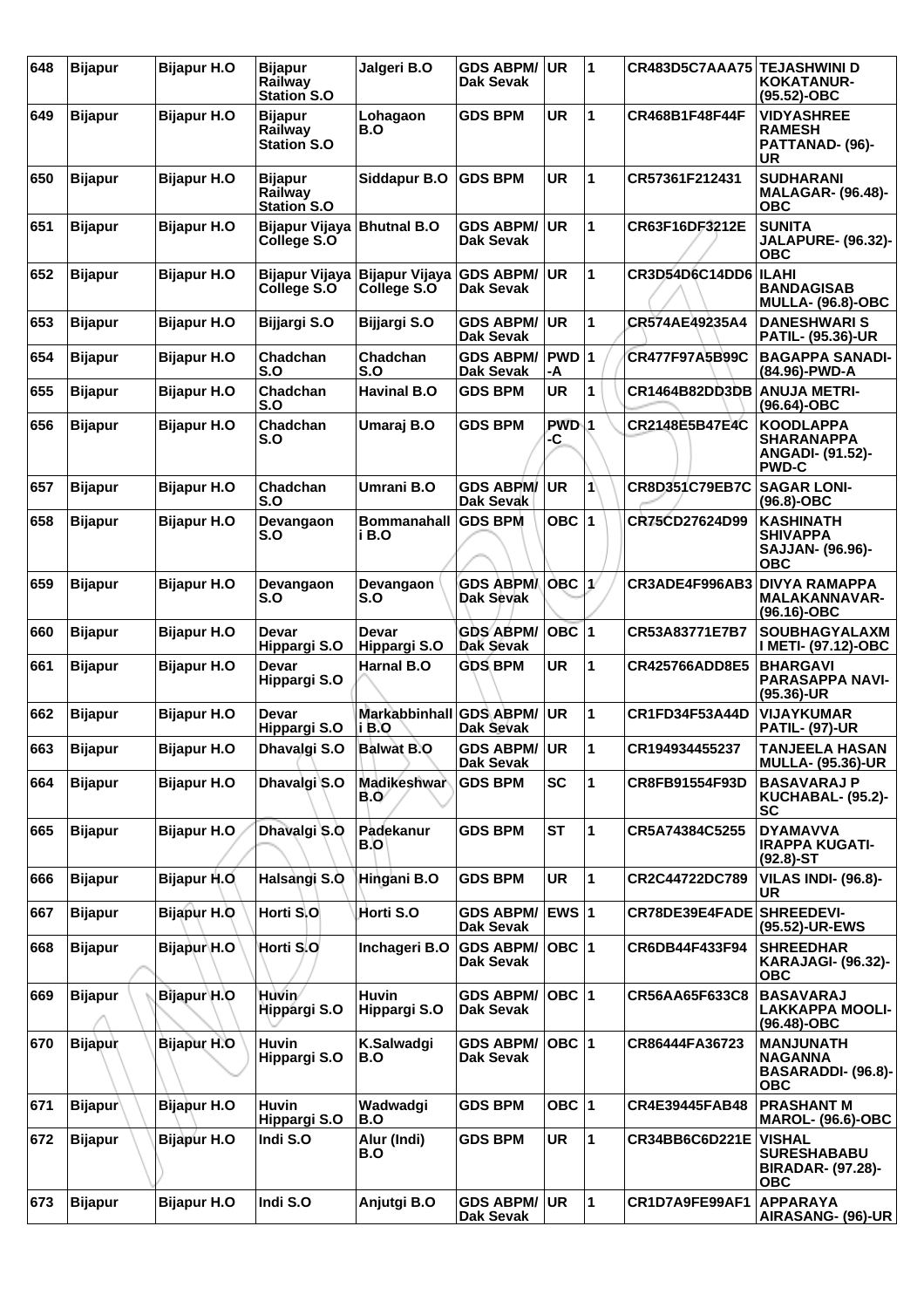| 674 | <b>Bijapur</b> | <b>Bijapur H.O</b> | Indi S.O                    | Hirerugi B.O                  | <b>GDS ABPM/</b><br><b>Dak Sevak</b> | UR           | $\overline{1}$ | CR5E21BBC343DF YASHWANT | <b>BIRADAR- (94.88)-</b><br>UR                                               |
|-----|----------------|--------------------|-----------------------------|-------------------------------|--------------------------------------|--------------|----------------|-------------------------|------------------------------------------------------------------------------|
| 675 | <b>Bijapur</b> | <b>Bijapur H.O</b> | Indi S.O                    | Tadavalga<br>B.O              | <b>GDS ABPM/</b><br>Dak Sevak        | <b>UR</b>    | 1              | <b>CR2BAB37F7D254</b>   | <b>SAHANA</b><br><b>HOSAMANI- (95.36)-</b><br><b>OBC</b>                     |
| 676 | <b>Bijapur</b> | <b>Bijapur H.O</b> | Kalkeri S.O                 | Algur B.O                     | <b>GDS BPM</b>                       | PWD 1<br>-B  |                | CR46BC98D99694          | <b>VIJAYLAXMI</b><br><b>MALAGI- (78.08)-</b><br><b>PWD-B</b>                 |
| 677 | <b>Bijapur</b> | <b>Bijapur H.O</b> | Kalkeri S.O                 | <b>Hunsyal</b><br>(SDG) B.O   | <b>GDS BPM</b>                       | <b>SC</b>    | 1              | CR6E6766246B6D          | <b>DEEPAK JADHAV-</b><br>$(95.68) - SC$                                      |
| 678 | <b>Bijapur</b> | <b>Bijapur H.O</b> | Kalkeri S.O                 | <b>Tilgul B.O</b>             | <b>GDS BPM</b>                       | OBC $ 1$     |                | CR463221E4991C          | <b>SAHANA ASHOK</b><br>SAJJAN- (95.68)-<br><b>OBC</b>                        |
| 679 | <b>Bijapur</b> | <b>Bijapur H.O</b> | Kannur S.O                  | <b>Baratgi B.O</b>            | <b>GDS ABPM/</b><br>Dak Sevak        | SC           | 1              | CR2FB48E313198          | <b>SHRINIVAS</b><br><b>SHETTEPPA</b><br><b>BANDIWADDAR-</b><br>$(95.52)$ -SC |
| 680 | <b>Bijapur</b> | <b>Bijapur H.O</b> | Kannur S.O                  | Madasanal<br>B.O              | <b>GDS BPM</b>                       | <b>UR</b>    | 1              | CR479348F23144          | <b>AKSHATA</b><br><b>SUNAGAD- (95.68)-</b><br><b>OBC</b>                     |
| 681 | <b>Bijapur</b> | <b>Bijapur H.O</b> | Kolhar S.O<br>(Bijapur(KAR) | <b>Baluti B.O</b>             | <b>GDS BPM</b>                       | OBC 1        |                | CR6CDE93E164EB          | GAYATRI<br><b>GIDAJADAR-</b><br>(96.48)-OBC                                  |
| 682 | <b>Bijapur</b> | <b>Bijapur H.O</b> | Kolhar S.O<br>(Bijapur(KAR) | Kolhar S.O<br>(Bijapur(KAR)   | <b>GDS ABPM/</b><br>Dak Sevak        | PWD 1<br>-DE |                | <b>CR49AAC5D5783F</b>   | <b>PARAMANAND</b><br>PATIL- (84.96)-<br><b>PWD-DE</b>                        |
| 683 | <b>Bijapur</b> | <b>Bijapur H.O</b> | Kolhar S.O<br>(Bijapur(KAR) | Kolhar S.O<br>(Bijapur(KAR)   | <b>GDS ABPM/</b><br>Dak Sevak        | ST           | 1              | CR57B87FCD987B          | <b>HARISH TALAWAR-</b><br>$(93.92)$ -ST                                      |
| 684 | <b>Bijapur</b> | <b>Bijapur H.O</b> | Kolhar S.O<br>(Bijapur(KAR) | Kupakaddi<br>B.O              | <b>GDS BPM</b>                       | <b>UR</b>    | 1              | CR34E4E547C84A          | <b>VAIBHAVI K</b><br><b>KULKARNI- (96.32)-</b><br><b>UR</b>                  |
| 685 | <b>Bijapur</b> | <b>Bijapur H.O</b> | Kolhar S.O<br>(Bijapur(KAR) | Kurabardinni<br>B.O           | <b>GDS BPM</b>                       | UR-          | 1              | CR13FF9624CCB5          | <b>SOUMYA</b><br><b>HANAMAGOND-</b><br>$(95.04)$ -UR                         |
| 686 | <b>Bijapur</b> | <b>Bijapur H.O</b> | Korwar S.O                  | <b>Jalwad B.O</b>             | <b>GDS BPM</b>                       | OBC $ 1$     |                | <b>CR65542E4C7FCA</b>   | <b>YASHAWINI</b><br><b>PUJARI- (97.92)-</b><br><b>OBC</b>                    |
| 687 | <b>Bijapur</b> | <b>Bijapur H.O</b> | Korwar S.O                  | Korwar S.O                    | <b>GDS ABPM/</b><br>Dak Sevak        | <b>UR</b>    | 1              | CR5D83D4A4773F          | <b>SATEESH</b><br><b>MALEPPA</b><br><b>KUMATAGI- (94.88)-</b><br><b>UR</b>   |
| 688 | Bijapur        | <b>Bijapur H.O</b> | Mangoli S.O                 | Yarnal B.O.                   | <b>GDS BPM</b>                       | UR           | 1              | CR8864E9BC7CC9          | <b>SOUMYA S PATIL-</b><br>(97.76)-UR                                         |
| 689 | <b>Bijapur</b> | <b>Bijapur H.O</b> | Moratgi S.O                 | Yargal B.O.                   | <b>GDS BPM</b>                       | UR           | 1              | CR18D47D4C32CA          | <b>ROHINI PATIL-</b><br>(96.48)-UR                                           |
| 690 | <b>Bijapur</b> | <b>Bijapur H.O</b> | Muddebiahl<br>S.O           | Bavur B.O                     | <b>GDS BPM</b>                       | <b>SC</b>    | 1              | CR26DFD628A483          | <b>DHAREPPA</b><br><b>AIHOLLI- (95.52)-SC</b>                                |
| 691 | <b>Bijapur</b> | Bijapur H.O.       | Muddebiahl<br>S.O           | Hadalgeri B.O                 | <b>GDS ABPM/</b><br>Dak Sevak        | <b>UR</b>    | 1              | CR31D5A4E89476          | <b>SHILPA RATHOD-</b><br>$(97.28) - SC$                                      |
| 692 | <b>Bijapur</b> | Bijapur H.O        | Muddebiahl<br>S.O           | Ingalgeri B.O                 | <b>GDS BPM</b>                       | ST           | 1              | CR7D385E866456          | ROOPA NAYIKODI-<br>$(95.68) - ST$                                            |
| 693 | <b>Bijapur</b> | Bijapur H.O.       | Muddebiahl<br>S.O           | Kuntoji B.O                   | <b>GDS ABPM/</b><br>Dak Sevak        | OBC $ 1$     |                | CR7B5BECFA64C<br>E.     | <b>AKSHATA</b><br><b>HUBBALLI- (95.36)-</b><br><b>OBC</b>                    |
| 694 | <b>Bijapur</b> | Bijapur H.O        | Muddebiahl<br>S.O⁄          | <b>Muddebihal</b><br>Fort S.O | <b>GDS ABPM/</b><br>Dak Sevak        | <b>UR</b>    | $\mathbf 1$    | CR726A7EE3BB14          | <b>MAHANTESH</b><br><b>SHETTAR- (96.8)-</b><br><b>UR</b>                     |
| 695 | <b>Bijapur</b> | Bijapur H.O        | Muddebiahl<br>S.O           | <b>Mukihal B.O</b>            | <b>GDS BPM</b>                       | UR           | $\mathbf 1$    | CR5ADCF379AB2<br>F      | <b>CHAITRA G</b><br><b>HIREMATH- (98.72)-</b><br>UR                          |
| 696 | <b>Bijapur</b> | Bijapur H.O.       | Muddebiahl<br>S.O           | Nagur B.O                     | <b>GDS BPM</b>                       | OBC 1        |                | CR02DE27F89E29          | <b>HANAMANTH</b><br><b>PUJARI- (96.16)-</b><br><b>OBC</b>                    |
| 697 | <b>Bijapur</b> | Bijapur H.O        | <b>Muddebiahl</b><br>S.O    | <b>Shivapur B.O</b>           | <b>GDS ABPM/</b><br>Dak Sevak        | <b>UR</b>    | $\mathbf{1}$   | CR867F1185E132          | <b>SNEHA JADHAV-</b><br>(96)-UR                                              |
| 698 | <b>Bijapur</b> | Bijapur H.O        | <b>Muddebiahl</b><br>S.O    | <b>Shivapur B.O</b>           | <b>GDS BPM</b>                       | UR           | 1              | CR3FE9C64A945B          | <b>CHANNAPPA</b><br>TAKKOD- (95.36)-<br>UR                                   |
| 699 | <b>Bijapur</b> | <b>Bijapur H.O</b> | Muddebiahl<br>S.O           | Yarzeri B.O                   | <b>GDS ABPM/</b><br>Dak Sevak        | OBC 1        |                | CR4748D11FCF41          | <b>MUSKAN DABADI-</b><br>$(96)-OBC$                                          |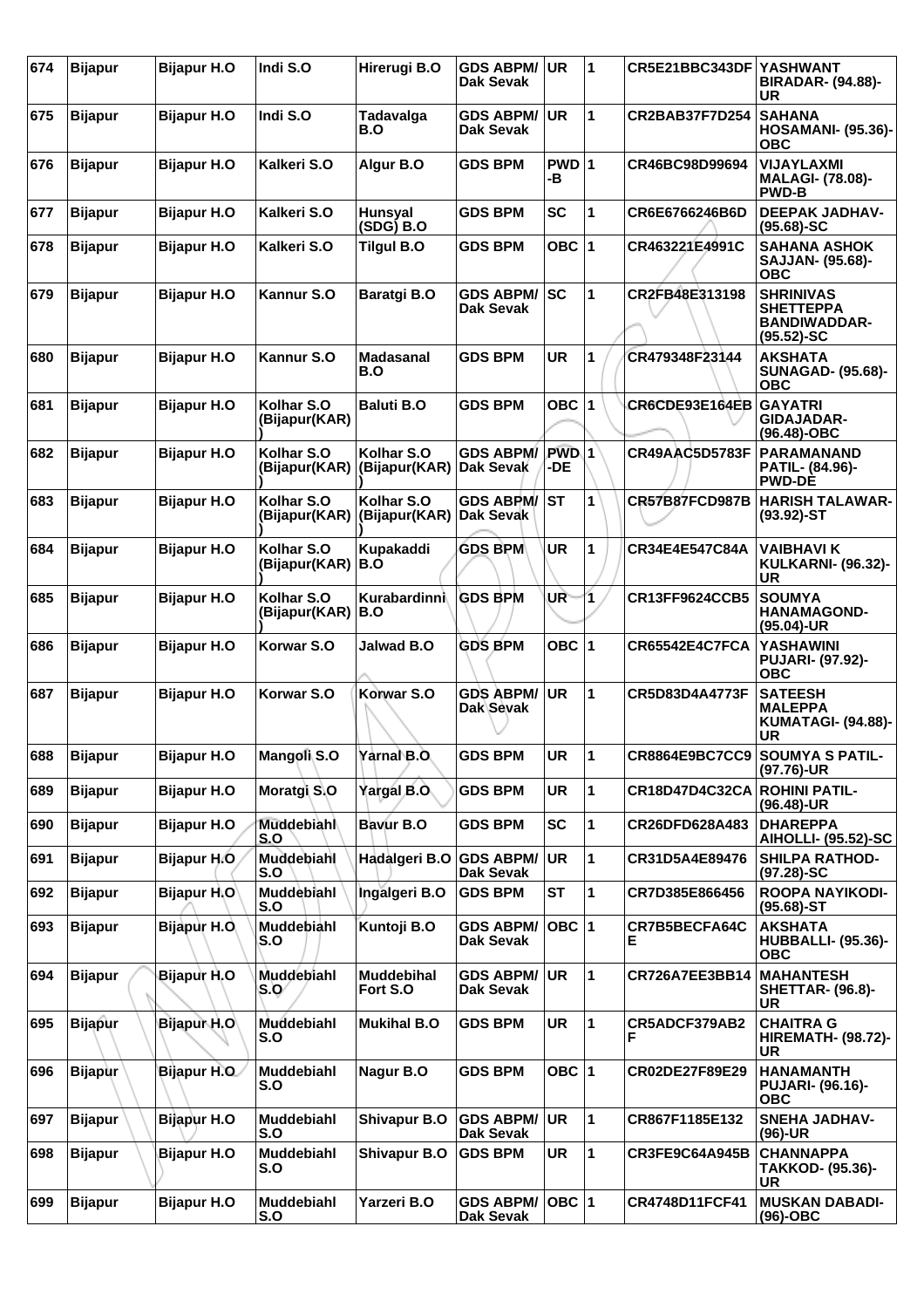| 700 | <b>Bijapur</b> | <b>Bijapur H.O</b> | <b>Nalatwad S.O</b> | Nagabenal<br>B.O                  | <b>GDS ABPM/</b><br>Dak Sevak        | $OBC$  1     |              | CR8F2544C23649        | <b>VANISHREE</b><br><b>BOLISHETTI-</b><br>(96.64)-OBC                       |
|-----|----------------|--------------------|---------------------|-----------------------------------|--------------------------------------|--------------|--------------|-----------------------|-----------------------------------------------------------------------------|
| 701 | <b>Bijapur</b> | <b>Bijapur H.O</b> | <b>Nalatwad S.O</b> | <b>Nalatwad S.O</b>               | <b>GDS ABPM/</b><br>Dak Sevak        | <b>IST</b>   | 1            | <b>CR51BED4C2E768</b> | <b>LAKKAPPA</b><br><b>HATTARAKI-</b><br>$(92.16)$ -ST                       |
| 702 | <b>Bijapur</b> | <b>Bijapur H.O</b> | Nalatwad S.O        | <b>Siddapur Ds</b><br>B.O         | <b>GDS BPM</b>                       | <b>SC</b>    | 1            | CR3B649744772F        | <b>RAKSHITA RAJU</b><br><b>RATHOD- (94.08)-</b><br><b>SC</b>                |
| 703 | <b>Bijapur</b> | <b>Bijapur H.O</b> | Nidgundi S.O        | Itagi B.O                         | <b>GDS ABPM/</b><br><b>Dak Sevak</b> | OBC $ 1$     |              | CR62E62E474D1D        | <b>KAVITA KOLLI-</b><br>(95.68)-OBC                                         |
| 704 | <b>Bijapur</b> | <b>Bijapur H.O</b> | Salotgi S.O         | Khedgi B.O                        | <b>GDS ABPM/</b><br>Dak Sevak        | <b>SC</b>    | 1            | CR65345D8DED99        | <b>MOTIRAM</b><br>CHAVAN- (95.3333)-<br>SC                                  |
| 705 | <b>Bijapur</b> | <b>Bijapur H.O</b> | Salotgi S.O         | Khedgi B.O                        | <b>GDS BPM</b>                       | EWS $ 1$     |              | CR73469D6AB748        | <b>SACHIN</b><br><b>SHIRGUPPE-</b><br>(89.76)-UR-EWS                        |
| 706 | <b>Bijapur</b> | <b>Bijapur H.O</b> | Salotgi S.O         | Mirgi B.O                         | <b>GDS ABPM/</b><br><b>Dak Sevak</b> | <b>UR</b>    | 1            | CR8C22E9989764        | <b>GEETA BUDNI-</b><br>$(96.48)$ -UR                                        |
| 707 | <b>Bijapur</b> | <b>Bijapur H.O</b> | Salotgi S.O         | <b>Vibhuthalli</b><br>B.O         | <b>GDS BPM</b>                       | UR           | 1            | CR337D54DC259F        | <b>BHEEMASHANKAR</b><br><b>KANNOOR- (95.2)-</b><br>UR                       |
| 708 | <b>Bijapur</b> | <b>Bijapur H.O</b> | Sarwad S.O          | <b>Bolachikkalki</b><br>(JKD) B.O | <b>GDS BPM</b>                       | UR           | 1            | CR2A4EB9E58355        | <b>SOURABH KOTAGI-</b><br>$(95.04)$ -UR                                     |
| 709 | <b>Bijapur</b> | <b>Bijapur H.O</b> | Sarwad S.O          | <b>Devar Gennur</b><br>B.O        | <b>GDS BPM</b>                       | OBC 1        |              | CR5939B44C4C7D        | <b>ABDULKHADIR</b><br>YARAGATTI-<br>$(95.36) - OBC$                         |
| 710 | <b>Bijapur</b> | <b>Bijapur H.O</b> | Sarwad S.O          | Sangapur Sh<br>B.O                | <b>GDS BPM</b>                       | OBC ∣1       |              | CR8E254D935448        | <b>REKHA</b><br><b>BASAVARAJ</b><br><b>GIDAVEER- (95.04)-</b><br><b>OBC</b> |
| 711 | <b>Bijapur</b> | <b>Bijapur H.O</b> | Sarwad S.O          | Shegunshi<br>B.O                  | <b>GDS BPM</b>                       | <b>OBC 1</b> |              | CR6FDF52B878DD        | <b>VIJAYALAXMI</b><br><b>VASTRAD- (95.04)-</b><br><b>OBC</b>                |
| 712 | <b>Bijapur</b> | <b>Bijapur H.O</b> | Sindgi S.O          | <b>Chick Sindgi</b><br>B.O        | <b>GDS BPM</b>                       | ÙR.          | 1            | CR1C876363BD56        | <b>AKASH</b><br><b>SHANKREPPA</b><br><b>BADAN- (95.68)-UR</b>               |
| 713 | <b>Bijapur</b> | <b>Bijapur H.O</b> | Sindgi S.O          | Gubbewad<br>B.O                   | <b>GDS BPM</b>                       | EWS $ 1$     |              | CR61B327319DFB        | <b>BHAGYASHREE A</b><br><b>SHETTAR- (91.36)-</b><br><b>UR-EWS</b>           |
| 714 | <b>Bijapur</b> | <b>Bijapur H.O</b> | Sindgi S.O          | Khainur B.O                       | <b>GDS BPM</b>                       | OBC 1        |              | CR03819BADDFE<br>С    | <b>SHIVANAND</b><br><b>BIRADAR- (94.56)-</b><br><b>OBC</b>                  |
| 715 | <b>Bijapur</b> | <b>Bijapur H.O</b> | Sindgi S.O          | Malghan B.O                       | <b>GDS ABPM/</b><br>Dak Sevak        | $OBC$  1     |              | <b>CR88BA47C18BE9</b> | VIJAYALAXMI<br><b>HIREMATH- (95.04)-</b><br><b>OBC</b>                      |
| 716 | <b>Bijapur</b> | <b>Bijapur H.O</b> | Sindgi S.O          | Malghan B.O                       | <b>GDS BPM</b>                       | <b>UR</b>    | $\mathbf{1}$ | CR88BC9165851D        | <b>MANJUNATH</b><br><b>GURAPPA</b><br>NARAYANAKAR-<br>$(95.2)$ -SC          |
| 717 | <b>Bijapur</b> | Bijapur H.O        | Sindgi S.O          | Sindgi S.O                        | <b>GDS ABPM/</b><br><b>Dak Sevak</b> | <b>UR</b>    | 1            | CR3281334E5326        | <b>NAMRATA</b><br><b>VAIRAGKAR S-</b><br>(97.12)-UR                         |
| 718 | <b>Bijapur</b> | Bijapur H.O.       | Sindgi S.O          | Yankanchi<br>B.O                  | <b>GDS ABPM/</b><br><b>Dak Sevak</b> | EWS $ 1$     |              | CR8615E4F35347        | <b>RAKESH S AWAJI-</b><br>(89.12)-UR-EWS                                    |
| 719 | <b>Bijapur</b> | Bijapur H.O        | Talikoti S.O        | Gadisomanal<br>B.O                | <b>GDS BPM</b>                       | <b>SC</b>    | 1            | CR2CA553F48415        | <b>BHARATI KENGAR-</b><br>$(95.04)$ -SC                                     |
| 720 | <b>Bijapur</b> | Bijapur H.O        | Talikotí S.O        | Minajagi B.O                      | <b>GDS BPM</b>                       | <b>SC</b>    | $\mathbf{1}$ | CR74EFC57AA22B        | <b>VINAYAK</b><br><b>DARYAPPA</b><br><b>KHATAVE- (93.92)-</b><br>SC         |
| 721 | <b>Bijapur</b> | Bijapur H.O        | Talikoti S.O        | Talikoti S.O                      | <b>GDS ABPM/</b><br><b>Dak Sevak</b> | <b>UR</b>    | $\mathbf{1}$ | <b>CR4F1947E8D6AC</b> | <b>DEEPA</b><br><b>KOKATANOOR-</b><br>$(96.8)-OBC$                          |
| 722 | <b>Bijapur</b> | <b>Bijapur H.O</b> | Talikoti S.O        | Tamadaddi<br>B.O                  | <b>GDS ABPM/</b><br><b>Dak Sevak</b> | <b>UR</b>    | $\mathbf{1}$ | CR8C243F9BE318        | <b>SANTOSH M</b><br>MAKANI- (96)-OBC                                        |
| 723 | <b>Bijapur</b> | <b>Bijapur H.O</b> | Tamba S.O           | Tamba S.O                         | <b>GDS ABPM/</b><br>Dak Sevak        | OBC $ 1$     |              | <b>CR395D14C13CBA</b> | <b>PREMA KORALLI-</b><br>(95.52)-OBC                                        |
| 724 | <b>Bijapur</b> | Bijapur H.O        | Tangadgi S.O        | Alur B.O                          | <b>GDS ABPM/</b><br><b>Dak Sevak</b> | EWS $ 1$     |              | <b>CR48F44514DBEE</b> | <b>SHRUTI A</b><br><b>BASTAWADE-</b><br>(91.52)-UR-EWS                      |
| 725 | <b>Bijapur</b> | <b>Bijapur H.O</b> | Tangadgi S.O        | Hunakunti<br>B.O                  | <b>GDS ABPM/</b><br>Dak Sevak        | <b>SC</b>    | 1            | CR8687393D8231        | <b>RAMAPPA</b><br><b>SARJAPUR-</b><br>$(95.3333) - SC$                      |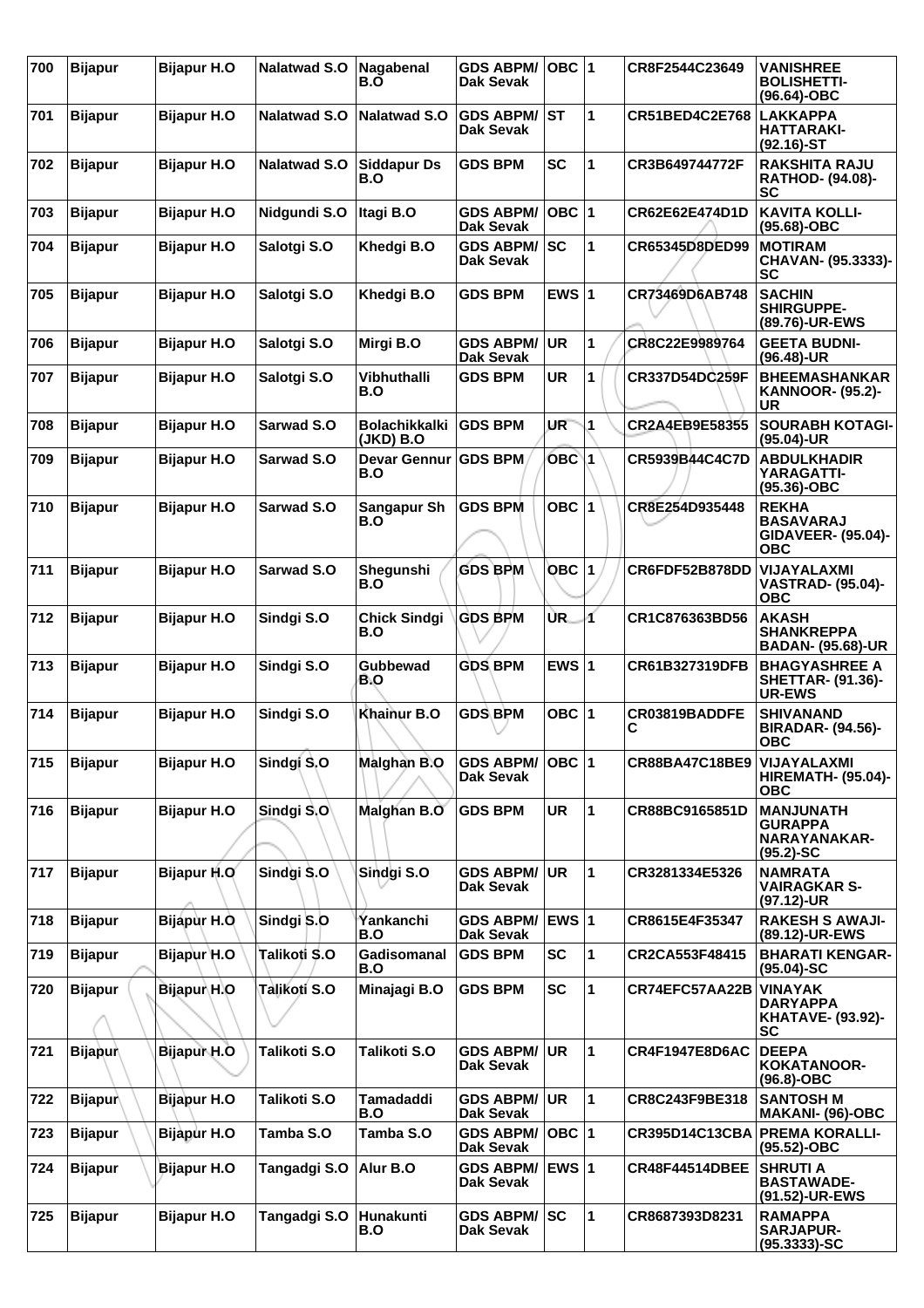| 726 | <b>Bijapur</b> | <b>Bijapur H.O</b> | Tangadgi S.O        | Rakkasagi<br>B.O             | <b>GDS ABPM/</b><br>Dak Sevak        | <b>UR</b>             | 1  | <b>CR3C143424AFE4</b> | <b>SACHIN</b><br><b>HACHARADDI-</b><br>(94.72)-UR                            |
|-----|----------------|--------------------|---------------------|------------------------------|--------------------------------------|-----------------------|----|-----------------------|------------------------------------------------------------------------------|
| 727 | <b>Bijapur</b> | <b>Bijapur H.O</b> | Telai S.O           | Koulagi B.O                  | <b>GDS ABPM/</b><br><b>Dak Sevak</b> | <b>UR</b>             | 1  | CR6E13B6BB8491        | <b>ASHWINI- (96.32)-</b><br>UR                                               |
| 728 | <b>Bijapur</b> | <b>Bijapur H.O</b> | Telgi S.O           | <b>Mannur B.O</b>            | <b>GDS ABPM/</b><br><b>Dak Sevak</b> | EWS 1                 |    | CR71DBC15E7AE1        | <b>VIJAYAKUMAR</b><br><b>JAKKONDI- (89.44)-</b><br>UR-EWS                    |
| 729 | <b>Bijapur</b> | <b>Bijapur H.O</b> | Telgi S.O           | Muttagi B.O                  | <b>GDS BPM</b>                       | EWS $ 1$              |    | CR329DA2B7471E        | <b>PRATIBHA</b><br><b>APPASAB PATIL-</b><br>(88.8)-UR-EWS                    |
| 730 | <b>Bijapur</b> | <b>Bijapur H.O</b> | <b>Tikota S.O</b>   | <b>M.Devarhatti</b><br>B.O   | <b>GDS BPM</b>                       | OBC  1                |    | CR1E4F75457EA4        | <b>AMBIKA</b><br>TALAWAR- (96.96)-<br><b>OBC</b>                             |
| 731 | <b>Bijapur</b> | <b>Bijapur H.O</b> | <b>Tikota S.O</b>   | Takkalki B.O                 | <b>GDS BPM</b>                       | EWS $ 1$              |    | CR0447F43D96C2        | <b>SANJAY</b><br><b>BISWAGAR- (89.6)-</b><br><b>UR-EWS</b>                   |
| 732 | <b>Chikodi</b> | Athani H.O         | Aigali S.O          | Badgi B.O                    | <b>GDS BPM</b>                       | <b>UR</b>             | 1  | CR6934F6C4D6A8        | <b>SHRUTI TANVASHI-</b><br>$(97.12)$ -UR                                     |
| 733 | <b>Chikodi</b> | Athani H.O         | Aigali S.O          | <b>Chamakeri</b><br>B.O      | <b>GDS ABPM/</b><br><b>Dak Sevak</b> | <b>UR</b>             | 1  | CR85144794C997        | <b>RAMESH</b><br><b>MALLAPPA</b><br><b>ULLAGADDI-</b><br>(96.3333)-UR        |
| 734 | <b>Chikodi</b> | Athani H.O         | Aigali S.O          | Kohalli B.O                  | <b>GDS ABPM/</b><br>Dak Sevak        | <b>UR</b>             | 1  | CR86B6E523A76F        | <b>SHRUTI R</b><br><b>KUMBAR- (95.84)-</b><br><b>OBC</b>                     |
| 735 | Chikodi        | Athani H.O         | Ainapur S.O         | <b>Ainapur S.O</b>           | <b>GDS ABPM/</b><br><b>Dak Sevak</b> | $ PWD 1\rangle$<br>-A |    | CR6E9391D4DE46        | <b>MEGHA BADIGER-</b><br>(93.92)-PWD-A                                       |
| 736 | Chikodi        | Athani H.O         | <b>Ainapur S.O</b>  | <b>Krishna Kittur</b><br>B.O | <b>GDS ABPM/</b><br>Dak Sevak        | <b>EWS 1</b>          |    | CR14496394186F        | <b>LAXMI SHIDRAY</b><br>GAYAKAWAD-<br>(93.76)-UR-EWS                         |
| 737 | <b>Chikodi</b> | Athani H.O         | <b>Anantpur S.O</b> | <b>Bevanur B.O</b>           | <b>GDS BPM</b>                       | SТ                    | 1  | CR5A4668454E56        | <b>BHAGYASHREE</b><br><b>SHIVABASANNAVA</b><br>R- (92.8)-ST                  |
| 738 | <b>Chikodi</b> | Athani H.O         | Athani H.O          | Hulagbali B.O                | <b>GDS BPM</b>                       | UR.                   | 1  | CR0A5EFC4C3C68        | MALLIKARJUN B<br><b>PATIL- (96.64)-OBC</b>                                   |
| 739 | Chikodi        | Athani H.O         | Athani H.O          | Ingalgaon<br>B.O             | <b>GDS BPM</b>                       | OBC  1                |    | CR58999EF4274F        | <b>PRADNYA</b><br><b>BADIGER- (96.64)-</b><br><b>OBC</b>                     |
| 740 | Chikodi        | Athani H.O         | Athani H.O          | Katgeri B.O                  | <b>GDS BPM</b>                       | OBC ∣1                |    | <b>CR885DE44FC9D2</b> | <b>JYOTI</b><br><b>MALLIKARJUN</b><br><b>NATIKAR- (96.48)-</b><br><b>OBC</b> |
| 741 | Chikodi        | Athani H.O         | Athani H.O          | Kodaganur<br>B.O             | <b>GDS BPM</b>                       | <b>UR</b>             | 11 | CR2422B44462AE        | <b>PALLAVI ASANGI-</b><br>$(96.64)$ -UR                                      |
| 742 | Chikodi        | Athani H.O         | Athani H.O          | Sankonahatti<br>B.O          | <b>GDS BPM</b>                       | <b>SC</b>             | 1  | CR21527D43E46D        | <b>PRANAM</b><br><b>JOGADANDE-</b><br>$(96.64) - SC$                         |
| 743 | Chikodi        | Athani H.O         | Athani H.O.         | Shirhatti B.O                | <b>GDS BPM</b>                       | <b>UR</b>             | 1  | CR0EC97CE8BA4<br>Е    | <b>ANNAPURNA V</b><br><b>MUGALAKHOD-</b><br>(97.28)-UR                       |
| 744 | <b>Chikodi</b> | Athani H.O         | Harugeri S.O        | Harugeri S.O                 | <b>GDS ABPM/</b><br>Dak Sevak        | <b>EWS 1</b>          |    | CR8CCABB265A3<br>F    | <b>POOJA</b><br><b>CHANNANNAVAR-</b><br>(96.16)-UR-EWS                       |
| 745 | Chikodi        | Athani H.O         | Harugeri S.O        | Harugeri S.O                 | <b>GDS ABPM/</b><br>Dak Sevak        | <b>UR</b>             | 1  | CR08E987969D34        | <b>POOJA KASHETTI-</b><br>(97.28)-UR                                         |
| 746 | Chikodi        | Athani H.O         | Kokatnur S.O        | Kokatnur S.O                 | <b>GDS ABPM/</b><br>Dak Sevak        | OBC  1                |    | CR52F32A99DA52        | <b>BHAGYASHREE</b><br><b>MAHDEV</b><br><b>TUGASHETTI-</b><br>(96.32)-OBC     |
| 747 | Chikodi        | Athani H.O         | Kokatnur S.O        | <b>Suttatti B.O</b>          | <b>GDS BPM</b>                       | <b>UR</b>             | 1  | CR7B7A4762952C        | <b>TEJASHWINI</b><br>CHINCHALI- (97.6)-<br><b>OBC</b>                        |
| 748 | Chikodi        | Athani H.O         | Mugalkhod<br>S.O    | Kappalguddi<br>B.O           | <b>GDS BPM</b>                       | <b>SC</b>             | 1  | CR3A27F25C18F8        | <b>SUDHARANI</b><br><b>KOUJALAGI-</b><br>$(97.76)$ -SC                       |
| 749 | <b>Chikodi</b> | Athani H.O         | Mugalkhod<br>S.O    | Mugalkhod<br>S.0             | <b>GDS ABPM/</b><br>Dak Sevak        | <b>SC</b>             | 1  | CR4354CE496E83        | <b>AKSHATA</b><br><b>MASANAIK- (96.8)-</b><br><b>SC</b>                      |
| 750 | <b>Chikodi</b> | Athani H.O         | Satti S.O           | Satti S.O                    | <b>GDS ABPM/</b><br>Dak Sevak        | <b>UR</b>             | 1  | CR834B43668BC2        | <b>MONICA NAVI-</b><br>$(97.44)$ -OBC                                        |
| 751 | Chikodi        | Athani H.O         | Satti S.O           | Savadi B.O                   | <b>GDS BPM</b>                       | UR                    | 1  | CR178635825AB5        | <b>ASMA KAROSHI-</b><br>(96.8)-OBC                                           |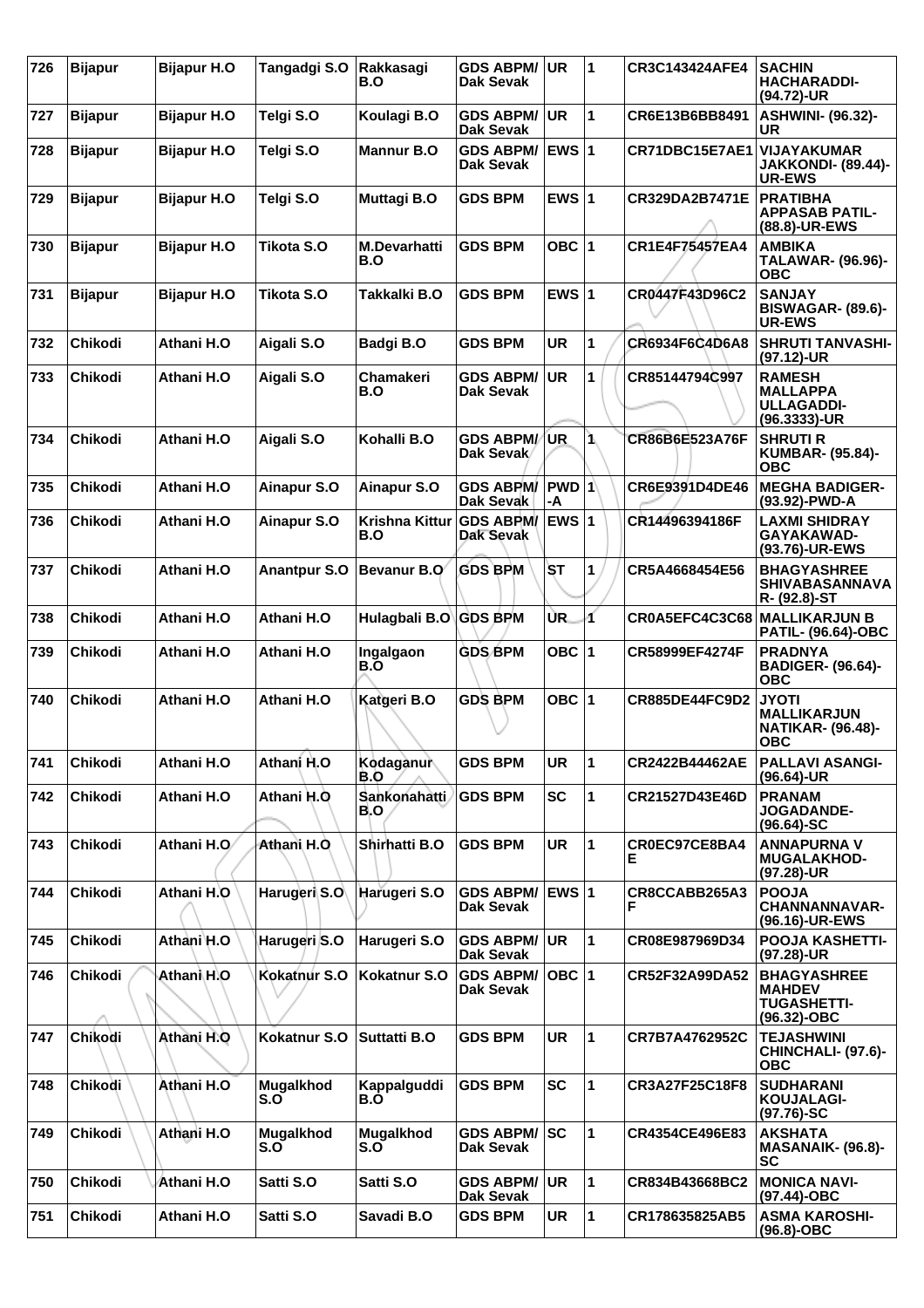| 752 | Chikodi        | Athani H.O  |                                   | Shirguppi S.O Shirguppi S.O GDS ABPM/                   | <b>Dak Sevak</b>                     | UR           | 11                      | CR033B2F1842A7         | <b>AISHWARYA</b><br><b>BARAGALE-</b><br>(96.48)-UR                        |
|-----|----------------|-------------|-----------------------------------|---------------------------------------------------------|--------------------------------------|--------------|-------------------------|------------------------|---------------------------------------------------------------------------|
| 753 | Chikodi        | Athani H.O  | <b>Telsang S.O</b>                | Kakmari B.O                                             | <b>GDS ABPM/</b><br>Dak Sevak        | $OBC$  1     |                         | CR767DC14946C4         | <b>SUDHA DALAWAI-</b><br>$(96.8)-OBC$                                     |
| 754 | Chikodi        | Athani H.O  | <b>Ugarkhurd</b><br>$S_{\cdot}$ O | Faridkhanwad GDS ABPM/<br>i B.O                         | Dak Sevak                            | <b>UR</b>    | $\blacktriangleleft$    | CR1A66EE15C4C4         | <b>JAKKAVVA</b><br><b>DHAREPPA</b><br><b>PAVALI- (97.76)-UR</b>           |
| 755 | Chikodi        | Athani H.O  | <b>Ugarkhurd</b><br>$S_{\cdot}$ O | <b>Molwad B.O</b>                                       | <b>GDS ABPM/</b><br><b>Dak Sevak</b> | ST           | 1                       | <b>CR041C47DFC174</b>  | <b>SMITA SANADI-</b><br>$(93.12)$ -ST                                     |
| 756 | <b>Chikodi</b> | Athani H.O  | <b>Ugarkhurd</b><br>S.O           | <b>Ugarbudruk</b><br>B.O                                | <b>GDS ABPM/</b><br>Dak Sevak        | OBC $ 1$     |                         | CR0144194178D5         | <b>PALLAVI</b><br><b>HOLAKAR- (96.16)-</b><br><b>OBC</b>                  |
| 757 | <b>Chikodi</b> | Athani H.O  | <b>Ugarkhurd</b><br>S.O           | <b>Ugarkhurd</b><br>S.O                                 | <b>GDS ABPM/</b><br><b>Dak Sevak</b> | <b>UR</b>    | $\blacktriangleleft$    | CR2321B5925E2D         | <b>PRATIBA</b><br><b>SHRISHAIL KONE-</b><br>(96.64)-UR                    |
| 758 | Chikodi        | Chikodi H.O | Akol S.O                          | Sidnal B.O                                              | <b>GDS BPM</b>                       | EWS $ 1$     |                         | CR78E954BF275F         | <b>APARNA SHINDE-</b><br>(94.24)-UR-EWS                                   |
| 759 | Chikodi        | Chikodi H.O | Ankali S.O                        | <b>Chandur B.O</b>                                      | <b>GDS BPM</b>                       | <b>UR</b>    | 1                       | CR64D45926B6A8         | <b>AISHWARYA</b><br>PATIL- (96.32)-UR                                     |
| 760 | <b>Chikodi</b> | Chikodi H.O | Ankali S.O                        | Yadur B.O                                               | <b>GDS ABPM/</b><br><b>Dak Sevak</b> | OBC $ 1$     |                         | CR6749A36B777C         | <b>PRASHANT M</b><br>GADAVI- (96.48)-<br><b>OBC</b>                       |
| 761 | Chikodi        | Chikodi H.O | <b>Bedkihal S.O</b>               | <b>Bedkihal S.O</b>                                     | <b>GDS ABPM/</b><br>Dak Sevak        | UR-          | IÀ                      | CR6CD3FF6AD492         | <b>CHAITRA</b><br><b>HALIGOUDAR-</b><br>$(96.8)$ -UR                      |
| 762 | <b>Chikodi</b> | Chikodi H.O | <b>Bedkihal S.O</b>               | Shamanewadi<br>B.O                                      | <b>GDS ABPM/</b><br>Dak Sevak        | <b>UR</b>    | 1                       | CR053C793E95CF         | <b>ANJUM GAJABAR</b><br><b>KHAN- (96.64)-OBC</b>                          |
| 763 | <b>Chikodi</b> | Chikodi H.O | <b>Benadi S.O</b>                 | Benadi S.O                                              | <b>GDS ABPM</b><br><b>Dak Sevak</b>  | UR.          | 1                       | <b>CR0A77AF99428B</b>  | <b>LAXMI GONI- (96.8)-</b><br>UR                                          |
| 764 | Chikodi        | Chikodi H.O | <b>Benadi S.O</b>                 | Hunnargi B.O                                            | <b>GDS BPM</b>                       | <b>OBC 1</b> |                         | CR3B87D85DBF2B         | <b>VRUSHABH PATIL-</b><br>$(96.48)-OBC$                                   |
| 765 | <b>Chikodi</b> | Chikodi H.O | <b>Benadi S.O</b>                 | <b>Mangur B.O</b>                                       | <b>GDS BPM</b>                       | OBC 1        |                         | <b>CR6BC42A1414FF</b>  | <b>SAGAR SUBHASH</b><br><b>TORASE- (97.12)-</b><br><b>OBC</b>             |
| 766 | Chikodi        | Chikodi H.O | Borgaon S.O<br>(Belgaum)          | Janwad B.O                                              | <b>GDS ABPM/</b><br>Dak Sevak        | <b>UR</b>    | 1                       | <b>CR8EEE6575A74B</b>  | <b>PREETI BELAVI-</b><br>$(96)-SC$                                        |
| 767 | Chikodi        | Chikodi H.O | Chikodi H.O                       | Chikodi Bazar<br>S.O                                    | GDS ABPM/<br>Dak Sevak               | <b>UR</b>    | 1                       | CR617212E3B3E5         | <b>BHUVANESHWARI</b><br><b>BPATIL- (97.76)-</b><br><b>OBC</b>             |
| 768 | <b>Chikodi</b> | Chikodi H.O | <b>Chikodi</b><br>S.O             | Chikodi<br>Sugar Factory Sugar Factory Dak Sevak<br>s.o | <b>GDS ABPM/</b>                     | <b>UR</b>    | $\overline{\mathbf{1}}$ | CR7F7F6394DB3E         | <b>POOJA</b><br><b>TUKKANNAVAR-</b><br>(96.48)-UR                         |
| 769 | Chikodi        | Chikodi H.O | Chinchali S.O                     | Nilaji B.O.                                             | <b>GDS ABPM/</b><br><b>Dak Sevak</b> | <b>UR</b>    | 1                       | CR44D19E4835B4         | <b>RAJANI SADALAGI-</b><br>(96.32)-UR                                     |
| 770 | Chikodi        | Chikodi H.O | Chinchali S.O                     | Nilaji B.O                                              | <b>GDS BPM</b>                       | <b>SC</b>    | $\mathbf{1}$            | CR36AEC8475B64         | <b>GAYATRI</b><br><b>BASAPPA</b><br><b>TALAWAR- (96.96)-</b><br><b>SC</b> |
| 771 | Chikodi        | Chikodi H.O | Galataga S.O                      | Galataga S.O                                            | <b>GDS ABPM/</b><br>Dak Sevak        | <b>UR</b>    | 1                       | CR294D43C29A8B         | <b>REVATI</b><br><b>MALABADI- (96.16)-</b><br>UR                          |
| 772 | <b>Chikodi</b> | Chikodi H.O | Kabbur S.O                        | Belkud B.O                                              | <b>GDS ABPM/</b><br><b>Dak Sevak</b> | <b>EWS 1</b> |                         | CR29B7A4F1E386         | <b>LAXMI YADAGUDE-</b><br>(92.96)-UR-EWS                                  |
| 773 | Chikodi        | Chikodi H.O | Kabbur S.O                        | Chikodi Road<br>B.O                                     | <b>GDS BPM</b>                       | PWD 1<br>-B  |                         | CR498B2F4399C4         | <b>KUMAR</b><br><b>MELAGADE-</b><br>(83.52)-PWD-B                         |
| 774 | <b>Chikodi</b> | Chikodi H.O | Karoshi S.O                       | <b>Bambalwad</b><br>B.O                                 | <b>GDS ABPM/</b><br>Dak Sevak        | EWS $ 1$     |                         | CR88335E812636         | <b>SHWETA</b><br><b>ALAGOUD</b><br><b>ISARAGOND-</b><br>(93.76)-UR-EWS    |
| 775 | Chikodi        | Chikodi H.O | Karoshi S.O                       | Jainapur B.O                                            | <b>GDS ABPM/</b><br><b>Dak Sevak</b> | OBC $ 1$     |                         | <b>CR28B4FDF2C192</b>  | <b>VIJAYLAXMI</b><br><b>ITTANNAVAR-</b><br>$(97.6)$ -OBC                  |
| 776 | Chikodi        | Chikodi H.O | Karoshi S.O                       | Karoshi S.O                                             | <b>GDS ABPM/ST</b><br>Dak Sevak      |              | 1                       | CR5E133AA85754         | <b>ARPITA YALLAPPA</b><br><b>HAGEDAL- (92.96)-</b><br><b>ST</b>           |
| 777 | Chikodi        | Chikodi H.O | Kognoli S.O                       | <b>Hanchinal</b><br><b>K.S. B.O</b>                     | <b>GDS ABPM/</b><br>Dak Sevak        | $OBC$  1     |                         | <b>CR35CA6D3D88C2</b>  | <b>VAPHA M MOULVI-</b><br>$(96.64) - OBC$                                 |
| 778 | Chikodi        | Chikodi H.O | Kudchi S.O                        | <b>Gundwad B.O</b>                                      | <b>GDS BPM</b>                       | <b>UR</b>    | $\mathbf{1}$            | CR6DCA35E43DF3 AKSHATA | <b>SHEDBAL- (97.12)-</b><br><b>UR</b>                                     |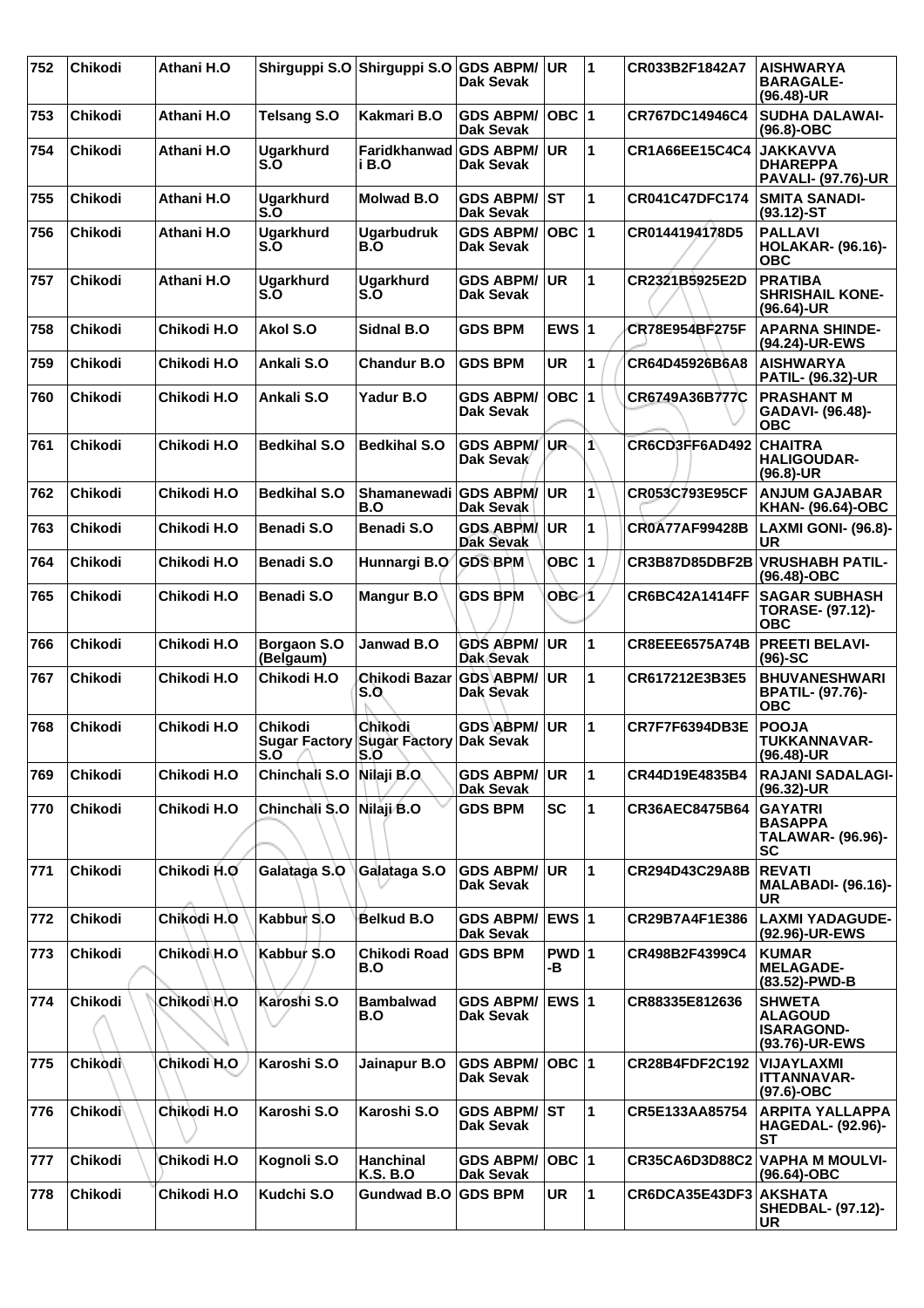| 779 | Chikodi        | Chikodi H.O | Kudchi S.O                                  | Khemalapur<br>B.O                   | <b>GDS BPM</b>                          | <b>ST</b>    | 11                      | CR7163B44CA9C4        | <b>PRIYANKA NAIK-</b><br>$(94.08) - ST$                                 |
|-----|----------------|-------------|---------------------------------------------|-------------------------------------|-----------------------------------------|--------------|-------------------------|-----------------------|-------------------------------------------------------------------------|
| 780 | Chikodi        | Chikodi H.O | Nipani S.O                                  | Gondikuppi<br>B.O                   | <b>GDS BPM</b>                          | OBC $ 1$     |                         | CR22448D64745F        | <b>ROHINI NAGANUR-</b><br>(97.76)-OBC                                   |
| 781 | <b>Chikodi</b> | Chikodi H.O | Nipani S.O                                  | Pangire (B)<br>B.O                  | <b>GDS BPM</b>                          | OBC   1      |                         | CR2FD3C939C8E4        | <b>ANITA ODER-</b><br>$(95.68) - OBC$                                   |
| 782 | <b>Chikodi</b> | Chikodi H.O | Nipani S.O                                  | Shirguppi B.O GDS ABPM/             | <b>Dak Sevak</b>                        | OBC $ 1$     |                         | CR67824481496D        | <b>SHAMEENA</b><br>MUJAVAR- (96)-<br>ОВС                                |
| 783 | <b>Chikodi</b> | Chikodi H.O | Pattankudi<br>S.O                           | Pattankudi<br>S.O                   | <b>GDS ABPM/</b><br>Dak Sevak           | UR           | 1                       | CR3AFE75A45EEB HARSH  | <b>MELAVANKI-</b><br>(97.12)-UR                                         |
| 784 | <b>Chikodi</b> | Chikodi H.O | Raibag S.O                                  | Bekkeri B.O                         | <b>GDS BPM</b>                          | <b>UR</b>    | 1                       | CR05455855ED8C        | <b>SHIVANAND</b><br>JEERAGALAMATH-<br>$(96.96)$ -UR                     |
| 785 | <b>Chikodi</b> | Chikodi H.O | Raibag S.O                                  | New<br>Diggewadi<br>B.O             | <b>GDS ABPM/</b><br><b>Dak Sevak</b>    | $OBC$  1     |                         | CR23D2E63E5432        | <b>BHAGYALAXMIB</b><br><b>BANNAVVAGOL-</b><br>(97.12)-OBC               |
| 786 | <b>Dharwad</b> | Dharwad H.O | <b>Alnavar S.O</b>                          | Benachi B.O                         | <b>GDS ABPM/</b><br><b>Dak Sevak</b>    | <b>SC</b>    | 1                       | CR7E3D3DB9B5F8        | <b>AKSHATA BABU</b><br><b>NAYAK- (94.08)-SC</b>                         |
| 787 | <b>Dharwad</b> | Dharwad H.O | Alnavar S.O                                 | Kadabagatti<br>B.O                  | <b>GDS ABPM/</b><br>Dak Sevak           | <b>UR</b>    | 1                       | <b>CR77BFFECD4D6</b>  | <b>NEETA N PATIL-</b><br>$(95.2)$ -UR                                   |
| 788 | <b>Dharwad</b> | Dharwad H.O | Amminabhavi<br>S.O                          | Karadigudda<br>B.O                  | <b>GDS BPM</b>                          | EWS 1        |                         | CR8939BE8A9516        | <b>MALATESH</b><br><b>HULLUR- (92.8)-UR-</b><br><b>EWS</b>              |
| 789 | <b>Dharwad</b> | Dharwad H.O | Dharwad H.O                                 | <b>Dharwad City</b><br>S.O          | <b>GDS ABPM/</b><br>Dak Sevak           | -A           |                         | <b>CR8ED45A87F2F6</b> | <b>VISHAL KADALAGI-</b><br>(90.72)-PWD-A                                |
| 790 | <b>Dharwad</b> | Dharwad H.O | Dharwad High Shinganalli<br>Court S.O       | B.O                                 | <b>GDS BPM</b>                          | EWS $ 1$     |                         | <b>CR88C3FAEA1657</b> | <b>VEERESH</b><br><b>SHIVAPPA KORI-</b><br>(92.64)-UR-EWS               |
| 791 | <b>Dharwad</b> | Dharwad H.O | Dharwad R S<br>S.O                          | Aravatagi B.O                       | <b>GDS ABPM/</b><br>Dak Sevak           | <b>OBC</b> 1 |                         | CR1BD4344A2278        | <b>CHAITRA</b><br><b>TIRLAPUR- (95.52)-</b><br><b>OBC</b>               |
| 792 | <b>Dharwad</b> | Dharwad H.O | Dharwad R S<br>S.O                          | <b>Dharwad</b><br>Farm B.O          | <b>GDS BPM</b>                          | ÙR           | $\ddot{\phantom{1}}$    | CR0BB29AF3A8C<br>D    | <b>SHRUTI BASAPPA</b><br>TELI- (97.6)-OBC                               |
| 793 | <b>Dharwad</b> | Dharwad H.O | Dharwad R S<br>S.O                          | Honnapur<br>B.O                     | <b>GDS BPM</b>                          | <b>UR</b>    | 1                       | CR1E6394E4D989        | <b>MEGHA C JALADI-</b><br>$(96)-UR$                                     |
| 794 | <b>Dharwad</b> | Dharwad H.O | <b>Dharwad</b><br><b>Saraswatpur</b><br>S.O | Dharwad SD<br>M E college<br>S.O    | <b>GDS ABPM/</b><br>Dak Sevak           | <b>UR</b>    | 1                       | CR15DD6CD7F2E<br>A    | <b>SAHANA S</b><br><b>MOTALLI- (98.24)-</b><br>UR                       |
| 795 | <b>Dharwad</b> | Dharwad H.O | <b>Dharwad</b><br><b>Sattur S.O</b>         | <b>Dharwad</b><br><b>Sattur S.O</b> | <b>GDS ABPM/</b><br><b>Dak Sevak</b>    | EWS $ 1$     |                         | CR667BBE141D24        | <b>NETRAVATI</b><br>HADIMANI- (92.8)-<br><b>UR-EWS</b>                  |
| 796 | <b>Dharwad</b> | Dharwad H.O | <b>Dharwad</b><br>Sattur S.O.               | <b>Dharwad</b><br>Sattur S.O        | <b>GDS ABPM/ SC</b><br><b>Dak Sevak</b> |              | 1                       |                       | CR2E8C3227ECAD LAXMI LAKKAPPA<br><b>MESTRI- (95.68)-SC</b>              |
| 797 | <b>Dharwad</b> | Dharwad H.O | <b>Dhumwad</b><br>S.O                       | <b>Dhumwad</b><br>S.O               | <b>GDS ABPM/ST</b><br>Dak Sevak         |              | 1                       | CR8892CFFCFB28        | <b>MEGHA VADDATTI-</b><br>(94.72)-ST                                    |
| 798 | <b>Dharwad</b> | Dharwad H.O | <b>Dhumwad</b><br>S.O                       | G<br><b>Basavanakop</b><br>pa B O   | <b>GDS ABPM/</b><br>Dak Sevak           | <b>SC</b>    | 1                       | CR6DA76BF89B35        | <b>BHARATI HULLOLI-</b><br>$(93.12)$ -SC                                |
| 799 | <b>Dharwad</b> | Dharwad H.O | Garag S.O                                   | Kotabagi B.O                        | <b>GDS BPM</b>                          | UR           | 1                       | CR2B7DA4755441        | <b>PRIYANKA</b><br><b>HUKKERI- (96.64)-</b><br>UR                       |
| 800 | <b>Dharwad</b> | Dharwad H.O | Garag S.O                                   | Kurabagatti<br>B.O                  | <b>GDS BPM</b>                          | <b>UR</b>    | $\blacktriangleleft$    | CR846E8E81FD34        | SHARANABASAVA-<br>$(96.8)$ -UR                                          |
| 801 | <b>Dharwad</b> | Dharwad H.O | Garag S.O                                   | Madhanabhav<br>i B.O                | <b>GDS ABPM/</b><br>Dak Sevak           | OBC $ 1$     |                         | CR41AA578E7E97        | <b>SEEMA</b><br><b>FAKIRAPPA</b><br><b>GANACHARI-</b><br>$(95.36)$ -OBC |
| 802 | <b>Dharwad</b> | Dharwad H.O | Hulkoppa S.O                                | Hulkoppa S.O                        | <b>GDS ABPM/</b><br>Dak Sevak           | IST          | 1                       | CR141E46EF1293        | <b>RANJEETHA G</b><br>NAYAK- (94.08)-ST                                 |
| 803 | <b>Dharwad</b> | Dharwad H.O | Hulkoppa S.O                                | Hulkoppa S.O                        | <b>GDS ABPM/</b><br>Dak Sevak           | <b>UR</b>    | 1                       | CR8973131DA94B        | <b>MAHADEVGOUDA</b><br><b>P PATIL- (96.48)-UR</b>                       |
| 804 | <b>Dharwad</b> | Dharwad H.O | Hulkoppa S.O                                | Salakinkoppa<br>B.O                 | <b>GDS BPM</b>                          | OBC $ 1$     |                         | CR28379C44E16C        | <b>ASHA HAWARAGI-</b><br>$(99.36)$ -OBC                                 |
| 805 | Dharwad        | Dharwad H.O | Kalghatagi<br>S.O                           | <b>Belavantar</b><br>B.O            | <b>GDS ABPM/</b><br>Dak Sevak           | OBC $ 1$     |                         | CR36F74CC3924C        | <b>BRUNDA</b><br><b>MALAGOUDAR-</b><br>$(95.04)-OBC$                    |
| 806 | <b>Dharwad</b> | Dharwad H.O | Kalghatagi<br>S.O                           | Dastikoppa<br>B.O                   | <b>GDS BPM</b>                          | <b>ST</b>    | $\overline{\mathbf{1}}$ | CR2AD245CE8AE<br>Е.   | <b>PREMA</b><br><b>MUDAKAPPA</b><br>ATAGAL- (95.2)-ST                   |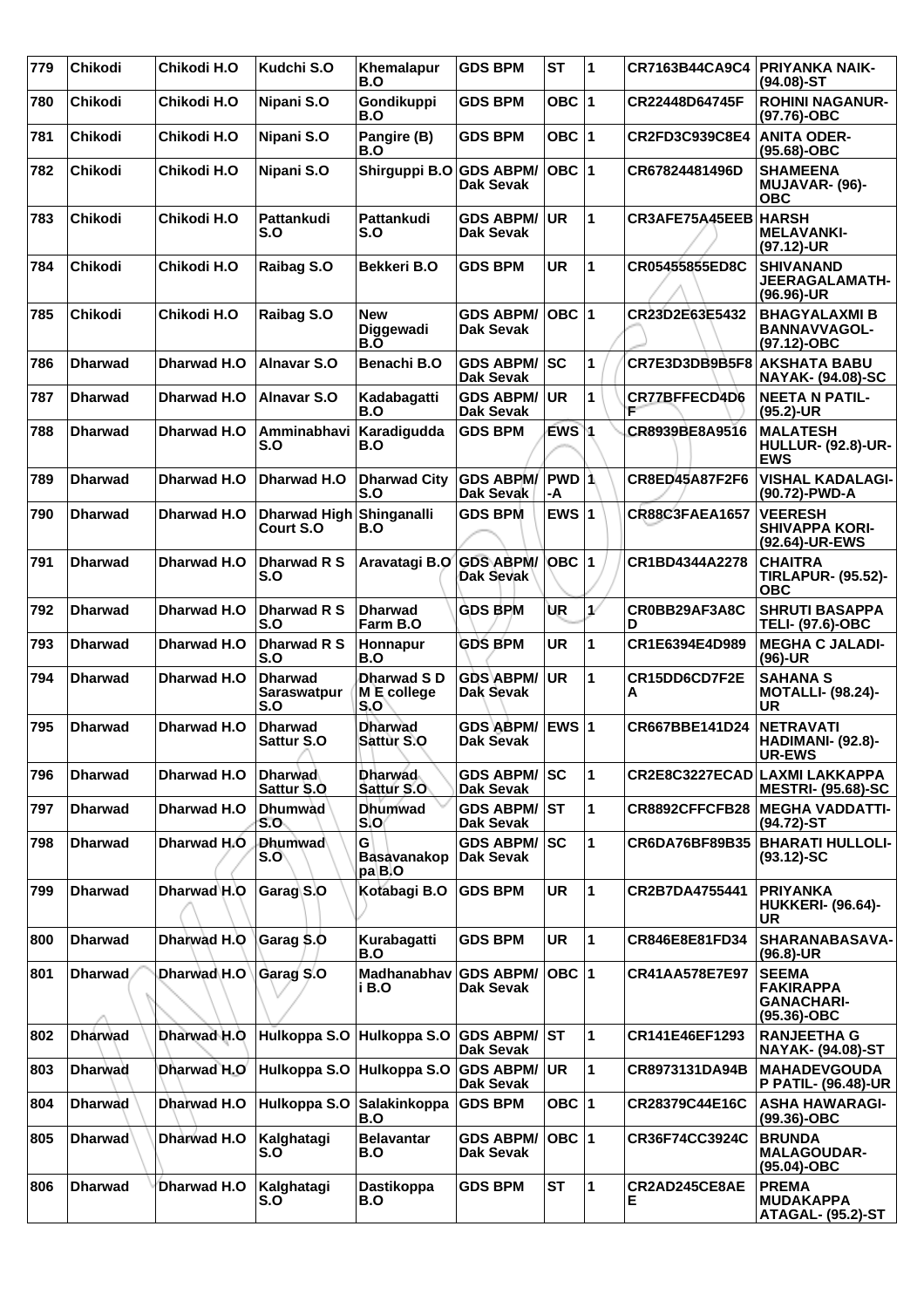| 807 | <b>Dharwad</b> | Dharwad H.O | Kalghatagi<br>S.O                       | Devikoppa<br>B.O                      | <b>GDS ABPM/SC</b><br>Dak Sevak      |               | 1                    | CR2D3A33FCC8A4 SUSHMITA         | <b>SONNALAGI-</b><br>$(95.36) - SC$                            |
|-----|----------------|-------------|-----------------------------------------|---------------------------------------|--------------------------------------|---------------|----------------------|---------------------------------|----------------------------------------------------------------|
| 808 | <b>Dharwad</b> | Dharwad H.O | Kalghatagi<br>S.O                       | Devikoppa<br>B.O                      | <b>GDS BPM</b>                       | <b>SC</b>     | 1                    | CR57D5E94A28B2                  | <b>SHILPA METRI-</b><br>$(96.96) - SC$                         |
| 809 | <b>Dharwad</b> | Dharwad H.O | Kalghatagi<br>S.O                       | Muttagi B.O                           | <b>GDS BPM</b>                       | <b>ST</b>     | 1                    | CR2C287FE67418                  | <b>SHRUTI HALKI-</b><br>$(93.44)$ -ST                          |
| 810 | <b>Dharwad</b> | Dharwad H.O | Morab S.O                               | <b>Shirkol B.O.</b>                   | <b>GDS BPM</b>                       | OBC ∣1        |                      | CR6E721B4B1D86                  | <b>JYOTI BELAGAVI-</b><br>(97.12)-OBC                          |
| 811 | <b>Dharwad</b> | Dharwad H.O | Uppinabetage<br>ri S.O                  | Pudakalakatti<br>B.O                  | <b>GDS BPM</b>                       | <b>UR</b>     | 1                    | CR5184267F7442                  | <b>SHREEDHAR</b><br><b>BETAGERI- (95.68)-</b><br>UR            |
| 812 | <b>Dharwad</b> | Dharwad H.O | Uppinabetage<br>ri S.O                  | Uppinabetage<br>ri S.O                | <b>GDS ABPM/</b><br><b>Dak Sevak</b> | <b>UR</b>     | 1                    | CR27F362472C38                  | <b>JYOTI</b><br><b>TULAJAPPANAVAR</b><br>- (95.68)-UR          |
| 813 | <b>Dharwad</b> | Hubli H.O   | Gudgeri S.O                             | Goudageri<br>B.O                      | <b>GDS BPM</b>                       | <b>UR</b>     | 1                    | CR37DD681B44C9                  | <b>SAHANA</b><br><b>NAGANGOUDA</b><br><b>PATIL- (96.48)-UR</b> |
| 814 | <b>Dharwad</b> | Hubli H.O   | Gudgeri S.O                             | Harlapur B.O                          | <b>GDS BPM</b>                       | OBC $ 1$      |                      | CR4644A9BF9235                  | <b>NIKHITA PATTAR-</b><br>(96.32)-OBC                          |
| 815 | <b>Dharwad</b> | Hubli H.O   | <b>Hebsur S.O</b>                       | Hebsur S.O                            | <b>GDS ABPM/</b><br><b>Dak Sevak</b> | $OBC$  1      |                      | CR7D781A48487D                  | <b>RAJESHWARI A</b><br><b>SHIVANAGOUDAR-</b><br>(96.64)-OBC    |
| 816 | <b>Dharwad</b> | Hubli H.O   | Hubli H.O                               | <b>Hubli</b><br>Mangalwar<br>Peth S.O | <b>GDS ABPM/</b><br>Dak Sevak        | UR-           | $\blacktriangleleft$ | CR245479DA7ADA                  | <b>POOJA S PATIL-</b><br>(96.64)-UR                            |
| 817 | <b>Dharwad</b> | Hubli H.O   | <b>Hubli</b><br>Keshwapur<br>S.O        | Hubli Bengeri<br>S.O                  | <b>GDS ABPM/</b><br><b>Dak Sevak</b> | <b>UR</b>     | 1                    | CR411AA7A6E3A4                  | SHRUTI BALOJI-<br>(96.64)-OBC                                  |
| 818 | <b>Dharwad</b> | Hubli H.O   | <b>Hubli</b><br>Keshwapur<br>S.O        | <b>Hubli</b><br>Keshwapur<br>S.O      | <b>GDS ABPM/</b><br><b>Dak Sevak</b> | OBC  1        |                      | CR69416E5DEA41                  | <b>RUBANABANU-</b><br>$(97.6)$ -OBC                            |
| 819 | <b>Dharwad</b> | Hubli H.O   | Hubli<br>Keshwapur<br>S.O               | Sulla B.O                             | <b>GDS BPM</b>                       | ST.           | Á                    | CR564E4D4361B8                  | <b>REKHA TALLUR-</b><br>$(93.12)$ -ST                          |
| 820 | <b>Dharwad</b> | Hubli H.O   | Hubli Mv Galli   Ingalgi B.O<br>S.O     |                                       | <b>GDS ABPM/</b><br>Dak Sevak        | <b>EWS 1</b>  |                      | <b>CR26B14C7C7EC1</b>           | <b>SOUMYAS</b><br><b>DESHPANDE-</b><br>(91.52)-UR-EWS          |
| 821 | <b>Dharwad</b> | Hubli H.O   | Hubli My Galli Kubihal B.O<br>S.O       |                                       | <b>GDS BPM</b>                       | OBC ∣1        |                      | CR8FAD5F8EFA9E VIRESH           | <b>PATTANASHETTI-</b><br>(95.68)-OBC                           |
| 822 | <b>Dharwad</b> | Hubli H.O   | Hubli Mv Galli Mattigatti B.O<br>S.O    |                                       | <b>GDS BPM</b>                       | OBC $ 1$      |                      | CR359EE842F31C                  | <b>SANJU</b><br><b>MADIVALAPPA</b><br>GONI- (95.52)-OBC        |
| 823 | <b>Dharwad</b> | Hubli H.O   | <b>Hubli</b><br>Navanagar<br>S.O        | Hubli/<br>Navanagar<br>S.O            | <b>GDS ABPM/</b><br>Dak Sevak        | ∣UR.          | $\overline{2}$       | <b>CR8CF1961BC9D4</b>           | <b>INANJUNATH</b><br>NAGANNAVAR-<br>(97.44)-UR                 |
| 824 | <b>Dharwad</b> | Hubli H.O   | <b>Hubli</b><br>Navanagar<br>S.O        | <b>Hubli</b><br>Navanagar<br>S.O      | <b>GDS ABPM/</b><br>Dak Sevak        | <b>UR</b>     | $\overline{2}$       | CR5B1B99368529                  | <b>SOUNDARYAN</b><br><b>MARIGOUDRA-</b><br>(97.12)-UR          |
| 825 | <b>Dharwad</b> | Hubli H.O   | Hubli Tarihal<br>Indl. Estate<br>S.O    | Hubli Tarihal<br>Indl. Estate<br>S.O  | <b>GDS ABPM/SC</b><br>Dak Sevak      |               | 1                    | CR1D855E461629                  | <b>JYOTI HIREMETRI-</b><br>$(93.12)$ -SC                       |
| 826 | <b>Dharwad</b> | Hubli H.O   | <b>Hubli</b><br>Udyamnagar<br>S.O       | <b>Hubli</b><br>Udyamnagar<br>S.O     | <b>GDS ABPM/</b><br>Dak Sevak        | OBC  1        |                      | <b>CR1BDF67E724F4</b>           | <b>SUNIL KADEMANI-</b><br>(96.96)-OBC                          |
| 827 | <b>Dharwad</b> | Hubli H.O   | Hubli <sup>/</sup><br>Udyamnagar<br>S.Ó | <b>Hubli</b><br>Udyamnagar<br>S.O     | <b>GDS ABPM/ UR</b><br>Dak Sevak     |               | 1                    | <b>CR76776EE7CBCA SPOORTHIS</b> | <b>GUDADUR- (96.48)-</b><br><b>ST</b>                          |
| 828 | <b>Dharwad</b> | Hubli H.O.  | Koliwad S.O                             | Rottigawad<br>B.O                     | <b>GDS BPM</b>                       | $PWD$ 1<br>-В |                      | CR54FB4E44464E                  | <b>MALLIKARJUN</b><br><b>BENDIGERI-</b><br>(87.84)-PWD-B       |
| 829 | <b>Dharwad</b> | Hubli H.O   | <b>Kundgol S.O</b>                      | Chakalabbi<br>B.O                     | <b>GDS BPM</b>                       | <b>SC</b>     | 1                    | CR575D4F887FD8                  | <b>KUSHA F PUJAR-</b><br>$(94.72)$ -SC                         |
| 830 | <b>Dharwad</b> | Hubli H.O   | <b>Kundgol S.O</b>                      | Hireharakuni<br>B.O                   | <b>GDS BPM</b>                       | <b>UR</b>     | 1                    | <b>CR2A4346A7F45D</b>           | <b>POORNIMA</b><br><b>KATAGI- (95.68)-</b><br><b>OBC</b>       |
| 831 | <b>Dharwad</b> | Hubli H.O   | <b>Kundgol S.O</b>                      | Hirenarthi<br>B.O                     | <b>GDS ABPM/</b><br><b>Dak Sevak</b> | EWS 1         |                      | <b>CR7AFE187824EF</b>           | <b>SHIDDALINGESH M</b><br><b>NADUGADDI-</b><br>(90.72)-UR-EWS  |
| 832 | <b>Dharwad</b> | Hubli H.O   |                                         | Mishrikoti S.O Ganjigatti B.O         | <b>GDS ABPM/ UR</b><br>Dak Sevak     |               | 1                    | CR6F84B6E288E4                  | <b>POOJA BISARALLI-</b><br>(96.64)-UR                          |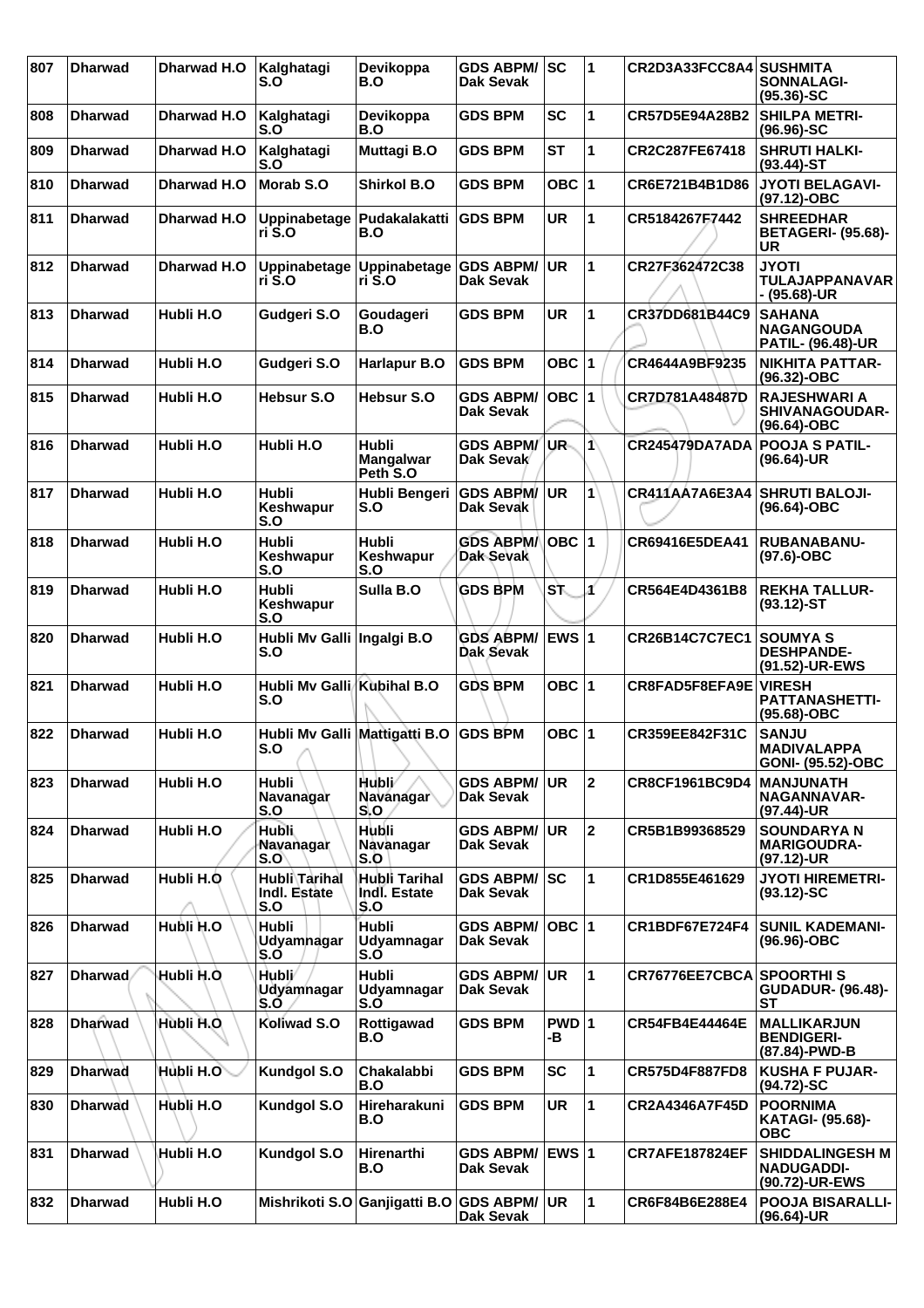| 833 | <b>Dharwad</b> | Hubli H.O  |                         | Mishrikoti S.O Surashettikop GDS ABPM/<br>pa B.O | <b>Dak Sevak</b>                     | <b>UR</b> | $\overline{1}$ | CR8E65D53DE245            | <b>VASUDHA JOSHI-</b><br>$(96.32)$ -UR                            |
|-----|----------------|------------|-------------------------|--------------------------------------------------|--------------------------------------|-----------|----------------|---------------------------|-------------------------------------------------------------------|
| 834 | <b>Dharwad</b> | Hubli H.O  | Mishrikoti S.O          | Ugginakeri<br>B.O                                | <b>GDS ABPM/</b><br>Dak Sevak        | <b>ST</b> | 1              | CR6445888B83AA            | <b>PARASAPPAK</b><br>KOLLANNAVAR-<br>$(92.64)$ -ST                |
| 835 | <b>Dharwad</b> | Hubli H.O  | Mishrikoti S.O          | Ugginakeri<br>B.O                                | <b>GDS BPM</b>                       | OBC $ 1$  |                | CR0F41EBBF7784            | <b>NAGARAJ GARAG-</b><br>(95.68)-OBC                              |
| 836 | <b>Dharwad</b> | Hubli H.O  | Navalgund<br>S.O        | Belavatgi B.O                                    | <b>GDS BPM</b>                       | OBC 1     |                | CR6DF7557C792B            | <b>ASHWINI</b><br>HARUGOPPA-<br>(96.48)-OBC                       |
| 837 | <b>Dharwad</b> | Hubli H.O  | Navalgund<br>S.O        | Gudisagar<br>B.O                                 | <b>GDS BPM</b>                       | <b>UR</b> | $\overline{1}$ | CR4894345AF4ED            | <b>AKSHATA</b><br><b>MANJUNATH</b><br>ALGERI- (96)-UR             |
| 838 | <b>Dharwad</b> | Hubli H.O  | Navalgund<br>S.O        | Jawoor B.O                                       | <b>GDS BPM</b>                       | <b>SC</b> | 1              | CR146BD2B44252            | <b>KALMESH</b><br><b>KARIBHIMAGOL-</b><br>$(93.76)$ -SC           |
| 839 | <b>Dharwad</b> | Hubli H.O  | Navalgund<br>S.O        | Naganur B.O                                      | <b>GDS BPM</b>                       | <b>SC</b> | 1              | <b>CR225B62B6C2EE</b>     | <b>MAHESHKUMAR N</b><br><b>BHOVI- (94.88)-SC</b>                  |
| 840 | <b>Dharwad</b> | Hubli H.O  | Navalgund<br>S.O        | Naiknur B.O                                      | <b>GDS BPM</b>                       | UR        | 1              | CR5E128A671493            | <b>SHREEDEVI</b><br><b>BADIGER- (96.48)-</b><br>UR                |
| 841 | <b>Dharwad</b> | Hubli H.O  | Navalgund<br>S.O        | <b>Navalgund</b><br>S.O                          | <b>GDS ABPM/</b><br><b>Dak Sevak</b> | SC        | 1              | CR0D1FC7D3F63E            | <b>SAVITA BAJANTRI-</b><br>$(94.24)$ -SC                          |
| 842 | <b>Dharwad</b> | Hubli H.O  | Navalgund<br>S.O        | Shanawad<br>B.O                                  | <b>GDS BPM</b>                       | OBC 1     |                | <b>CR4222D8D72D7F</b>     | <b>SWATI TOROJI-</b><br>(95.84)-OBC                               |
| 843 | <b>Dharwad</b> | Hubli H.O  | Navalgund<br>S.O        | Shelwadi B.O                                     | <b>GDS ABPM/</b><br>Dak Sevak        | lEWS ∣1   |                | CR71737D1549B2            | VIJAYALAKSHMI<br><b>ASHOK BELAVADI-</b><br>(91.2)-UR-EWS          |
| 844 | <b>Dharwad</b> | Hubli H.O  | <b>Navalgund</b><br>S.O | <b>Tadahal B.O</b>                               | <b>GDS ABPM/</b><br><b>Dak Sevak</b> | $OBC$  1  |                | CR4FDAE1723FC4            | <b>KIRANGOUDA</b><br><b>PATIL- (94.72)-OBC</b>                    |
| 845 | <b>Dharwad</b> | Hubli H.O  | <b>Navalgund</b><br>S.O | Yamanur B.O                                      | <b>GDS BPM</b>                       | UR        | 1              | CR6E8724E2C8E4            | <b>NIKHIL</b><br>AMMINABHAVI N-<br>$(96.64)$ -UR                  |
| 846 | <b>Dharwad</b> | Hubli H.O  | Old Hubli S.O           | Anchatageri<br>B.O                               | <b>GDS ABPM/</b><br>Dak Sevak        | UR        | $\mathcal{L}$  | CR1C457A58A3A6            | <b>MRUTYUNJAY</b><br><b>PASHUPATIHAL-</b><br>(98.24)-OBC          |
| 847 | <b>Dharwad</b> | Hubli H.O  | Old Hubli S.O           | <b>Belagali B.O</b>                              | <b>GDS BPM</b>                       | EWS $ 1$  |                | CR5DBE9F1AA1D<br>D        | <b>SIDDAPPA</b><br><b>MANDANI- (92.16)-</b><br><b>UR-EWS</b>      |
| 848 | <b>Dharwad</b> | Hubli H.O  | Old Hubli S.O           | Guddadhulika<br>tti B.O                          | <b>GDS ABPM/</b><br><b>Dak Sevak</b> | OBC $ 1$  |                | CR1432644E7761            | <b>PREMA</b><br><b>BHIMAKKANAVAR-</b><br>$(95.2)$ -OBC            |
| 849 | <b>Dharwad</b> | Hubli H.O  | Old Hubli S.O Hubli     | Nekarnagar<br>S.O                                | GDS ABPM/ OBC 1<br><b>Dak Sevak</b>  |           |                | CR04733F1D561B            | <b>GANGAVVA S</b><br><b>LANKENNAVAR-</b><br>(96.96)-OBC           |
| 850 | <b>Dharwad</b> | Hubli H.O  | Old Hubli S.O           | Malali B.O                                       | <b>GDS BPM</b>                       | <b>UR</b> | $\mathbf{1}$   | CR888A9D88D482            | <b>ARCHANA</b><br><b>KAREHONNAMMA</b><br><b>NAVAR- (95.52)-UR</b> |
| 851 | <b>Dharwad</b> | Hubli H.O. | Old Hubli S.O.          | Old Hubli S.O                                    | <b>GDS ABPM/</b><br><b>Dak Sevak</b> | <b>SC</b> | 1              | CR5A9242467B29            | <b>SHRUTIC</b><br><b>SURANAGI- (94.88)-</b><br><b>SC</b>          |
| 852 | <b>Dharwad</b> | Hubli H.O  | Saunshi S.O             | Saunshi S.O                                      | <b>GDS ABPM/</b><br>Dak Sevak        | $OBC$  1  |                | CR13954C215B44            | <b>NIRMALA</b><br><b>GIDISAGAR-</b><br>(95.36)-OBC                |
| 853 | <b>Dharwad</b> | Hubli H.O  | Saunshi S.O             | Saunshi S.O                                      | <b>GDS ABPM/ ST</b><br>Dak Sevak     |           | $\mathbf{1}$   | <b>CR7E899D9759AC</b>     | <b>RAHUL S</b><br><b>BANKAPUR-</b><br>$(93.44)$ -ST               |
| 854 | <b>Dharwad</b> | Hubli H.O  | Saunshi S.O             | Saunshi S.O                                      | <b>GDS ABPM/</b><br>Dak Sevak        | UR.       | $\mathbf{1}$   | CR865973D5947C            | VIJAYALAXMI<br><b>GUNDENNAVAR-</b><br>$(95.84)$ -UR               |
| 855 | <b>Dharwad</b> | Hubli H.O  | Saunshi S.O             | Yerebudhihal<br>B.O                              | <b>GDS BPM</b>                       | <b>ST</b> | $\mathbf{1}$   | CR665A47424844            | <b>LATHA K</b><br><b>ALALAGERI-</b><br>$(95.04)$ -ST              |
| 856 | Gadag          | Gadag H.O  | Abbigeri S.O            | Jakkali B.O                                      | <b>GDS BPM</b>                       | <b>UR</b> | $\mathbf{1}$   | <b>CR15A1B174BCC</b><br>D | <b>LATA KOTAGI-</b><br>(97.92)-UR                                 |
| 857 | Gadag          | Gadag H.O  | <b>Bellatti S.O</b>     | <b>Bannikoppa</b><br>B.O                         | <b>GDS ABPM/</b><br><b>Dak Sevak</b> | EWS 1     |                | CR19E82472BCC4            | SINDHU- (92.16)-<br><b>UR-EWS</b>                                 |
| 858 | Gadag          | Gadag H.O  | <b>Bellatti S.O</b>     | <b>Hebbal B.O</b>                                | <b>GDS ABPM/</b><br>Dak Sevak        | <b>UR</b> | 1              | <b>CR3FA1D993C4C4</b>     | <b>DEEPA</b><br>YANKANNAVAR-<br>(95.84)-OBC                       |
| 859 | Gadag          | Gadag H.O  | <b>Bellatti S.O</b>     | Hullur B.O                                       | <b>GDS ABPM/ SC</b><br>Dak Sevak     |           | $\mathbf{1}$   | CR2C89447A5524            | <b>MANJUNATH-</b><br>$(91.84)$ -SC                                |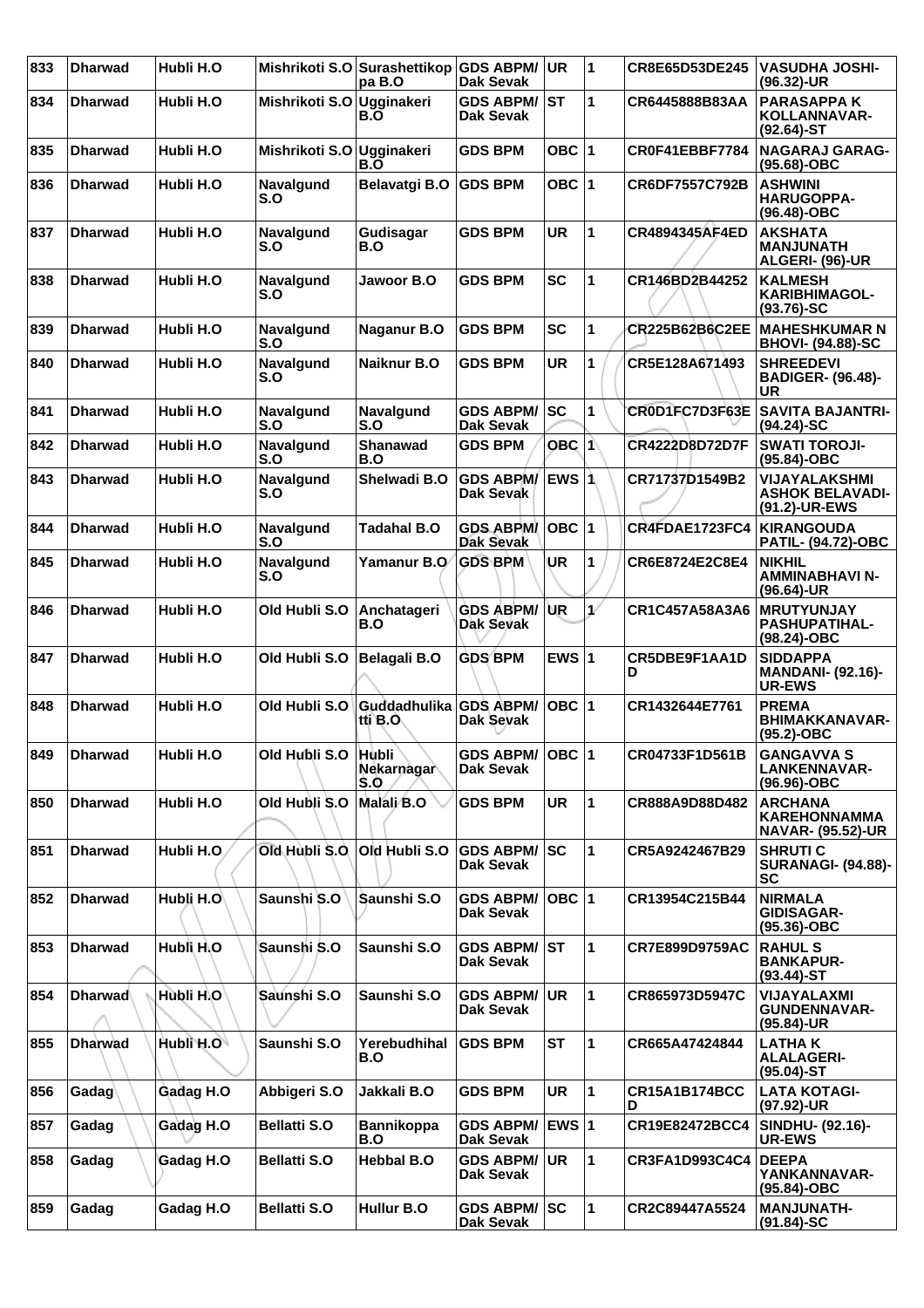| 860 | Gadag | Gadag H.O  | <b>Bellatti S.O</b>      | Rantur B.O                   | <b>GDS ABPM/</b><br><b>Dak Sevak</b>       | UR                      | 1 | CR3A2A82444DAD SARASWATI | LAMANI- (95)-SC                                                          |
|-----|-------|------------|--------------------------|------------------------------|--------------------------------------------|-------------------------|---|--------------------------|--------------------------------------------------------------------------|
| 861 | Gadag | Gadag H.O  | <b>Bellatti S.O</b>      | Vadavi B.O                   | <b>GDS BPM</b>                             | UR                      | 1 | CR749DCCD9F371           | <b>AKSHAYKUMAR R</b><br>VADAVI- (95.52)-UR                               |
| 862 | Gadag | Gadag H.O  | Belvanki S.O             | Koujageri B.O                | <b>GDS BPM</b>                             | OBC ∣1                  |   | CR4E4464158D41           | <b>BHIMAMMA</b><br><b>RVANEPPA KURI-</b><br>(97.76)-OBC                  |
| 863 | Gadag | Gadag H.O  | Belvanki S.O             | <b>Yavagal B.O</b>           | <b>GDS ABPM/</b><br><b>Dak Sevak</b>       | <b>UR</b>               | 1 | CR2D344D3CD69A           | <b>SAHANA S</b><br><b>KULKARNI- (95.52)-</b><br><b>UR</b>                |
| 864 | Gadag | Gadag H.O  | Dambal S.O               | <b>Bardur B.O</b>            | GDS BPM                                    | OBC $ 1$                |   | CR6629748571F7           | <b>SOUMYA</b><br><b>RAMAPPA</b><br><b>KAVALUR- (96.8)-</b><br>ОВС        |
| 865 | Gadag | Gadag H.O  | Gadag<br>Betgeri S.O     | Gadag J T<br>College B.O     | <b>GDS BPM</b>                             | <b>UR</b>               | 1 | CR2BEAFBB38539           | <b>AKSHATA</b><br><b>NATIKAR- (97.44)-</b><br><b>OBC</b>                 |
| 866 | Gadag | Gadag H.O  | Gadag<br>Betgeri S.O     | Kanaginahal<br>B.O           | <b>GDS BPM</b>                             | EWS $ 1$                |   | CR73747B2AF4F1           | <b>RENUKA KUMAR</b><br><b>ANGADI- (89.76)-</b><br><b>UR-EWS</b>          |
| 867 | Gadag | Gadag H.O  | Gadag<br>Betgeri S.O     | Neeralagi B.O                | <b>GDS ABPM/</b><br>Dak Sevak              | lsc                     | 1 | CR1F7BB6AD7CA<br>в.      | <b>KAVERI R</b><br>RATHOD- (93.28)-<br>SC                                |
| 868 | Gadag | Gadag H.O  | Gadag<br>Betgeri S.O     | Yeribeleri B.O               | <b>GDS ABPM/</b><br>Dak Sevak              | PWD <sub>1</sub><br>ÆB. |   | CR431341B94598           | <b>SHREEKANTH N</b><br><b>TAMRAGUNDI-</b><br>(85.44)-PWD-B               |
| 869 | Gadag | Gadag H.O  | <b>Gadag City</b><br>S.O | Doni B.O                     | <b>GDS BPM</b>                             | $OBC$  1                |   | CR4F243D4CCBF<br>C       | <b>LATA KOTAGI-</b><br>(97.92)-OBC                                       |
| 870 | Gadag | Gadag H.O  | <b>Gadag City</b><br>S.O | <b>Gadag City</b><br>S.O     | <b>GDS ABPM/</b><br>Dak Sevak              | <b>SC</b>               | 1 | CR36AA2B78E44F           | <b>RASHMI</b><br><b>KALLIMANI-</b><br>$(96.64) - SC$                     |
| 871 | Gadag | Gadag H.O  | <b>Gadag City</b><br>S.O | Kanvi B.O                    | <b>GDS ABPM/</b><br>Dak Sevak              | <b>SC</b>               | 1 | CR7B8FB39A64D7           | <b>KAVITA S</b><br><b>CHAVHAN- (92.64)-</b><br><b>SC</b>                 |
| 872 | Gadag | Gadag H.O  | <b>Gadag City</b><br>S.O | Singatarayan<br>akeri B.O    | <b>GDS BPM</b>                             | <b>SC</b>               | 1 | CR0C6F45951632           | <b>NAGARAJ</b><br><b>NAGARAHALLI-</b><br>$(96.48) - SC$                  |
| 873 | Gadag | Gadag H.O  | Gajendragad<br>S.O       | Nidgundi B.O                 | <b>GDS ABPM/</b><br>Dak Sevak              | $OBC$  1                |   | CR39FAC3286742           | AISHWARYA-<br>(96.16)-OBC                                                |
| 874 | Gadag | Gadag H.O  | <b>Holealur S.O</b>      | Holehadagali                 | <b>GDS BPM</b>                             | <b>UR</b>               | 1 | CR0464AEEFD49C           | <b> VENKAMMA L</b><br><b>HEBASUR- (94.56)-</b><br><b>OBC</b>             |
| 875 | Gadag | Gadag H.O  | <b>Holealur S.O</b>      | <b>Malvad B.O</b>            | <b>GDS BPM</b>                             | <b>UR</b>               | 1 | <b>CR5F6F7345EAB6</b>    | <b>PRAVEEN L</b><br><b>SUREBAN- (96.32)-</b><br><b>OBC</b>               |
| 876 | Gadag | Gadag H.O  | Hombal S.O               | Belhod B.O.                  | <b>GDS ABPM/</b><br>Dak Sevak              | ∣UR.                    | 1 | CR2A6C6CCCC76<br>С       | <b>ROHINIC</b><br><b>SHESHANAGOUDR</b><br>A- (95.84)-OBC                 |
| 877 | Gadag | Gadag H.O  | Hulkoti S.O              | Anturbentur<br>B.O           | <b>GDS BPM</b>                             | <b>UR</b>               | 1 | CR6A7C28346DB1           | <b>PRIYANKA</b><br><b>ALLEPPA SAVADI-</b><br>(95.36)-UR                  |
| 878 | Gadag | Gadag H.O  | Lakshmeshw<br>ar S.O     | Adrahalli B.O                | <b>GDS BPM</b>                             | <b>UR</b>               | 1 | CR35B8F7CDD16A           | <b>SUHANJANNATABI</b><br>F HADAKAR- (95.2)-<br><b>OBC</b>                |
| 879 | Gadag | Gadag H.O  | Lakshmeshw<br>ar S.O     | Futgaon<br>Badni B.O         | <b>GDS ABPM/</b><br><b>Dak Sevak</b>       | ∣UR.                    | 1 | CR5DA7AA112CA<br>4       | <b>SOUMYA</b><br><b>BANNIKOPPA-</b><br>(96.32)-OBC                       |
| 880 | Gadag | Gadag H.O  | Lakshmeshw<br>arS.0      | Gojanur B.O                  | <b>GDS BPM</b>                             | EWS $ 1$                |   | CR63C1434343C3           | <b>ANUSOOYA</b><br>KAMMAR- (92.64)-<br>UR-EWS                            |
| 881 | Gadaq | Gadag H.O  | Mundargi S.O             | Bagewadi B.O                 | <b>Dak Sevak</b>                           |                         | 1 | <b>CR5C54CD484AF8</b>    | <b>ASHWINI P GADAD-</b><br>$(93.6)$ -ST                                  |
| 882 | Gadag | Gadag H.O. | Mundargi S.O             | <b>Chickwaddatt</b><br>i B.O | <b>GDS ABPM/ EWS 1</b><br><b>Dak Sevak</b> |                         |   | CR2CB14EBAD1C<br>С       | <b>PREETI</b><br><b>CHANNAYYA</b><br><b>KURTAKOTI-</b><br>(91.36)-UR-EWS |
| 883 | Gadag | Gadag H.O  | Mundargi S.O             | Korlahalli B.O               | <b>GDS BPM</b>                             | <b>SC</b>               | 1 | CR0445A8792C52           | <b>PRADEEP- (94.56)-</b><br><b>SC</b>                                    |
| 884 | Gadag | Gadag H.O  | Mundargi S.O             | Mundargi S.O                 | <b>GDS ABPM/</b><br>Dak Sevak              | UR                      | 1 | CR2DF627CB9CFE NEELAVVA  | <b>INAMATI- (96.16)-</b><br><b>UR</b>                                    |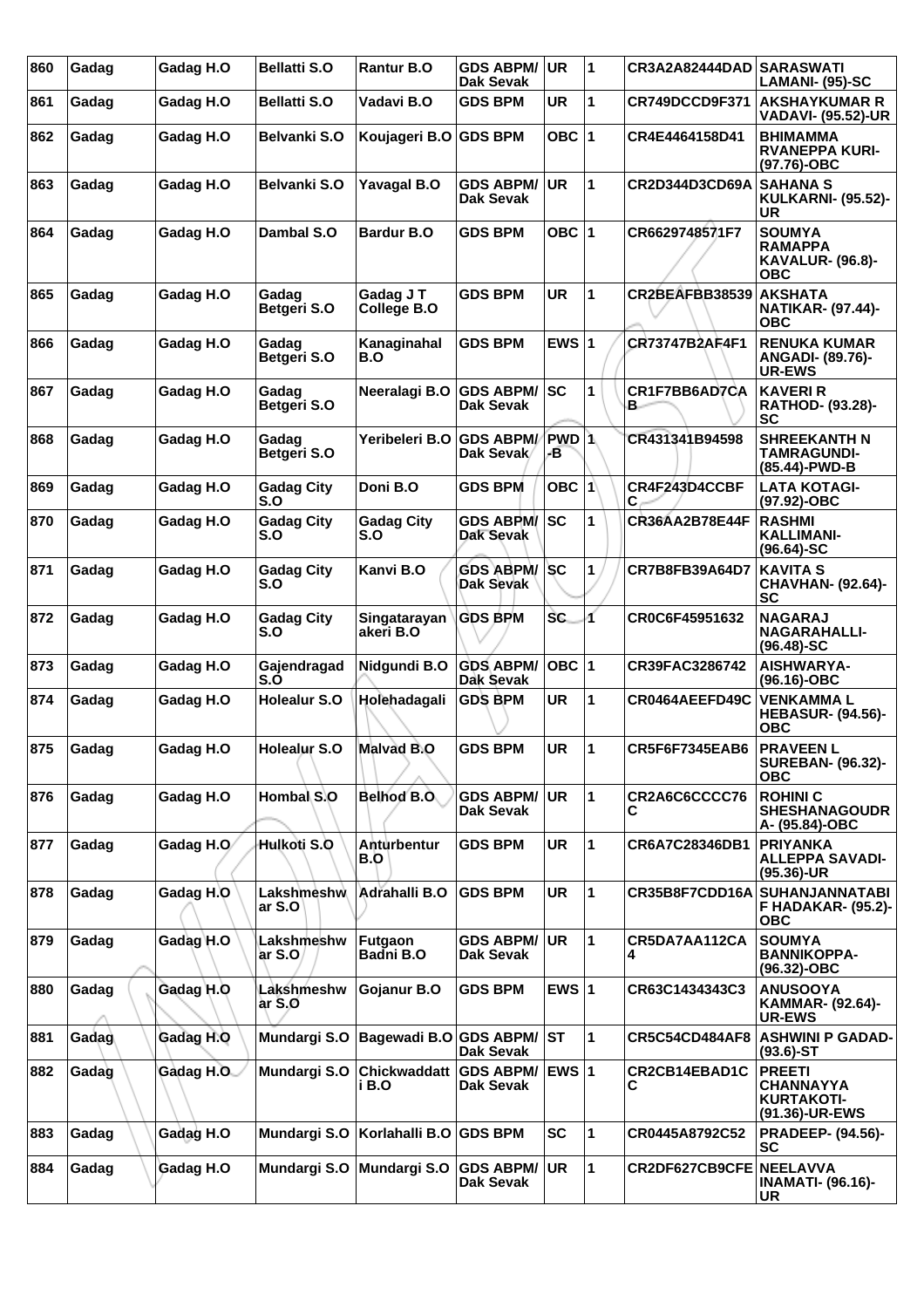| 885 | Gadag | Gadag H.O   |                                    | Mundargi S.O   Mundwad B.O   GDS BPM       |                                      | OBC $ 1$   |              | CR464242F3F68B        | <b>SANGEETA</b><br><b>MALLAPPA</b><br><b>BAGEVADI- (95.68)-</b><br><b>OBC</b> |
|-----|-------|-------------|------------------------------------|--------------------------------------------|--------------------------------------|------------|--------------|-----------------------|-------------------------------------------------------------------------------|
| 886 | Gadag | Gadag H.O   | Mundargi S.O                       | Shingatalur<br>B.O                         | <b>GDS ABPM/</b><br>Dak Sevak        | <b>UR</b>  | 1            | CR8AC63E9775A7        | <b>ROSHANBEGUM R</b><br>SHEIKH- (94.88)-<br><b>OBC</b>                        |
| 887 | Gadag | Gadag H.O   | <b>Nargund S.O</b>                 | Jagapur B.O                                | <b>GDS BPM</b>                       | SC         | 1            | CR58FD15C239C5        | <b>KIRAN N PUJARI-</b><br>$(93.92)$ -SC                                       |
| 888 | Gadag | Gadag H.O   | Nargund S.O                        | <b>Menasigi B.O</b>                        | <b>GDS BPM</b>                       | <b>UR</b>  | 1            | CR237996872229        | <b>VIDYA PUJAR-</b><br>(96.48)-OBC                                            |
| 889 | Gadag | Gadag H.O   | Nargund S.O                        | <b>Nargund S.O</b>                         | <b>GDS ABPM/</b><br><b>Dak Sevak</b> | <b>ST</b>  | 1            | <b>CR245FEACDE185</b> | <b>AJIT TALAWAR-</b><br>$(94.24)$ -ST                                         |
| 890 | Gadag | Gadag H.O   | Ron S.O                            | <b>Hirehal B.O</b>                         | <b>GDS BPM</b>                       | OBC $ 1$   |              | CR56A1A774194B        | <b>SUREKHA</b><br><b>MORABAD- (95.84)-</b><br><b>OBC</b>                      |
| 891 | Gadag | Gadag H.O   | Ron S.O                            | Madalgeri B.O GDS BPM                      |                                      | OBC $ 1$   |              | CR8E5E49E44257        | <b>PRATIBHA</b><br><b>GOUDAPPANAVAR</b><br>$-$ (95.68)-OBC                    |
| 892 | Gadag | Gadag H.O   | Ron S.O                            | <b>Mallapur B.O</b>                        | <b>GDS BPM</b>                       | OBC $ 1$   |              | CR823AF9644E92        | <b>YAMANAPPA</b><br>KOPPAL- (96.16)-<br>ОВС                                   |
| 893 | Gadag | Gadag H.O   | Ron S.O                            | Ron S.O                                    | <b>GDS ABPM/</b><br>Dak Sevak        | <b>UR</b>  | 1            | CR158FE972BC16        | <b>VINAYA UPPAR-</b><br>$(96.16)-OBC$                                         |
| 894 | Gadag | Gadag H.O   | Shigli S.O                         | Shigli S.O                                 | <b>GDS ABPM/</b><br>Dak Sevak        | /UR        | 1            | CR256F55B5C8F3        | <b>MAITRAN</b><br><b>CHOUKANAVAR-</b><br>$(95.36)$ -UR                        |
| 895 | Gadag | Gadag H.O   | Shiratti S.O                       | Chebbi B.O                                 | <b>GDS ABPM/</b><br>Dak Sevak        | <b>OBC</b> | 1            | CR81BBB6A1EF98        | <b>JYOTI KANNUR-</b><br>$(96.48)-OBC$                                         |
| 896 | Gadag | Gadag H.O   | Shiratti S.O                       | Kadkol B.O                                 | <b>GDS ABPM/</b><br>Dak Sevak        | <b>UR</b>  | 1            | CR327839442422        | <b>SAVITA GUDI-</b><br>$(95.52)$ -UR                                          |
| 897 | Gadag | Gadag H.O   | Shiratti S.O                       | <b>Shiratti</b><br><b>Kuktchery</b><br>B.O | <b>GDS BPM</b>                       | UR.        | 1.           | CR6768A681C549        | <b>MAHADEVI</b><br>GADAD- (95.52)-<br><b>OBC</b>                              |
| 898 | Gadag | Gadag H.O   | Shiratti S.O                       | Sortur B.O                                 | <b>GDS ABPM/</b><br><b>Dak Sevak</b> | UR-        | 1.           | CR647B4A438BF1        | <b>NEELAMMAN</b><br><b>PUJAR- (95.68)-</b><br><b>OBC</b>                      |
| 899 | Gadag | Koppal H.O  | Alawandi S.O                       | <b>Bochenhalli</b><br>B.O                  | <b>GDS BPM</b>                       | EWS $ 1$   |              | CR427D6413CE56        | <b>SHIVAKUMAR</b><br><b>ROTTI- (91.84)-UR-</b><br><b>EWS</b>                  |
| 900 | Gadag | Koppal H.O  | Alawandi S.O                       | Ghattreddihal GDS BPM                      |                                      | EWS $ 1$   |              | CR03C84781CD4E        | RAGHAVENDRA-<br>(87.36)-UR-EWS                                                |
| 901 | Gadag | Koppal H.O  |                                    | Alawandi S.O Halwagali B.O GDS BPM         |                                      | <b>UR</b>  | 1            | CR6386732FA7CC        | <b>GIRISH HOLEPPA</b><br><b>CHIKKUR- (95.2)-</b><br>UR.                       |
| 902 | Gadag | Koppal H.O  | Bewoor S.O                         | Gunhal B.O                                 | <b>GDS ABPM/</b><br><b>Dak Sevak</b> | SC         | 1            | CR3BE1CF222862        | <b>MANJUNATH-</b><br>$(93.44)$ -SC                                            |
| 903 | Gadag | Koppal H.O. | Bewoor S.O                         | Hirebommanh<br>al B.O                      | <b>GDS ABPM/</b><br>Dak Sevak        | <b>UR</b>  | $\mathbf{1}$ | CR2BCF9B9EE2E<br>С    | POOJA- (96.96)-<br><b>OBC</b>                                                 |
| 904 | Gadag | Koppal H.O  | Bewoor S.O.                        | Hirewaddarka<br>1 B.O                      | <b>GDS BPM</b>                       | <b>UR</b>  | 1            | CR7CECB19645D<br>А    | <b>BASAVARAJ</b><br>KIVADASANNAVAR<br>- (94.88)-UR                            |
| 905 | Gadag | Koppal H.O. | <b>Bhagyanagar</b><br>S.O (Koppal) | Bannikoppa<br>B.O                          | <b>GDS BPM</b>                       | <b>ST</b>  | 1            | CR241F6276E629        | <b>NETRAVATI-</b><br>$(96.64)$ -ST                                            |
| 906 | Gadag | Koppal H.O  | Bhagyanagar<br>S.O (Koppal)        | Bhanapur B.O GDS ABPM/                     | <b>Dak Sevak</b>                     | $OBC$  1   |              | CR612482BF2DA9        | SAINAJ- (95.68)-<br><b>OBC</b>                                                |
| 907 | Gadag | Koppal H.O  | Bhagyanagar<br>S.O (Koppal)        | <b>Gondbal B.O</b>                         | <b>GDS ABPM/</b><br>Dak Sevak        | <b>UR</b>  | $\mathbf{1}$ | CR329C77BCFED4        | ANITA- (95.04)-UR                                                             |
| 908 | Gadag | Koppal H.O  | <b>Bhagyanagar</b><br>S.O (Koppal) | Ojanhalli B.O                              | <b>GDS BPM</b>                       | OBC $ 1$   |              | <b>CR69497EEF86DC</b> | <b>AISHWARYA-</b><br>(97.12)-OBC                                              |
| 909 | Gadag | Koppal H.O  | Gangavathi<br>S.O                  | Anegundi B.O GDS BPM                       |                                      | OBC $ 1$   |              | CR4B458F5E1CAD        | <b>ASHWINI MANVI-</b><br>(96.16)-OBC                                          |
| 910 | Gadag | Koppal H.O  | Gangavathi<br>S.O                  | Gangavathi<br>S.O                          | <b>GDS ABPM/</b><br>Dak Sevak        | <b>UR</b>  | $\mathbf{1}$ | CR3A25BE388493        | <b>PAVITRAS</b><br><b>BADAMI- (96.64)-UR</b>                                  |
| 911 | Gadag | Koppal H.O  | Gangavathi<br>S.O                  | Gangavati<br>Hireejankal<br>S.O            | <b>GDS ABPM/</b><br>Dak Sevak        | $OBC$  1   |              | CR6EE36EB47749        | <b>SWETHA- (96.32)-</b><br><b>OBC</b>                                         |
| 912 | Gadag | Koppal H.O  | Ginigera S.O                       | <b>Budgumpa</b><br>B.O                     | <b>GDS ABPM/</b><br><b>Dak Sevak</b> | UR.        | $\mathbf{1}$ | <b>CR6F3F4466B4AE</b> | <b>DEEPA ADIN-</b><br>$(95.84)$ -UR                                           |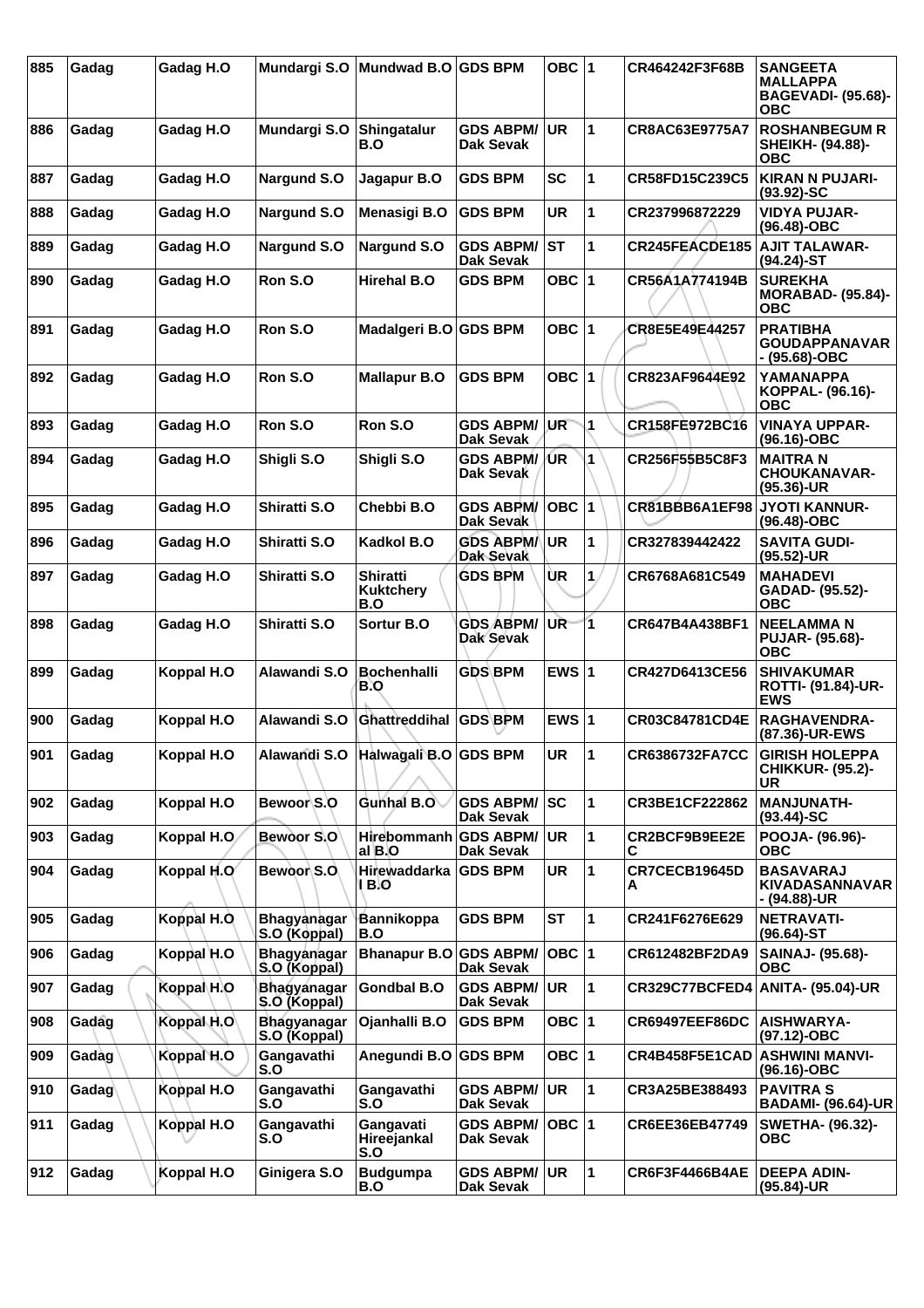| 913 | Gadag | Koppal H.O  | Ginigera S.O                     | Ginigera S.O              | <b>GDS ABPM/</b><br>Dak Sevak           | <b>UR</b>         | 1 | <b>CR4274C5C7F22C</b>           | <b>GAYATRI</b><br><b>HANAMAPPA</b><br><b>KONDAGURI-</b><br>(95.52)-OBC |
|-----|-------|-------------|----------------------------------|---------------------------|-----------------------------------------|-------------------|---|---------------------------------|------------------------------------------------------------------------|
| 914 | Gadag | Koppal H.O  | Ginigera S.O                     | Hirebaganal<br>B.O        | <b>GDS BPM</b>                          | OBC ∣1            |   | <b>CR881C6FDE64D4</b>           | ANAND- (95.68)-<br><b>OBC</b>                                          |
| 915 | Gadag | Koppal H.O  | Ginigera S.O                     | Kutaganahalli<br>B.O      | <b>GDS ABPM/</b><br>Dak Sevak           | $OBC$  1          |   | CR883764742B2C                  | <b>SANJEEV BABU B-</b><br>$(93.6)$ -OBC                                |
| 916 | Gadag | Koppal H.O  | Ginigera S.O                     | <b>Mukkumpi</b><br>B.O    | <b>GDS BPM</b>                          | <b>ST</b>         | 1 | CR37F37C6A6167                  | <b>PAVITRA V</b><br><b>HULLANNAVAR-</b><br>(94.08)-ST                  |
| 917 | Gadag | Koppal H.O  | <b>Hanumanhal</b><br>S.O         | Habbalkatti<br>B.O        | <b>GDS BPM</b>                          | UR                | 1 | <b>CR45D98DE244FC</b>           | <b>ABDULSAB</b><br><b>MADNAL- (96.64)-</b><br><b>OBC</b>               |
| 918 | Gadag | Koppal H.O  | Hiresindogi<br>S.O               | Hiresindogi<br>S.O        | <b>GDS ABPM/</b><br><b>Dak Sevak</b>    | PWD 1<br>-A       |   | CR81B895B43BC6                  | <b>MANJUNATH-</b><br>(95.52)-PWD-A                                     |
| 919 | Gadag | Koppal H.O  | Hiresindogi<br>S.O               | <b>Mainahalli</b><br>B.O  | <b>GDS BPM</b>                          | <b>UR</b>         | 1 | CR0D9294A848D4                  | <b>BASAVARAJ-</b><br>(97.44)-OBC                                       |
| 920 | Gadag | Koppal H.O  | <b>Irkalgad S.O</b>              | <b>Irkalgad S.O</b>       | <b>GDS ABPM/</b><br><b>Dak Sevak</b>    | <b>PWD</b><br>-DE |   | CR72FF48B22C71                  | SHARANABASAVA-<br>(84.16)-PWD-DE                                       |
| 921 | Gadag | Koppal H.O  | Kanakgiri S.O                    | Chickdankan<br>kal B.O    | <b>GDS ABPM/</b><br>Dak Sevak           | <b>UR</b>         | 1 | CR277C4E6E39F9                  | <b>PRABHU</b><br><b>MAHANTESH</b><br><b>DODAMANI-</b><br>(96.96)-OBC   |
| 922 | Gadag | Koppal H.O  | Kanakgiri S.O                    | Chickmendin<br>hal B.O    | <b>GDS BPM</b>                          | ŚТ                | 1 | CR3E8AA4A98BD<br>9              | NAYANA- (96.16)-<br>SТ                                                 |
| 923 | Gadag | Koppal H.O  | Kanakgiri S.O                    | <b>Hirekhed B.O</b>       | <b>GDS BPM</b>                          | <b>SC</b>         | 1 | CR21CE32939485                  | <b>ANIL KAMBLE-</b><br>$(95.36) - SC$                                  |
| 924 | Gadag | Koppal H.O  | Kanakgiri S.O                    | Kanakgiri S.O             | <b>GDS ABPM/</b><br><b>Dak Sevak</b>    | <b>SC</b>         | 1 | <b>CR11E1622E4DCF</b>           | <b>GANESH- (92.8)-SC</b>                                               |
| 925 | Gadag | Koppal H.O  | Kanakgiri S.O                    | <b>Sulekal B.O</b>        | <b>GDS BPM</b>                          | <b>SC</b>         | 1 | CR4834A747D91F                  | <b>ANNAPURNA</b><br><b>MASKI- (93.6)-SC</b>                            |
| 926 | Gadag | Koppal H.O  | Karatgi S.O                      | <b>Bevinhal B.O</b>       | <b>GDS BPM</b>                          | UŘ                | 1 | CR0B61DB8C62D1                  | SHEELA- (95.2)-<br><b>OBC</b>                                          |
| 927 | Gadag | Koppal H.O  | Karatgi S.O                      | Karatgi S.O               | <b>GDS ABPM/</b><br>Dak Sévak           | UR                | 1 | CR64EAA24484DD                  | <b>KRISHNA AILI- (96)-</b><br>овс                                      |
| 928 | Gadag | Koppal H.O  | Kinhal S.O                       | Arkeri B.O                | <b>GDS BPM</b>                          | <b>SC</b>         | 1 | <b>CR24FA9AB839C4</b>           | <b>MAHESH- (96.16)-</b><br>SC                                          |
| 929 | Gadag | Koppal H.O  | Kinhal S.O                       | Kinhal S.O                | <b>GDS ABPM/</b><br>Dak Sevak           | IST               | 1 | CR53AB3EE2C81B SOUMYA V         | <b>TALAKALL- (94.08)-</b><br><b>ST</b>                                 |
| 930 | Gadag | Koppal H.O  | Kinhal S.O                       | <b>Mangalore</b><br>B.O   | <b>GDS ABPM/ SC</b><br><b>Dak Sevak</b> |                   | 1 | CR24194A96A813                  | TEJASWINI- (94.4)-<br><b>SC</b>                                        |
| 931 | Gadag | Koppal H.O  | Kuknoor S.O                      | Itagi B.O                 | <b>GDS ABPM/</b><br><b>Dak Sevak</b>    | <b>UR</b>         | 1 | CR66435C194876                  | <b>DEVAKKA</b><br><b>KARIYAPPA GODI-</b><br>(95.2)-UR                  |
| 932 | Gadag | Koppal H.O  | Kushtagi S.O                     | Adavibhavi<br>B.O         | <b>GDS ABPM/</b><br>Dak Sevak           | <b>UR</b>         | 1 | <b>CR15494EFD86FE</b>           | <b>DEEPA PALLED-</b><br>(97.12)-UR                                     |
| 933 | Gadag | Koppal H.O. | Kushtagi S.O                     | Hiremannapu<br>r B.O      | <b>GDS ABPM/ ST</b><br>Dak Sevak        |                   | 1 | CR5297E5C8C9B8                  | <b>RAMESH</b><br><b>HANUMAGOUDRU-</b><br>$(93.6)$ -ST                  |
| 934 | Gadag | Koppal H.O  | Kushtagi S.O                     | Kushtagi S.O              | <b>GDS ABPM/</b><br><b>Dak Sevak</b>    | <b>EWS 1</b>      |   | CR3BFA8E6AEC5<br>F              | KIRAN- (89.44)-UR-<br><b>EWS</b>                                       |
| 935 | Gadag | Koppal H.O  | Kushtagi S.O                     | Kushtagi S.O              | <b>GDS ABPM/</b><br>Dak Sevak           | OBC  1            |   | CR3F218E353C3B                  | <b>KAVERI AILI- (97.6)-</b><br><b>OBC</b>                              |
| 936 | Gadag | Koppal H.O  | Munirabad RS Bandiharlapu<br>S.O | r B.O                     | <b>GDS ABPM/</b><br>Dak Sevak           | <b>EWS 1</b>      |   | CR7D2F462DAAB3 SUSHMA- (89.92)- | <b>UR-EWS</b>                                                          |
| 937 | Gadag | Koppal H.O. | Munirabad RS Shivapur B.O<br>S.O |                           | <b>GDS BPM</b>                          | <b>SC</b>         | 1 | CR07A1EFC761E2                  | <b>GAVISIDDAPPA-</b><br>$(95.68) - SC$                                 |
| 938 | Gadag | Koppal H.O  | Sriramnagar<br>S.O (Koppal)      | <b>Gundur Camp</b><br>B.O | <b>GDS BPM</b>                          | OBC 1             |   | CR2BD4BA27C7B<br>8              | <b>NEHAK</b><br><b>KALHAPUR-</b><br>(96.64)-OBC                        |
| 939 | Gadag | Koppal H.O  | Tavargera<br>S.O                 | Kilarhatti B.O            | <b>GDS BPM</b>                          | $PWD$ 1<br>-C     |   | CR5E57C45154D1                  | <b>MAHANTESH</b><br><b>PATIL- (87.2)-PWD-</b><br>С                     |
| 940 | Gadag | Koppal H.O  | Tavargera<br>S.O                 | <b>Navalhalli</b><br>B.O  | <b>GDS BPM</b>                          | UR                | 1 | CR3715294364E8                  | AMAN- (97.44)-UR                                                       |
| 941 | Gadag | Koppal H.O  | Tavargera<br>S.O                 | Tavargera<br>S.O          | <b>GDS ABPM/</b><br>Dak Sevak           | OBC  1            |   | CR542ED5C25D63                  | <b>ABHISHEKA AILI-</b><br>(98.72)-OBC                                  |
| 942 | Gadag | Koppal H.O  | Wadderhatti<br>S.O               | Agoli B.O                 | <b>GDS ABPM/ UR</b><br><b>Dak Sevak</b> |                   | 1 | CR14C4A2E14CA1                  | SHARANAMMA-<br>(94.08)-OBC                                             |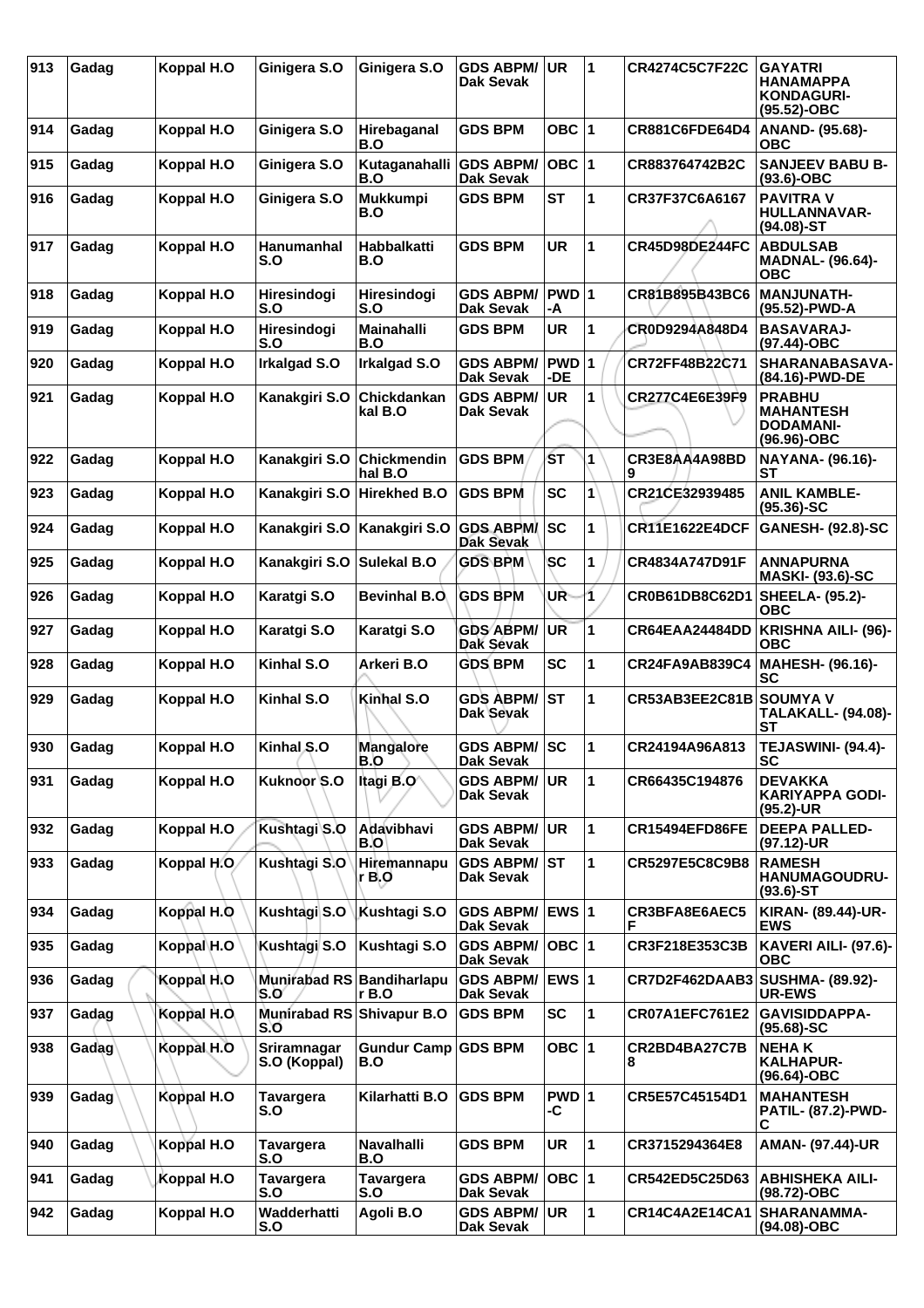| 943 | Gadag        | Koppal H.O | Wadderhatti<br>S.O            | Agoli B.O                               | <b>GDS BPM</b>                       | <b>UR</b>    | 1                       | CR24731D64964F                | <b>YAMANOOR</b><br><b>BURUDI- (95.52)-</b><br><b>OBC</b>                  |
|-----|--------------|------------|-------------------------------|-----------------------------------------|--------------------------------------|--------------|-------------------------|-------------------------------|---------------------------------------------------------------------------|
| 944 | Gadag        | Koppal H.O | Yelburga S.O                  | Gadgeri B.O                             | <b>GDS BPM</b>                       | <b>UR</b>    | 1                       | CR44B3527C46C9                | <b>SUSHMITA</b><br><b>VASTRAD- (95.36)-</b><br><b>OBC</b>                 |
| 945 | Gadag        | Koppal H.O | Yelburga S.O                  | Yelburga S.O                            | <b>GDS ABPM/</b><br><b>Dak Sevak</b> | <b>EWS 1</b> |                         | CR76D4F4D14FEE                | <b>ASHWINI DESAI-</b><br>(90.24)-UR-EWS                                   |
| 946 | <b>Gokak</b> | Gokak H.O  | <b>Bellad</b><br>Bagewadi S.O | <b>Bellad</b><br>Bagewadi S.O Dak Sevak | <b>GDS ABPM/</b>                     | <b>UR</b>    | 1                       | CR04733176F8A5                | <b>AMOGH</b><br><b>BALAGOUDA</b><br><b>PATIL- (96.8)-UR</b>               |
| 947 | Gokak        | Gokak H.O  | Daddi S.O                     | Kot B.O                                 | <b>GDS BPM</b>                       | OBC $ 1$     |                         | CR1484F7121434                | <b>SHRUTI</b><br>JANGANAVAR-<br>$(96.96)$ -OBC                            |
| 948 | Gokak        | Gokak H.O  | Daddi S.O                     | Naganur KM<br>B.O                       | <b>GDS ABPM/</b><br><b>Dak Sevak</b> | <b>UR</b>    | $\mathbf{1}$            | <b>CR7CDF4726E446</b>         | <b>MARUTI</b><br>HANAMANNAVAR-<br>(98.08)-OBC                             |
| 949 | Gokak        | Gokak H.O  | Gokak H.O                     | Gokak H.O                               | <b>GDS ABPM/</b><br><b>Dak Sevak</b> | lsc          | 1                       | CR72EFE9C4D8FF                | <b>PALLAVI</b><br>KALASAPPAGOL-<br>$(96.48) - SC$                         |
| 950 | <b>Gokak</b> | Gokak H.O  | Gokak H.O                     | Gokak H.O                               | <b>GDS ABPM/</b><br>Dak Sevak        | <b>UR</b>    | $\overline{\mathbf{2}}$ | CR43BF355E71E1                | <b>SHASHIKALA</b><br><b>NEELAKANTH</b><br><b>KHICHADI- (99.04)-</b><br>UR |
| 951 | Gokak        | Gokak H.O  | Gokak H.O                     | Gokak H.O                               | <b>GDS ABPM/</b><br>Dak Sevak        | UR           | $\overline{2}$          | CR2EF686146814                | <b>ANITA ASANGI-</b><br>$(98.24)$ -UR                                     |
| 952 | Gokak        | Gokak H.O  | <b>Hebbal S.O</b>             | <b>Badakundri</b><br>B.O                | <b>GDS BPM</b>                       | <b>SC</b>    | 1                       | CR3782DF436682                | <b>BHAGYASHREE</b><br><b>SANGANALE-</b><br>$(96.32) - SC$                 |
| 953 | <b>Gokak</b> | Gokak H.O  | <b>Hebbal S.O</b>             | <b>Hebbal S.O</b>                       | <b>GDS ABPM/</b><br>Dak Sevak        | <b>EWS 1</b> |                         | CR43C4D1C2E5A9                | <b>SHEETAL LADI-</b><br>(94.72)-UR-EWS                                    |
| 954 | Gokak        | Gokak H.O  | <b>Hebbal S.O</b>             | <b>Yarnal B.O</b>                       | <b>GDS BPM</b>                       | UR           | 1                       | <b>CR5EE4A934FEBE CHAITRA</b> | <b>HALIGOUDRA-</b><br>$(96.8)$ -UR                                        |
| 955 | Gokak        | Gokak H.O  | <b>Hidkal Dam</b><br>S.O      | Ghodgeri B.O                            | <b>GDS ABPM/</b><br>Dak Sevak        | ÙR.          | イ                       | CR7BB4E41EC23A                | <b>SHRUTI B</b><br><b>KOCHARI- (96.8)-</b><br><b>UR</b>                   |
| 956 | Gokak        | Gokak H.O  | Kalloli S.O                   | Kalloli S.O                             | <b>GDS ABPM/</b><br>Dak Sevak        | EWS $ 1$     |                         | CR58E11F316954                | <b>VANDANA S</b><br><b>JODATTI- (95.2)-</b><br><b>UR-EWS</b>              |
| 957 | Gokak        | Gokak H.O  | Kanagala S.O<br>(Belgaum)     | Kanagala S.O<br>(Belgaum)               | <b>GDS ABPM/</b><br>Dak Sevak        | OBC 1        |                         | CR747912C14411                | <b>KEERTI</b><br><b>JANGANAVAR-</b><br>(97.92)-OBC                        |
| 958 | Gokak        | Gokak H.O  | Kanagala S.O<br>(Belgaum)     | Kanagala S.O<br>(Belgaum)               | <b>GDS ABPM/</b><br>Dak Sevak        | PWD 1<br>-A  |                         | CR89F9643AE1B1                | <b>SUJATA</b><br><b>MACHCHENDRA</b><br><b>KARAGUPPI-</b><br>(92.64)-PWD-A |
| 959 | Gokak        | Gokak H.O  | Kanagala S.O<br>(Belgaum)     | <b>Mattiwade</b><br>B.O                 | <b>GDS BPM</b>                       | <b>UR</b>    | $\mathbf{1}$            | CR03F43F513386                | <b>AISHWARYA P</b><br><b>GIRENNAVAR-</b><br>$(96.8)$ -UR                  |
| 960 | Gokak        | Gokak H.O  | Kanagala S.O<br>(Belgaum)     | Shippur B.O                             | <b>GDS BPM</b>                       | OBC $ 1$     |                         | CR1831E6A946E9                | <b>LAXMIM</b><br><b>KUNDARAGI-</b><br>(96.32)-OBC                         |
| 961 | Gokak        | Gokak H.O  | Kaujalgi \$.0                 | Honakuppi<br>B.O                        | <b>GDS BPM</b>                       | <b>ST</b>    | 1                       | CR2D64344CCFEB                | <b>PRABHAVATI</b><br><b>KAPALI- (93.6)-ST</b>                             |
| 962 | Gokak        | Gokak H.O  | Kaujalgi S.O                  | Kaujalgi S.O                            | <b>GDS ABPM/</b><br>Dak Sevak        | $OBC$  1     |                         | CR22B2A9D2424A                | <b>RAHUL HOSUR-</b><br>(97.12)-OBC                                        |
| 963 | Gokak        | Gokak H.O  | Kaujalgi S.O                  | Mannikeri B.O GDS BPM                   |                                      | OBC $ 1$     |                         | CR587E44CF28EE                | <b>TOUKEER</b><br><b>KEMALAPUR-</b><br>(97.28)-OBC                        |
| 964 | Gokak        | Gokak H.O  | Khangaon<br>S.O               | Khangaon<br>S.O                         | <b>GDS ABPM/</b><br>Dak Sevak        | <b>UR</b>    | $\mathbf{1}$            | CR774DDEDD474<br>С            | <b>JAGADISH</b><br><b>KEMMANAKOL-</b><br>(96.64)-OBC                      |
| 965 | <b>Gokak</b> | Gokak H.O  | Khangaon<br>S.O               | Kolvi B.O                               | <b>GDS ABPM/</b><br>Dak Sevak        | <b>ST</b>    | $\mathbf{1}$            | CR343C8BB24543                | <b>KAVERI</b><br><b>KEMPANNA KHOT-</b><br>$(95.52)$ -ST                   |
| 966 | Gokak        | Gokak H.O  | Khangaon<br>S.O               | Makkalgeri<br>B.O                       | <b>GDS ABPM/</b><br>Dak Sevak        | lsc          | $\mathbf{1}$            | CR621CFF3F1E1D                | <b>DASHARATH B</b><br><b>HALLADAMANI-</b><br>$(96.32) - SC$               |
| 967 | Gokak        | Gokak H.O  | Khangaon<br>S.O               | Makkalgeri<br>B.O                       | <b>GDS BPM</b>                       | <b>ST</b>    | $\mathbf{1}$            | CR34699ED74E44                | <b>BALARAM</b><br><b>SANNAPPAYYAGO</b><br>L- (94.88)-ST                   |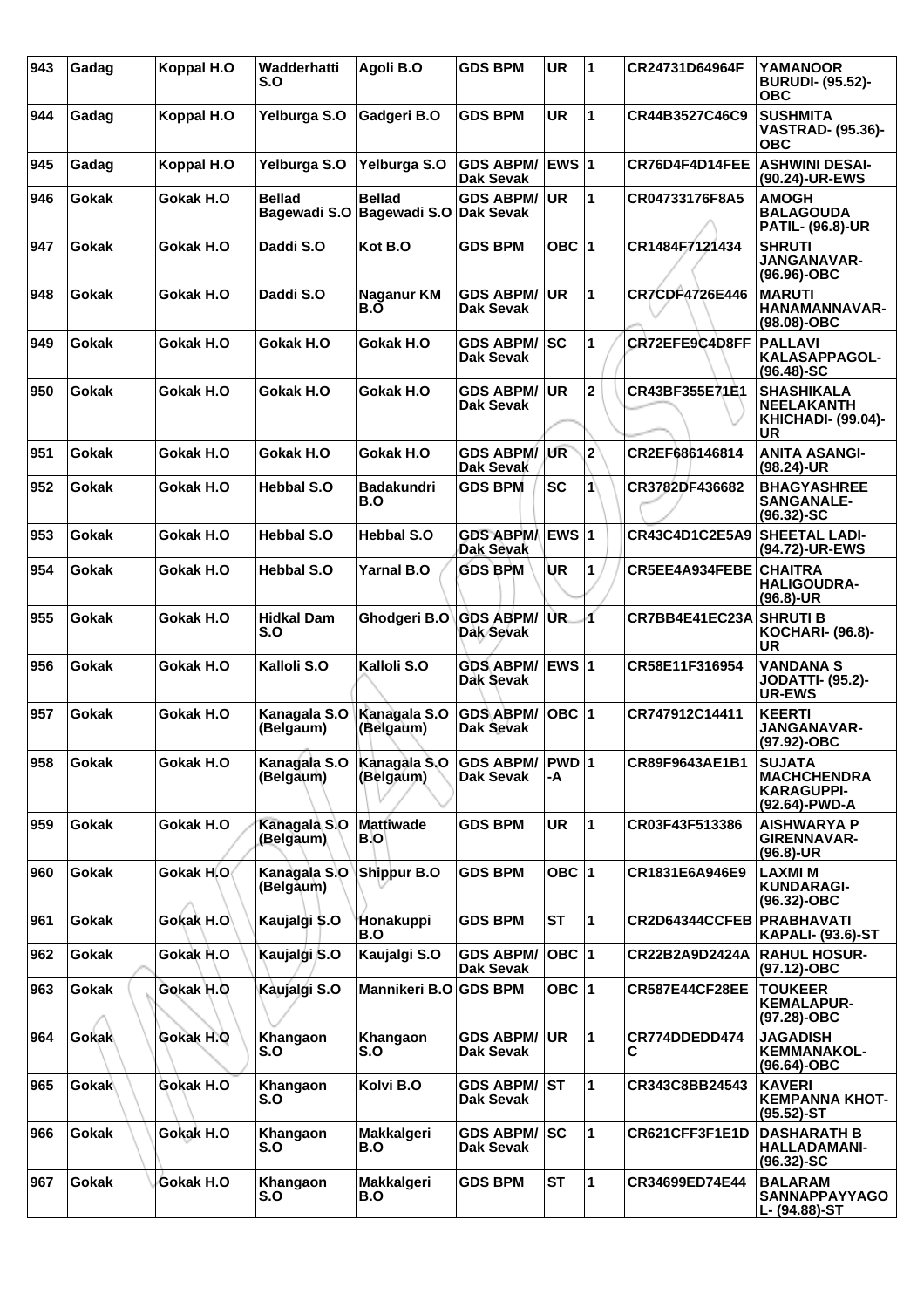| 968 | Gokak    | Gokak H.O     | Lolsur S.O                            | Melvanki B.O                                               | <b>GDS ABPM/</b><br>Dak Sevak        | <b>UR</b> | 1  | CR2DB64CA64AF5 HARISH   | <b>SULTANAPUR-</b><br>(98.08)-UR                                                     |
|-----|----------|---------------|---------------------------------------|------------------------------------------------------------|--------------------------------------|-----------|----|-------------------------|--------------------------------------------------------------------------------------|
| 969 | Gokak    | Gokak H.O     | <b>Mamadapur</b><br>S.O               | Kemmankol<br>B.O                                           | <b>GDS BPM</b>                       | UR        | 1  | CR55D4C9DC6F9C          | <b>LAXMI KULLUR-</b><br>(96.8)-OBC                                                   |
| 970 | Gokak    | Gokak H.O     | Mamadapur<br>S.O                      | Talakatnal<br>B.O                                          | <b>GDS ABPM/</b><br>Dak Sevak        | OBC  1    |    | CR2C4E3BAFC345 YALLAPPA | <b>KULLUR- (96.96)-</b><br>ОВС                                                       |
| 971 | Gokak    | Gokak H.O     | Mudalgi S.O                           | <b>Mudalgi S.O</b>                                         | <b>GDS ABPM/</b><br><b>Dak Sevak</b> | <b>UR</b> | 1  | CR5D2216148B78          | <b>RAVI HOLEPPA</b><br><b>KONGALI- (98.56)-</b><br>UR                                |
| 972 | Gokak    | Gokak H.O     | Nidasoshi<br>S.O                      | Kesti B.O                                                  | <b>GDS BPM</b>                       | UR        | 1  | CR5244D9A4AC61          | ANITA IRANNA<br>AMMANAGI- (96.8)-<br>UR                                              |
| 973 | Gokak    | Gokak H.O     | Sankeshwar<br>$S_{0}$                 | Sankeshwar<br>Sugar Factory Sugar Factory Dak Sevak<br>S.O | <b>GDS ABPM/</b>                     | OBC  1    |    | CR2F28B23F4669          | <b>MUSKAN M</b><br><b>MULLA- (98.4)-OBC</b>                                          |
| 974 | Gokak    | Gokak H.O     | <b>Thana</b><br>Hattargi S.O          | Managutti<br>B.O                                           | <b>GDS ABPM/</b><br><b>Dak Sevak</b> | <b>ST</b> | 1  | CR2DFAA458DB93          | KAVERI GADADI-<br>(94.4)-ST                                                          |
| 975 | Gokak    | Gokak H.O     | Thana<br>Hattargi S.O                 | Narasinghpur<br>B.O                                        | <b>GDS BPM</b>                       | EWS $ 1$  |    | CR1572176A4454          | <b>ARUN KAVATAGE-</b><br>(94.24)-UR-EWS                                              |
| 976 | Gokak    | Gokak H.O     | <b>Yadwad S.O</b>                     | Yaragudri B.O GDS BPM                                      |                                      | <b>UR</b> | 1  | CR18E82F484141          | <b>MANJUNATH</b><br><b>SAMPAGANV-</b><br>(96.64)-UR                                  |
| 977 | Gulbarga | Gulbarga H.O  | Afjalpur S.O                          | Afjalpur S.O                                               | <b>GDS ABPM/</b><br>Dak Sevak        | EWS\1     |    | CR67E26E14277F          | <b>MALLIKARJUNAYY</b><br>A S MATHAPATI-<br>(90.24)-UR-EWS                            |
| 978 | Gulbarga | Gulbarga H.O  | Afjalpur S.O                          | <b>Bhosga B.O</b>                                          | <b>GDS ABPM/</b><br>Dak Sevak        | ∣OBC I    | 11 | <b>CR4482B9AA1B7D</b>   | <b>NEHA- (97.6)-OBC</b>                                                              |
| 979 | Gulbarga | Gulbarga H.O  | Afjalpur S.O                          | Hirealgi B.O                                               | GDS ABPM/ EWS 1<br>Dak Sevak         |           |    | CR4C36E468D4DD          | <b>IDHANESHWARI</b><br><b>MALLAYYA</b><br><b>MATHAPATI- (84.8)-</b><br><b>UR-EWS</b> |
| 980 | Gulbarga | Gulbarga H.O  | Afjalpur S.O                          | Kallur B.O                                                 | <b>GDS ABPM/</b><br><b>Dak Sevak</b> | \ST       | 1. | CR1DF437D55546          | <b>KARTIK</b><br><b>SANAGOND- (93.1)-</b><br><b>ST</b>                               |
| 981 | Gulbarga | Gulbarga H.O  | Alund S.O                             | <b>Bhusanoor</b><br>B.O                                    | <b>GDS ABPM/</b><br>Dak Sevak        | <b>UR</b> | 1  | CR51477525829E          | <b>VEERESH</b><br><b>HIREMATH- (96.32)-</b><br>UR                                    |
| 982 | Gulbarga | Gulbarga H.O  | Alund S.O                             | Hebli B.O                                                  | <b>GDS BPM</b>                       | <b>SC</b> | 1  | <b>CR3B356E442CCD</b>   | SOURAV- (96.96)-<br><b>SC</b>                                                        |
| 983 | Gulbarga | Gulbarga H.O  | Alund S.O                             | Koralli B.O                                                | <b>GDS BPM</b>                       | <b>UR</b> | 1  | CR815CB579233B          | <b>AKSHATA- (95.52)-</b><br><b>OBC</b>                                               |
| 984 | Gulbarga | Gulbarga H.O  | Alund S.O                             | Mogha K B.O                                                | <b>GDS BPM</b>                       | <b>ST</b> | 1  | <b>CR4145A424D7EB</b>   | <b>JYOTI- (92.8)-ST</b>                                                              |
| 985 | Gulbarga | Gulbarga H.O  | Andola S.O                            | Andola S.O                                                 | <b>GDS ABPM/</b><br><b>Dak Sevak</b> | OBC  1    |    | CR042C147B53B7          | <b>NANDITA- (97.28)-</b><br>овс                                                      |
| 986 | Gulbarga | Gulbarga H.O. | Chandapur<br>S.O<br>(Gulbarga)        | Kunchavaram<br>B.O                                         | <b>GDS ABPM/</b><br>Dak Sevak        | <b>UR</b> | 1  | CR2879144C49B2          | <b>SADDAM PATEL-</b><br>$(93.12) - OBC$                                              |
| 987 | Gulbarga | Gulbarga H.O  | <b>Chandapur</b><br>S.O<br>(Gulbarga) | Venkatapur<br>B.O⁄                                         | <b>GDS ABPM/</b><br>Dak Sevak        | OBC  1    |    | CR0B3557243F7A          | ANUSHA- (96)-OBC                                                                     |
| 988 | Gulbarga | Gulbarga H.O  | Chimmancho<br>$d$ S.O                 | <b>Anpur B.O</b>                                           | GDS ABPM/ EWS 1<br>Dak Sevak         |           |    | CR394DF4E1EC1B          | <b>IMEENAKSHI-</b><br>(90.24)-UR-EWS                                                 |
| 989 | Gulbarga | Gulbarga H.O  | Chimmancho<br>$d$ S.O.                | <b>Bankepalli</b><br>B.O                                   | <b>GDS BPM</b>                       | <b>UR</b> | 1  | CR38A43D5841A6          | <b>VIJAYALAXMI-</b><br>(94.4)-OBC                                                    |
| 990 | Gulbarga | Gulbarga H.O  | Chimmancho<br>$d$ S.O                 | Chimmancho<br>$d$ S.O                                      | <b>GDS ABPM/</b><br><b>Dak Sevak</b> | lsc       | 1  | CR47E944A4FC7E          | <b>EMANUWEL- (95.2)-</b><br><b>SC</b>                                                |
| 991 | Gulbarga | Gulbarga H.O  | Chimmancho<br>$d$ S.O                 | Garampalli<br>B.O                                          | <b>GDS ABPM/</b><br>Dak Sevak        | $OBC$  1  |    | CR65435C2F8D35          | <b>SHIVANAND- (94.4)-</b><br>ОВС                                                     |
| 992 | Gulbarga | Gulbarga H.O  | Chimmancho<br>$d$ S.O                 | Karakmukli<br>B.O                                          | <b>GDS BPM</b>                       | UR        | 1  | CR78AEA77B423E          | AKSHAY- (93.44)-<br>ОВС                                                              |
| 993 | Gulbarga | Gulbarga H.O  | Chimmancho<br>dS.0                    | Khanapur B.O GDS ABPM/                                     | Dak Sevak                            | lsc       | 1  | CR8C8D4216D44A          | KIRANKUMAR<br><b>MORE- (95.84)-SC</b>                                                |
| 994 | Gulbarga | Gulbarga H.O  | Chimmancho<br>d S.O                   | Khanapur B.O                                               | <b>GDS BPM</b>                       | OBC 1     |    | CR84D1F2B31D5B          | <b>ASHA B TELI-</b><br>(95.52)-OBC                                                   |
| 995 | Gulbarga | Gulbarga H.O  | Chimmancho<br>dS.0                    | <b>Rustumpur</b><br>B.O                                    | <b>GDS ABPM/</b><br><b>Dak Sevak</b> | <b>UR</b> | 1  | CR6EC7C78D8A8F          | <b>RAVICHANDRA P</b><br>V- (94.24)-UR                                                |
| 996 | Gulbarga | Gulbarga H.O  | Chimmancho<br>dS.0                    | Salebeeranah<br>alli B.O                                   | <b>GDS ABPM/</b><br><b>Dak Sevak</b> | <b>UR</b> | 1  | CR07A3976DB3B4          | ASHARANI- (95.84)-<br><b>OBC</b>                                                     |
| 997 | Gulbarga | Gulbarga H.O  | Chimmancho<br>$d$ S.O                 | Yelmamidi<br>B.O                                           | <b>GDS ABPM/</b><br>Dak Sevak        | UR        | 1  | CR8AFCFF3CCCE<br>7      | <b>SHIVANAND-</b><br>(95.68)-UR                                                      |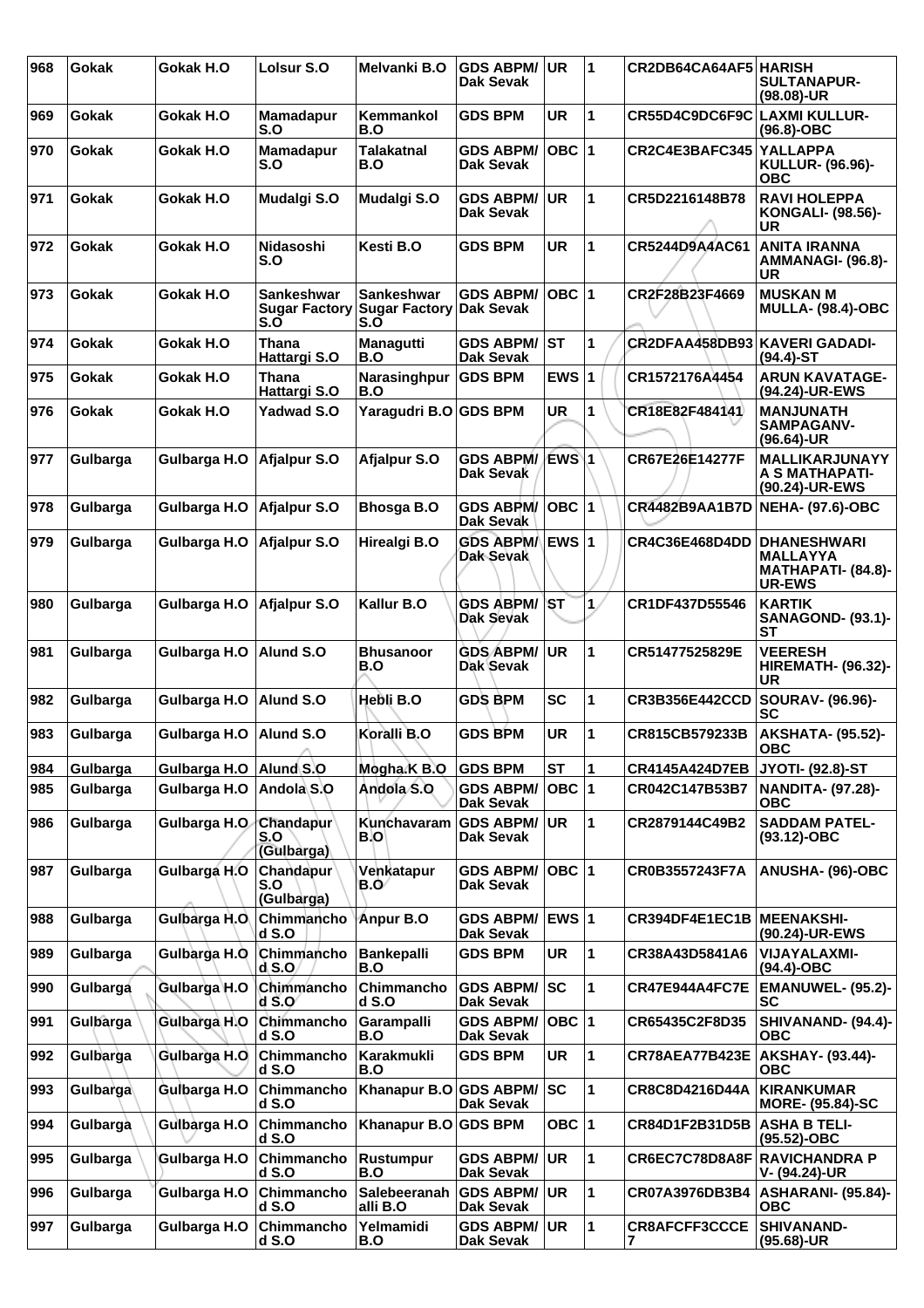| 998  | Gulbarga      | Gulbarga H.O           | Chincholi S.O                            | <b>Chandrampall</b><br>i B.O   | <b>GDS BPM</b>                          | OBC 1           |   | CR3C71A2FE9116        | <b>GNYANESHWAR-</b><br>(94.88)-OBC                              |
|------|---------------|------------------------|------------------------------------------|--------------------------------|-----------------------------------------|-----------------|---|-----------------------|-----------------------------------------------------------------|
| 999  | Gulbarga      | Gulbarga H.O           | Chincholi S.O                            | Chimmaidlai<br>B.O             | <b>GDS ABPM/</b><br><b>Dak Sevak</b>    | <b>EWS 1</b>    |   | CR3149FE68742E        | <b>VIJAYALAXMI-</b><br>(88.8)-UR-EWS                            |
| 1000 | Gulbarga      | Gulbarga H.O           | Chincholi S.O                            | Chimmaidlai<br>B.O             | <b>GDS BPM</b>                          | <b>SC</b>       | 1 | CR56FE752B1851        | YASHODHA<br><b>SHARANAPPA</b><br><b>SOBAGINA- (95.2)-</b><br>SC |
| 1001 | Gulbarga      | Gulbarga H.O           | Chincholi S.O                            | Degalmadi<br>B.O               | <b>GDS BPM</b>                          | PWD 1<br>-В     |   | CR182F2AC66A67        | <b>SUBHAN SAB-</b><br>(74.24)-PWD-B                             |
| 1002 | Gulbarga      | Gulbarga H.O           | Chincholi S.O                            | Kollur B.O                     | <b>GDS BPM</b>                          | <b>SC</b>       | 1 | CR2D63A33A4B46        | ANIL- (96)-SC                                                   |
| 1003 | Gulbarga      | Gulbarga H.O           | Farhatabad<br>S.O                        | <b>Sirnoor B.O</b>             | <b>GDS BPM</b>                          | EWS $ 1$        |   | CR685BEBAD752<br>в    | <b>SANTOSH- (88.48)-</b><br><b>UR-EWS</b>                       |
| 1004 | Gulbarga      | Gulbarga H.O           | Farhatabad<br>S.O                        | <b>Tadtegnoor</b><br>B.O       | GDS BPM                                 | EWS $ 1$        |   | CR3836BCB7736D        | <b>BHAVANI- (89.76)-</b><br><b>UR-EWS</b>                       |
| 1005 | Gulbarga      | Gulbarga H.O           | <b>GB</b><br><b>Bahamanipur</b><br>a S.O | Sindagi B.O                    | <b>GDS ABPM/</b><br><b>Dak Sevak</b>    | ∣sт             | 1 | CR7FB1692C5C44        | <b>KHANDOBA-</b><br>$(93.28)$ -ST                               |
| 1006 | Gulbarga      | Gulbarga H.O           | <b>GB</b><br><b>Bahamanipur</b><br>a S.O | Sirasgi B.O                    | <b>GDS BPM</b>                          | <b>UR</b>       | 1 | CR44EFDCFFD9F1        | <b>SHANTESH-</b><br>(94.72)-UR                                  |
| 1007 | Gulbarga      | Gulbarga H.O           | GB Ggh S.O                               | GB Ggh S.O                     | <b>GDS ABPM/</b><br><b>Dak Sevak</b>    | $OBC$ 1         |   | CR399EF7D8651C        | <b>MUBINABEGUM-</b><br>(98.08)-OBC                              |
| 1008 | Gulbarga      | Gulbarga H.O           | GB Ggh S.O                               | Rajapur B.O                    | <b>GDS ABPM/</b><br>Dak Sevak           | UR <sup>-</sup> | 1 | CR1C943E784459        | TANUJA- (96.32)-<br>овс                                         |
| 1009 | Gulbarga      | Gulbarga H.O           | <b>GB</b><br>Jnanaganga<br>S.O           | <b>GB</b><br>Jnanaganga<br>S.O | <b>GDS ABPM/</b><br><b>Dak Sevak</b>    | OBC 1           |   | CR13D77345C636        | SHIVALINGAPPA-<br>$(98.4)$ -OBC                                 |
| 1010 | Gulbarga      | Gulbarga H.O           | <b>GB N Gunj</b><br>S.O                  | Asta B.O                       | <b>GDS BPM</b>                          | <b>UR</b>       | 1 | CR4CC612DF6538        | <b>PRAKASH- (94.6)-</b><br>UR                                   |
| 1011 | Gulbarga      | Gulbarga H.O           | <b>GB N Gunj</b><br>S.O                  | GB<br><b>Mominpura</b><br>S.O  | <b>GDS ABPM/</b><br><b>Dak Sevak</b>    | <b>EWS 1</b>    |   | CR69819AEB16B5        | <b>VINODA ESHWARA</b><br>DESAYI- (91.04)-<br><b>UR-EWS</b>      |
| 1012 | Gulbarga      | Gulbarga H.O           | <b>GBN Gunj</b><br>S.O                   | <b>GBN Gunj</b><br>S.O         | <b>GDS ABPM/ST</b><br>Dak Sevak         |                 | ď | <b>CR3247DFCF4477</b> | <b>UDAYAKUMAR-</b><br>$(93.92)$ -ST                             |
| 1013 | Gulbarga      | Gulbarga H.O           | GB RS S.O                                | <b>GB Court S.O</b>            | <b>GDS ABPM/ SC</b><br><b>Dak Sevak</b> |                 | 1 | CR0F8DD89AD696        | MANOHAR- (97.12)-<br>SC                                         |
| 1014 | Gulbarga      | Gulbarga H.O           | <b>GB RS S.O</b>                         | <b>GB RS S.O</b>               | <b>GDS ABPM/</b><br>Dak Sevak           | <b>UR</b>       | 1 | CR6F4B49C94A44        | <b>NABUKOUSAR-</b><br>(96.64)-OBC                               |
| 1015 | Gulbarga      | Gulbarga H.O           | <b>GB RS S.O</b>                         | Hire Bennur<br>B.O             | <b>GDS ABPM/</b><br><b>Dak Sevak</b>    | lst             | 1 | CR6D84A315C4F5        | <b>NAGARAJ- (92.16)-</b><br>SТ                                  |
|      | 1016 Gulbarga | Gulbarga H.O GB RS S.O |                                          | Khandal B.O                    | <b>GDS BPM</b>                          | <b>UR</b>       | 1 | CR01FD1156CD29        | <b>CHETAN</b><br><b>BATTARAKI-</b><br>(94.72)-OBC               |
|      | 1017 Gulbarga | Gulbarga H.O           | <b>GB RS S.O.</b>                        | Nandikur B.O                   | <b>GDS BPM</b>                          | <b>UR</b>       | 1 | CR0F24EACD397F        | <b>MAHAMMAD ASIF-</b><br>(95.68)-OBC                            |
|      | 1018 Gulbarga | Gulbarga H.O           | Ghanagapur<br><b>TS.O</b>                | Hullur B.O                     | <b>GDS ABPM/</b><br><b>Dak Sevak</b>    | $OBC$  1        |   | <b>CR6C18876FCB8D</b> | SAGAR- (94.72)-<br><b>OBC</b>                                   |
| 1019 | Gulbarga      | Gulbarga H.O           | Gobbur S.O.                              | Bhairamadgi<br>B.O             | <b>GDS BPM</b>                          | UR              | 1 | <b>CR5A2FE7D8B845</b> | <b>ASLAMBABA-</b><br>(94.88)-UR                                 |
| 1020 | Gulbarga      | Gulbarga H.O           | Gobbur \$.0                              | Havnoor B.O                    | <b>GDS BPM</b>                          | <b>UR</b>       | 1 | CR26F5FFB55982        | <b>SUHAS B K-</b><br>(95.84)-UR                                 |
| 1021 | Gulbarga      | Gulbarga H.O           | Gobbur S.O                               | <b>Hire Heroor</b><br>B.O      | <b>GDS ABPM/</b><br><b>Dak Sevak</b>    | <b>UR</b>       | 1 | CR37FDB77E526B        | <b>PREETI- (94.08)-UR</b>                                       |
| 1022 | Gulbarga      | Gulbarga H.O           | Gulbarga H.O                             | <b>GB Jagath</b><br>S.O        | <b>GDS ABPM/</b><br>Dak Sevak           | PWD 1<br>-DE.   |   | CR7137BCAACDD<br>D    | <b>MANIKANTHA-</b><br>(96.16)-PWD-DE                            |
| 1023 | Gulbarga      | Gulbarga H.O           | Jewargi S.O                              | <b>Bilwar B.O</b>              | <b>GDS ABPM/</b><br><b>Dak Sevak</b>    | IST.            | 1 | <b>CR49EBDED46354</b> | <b>ANITARANI-</b><br>$(92.16)-ST$                               |
| 1024 | Gulbarga      | Gulbarga H.O           | Jewargi S.O                              | Desangi B.O                    | <b>GDS ABPM/</b><br><b>Dak Sevak</b>    | $OBC$  1        |   | CR4446AACA3B74        | <b>AFREEN BIRADAR-</b><br>(93.44)-OBC                           |
| 1025 | Gulbarga      | Gulbarga H.O           | Jewargi S.O                              | Harnoor B.O                    | <b>GDS BPM</b>                          | OBC $ 1$        |   | CR21BB4A67194A        | <b>SATISH</b><br><b>GUDDODAGI-</b><br>(94.4)-OBC                |
| 1026 | Gulbarga      | Gulbarga H.O           | Jewargi S.O                              | Ijjeri B.O                     | <b>GDS BPM</b>                          | <b>UR</b>       | 1 | CR5D227C25B198        | <b>AMBRESH- (95.2)-</b><br>UR                                   |
| 1027 | Gulbarga      | Gulbarga H.O           | Jewargi S.O                              | Jewargi S.O                    | <b>GDS ABPM/</b><br>Dak Sevak           | UR              | 1 | CR763DA1D12C4F        | <b>GURURAJ B</b><br><b>GAWANALLI-</b><br>(98.56)-UR             |
| 1028 | Gulbarga      | Gulbarga H.O           | Jewargi S.O                              | Koodi B.O                      | <b>GDS BPM</b>                          | UR              | 1 | CR5E16EC6F6A21        | <b>NIVEDITA- (94.72)-</b><br><b>OBC</b>                         |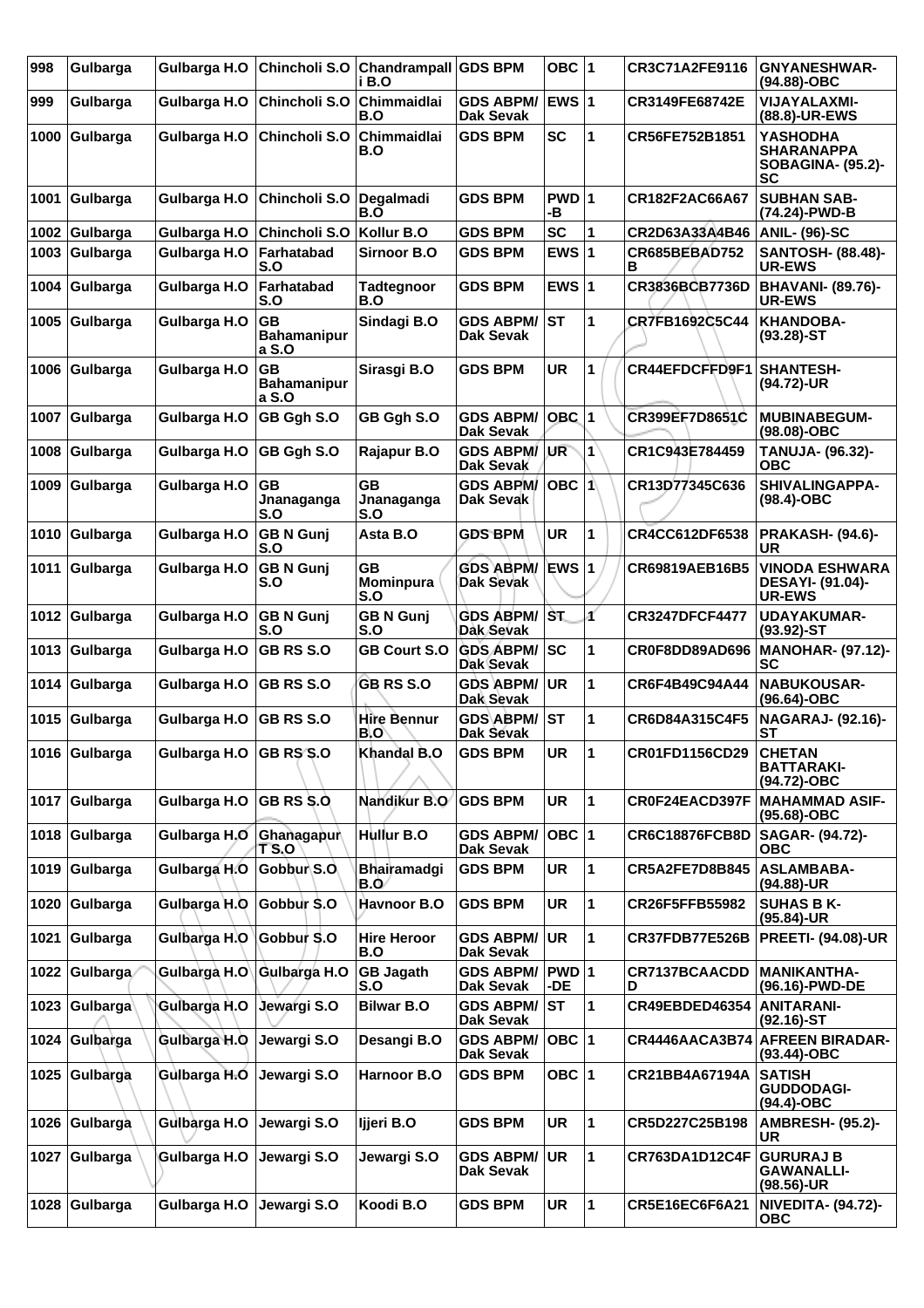| 1029 | Gulbarga      | Gulbarga H.O | Jewargi S.O                                                    | <b>Mandewal</b><br>B.O         | <b>GDS BPM</b>                       | <b>UR</b>        | 11             | CR8FA347FEB65F        | <b>BHAGYASHREE-</b><br>(97.28)-UR                                      |
|------|---------------|--------------|----------------------------------------------------------------|--------------------------------|--------------------------------------|------------------|----------------|-----------------------|------------------------------------------------------------------------|
| 1030 | Gulbarga      | Gulbarga H.O | Kadaganchi<br>S.O                                              | Dannur B.O                     | GDS BPM                              | OBC $ 1$         |                | CR8F445D322BB9        | <b>VISHAL- (95.84)-</b><br>ОВС                                         |
| 1031 | Gulbarga      | Gulbarga H.O | Kadaganchi<br>S.O                                              | Duttargaon<br>B.O              | GDS BPM                              | <b>SC</b>        | 1              | CR257EC1444918        | <b>NANDAKUMAR-</b><br>$(96.32) - SC$                                   |
| 1032 | Gulbarga      | Gulbarga H.O | Kadaganchi<br>S.O                                              | Gola B B.O                     | <b>GDS ABPM/</b><br><b>Dak Sevak</b> | <b>UR</b>        | 1              | CR4DB5924C7DF5        | <b>SHARANABASAPP</b><br>A PATIL- (94.88)-UR                            |
| 1033 | Gulbarga      | Gulbarga H.O | Kadaganchi<br>S.O                                              | Kadaganchi<br>S.O              | <b>GDS ABPM/</b><br>Dak Sevak        | <b>UR</b>        | 1              | CR7349CE4371F6        | <b>SHRUSHTI</b><br><b>BASAVARAJ</b><br><b>HIREMATH- (94.72)-</b><br>UR |
| 1034 | Gulbarga      | Gulbarga H.O | Kadaganchi<br>S.O                                              | <b>Lad Chincholi</b><br>B.O    | <b>GDS BPM</b>                       | <b>UR</b>        | 1              | CR171D8657D923        | <b>ANKUSH- (95.36)-</b><br>ОВС                                         |
| 1035 | Gulbarga      | Gulbarga H.O | Kadaganchi<br>S.O                                              | Pattan B.O                     | <b>GDS BPM</b>                       | <b>SC</b>        | 1              | CR8DD54EDCE743        | <b>AKASH- (93.8)-SC</b>                                                |
| 1036 | Gulbarga      | Gulbarga H.O | Kalgi S.O                                                      | Kalgurhi B.O                   | <b>GDS BPM</b>                       | UR               | 1              | CR5B59424882E7        | <b>DINESHKUMAR-</b><br>(93.44)-UR                                      |
| 1037 | Gulbarga      | Gulbarga H.O | Kalgi S.O                                                      | Mangalgi B.O                   | <b>GDS ABPM/</b><br><b>Dak Sevak</b> | <b>UR</b>        | 1              | CR21F96924BB65        | <b>SUNIL- (93.12)-UR</b>                                               |
| 1038 | Gulbarga      | Gulbarga H.O | Kamalapur<br>S.O<br>(Gulbarga)                                 | Chandankera<br>B.O             | <b>GDS BPM</b>                       | OBC              | $\vert$ 1      | CR2A6484BB1B12        | MALLINATH- (95.2)-<br>овс                                              |
| 1039 | Gulbarga      | Gulbarga H.O | Kamalapur<br>S.O<br>(Gulbarga)                                 | Kamalapur<br>S.O<br>(Gulbarga) | <b>GDS ABPM/</b><br>Dak Sevak        | UR               | 1              | CR049F3199E6EA        | <b>BASAVARAJ-</b><br>(95.84)-UR                                        |
| 1040 | Gulbarga      | Gulbarga H.O | Khajuri S.O<br>(Gulbarga)                                      | Anoor B.O                      | <b>GDS BPM</b>                       | <b>UR</b>        | 1              |                       | CR3F181EA9AEC8 SUMA- (95.36)-OBC                                       |
| 1041 | Gulbarga      | Gulbarga H.O | Khajuri S.O<br>(Gulbarga)                                      | Bangarga B.O GDS BPM           |                                      | <b>UR</b>        | 1              |                       | CR02CF5DA7C486   AKSHATA- (94.72)-<br>UR                               |
| 1042 | Gulbarga      | Gulbarga H.O | Khajuri S.O<br>(Gulbarga)                                      | Jawalga J<br>B.O               | <b>GDS BPM</b>                       | $EWS$  1         |                | <b>CR19CAB543CA45</b> | BHAVESH- (89.12)-<br><b>UR-EWS</b>                                     |
| 1043 | Gulbarga      | Gulbarga H.O | <b>Mahagaon</b><br>(Gulbarga)<br>$\dot{\mathbf{S}}.\mathbf{O}$ | <b>Belkota B.O</b>             | <b>GDS BPM</b>                       | OBC <sub>1</sub> |                | CR7EF68DDD842B        | <b>MALLIKARJUN-</b><br>(94.4)-OBC                                      |
| 1044 | Gulbarga      | Gulbarga H.O | <b>Mahagaon</b><br>(Gulbarga)<br>$\mathsf{S}.\mathsf{O}$       | <b>Bilgunda B.O</b>            | <b>GDS ABPM/</b><br>Dak Sevak        | OBC $ 1$         |                | CR0F275A147FB5        | SIDDHAROODHA-<br>(96)-OBC                                              |
| 1045 | Gulbarga      | Gulbarga H.O | Mahagaon<br>(Gulbarga)<br>S.O                                  | Kurikota B.O                   | <b>GDS ABPM/</b><br>Dak Sevak        | OBC $ 1$         |                | <b>CR2C37AFE7434F</b> | SARITA- (94.72)-<br>ОВС                                                |
|      | 1046 Gulbarga | Gulbarga H.O | Mahagaon<br>(Gulbarga)<br>S.O                                  | Sangunda<br>B.O                | <b>GDS ABPM/</b><br><b>Dak Sevak</b> | ∣UR              | $\overline{1}$ | CR3FB5443893BB        | <b>CHANDRASHEKAR</b><br>- (94.56)-UR                                   |
| 1047 | Gulbarga      | Gulbarga H.O | Mahagaon<br>(Gulbarga)<br>S.O.                                 | Sangunda<br>B.O                | <b>GDS BPM</b>                       | <b>ST</b>        | 1              | <b>CR6756EFCB13D7</b> | <b>MALLAMMA-</b><br>(92.64)-ST                                         |
| 1048 | Gulbarga      | Gulbarga H.O | <b>Mashal S.O</b>                                              | Mannur B.O                     | GDS ABPM/<br>Dak Sevak               | <b>UR</b>        | $\mathbf{1}$   | CR399D61C36166        | <b>ASIF CHOUDHARI-</b><br>(96.48)-UR                                   |
| 1049 | Gulbarga      | Gulbarga H.O | Mashal S.O                                                     | Udachan B.O                    | <b>GDS BPM</b>                       | OBC $ 1$         |                | <b>CR3AB449557FBA</b> | <b>SADDAMHUSEN</b><br>MANIYAR- (96)-<br><b>OBC</b>                     |
| 1050 | Gulbarga      | Gulbarga H.O | Nimbal S.O                                                     | Hadalgi B.O                    | <b>GDS BPM</b>                       | <b>UR</b>        | 1              | CR45CE4CFEF447        | <b>KAVYASHRI</b><br><b>TIGADI- (96.32)-UR</b>                          |
| 1051 | Gulbarga      | Gulbarga H.O | <b>Ratkal</b> S.O                                              | Kalhipparga<br>B.O             | <b>GDS BPM</b>                       | <b>SC</b>        | 1              | <b>CR735F4B7B4AC7</b> | <b>VICKY- (93.6)-SC</b>                                                |
| 1052 | Gulbarga      | Gulbarga H.O | Ratkal S.O                                                     | Ratkal S.O                     | <b>GDS ABPM/</b><br>Dak Sevak        | <b>UR</b>        | $\mathbf{1}$   | CR1A128311F47D        | <b>SANGAMESH-</b><br>(96.48)-OBC                                       |
| 1053 | Gulbarga      | Gulbarga H.O | Shahabad<br>ACC S.O                                            | <b>Shahabad</b><br>ACC S.O     | <b>GDS ABPM/</b><br>Dak Sevak        | <b>UR</b>        | $\mathbf{1}$   | CR0F3197D749A3        | <b>LAKSHMI C D-</b><br>$(96.48)$ -SC                                   |
| 1054 | Gulbarga      | Gulbarga H.O | Shahabad<br>S.O<br>(Gulbarga)                                  | Hongunta B.O GDS BPM           |                                      | SC               | 1              | CR448F65E5AD41        | <b>SHEELA- (92.48)-SC</b>                                              |
| 1055 | Gulbarga      | Gulbarga H.O | <b>Shahabad</b><br>S.O<br>(Gulbarga)                           | Pala B.O                       | <b>GDS BPM</b>                       | <b>UR</b>        | 1              | CR7A3A96DB4654        | <b>JAGADEVI- (95.04)-</b><br>UR                                        |
| 1056 | Gulbarga      | Gulbarga H.O | <b>Station</b><br>Ghanagapur<br>S.O                            | <b>Bommanahall</b><br>i B.O    | <b>GDS BPM</b>                       | OBC $ 1$         |                | CR219C5924C31F        | <b>ASHWINI- (95.36)-</b><br>ОВС                                        |
| 1057 | Gulbarga      | Gulbarga H.O | <b>Station</b><br>Ghanagapur<br>S.O                            | <b>Hittal Siroor</b><br>B.O    | <b>GDS BPM</b>                       | OBC $ 1$         |                | CR8C12B294CC98        | <b>SHRADDHA-</b><br>(95.36)-OBC                                        |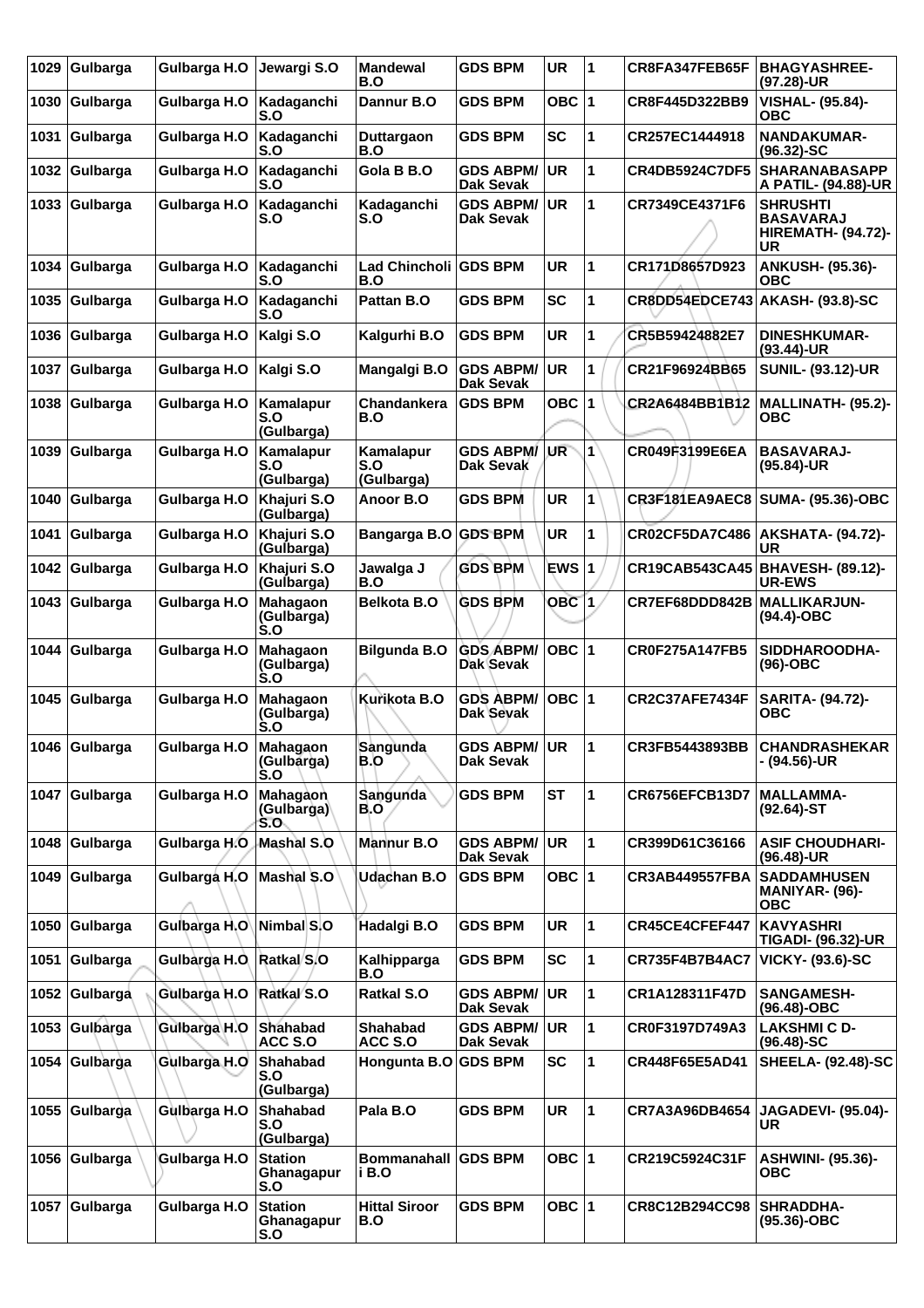| 1058 | Gulbarga      | Gulbarga H.O | <b>Station</b><br>Ghanagapur<br>S.O | <b>Station</b><br>Ghanagapur<br>S.O | <b>GDS ABPM/</b><br>Dak Sevak        | <b>SC</b>     | 1              | <b>CR39F94CFD1DFE PRAVEEN G</b> | <b>PAWAR- (92.96)-SC</b>                                      |
|------|---------------|--------------|-------------------------------------|-------------------------------------|--------------------------------------|---------------|----------------|---------------------------------|---------------------------------------------------------------|
| 1059 | Gulbarga      | Gulbarga H.O | <b>Sulahpeth</b><br>S.O             | Gadikeshwar<br>B.O                  | <b>GDS ABPM/</b><br><b>Dak Sevak</b> | <b>UR</b>     | 1              | CR448848F5F45C                  | <b>MUTTUSHREE-</b><br>(93.12)-OBC                             |
| 1060 | Gulbarga      | Gulbarga H.O | <b>Sulahpeth</b><br>S.O             | <b>Halchar B.O</b>                  | <b>GDS BPM</b>                       | SC            | 1              | CR6724357AC488                  | <b>PREMKUMAR-</b><br>(94.72)-SC                               |
| 1061 | Gulbarga      | Gulbarga H.O | <b>Sulahpeth</b><br>S.O             | Mogha B.O                           | <b>GDS ABPM/</b><br><b>Dak Sevak</b> | $OBC$  1      |                | CR7EFD3CE33EF7                  | <b>SOUMYA- (95.68)-</b><br>овс                                |
| 1062 | Gulbarga      | Gulbarga H.O | <b>Sulahpeth</b><br>S.O             | <b>Sulahpeth</b><br>S.O             | <b>GDS ABPM/</b><br><b>Dak Sevak</b> | $PWD$ 1<br>-A |                | CR53616AC6EA27                  | SAGAR- (82.4)-<br><b>PWD-A</b>                                |
| 1063 | Gulbarga      | Gulbarga H.O | Yedrami S.O                         | Kadkol B.O                          | <b>GDS ABPM/</b><br><b>Dak Sevak</b> | EWS $ 1$      |                | CR14A75B78223A                  | <b>BHAGYASHRIG</b><br><b>HUGAR- (85.92)-UR-</b><br><b>EWS</b> |
| 1064 | Gulbarga      | Gulbarga H.O | Yedrami S.O                         | <b>Kuknoor B.O</b>                  | <b>GDS BPM</b>                       | <b>SC</b>     | 1              | CR5447672D89AB                  | <b>VILASA</b><br>VIJAYAKAR-(93)-<br><b>SC</b>                 |
| 1065 | Gulbarga      | Gulbarga H.O | Yedrami S.O                         | Malli B.O                           | <b>GDS BPM</b>                       | <b>OBC 1</b>  |                | <b>CROE1F1D3EBDF8</b>           | <b>ASHWINI- (95.52)-</b><br><b>OBC</b>                        |
| 1066 | Gulbarga      | Gulbarga H.O | Yedrami S.O                         | Sumbad B.O                          | <b>GDS BPM</b>                       | UR            | 1              | CR345BC3AA5DA                   | <b>SUNITA- (95.2)-OBC</b>                                     |
| 1067 | Gulbarga      | Yadgiri H.O  | <b>Bheemarayan</b><br>aqudi S.O     | <b>Bheemarayan</b><br>agudi S.O     | <b>GDS ABPM/</b><br><b>Dak Sevak</b> | UR.           | $\mathbf{2}$   | CR1B6E5CA1BEE<br>F              | MEGHA- (95.04)-<br>ОВС                                        |
| 1068 | Gulbarga      | Yadgiri H.O  | Bheemarayan<br>agudi S.O            | <b>Bheemarayan</b><br>agudi S.O     | <b>GDS ABPM/</b><br>Dak Sevak        | UR            | $\overline{2}$ | <b>CR494431DF474E</b>           | <b>BHAGYASHRI-</b><br>(94.24)-OBC                             |
| 1069 | Gulbarga      | Yadgiri H.O  | <b>Bheemarayan</b><br>agudi S.O     | Diggi B.O                           | <b>GDS BPM</b>                       | OBC 1         |                | <b>CR48B4441DFB7C</b>           | <b>MALLIKARJUNA-</b><br>(95.2)-OBC                            |
| 1070 | Gulbarga      | Yadgiri H.O  | <b>Bheemarayan</b><br>agudi S.O     | Hothpeth B.O                        | <b>GDS BPM</b>                       | <b>UR</b>     | 1              | CR24394DFA6915                  | <b>GURURAJ- (92.96)-</b><br>ОВС                               |
| 1071 | Gulbarga      | Yadgiri H.O  | <b>Chittapur S.O</b>                | <b>Chittapur S.O</b>                | <b>GDS ABPM/</b><br><b>Dak Sevak</b> | <b>ST</b>     | 1              | CR42B39344A95E                  | <b>YALLAPPA- (92.32)-</b><br>SТ                               |
| 1072 | Gulbarga      | Yadgiri H.O  | <b>Chittapur S.O</b>                | Dandothi B.O                        | <b>GDS ABPMA</b><br><b>Dak Sevak</b> | $OBC$ 1       |                | CR2C6A55F128B3                  | GEETA- (94.24)-<br><b>OBC</b>                                 |
| 1073 | Gulbarga      | Yadgiri H.O  | Gogi S.O                            | <b>Balbatti B.O</b>                 | <b>GDS ABPM/</b><br><b>Dak Sevak</b> | UR-           | 11             | CR42E44B54419C                  | <b>TRISHUL- (93.44)-</b><br><b>OBC</b>                        |
| 1074 | Gulbarga      | Yadgiri H.O  | Gogi S.O                            | <b>Chamnal B.O</b>                  | <b>GDS BPM</b>                       | UR            | 1              | CR238663B8F4F9                  | <b>GURULINGAPPA-</b><br>(95.68)-OBC                           |
| 1075 | Gulbarga      | Yadgiri H.O  | Gogi S.O                            | Yewoor B.O                          | <b>GDS BPM</b>                       | UR            | 1              | <b>CR756ACCC72C82</b>           | <b>GURUSHANTAYYA-</b><br>(95.8)-UR                            |
| 1076 | Gulbarga      | Yadgiri H.O  | Gurmitkal S.O                       | Kotgera B.O                         | <b>GDS BPM</b>                       | EWS $ 1$      |                | CR0C44C579554D                  | <b>NAVEEENKUMAR-</b><br>(87.84)-UR-EWS                        |
|      | 1077 Gulbarga | Yadgiri H.O  | Gurmitkal S.O Putpak B.O            |                                     | <b>GDS BPM</b>                       | UR            | 11             | CR68BC9299C6D1                  | <b>SHIRISHA T-</b><br>$(96.64) - SC$                          |
| 1078 | Gulbarga      | Yadgiri H.O  | Hunasgi S.O                         | Hunasgi S.O                         | <b>GDS ABPM/</b><br><b>Dak Sevak</b> | <b>UR</b>     | 1              | CR3F9825B4F916                  | <b>AKSHAY- (94.88)-</b><br><b>OBC</b>                         |
|      | 1079 Gulbarga | Yadgiri H.O  | Hunasgi S.O                         | Vajjal B.O                          | <b>GDS BPM</b>                       | UR            | 1              | <b>CR54B88871FBCB</b>           | JYOTHI- (95)-UR                                               |
| 1080 | Gulbarga      | Yadgiri H.O  | Kembhavi<br>S.O                     | Hegganadodd GDS BPM<br>i B.O        |                                      | <b>UR</b>     | 1              | CR3B5A4944F7F2                  | <b>ASHWINI- (94.24)-</b><br><b>OBC</b>                        |
| 1081 | Gulbarga      | Yadgiri H.O. | Kembhavi<br>S.O                     | Kembhavi<br>Sanjeev<br>Nagar B.O    | <b>GDS BPM</b>                       | PWD 1<br>-C   |                | CR43653F2144A8                  | <b>SANTOSHKUMAR-</b><br>(88.48)-PWD-C                         |
| 1082 | Gulbarga      | Yadgiri H.O  | Kembhavi<br>S.O                     | Malla B B.O                         | <b>GDS BPM</b>                       | <b>UR</b>     | 1              | CR7CB1A4DF413E SIDDARAM         | <b>BUJARI- (94.4)-OBC</b>                                     |
| 1083 | Gulbarga      | Yadgiri H.O  | Kembhavi<br>S.O                     | Munirbomma<br>nahalli B.O           | <b>GDS ABPM/</b><br><b>Dak Sevak</b> | <b>UR</b>     | 1              | CR2C51BDED6AD                   | <b>VIRESH ASKI-</b><br>(93.92)-OBC                            |
| 1084 | Gulbarga      | Yadgiri H.O  | Kembhavi<br>$S_1O_2$                | Yelgi B.O                           | <b>GDS BPM</b>                       | UR            | 1              | CR71E4523A5162                  | <b>VAIBHAV</b><br><b>KULKARNI- (96.32)-</b><br>UR             |
| 1085 | Gulbarga      | Yadgiri H.O  | Kodekal S.O                         | <b>Marnal B.O</b>                   | <b>GDS BPM</b>                       | UR            |                | CR34719B6342A4                  | <b>RAJU- (95.2)-OBC</b>                                       |
| 1086 | Gulbarga      | Yadgiri H.O  | Kumbarpeth<br>S.O                   | Aldal B.O                           | <b>GDS BPM</b>                       | OBC 1         |                | CR448ADC71C434                  | <b>PRAMOD</b><br><b>KANTAPPA HORTI-</b><br>(95.52)-OBC        |
| 1087 | Gulbarga      | Yadgiri H.O  | Kumbarpeth<br>S.O                   | Devatkal B.O                        | <b>GDS BPM</b>                       | OBC ∣1        |                | CR2EB8B679EFFD                  | <b>MAMATA- (95.84)-</b><br><b>OBC</b>                         |
| 1088 | Gulbarga      | Yadgiri H.O  | <b>Madhwar S.O</b>                  | Ajalapur B.O                        | <b>GDS ABPM/</b><br>Dak Sevak        | <b>UR</b>     | 1              | <b>CR2457E5E4421E</b>           | <b>POOJA- (95.04)-UR</b>                                      |
| 1089 | Gulbarga      | Yadgiri H.O  | <b>Madhwar S.O</b>                  | <b>Totloor B.O</b>                  | <b>GDS BPM</b>                       | EWS $ 1$      |                | CR186A87DBB251                  | <b>AMBRISH- (87.36)-</b><br><b>UR-EWS</b>                     |
| 1090 | Gulbarga      | Yadgiri H.O  | <b>Malkhed S.O</b>                  | Neelhalli B.O                       | <b>GDS ABPM/</b><br><b>Dak Sevak</b> | <b>UR</b>     | 1              | CR0EEE624A9163                  | <b>PRASHANTH-</b><br>(95.84)-OBC                              |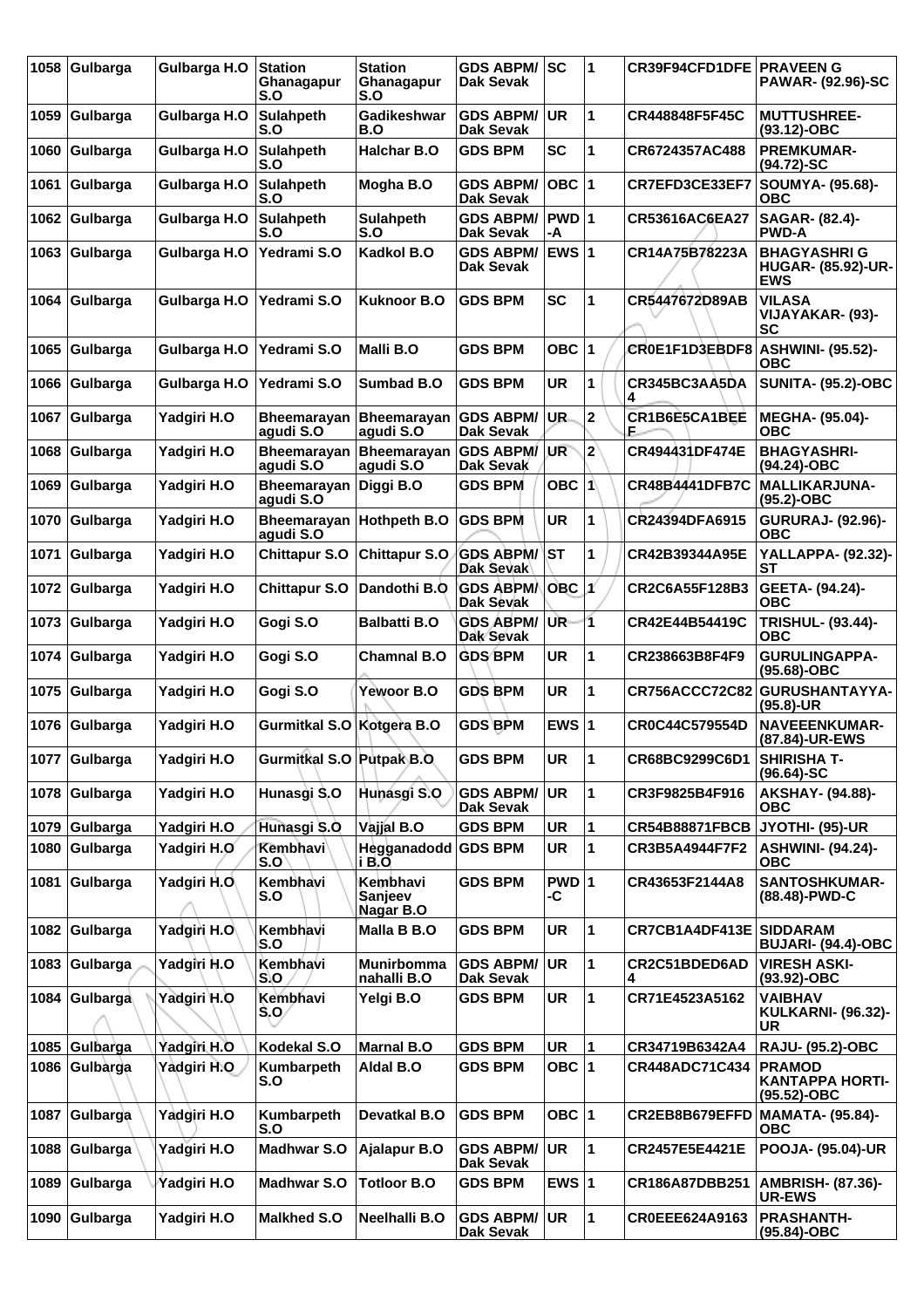| 1091 | Gulbarga      | Yadgiri H.O  | <b>Malkhed S.O</b>                    | <b>Pethsiroor</b><br>B.O           | <b>GDS BPM</b>                       | <b>UR</b>          | 1 | <b>CR129F77DB5C42</b>     | <b>SHWETA SWAMI-</b><br>(92.32)-UR                                |
|------|---------------|--------------|---------------------------------------|------------------------------------|--------------------------------------|--------------------|---|---------------------------|-------------------------------------------------------------------|
| 1092 | Gulbarga      | Yadgiri H.O  | <b>Mudhol</b><br>(Gulbarga)<br>S.O    | Kadcherla<br>B.O                   | <b>GDS BPM</b>                       | <b>SC</b>          | 1 | CR4E2A2E2C4762            | <b>TEJUNAYAK-</b><br>$(92.64)$ -SC                                |
| 1093 | Gulbarga      | Yadgiri H.O  | <b>Mudhol</b><br>(Gulbarga)<br>S.O    | <b>Mudhol</b><br>(Gulbarga)<br>S.O | <b>GDS ABPM/</b><br><b>Dak Sevak</b> | lst                | 1 | CR7763F95A2F75            | <b>ANAND</b><br><b>BUDANAVAR-</b><br>$(92.48)$ -ST                |
| 1094 | Gulbarga      | Yadgiri H.O  | <b>Mudhol</b><br>(Gulbarga)<br>S.O    | Nadepalli B.O                      | <b>GDS BPM</b>                       | <b>UR</b>          | 1 | CR36EB3DE58441            | <b>BASAVARAJ-</b><br>$(93.92)$ -UR                                |
| 1095 | Gulbarga      | Yadgiri H.O  | <b>Mudhol</b><br>(Gulbarga)<br>S.O    | Ribbanpalli<br>B.O                 | <b>GDS BPM</b>                       | OBC ∣1             |   | <b>CR242DC348CEF7</b>     | <b>SANGEETA</b><br><b>WAGADARI- (95.2)-</b><br><b>OBC</b>         |
| 1096 | Gulbarga      | Yadgiri H.O  | <b>Naikal S.O</b>                     | <b>Chatnalli B.O</b>               | <b>GDS BPM</b>                       | OBC ∣1             |   | CR097F1EFA1874            | <b>PUSHPALATA-</b><br>(94.72)-OBC                                 |
| 1097 | Gulbarga      | Yadgiri H.O  | Naikal S.O                            | <b>Naikal S.O</b>                  | <b>GDS ABPM/</b><br>Dak Sevak        | SC                 | 1 | CR07E5566CFEEE            | <b>JANTY- (92.32)-SC</b>                                          |
| 1098 | Gulbarga      | Yadgiri H.O  | Nalwar S.O                            | Kanganahalli<br>B.O                | <b>GDS BPM</b>                       | <b>ST</b>          | 1 | <b>CR0C14A1436EFE</b>     | SAIKUMAR- (92)-ST                                                 |
| 1099 | Gulbarga      | Yadgiri H.O  | Nidgunda S.O                          | Jettur B.O                         | <b>GDS ABPM/</b><br><b>Dak Sevak</b> | $OBC$  1           |   | <b>CR8EBFD4EAED9</b><br>5 | <b>TEJASHWINI V K-</b><br>$(93.28)-OBC$                           |
| 1100 | Gulbarga      | Yadgiri H.O  | Nidgunda S.O                          | Koradampalli<br>B.O                | <b>GDS ABPM/JUR</b><br>Dak Sevak     |                    |   | CR8DF5DACAAF4             | POOJESHWARI-<br>$(92.8)-OBC$                                      |
| 1101 | Gulbarga      | Yadgiri H.O  |                                       | Nidgunda S.O Nidgunda S.O          | <b>GDS ABPM/</b><br>Dak Sevak        | <b>PWD</b> 1<br>-A |   | <b>CR2BF4CF312D47</b>     | <b>ANILKUMAR D-</b><br>(84.16)-PWD-A                              |
| 1102 | Gulbarga      | Yadgiri H.O  | Rajankollur<br>S.O                    | Jamalapur<br>B.O                   | <b>GDS BPM</b>                       | OBC $ 1$           |   | CR58D49E1F4EAA            | <b>SHALINI- (93.44)-</b><br><b>OBC</b>                            |
| 1103 | Gulbarga      | Yadgiri H.O  | Rajankollur<br>S.O                    | Rajankollur<br>S.O                 | <b>GDS ABPMA</b><br>Dak Sevak        | lsc                | 1 |                           | CR4CE8CA642EB9 SHREEDHAR- (95)-<br>SC                             |
| 1104 | Gulbarga      | Yadgiri H.O  | Ramasamudr<br>a S.O (Yadgir)          | Algera B.O                         | <b>GDS ABPM/SC</b><br>Dak Sevak      |                    | 1 | CR33745CF1616F            | <b>AKASH</b><br><b>CHANNAYAKA-</b><br>$(95.2)$ -SC                |
| 1105 | Gulbarga      | Yadgiri H.O  | Saidapur S.O<br>(Yadgir)              | Killankera<br>B.O                  | <b>GDS BPM</b>                       | ÙR.                | ď | CR49B92B9E626F            | <b>AVANESHWARI-</b><br>(95.2)-OBC                                 |
| 1106 | Gulbarga      | Yadgiri H.O  | Saidapur S.O<br>(Yadgir)              | Saidapur S.O<br>(Yadgir)           | <b>GDS ABPM/</b><br>Dak Sevak        | EWS 1              |   | CR51F249258C55            | <b>BHAGYALAXMI-</b><br>(90.4)-UR-EWS                              |
| 1107 | Gulbarga      | Yadgiri H.O  | Saidapur S.O<br>(Yadgir)              | Saidapur S.O<br>(Yadgir)           | <b>GDS ABPM/</b><br>Dak Sevak        | <b>UR</b>          | 1 | CR06E6D3FA4D28            | <b>NAGAPPA- (94.56)-</b><br><b>SC</b>                             |
| 1108 | Gulbarga      | Yadgiri H.O  | Sedam S.O<br>A                        | Chitakanapall<br> i B.O            | <b>GDS BPM</b>                       | EWS $ 1$           |   | <b>CR194C4FC654C5</b>     | <b>SUREKHA</b><br>GANGAR- (90.88)-<br><b>UR-EWS</b>               |
| 1109 | Gulbarga      | Yadgiri H.O  | Sedam S.O                             | Handarki B.O                       | <b>GDS BPM</b>                       | PWD 1<br>-B        |   | <b>CR1698F69CCF8D</b>     | <b>SANGAMESH</b><br><b>VASTRAD- (73.76)-</b><br><b>PWD-B</b>      |
| 1110 | Gulbarga      | Yadgiri H.O  | Sedam S.O                             | Vasavadatta<br>C F B.O             | <b>GDS BPM</b>                       | <b>OBC 1</b>       |   | CR8BF34E964BD5            | <b>MEGHAP</b><br>PATTANASHETTY-<br>(94.56)-OBC                    |
| 1111 | Gulbarga      | Yadgiri H.O. | Shahapur S.O Anabi B.O<br>(Yadgir)    |                                    | <b>GDS BPM</b>                       | <b>SC</b>          | 1 | CR3161754B6A4E            | <b>RENUKA- (95.8)-SC</b>                                          |
|      | 1112 Gulbarga | Yadgiri H.O  | Shahapur S.O Ekchinti B.O<br>(Yadgir) |                                    | <b>GDS BPM</b>                       | OBC 1              |   | CR6DBF52A9F85A            | <b>DEVARAJ KALAL-</b><br>(95.04)-OBC                              |
| 1113 | Gulbarga      | Yadgiri H.O  | Shahapur S.O   Ibrahimpur<br>(Yadgir) | B.O                                | <b>GDS BPM</b>                       | EWS $ 1$           |   | CR0C4682ED44AD            | <b>DRAKSHAYINI-</b><br>(88.8)-UR-EWS                              |
| 1114 | Gulbarga      | Yadgiri H.O  | Shorapur S.O                          | <b>Baichbal B.O</b>                | <b>GDS BPM</b>                       | OBC 1              |   | CR028F1CB43293            | PRABHUGOUDA-<br>(95.04)-OBC                                       |
| 1115 | Gulbarga      | Yadgiri H.O  | Shorapur S.O                          | Jalibenchi<br>B.O                  | <b>GDS BPM</b>                       | <b>UR</b>          | 1 | CR8A5433E31446            | <b>VINAYAK</b><br>GADDEPPA<br><b>JAINAPOOR-</b><br>$(93.28)$ -OBC |
|      | 1116 Gulbarga | Yadgiri H.O  | Shorapur S.O                          | <b>Mangalore</b><br>B.O            | <b>GDS BPM</b>                       | OBC $ 1$           |   | CR1B1CC49B4C15 SHRIMANT   | <b>POLICEPATIL-</b><br>$(95.8)-OBC$                               |
| 1117 | Gulbarga      | Yadgiri H.O  | Shorapur S.O                          | Wagingera<br>B.O                   | <b>GDS BPM</b>                       | OBC $ 1$           |   | <b>CR465D467DFFC5</b>     | <b>RAVI BYAKOD-</b><br>$(93.6)$ -OBC                              |
| 1118 | Gulbarga      | Yadgiri H.O  | Wadgera S.O                           | <b>Chennur B.O</b>                 | <b>GDS ABPM/</b><br><b>Dak Sevak</b> | lst                | 1 | CR4B58DD8BE679            | <b>JAYALALITA-</b><br>$(92.96)$ -ST                               |
| 1119 | Gulbarga      | Yadgiri H.O  | Wadi S.O<br>(Gulbarga)                | Wadi S.O<br>(Gulbarga)             | <b>GDS ABPM/</b><br>Dak Sevak        | OBC  1             |   | <b>CR8C37FE54619F</b>     | <b>SHWETA- (95.04)-</b><br><b>OBC</b>                             |
| 1120 | Gulbarga      | Yadgiri H.O  | Yadgiri<br><b>Station S.O</b>         | <b>Bablad B.O</b>                  | <b>GDS ABPM/</b><br><b>Dak Sevak</b> | OBC  1             |   | CR2C45F16417A5            | <b>SHARANABASAPP</b><br>A- (95.68)-OBC                            |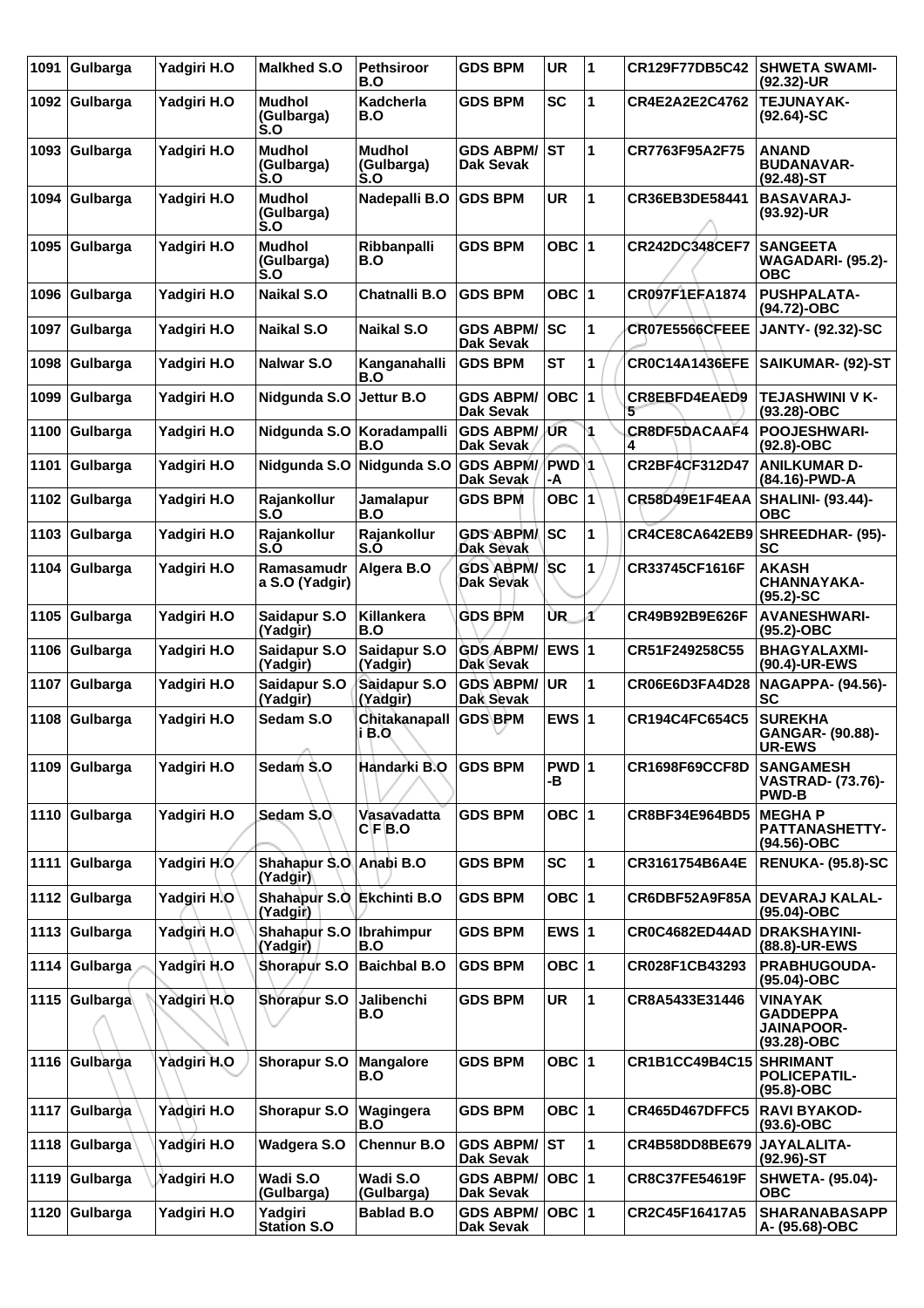| 1121 | Gulbarga    | Yadgiri H.O | Yadgiri<br><b>Station S.O</b>               | Gulsharam<br>B.O                 | <b>GDS BPM</b>                       | <b>SC</b>     | 1            | CR1A5D58122163        | <b>SACHIN KANNUR-</b><br>$(95)-SC$                                           |
|------|-------------|-------------|---------------------------------------------|----------------------------------|--------------------------------------|---------------|--------------|-----------------------|------------------------------------------------------------------------------|
| 1122 | Gulbarga    | Yadgiri H.O | Yadgiri<br><b>Station S.O</b>               | Hattikuni B.O                    | <b>GDS ABPM/</b><br><b>Dak Sevak</b> | UR            | 1            | CR1AB2981B4384        | <b>PRAFULKUMAR-</b><br>$(93.6)$ -OBC                                         |
| 1123 | Gulbarga    | Yadgiri H.O | Yadgiri<br><b>Station S.O</b>               | Hattikuni B.O                    | <b>GDS BPM</b>                       | EWS $ 1$      |              | CR8CDCFF386EA4        | <b>SHIVAPPA L-</b><br>(90.56)-UR-EWS                                         |
| 1124 | Gulbarga    | Yadgiri H.O | Yadgiri<br><b>Station S.O</b>               | Katagi<br><b>Shahapur B.O</b>    | <b>GDS BPM</b>                       | <b>ST</b>     | 1            | CR12B2F9943EF4        | <b>SHARANABASAPP</b><br>A- (92.16)-ST                                        |
| 1125 | Gulbarga    | Yadgiri H.O | Yadgiri<br><b>Station S.O</b>               | <b>Mudnal B.O</b>                | <b>GDS ABPM/</b><br><b>Dak Sevak</b> | OBC  1        |              | CR76FE14F345C7        | <b>RAVINDRAKUMAR-</b><br>(94.24)-OBC                                         |
|      | 1126 Haveri | Haveri H.O  | Adur S.O<br>(Haveri)                        | Adur S.O<br>(Haveri)             | <b>GDS ABPM/</b><br>Dak Sevak        | UR.           | 1            | CR4DC649445D5C        | <b>VIDYA A KARJAGI-</b><br>$(97.12)$ -OBC                                    |
|      | 1127 Haveri | Haveri H.O  | <b>Akkialur S.O</b>                         | Kallapur B.O                     | <b>GDS ABPM/</b><br>Dak Sevak        | <b>EWS 1</b>  |              | CR74CB62B34B32        | <b>VIKRAM M RAJ</b><br>PUROHIT- (95)-UR-<br><b>EWS</b>                       |
|      | 1128 Haveri | Haveri H.O  | <b>Akkialur S.O</b>                         | Suraleshwar<br>B.O               | <b>GDS BPM</b>                       | <b>ST</b>     | 1            | CR24FEE74FA36E        | <b>MAMATA G</b><br><b>HOSAMANI- (96.32)-</b><br><b>ST</b>                    |
|      | 1129 Haveri | Haveri H.O  | <b>Bankapur S.O</b>                         | Kundur B.O                       | <b>GDS BPM</b>                       | <b>SC</b>     | 1            | CR0314BE997CC7        | <b>CHAITRA N</b><br><b>SHIVANNAVAR-</b><br>$(95.52) - SC$                    |
|      | 1130 Haveri | Haveri H.O  | Bommanahall Hullatti B.O.<br>i S.O (Haveri) |                                  | <b>GDS BPM</b>                       | $OBC$  1      |              | CR8F1F13B94EE1        | <b>KAVYAN</b><br><b>HANCHINAMANI-</b><br>(96.32)-OBC                         |
|      | 1131 Haveri | Haveri H.O  | <b>Bommanahall</b><br>i S.O (Haveri)        | Yalawatti B.O                    | <b>GDS BPM</b>                       | OBC 1         |              | CR8363B27CE44F        | <b>SUJATA</b><br><b>HONNATTI- (94.88)-</b><br><b>OBC</b>                     |
|      | 1132 Haveri | Haveri H.O  | <b>Byadgi S.O</b>                           | <b>Bisalalli B.O</b>             | <b>GDS BPM</b>                       | OBC $ 1$      |              | CR4629CE7B4245        | <b>POORNIMA</b><br>JADHAV- (96)-OBC                                          |
|      | 1133 Haveri | Haveri H.O  | <b>Byadgi S.O</b>                           | Chinnamulag<br>und B.O           | <b>GDS ABPM/</b><br><b>Dak Sevak</b> | <b>IEWS 1</b> |              | <b>CR7A413F3E5AD8</b> | <b>SHREEKANT</b><br><b>HULAPALLE-</b><br>(90.72)-UR-EWS                      |
|      | 1134 Haveri | Haveri H.O  | <b>Byadgi S.O</b>                           | Tadas B.O                        | <b>GDS BPM</b>                       | UŘ.           | ł1.          | CR02B4EEDD5788        | <b>SHIVARAJ N</b><br>BASUR- (97.12)-<br>овс                                  |
|      | 1135 Haveri | Haveri H.O  | Chalageri S.O                               | Chalageri S.O                    | <b>GDS ABPM/</b><br>Dak Sevak        | OBC  1        |              | CR6AAE749AA43<br>в    | <b>PRAVEEN SAGAR-</b><br>(95.52)-OBC                                         |
|      | 1136 Haveri | Haveri H.O  | <b>Dhundashi</b><br>S.O                     | Chandapur<br>B.O                 | <b>GDS BPM</b>                       | OBC $ 1$      |              | <b>CR4C8D47FA5752</b> | <b>LAXMI MARUTI</b><br><b>HIRABAYI- (96.16)-</b><br><b>OBC</b>               |
|      | 1137 Haveri | Haveri H.O  | <b>Dhundashi</b><br>S.O<br>A                | Konanakeri<br>B.O                | <b>GDS BPM</b>                       | <b>SC</b>     | 1            | CR624E88DE6AB6        | <b>RAKESH</b><br><b>PARAMAPPA</b><br>RATHOD- (93.12)-<br>SC                  |
|      | 1138 Haveri | Haveri H.O  | Halageri S.O                                | Halageri S.O                     | <b>GDS ABPM/</b><br><b>Dak Sevak</b> | ∣UR.          | $\mathbf 1$  | <b>CR44EDE477C173</b> | DEEPIKA H R- (96)-<br><b>OBC</b>                                             |
|      | 1139 Haveri | Haveri H.O  | Halageri S.O                                | Manakur B.O                      | <b>GDS BPM</b>                       | EWS $ 1$      |              | CR6FB72D64A717        | <b>VEERESH</b><br><b>RAJASHEKHAR</b><br><b>UPPIN- (92)-UR-</b><br><b>EWS</b> |
|      | 1140 Haveri | Haveri H.O  | Hangal \$.0                                 | Araleshwar<br>B.O                | <b>GDS ABPM/</b><br><b>Dak Sevak</b> | <b>UR</b>     | $\mathbf{1}$ | CR44B2453EF296        | <b>SHWETHA BILKI-</b><br>(94.88)-UR                                          |
|      | 1141 Haveri | Haveri H.O  | Hangal S.O                                  | Kopparshikop GDS ABPM/<br>pa B.O | Dak Sevak                            | OBC  1        |              | CR7CE8F31859D4        | <b>DEEPA HONNAPPA</b><br><b>KOORAGUND-</b><br>(94.08)-OBC                    |
|      | 1142 Haveri | Haveri H.O  | Hangal S.O                                  | Mudur B.O                        | <b>GDS BPM</b>                       | <b>SC</b>     | 1            | <b>CR0EF2224AA845</b> | <b>PRAVEEN</b><br><b>JAMBUR- (94.08)-</b><br>SC                              |
|      | 1143 Haveri | Haveri H.O  | Haunsabhavi<br>S.O                          | Betakerur B.O GDS ABPM/          | <b>Dak Sevak</b>                     | <b>UR</b>     | 1            | CR1DC744A55A13        | <b>MANIKYA</b><br><b>SHIVARAJ WALI-</b><br>$(96.48)$ -UR                     |
|      | 1144 Haveri | Haveri H.O  | Haunsabhavi<br>S.O                          | <b>Kummur B.O</b>                | <b>GDS ABPM/</b><br>Dak Sevak        | ∣UR           | 1            | CR8A4E4EFDAB6<br>5    | <b>SACHIN YALLAPPA</b><br><b>GUREMATTI-</b><br>$(95.36)$ -OBC                |
|      | 1145 Haveri | Hàveri H.O  | Haveri H.O                                  | Devagiri B.O                     | GDS BPM                              | UR            | 1            | CR6389185CC4B4        | <b>VIJAYALAXMI V</b><br><b>BEVINAMARAD-</b><br>(97.44)-OBC                   |
|      | 1146 Haveri | Haveri H.O  | Haveri H.O                                  | <b>Devihosur</b><br>B.O          | <b>GDS ABPM/</b><br>Dak Sevak        | <b>SC</b>     | 1            | <b>CR7EAA3EF49345</b> | <b>PAVITRA</b><br><b>CHIKKALLI- (94.08)-</b><br><b>SC</b>                    |
|      | 1147 Haveri | Haveri H.O  | Haveri H.O                                  | ljarilakmapur<br>B.O             | <b>GDS ABPM/</b><br>Dak Sevak        | OBC  1        |              | <b>CR6DB79E6CE864</b> | <b>CHANNAVEERESH</b><br>J HIREMATH- (96)-<br><b>OBC</b>                      |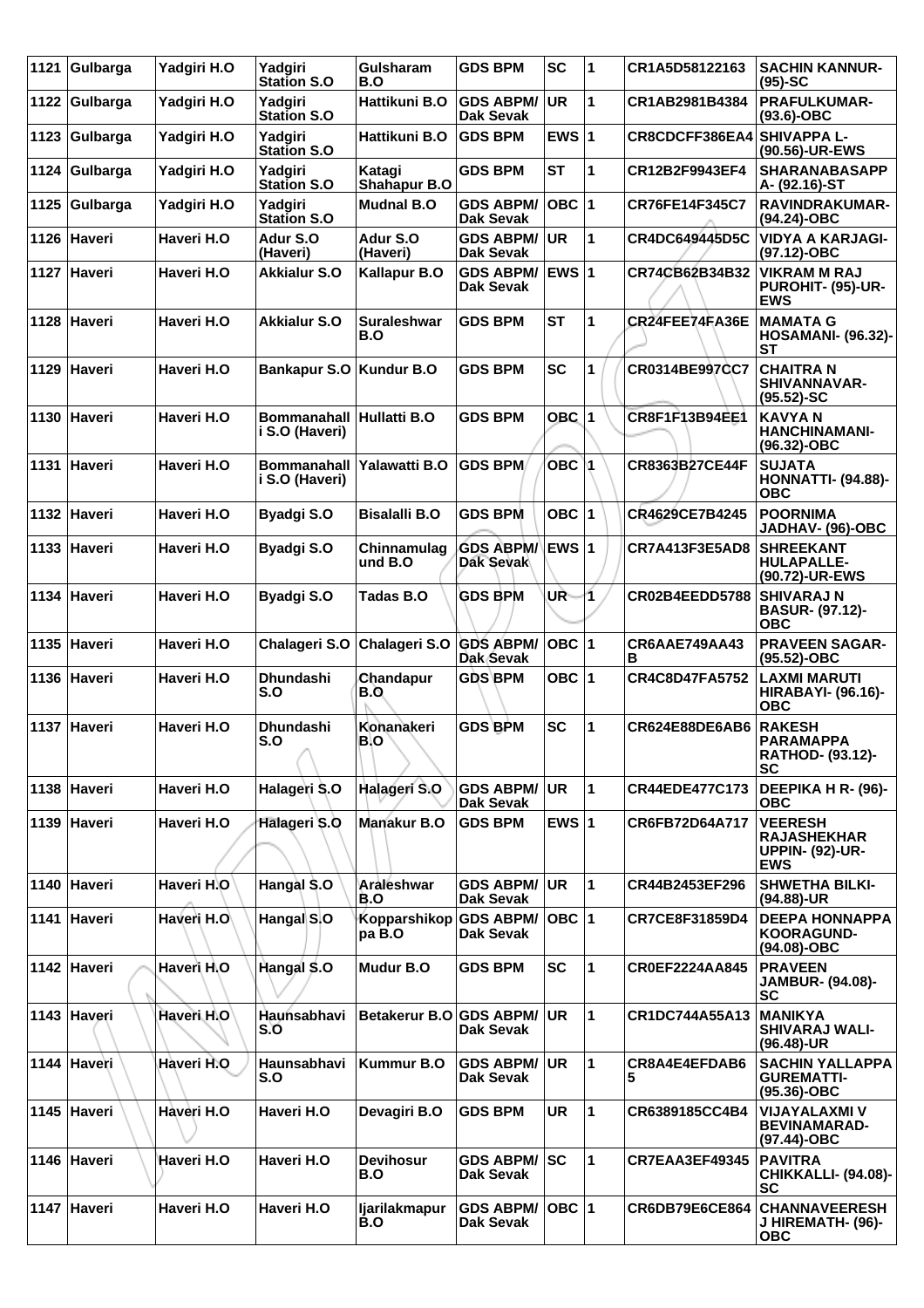|      | 1148 Haveri | Haveri H.O              | Haveri H.O               | <b>Ijarilakmapur</b><br>B.O | <b>GDS ABPM/</b><br>Dak Sevak           | <b>UR</b>    | 1  | CR5BE61C73163D        | <b>IMEGHA M</b><br><b>KANAVALLI-</b><br>(96.16)-OBC              |
|------|-------------|-------------------------|--------------------------|-----------------------------|-----------------------------------------|--------------|----|-----------------------|------------------------------------------------------------------|
|      | 1149 Haveri | Haveri H.O              | Haveri H.O               | Kallihal B.O                | <b>GDS ABPM/</b><br>Dak Sevak           | <b>UR</b>    | 1  | CR6AC6DC132E4F        | <b>VINAYA B</b><br><b>NAYAKANUR-</b><br>$(96.32)$ -ST            |
|      | 1150 Haveri | Haveri H.O              | Haveri H.O               | Katenhalli<br>B.O           | <b>GDS BPM</b>                          | <b>UR</b>    | 1  | CR5F7AFFA4C44B        | <b>MAHIMA A</b><br><b>HANDRAL- (96.8)-</b><br><b>UR</b>          |
|      | 1151 Haveri | Haveri H.O              | <b>Hirekerur S.O</b>     | <b>Dudihalli B.O</b>        | <b>GDS BPM</b>                          | EWS $ 1$     |    | CR84DDD2E3AAB<br>С    | <b>SUSHMA S</b><br>JOTIBANNAD-<br>(91.68)-UR-EWS                 |
|      | 1152 Haveri | Haveri H.O              | Hirekerur S.O            | Kalagonda<br>B.O            | <b>GDS BPM</b>                          | <b>UR</b>    | 1  | CR293727B2CF14        | <b>SNEHA NINGAPUR-</b><br>$(97.44)$ -OBC                         |
|      | 1153 Haveri | Haveri H.O              | Hosaritti S.O            | Kittur B.O                  | <b>GDS BPM</b>                          | <b>UR</b>    | 1  | CR081EEBA9A3A7        | <b>SAMEER H NADAF-</b><br>$(96.16)$ -UR                          |
|      | 1154 Haveri | Haveri H.O              | Hosaritti S.O            | Yalagach B.O                | <b>GDS BPM</b>                          | <b>UR</b>    | 1  | CR07F662D97E46        | <b>SOUMYA G</b><br><b>GURUSIDDAPPANA</b><br><b>VAR- (96)-OBC</b> |
|      | 1155 Haveri | Haveri H.O              | Kadkol S.O               | <b>Hesarur B.O</b>          | <b>GDS BPM</b>                          | <b>ST</b>    | 1  | <b>CR03C7DE9A6475</b> | <b>SANGEETA S</b><br><b>KONANANKERI-</b><br>$(96.48)$ -ST        |
|      | 1156 Haveri | Haveri H.O              | Kadkol S.O               | Naikerur B.O                | <b>GDS BPM</b>                          | SC           | 1  | CR1163FE4EB438        | <b>MANJULA A</b><br><b>NAREGAL- (93.28)-</b><br><b>SC</b>        |
|      | 1157 Haveri | Haveri H.O              | Karajagi S.O<br>(Haveri) | Kalasur B.O                 | <b>GDS BPM</b>                          | <b>UR</b>    |    | CR7A1FBDF6255E        | <b>SHRUTI NEGALUR-</b><br>(95.36)-UR                             |
|      | 1158 Haveri | Haveri H.O              | Kumarapattan<br>am S.O   | Mudenur B.O                 | <b>GDS ABPM/</b><br>Dak Sevak           | <b>EWS 1</b> |    | CR4428E674F1A4        | <b>AJAYAKUMAR</b><br><b>CHATRAD- (94.88)-</b><br><b>UR-EWS</b>   |
|      | 1159 Haveri | Haveri H.O              | Masur S.O<br>(Haveri)    | Guddadamad<br>apur B.O      | <b>GDS BPM</b>                          | <b>UR</b>    | 1  | CR81E1121B765B        | <b>PRIYANKA</b><br>GANGOLA- (95.52)-<br><b>UR</b>                |
|      | 1160 Haveri | Haveri H.O              | Masur S.O<br>(Haveri)    | Masur S.O<br>(Haveri)       | <b>GDS ABPM/</b><br><b>Dak Sevak</b>    | <b>SC</b>    | 1. | CR6E134F4BDB93        | <b>PAKKEERESHAM</b><br>GADAGA- (93.12)-<br><b>SC</b>             |
|      | 1161 Haveri | Haveri H.O              | Medleri S.O              | Belur B.O                   | <b>GDS ABPM/</b><br>Dak Sevak           | UR           | 1  | CR8F18FB4792BD        | <b>KAVERI</b><br><b>GALAPPANAVAR-</b><br>$(95.68)$ -UR           |
|      | 1162 Haveri | Haveri H.O              | Medleri S.O              | Konanatamba<br>$g \cap B.$  | <b>GDS ABPM/</b><br>Dak Sevak           | <b>ISC</b>   | 1  | CR77126E6FC8F1        | LATHA L- (93.12)-<br><b>SC</b>                                   |
|      | 1163 Haveri | Haveri H.O              | <b>Motebennur</b><br>S.O | Kalledevaru<br>B.O          | <b>GDS BPM</b>                          | OBC  1       |    | CR8BD3DB94B814        | LAXMI<br>YATTINAHALLI-<br>(95.36)-OBC                            |
|      | 1164 Haveri | Haveri H.O              | Ranebenhur<br>S.O        | Airani B.O.                 | <b>GDS ABPM/ SC</b><br><b>Dak Sevak</b> |              | 1  | CR69BCCB973214        | <b>GIRISH LAKSHMAN</b><br><b>LAMANI- (93.92)-SC</b>              |
|      | 1165 Haveri | Haveri H.O              | Ranebennur<br>S.O        | Asundi B.O                  | <b>GDS BPM</b>                          | UR           | 1  | CR434DACEAEB4<br>9    | YALLAMMA<br><b>KURIYAVAR-</b><br>(97.12)-UR                      |
|      | 1166 Haveri | Haveri H <sub>/</sub> O | Ranebennur<br>S.O        | Budapanahall<br>i B.O       | <b>GDS BPM</b>                          | UR           | 1  | CR2AF245494483        | <b>GUL MAHEK M</b><br>SIDENUR- (96)-UR                           |
|      | 1167 Haveri | Haveri H.O              | Ranebennur<br>S.O        | Gudgur B.O                  | <b>GDS ABPM/</b><br>Dak Sevak           | OBC 1        |    | CR057DF9D48A6C        | <b>MEGHA BARKI-</b><br>$(95.2)$ -OBC                             |
|      | 1168 Haveri | Haveri H.O              | Ranebennur<br>S.O        | Haranagiri<br>B.O           | <b>GDS BPM</b>                          | EWS $ 1$     |    | CR574C491BA4C4        | <b>SHRIHARI S JOSHI-</b><br>(94.4)-UR-EWS                        |
|      | 1169 Haveri | Haveri H.O              | Ranebennur<br>S.O        | Ranebennur<br>S.O           | <b>GDS ABPM/</b><br><b>Dak Sevak</b>    | PWD 1<br>-A  |    | CR4F1ADA8CF625        | YAMANOORA<br><b>MOOGANOORA-</b><br>(84.48)-PWD-A                 |
|      | 1170 Haveri | Haveri H.O              | Rattihalli S.O           | Shiragambi<br>B.O           | <b>GDS BPM</b>                          | <b>UR</b>    | 1  | CR323148CCB8D1        | <b>PRIYANKAL</b><br><b>HANCHINAMANI-</b><br>(95.68)-UR           |
| 1171 | Haveri      | Haveri H.O              | Sangur S.O               | Didagur B.O                 | <b>GDS ABPM/</b><br><b>Dak Sevak</b>    | <b>UR</b>    | 1  | CR09B11F44E2C3        | <b>PAVITRA</b><br><b>SAJJANAR- (94.24)-</b><br><b>OBC</b>        |
|      | 1172 Haveri | Haveri H.O              | Sangur S.O               | Herur B.O                   | <b>GDS ABPM/ SC</b><br><b>Dak Sevak</b> |              | 1  | CR0F5818D64845        | <b>KAVERI NAYAK-</b><br>$(93.76)$ -SC                            |
|      | 1173 Haveri | Haveri H.O              | Sangur S.O               | <b>Hirehullal B.O</b>       | <b>GDS BPM</b>                          | UR           | 1  | CR1993653B77F9        | <b>RAJASHEKHAR B</b><br>TUMMANNANAVAR<br>- (96.8)-OBC            |
|      | 1174 Haveri | Haveri H.O              | Sangur S.O               | Sangur S.O                  | <b>GDS ABPM/</b><br><b>Dak Sevak</b>    | OBC 1        |    | CR54682E3D43C4        | <b>GEETHANJALI K P-</b><br>$(95.36) - OBC$                       |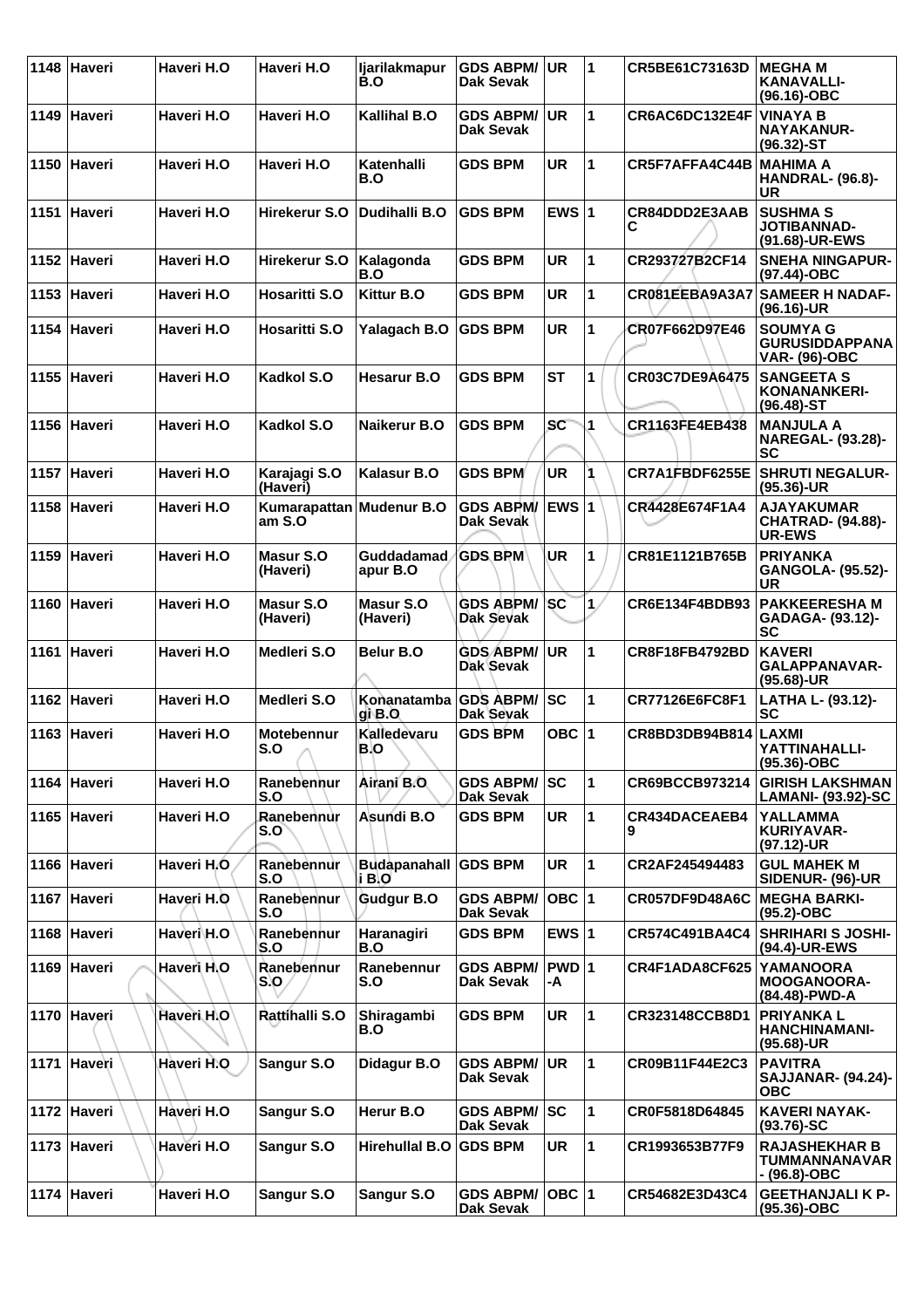|      | 1175 Haveri   | Haveri H.O        | Sangur S.O                     | Wardi B.O                             | <b>GDS BPM</b>                       | <b>UR</b>   | $\mathbf 1$  | CR83A3415B7284        | <b>RAMYASHREE</b><br><b>SHANKRAYYA</b><br>MATHAD- (95.36)-<br>UR |
|------|---------------|-------------------|--------------------------------|---------------------------------------|--------------------------------------|-------------|--------------|-----------------------|------------------------------------------------------------------|
|      | 1176 Haveri   | Haveri H.O        | Savanur S.O                    | Huralikoppi<br>B.O                    | <b>GDS ABPM/</b><br>Dak Sevak        | lsc         | 1            | CR8EA474FA6DEF        | <b>PRAVEEN</b><br><b>KATTEBENNUR-</b><br>$(93.76)$ -SC           |
|      | 1177 Haveri   | Haveri H.O        | Savanur S.O                    | Huralikoppi<br>B.O                    | <b>GDS BPM</b>                       | OBC $ 1$    |              | CR13131C761824        | <b>SAMREENBANU</b><br><b>BUDIHAL- (96.16)-</b><br><b>OBC</b>     |
|      | 1178 Haveri   | Haveri H.O        | Savanur S.O                    | <b>Savanur S.O</b>                    | <b>GDS ABPM/</b><br>Dak Sevak        | PWD 1<br>-В |              | CR68F135BD84D3        | <b>PRAKASH</b><br><b>HOSARITTI- (82.72)-</b><br><b>PWD-B</b>     |
|      | 1179 Haveri   | Haveri H.O        | Savanur S.O                    | Shirabadagi<br>B.O                    | <b>GDS ABPM/</b><br>Dak Sevak        | <b>UR</b>   | 1            | CR454DD8249D2C        | <b>SUMA HINDI-</b><br>$(93.76)$ -UR                              |
|      | 1180 Haveri   | Haveri H.O        | Shiggaon S.O                   | Hosaniralagi<br>B.O                   | <b>GDS ABPM/</b><br>Dak Sevak        | OBC $ 1$    |              | CR84349691419B        | <b>VANI NEELAPPA</b><br>SHISHUVINAL-<br>(96.96)-OBC              |
|      | 1181 Haveri   | Haveri H.O        | Tilavalli S.O                  | Attikatti B.O                         | <b>GDS BPM</b>                       | <b>SC</b>   | 1            | CR0977F4F9424C        | <b>KAMALA B</b><br><b>MALAGI- (93.92)-SC</b>                     |
|      | 1182 Haveri   | Haveri H.O        | Tilavalli S.O                  | Hirebasur B.O GDS BPM                 |                                      | <b>UR</b>   | 1            | CR63F5B57179A9        | KAVYA- (96.48)-<br><b>OBC</b>                                    |
|      | 1183 Haveri   | Haveri H.O        | Tilavalli S.O                  | Kirawadi B.O                          | <b>GDS BPM</b>                       | OBC 1       |              | CR5B93472EED3D        | <b>KARTHIK R</b><br><b>GARADIMANI-</b><br>(94.88)-OBC            |
|      | 1184 Haveri   | Haveri H.O        | Tilavalli S.O                  | Sudambi B.O                           | <b>GDS BPM</b>                       | <b>UR</b>   |              | CR6E9877E91E28        | <b>CHAITRA V</b><br><b>TALLALLI- (95.52)-</b><br>UR              |
|      | 1185 Haveri   | Haveri H.O        | Tumminakatti Hallur B.O<br>S.O |                                       | <b>GDS BPM</b>                       | OBC $ 1$    |              | <b>CR1726EEB5422D</b> | <b>PRABHU KOGALE-</b><br>$(95.36) - OBC$                         |
|      | 1186   Karwar | Karwar H.O        | Ankola S.O                     | Agsur B.O                             | <b>GDS ABPM/</b><br>Dak Sevak        | ∖EWS ∣1     |              | CR8FF173FA1F2A        | <b>DEEPTI DEEPAK</b><br>PRABHU- (90.56)-<br><b>UR-EWS</b>        |
|      | 1187 Karwar   | Karwar H.O        | Ankola S.O                     | Agsur B.O                             | <b>GDS ABPM/</b><br>Dak Sevak        | \ST         | $\mathbf{1}$ | CR548B225F951C        | <b>CHANDRANNA O-</b><br>$(92.32)$ -ST                            |
| 1188 | ∣Karwar       | Karwar H.O        | Asnoti S.O                     | <b>Balni B.O</b>                      | <b>GDS BPM</b>                       | <b>UR</b>   | 1            | CR493D7DA5A174        | <b>PAVITRA NAIK-</b><br>(95.36)-OBC                              |
| 1189 | Karwar        | Karwar H.O        | Asnoti S.O                     | Hankon B.O                            | <b>GDS ABPM/</b><br>Dak Sevak        | <b>UR</b>   | 1            | CR7B43D218B684        | <b>SHILPA G SHETTY-</b><br>(98.08)-UR                            |
|      | 1190   Karwar | Karwar H.O        | Asnoti S.O                     | Hotegali B.O                          | <b>GDS BPM</b>                       | OBC $ 1$    |              | CR8A79298F4141        | <b>SWATI ACHARI-</b><br>$(95.04)-OBC$                            |
|      | 1191   Karwar | Karwar H.O        | Aversa S.O                     | Hattikeri B.O                         | <b>GDS ABPM/</b><br><b>Dak Sevak</b> | IST         | $\mathbf{1}$ | CR32E439BA16C3        | <b>SHRINIVAS</b><br><b>DURGAYYA</b><br>GONDA- (91.2)-ST          |
|      | 1192   Karwar | Karwar H.O        | Belekeri S.O                   | Belekeri S.O                          | <b>GDS ABPM/</b><br>Dak Sevak        | OBC  1      |              | CR0CBCC15742BF        | <b>SPOORTI NAIK-</b><br>(96)-OBC                                 |
|      | 1193   Karwar | <b>Karwar H.O</b> | Belekeri S.O                   | <b>Bhavikeri B.O</b>                  | <b>GDS ABPM/</b><br>Dak Sevak        | lsc         | 1            | CR126AEA2D6AB<br>F    | <b>AKASH H R-</b><br>$(94.08)-SC$                                |
|      | 1194   Karwar | Karwar H.O        | <b>Binaga S.O.</b>             | Binaga S.O                            | <b>GDS ABPM/</b><br>Dak Sevak        | <b>UR</b>   | 1            | CR73BF7933EDDD        | <b>VIJAYKUMAR</b><br>YAMANAPPA<br>POOJAR- (94.56)-<br><b>OBC</b> |
|      | 1195   Karwar | Karwar H.O        | Habbuwada<br>S.O               | Habbuwada<br>S.O                      | <b>GDS ABPM/</b><br><b>Dak Sevak</b> | lsc:        | 1            | CR34E63EBDBFC<br>8    | <b>DEEPA- (92)-SC</b>                                            |
|      | 1196   Karwar | Karwar H.O        | Halge \$.0                     | Halge Joog<br>B.O                     | <b>GDS BPM</b>                       | OBC  1      |              | CR7DC47BECD1C<br>9    | <b>RAKSHIT RAMDAS</b><br><b>SHETTY- (95.2)-</b><br><b>OBC</b>    |
|      | 1197   Karwar | Karwar H.O        | <b>Kadwad S.O</b>              | <b>Kinnar B.O</b>                     | <b>GDS ABPM/</b><br><b>Dak Sevak</b> | <b>UR</b>   | $\mathbf 1$  | CR6764B7664427        | <b>SURAT R</b><br>GOVEKAR- (93.44)-<br><b>OBC</b>                |
|      | 1198 Karwar   | Karwar H.O        | Kadwad S.O                     | Siddar B.O                            | <b>GDS ABPM/</b><br>Dak Sevak        | <b>UR</b>   | 1            | CR8C5548E99A82        | <b>POONAM</b><br><b>PRALHAD</b><br>GAVADE- (93.28)-<br>UR        |
| 1199 | Karwar        | Karwar H.O        | Kadwad S.O                     | Wailwada B.O                          | <b>GDS ABPM/</b><br>Dak Sevak        | <b>UR</b>   | $\mathbf{1}$ | <b>CR19EB369344C1</b> | <b>DISHA GOKULDAS</b><br><b>MANJREKAR-</b><br>(92.16)-OBC        |
|      | 1200 Karwar   | Karwar H.O        | Kaiga S.O                      | Kaiga<br><b>Workers</b><br>Colony B.O | <b>GDS BPM</b>                       | OBC ∣1      |              | CR11484168D4EC        | <b>SUMA NAIK- (96.8)-</b><br>ОВС                                 |
| 1201 | Karwar        | Karwar H.O        | Kaiga S.O                      | Kerwadi B.O                           | <b>GDS ABPM/</b><br>Dak Sevak        | UR          | 1            | CR5FA4A1D64DB<br>С    | <b>MEGHA GIRISH</b><br><b>ACHARI- (92.8)-UR</b>                  |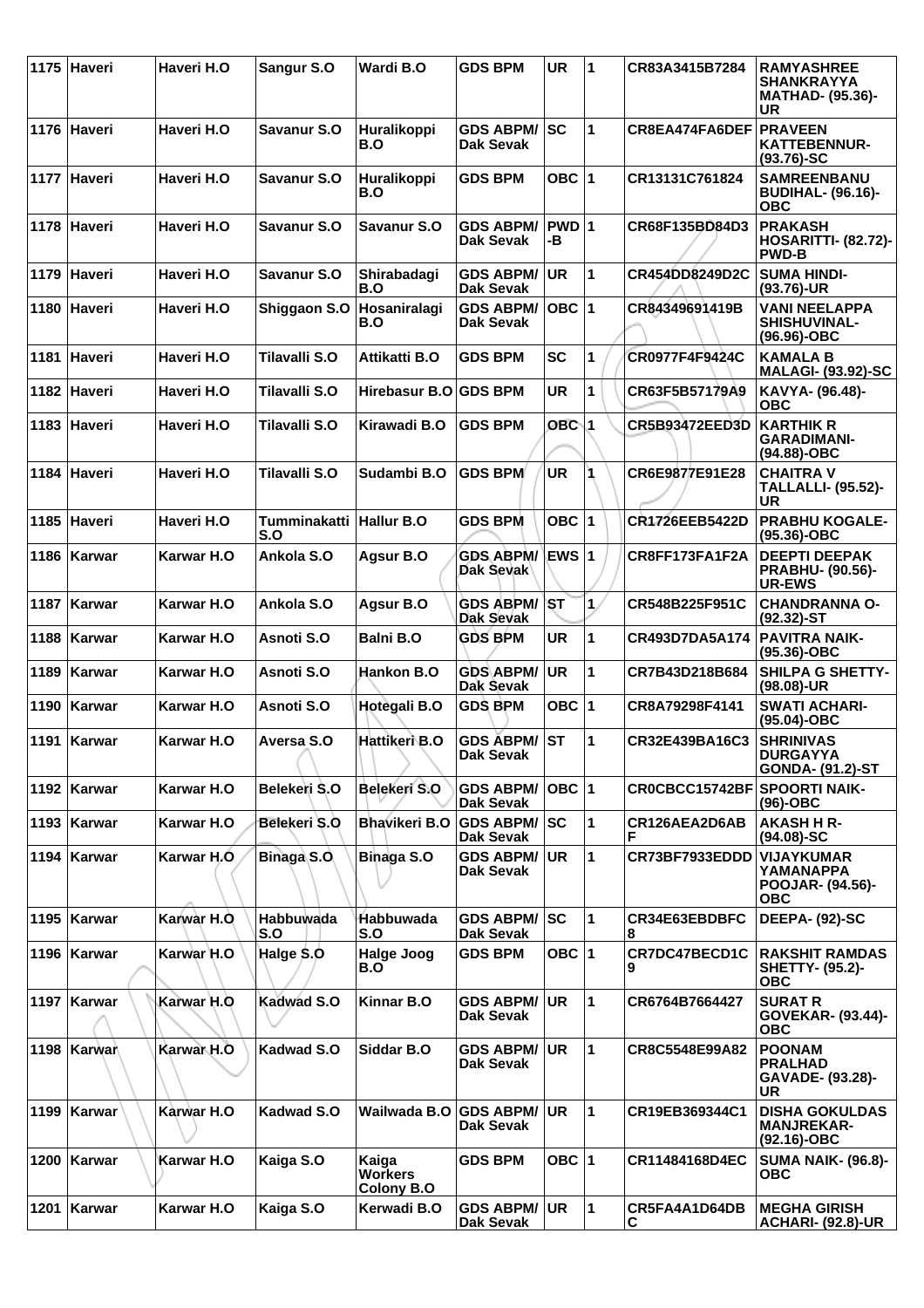|      | 1202 Karwar   | <b>Karwar H.O</b> | Karwar Naval<br><b>Base S.O</b> | <b>Karwar Naval</b><br>Base S.O | <b>GDS ABPM/</b><br>Dak Sevak        | UR          | 1              | CR6D83FBE7EB44            | <b>FEBEJULIA</b><br><b>MESHAK</b><br><b>SAGINALA- (95.84)-</b><br><b>OBC</b> |
|------|---------------|-------------------|---------------------------------|---------------------------------|--------------------------------------|-------------|----------------|---------------------------|------------------------------------------------------------------------------|
|      | 1203 Karwar   | Karwar H.O        | Majali S.O                      | Gaongeri B.O                    | <b>GDS BPM</b>                       | OBC $ 1$    |                | CR64A448C434B2            | <b>ABHILASHA</b><br>ACHARI- (96)-OBC                                         |
| 1204 | ∣Karwar       | Karwar H.O        | Shetgeri S.O                    | Manjuguni<br>B.O                | <b>GDS BPM</b>                       | EWS $ 1$    |                | CR567233E46284            | <b>PRADEEP NAYAK-</b><br>(90.56)-UR-EWS                                      |
| 1205 | Karwar        | Karwar H.O        | Vandige S.O                     | <b>Belse B.O</b>                | <b>GDS ABPM/</b><br>Dak Sevak        | ST          | 1              | CR2AD2FB7DE5A<br>5        | <b>DIVYA BADIYA</b><br>GOND- (94.88)-ST                                      |
| 1206 | Karwar        | Karwar H.O        | Vandige S.O                     | <b>Shirur B.O</b>               | <b>GDS BPM</b>                       | <b>ST</b>   | 1              | <b>CR4DDE34DCFEB</b><br>2 | <b>NAGARATNA</b><br><b>ANANT GOND-</b><br>$(93.6)$ -ST                       |
|      | 1207   Karwar | Karwar H.O        | Vandige S.O                     | Vasarkudrige<br>B.O             | <b>GDS BPM</b>                       | <b>SC</b>   | $\overline{1}$ | CR0452265D796B            | <b>RAMACHANDRA</b><br><b>BANAKAR- (90.88)-</b><br>SC                         |
| 1208 | <b>Karwar</b> | Kumta H.O         | <b>Bankikodla</b><br>S.O        | Sagadgeri<br>B.O                | <b>GDS ABPM/</b><br>Dak Sevak        | UR          | 1              | CR72E9D6999F45            | <b>MANINDRA</b><br>GOUDA- (94.88)-<br><b>OBC</b>                             |
| 1209 | ∣Karwar       | Kumta H.O         | <b>Bhatkal S.O</b>              | Hadil B.O                       | <b>GDS BPM</b>                       | EWS $ 1$    |                | CR63737DB94236            | <b>AMRUTA</b><br><b>BALACHANDRA</b><br>HEBBAR- (92)-UR-<br><b>EWS</b>        |
|      | 1210   Karwar | Kumta H.O         | <b>Bhatkal S.O</b>              | Mundalli B.O                    | <b>GDS ABPM/SC</b><br>Dak Sevak      |             | 1              | CR5948B11CC8CD ANUSHA     | TIMMAYYA<br><b>MOGER- (89.28)-SC</b>                                         |
|      | 1211 Karwar   | Kumta H.O         | <b>Bhatkal S.O</b>              | <b>Muttolli B.O</b>             | <b>GDS ABPM/</b><br>Dak Sevak        | UR          | 1              | <b>CR74E145F7E9AE</b>     | <b>NAVEEN KUMAR S</b><br><b>BANAJAR- (95.2)-</b><br>SC                       |
| 1212 | ∣Karwar       | Kumta H.O         | Chandavar<br>S.O                | Soppinahosal<br>li B.O          | <b>GDS BPM</b>                       | <b>SC</b>   | 1              | <b>CR2A54FB2AC493</b>     | <b>RAHUL T LAMANI-</b><br>$(90.24)$ -SC                                      |
|      | 1213   Karwar | Kumta H.O         | Gersoppa<br>Jyothinagar<br>S.O  | Kudrige B.O                     | <b>GDS BPM</b>                       | UR          | 1              | CR47D922E14595            | <b>PRIYANKA HEGDE-</b><br>(96.32)-UR                                         |
|      | 1214 Karwar   | Kumta H.O         | Gersoppa<br>Jyothinagar<br>S.O  | Nagarbastiker<br>i B.O          | <b>GDS ABPM/</b><br>Dak Sevak        | UR.         | 4              | CR749BE656B84E            | <b>TEJASWINI</b><br><b>GOWDA- (96)-OBC</b>                                   |
|      | 1215   Karwar | Kumta H.O         | Gudeangadi<br>S.O               | Holangadde<br>B.O               | <b>GDS ABPM/</b><br>Dak Sevak        | SC          | 1              | CR46CF2A68F417            | <b>NAGAPRIYA</b><br><b>BEERAPPA</b><br><b>CHANDAWAR-</b><br>$(91.36)$ -SC    |
|      | 1216   Karwar | Kumta H.O         | <b>Haldipur S.O</b>             | <b>Dhareshwar</b><br>B.O        | <b>GDS ABPM/</b><br><b>Dak Sevak</b> | <b>UR</b>   | $\mathbf{1}$   | CR7614B856246B            | <b>VINEETKUMAR</b><br><b>LAKSHMIKANT</b><br><b>NAIK- (96.32)-OBC</b>         |
|      | 1217   Karwar | Kumta H.O         | Haldipur S.O                    | Haldipur <sub>S.O</sub>         | <b>GDS ABPM/</b><br>Dak Sevak        | SC          | 1              | CR691D2783BDAF            | <b>KAVITA M</b><br><b>HEMAVADAGI-</b><br>$(91.36)$ -SC                       |
|      | 1218   Karwar | Kumta H.O         | Haldipur S.O                    | Holegadde<br>B.O                | <b>GDS ABPM/</b><br>Dak Sevak        | lsc         | 1              | CR1A9EABEC773<br>в        | <b>SHARAVATI TIMMU</b><br><b>MUKRI- (89.76)-SC</b>                           |
|      | 1219   Karwar | Kumta H.O         | Herwatta S.O                    | Herwatta S.O                    | <b>GDS ABPM/</b><br><b>Dak Sevak</b> | <b>UR</b>   | 1              | CR08881FA877D7            | <b>NIKITA SHESHA</b><br>PATGAR- (96)-OBC                                     |
|      | 1220 Karwar   | Kumta H.O         | Herwatta S.O.                   | Valgalli B.O                    | <b>GDS BPM</b>                       | UR          | 1              | <b>CR5FDF91676EF6</b>     | <b>SNEHALATA</b><br>TIMMANNA<br><b>HEGDE- (96)-UR</b>                        |
|      | 1221 Karwar   | Kumta H.O         | Hiregutti S.O                   | Hiregutti S.O                   | <b>GDS ABPM/</b><br>Dak Sevak        | lsc         | 1              | CR696254E4D863            | <b>RANGANATH P-</b><br>$(91.36)$ -SC                                         |
|      | 1222   Karwar | Kumta H.O         | Hiregutti S.O                   | Hiregutti S.O                   | <b>GDS ABPM/</b><br>Dak Sevak        | lST.        | 1              | CR1448EE927828            | <b>MALLESHIK</b><br><b>MIDAKANATTI-</b><br>(90.72)-ST                        |
|      | 1223 Karwar   | Kumta H.O         | Honavar S.O                     | <b>Honavar S.O</b>              | <b>GDS ABPM/</b><br>Dak Sevak        | PWD 1<br>-В |                | CR5FD7F6B27C5D            | <b>SOMASHEKAR</b><br><b>HIREMATH- (79.04)-</b><br><b>PWD-B</b>               |
| 1224 | Karwar        | Kumta H.O         | Honavar S.O                     | Kelagina<br>Mudkani B.O         | <b>GDS ABPM/</b><br>Dak Sevak        | SC          | 1              | CR8D4ED8BAD7C<br>6        | <b>BASAVARAJ</b><br>LAMANI- (90.88)-SC                                       |
|      | 1225   Karwar | Kumta H.O         | Honavar S.O                     | Mugva B.O                       | <b>GDS BPM</b>                       | <b>SC</b>   | 1              | CR5E489468BBB5            | <b>PREMAH</b><br><b>WADDAR- (90.72)-</b><br>SC                               |
|      | 1226   Karwar | Kumta H.O         | <b>Honavar S.O</b>              | Samsi B.O                       | <b>GDS ABPM/</b><br>Dak Sevak        | lst         | 1              | CR1815CBE3459A            | <b>LAKSHMI H</b><br><b>SHIGIHALLI-</b><br>$(90.72)$ -ST                      |
| 1227 | Karwar        | Kumta H.O         | Hosad S.O                       | Hosad S.O                       | <b>GDS ABPM/SC</b><br>Dak Sevak      |             | 1              | <b>CR07E4D8CF2B43</b>     | <b>CHAITRA</b><br><b>HOSAMANI- (88.96)-</b><br>SC                            |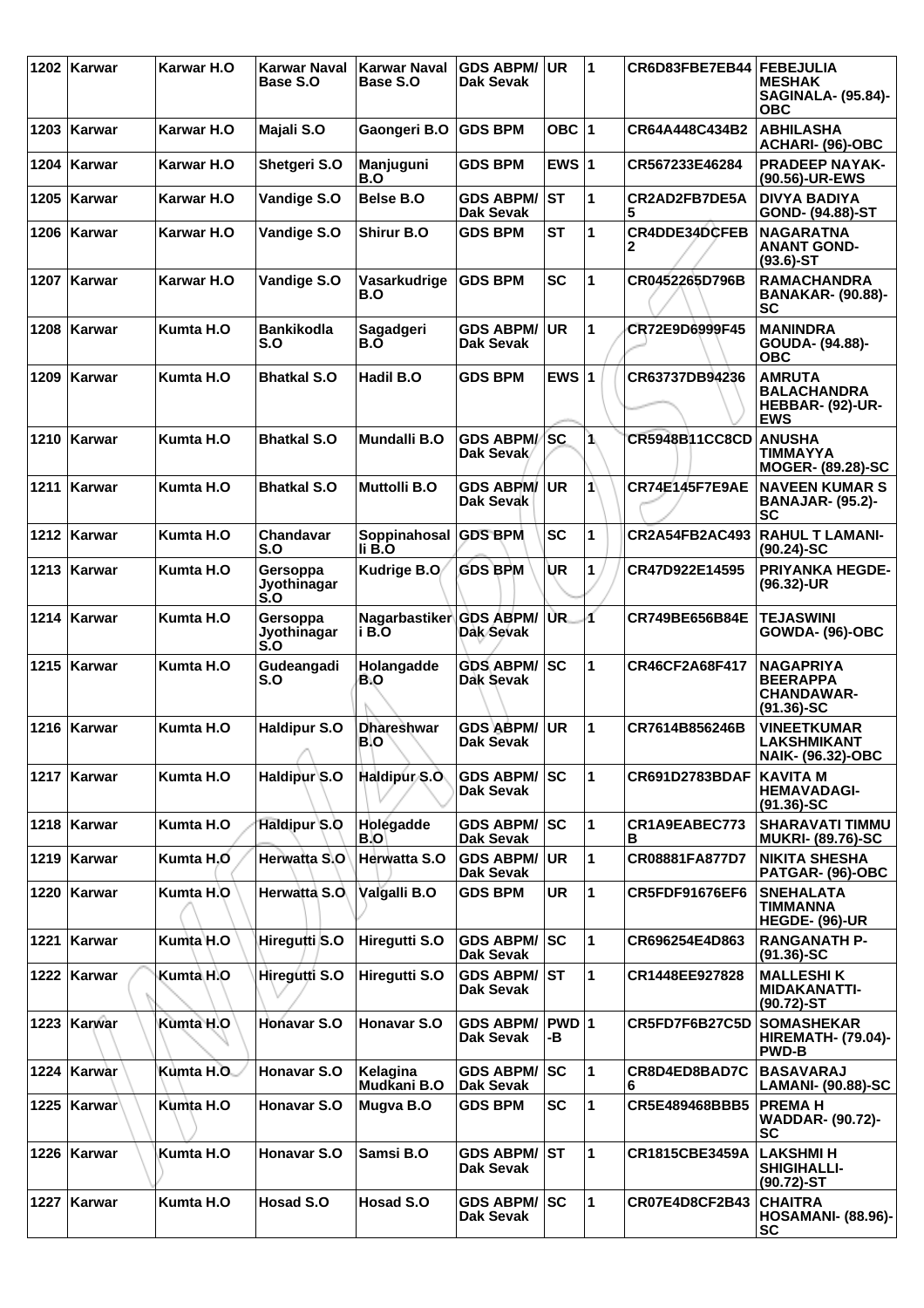|      | 1228   Karwar | Kumta H.O  | <b>Hosad S.O</b>                              | Nagre B.O                  | <b>GDS BPM</b>                       | OBC $ 1$                |                      | CR692C5CBBF4E3 NAVYASHREE | <b>GANAPATI NAIK-</b><br>(97.76)-OBC                                               |
|------|---------------|------------|-----------------------------------------------|----------------------------|--------------------------------------|-------------------------|----------------------|---------------------------|------------------------------------------------------------------------------------|
|      | 1229 Karwar   | Kumta H.O  | Hosad S.O                                     | Valki B.O                  | <b>GDS BPM</b>                       | <b>SC</b>               | 1                    | <b>CR852B24FEC95B</b>     | <b>DHEERAJKUMAR</b><br><b>DATTATREYA</b><br><b>VAJANTRI- (90.56)-</b><br><b>SC</b> |
|      | 1230   Karwar | Kumta H.O  | Kadtoka S.O                                   | Kadtoka S.O                | <b>GDS ABPM/</b><br>Dak Sevak        | <b>EWS 1</b>            |                      | CR5715764AC963            | G RAMA- (93.76)-<br><b>UR-EWS</b>                                                  |
| 1231 | ∣Karwar       | Kumta H.O  | Kadtoka S.O                                   | Kekkar B.O                 | <b>GDS BPM</b>                       | OBC $ 1$                |                      | CR32EDCD8E9CF             | <b>GLAMRUTH-</b><br>(96.48)-OBC                                                    |
|      | 1232 Karwar   | Kumta H.O  | Kadtoka S.O                                   | Madgeri B.O                | <b>GDS BPM</b>                       | SC                      | 1                    | CR51148169C467            | <b>BASAVARAJ S</b><br><b>KALYAN- (94.88)-</b><br>SC                                |
|      | 1233   Karwar | Kumta H.O  | Kadtoka S.O                                   | <b>Navilgone</b><br>B.O    | <b>GDS ABPM/</b><br><b>Dak Sevak</b> | <b>UR</b>               | 1                    | CR262D4F7FF682            | <b>PAVITRA</b><br><b>RAMARAY NAYAK-</b><br>$(95.36)$ -UR                           |
| 1234 | ∣Karwar       | Kumta H.O  | Kaikini S.O                                   | Kaikini S.O                | <b>GDS ABPM/</b><br>Dak Sevak        | $OBC$ 1                 |                      | CR664E92F6F554            | <b>DHANYA G NAIK-</b><br>(97.44)-OBC                                               |
|      | 1235   Karwar | Kumta H.O  | Kaikini S.O                                   | Kaikini S.O                | <b>GDS ABPM/</b><br>Dak Sevak        | <b>UR</b>               | 1                    | CR514224127F3C            | <b>ADITHYA MOHAN</b><br><b>NAIK- (96)-OBC</b>                                      |
|      | 1236   Karwar | Kumta H.O  | Kaikini S.O                                   | Koppa B.O                  | <b>GDS BPM</b>                       | OBC $ 1$                |                      | CR3CBD45C85EC             | <b>PUSHPA DEVAYYA</b><br><b>NAIK- (96.8)-OBC</b>                                   |
|      | 1237   Karwar | Kumta H.O  | Kaikini S.O                                   | <b>Mathadhittal</b><br>B.O | <b>GDS ABPM/</b><br>Dak Sevak        | sc                      | $\blacktriangleleft$ | CR3B4A5EB7F334            | <b>SATISH</b><br><b>SUBHADRA</b><br><b>MALAGE- (88.32)-</b><br>SC                  |
|      | 1238 Karwar   | Kumta H.O  | Kaikini S.O                                   | Ternamakki<br>B.O          | <b>GDS ABPM/ SC</b><br>Dak Sevak     |                         | 1                    | CR045A68389535            | <b>DEEKSHA</b><br><b>SHRIDHAR</b><br><b>HALLER- (88.32)-SC</b>                     |
|      | 1239   Karwar | Kumta H.O  | Kasarkod S.O                                  | Apsarkonda<br>B.O          | <b>GDS BPM</b>                       | <b>UR</b>               | 1                    | CR0235C95ED621            | YOGESH KSHETRA<br>GOUDA- (97.44)-<br><b>OBC</b>                                    |
|      | 1240   Karwar | Kumta H.O  | Kasarkod S.O                                  | Hosapattan<br>B.O          | <b>GDS ABPM/</b><br><b>Dak Sevak</b> | EWS 1                   |                      | CR316299EFB35C            | <b>NARAYAN GANESH</b><br><b>HEGDE- (87.36)-UR-</b><br><b>EWS</b>                   |
|      | 1241   Karwar | Kumta H.O  | Kasarkod S.O                                  | Kasarkod S.O               | <b>GDS ABPM/</b><br>Dak Sevak        | OBC  1                  |                      | CR873C489BEA88            | <b>VISMAYA</b><br><b>PRABHAKAR</b><br><b>MANAKIKAR-</b><br>(97.28)-OBC             |
|      | 1242   Karwar | Kumta H.O  | Kasarkod S.O<br>n.                            | Kelaginoor<br>B.O          | <b>GDS BPM</b>                       | <b>UR</b>               | 1                    | <b>CR44646FE5CB77</b>     | <b>CHAITRA</b><br><b>GANESHA</b><br><b>TERNAMAKKI-</b><br>(97.92)-UR               |
|      | 1243   Karwar | Kumta H.O  | Kumta<br>Kanara<br><b>College Road</b><br>S.O | Handigon B.O GDS BPM       |                                      | UR                      | 1                    | CR465546B75B4B            | <b>JALAJAKSHI</b><br><b>PARAMESHWAR</b><br><b>MOGER- (96.48)-UR</b>                |
|      | 1244 Karwar   | Kumta H.O. | <b>Kumta</b><br>Kanara<br>Collège Road<br>S.O | Manaki B.O                 | <b>GDS BPM</b>                       | <b>UR</b>               | $\mathbf{1}$         | CR56D4E25D92D8            | <b>KARTIK S- (98.88)-</b><br>UR.                                                   |
|      | 1245   Karwar | Kumta H.O  | Kumta<br>Kanara<br><b>College Road</b><br>S.O | Uppinapattan<br>$a$ B.O    | <b>GDS ABPM/</b><br>Dak Sevak        | <b>EWS</b> <sub>1</sub> |                      | CR6654DE774921            | <b>GURUPADAPPA</b><br><b>KALYANI- (87.04)-</b><br><b>UR-EWS</b>                    |
|      | 1246 Karwar   | Kumta H.O  | Madangeri<br>S.O                              | Achve B.O                  | <b>GDS BPM</b>                       | PWD 1<br>-C             |                      | <b>CR58F54BF4AC46</b>     | <b>CHANDRASHEKHA</b><br><b>R HONAKUPPI L-</b><br>(86.56)-PWD-C                     |
|      | 1247   Karwar | Kumta H.O  | Madangeri<br>S.O                              | Andle B.O                  | <b>GDS BPM</b>                       | <b>UR</b>               | 1                    | CR5B26145D1988            | <b>KAVITA PAI- (96.8)-</b><br>UR                                                   |
|      | 1248   Karwar | Kumta H.O  | Madangeri<br>S.O                              | Torke B.O                  | <b>GDS ABPM/</b><br><b>Dak Sevak</b> | <b>UR</b>               | 1                    | <b>CR69FE9F6747B2</b>     | <b>PAVITRA</b><br><b>SHRINIVAS PAI-</b><br>$(96)-UR$                               |
|      | 1249 Karwan   | Kumta H.O  | Madangeri<br>S.O                              | Torke B.O                  | <b>GDS BPM</b>                       | OBC $ 1$                |                      | CR1753EC6B7974            | <b>YOGITA</b><br><b>MANJUNATH NAIK-</b><br>(96.16)-OBC                             |
|      | 1250   Karwar | Kumta H.O  | Madangeri<br>S.O                              | Ulware B.O                 | <b>GDS BPM</b>                       | <b>UR</b>               | $\mathbf{1}$         | CR3893721B26C9            | <b>GANESH MOHAN</b><br><b>NAIK- (94.56)-OBC</b>                                    |
|      | 1251   Karwar | Kumta H.O  | Melin Idgunji<br>S.O                          | Kelagin<br>Idgunji B.O     | <b>GDS ABPM/</b><br>Dak Sevak        | EWS 1                   |                      | CR7E89A4B5ADF6            | <b>VINAYA</b><br><b>MADHUKAR</b><br><b>RAIKAR- (95.52)-</b><br><b>UR-EWS</b>       |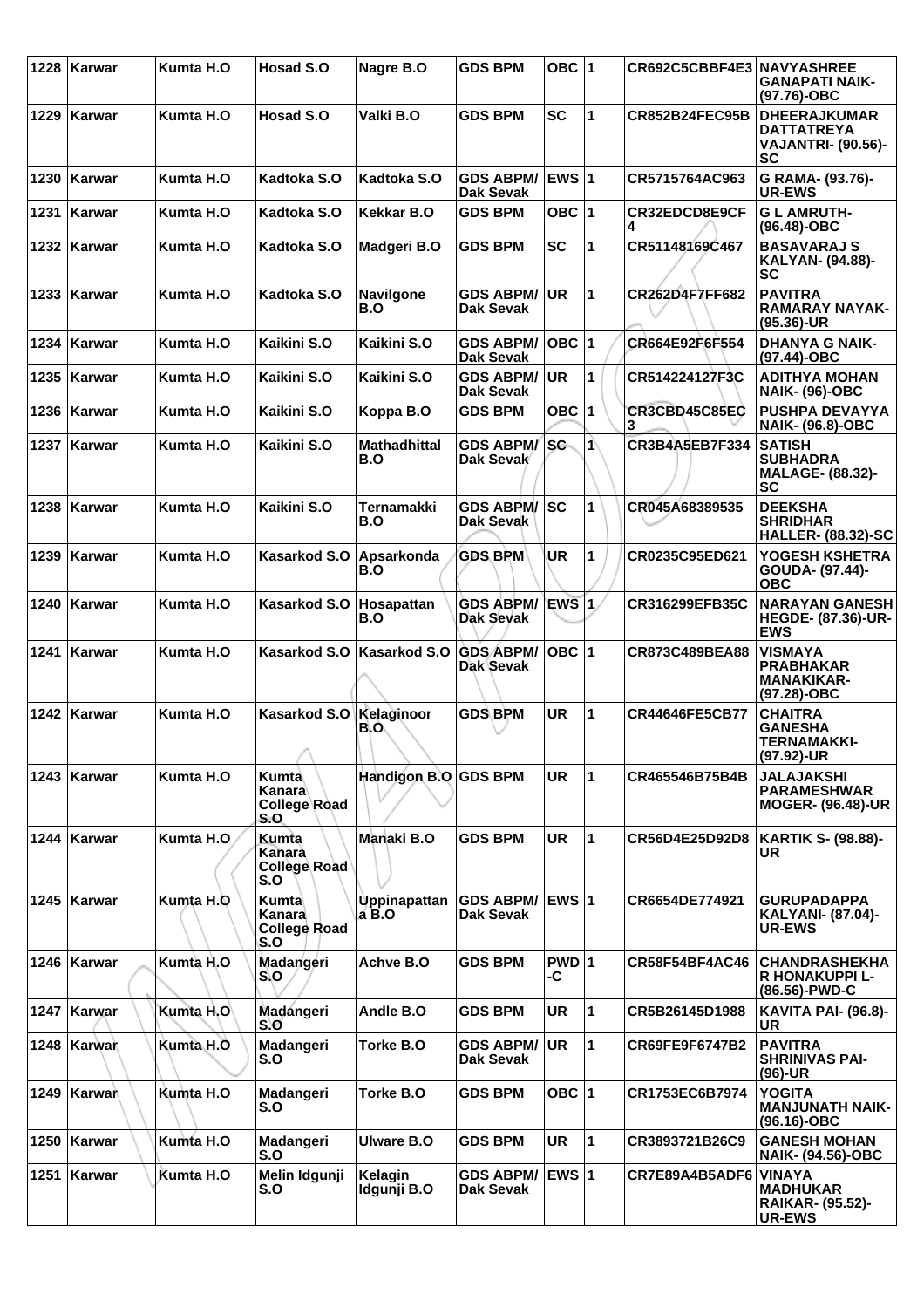| 1252 | Karwar         | Kumta H.O          | Melin Idgunji<br>S.O      | Melin Idgunji<br>S.O                 | <b>GDS ABPM/</b><br><b>Dak Sevak</b> | PWD 1<br>-A  |                | <b>CR1E4C7E7D6B41</b> | INAMITHA H-<br>(82.72)-PWD-A                                    |
|------|----------------|--------------------|---------------------------|--------------------------------------|--------------------------------------|--------------|----------------|-----------------------|-----------------------------------------------------------------|
| 1253 | Karwar         | Kumta H.O          | Mirjan S.O                | Antravalli B.O                       | <b>GDS BPM</b>                       | UR           | 1              | CR13F197ECBD64        | <b>ARCHANA UDAY</b><br>SHETTY- (96.8)-<br>ОВС                   |
| 1254 | Karwar         | Kumta H.O          | <b>Murdeshwar</b><br>S.O  | <b>Bailur B.O</b>                    | <b>GDS ABPM/</b><br>Dak Sevak        | UR           | 1              | CR6B5C64524C39        | <b>RAJESH SUBRAYA</b><br><b>NAIK- (96.32)-OBC</b>               |
| 1255 | Raichur        | <b>Raichur H.O</b> | <b>Balaganur</b><br>S.O   | <b>Tadakal B.O</b>                   | <b>GDS BPM</b>                       | UR           | 1              | CR84C24F346DC3        | NIRMALA- (94.4)-<br><b>UR</b>                                   |
|      | 1256 Raichur   | Raichur H.O        | Deodurga S.O Arkera B.O   |                                      | <b>GDS ABPM/</b><br><b>Dak Sevak</b> | OBC  1       |                | CR4386BE4623C4        | <b>HUSAINBHASHA-</b><br>$(93.92)$ -OBC                          |
| 1257 | <b>Raichur</b> | <b>Raichur H.O</b> | Deodurga S.O   Arkera B.O |                                      | <b>GDS BPM</b>                       | OBC $ 1$     |                | CR54AC784413BA        | <b>SHARANAPPA</b><br><b>DYAGI- (94.72)-OBC</b>                  |
| 1258 | Raichur        | <b>Raichur H.O</b> |                           | Deodurga S.O Deodurga S.O GDS ABPM/  | Dak Sevak                            | PWD 1<br>-DE |                | CR6BB426B4F9F4        | <b>ANAND- (84.8)-</b><br><b>PWD-DE</b>                          |
|      | 1259 Raichur   | <b>Raichur H.O</b> | Deodurga S.O Joldhadgi    | B.O                                  | <b>GDS BPM</b>                       | OBC $ 1$     |                | <b>CR5FB893EC4B69</b> | <b>CHETAN N</b><br><b>BADIGER- (93.76)-</b><br>овс              |
|      | 1260 Raichur   | <b>Raichur H.O</b> | Deodurga S.O Konchapli    | B.O                                  | <b>GDS ABPM/</b><br><b>Dak Sevak</b> | UR           | 1              | CR1C41ADD95AE         | SIDDANNA- (93.12)-<br>SТ                                        |
| 1261 | Raichur        | <b>Raichur H.O</b> | Deodurga S.O              | Kothadoddi<br>B.O                    | <b>GDS BPM</b>                       | <b>OBC</b> 1 |                | CR64AF1F893164        | <b>SOUNDARYA P</b><br>KING- (93.92)-OBC                         |
|      | 1262 Raichur   | <b>Raichur H.O</b> | <b>Dhadesugur</b><br>S.O  | Huda B.O                             | <b>GDS BPM</b>                       | EWS 1        |                | CR8FE9C242DBC<br>A    | <b>MALLIKARJUN</b><br><b>RANJANAGI-</b><br>(89.92)-UR-EWS       |
| 1263 | Raichur        | Raichur H.O        | <b>Dhadesugur</b><br>S.O  | <b>Singapur B.O</b>                  | <b>GDS BPM</b>                       | EWS 1        |                | <b>CR786A66DB27FE</b> | <b>SHARANABASAVA</b><br>K- (88.96)-UR-EWS                       |
| 1264 | Raichur        | <b>Raichur H.O</b> | Gabbur S.O                | Gabbur S.O                           | <b>GDS ABPM/</b><br>Dak Sevak        | OBC  1       |                | CR3A1B9A61F372        | <b>ASIF- (95.04)-OBC</b>                                        |
|      | 1265 Raichur   | <b>Raichur H.O</b> | Gabbur S.O                | Gabbur S.O                           | <b>GDS ABPM/</b><br>Dak Sevak        | PWD 1<br>۹A  |                | CR69C84C274B2E        | <b>SANTOSHA</b><br>DODDAMANI- (84)-<br><b>PWD-A</b>             |
|      | 1266 Raichur   | <b>Raichur H.O</b> | Gabbur S.O                | Khanapur B.O GDS BPM                 |                                      | UR           | 1.             | CR33B94887A53E        | <b>SUSHMA- (94.88)-</b><br><b>OBC</b>                           |
| 1267 | Raichur        | Raichur H.O        | Gabbur S.O                | Sultanpur B.O                        | <b>GDS ABPM/</b><br>Dak Sevak        | <b>UR</b>    | 1              | CR64E1AAF5A9FD        | <b>LAKSHMI</b><br><b>PRASANNA M-</b><br>$(94.4)$ -UR            |
|      | 1268 Raichur   | Raichur H.O        | Gunjahalli<br>S.O         | Talmari B.O                          | <b>GDS BPM</b>                       | EWS $ 1$     |                | CR21EEC8C8EAA<br>6    | <b>JAGANNATH M-</b><br>(83.2)-UR-EWS                            |
| 1269 | Raichur        | <b>Raichur H.O</b> | Gunjahalli<br>S.O         | <b>Upparhal B.O</b>                  | <b>GDS BPM</b>                       | OBC $ 1$     |                | CR59D9A335E1A4        | ROJA M- (95.84)-<br>овс                                         |
|      | 1270 Raichur   | Raichur H.O        |                           | Gurgunta S.O Gowdur B.O GDS ABPM/ UR | Dak Sevak                            |              | 1              | CR452CD6C18491        | <b>SOURAV- (94.56)-</b><br>овс                                  |
|      | 1271 Raichur   | <b>Raichur H.O</b> | Gurgunta <sub>S.O</sub>   | Gurgunta S.O                         | <b>GDS ABPM/</b><br>Dak Sevak        | ∣UR.         | 1              | CR3E54E98C8148        | <b>UDAY- (95)-UR</b>                                            |
|      | 1272 Raichur   | Raichur H.O        | Hutti S.O                 | Gejjalgatta<br>B.O                   | <b>GDS ABPM/</b><br>Dak Sevak        | EWS 1        |                | CR5433E63F98A2        | <b>BHAGYASHREE-</b><br>(85.12)-UR-EWS                           |
|      | 1273 Raichur   | Raichur H.O        | Hutti S.O                 | Gejjalgatta<br>B.0                   | <b>GDS BPM</b>                       | SC           | 1              | CR392DD1F41944        | <b>PRABHAKAR-</b><br>$(95.52)$ -SC                              |
|      | 1274 Raichur   | Raichur H.O.       | Hutti S.O.                | Rodalabanda<br>B.O                   | <b>GDS BPM</b>                       | <b>UR</b>    | 1              | CR1FD769218141        | <b>VINOD- (95.2)-UR</b>                                         |
|      | 1275 Raichur   | Raichur H.O        | Jalahalli S.O             | Chinchodi<br>B.O                     | <b>GDS BPM</b>                       | <b>UR</b>    | 1              |                       | CR24E7FA4DAA49 SHARANABASAVA<br><b>NAGARALA-</b><br>(95.84)-OBC |
|      | 1276 Raichur   | Raichur H.O        | Jalahállí S.O             | Galag B.O                            | <b>GDS ABPM/</b><br>Dak Sevak        | UR.          | 1              | CR795D925874FF        | <b>NIVEDITA HOLI-</b><br>$(95.04)$ -UR                          |
|      | 1277 Raichur   | Raichur H.O        | Jalahalli S.O             | <b>Hosur</b><br>Siddapur B.O         | <b>GDS BPM</b>                       | OBC $ 1$     |                | cr2c4b3cee44d4        | <b>BASAVARAJA-</b><br>(94.56)-OBC                               |
|      | 1278 Raichur   | Raichur H.O        | Jalahalli S.O             | Jalahalli S.O                        | <b>GDS ABPM/</b><br>Dak Sevak        | OBC 1        |                | CR14795BADFEFF        | <b>SHREENATH-</b><br>(95.52)-OBC                                |
|      | 1279 Raichur   | Raichur H.O        | Jawalgera<br>S.O          | C.S. Farm B.O                        | <b>GDS ABPM/</b><br>Dak Sevak        | OBC  1       |                | CR7539B7627971        | <b>SHREEKANT L</b><br><b>DHAREGOUDRA-</b><br>(93.92)-OBC        |
|      | 1280 Raichur   | Raichur H.O        | Jawalgera<br>S.O          | Chickkotnaka<br>1 B.O                | <b>GDS BPM</b>                       | <b>UR</b>    | $\overline{1}$ | CR16BEF34E5A3A        | <b>SADHIYA- (95.04)-</b><br>UR                                  |
| 1281 | Raichur        | Raichur H.O        | Jawalgera<br>S.O          | Jawalgera<br>S.O                     | <b>GDS ABPM/</b><br>Dak Sevak        | OBC  1       |                | CR032D73669824        | <b>BASAVARAJ-</b><br>$(95.04)-OBC$                              |
|      | 1282 Raichur   | Raichur H.O        | Jawalgera<br>S.O          | R.H. Colony<br>B.O                   | <b>GDS ABPM/</b><br>Dak Sevak        | SC           | 1              | <b>CR2EAC44E96F44</b> | <b>ASHWINI- (94.88)-</b><br><b>SC</b>                           |
|      | 1283 Raichur   | Raichur H.O        | Jawalgera<br>S.O          | Ragalparvi<br>B.O                    | <b>GDS BPM</b>                       | ST           | $\mathbf 1$    | CR2A82CA62587C        | KAVITA- (95.36)-ST                                              |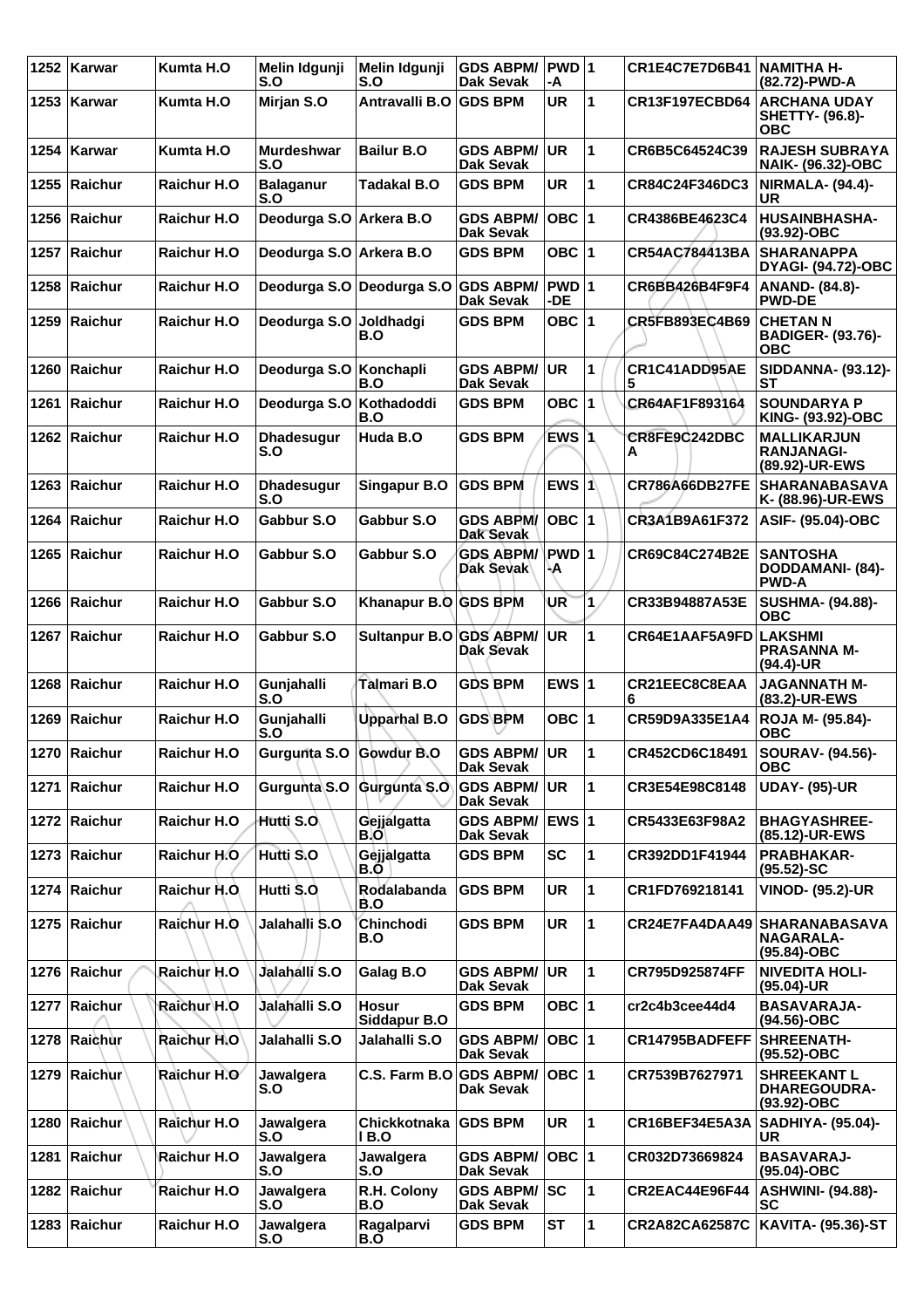| 1284 | Raichur              | <b>Raichur H.O</b>  | Kallur S.O<br>(Raichur)                     | Hokrani B.O                          | <b>GDS BPM</b>                       | <b>UR</b>    | 1                    | CR3F5A6724C266                | <b>SHIVASHANTESH-</b><br>$(96.8)-OBC$                                          |
|------|----------------------|---------------------|---------------------------------------------|--------------------------------------|--------------------------------------|--------------|----------------------|-------------------------------|--------------------------------------------------------------------------------|
| 1285 | <b>Raichur</b>       | Raichur H.O         | Kallur S.O<br>(Raichur)                     | Kallur S.O<br>(Raichur)              | <b>GDS ABPM/</b><br><b>Dak Sevak</b> | <b>EWS 1</b> |                      | CR6B6AAA4231FE V SAI GIREESH- | (90.56)-UR-EWS                                                                 |
| 1286 | <b>Raichur</b>       | <b>Raichur H.O.</b> | Kallur S.O<br>(Raichur)                     | Kallur S.O<br>(Raichur)              | <b>GDS ABPM/</b><br><b>Dak Sevak</b> | <b>UR</b>    | 1                    | CR59A7CFBA1392                | <b>AYESHA</b><br><b>AFZALUNNISA-</b><br>(95.68)-OBC                            |
| 1287 | <b>Raichur</b>       | <b>Raichur H.O</b>  | Kallur S.O<br>(Raichur)                     | Kapgal B.O                           | <b>GDS BPM</b>                       | OBC $ 1$     |                      | CR4D74339E187D                | PALLAVI- (93.76)-<br><b>OBC</b>                                                |
| 1288 | Raichur              | <b>Raichur H.O</b>  | Kalmala S.O                                 | Ganadinni<br>B.O                     | <b>GDS BPM</b>                       | <b>UR</b>    | 1                    | <b>CR549F822CCA4B</b>         | <b>HULIGESHA-</b><br>$(95.68) - OBC$                                           |
| 1289 | Raichur              | <b>Raichur H.O.</b> | Kalmala S.O                                 | Ganekal B.O                          | <b>GDS BPM</b>                       | OBC $ 1$     |                      | CR3BCC4D448279                | <b>RAJESHWARI- (96)-</b><br>ОВС                                                |
| 1290 | Raichur              | <b>Raichur H.O.</b> | Kalmala S.O                                 | Kalmala S.O                          | <b>GDS ABPM/</b><br><b>Dak Sevak</b> | EWS $ 1$     |                      | CR76F9F42A6516                | <b>SAHANA S K-</b><br>(90.56)-UR-EWS                                           |
| 1291 | <b>Raichur</b>       | <b>Raichur H.O</b>  | Kowthal S.O                                 | Anwari B.O                           | <b>GDS BPM</b>                       | <b>SC</b>    | 1                    | CR22862BF2DB43                | <b>GEETHA V- (95.04)-</b><br>SC                                                |
| 1292 | Raichur              | <b>Raichur H.O.</b> | <b>Kowthal S.O</b>                          | Bagalwad B.O GDS ABPM/               | Dak Sevak                            | OBC  1       |                      | <b>CR6542CF995FFA</b>         | <b>BASAMMA- (96.8)-</b><br>ОВС                                                 |
| 1293 | Raichur              | <b>Raichur H.O.</b> | Kowthal S.O                                 | Kowthal S.O                          | <b>GDS ABPM/</b><br><b>Dak Sevak</b> | OBC  1       |                      | CR5632A65F6E45                | <b>MANJUSHREE-</b><br>(97.12)-OBC                                              |
| 1294 | Raichur              | <b>Raichur H.O</b>  | Kowthal S.O                                 | Pamankallur<br>B.O                   | <b>GDS BPM</b>                       | OBC 1        |                      | CR0438AB4EA2A<br>Đ            | <b>BUDDAPPA</b><br><b>TOLAD- (94.4)-OBC</b>                                    |
| 1295 | Raichur              | Raichur H.O         | Kurdi S.O                                   | Gorkal B.O                           | <b>GDS BPM</b>                       | PWD\1<br>-C  |                      | CR14FDC46882C2                | NAGARAJA- (87.2)-<br><b>PWD-C</b>                                              |
| 1296 | Raichur              | <b>Raichur H.O.</b> | Lingasugur<br>S.O                           | Anehosur B.O GDS ABPM/               | Dak Sevak                            | OBC ∣1∖      |                      | CR0EA353795F4E                | <b>SANMATI</b><br>SAPTASAGAR-<br>$(93.44) - OBC$                               |
| 1297 | Raichur              | <b>Raichur H.O</b>  | Lingasugur<br>S.O                           | <b>Benchmardi</b><br>B.O             | <b>GDS BPM</b>                       | <b>UR</b>    | 1                    | CR0C4EDC184A42                | <b>MANJUNATHAKUM</b><br>ARA- (94.4)-OBC                                        |
| 1298 | Raichur              | <b>Raichur H.O</b>  | Lingasugur<br>S.O                           | Lingasugur<br><b>Katchery S.O</b>    | <b>GDS ABPM/</b><br>Dak Sevak        | OBC          | 1.                   | CR7434AF693E58                | <b>CHAITRA</b><br><b>MAHANTESHA</b><br><b>PATTANASHETTI-</b><br>(95.04)-OBC    |
| 1299 | Raichur              | <b>Raichur H.O</b>  | <b>Manvi S.O</b>                            | Byagawat B.O GDS ABPM/               | Dak Sevak                            | UR           | 1                    | CR3FFEDB39E93F                | <b>HEENA BEGUM-</b><br>$(96.48)-OBC$                                           |
| 1300 | Raichur              | Raichur H.O         | Manvi S.O                                   | Harvi B.O                            | <b>GDS BPM</b>                       | EWS $ 1$     |                      | CR8945614C3B9C                | <b>NINGAPPA</b><br><b>BHIMAPPA</b><br><b>SHIROL- (88.16)-</b><br><b>UR-EWS</b> |
| 1301 | <b>Raichur</b>       | <b>Raichur H.O</b>  | Manyi S.O                                   | Hirekottanaka<br>1 B.O'              | <b>GDS ABPM/</b><br><b>Dak Sevak</b> | OBC  1       |                      | CR054D7B67D721                | <b>VEERESHA-</b><br>$(93.44) - OBC$                                            |
|      | 1302 Raichur         | Raichur H.O         | Manvi S.O                                   | Janekal B.O.                         | <b>GDS BPM</b>                       | <b>UR</b>    | $\blacktriangleleft$ | CR1EF954E8FF2A                | <b>BASANAGOUDA-</b><br>$(94.24)$ -UR                                           |
|      | 1303 Raichur         | Raichur H.O         | Maski S.O                                   | Maski S.O                            | <b>GDS ABPM/</b><br>Dak Sevak        | <b>UR</b>    | 1                    | CR844613D71D2D                | <b>SHILPA S- (98.4)-</b><br><b>OBC</b>                                         |
|      | 1304 Raichur         | Raichur H.O         | Maski S.O.                                  | Nanjaladinni<br>B.O                  | <b>GDS BPM</b>                       | SC           | 1                    | CR04D481B14DC1                | <b>VIJAYA LAXMI-</b><br>$(94.72)$ -SC                                          |
|      | 1305 Raichur         | Raichur H.O         | Maski S.O                                   | Talekhan B.O                         | <b>GDS ABPM/</b><br>Dak Sevak        | lsc          | 1                    | <b>CR529DED452D9A</b>         | <b>DURAGAPPA-</b><br>$(93.44)$ -SC                                             |
|      | 1306 Raichur         | Raichur H.O         | Matmari S.O                                 | Rajoli B.O                           | <b>GDS BPM</b>                       | OBC $ 1$     |                      | CR79FB5E3734EE                | G SOUMYA- (95.36)-<br><b>OBC</b>                                               |
|      | 1307 Raichur         | Raichur H.O.        | Matmari S.O                                 | <b>Turkondana</b><br>B.O             | <b>GDS BPM</b>                       | <b>ST</b>    | 1                    | CR82D71ED1F6D6                | <b>D NAGARAJ-</b><br>$(94.08) - ST$                                            |
| 1308 | Raichur              | Raichur H.O         | Mosarkal S.O                                | <b>Chickbudur</b><br>B.O             | <b>GDS BPM</b>                       | UR           | 1                    | CR31A1B399A49D                | AISHWARYA- (96)-<br><b>OBC</b>                                                 |
| 1309 | Raichur              | Raichur H.O         | <b>Mosarkal S.O</b>                         | Itgi B.O                             | <b>GDS ABPM/</b><br>Dak Sevak        | UR.          | 1                    | CR1743D116ECB1                | <b>BHOURAMMA-</b><br>(94.24)-OBC                                               |
|      | 1310 Raichur         | Raichur H.O         | <b>Mosarkal S.O</b>                         | Sunkeshwarh<br>al B.O                | <b>GDS ABPM/</b><br>Dak Sevak        | OBC $ 1$     |                      | CR04E2449A142D                | <b>VEENA- (92.64)-</b><br><b>OBC</b>                                           |
| 1311 | $ \mathsf{Raichur} $ | Raichur H.O         | <b>Mudgal S.O</b>                           | <b>Gudihal B.O</b>                   | <b>GDS BPM</b>                       | <b>SC</b>    | 1                    | CR516ED3E11463                | VENKATESH-<br>$(96.64)$ -SC                                                    |
|      | 1312 Raichur         | Raichur H.O         | <b>Mudgal S.O</b>                           | <b>Mudgal S.O</b>                    | <b>GDS ABPM/</b><br>Dak Sevak        | OBC 1        |                      | <b>CR28F7DE132BE7</b>         | <b>SHUSHMA- (96.16)-</b><br><b>OBC</b>                                         |
|      | 1313 Raichur         | Raichur H.O         | <b>Mudgal S.O</b>                           | Upparnandiha GDS BPM<br>1 B.O        |                                      | EWS $ 1$     |                      | CR1445C47AA569                | <b>SURESH AYYAPPA</b><br><b>BISIROTTI- (84.96)-</b><br>UR-EWS                  |
|      | 1314 Raichur         | Raichur H.O         | <b>Raichur</b><br><b>Mukram Gunj</b><br>S.O | <b>Raichur</b><br>Mukram Gunj<br>S.O | <b>GDS ABPM/</b><br>Dak Sevak        | UR.          | 11.                  | CR4DADE416E45C                | <b>NARESH KUMAR P-</b><br>(95.84)-UR                                           |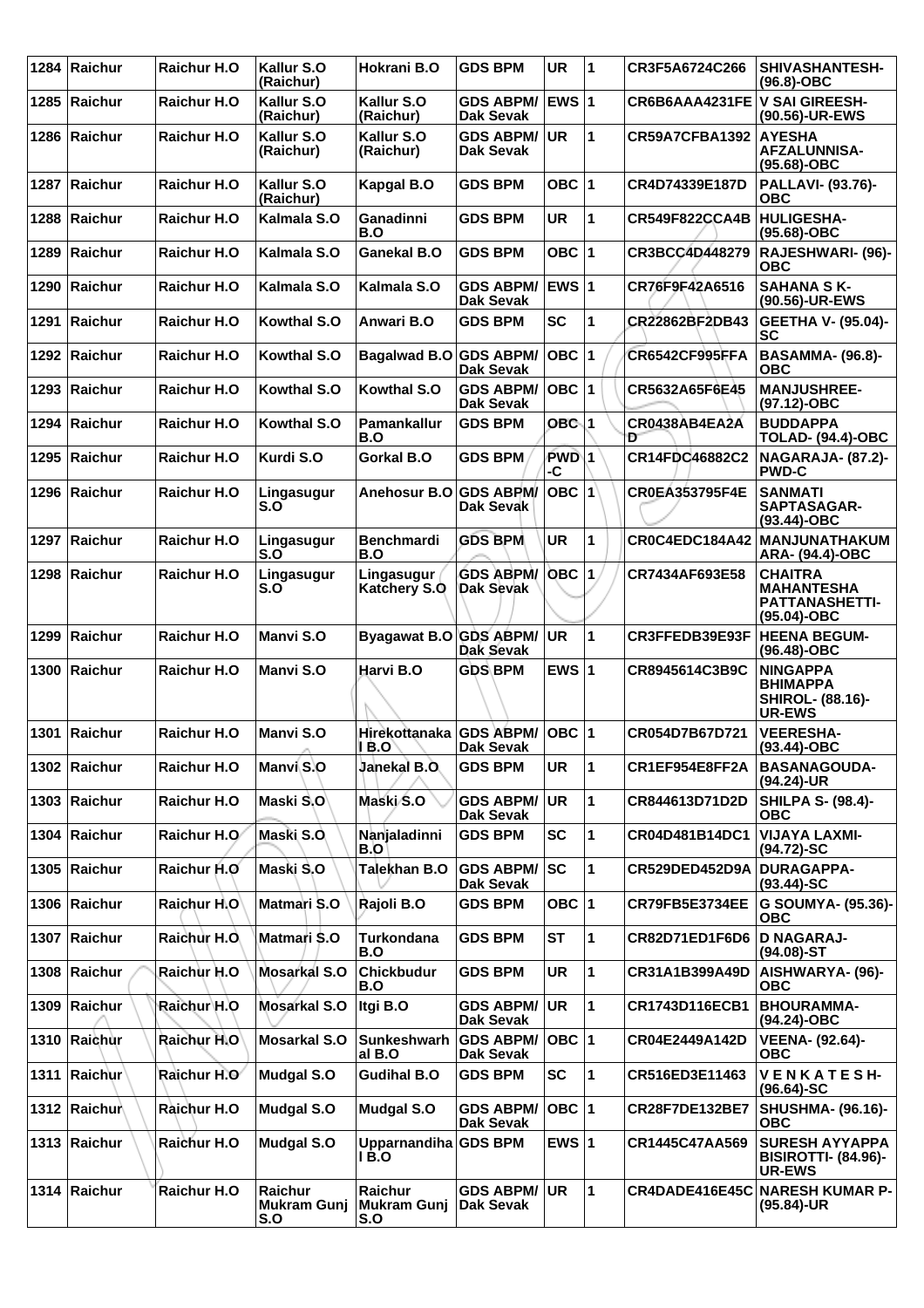|              | 1315 Raichur   | Raichur H.O         | Raichur<br><b>Mukram Guni</b><br>S.O        | Singanodi<br>B.O             | <b>GDS ABPM/</b><br>Dak Sevak        | <b>UR</b>     | $\overline{1}$ | CR657D6DD898FB            | KUMAR- (92.32)-SC                                                         |
|--------------|----------------|---------------------|---------------------------------------------|------------------------------|--------------------------------------|---------------|----------------|---------------------------|---------------------------------------------------------------------------|
|              | 1316 Raichur   | Raichur H.O         | <b>Raichur</b><br><b>Mukram Gunj</b><br>S.O | Singanodi<br>B.O             | <b>GDS BPM</b>                       | OBC $ 1$      |                | CR6D5312B2A216            | <b>SANGEETA-</b><br>(95.04)-OBC                                           |
|              | 1317 Raichur   | Raichur H.O         | <b>Raichur UAS</b><br>S.O                   | Rampur B.O                   | <b>GDS BPM</b>                       | <b>SC</b>     | 1              | CR5AB346C4E697            | <b>RAVI- (95.04)-SC</b>                                                   |
|              | 1318 Raichur   | Raichur H.O         | Rodalbanda<br>S.O                           | Halkawatqi<br>B.O            | <b>GDS ABPM/</b><br>Dak Sevak        | <b>UR</b>     | 1              | CR88A6494EBA12            | <b>INIRMALA</b><br><b>BALLOLLI- (94.56)-</b><br><b>UR</b>                 |
|              | 1319 Raichur   | <b>Raichur H.O</b>  | Rodalbanda<br>S.O                           | Nagarahal<br>B.O             | <b>GDS BPM</b>                       | <b>UR</b>     | 1              | CR25EBBA168EA6            | <b>PRAVEENKUMAR-</b><br>(95.04)-UR                                        |
| 1320         | <b>Raichur</b> | <b>Raichur H.O</b>  | Rodalbanda<br>S.O                           | <b>Rodalbanda</b><br>S.O     | <b>GDS ABPM/</b><br><b>Dak Sevak</b> | <b>EWS 1</b>  |                | <b>CR081D69F782DA</b>     | <b>KUMARASWAMY-</b><br>(88.64)-UR-EWS                                     |
| 1321         | Raichur        | <b>Raichur H.O</b>  | Shaktinagar<br>S.O (Raichur)                | Ganjahalli<br>B.O            | <b>GDS ABPM/</b><br>Dak Sevak        | SC            | 1              | CR444359C727F9            | KAMALAMMA-<br>(94.72)-SC                                                  |
|              | 1322 Raichur   | <b>Raichur H.O</b>  | <b>Sindhanur</b><br>S.O                     | Arlihalli B.O                | <b>GDS BPM</b>                       | <b>UR</b>     | 1              | CR61F44CF46BBF            | <b>SHIVASHANTAYYA</b><br><b>HIREMATH- (95.68)-</b><br><b>UR</b>           |
| 1323         | Raichur        | <b>Raichur H.O</b>  | <b>Sindhanur</b><br>S.O                     | <b>Badarli B.O</b>           | <b>GDS BPM</b>                       | <b>UR</b>     | 1              | CR023F83FBDF36            | <b>MALLAMMA-</b><br>(94.56)-UR                                            |
| 1324         | Raichur        | Raichur H.O         | Sindhanur<br>S.O                            | Gorebal B.O                  | <b>GDS ABPM/</b><br>Dak Sevak        | /ŰR           | 1              | CR56D4457E5464            | BHAVANI K- (95.2)-<br><b>UR</b>                                           |
| 1325         | Raichur        | Raichur H.O         | <b>Sindhanur</b><br>S.O                     | <b>Hanchinal</b><br>Camp B.O | <b>GDS BPM</b>                       | UR            | 1              | CR5D5B8E58F989            | <b>KASIMSAB</b><br><b>BAGAWAN- (95.52)-</b><br>UR                         |
| 1326         | Raichur        | <b>Raichur H.O</b>  | Sindhanur<br>S.O                            | <b>Jalihal Camp</b><br>B.O   | <b>GDS ABPM/</b><br>Dak Sevak        | OBC 1         |                | CR3D2DBC1E3B9<br>4        | <b>BASAVARAJ-</b><br>$(95.36)$ -OBC                                       |
| 1327         | Raichur        | Raichur H.O         | Sindhanur<br>S.O                            | Kolbal B.O                   | <b>GDS BPM</b>                       | OBC $ 1$      |                | CR2487DA1FA4FF            | <b>VAHEED BHASHA-</b><br>(94.08)-OBC                                      |
| 1328         | ∣Raichur       | Raichur H.O         | Sindhanur<br>S.O                            | <b>Mallapur B.Q</b>          | <b>GDS BPM</b>                       | <b>OBC</b>    | 1/             | CR7F2FED7EBD2F            | <b>MOHAMMED</b><br><b>MOIUNADDIN-</b><br>(96.16)-OBC                      |
| 1329         | <b>Raichur</b> | <b>Raichur H.O</b>  | Sindhanur<br>S.O                            | <b>Sindhanur</b><br>S.O      | <b>GDS ABPM/</b><br>Dak Sevak        | UR            | 1              | CR8523366FA7E6            | <b>VEERESHA-</b><br>$(95.84) - ST$                                        |
| 1330         | Raichur        | Raichur H.O         | Sindhanur<br>S.O                            | Virupapur<br>B.O             | <b>GDS BPM</b>                       | OBC $ 1$      |                | CR034647244e38            | <b>SANDHYA- (95.2)-</b><br><b>OBC</b>                                     |
| 1331         | Raichur        | <b>Raichur H.O.</b> | <b>Sirwar S.O</b>                           | Jambaladinni<br>B.O          | <b>GDS ABPM/</b><br>Dak Sevak        | OBC  1        |                | CR7C18F128365F            | <b>VEENASHREE-</b><br>$(93.44) - OBC$                                     |
|              | 1332 Raichur   | Raichur H.O         | <b>Sirwar S.O</b>                           | Kyadigera<br>B.O             | <b>GDS BPM</b>                       | OBC $ 1$      |                | CR7A87CB69F6DD SUSHMARANI | <b>PATIL- (93.6)-OBC</b>                                                  |
|              | 1333 Raichur   | Raichur H.O         | Sirwar <sub>S</sub> ,O                      | Lakkamdinni<br>B.O           | <b>GDS BPM</b>                       | ST            | 1              | CR02D822B4EF97            | <b>ANNAPOORNA-</b><br>(94.4)-ST                                           |
|              | 1334 Raichur   | Raichur H.O         | Sirwar S.O.                                 | Madigera B.O GDS ABPM/       | Dak Sevak                            | UR            | 1              | CR84F7C654A4C9            | <b>PREETI G</b><br><b>HADIMANI- (92.48)-</b><br><b>UR</b>                 |
|              | 1335 Raichur   | Raichur H.O         | Sirwar S.O.                                 | Madigera B.O                 | <b>GDS BPM</b>                       | $PWD$ 1<br>-В |                | CR4E6349494B68            | <b>AJAY ATHANI-</b><br>(73.76)-PWD-B                                      |
|              | 1336 Raichur   | Raichur H.O.        | Turvihal S.O                                | Gunda B.O                    | <b>GDS BPM</b>                       | <b>SC</b>     | 1              | cr3fc436b2d271            | <b>MAHALAKSHMI-</b><br>$(96.16)-SC$                                       |
|              | 1337 Raichur   | Raichur H.O         | Yeramarus<br>Camp S.O                       | Korthakunda<br>B.O           | <b>GDS BPM</b>                       | <b>ST</b>     | 1              | <b>CR1132DC45CF5D</b>     | <b>BABU- (93.28)-ST</b>                                                   |
|              | 1338 Raichur   | Raichur H.O         | Yeramarus<br>Camp S.O                       | Waddepalli<br>B.O            | <b>GDS BPM</b>                       | <b>UR</b>     | 1              | CR11D441EEF4AD   ABHILASH | GUJJAR- (96)-UR                                                           |
| 1339         | Raichur        | Raichur H.O         | Yeramarus<br>Camp S.O                       | Yeramarus<br>Camp S.O        | <b>GDS ABPM/</b><br>Dak Sevak        | UR            | 1              | CR84BF8826CBA4            | <b>ERESHA- (96.8)-</b><br><b>OBC</b>                                      |
|              | 1340 Raichur   | Raichur H.O         | Yergera S.O                                 | Julumgera<br>B.O             | <b>GDS BPM</b>                       | <b>UR</b>     | 1              | CR57B525E8A924            | <b>SHILPAA- (93.44)-</b><br><b>UR</b>                                     |
|              | 1341 Raichur   | Raichur H.O         | Yergera S.O                                 | Kamalapur<br>B.O             | <b>GDS BPM</b>                       | OBC $ 1$      |                | CR018881E449C9            | <b>BASAVAPRABHUS</b><br><b>DHANAKASHIRUR-</b><br>$(93.44)$ -OBC           |
|              | 1342 Raichun   | Raichur H.O         | Yergera S.O                                 | Manjerla B.O                 | <b>GDS BPM</b>                       | UR            | 1              | <b>CR24FAE88D1F24</b>     | <b>T SRIHARI- (93.28)-</b><br>ОВС                                         |
| $1343$ Sirsi |                | Sirsi H.O           | Aminalli S.O                                | <b>Balavalli B.O</b>         | <b>GDS BPM</b>                       | <b>UR</b>     | 1              | CR316424442442            | <b>PUSHPANJALI</b><br>SANNAPPANAVAR-<br>(95.04)-UR                        |
| 1344 Sirsi   |                | Sirsi H.O           | Aminalli S.O                                | <b>Bandal B.O</b>            | <b>GDS BPM</b>                       | OBC $ 1$      |                | CR06357434BA99            | <b>GOURI</b><br><b>VENKATESH</b><br><b>ACHARI- (96.16)-</b><br><b>OBC</b> |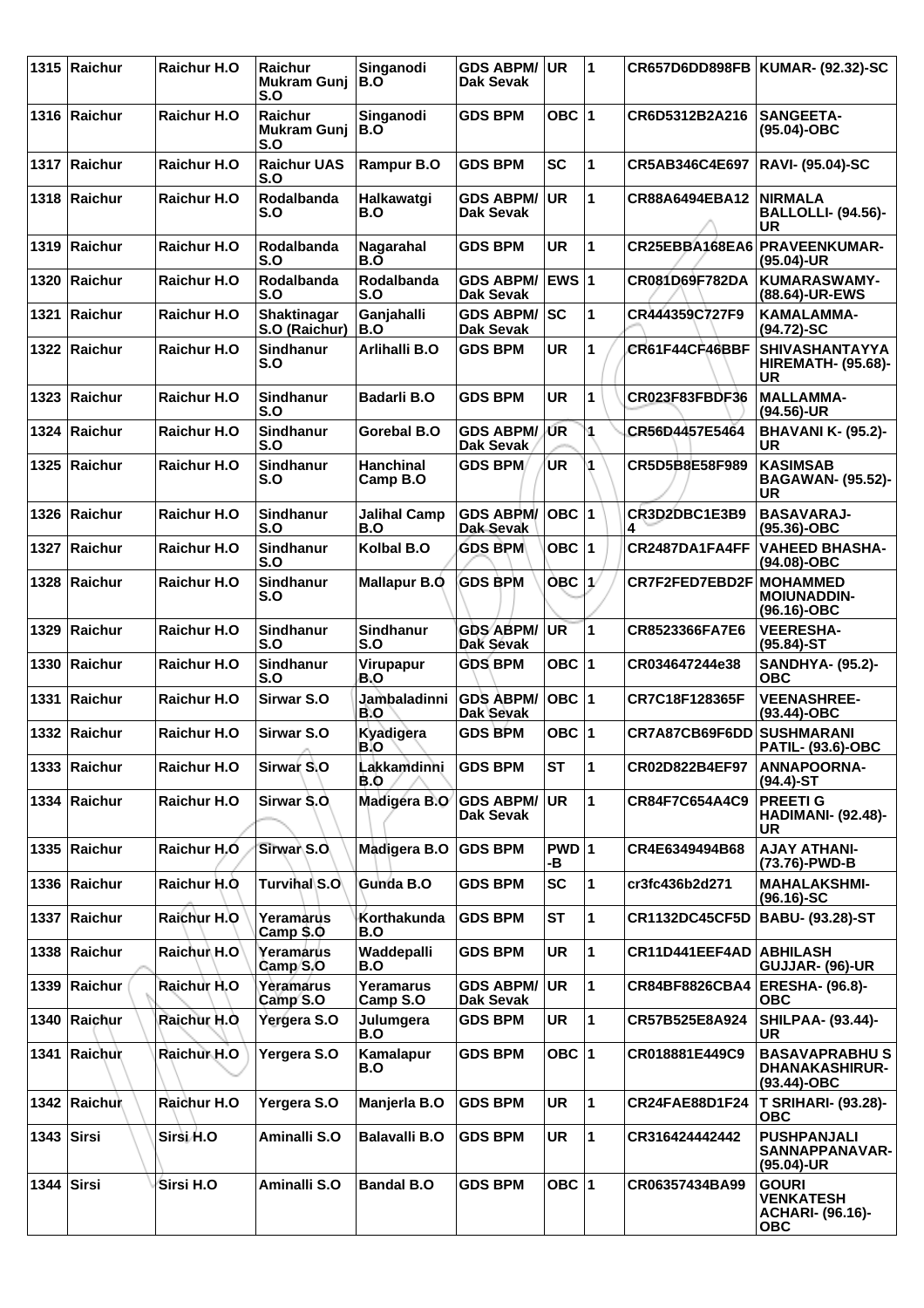| 1345         | <b>Sirsi</b> | Sirsi H.O  | Aminalli S.O                            | Khursi B.O                              | <b>GDS BPM</b>                       | OBC ∣1        |   | <b>CR1BFEC487C142</b> | <b>JAGADEESH M</b><br><b>NAIK- (94.56)-OBC</b>                                |
|--------------|--------------|------------|-----------------------------------------|-----------------------------------------|--------------------------------------|---------------|---|-----------------------|-------------------------------------------------------------------------------|
| 1346         | <b>Sirsi</b> | Sirsi H.O  | Aminalli S.O                            | Manjaguni<br>B.O                        | <b>GDS BPM</b>                       | EWS $ 1$      |   | CR84B73CB9BA36 VANITA | <b>SHIDAGANAL-</b><br>(89.12)-UR-EWS                                          |
| 1347 Sirsi   |              | Sirsi H.O  | Banavasi S.O                            | <b>Banavasi S.O</b>                     | <b>GDS ABPM/</b><br>Dak Sevak        | <b>UR</b>     | 1 | CR2A433D9C35E9        | <b>SHANTALA</b><br><b>GANESH SHET-</b><br>(95.52)-OBC                         |
| 1348         | Sirsi        | Sirsi H.O  | <b>Banavasi S.O</b>                     | <b>Bhasi B.O</b>                        | <b>GDS BPM</b>                       | <b>UR</b>     | 1 | CR854C6E13C79E        | <b>SINDHU</b><br><b>MANJUNATH</b><br><b>HEGDE- (96.96)-UR</b>                 |
| 1349         | <b>Sirsi</b> | Sirsi H.O  | <b>Banavasi S.O</b>                     | Korlakatta<br>B.O                       | <b>GDS BPM</b>                       | <b>UR</b>     | 1 | CR24E61B3421CA        | LAXMI<br><b>KENCHANNANAVA</b><br>R- (95.36)-OBC                               |
| 1350 Sirsi   |              | Sirsi H.O  | <b>Banavasi S.O</b>                     | <b>Umblekoppa</b><br>B.O                | <b>GDS ABPM/</b><br><b>Dak Sevak</b> | <b>IEWS 1</b> |   | Cr5729aa986f37        | <b>MAMATA</b><br><b>PRABHAKAR NAIK-</b><br>(87.04)-UR-EWS                     |
| 1351         | Sirsi        | Sirsi H.O  | <b>Bilgi S.O</b><br>(Uttara<br>Kannada) | <b>Bilgi S.O</b><br>(Uttara<br>Kannada) | <b>GDS ABPM/</b><br>Dak Sevak        | OBC  1        |   | CR3A216C5ADE7E        | <b>SUSHMITA</b><br><b>GANGADHAR</b><br><b>GOUDA- (96)-OBC</b>                 |
| 1352         | Sirsi        | Sirsi H.O  | <b>Castlerock</b><br>S.O                | <b>Bazarkunang</b><br>B.O               | <b>GDS ABPM/</b><br><b>Dak Sevak</b> | <b>UR</b>     | 1 | CR7D7D7B6BD48<br>C    | <b>SMITA NARAYANA</b><br>KODIYA- (93.76)-UR                                   |
| 1353         | <b>Sirsi</b> | Sirsi H.O  | <b>Castlerock</b><br>S.O                | <b>Bazarkunang</b><br>B.O               | <b>GDS BPM</b>                       | $EWS$ 1       |   | <b>CR4E23757DA57C</b> | <b>MH</b><br><b>SHIVAMURTHY-</b><br>(87.84)-UR-EWS                            |
| 1354         | Sirsi        | Sirsi H.O  | Dandeli S.O                             | Alur B.O                                | <b>GDS ABPM/SC</b><br>Dak Sevak      |               |   | CR6FC4963FD5B4        | <b>SAGAR</b><br><b>RAJAPOOT-</b><br>$(92.64) - SC$                            |
| 1355         | Sirsi        | Sirsi H.O  | Dandeli S.O                             | <b>Barchi B.O</b>                       | <b>GDS ABPM/</b><br>Dak Sevak        | OBC  1        |   | CR27C33741DBF7        | <b>NETRA VISHNU</b><br><b>HUNDALEKAR-</b><br>(93.92)-OBC                      |
| 1356 Sirsi   |              | Sirsi H.O  | Dandeli S.O                             | Plywood<br>Colony B.O                   | <b>GDS BPM</b>                       | <b>SC</b>     | 1 | CR4791EAAA1EA6 KAVYA  | <b>BHARAMANNAVAR</b><br>$-$ (91.68)-SC                                        |
| 1357         | Sirsi        | Sirsi H.O  | Ganeshgudi<br>S.O                       | Aveda B.O                               | <b>GDS BPM</b>                       | UR.           | 1 | CR0E8232CB2A21        | <b>MANJUNATH N</b><br><b>ITAGI- (94.24)-UR</b>                                |
| 1358         | <b>Sirsi</b> | Sirsi H.O  | <b>Haliyal S.O</b>                      | <b>Bazarkancha</b><br>nalli B.O         | <b>GDS ABPM/</b><br>Dak Sevak        | UR            | 1 | CR5D6B46B36345        | <b>ANITA MANOHAR</b><br><b>PARAB- (93.44)-UR</b>                              |
| 1359         | Sirsi        | Sirsi H.O  | <b>Haliyal S.O</b>                      | Janage B.O                              | <b>GDS BPM</b>                       | <b>SC</b>     | 1 | CR12E438CD546F        | <b>SARASWATI D</b><br>VADDAR- (92)-SC                                         |
| 1360         | <b>Sirsi</b> | Sirsi H.O  | <b>Haliyal S.O</b><br>∽                 | Murakwada<br>B.O                        | <b>GDS ABPM/</b><br>Dak Sevak        | ∣sт           | 1 | CR72B4E674316B        | <b>BHAGYASHRI</b><br><b>SANNU GOND-</b><br>$(93.76)$ -ST                      |
| 1361         | <b>Sirsi</b> | Sirsi H.O  | Heggarni S.O                            | Heggarni S.O                            | <b>GDS ABPM/ ST</b><br>Dak Sevak     |               | 1 | CR69442C946979        | <b>HEMANT</b><br><b>SOMAYYA GOND-</b><br>$(90.08) - ST$                       |
| 1362 Sirsi   |              | Sirsi H.O  | Heggarni S.O                            | <b>Hostot B.O</b>                       | <b>GDS BPM</b>                       | OBC 1         |   | CR15F7919C624E        | <b>POOJA DAYANAND</b><br><b>SHET- (94.88)-OBC</b>                             |
| $1363$ Sirsi |              | Sirsi H.O  | Heggarni S.O                            | Kanchikai<br>B.O                        | <b>GDS BPM</b>                       | <b>UR</b>     | 1 | CR41685C183B1E        | <b>GURUPRASAD</b><br><b>PRABHAKAR</b><br><b>NAYAK- (96.96)-UR</b>             |
| 1364 Sirsi   |              | Sirsi H.O  | Heggarni S.O                            | Nilkund B.O                             | <b>GDS BPM</b>                       | <b>SC</b>     | 1 | CR154E48A1ED35        | <b>GANGADHAR</b><br>KAKKYYAGOL-<br>$(91.2) - SC$                              |
| 1365   Sirsi |              | Sirsi\H.O  | Hulekal S.O                             | Mensi B.O                               | <b>GDS BPM</b>                       | <b>UR</b>     | 1 | CR7FA67AAC8E61        | <b>SUNAIN ASHOK</b><br><b>PALEKAR- (95.52)-</b><br><b>SC</b>                  |
| $1366$ Sirsi |              | Sirsi H.O  | <b>Hulekal S.O</b>                      | Sonda B.O                               | <b>GDS BPM</b>                       | <b>UR</b>     | 1 | <b>CR6AFE357B788D</b> | <b>PRAVEEN HEGDE-</b><br>$(97.6)$ -UR                                         |
| 1367 Sirsi   |              | Sirsi H.O. | Idgundi S.O                             | <b>Arbail B.O</b>                       | <b>GDS ABPM/</b><br>Dak Sevak        | UR)           | 1 | CR0938DE49E351        | <b>MANIKANTH S</b><br><b>PATIL- (94.88)-OBC</b>                               |
| 1368 Sirsi   |              | Sirsi H.O  | Idgundi S.O                             | <b>Gullapur B.O</b>                     | <b>GDS BPM</b>                       | OBC  1        |   | CR6D21E7612441        | <b>MEGHA RAMA</b><br><b>KANDEKAR-</b><br>(94.56)-OBC                          |
| 1369 Sirsi   |              | Sirsi H.O  | Idgundi S.O                             | Idgundi S.O                             | <b>GDS ABPM/ UR</b><br>Dak Sevak     |               | 1 | <b>CR1CFD1C939443</b> | <b>TANUJA UMESH</b><br><b>PATAGAR- (94.56)-</b><br><b>OBC</b>                 |
| 1370 Sirsi   |              | Sirsi H.O  | Idgundi S.O                             | Kalache B.O                             | <b>GDS ABPM/ UR</b><br>Dak Sevak     |               | 1 | CR087DABDDE7D<br>2    | <b>LAVANYA YANKU</b><br>GOUDA- (92.48)-UR                                     |
| 1371         | Sirsi        | Sirsi H.O  | Kansur S.O                              | Adkalli B.O                             | <b>GDS BPM</b>                       | EWS $ 1$      |   | <b>CR7D4723CE457C</b> | <b>BHAGYA</b><br><b>PARAMESHWAR</b><br><b>BHAT- (89.44)-UR-</b><br><b>EWS</b> |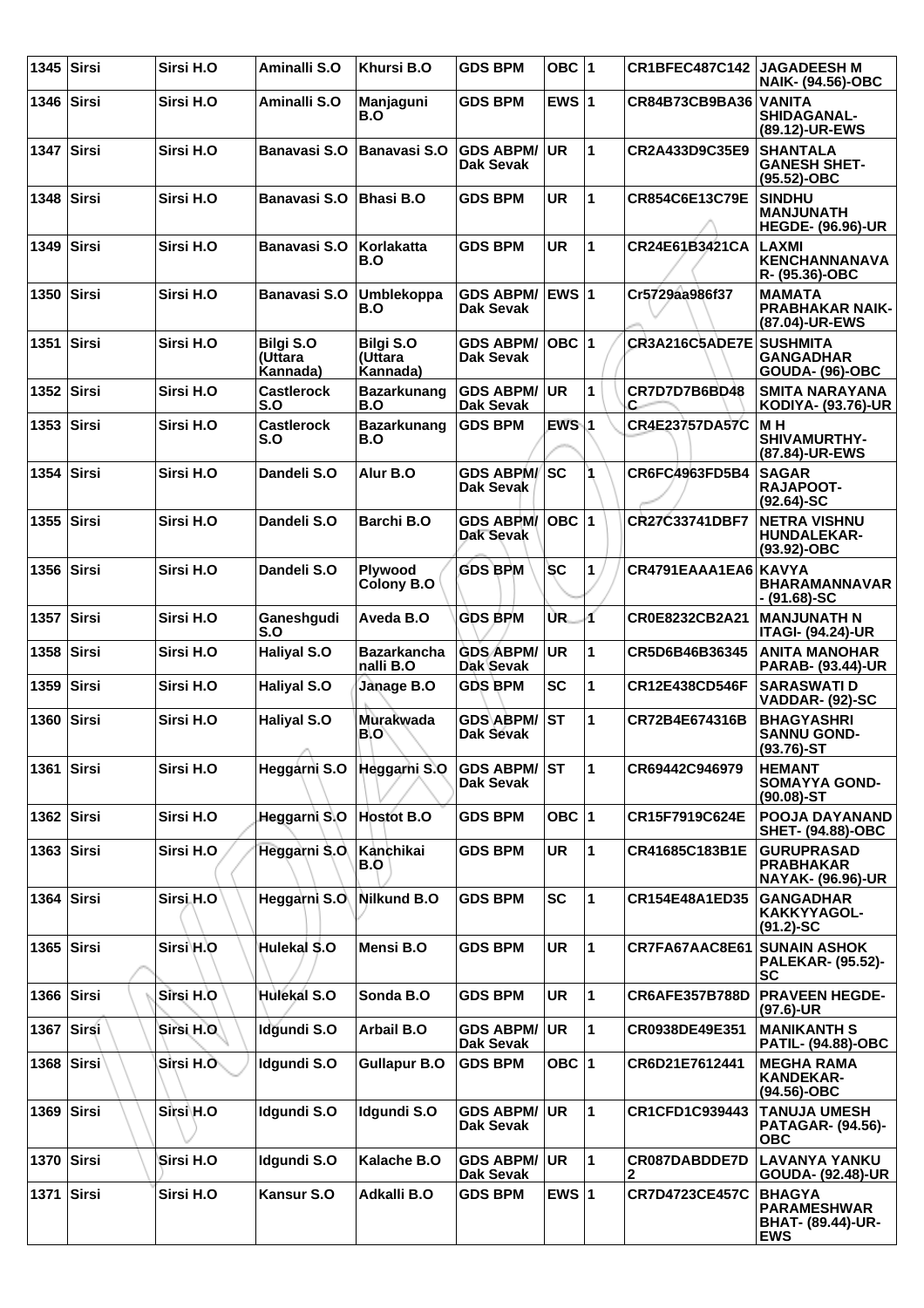| 1372         | Sirsi        | Sirsi H.O  | Kansur S.O               | Hasargod B.O GDS ABPM/   | <b>Dak Sevak</b>                        | <b>SC</b>   | 1 | CR738397C56F94              | <b>HARISH P- (91.2)-</b><br>SC                                                |
|--------------|--------------|------------|--------------------------|--------------------------|-----------------------------------------|-------------|---|-----------------------------|-------------------------------------------------------------------------------|
| 1373   Sirsi |              | Sirsi H.O  | <b>Kansur S.O</b>        | Kangod B.O               | <b>GDS ABPM/</b><br>Dak Sevak           | $OBC$  1    |   | CR8D793BCE3414              | KAVITA N KODIYA-<br>(95.52)-OBC                                               |
| 1374         | Sirsi        | Sirsi H.O  | <b>Kansur S.O</b>        | Kodsar<br>Muttalli B.O   | <b>GDS BPM</b>                          | EWS $ 1$    |   | CR8D39C81DA44C              | <b>SINDHU</b><br><b>RAMAKRISHNA</b><br><b>HEGDE- (92.8)-UR-</b><br><b>EWS</b> |
| 1375 Sirsi   |              | Sirsi H.O  | Kansur S.O               | Nidgod B.O               | <b>GDS BPM</b>                          | OBC $ 1$    |   | CR2C8F8354E3E4              | <b>DIVYA ASHOK</b><br><b>NAIK- (94.88)-OBC</b>                                |
| 1376 Sirsi   |              | Sirsi H.O  | <b>Kansur S.O</b>        | Shelur B.O               | <b>GDS BPM</b>                          | UR          | 1 | CR04E855BB914D              | <b>SULAKSHANA</b><br><b>UMAPATI HEGDE-</b><br>$(96.8)$ -UR                    |
| 1377         | Sirsi        | Sirsi H.O  | Kansur S.O               | Yadalli B.O              | <b>GDS BPM</b>                          | <b>UR</b>   | 1 | CR11D11852734D              | <b>VARSHINI GOPAL</b><br><b>HEGDE- (96.64)-UR</b>                             |
| 1378 Sirsi   |              | Sirsi H.O  | Kirwatti S.O             | Hosalli B.O              | <b>GDS BPM</b>                          | <b>SC</b>   | 1 | CR444E9F17AE2C              | <b>SHASHIKALA D</b><br><b>PUJAR- (91.68)-SC</b>                               |
| 1379         | Sirsi        | Sirsi H.O  | Kirwatti S.O             | Kirwatti S.O             | <b>GDS ABPM/</b><br><b>Dak Sevak</b>    | lsc         | 1 | CR02681CC8E182              | <b>DIVYA BHAJANTRI-</b><br>$(91.2)$ -SC                                       |
| 1380         | Sirsi        | Sirsi H.O  | Kumbarwada<br>S.O        | Ulvi B.O                 | <b>GDS ABPM/</b><br><b>Dak Sevak</b>    | <b>UR</b>   | 1 | CR167894C56B7E              | <b>AMRITA BHAT-</b><br>$(93.12)$ -UR                                          |
| 1381 Sirsi   |              | Sirsi H.O  | Kumbarwada<br>S.O        | Ulvi B.O                 | <b>GDS BPM</b>                          | UR.         | 1 | <b>CR68DD5133A2AC</b>       | <b>MAHALAKSHMI</b><br><b>KRISHNA VASKAR-</b><br>(94.24)-UR                    |
| 1382 Sirsi   |              | Sirsi H.O  | Malgi S.O                | <b>Bhedasgaon</b><br>B.O | <b>GDS ABPM/</b><br>Dak Sevak           | ∣овс ∖1     |   | CR0F3FC7B4C9E1              | <b>PRAKASH</b><br><b>BASAPPA</b><br><b>PARATNALLI-</b><br>(95.52)-OBC         |
| 1383         | Sirsi        | Sirsi H.O  | Malgi S.O                | <b>Bhedasgaon</b><br>B.O | <b>GDS BPM</b>                          | <b>ST</b>   | 1 | CR1D266D9D35BC              | <b>NIKITA LAXMAN</b><br><b>MEDAR- (91.68)-ST</b>                              |
| 1384 Sirsi   |              | Sirsi H.O  | Malgi S.O                | Malgi S.O                | <b>GDS ABPM/</b><br>Dak Sevak           | \SC         | 1 | <b>CR43575DEE458C</b>       | <b>SANGEETA</b><br><b>NINGAPPA SABAR-</b><br>$(92.48)$ -SC                    |
| 1385 Sirsi   |              | Sirsi H.O  | Malgi S.O                | Oralgi B.O               | <b>GDS BPM</b>                          | UR          | V | CR781598F49E42              | <b>NAVYA</b><br><b>MADHUKESHWAR</b><br>A HEGDE- (93.44)-<br><b>UR</b>         |
| 1386 Sirsi   |              | Sirsi H.O  | <b>Manchikeri</b><br>S.O | <b>Manchikeri</b><br>S.O | <b>GDS ABPM/</b><br>Dak Sevak           | PWD 1<br>-в |   | CR12E78B8E743B              | VINAYAKA<br><b>JAGADEESHA</b><br>TOTADA- (72.96)-<br><b>PWD-B</b>             |
| 1387 Sirsi   |              | Sirsi H.O  | Manchikeri<br>S.O        | Umachagi<br>B.O          | <b>GDS ABPM/</b><br>Dak Sevak           | OBC  1      |   | CR83D928B6D79C              | KOMALA M<br>GAONKAR- (94.72)-<br><b>OBC</b>                                   |
| 1388         | Sirsi        | Sirsi H.O  | Mundgod S.O              | <b>Bachanaki</b><br>B.O  | <b>GDS ABPM/</b><br><b>Dak Sevak</b>    | IST.        | 1 | CR8F296DE214E6              | <b>RAKESH H V-</b><br>$(90.08)$ -ST                                           |
| 1389         | <b>Sirsi</b> | Sirsi H.O  | Mundgod S.O              | Chigalli B.O             | <b>GDS BPM</b>                          | <b>UR</b>   | 1 | CR4B3827A3E47A              | <b>DARSHAN</b><br><b>RADHAKRISHNA</b><br>PATGAR- (94.72)-<br>UR               |
| 1390 Sirsi   |              | Sirsi H.O. | Mundgod S.O              | Neharunagar<br>B.O       | <b>GDS BPM</b>                          | <b>UR</b>   | 1 | CR7CFD46814E97              | <b>BHAGYASHREE E-</b><br>$(97.92)$ -UR                                        |
| 1391         | <b>Sirsi</b> | Sirsi H.O  | Neggu S.O                | Sarkuli B.O              | <b>GDS BPM</b>                          | OBC $ 1$    |   | CR0D34968F6745              | <b>RAGHAVI</b><br><b>MADIVAL- (95.52)-</b><br><b>OBC</b>                      |
| 1392 Sirsi   |              | Sirsi H.O  | Nilekani S.O             | Hegdekatta<br>B.O        | <b>GDS ABPM/</b><br>Dak Sevak           | OBC  1      |   | <b>CR3E93B7C2597A</b>       | <b>BU VARSHA-</b><br>(96.16)-OBC                                              |
| 1393 Sirsi   |              | Sirsi H.O  | Nilekani S.O             | Hunsekoppa<br>B.O        | <b>GDS BPM</b>                          | <b>SC</b>   | 1 | CR3FDD7C2AD21<br>C          | <b>MANIKANTHA B</b><br><b>BHOVIVADDAR-</b><br>$(92.48)$ -SC                   |
| 1394         | Sirsi        | Sirsi H.O  | Nilekani S.O             | Kulve B.O                | <b>GDS ABPM/</b><br><b>Dak Sevak</b>    | ∣UR.        | 1 | CR74DF8CCD4A84 RAJU SAVANT- | (94.88)-UR                                                                    |
| 1395         | Sirsi        | Sirsi H.O  | Nilekani S.O             | Nilekani S.O             | <b>GDS ABPM/</b><br><b>Dak Sevak</b>    | PWD 1<br>-A |   | CR4E41A29F653D              | <b>VEENA GANAPATI</b><br>HEGDE- (91.36)-<br><b>PWD-A</b>                      |
|              | 1396 $Sirsi$ | Sirsi H.O  | Siddapur S.O             | Bedkani B.O              | <b>GDS BPM</b>                          | <b>UR</b>   | 1 | CR7695F3669D4D              | <b>SEEMA RAJESH</b><br><b>RAYKAR- (94.4)-</b><br><b>OBC</b>                   |
| 1397         | Sirsi        | Sirsi H.O  | Siddapur S.O             | <b>Bidrakan B.O</b>      | <b>GDS ABPM/</b><br><b>Dak Sevak</b>    | <b>SC</b>   | 1 | CR59A17EE4CD4A MALLIKA      | CHANNAYYA-<br>(92.16)-SC                                                      |
| 1398 Sirsi   |              | Sirsi H.O  | Siddapur S.O             | Halgeri B.O              | <b>GDS ABPM/ UR</b><br><b>Dak Sevak</b> |             | 1 | CR819B13A1457F              | <b>VIDYA SHRIDHARA</b><br><b>NAIK- (93.6)-UR</b>                              |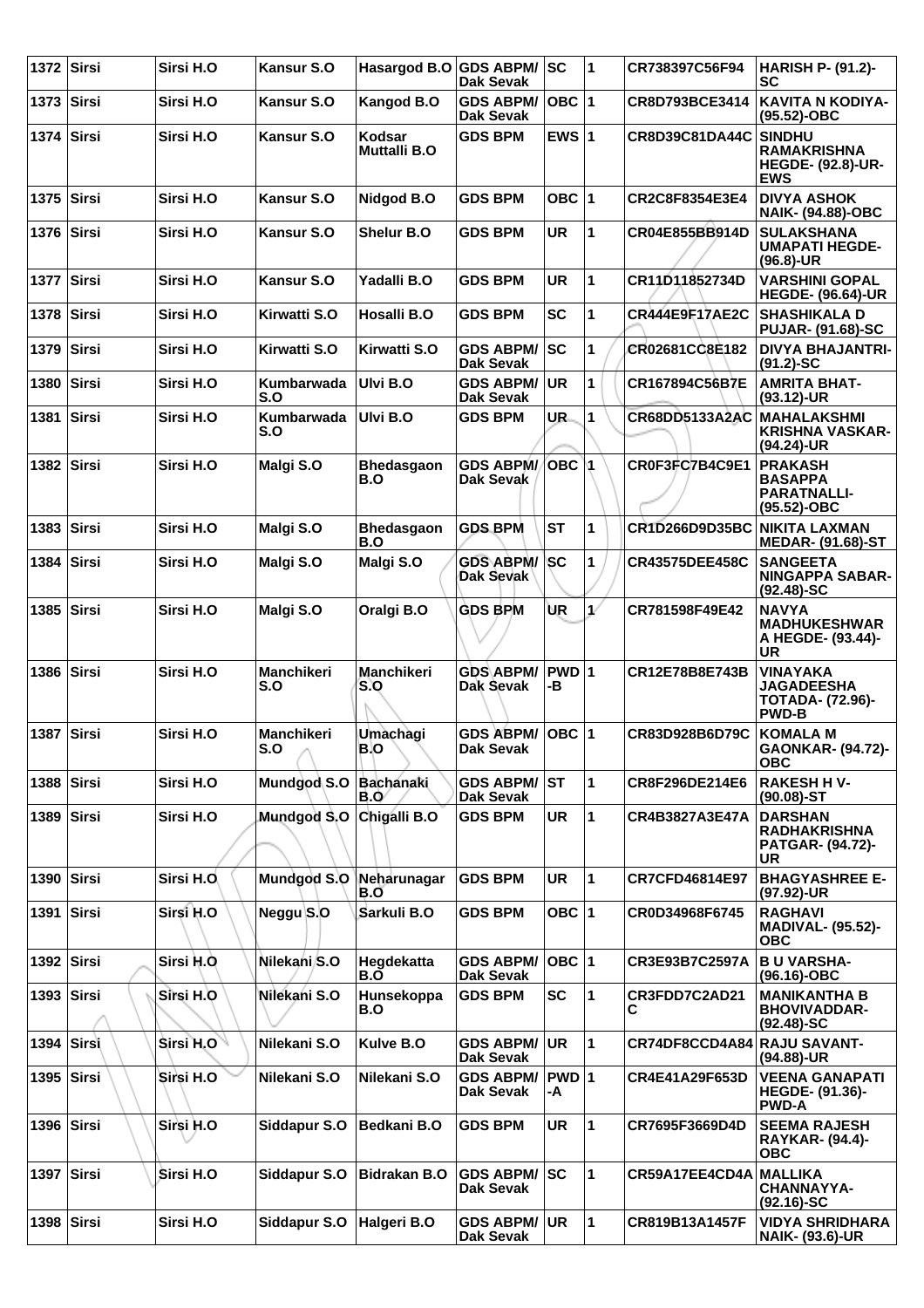| 1399         | $ S$ irsi      | Sirsi H.O                            | Siddapur S.O                                  | Kaunchur B.O GDS ABPM/        | <b>Dak Sevak</b>                        | <b>OBC</b> 1 |              | CR532E62945374            | <b>KEERTHIMS-</b><br>(94.72)-OBC                                           |
|--------------|----------------|--------------------------------------|-----------------------------------------------|-------------------------------|-----------------------------------------|--------------|--------------|---------------------------|----------------------------------------------------------------------------|
| 1400 Sirsi   |                | Sirsi H.O                            | Siddapur S.O                                  | Kolsirsi B.O                  | <b>GDS BPM</b>                          | OBC $ 1$     |              | CR874CF9AB6248            | NT<br><b>CHETAKKUMAR-</b><br>(95.68)-OBC                                   |
| 1401         | Sirsi          | Sirsi H.O                            | Siddapur S.O                                  | Manmane B.O GDS BPM           |                                         | <b>SC</b>    | 1            | CR84B6576C4A45            | <b>VINAYAK M</b><br><b>MANAWADDAR-</b><br>$(90.56)$ -SC                    |
| 1402 Sirsi   |                | Sirsi H.O                            | Siddapur S.O                                  | Ravindranaga GDS BPM<br>r B.O |                                         | OBC $ 1$     |              | CR4CD8188BA4FC            | <b>GANESHA</b><br><b>RAMESHA NAIK-</b><br>(96.48)-OBC                      |
|              | 1403 $ Sirsi $ | Sirsi H.O                            | Sirsi H.O                                     | Hospet B.O                    | <b>GDS BPM</b>                          | PWD 1<br>-C  |              | CR66EB95F72BDC            | <b>SUSHILKUMAR T</b><br><b>KADAKOL- (85.6)-</b><br><b>PWD-C</b>            |
| 1404         | $ S$ irsi      | Sirsi H.O                            | <b>Sirsi Market</b><br>S.O                    | Arsapur B.O                   | <b>GDS BPM</b>                          | OBC $ 1$     |              | CR475449614126            | B V KAVYA- (96.32)-<br>овс                                                 |
| 1405   Sirsi |                | Sirsi H.O                            | <b>Sirsi Market</b><br>S.O                    | Bhirumbe B.O GDS ABPM/        | <b>Dak Sevak</b>                        | <b>UR</b>    | $\mathbf{1}$ | <b>CR4F57DB1CA244</b>     | <b>VENKATESH</b><br><b>HEGDE- (94.88)-UR</b>                               |
| 1406 Sirsi   |                | Sirsi H.O                            | <b>Sirsi Market</b><br>S.O                    | Bhirumbe B.O GDS BPM          |                                         | <b>UR</b>    | $\mathbf{1}$ | CR546889BB2EF3            | <b>SOUMYA</b><br>VENKATRAMAN<br><b>HEGDE- (97.44)-UR</b>                   |
| 1407         | Sirsi          | Sirsi H.O                            | <b>Sirsi Market</b><br>S.O                    | Chipgeri B.O                  | <b>GDS BPM</b>                          | <b>UR</b>    | 1            | CR7ADAF6EF3AF<br>Е        | <b>ANIKET MAHESH</b><br><b>HEGDE- (95.2)-UR</b>                            |
| 1408   Sirsi |                | Sirsi H.O                            | <b>Sirsi Market</b><br>S.O                    | Kalve B.O                     | <b>GDS BPM</b>                          | <b>OBC 1</b> |              | CR481929312619            | <b>RESHMA</b><br><b>GANAPATI NAIK-</b><br>$(95.2)$ -OBC                    |
| 1409 Sirsi   |                | Sirsi H.O                            | Sirsi Market<br>S.O                           | <b>Koligar B.O</b>            | <b>GDS ABPM/</b><br><b>Dak Sevak</b>    | <b>EWS 1</b> |              | CR645275D4D56F            | <b>BHAVYA MAHESH</b><br><b>BHAT- (84.32)-UR-</b><br><b>EWS</b>             |
| 1410 Sirsi   |                | Sirsi H.O                            | <b>Sirsi Market</b><br>S.O                    | Salkani B.O                   | <b>GDS BPM</b>                          | EWS $ 1$     |              | CR31D1E86E635B            | <b>SHIVALINGAPPA N</b><br><b>SIDDAPUR- (91.52)-</b><br><b>UR-EWS</b>       |
| 1411 Sirsi   |                | Sirsi H.O                            | <b>Sirsi Market</b><br>S.O                    | Sirsi Market<br>S.O           | <b>GDS ABPMA</b><br><b>Dak Sevak</b>    | $OBC$ $1$    |              | CR1C49F11EDA5D            | <b>SUMA NAIK-</b><br>(98.24)-OBC                                           |
| 1412 Sirsi   |                | Sirsi H.O                            | <b>Sirsi Market</b><br>S.O                    | <b>Targod B.O</b>             | <b>GDS BPM</b>                          | UR-          | 1.           | CR0C26B31D4C59            | <b>DIVYA</b><br><b>VISHWESHWAR</b><br><b>BHAT- (96.16)-UR</b>              |
| 1413 Sirsi   |                | Sirsi H.O                            | Yekkambi S.O Bankanal B.O                     |                               | <b>GDS BPM</b>                          | OBC $ 1$     |              | CR32B4A42A5E34            | <b>ANAND</b><br>YASHAVANTAPPA<br>JADAR- (95.04)-<br><b>OBC</b>             |
| 1414         | Sirsi          | Sirsi H.O                            | Yekkambi S.O Isloor B.O<br>$\curvearrowright$ |                               | <b>GDS BPM</b>                          | <b>ST</b>    | $\mathbf{1}$ | CR58CA23D591F3            | <b>SARASWATHI-</b><br>$(91.68)$ -ST                                        |
| 1415 Sirsi   |                | Sirsi H.O                            | Yekkambi S.O Kupgadde                         | B.O                           | <b>GDS ABPM/</b><br>Dak Sevak           | <b>UR</b>    | 1            | CR2CC99AC4E6C<br>С        | <b>GEETA</b><br><b>MANJUNATH</b><br><b>MADIVAL- (91.84)-</b><br><b>OBC</b> |
| 1416 Sirsi   |                | Sirsi H.O                            |                                               | Yekkambi S.O Yekkambi S.O     | <b>GDS ABPM/ SC</b><br><b>Dak Sevak</b> |              | 1            | <b>CR02443EBAED83</b>     | <b>MAHALAXMI</b><br><b>HANUMANTAPPA</b><br>VADDAR- (93.76)-<br><b>SC</b>   |
| 1417         | Sirsi          | Sirsi H.O                            | Yellapur S.O                                  | <b>Balgar B.O</b>             | <b>GDS BPM</b>                          | <b>ST</b>    | $\mathbf{1}$ | CR24EB4C31B483            | <b>LEKHAN KUMAR N</b><br>A- (95)-ST                                        |
|              | 1418 Sirsi     | Sirsi H.O                            | Yellapur S.O                                  | Chandguli<br>B.O              | <b>GDS ABPM/</b><br>Dak Sevak           | EWS 1        |              | CR3F484ABCDB42 MANOJKUMAR | <b>BADAGI- (85.28)-</b><br><b>UR-EWS</b>                                   |
| 1419 Sirsi   |                | Sirsi H.O                            | Yellapur S.O                                  | Dehalli B.O                   | <b>GDS BPM</b>                          | <b>UR</b>    | 1            | <b>CR46EA1E7F5837</b>     | <b>VAISHNAVI R P-</b><br>$(94.56)$ -UR                                     |
|              | 1420 Sirsi     | Sirsi H.O.                           | Yellapur S.O                                  | Hunshettikop<br>pa B.O        | <b>GDS BPM</b>                          | OBC $ 1$     |              | CR6EA426317D4F            | <b>POOJA KAMBAR-</b><br>(94.56)-OBC                                        |
| 1421 Sirsi   |                | Sirsi H.O                            | Yellapur S.O                                  | <b>Hutkhanda</b><br>B.O       | <b>GDS BPM</b>                          | <b>SC</b>    | 1            | CR58154757AF1F            | <b>ANAND</b><br><b>HUCHHAPPA</b><br><b>WAGHAMORE-</b><br>$(93.12) - SC$    |
|              | 1422 Sirsi     | Sirsi H.O                            | Yellapur S.O                                  | Yellapur S.O                  | <b>GDS ABPM/</b><br><b>Dak Sevak</b>    | $OBC$  1     |              | CR5BD84279DFEA            | <b>ANOOP UDAY</b><br>KOTARKAR-<br>(95.36)-OBC                              |
| 1423         |                | Chikmagalu Chikmagalur<br>H.O        | Ajjampura<br>S.O                              | Ajjampura<br>S.O              | <b>GDS ABPM/</b><br><b>Dak Sevak</b>    | <b>UR</b>    | 1            | CR2E74EB9DCF67            | <b>ASHWINI A R-</b><br>(97.44)-OBC                                         |
| 1424         |                | <b>Chikmagalu Chikmagalur</b><br>H.O | <b>Banakal S.O</b>                            | Kenjige B.O                   | <b>GDS ABPM/</b><br>Dak Sevak           | OBC $ 1$     |              | <b>CR8C54FC5A351B</b>     | <b>NITHYASHREE S-</b><br>(93.12)-OBC                                       |
| 1425         |                | Chikmagalu Chikmagalur<br>H.O        | Bukkambudhi Chikkanavan<br>S.O                | gala B.O                      | <b>GDS ABPM/</b><br><b>Dak Sevak</b>    | <b>UR</b>    | $\mathbf{1}$ | CR372874F741EB            | <b>ABILASH J L-</b><br>(95.84)-OBC                                         |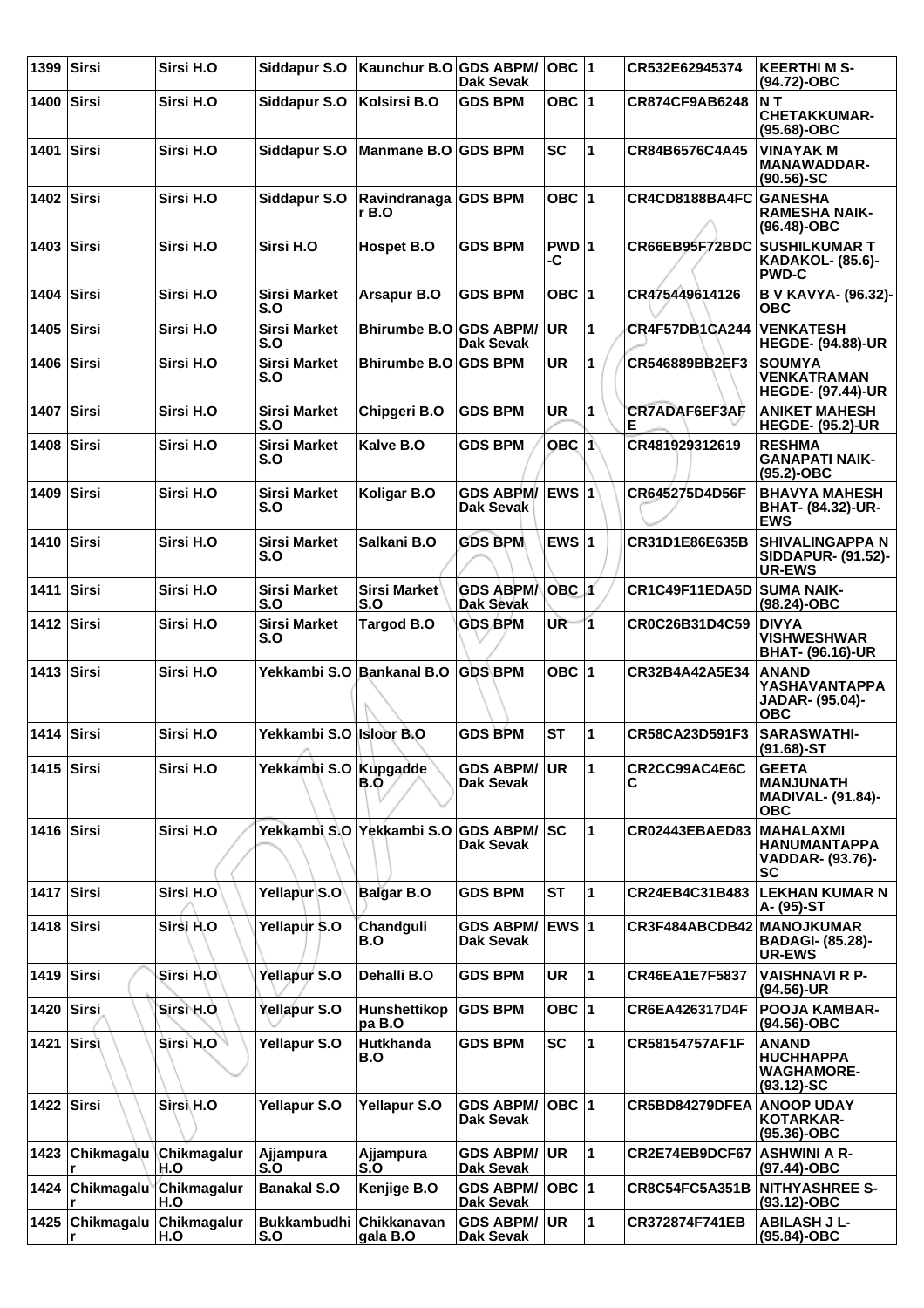| 1426 | Chikmagalu        | Chikmagalur<br>H.O                 | Bukkambudhi Javoor B.O<br>S.O      |                                           | <b>GDS ABPM/</b><br><b>Dak Sevak</b> | lsc           | 1                    |                              | CR41FDBE12E9D7 RAKESH B R- (92)-<br>SC   |
|------|-------------------|------------------------------------|------------------------------------|-------------------------------------------|--------------------------------------|---------------|----------------------|------------------------------|------------------------------------------|
| 1427 | ∣Chikmagalu       | Chikmagalur<br>H.O                 | Chikmagalur<br>H.O                 | <b>Hirekolale</b><br>B.O                  | <b>GDS BPM</b>                       | <b>SC</b>     | 1                    | CR664F4F442351               | <b>BHARATH R-</b><br>$(93.44)$ -SC       |
| 1428 | Chikmagalu        | Chikmagalur<br>H.O                 | Chikmagalur<br>H.O                 | Kabbinahalli<br>B.O                       | <b>GDS BPM</b>                       | OBC ∣1        |                      | CR32F69F4FA184               | NAVYA B- (94.56)-<br>ОВС                 |
| 1429 | Chikmagalu        | Chikmagalur<br>H.O                 | Chowlahiriyur<br>S.O               | Chowlahiriyur GDS ABPM/<br>S.O            | <b>Dak Sevak</b>                     | UR            | 1                    | CR6E6A997585B1               | <b>SNEHA C P- (95.2)-</b><br>UR          |
| 1430 | Chikmagalu        | Chikmagalur<br>H.O                 | Hirebyle S.O                       | Hirebyle S.O                              | <b>GDS ABPM/</b><br><b>Dak Sevak</b> | <b>IEWS 1</b> |                      | CR6E93E4DCE546               | <b>SOUMYA B J-</b><br>(93.12)-UR-EWS     |
| 1431 | Chikmagalu        | Chikmagalur<br>H.O                 | Javali S.O                         | Megur B.O                                 | <b>GDS BPM</b>                       | <b>UR</b>     | 1                    | <b>CR5C63A6A879BC</b>        | DIVYA- (95.52)-ST                        |
| 1432 | Chikmagalu        | Chikmagalur<br>H.O                 | Jyothinagar<br>S.O<br>(Chickmagalu | Jyothinagar<br>S.O<br><b>(Chickmagalu</b> | <b>GDS ABPM/</b><br><b>Dak Sevak</b> | <b>EWS1</b>   |                      | CR5E2644B4D547               | <b>JEEVAN S R-</b><br>(90.88)-UR-EWS     |
| 1433 | Chikmagalu        | Chikmagalur<br>H.O                 | Kadur S.O                          | Keresanthe<br>B.O                         | <b>GDS ABPM/</b><br><b>Dak Sevak</b> | OBC  1        |                      | CR8DB184B41467               | <b>TANUSHREE P-</b><br>$(94.4)$ -OBC     |
| 1434 | Chikmagalu        | Chikmagalur<br>H.O                 | Kadur S.O                          | Mathighatta<br>B.O                        | <b>GDS ABPM/</b><br><b>Dak Sevak</b> | OBC  1        |                      | <b>CR8A7112F42A6F</b>        | <b>BINDU H S- (96.32)-</b><br><b>OBC</b> |
| 1435 | Chikmagalu        | Chikmagalur<br>H.O                 | Kalasapura<br>S.O                  | Kalasapura<br>S.O                         | <b>GDS ABPM/</b><br><b>Dak Sevak</b> | <b>UR</b>     | 1                    | <b>CR334526FDCA92</b>        | <b>MANASA K S-</b><br>(97.12)-UR         |
| 1436 | Chikmagalu        | Chikmagalur<br>H.O                 | Lingadahalli<br>S.O                | Sampigekhan<br>B.O                        | <b>GDS BPM</b>                       | UR            | 1                    | CR72E1C7ECDC4<br>Α           | SHOBHA R- (93.76)-<br><b>OBC</b>         |
| 1437 | Chikmagalu        | Chikmagalur<br>H.O                 | <b>Mallandur S.O</b>               | Hosahallipet<br>B.O                       | <b>GDS ABPM/SC</b><br>Dak Sevak      |               |                      | <b>CR5DACE9177176</b>        | NIDHI R- (96.32)-SC                      |
| 1438 | Chikmagalu        | Chikmagalur<br>H.O                 | Mallenahalli<br>S.O                | Pandaravalli<br>B.O                       | <b>GDS ABPM/</b><br>Dak Sevak        | OBC  1        |                      | CR85D6452DE84B               | <b>KRUTHIKA MU-</b><br>(93.76)-OBC       |
| 1439 | Chikmagalu        | Chikmagalur<br>H.O                 | <b>Mudigere S.O</b>                | <b>Devarinda</b><br>B.O                   | <b>GDS ABPM/ UR</b><br>Dak Sevak     |               | 1                    | CR726915A43DD3               | DIVYA K R- (92.48)-<br>ОВС               |
| 1440 | Chikmagalu        | Chikmagalur<br>H.O                 | <b>Mudigere S.O</b>                | <b>Devarinda</b><br>B.O                   | <b>GDS BPM</b>                       | ST            | 1                    | CR3B3CB77F4444               | <b>DINESH E- (92.96)-</b><br>SТ          |
| 1441 | Chikmagalu        | Chikmagalur<br>H.O                 | <b>Mudigere S.O</b>                | Halase B.O                                | <b>GDS ABPM/</b><br>Dak Sevak        | <b>UR</b>     | $\mathbf{1}^{\circ}$ | <b>CR5A4CD139C49E</b>        | <b>RASHMI H I- (95)-</b><br>овс          |
| 1442 | Chikmagalu        | Chikmagalur<br>H.O                 | <b>Mudigere S.O</b>                | Jannapura<br>B.O                          | <b>GDS ABPM/</b><br>Dak Sevak        | <b>UR</b>     | 1                    | CR2B96BF8B1EF6               | <b>VIDYA L- (95.04)-</b><br><b>OBC</b>   |
| 1443 | Chikmagalu        | Chikmagalur<br>H.O                 | <b>Mudigere S.O</b>                | Kirugunda<br>B.O                          | <b>GDS BPM</b>                       | <b>SC</b>     | 1                    | CR31DBABF688D2               | <b>SPOORTHI A S-</b><br>$(93.28) - SC$   |
| 1444 | Chikmagalu        | Chikmagalur<br>H.O                 | <b>Mudigere S.O</b>                | Kundur B.O                                | <b>GDS ABPM/</b><br>Dak Sevak        | <b>SC</b>     | 1                    | CR8BF35AB73853               | <b>KEERTHANA N-</b><br>(94.4)-SC         |
|      | r                 | 1445 Chikmagalu Chikmagalur<br>H.O | Mudigere S.O Mudigere S.O          |                                           | GDS ABPM/  PWD   1<br>Dak Sevak      | -A            |                      | CR3CD315A5C9A2 CHETHANA D K- | (80.32)-PWD-A                            |
| 1446 | Chikmagalu        | Chikmagalur<br>H.O                 | Mudigere <sub>S.O</sub>            | <b>Mudigere S.O</b>                       | <b>GDS ABPM/</b><br>Dak Sevak        | <b>UR</b>     | $\overline{2}$       | CR2D8B2D5349F7               | <b>SUHANA KHANUM-</b><br>(95)-OBC        |
| 1447 | Chikmagalu        | Chikmagalur<br>H.O                 | <b>Mudigere S.O</b>                | Mudigere S.O                              | <b>GDS ABPM/</b><br>Dak Sevak        | <b>UR</b>     | $\mathbf{2}$         | CR5219A423619E               | <b>REKHA HI- (95)-</b><br><b>OBC</b>     |
| 1448 | Chikmagalu        | <b>Chikmagalur</b><br>H.O          | <b>Mudigere S.O</b>                | Urubage B.O                               | <b>GDS BPM</b>                       | OBC $ 1$      |                      | CR57D3DED3B8B                | <b>PREETHI M B-</b><br>$(93.92)$ -OBC    |
| 1449 | Chikmagalu        | Chikmagalur<br>H.O                 | Mugthihalli<br>S.O                 | K.R.<br><b>Rete(Biggana</b><br>halli) B.O | <b>GDS ABPM/</b><br>Dak Sevak        | <b>UR</b>     | 1                    | CR8D8536734564               | <b>BINDU K G- (94.56)-</b><br>UR         |
| 1450 | Chikmagalu<br>r   | Chikmagalur<br>H.O                 | Mugthihalli<br>S.O                 | Kuduvalli B.O                             | <b>GDS ABPM/</b><br>Dak Sevak        | OBC 1         |                      | CR17C331B669F3               | <b>DION LOBO-</b><br>(94.88)-OBC         |
| 1451 | Chikmagalu        | <b>Chikmagalur</b><br>H.O          | Mugthihalli<br>S.O                 | Malalur(CKM)<br>B.O                       | <b>GDS BPM</b>                       | EWS $ 1$      |                      | <b>CR334ABEFF9866</b>        | <b>KAVITHA T R-</b><br>(91.04)-UR-EWS    |
| 1452 | <b>Chikmagalu</b> | Chikmagalur<br>H.O                 | Mugthihalli<br>S.O                 | Mugthihalli<br>S.O                        | <b>GDS ABPM/</b><br>Dak Sevak        | UR            | 1                    | CR6DA5D24864D2               | <b>MADHURISM-</b><br>(96.48)-UR          |
| 1453 | Chikmagalu        | Chikmagalur<br>H.O                 | Panchanahall<br>i S.O              | Anegere B.O                               | <b>GDS BPM</b>                       | SC            | 1                    | <b>CR7194BFD597BE</b>        | <b>PRAVEEN KALI-</b><br>(94.4)-SC        |
| 1454 | Chikmagalu        | Chikmagalur<br>H.O                 | Panchanahall<br>i S.O              | <b>Muthanagere</b><br>B.O                 | <b>GDS ABPM/</b><br><b>Dak Sevak</b> | <b>UR</b>     | 1                    | CR24B5C6266EF6               | <b>SACHIN V- (94.08)-</b><br><b>OBC</b>  |
| 1455 | ∣Chikmagalu       | Chikmagalur<br>H.O                 | <b>Sakrepatna</b><br>S.O           | <b>Banur B.O</b>                          | <b>GDS ABPM/</b><br>Dak Sevak        | <b>UR</b>     | 1                    | CR4BCA857EDFD<br>Е           | <b>PUNEETH KUMAR</b><br>R- (95.04)-OBC   |
| 1456 | ∣Chikmagalu∖      | Chikmagalur<br>H.O                 | Sangameshw<br>arapete S.O          | Sangameshw<br>arapete S.O                 | <b>GDS ABPM/</b><br>Dak Sevak        | <b>UR</b>     | 1                    | CR21EB68C2B69F               | <b>SHAHZEB AJMAL</b><br>G- (96.16)-UR    |
| 1457 | ∣Chikmagalù       | Chikmagalur<br>H.O                 | Santaveri S.O                      | Santaveri S.O                             | <b>GDS ABPM/</b><br>Dak Sevak        | OBC  1        |                      | CR4356DB3B73A9               | <b>NIDHI N- (95.2)-OBC</b>               |
| 1458 | ∣Chikmagalu<br>r  | Chikmagalur<br>H.O                 | Singatagere<br>S.O                 | Huligere B.O                              | <b>GDS ABPM/SC</b><br>Dak Sevak      |               | 1                    | <b>CR529918BC77AC</b>        | <b>DILEEPA Y C-</b><br>$(93.6)$ -SC      |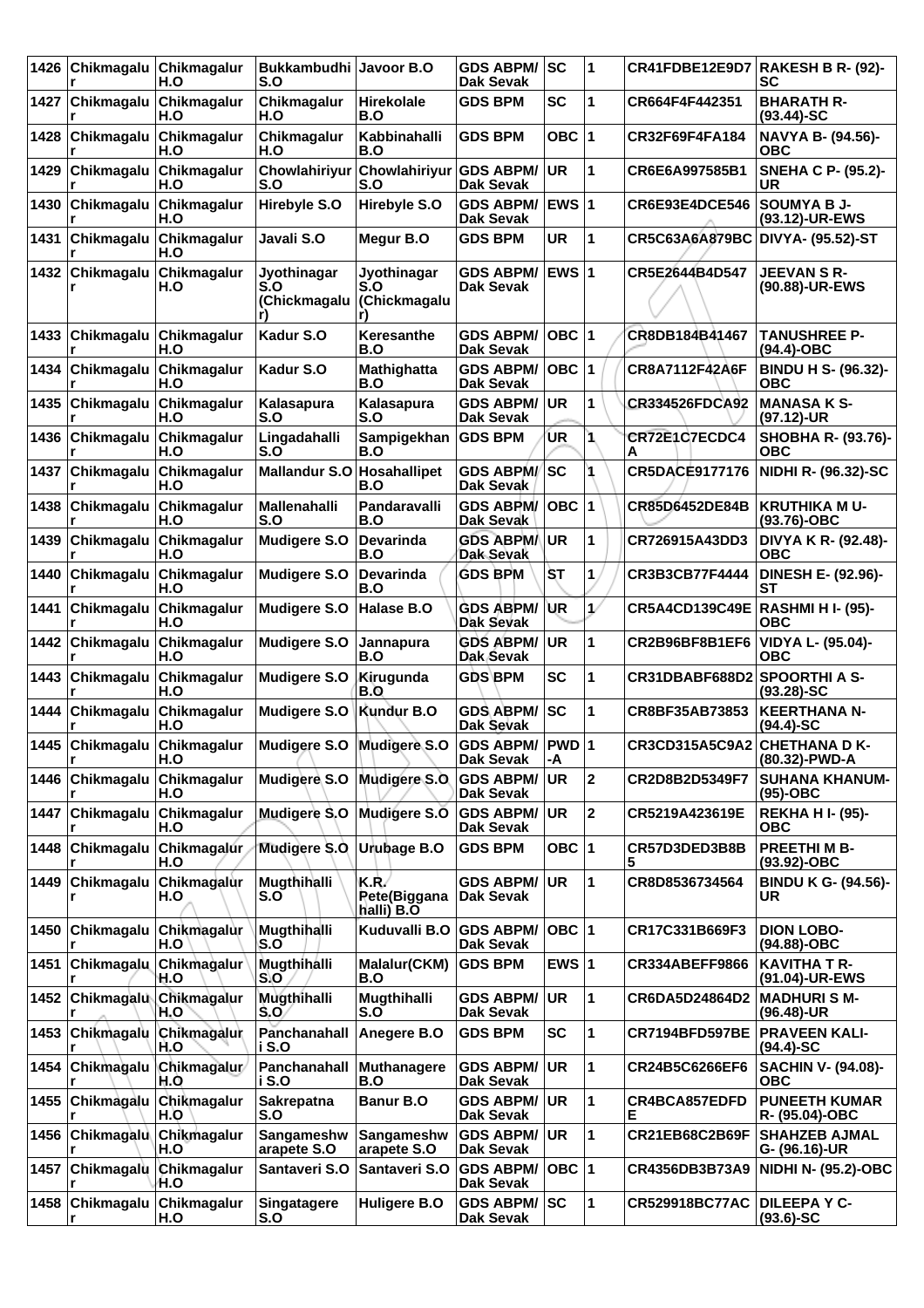| 1459 | Chikmagalu                     | Chikmagalur<br>H.O     | <b>Singatagere</b><br>S.O      | <b>Somanahalli</b><br>B.O      | <b>GDS BPM</b>                         | OBC 1        |    | CR83872A249AD5          | <b>SHWETHA D-</b><br>$(95.04) - OBC$                         |
|------|--------------------------------|------------------------|--------------------------------|--------------------------------|----------------------------------------|--------------|----|-------------------------|--------------------------------------------------------------|
| 1460 | Chikmagalu                     | Chikmagalur<br>H.O     | Sollapura S.O                  | Sollapura S.O GDS ABPM/        | <b>Dak Sevak</b>                       | <b>EWS 1</b> |    | <b>CR6916D1DF42EF</b>   | <b>NETHRAVATHI S M-</b><br>(92.48)-UR-EWS                    |
| 1461 | Chikmagalu                     | Chikmagalur<br>H.O     | <b>Uddeboranah</b><br>alli S.O | Hulikere B.O                   | <b>GDS BPM</b>                         | PWD 1<br>-C  |    | CR3B9E522F3514          | <b>NAGARATHNA B S-</b><br>(86.56)-PWD-C                      |
| 1462 | Chikmagalu                     | Chikmagalur<br>H.O     | Yagati S.O                     | <b>Chikkaballeke</b><br>re B.O | <b>GDS ABPM/</b><br>Dak Sevak          | <b>UR</b>    | 1  | CR6D4CAD5D38F<br>в      | <b>POOJA MV-</b><br>$(96.48)$ -UR                            |
| 1463 | Chikmagalu                     | Chikmagalur<br>H.O     | Yagati S.O                     | Yagati S.O                     | <b>GDS ABPM/</b><br><b>Dak Sevak</b>   | OBC  1       |    | CR639D82CDD3B2 MUHAMMED | <b>IDREES A K- (95)-</b><br><b>OBC</b>                       |
| 1464 | Chikmagalu                     | Koppa H.O              | <b>Balehole S.O</b>            | <b>Balehole S.O</b>            | <b>GDS ABPM/</b><br>Dak Sevak          | <b>UR</b>    | 1  | CR6ECF3B8898BF          | MAITHRI A C-<br>(92.96)-OBC                                  |
| 1465 | Chikmagalu                     | Koppa H.O              | <b>Balehole S.O</b>            | <b>Thotadur B.O</b>            | <b>GDS BPM</b>                         | <b>UR</b>    | 1  | CR5FBD65482D17          | <b>RAMPRASAD P-</b><br>$(93.12)$ -UR                         |
| 1466 | Chikmagalu                     | Koppa H.O              | <b>Balehonnur</b><br>S.O       | Herur B.O                      | <b>GDS ABPM/</b><br>Dak Sevak          | $OBC$  1     |    | <b>CR553314AE1FEA</b>   | <b>VIVIN PINTO-</b><br>(94.88)-OBC                           |
| 1467 | Chikmagalu                     | Koppa H.O              | <b>Basarikatte</b><br>S.O      | <b>Bilalkoppa</b><br>B.O       | <b>GDS ABPM/</b><br>Dak Sevak          | $OBC$  1     |    | <b>CR79DDEC834445</b>   | <b>PRUTHVIV</b><br>RAIKAR- (94.56)-<br><b>OBC</b>            |
| 1468 | Chikmagalu                     | Koppa H.O              | <b>C.R.Station</b><br>S.O      | Hiregadde<br>B.O               | <b>GDS ABPM/</b><br>Dak Sevak          | SC           | 1  | CR21244528C1C4          | <b>ANJALIK M-</b><br>$(95.36)$ -SC                           |
| 1469 | Chikmagalu                     | Koppa H.O              | Hariharapura<br>S.O            | <b>Bilagadde</b><br>B.O        | <b>GDS BPM</b>                         | UR           | 1  | CR3EC89946B47B          | <b>PRANAMYA S R-</b><br>(94.56)-UR                           |
| 1470 | Chikmagalu                     | Koppa H.O              | Hariharapura<br>S.O            | Shanuvalli<br>B.O              | <b>GDS ABPM/</b><br>Dak Sevak          | SC           |    | CR0611493B3A42          | <b>MALA B K- (92.8)-</b><br>SC                               |
| 1471 | Chikmagalu                     | Koppa H.O              | Jayapura S.O                   | Alageshwara<br>B.O             | <b>GDS BPM</b>                         | <b>UR</b>    | 1  | CR084C4D45EB12          | <b>PRAKRUTHI B K-</b><br>(94.08)-OBC                         |
| 1472 | Chikmagalu                     | Koppa H.O              | Jayapura S.O                   | Durgadabetta<br>B.O            | <b>GDS BPM</b>                         | SC           | 1  | CR66E811DDA2D<br>A      | <b>VIKAS A CHAVAN-</b><br>$(92.48)$ -SC                      |
| 1473 | Chikmagalu                     | Koppa H.O              | Jayapura S.O                   | Jayapura S.O                   | <b>GDS ABPM/</b><br>Dak Sevak          | <b>OBC</b>   | 1  | CR362A632A2545          | <b>RAHANA PARVEEN</b><br>C H- (94.56)-OBC                    |
| 1474 | Chikmagalu                     | Koppa H.O              | Jayapura S.O                   | Kalkere B.O                    | <b>GDS ABPM/</b><br>Dak Sevak          | <b>UR</b>    | 17 | <b>CR0464FEF57784</b>   | KAVYA V C- (94.24)-<br>ОВС                                   |
| 1475 | Chikmagalu                     | Koppa H.O              | Jayapura S.O                   | Lokanathapur<br>a B.O          | <b>GDS ABPM/</b><br>Dak Sevak          | <b>EWS 1</b> |    | CR368442D7BB1D          | <b>PRAGATHI K A-</b><br>(85.44)-UR-EWS                       |
| 1476 | Chikmagalu                     | Koppa H.O              | Kalasa S.O                     | Jamble B.O                     | <b>GDS BPM</b>                         | UR           | 1  | CR096D3876A8FC          | <b>SURAKSHAKR-</b><br>(94.88)-UR                             |
| 1477 | Chikmagalu                     | Koppa H.O              | Koppa H.O                      | Belavinakodi<br>ge B.O         | <b>GDS BPM</b>                         | OBC  1       |    | <b>CR389B235AA1EB</b>   | <b>LIKHITHA C O-</b><br>$(95.84) - OBC$                      |
|      | 1478 Chikmagalu Koppa H.O<br>r |                        | Kudregundi<br>S.O              | Kattinamane<br>B.O             | <b>GDS BPM</b>                         | <b>UR</b>    | 1  | CR3726BC6EC124          | <b>CHINMAYI S U-</b><br>(96.32)-OBC                          |
| 1479 | Chikmagalu                     | Koppa H.O              | Kudregundi<br>S.O              | Konakere B.O GDS BPM           |                                        | <b>UR</b>    | 1  | CR119BDD23FEE3          | <b>SAHANA</b><br>DYAVAKKALAVAR-<br>(93.76)-OBC               |
| 1480 | Chikmagalu Koppa H.O           |                        | Magundi S.O                    | Huigere B.O                    | <b>GDS ABPM/</b><br><b>Dak Sevak</b>   | OBC  1       |    | CR31B8BC4F9945          | POOJA H B-<br>(93.44)-OBC                                    |
| 1481 | Chikmagalu                     | Koppa H <sub>.</sub> O | Narasimharaj<br>apurà S.O      | Gubbiga<br>$(Sutta)$ B.O       | <b>GDS ABPM/ UR</b><br>Dak Sevak       |              | 1  | CR4C5252343517          | <b>ALISHA KV-</b><br>(93.92)-OBC                             |
| 1482 | Chikmagalu                     | Koppa H.O              | Narasimharaj<br>apura \$.0     | Muthinakopp<br>a B.O           | <b>GDS ABPM/</b><br>Dak Sevak          | <b>UR</b>    | 1  | CR7F9421AA9E9D          | <b>SUSHMA K- (93.6)-</b><br><b>UR</b>                        |
| 1483 | ∣Chikmagalu <u> </u>           | Koppa H.O              | Sringeri \$.0                  | Sringeri S.O                   | <b>GDS ABPM/</b><br>Dak Sevak          | PWD 1<br>-A  |    | CR47E1F4965B22          | <b>SIDDHARAM S</b><br><b>BADAGI- (84.8)-</b><br><b>PWD-A</b> |
| 1484 | Chikmagalu Koppa H.O           |                        | Sringeri S.O                   | Thyavana B.O GDS BPM           |                                        | OBC ∣1       |    |                         | CR621AC691ABC6 BALARAJ- (93.92)-<br><b>OBC</b>               |
| 1485 | Chikmagalu Koppa H.O           |                        | Sringeri S.O                   | Vidyaranyapu<br>ra B.O         | <b>GDS BPM</b>                         | EWS $ 1$     |    | CR249A5D4ADE6<br>D      | <b>SANDEEP D</b><br>DIXITH- (94.72)-UR-<br><b>EWS</b>        |
| 1486 | Chikmagalu Koppa H.O           |                        | Tarikere S.O                   | <b>Belenahalli</b><br>B.O      | <b>GDS BPM</b>                         | OBC 1        |    | CR21C445D15AF8          | <b>RANGANATH G O-</b><br>(96.32)-OBC                         |
| 1487 | Chikmagalu Koppa H.O           |                        | Tarikere S.O                   | <b>Bettadahalli</b><br>B.O     | <b>GDS BPM</b>                         | OBC 1        |    | CR461687E4DAF5          | <b>BHUMIKA M-</b><br>(95.04)-OBC                             |
| 1488 | Chikmagalu                     | Koppa H.O              | <b>Tarikere S.O</b>            | Hunsaghatta<br>B.O             | <b>GDS BPM</b>                         | <b>ST</b>    | 1  | CR84239451F5F6          | AJEYA K K- (98.24)-<br>SТ                                    |
| 1489 | Chikmagalu Koppa H.O           |                        | Tarikere S.O                   | Κ.<br>Chattnahalli<br>B.O      | <b>GDS BPM</b>                         | <b>UR</b>    | 1  | CR16B26DD6E2B9          | <b>HARSHITH M-</b><br>(94.08)-UR                             |
| 1490 | Chikmagalu Koppa H.O           |                        | <b>Tarikere S.O</b>            | Nandi B.O                      | <b>GDS ABPM/ST</b><br><b>Dak Sevak</b> |              | 1  | CR02BE51A5989C          | LAVANYA T P-<br>(96.8)-ST                                    |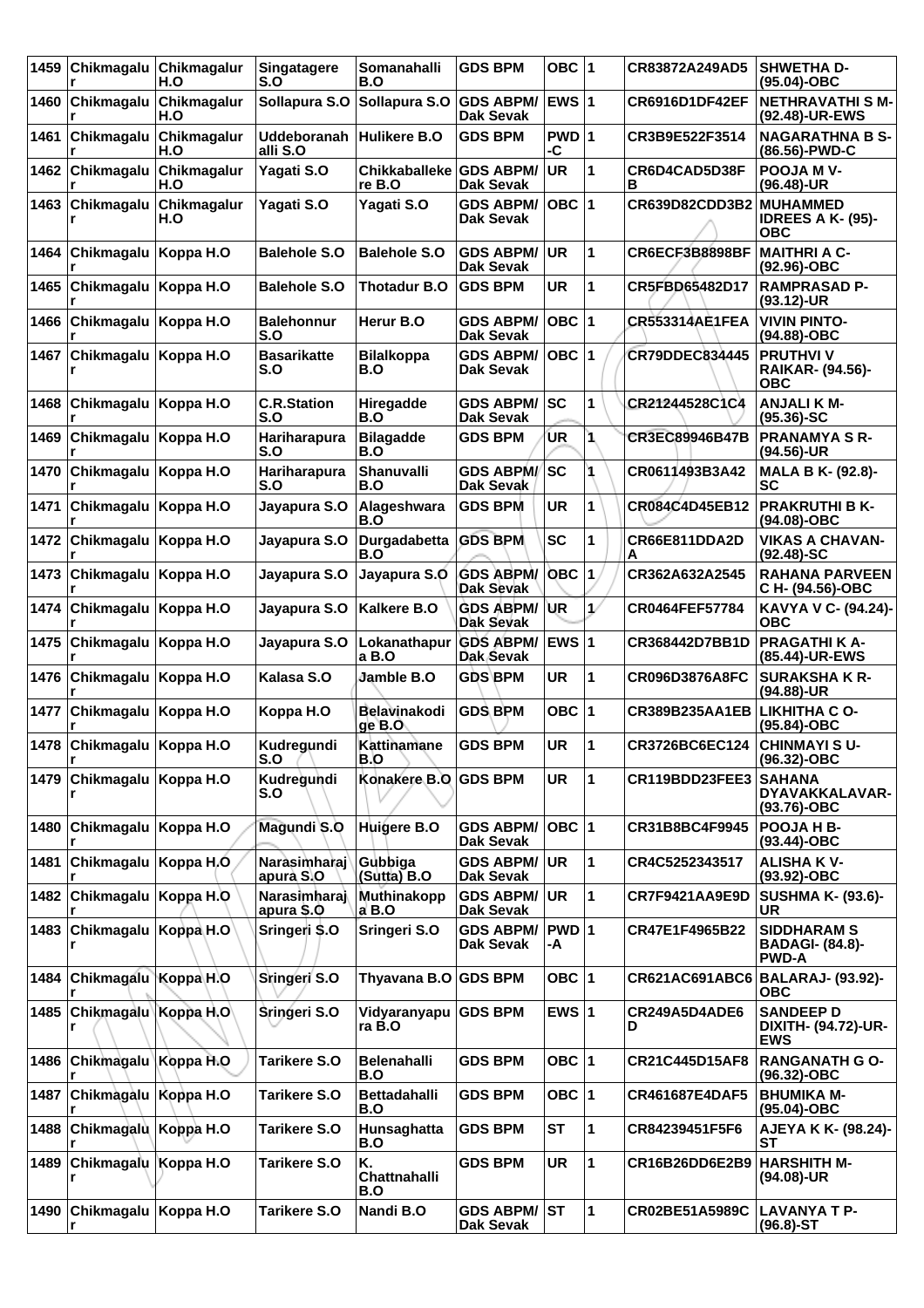| 1491 | Chikmagalu         | Koppa H.O          | <b>Tarikere S.O</b>          | <b>Neralakere</b><br>B.O                     | <b>GDS BPM</b>                          | EWS $ 1$                |                | CR1A2A4E74F456        | <b>SANKETH TV-</b><br>(88.8)-UR-EWS                  |
|------|--------------------|--------------------|------------------------------|----------------------------------------------|-----------------------------------------|-------------------------|----------------|-----------------------|------------------------------------------------------|
| 1492 | Chitradurga        | Chitradurga<br>H.O | <b>Adivala S.O</b>           | <b>Adivala S.O</b>                           | <b>GDS ABPM/</b><br><b>Dak Sevak</b>    | <b>UR</b>               | $\mathbf 2$    | CR15913E4E71B5        | <b>SANAULLA-</b><br>(97.44)-OBC                      |
| 1493 | Chitradurga        | Chitradurga<br>H.O | <b>Adivala S.O</b>           | <b>Adivala S.O</b>                           | <b>GDS ABPM/</b><br><b>Dak Sevak</b>    | UR.                     | $\overline{2}$ | CR21EDC5933952        | <b>PRIYADARSHINI-</b><br>(95.52)-OBC                 |
| 1494 | Chitradurga        | Chitradurga<br>H.O | <b>Adivala S.O</b>           | <b>Arnakatte B.O</b>                         | <b>GDS ABPM/</b><br><b>Dak Sevak</b>    | PWD 1<br>-В             |                | CR53CC42564218        | <b>SHASHANK B N-</b><br>(78.24)-PWD-B                |
| 1495 | Chitradurga        | Chitradurga<br>H.O | <b>Adivala S.O</b>           | Kasturiranga<br>ppanahally<br>B.O            | <b>GDS BPM</b>                          | OBC $ 1$                |                | CR3848379E1DA3        | <b>ASFA MEHWISH-</b><br>(95.04)-OBC                  |
| 1496 | Chitradurga        | Chitradurga<br>H.O | Adivala S.O                  | Т.<br>Nagenahally<br>B.O                     | <b>GDS BPM</b>                          | OBC $ 1$                |                | CR16C96135634C        | <b>GOPALAKRISHNA</b><br>T- (96.16)-OBC               |
| 1497 | Chitradurga        | Chitradurga<br>H.O | Aimangala<br>S.O             | <b>Bharampura</b><br>B.O                     | <b>GDS BPM</b>                          | EWS $ 1$                |                | CR3BC22B9778F1        | <b>KARTHIK E S-</b><br>(91.2)-UR-EWS                 |
| 1498 | Chitradurga        | Chitradurga<br>H.O | Aimangala<br>S.O             | Suragondana<br>hally B.O                     | <b>GDS BPM</b>                          | PWD 1<br>-C             |                | <b>CR7D6856A4CDF4</b> | <b>NAVEEN JAYI-</b><br>(86.4)-PWD-C                  |
| 1499 | Chitradurga        | Chitradurga<br>H.O | Aimangala<br>S.O             | <b>Talavatti B.O</b>                         | <b>GDS BPM</b>                          | <b>ST</b>               | 1              | <b>CR88E6B76A3DB6</b> | <b>POOJA H B-</b><br>$(93.28)$ -ST                   |
| 1500 | Chitradurga        | Chitradurga<br>H.O | Bagur S.O<br>(Chitradurga)   | Kondajji B.O                                 | <b>GDS BPM</b>                          | <b>UR</b>               | 1              | CR744F55A5CC49        | <b>ASHRAFI JAN M-</b><br>(96)-OBC                    |
| 1501 | Chitradurga        | Chitradurga<br>H.O | <b>Bharamasaga</b><br>ra S.O | <b>Bharamasaga</b><br>ra S.O                 | <b>GDS ABPM/</b><br>Dak Sevak           | <b>SC</b>               | 1              | CR38EEE8EF73B7        | <b>POORNIMA C-</b><br>$(93.44) - SC$                 |
| 1502 | Chitradurga        | Chitradurga<br>H.O | <b>Bharamasaga</b><br>ra S.O | Hampanur<br>B.O                              | <b>GDS BPM</b>                          | <b>UR</b>               |                | CR2D34F899A226        | <b>MADHUKUMAR K</b><br>C- (95.2)-OBC                 |
| 1503 | Chitradurga        | Chitradurga<br>H.O | <b>Bheemasamu</b><br>dra S.O | <b>Bheemasamu</b><br>dra S.O                 | <b>GDS ABPM/</b><br>Dak Sevak           | UR.                     | 1              | CR797432634632        | <b>SHALINI C S-</b><br>$(94.88)-OBC$                 |
| 1504 | Chitradurga        | Chitradurga<br>H.O | <b>Bheemasamu</b><br>dra S.O | Hireguntanur<br>B.O                          | <b>GDS ABPM/</b><br>Dak Sevak           | <b>EWS</b> <sub>1</sub> |                | CR2523CF4337F6        | <b>RENUKA S- (87.52)-</b><br><b>UR-EWS</b>           |
| 1505 | Chitradurga        | Chitradurga<br>H.O | Bheemasamu<br>dra S.O        | Kadleguddu<br>B.O                            | <b>GDS BPM</b>                          | ÙR                      | 1              | CR23FFD3D33DB4        | <b>PAVITRA</b><br><b>NANDIGAVI-</b><br>$(93.44)$ -UR |
| 1506 | Chitradurga        | Chitradurga<br>H.O | <b>Bidarakere</b><br>S.O     | <b>Bidarakere</b><br>S.O                     | <b>GDS ABPM/</b><br><b>Dak Sevak</b>    | UR.                     | 1              | CR4AEFA32EF8A5        | Y NEHAL- (95.68)-<br>UR                              |
| 1507 | Chitradurga        | Chitradurga<br>H.O | <b>Bidarakere</b><br>S.O     | <b>Hullehal B.O</b>                          | <b>GDS BPM</b>                          | <b>UR</b>               | 1              | CR2926434A4BF9        | <b>ARPITHA G M B-</b><br>(94.88)-OBC                 |
| 1508 | Chitradurga        | Chitradurga<br>H.O | <b>Bndurga S.O</b>           | Hirekandawa<br>di B.O                        | <b>GDS BPM</b>                          | <b>UR</b>               | 1              | CR56729E75D351        | <b>KAVYASHREE T S-</b><br>(94.72)-UR                 |
| 1509 | Chitradurga        | Chitradurga<br>H.O | <b>Bndurga S.O</b>           | Taralabalu<br>Circle B.O                     | <b>GDS BPM</b>                          | EWS $ 1$                |                | CR277F454147E1        | <b>SHAMSHAD S-</b><br>(95.2)-UR-EWS                  |
|      | 1510 Chitradurga   | Chitradurga<br>H.O | <b>Challakere</b><br>S.O     | Jajur B.O                                    | GDS ABPM/ EWS 1<br>Dak Sevak            |                         |                | CR47B4898E74D5        | <b>CHETHAN V P-</b><br>(86.72)-UR-EWS                |
| 1511 | <b>Chitradurga</b> | Chitradurga<br>H.O | <b>Challakere</b><br>S.O     | Jajur B.O                                    | <b>GDS BPM</b>                          | <b>UR</b>               | 1              | CR667BE76C248B        | <b>NAVEEN H S-</b><br>$(96.64)$ -SC                  |
|      | 1512 Chitradurga   | Chitradurga<br>H.O | <b>Challakere</b><br>S.O     | Nagaramgere<br>B.O                           | <b>GDS BPM</b>                          | <b>SC</b>               | 1              | <b>CR7EAE74B43469</b> | <b>SHWETHA N-</b><br>$(94.72)$ -SC                   |
| 1513 | <b>Chitradurga</b> | Chitradurga<br>H.O | Chickjajur<br>S.O            | Chickjajur<br>S.O                            | <b>GDS ABPM/</b><br>Dak Sevak           | ∣UR                     | 1              | CR4372BFE877AB        | <b>BRUNDA V- (96.32)-</b><br><b>OBC</b>              |
| 1514 | <b>Chitradurga</b> | Chitradurga<br>H.O | Chickjajur<br>S.O            | Kodagavalli<br>B.O                           | <b>GDS BPM</b>                          | EWS $ 1$                |                | CR61954D4D37E9        | <b>PRIYANKA K R-</b><br>(92)-UR-EWS                  |
|      | 1515 Chitradurga   | Chitradurga<br>H.O | Chitradurga<br>\H.O          | Chitradurga<br>Fort S.O                      | <b>GDS ABPM/</b><br>Dak Sevak           | <b>UR</b>               | 1              | CR3371ECA42355        | <b>RAKSHITHA V-</b><br>$(97.6)$ -SC                  |
| 1516 | <b>Chitradurga</b> | Chitradurga<br>H.O | Chitradurga<br>H.O           | Chitradurga<br>H.O                           | GDS ABPM/   PWD   1<br>Dak Sevak        | -A                      |                | <b>CR8FA544B647E5</b> | <b>SYED SADHIQ-</b><br>(88)-PWD-A                    |
|      | 1517 Chitradurga   | Chitradurga<br>H.O | Chitradurga<br>H.O           | Jayachamaraj<br>endra<br><b>Extension SO</b> | <b>GDS ABPM/ ST</b><br><b>Dak Sevak</b> |                         | 1              | CR62BAC816F5F9        | <b>SOUJANYA K S-</b><br>(94.72)-ST                   |
| 1518 | Chitradurga        | Chitradurga<br>H.O | <b>Dharmapura</b><br>S.O     | Halagaladdi<br>B.O                           | <b>GDS BPM</b>                          | UR                      | 1              | CR01E3E5266BC6        | <b>MAHESHKUMAR N-</b><br>(93.92)-UR                  |
| 1519 | <b>Chitradurga</b> | Chitradurga<br>H.O | Doddasiddav<br>vanahalli S.O | Doddasiddav<br>vanahalli S.O                 | GDS ABPM/ EWS 1<br>Dak Sevak            |                         |                |                       | CR21DEB7B42ED9 RAGHAVENDRA B-<br>(88.16)-UR-EWS      |
| 1520 | <b>Chitradurga</b> | Chitradurga<br>H.O | Doddasiddav<br>vanahalli S.O | Dyamavvana<br>hally B.O                      | <b>GDS ABPM/</b><br>Dak Sevak           | OBC  1                  |                | CR2A4E6DF684C1        | <b>DEEKSHITH M-</b><br>$(93.28)$ -OBC                |
| 1521 | Chitradurga        | Chitradurga<br>H.O | Doddasiddav<br>vanahalli S.O | Dyamavvana<br>hally B.O                      | <b>GDS BPM</b>                          | UR                      | 1              | CR47146318D28B        | S MANU- (94.08)-UR                                   |
| 1522 | ∣Chitradurga∖      | Chitradurga<br>H.O | Doddasiddav<br>vanahalli S.O | Ingaladahal<br>B.O                           | <b>GDS BPM</b>                          | <b>SC</b>               | 1              | CR83434187FAA4        | <b>CHETHANA T-</b><br>$(93.12)$ -SC                  |
| 1523 | <b>Chitradurga</b> | Chitradurga<br>H.O | Godabanahal<br>S.O           | Godabanahal<br>S.O                           | <b>GDS ABPM/</b><br><b>Dak Sevak</b>    | <b>UR</b>               | 1              | CR68A8D15C23A3        | DIVYA M B- (95.52)-<br>овс                           |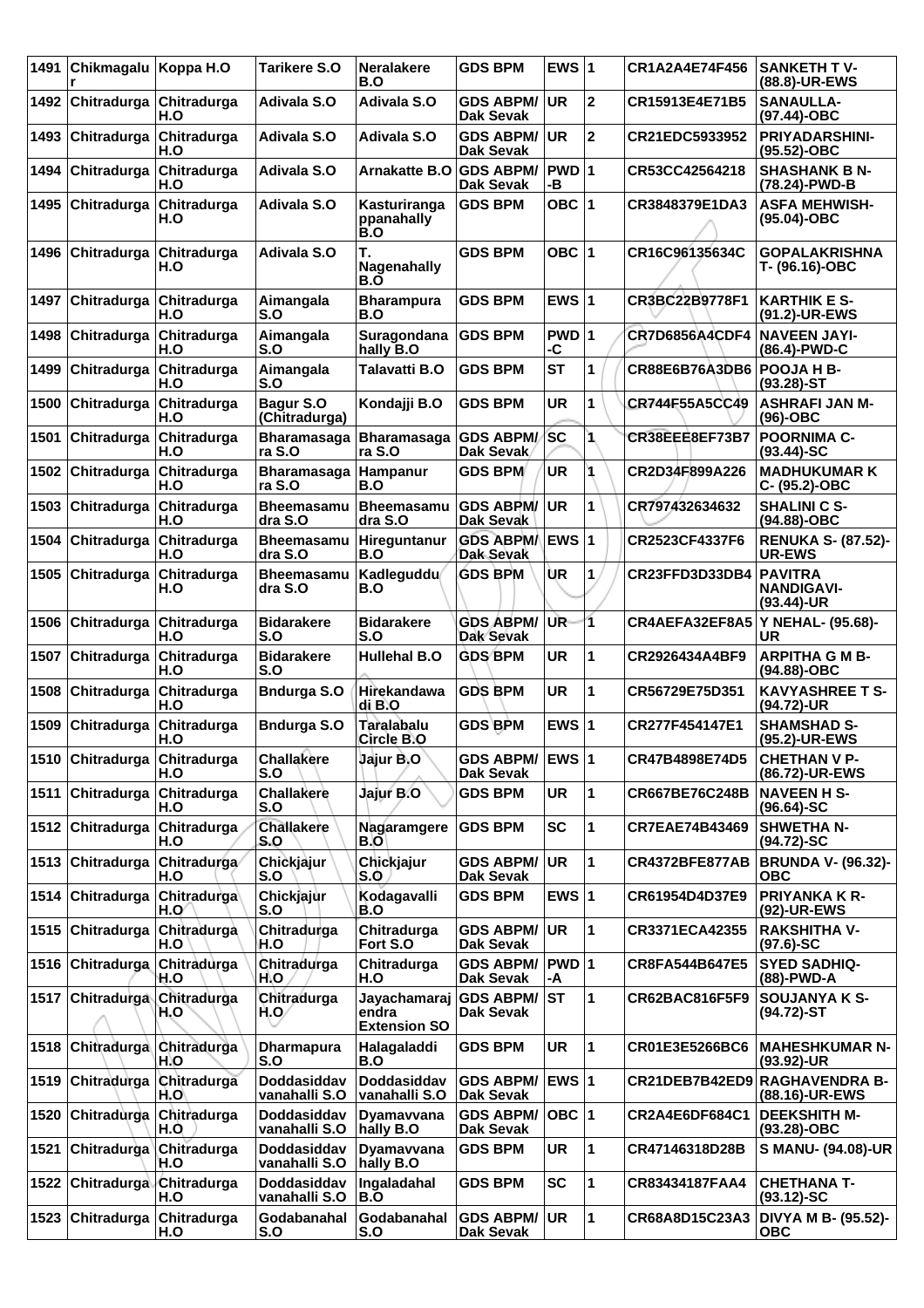| 1524 | Chitradurga                  | Chitradurga<br>H.O              | Godabanahal<br>S.O                         | Sondekola<br>B.O                     | <b>GDS BPM</b>                       | <b>UR</b>     | 1              | CR59F6C23B6571        | <b>VINUTHASHREE M-</b><br>(93.92)-UR                      |
|------|------------------------------|---------------------------------|--------------------------------------------|--------------------------------------|--------------------------------------|---------------|----------------|-----------------------|-----------------------------------------------------------|
| 1525 | Chitradurga Chitradurga      | H.O                             | H.D.Pura S.O                               | <b>Chitrahally</b><br>B.O            | <b>GDS ABPM/</b><br><b>Dak Sevak</b> | ST            | 1              | <b>CR4932DB1EB883</b> | <b>SRUSHTI R B-</b><br>(94.24)-ST                         |
| 1526 | Chitradurga                  | Chitradurga<br>H.O              | H.D.Pura S.O                               | Doddakittada<br>halli B.O            | <b>GDS BPM</b>                       | <b>UR</b>     | 1              | CR6E44B5658CA4        | <b>DARSHAN H K-</b><br>$(95.36)$ -OBC                     |
| 1527 | Chitradurga                  | Chitradurga<br>H.O              | H.D.Pura S.O                               | Tekalavatti<br>B.O                   | <b>GDS BPM</b>                       | <b>UR</b>     | 1              | CR6F82F932864B        | <b>SHREELAKSHMI</b><br><b>SANTAGOUDRA-</b><br>(93.28)-UR  |
| 1528 | Chitradurga                  | Chitradurga<br>H.O              | Hariyabbe<br>S.O                           | Abbinahole<br>B.O                    | <b>GDS BPM</b>                       | <b>ST</b>     | 1              | <b>CR0E419D13BB8F</b> | <b>JEEVITHA R- (95)-</b><br>SТ                            |
| 1529 | Chitradurga                  | Chitradurga<br>H.O              | Hariyabbe<br>S.O                           | Hariyabbe<br>S.O                     | <b>GDS ABPM/</b><br><b>Dak Sevak</b> | <b>UR</b>     | 1              | CR64847A6B7E3B        | <b>MEGHANA T-</b><br>$(93.28)-OBC$                        |
| 1530 | Chitradurga                  | Chitradurga<br>H.O              | Hariyabbe<br>S.O                           | Sugur B.O                            | <b>GDS ABPM/</b><br><b>Dak Sevak</b> | OBC $ 1$      |                | CR6FC92EB5CC7<br>С    | <b>RANJITHA H B-</b><br>(93.28)-OBC                       |
| 1531 | Chitradurga                  | Chitradurga<br>H.O              | Hariyabbe<br>S.O                           | Sugur B.O                            | <b>GDS BPM</b>                       | <b>SC</b>     | 1              | CR52B45B71F532        | <b>PRAVEEN- (93.28)-</b><br>SC                            |
| 1532 |                              | Chitradurga Chitradurga<br>H.O  | <b>Hiriyur Sugar</b><br><b>Factory S.O</b> | <b>Beeranahally</b><br>B.O           | <b>GDS ABPM/</b><br>Dak Sevak        | <b>UR</b>     | 1              | CR756F124AC18D        | <b>LAKSHMI C S-</b><br>(94.88)-UR                         |
| 1533 | Chitradurga                  | Chitradurga<br>H.O              | Hiriyur S.O                                | Doddaghatta<br>B.O                   | <b>GDS BPM</b>                       | <b>SC</b>     | 1              | CR0E49CD3D9317        | <b>RAVIKUMAR-</b><br>$(93.12)-SC$                         |
| 1534 | Chitradurga                  | Chitradurga<br>H.O              | Hiriyur S.O                                | Halmadenaha<br>IIi B.O               | <b>GDS ABPM/</b><br>Dak Sevak        | $OBC$ 1       |                | CR74A2AA6A45D<br>в    | <b>HEMALATHA E-</b><br>(95.68)-OBC                        |
| 1535 | Chitradurga                  | Chitradurga<br>H.O              | Hiriyur S.O                                | Peelali B.O                          | <b>GDS BPM</b>                       | ŪR            | $\overline{1}$ | CR75DFF4643984        | <b>VIKAS M S- (92.96)-</b><br><b>OBC</b>                  |
| 1536 | Chitradurga                  | Chitradurga<br>H.O              | Hiriyur S.O                                | Yelladakere<br>B.O                   | <b>GDS ABPM/</b><br>Dak Sevak        | UR            | 1              | CR3BB8E89922A4        | <b>BHAGYALAKSHMI</b><br><b>B R- (93.1)-OBC</b>            |
| 1537 | Chitradurga                  | Chitradurga<br>H.O              | <b>Holalkere S.O</b>                       | <b>Holalkere S.O</b>                 | <b>GDS ABPM/</b><br>Dak Sevak        | $EWS$ 1       |                | CR7394B5F4B17B        | <b>ASHWINI M- (93.12)-</b><br><b>UR-EWS</b>               |
| 1538 |                              | Chitradurga Chitradurga<br>H.O  | <b>Holalkere S.O</b>                       | Narayanagon<br>danahally B.O         | <b>GDS BPM</b>                       | SC            | 1              | CR89532638DB8C        | <b>CHANNAKESHAVA</b><br>$S - (93.6) - SC$                 |
| 1539 | Chitradurga                  | Chitradurga<br>H.O              | Hosadurga<br>S.O                           | Devigere B.O.                        | <b>GDS BPM</b>                       | OBC 1         |                | <b>CR791ECA787D74</b> | <b>VISHWAS K R-</b><br>(94.56)-OBC                        |
| 1540 | Chitradurga                  | Chitradurga<br>H.O              | Hosadurga<br>S.O                           | Hosadurga<br>S.O                     | <b>GDS ABPM/</b><br>Dak Sevak        | $PWD$ 1<br>-A |                | <b>CR43436D88CCED</b> | <b>MANJUNATHA E-</b><br>(89.92)-PWD-A                     |
| 1541 | Chitradurga                  | Chitradurga<br>H.O              | Hosadurga<br>S.O                           | <b>Madadakere</b><br>B.O             | <b>GDS ABPM/</b><br><b>Dak Sevak</b> | OBC $ 1$      |                | CR6118D994EE9A        | DEEPA H S- (93.76)-<br><b>OBC</b>                         |
| 1542 | Chitradurga                  | Chitradurga<br>H.O              | Kondlahalli<br>S.O                         | <b>B.G.Kere B.O</b>                  | <b>GDS ABPM/</b><br>Dak Sevak        | <b>UR</b>     | $\mathbf{1}$   | CR5F7D9C8EFD14        | <b>SANTHOSH</b><br><b>KUMAR H- (95.68)-</b><br><b>OBC</b> |
|      | 1543 Chitradurga Chitradurga | H.O                             | Kondlahalli<br>S.O                         | Devaredduyh<br>ally B.O              | <b>GDS BPM</b>                       | UR            | $\mathbf 1$    | CR395CB83D6688        | <b>POOJA C- (94.88)-</b><br>UR                            |
| 1544 | <b>Chitradurga</b>           | Chitradurga<br>H.O              | Kondlahalli<br>S.O                         | Gowrasamudr GDS ABPM/<br>a B.O       | Dak Sevak                            | lsc           | 1              | CR0466185546C4        | <b>RANJITHA K B-</b><br>$(92.16)-SC$                      |
| 1545 | Chitradurga                  | Chitradurga<br>H.O              | Kondlahalli<br>S.O                         | Konasagara<br>B.O                    | <b>GDS ABPM/</b><br>Dak Sevak        | $OBC$  1      |                | <b>CR8C41DAF42725</b> | <b>SAHANA S G-</b><br>(96.64)-OBC                         |
| 1546 | Chitradurga Chitradurga      | H.O                             | Malladihalli<br>S.O                        | Kalkere B.O                          | <b>GDS BPM</b>                       | OBC  1        |                | CR7DE549F66D58        | <b>SUSHMA C- (95.04)-</b><br><b>OBC</b>                   |
| 1547 | Chitradurga                  | Chitradurga<br>H.O              | Malladihalli<br>S.O                        | Malladihalli<br>S.O                  | <b>GDS ABPM/</b><br><b>Dak Sevak</b> | UR            | $\mathbf{1}$   | CR49CD2ED7A9A<br>D    | <b>GANAVI S M- (95.2)-</b><br><b>OBC</b>                  |
| 1548 | Chitradurga                  | Chitradurga<br>H.O              | <b>Mallappanaha</b><br>III S.O             | <b>Burudekatte</b><br>B.O            | <b>GDS BPM</b>                       | OBC  1        |                | CR1C152B24E5F2        | <b>KUMUDA P B-</b><br>(94.24)-OBC                         |
| 1549 | Chitradurga Chitradurga      | H.O                             | Mallappanaha<br>Ili S.O                    | Janthikolalu<br>B.O                  | <b>GDS ABPM/</b><br>Dak Sevak        | <b>UR</b>     | $\mathbf{1}$   | CR51CE2F147D67        | VASU B R- (93.1)-<br><b>UR</b>                            |
| 1550 |                              | Chitradurga Chitradurga<br>H.O. | Maradihalli<br>S.O                         | Burujanaropp<br>a B.O                | <b>GDS BPM</b>                       | UR            | 1              | CR45BE93647B79        | <b>HARSHITHA S-</b><br>(94.24)-UR                         |
| 1551 | <b>Chitradurga</b>           | Chitradurga<br>H.O`             | Maradihalli<br>S.O                         | Madakarinaya GDS BPM<br>kanakote B.O |                                      | OBC 1         |                | CR588E36CA4771        | <b>BHAVANA S E-</b><br>(96.16)-OBC                        |
| 1552 | Chitradurga Chitradurga      | H.O                             | Maradihalli<br>S.O                         | Palavvanahall GDS BPM<br>y B.O       |                                      | <b>SC</b>     | 1              | CR7AD919D45764        | G SANDHYA- (92.8)-<br><b>SC</b>                           |
| 1553 | Chitradurga                  | Chitradurga<br>H.O'             | <b>Mathodu S.O</b>                         | <b>Bukkasagara</b><br>B.O            | <b>GDS BPM</b>                       | OBC 1         |                | CR4F5F67589B66        | <b>SARITHA T- (95.2)-</b><br><b>OBC</b>                   |
| 1554 | Chitradurga                  | Chitradurga<br>H.O              | <b>Mathodu S.O</b>                         | <b>Guddadaneral</b><br>akere B.O     | <b>GDS ABPM/</b><br>Dak Sevak        | <b>SC</b>     | 1              | <b>CR4F8AEB284D31</b> | <b>RAHUL V- (91.2)-SC</b>                                 |
| 1555 | Chitradurga Chitradurga      | H.O                             | <b>Mathodu S.O</b>                         | Guddadaneral GDS BPM<br>akere B.O    |                                      | OBC  1        |                | CR4FF3C925C5ED        | SACHIN T M-<br>(94.24)-OBC                                |
| 1556 | Chitradurga <sup>V</sup>     | Chitradurga<br>H.O              | Molakalmuru<br>S.O                         | Chikkobanah<br>ally B.O              | <b>GDS ABPM/</b><br>Dak Sevak        | <b>UR</b>     | 1              | CR315A72123A62        | K <sub>M</sub><br><b>JAYALAKSHMI-</b><br>(92.96)-OBC      |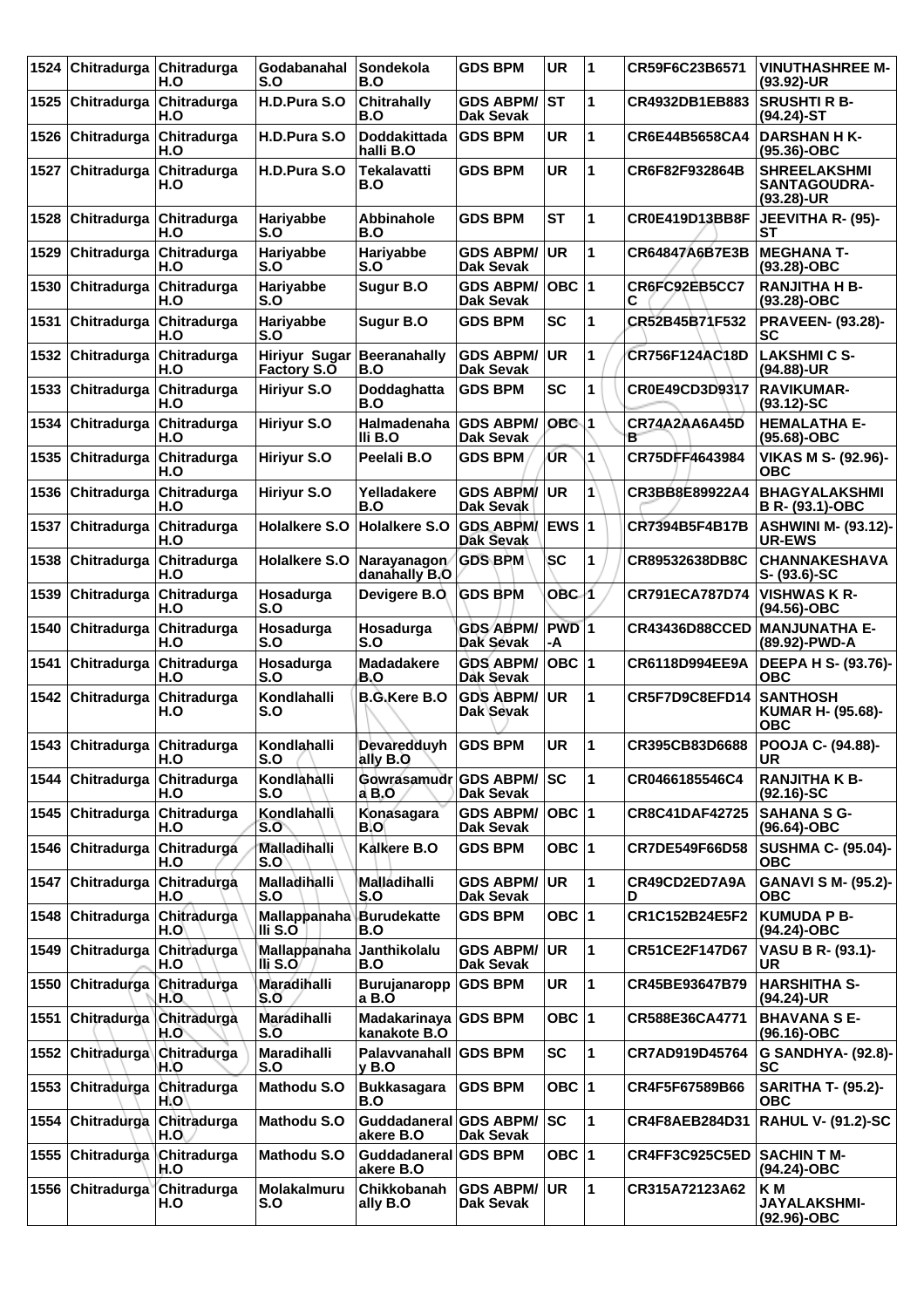| 1557 | Chitradurga        | Chitradurga<br>H.O       | Molakalmuru<br>S.O                         | Chikkobanah<br>ally B.O                    | <b>GDS BPM</b>                       | <b>UR</b>               | 1                    | CR64452A49D3A7        | <b>SUSHMITHA D R-</b><br>(95.84)-OBC                  |
|------|--------------------|--------------------------|--------------------------------------------|--------------------------------------------|--------------------------------------|-------------------------|----------------------|-----------------------|-------------------------------------------------------|
| 1558 | Chitradurga        | Chitradurga<br>H.O       | <b>Molakalmuru</b><br>S.O                  | Hangal B.O                                 | <b>GDS BPM</b>                       | <b>ST</b>               | 1                    | CR7768FC9C22BD        | <b>VASANTHA N O-</b><br>$(94.24)$ -ST                 |
| 1559 | Chitradurga        | Chitradurga<br>H.O       | <b>Molakalmuru</b><br>S.O                  | Nagasamudra GDS BPM<br>B.O                 |                                      | <b>UR</b>               | 1                    | <b>CR31EAE7A9885C</b> | <b>NAVEENKUMAR V-</b><br>(96.16)-OBC                  |
| 1560 | Chitradurga        | Chitradurga<br>H.O       | Nayakanahatt<br>i S.O                      | Gowdagere<br>B.O                           | <b>GDS ABPM/</b><br><b>Dak Sevak</b> | <b>UR</b>               | 1                    | CR64664D7AF7B7        | <b>RANJITHA S M-</b><br>(93.92)-OBC                   |
| 1561 | Chitradurga        | Chitradurga<br>H.O       | Nayakanahatt Gowdagere<br>i S.O            | B.O                                        | <b>GDS BPM</b>                       | <b>ST</b>               | 1                    | CR23663E64689B        | <b>LAVANYA TN-</b><br>$(93.92)$ -ST                   |
| 1562 | Chitradurga        | Chitradurga<br>H.O       | Obalapura<br>S.O                           | Donehalli B.O                              | <b>GDS BPM</b>                       | <b>UR</b>               | 1                    | CR6BFF38F2E111        | <b>RAHUL V M-</b><br>$(97.44)$ -SC                    |
| 1563 | Chitradurga        | Chitradurga<br>H.O       | Parasurampu<br>ra S.O                      | <b>Marikunte</b><br>B.O                    | <b>GDS ABPM/</b><br><b>Dak Sevak</b> | $OBC$  1                |                      | CR5893143E3F3E        | <b>KARTEEKA G M-</b><br>(96.48)-OBC                   |
| 1564 | Chitradurga        | Chitradurga<br>H.O       | Parasurampu<br>ra S.O                      | Siddeswaran<br>adurga B.O                  | <b>GDS BPM</b>                       | OBC $ 1$                |                      | CR44A5786D9468        | <b>GAYATHRI- (94.72)-</b><br><b>OBC</b>               |
| 1565 | Chitradurga        | Chitradurga<br>H.O       | Ramagiri S.O<br>(Chitradurga)              | Ramagiri S.O<br>(Chitradurga)              | <b>GDS ABPM/</b><br><b>Dak Sevak</b> | $OBC$  1                |                      | <b>CR874B57BE64CB</b> | YAMUNA B S-<br>(95.36)-OBC                            |
| 1566 | Chitradurga        | Chitradurga<br>H.O       | Ramagiri S.O<br>(Chitradurga)              | Ramagiri S.O<br>(Chitradurga)              | <b>GDS ABPM/</b><br><b>Dak Sevak</b> | UR                      | 1                    | CR08FE82945634        | <b>GURUPRASAD T N-</b><br>(96)-UR                     |
| 1567 | Chitradurga        | Chitradurga<br>H.O       | Rampura S.O<br>(Chitradurga)               | Rampura S.O<br>(Chitradurga)               | <b>GDS ABPM/</b><br><b>Dak Sevak</b> | <b>UR</b>               | 1                    | <b>CR04FF38DF7C38</b> | <b>AYISHA SIDDIKHA</b><br>K- (94.88)-OBC              |
| 1568 | Chitradurga        | Chitradurga<br>H.O       | Rampura S.O<br>(Chitradurga)               | Santhgudda<br>B.O                          | <b>GDS BPM</b>                       | UR.                     | 1                    | CR76456287788A        | <b>THIPPESWAMY G</b><br>H- (95.2)-OBC                 |
| 1569 | Chitradurga        | Chitradurga<br>H.O       | Sirigere S.O<br>(Chitradurga)              | <b>Byalahal B.O</b>                        | <b>GDS BPM</b>                       | <b>UR</b>               | 1                    | CR816BC312AE94        | <b>SWATHI K- (93.76)-</b><br>UR                       |
| 1570 | Chitradurga        | Chitradurga<br>H.O       | Sirigere S.O<br>(Chitradurga)              | Sirigere S.O<br>(Chitradurga)              | <b>GDS ABPM/</b><br><b>Dak Sevak</b> | <b>UR</b>               | 1                    | CR03DC81D8DDE<br>4    | <b>SANJAY R- (95.04)-</b><br><b>UR</b>                |
| 1571 | Chitradurga        | Chitradurga<br>H.O       | <b>Srirampura</b><br>S.O                   | Heggere B.O                                | <b>GDS BPM</b>                       | OBC $ 1$                |                      | CR7151644B2F24        | <b>KAVITHA S- (94.72)-</b><br><b>OBC</b>              |
| 1572 | Chitradurga        | Chitradurga<br>H.O       | <b>Srirampura</b><br>S.O                   | Kurubarahally<br>B.O                       | <b>GDS BPM</b>                       | <b>OBC</b>              | $\mathbf{1}$         | CR8DA938B8734A        | <b>SUHANA ANJUM-</b><br>(94.08)-OBC                   |
| 1573 | Chitradurga        | Chitradurga<br>H.O       | <b>Srirampura</b><br>S.O                   | <b>Srirampura</b><br>S.O                   | <b>GDS ABPM/</b><br>Dak Sevak        | UR                      | ¥                    | CR47B839444FB9        | <b>ABHISHEK B S-</b><br>$(94.4)$ -UR                  |
| 1574 | Chitradurga        | Chitradurga<br>H.O       | <b>Srirampura</b><br>S.O                   | Vengalapura<br>B.O                         | <b>GDS BPM</b>                       | OBC ∣1                  |                      | CR4B4B71AA88FC        | <b>CHANDANA I-</b><br>(94.08)-OBC                     |
| 1575 | Chitradurga        | Chitradurga<br>H.O       | <b>Station Road-</b><br>chitradurga<br>S.O | <b>Station Road-</b><br>chitradurga<br>S.O | <b>GDS ABPM/</b><br>Dak Sevak        | <b>UR</b>               | 1                    | CR63D922D4745D        | <b>SHEETAL K</b><br>KUDTHARKAR-<br>(96.32)-OBC        |
| 1576 | Chitradurga        | Chitradurga<br>H.O       | <b>Thallak S.O</b>                         | Ghataparthy<br>B.O                         | <b>GDS BPM</b>                       | <b>SC</b>               | 1                    | CR4A4B4AA1BE2<br>Е    | <b>SUPRIYA S T-</b><br>$(94.72)$ -SC                  |
|      | 1577 Chitradurga   | Chitradurga<br>H.O       | Thallak S.O                                | Kodihally B.O GDS BPM                      |                                      | <b>UR</b>               | $\blacktriangleleft$ | CR1669414282D1        | <b>KESHAVA B-</b><br>(95.52)-OBC                      |
| 1578 | <b>Chitradurga</b> | Chitradurga<br>H.O       | Yerabally S.O                              | Hemadala<br>B.O                            | <b>GDS ABPM/</b><br><b>Dak Sevak</b> | <b>ST</b>               | 1                    | CR0A12B81B3F96        | ANITHA G- (92)-ST                                     |
| 1579 | Chitradurga        | Chitradurga<br>H.O       | <b>Yerabally S.O</b>                       | Mallappanaha<br>lly B.O                    | <b>GDS BPM</b>                       | EWS $ 1$                |                      | CR757754AE9465        | <b>KARTHIK KUMAR A</b><br><b>N- (88)-UR-EWS</b>       |
| 1580 | Chitradurga        | Chitradurga<br>H.O       | <b>Yerabally S.O</b>                       | Rangenahally<br>B.O                        | <b>GDS BPM</b>                       | <b>UR</b>               | 1                    | <b>CR14ACED1B1124</b> | <b>SANATH KUMAR K</b><br>R-(93.28)-OBC                |
| 1581 | Chitradurga        | Davangere<br>H.O         | Anagodu S.O                                | Anagodu S.O                                | <b>GDS ABPM/</b><br>Dak Sevak        | <b>UR</b>               | 1                    | CR8EAF6B9EA2E7        | <b>DEEPA G N- (95.2)-</b><br>овс                      |
| 1582 | <b>Chitradurga</b> | <b>Davangere</b><br>H.O  | Anaji S.O                                  | Anaji S.O                                  | <b>GDS ABPM/</b><br>Dak Sevak        | ∣UR.                    | 1                    | CR8B14E36AE643        | <b>VARSHINI</b><br><b>BHANDARIT V-</b><br>(95.52)-OBC |
| 1583 | Chitradurga        | <b>Davangere</b><br>H.O. | Anají S.O                                  | Igoor B.O                                  | <b>GDS BPM</b>                       | <b>SC</b>               | 1                    | CR14792541EC9B        | <b>SAVITA- (95.68)-SC</b>                             |
| 1584 | Chitradurga        | <b>Davangere</b><br>H.O` | Asagodu S.O                                | Asagodu S.O                                | <b>GDS ABPM/</b><br>Dak Sevak        | <b>EWS</b> <sub>1</sub> |                      | CR6F8DCA2BEFD<br>D    | <b>MANJUNATHA R P-</b><br>(93.92)-UR-EWS              |
| 1585 | Chitradurga        | <b>Davangere</b><br>H.O  | Asagodu S.O                                | Pallaghatta<br>B.O                         | <b>GDS ABPM/</b><br>Dak Sevak        | OBC  1                  |                      | CR7374A114F3B8        | <b>ANITHA A H- (94.4)-</b><br><b>OBC</b>              |
| 1586 | Chitradurga        | <b>Davangere</b><br>H.O' | Bada S.O                                   | Kandagal B.O                               | <b>GDS BPM</b>                       | OBC 1                   |                      | CR2D78F469B257        | <b>MADHU M- (94.88)-</b><br>овс                       |
| 1587 | Chitradurga        | <b>Davangere</b><br>H.O  | Bada S.O                                   | Ramagondan<br>ahalli B.O                   | <b>GDS ABPM/</b><br>Dak Sevak        | UR                      | 1                    | CR0FA6D58A7FD4        | <b>LAKSHMI H B-</b><br>$(92.64)$ -UR                  |
| 1588 | Chitradurga        | Davangere<br>H.O         | <b>Bapuji</b><br>Vidyanagara<br>S.O        | <b>Bapuji</b><br>Vidyanagara<br>S.O        | <b>GDS ABPM/ SC</b><br>Dak Sevak     |                         | 1                    | CR585A49DD1153        | CHETHAN H- (94.4)-<br>SC                              |
| 1589 | Chitradurga        | <b>Davangere</b><br>H.O  | <b>Bhanuvally</b><br>S.O                   | <b>Bannikodu</b><br>B.O                    | <b>GDS BPM</b>                       | OBC 1                   |                      | <b>CR51C494A1EF43</b> | <b>AMRUTA</b><br><b>MANJAPPA</b><br>NEKAR- (96)-OBC   |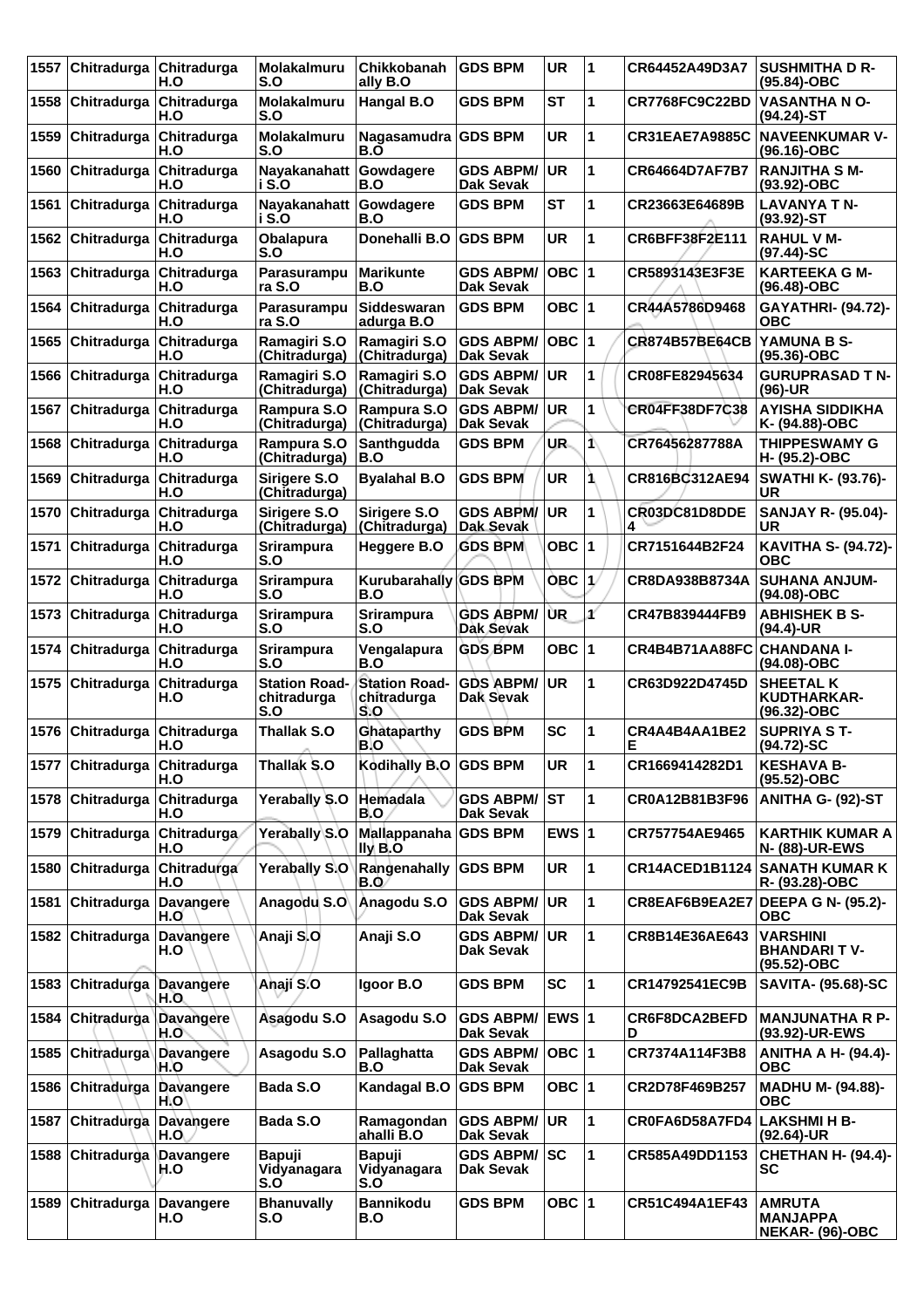| 1590 | Chitradurga                | <b>Davangere</b><br>H.O  | <b>Bhanuvally</b><br>S.O                               | <b>Bhanuvally</b><br>S.O                               | <b>GDS ABPM/</b><br><b>Dak Sevak</b>    | UR.          | 1              | CR7BCA83E22AB<br>С             | SINDHU P N- (93.6)-<br><b>OBC</b>                             |
|------|----------------------------|--------------------------|--------------------------------------------------------|--------------------------------------------------------|-----------------------------------------|--------------|----------------|--------------------------------|---------------------------------------------------------------|
| 1591 | Chitradurga                | <b>Davangere</b><br>H.O  | <b>Bhanuvally</b><br>S.O                               | <b>Sirigere</b><br>(Harihara)<br>B.O                   | <b>GDS BPM</b>                          | UR           | 1              | CR2545CA717428                 | <b>RAKSHATA P V-</b><br>$(95)-UR$                             |
| 1592 | ∣Chitradurga               | <b>Davangere</b><br>H.O  | <b>Bhanuvally</b><br>S.O                               | Vasana B.O                                             | <b>GDS BPM</b>                          | OBC ∣1       |                | CR642D667B4B94                 | <b>ROJA K A- (93.92)-</b><br>овс                              |
| 1593 | Chitradurga                | <b>Davangere</b><br>H.O  | <b>Bilichodu S.O</b>                                   | Guttidurga<br>B.O                                      | <b>GDS BPM</b>                          | <b>SC</b>    | 1              | <b>CR3DFE45ADFBA</b><br>Е      | <b>RANJITHA P-</b><br>$(93.12)-SC$                            |
| 1594 | Chitradurga                | <b>Davangere</b><br>H.O  | Bilichodu S.O                                          | Mustegerahall GDS BPM<br>i B.O                         |                                         | OBC $ 1$     |                | CR84D66A87FBFE                 | <b>HASEENA B H-</b><br>$(93.28)-OBC$                          |
| 1595 | Chitradurga                | <b>Davangere</b><br>H.O  | Devaraj Urs<br>Layout-Dvg<br>S.O                       | Devaraj Urs<br>Layout-Dvg<br>S.O                       | <b>GDS ABPM/</b><br>Dak Sevak           | <b>EWS 1</b> |                | CR86BC64D3B5A3                 | <b>BASAVARAJA M G-</b><br>(89.44)-UR-EWS                      |
| 1596 | Chitradurga                | <b>Davangere</b><br>H.O  | Devaraj Urs<br>Layout-Dvg<br>S.O                       | Devaraj Urs<br>Layout-Dvg<br>S.O                       | <b>GDS ABPM/</b><br><b>Dak Sevak</b>    | PWD 1<br>-DE |                | CR24EF4844AE4C                 | <b>SANDEEP S</b><br><b>KITTALI- (69.92)-</b><br><b>PWD-DE</b> |
| 1597 | <b>Chitradurga</b>         | <b>Davangere</b><br>H.O  | Devaraj Urs<br>Layout-Dvg<br>S.Ò                       | Devaraj Urs<br>Layout-Dvg<br>S.O                       | <b>GDS ABPM/</b><br><b>Dak Sevak</b>    | <b>UR</b>    | 1              | CR265349FDB619                 | <b>SNEHA N S- (97.28)-</b><br>UR                              |
| 1598 | Chitradurga                | <b>Davangere</b><br>H.O  | Harihara S.O                                           | Amaravathi<br>B.O                                      | GDS BPM                                 | OBC 1        |                | CR1877673E8425                 | <b>NISHATH ANJUM S-</b><br>(95.52)-OBC                        |
| 1599 | Chitradurga                | <b>Davangere</b><br>H.O  | Harihara S.O                                           | <b>Bharamapuri</b><br><b>Extension</b><br>B.O          | <b>GDS BPM</b>                          | ŰR           | 4              | CR747562996B37                 | <b>VARUNA NK-</b><br>$(94.56)$ -UR                            |
| 1600 | Chitradurga                | <b>Davangere</b><br>H.O  | Harihara S.O                                           | Harihara S.O                                           | <b>GDS ABPM/</b><br>Dak Sevak           | <b>UR</b>    | 1              | CR34425B7BCA68                 | <b>SAHANA M- (96.64)-</b><br>UR                               |
| 1601 | Chitradurga                | <b>Davangere</b><br>H.O  | Harihara S.O                                           | Rajanahalli<br>B.O                                     | <b>GDS BPM</b>                          | EWS $ 1$     |                | CR7889B8AFE4BD MANOOJ MALI-    | (87.2)-UR-EWS                                                 |
| 1602 | Chitradurga                | <b>Davangere</b><br>H.O  | Harihara S.O                                           | Yantrapura-<br>Harihara S.O                            | <b>GDS ABPM/</b><br><b>Dak Sevak</b>    | UR           | 1              | CR6E4ADC89C55E SHILPA L M-     | (93.28)-OBC                                                   |
| 1603 | Chitradurga                | <b>Davangere</b><br>H.O  | Jayadeva<br>Circle-<br><b>Davanagere</b><br>S.O        | Mudahadadi<br>B.O                                      | <b>GDS ABPM</b><br>Dak Sevak            | IUR.         | 1/             | CR76E6216796EB                 | <b>BHARAT- (95)-UR</b>                                        |
| 1604 | ∣Chitradurga               | <b>Davangere</b><br>H.O  | Kondajji S.O                                           | Kadlebalu<br>B.O                                       | <b>GDS BPM</b>                          | <b>UR</b>    | 1              | <b>CR6D293FACB7F2 MOHANA S</b> | <b>SHAMANUR-</b><br>(94.88)-UR                                |
| 1605 | Chitradurga                | <b>Davangere</b><br>H.O  | <b>Malebennur</b><br>S.O                               | Guddadabevi<br>nahàlli B.O                             | <b>GDS BPM</b>                          | <b>UR</b>    | 1              | CR644719B1B62E                 | POOJA A N- (95.2)-<br><b>OBC</b>                              |
| 1606 | Chitradurga                | <b>Davangere</b><br>H.O  | <b>Malebennur</b><br>S.O                               | Gulladahalli<br>B.O                                    | <b>GDS BPM</b>                          | UR           | 1              | CR152EF64CDA69                 | <b>RAGHAVENDRA Y</b><br>T- (92.96)-OBC                        |
|      | 1607 Chitradurga Davangere | H.O                      | <b>Malebennur</b><br>S.O                               | Halivaña B.O                                           | <b>GDS BPM</b>                          | UR           | 11             | CR39B412AA52D5                 | <b>KAVANA A C-</b><br>(94.08)-UR                              |
| 1608 | Chitradurga                | <b>Davangere</b><br>H.O  | Malebennur<br>S.O                                      | Kokkanur B.O                                           | <b>GDS ABPM/</b><br>Dak Sevak           | UR.          | 1              | <b>CR355BFE52E2C8</b>          | <b>NITHYA G S-</b><br>(95.04)-UR                              |
| 1609 | <b>Chitradurga</b>         | <b>Davangere</b><br>H.O  | Malebennur<br>S.O                                      | <b>Malebennur</b><br>S.O                               | <b>GDS ABPM/ UR</b><br><b>Dak Sevak</b> |              | $\overline{2}$ | CR294EA7744748                 | <b>POOJA HK-</b><br>$(93.28)$ -ST                             |
|      | 1610 Chitradurga           | Davangere<br>H.O         | Malebennur<br>S.O                                      | <b>Malebennur</b><br>S.O                               | <b>GDS ABPM/ UR</b><br>Dak Sevak        |              | $\overline{2}$ | CR16BB372B6A4A                 | <b>PRAMOD KUMAR</b><br>B- (92.64)-OBC                         |
| 1611 | Chitradurga                | Davangere<br>H.O′        | Mayakonda<br>S.O                                       | Mayakonda<br>S.O                                       | <b>GDS ABPM/</b><br>Dak Sevak           | OBC  1       |                | CR31C4BEB4FCA<br>5             | <b>RANJITHA B K-</b><br>(94.88)-OBC                           |
|      | 1612 Chitradurga           | <b>Davangere</b><br>H.O  | Mayakonda<br>S.O                                       | Naraganahalli<br>B.O                                   | <b>GDS BPM</b>                          | <b>ST</b>    | 1              | CR15674C41FFE6                 | <b>SUDEEPA S A-</b><br>$(92.32)$ -ST                          |
|      | 1613 Chitradurga           | Davangere<br>H.O         | <b>Southern</b><br><b>Extension-</b><br>DVG S.O        | <b>Southern</b><br><b>Extension-</b><br><b>DVG S.O</b> | GDS ABPM/ EWS 1<br>Dak Sevak            |              |                | CR02F4ECACE6E2                 | <b>GURURAJ S M-</b><br>(86.4)-UR-EWS                          |
|      | 1614 Chitradurga           | <b>Davangere</b><br>H.O. | Southern<br><b>Extension-</b><br><b>DVG S.O</b>        | <b>Southern</b><br><b>Extension-</b><br>DVG S.O        | <b>GDS ABPM/ ST</b><br>Dak Sevak        |              | 1              | CR6AE5A77B3B8<br>A             | <b>BHOOMIKA P S-</b><br>$(94.24)$ -ST                         |
|      | 1615 Chitradurga           | <b>Davangere</b><br>H.O  | <b>Southern</b><br><b>Extension-</b><br><b>DVG S.O</b> | <b>Southern</b><br><b>Extension-</b><br><b>DVG S.O</b> | <b>GDS ABPM/ UR</b><br><b>Dak Sevak</b> |              | 1              | CR025F244973D8                 | <b>SINDHU M- (96.32)-</b><br><b>OBC</b>                       |
|      | 1616 Hassan                | Arsikere H.O             | Arsikere H.O                                           | Arsikere East<br>S.O                                   | <b>GDS ABPM/</b><br>Dak Sevak           | <b>UR</b>    | 1              | <b>CR77D82E14A4CC</b>          | <b>HARSHITHA B N-</b><br>(97.92)-OBC                          |
|      | 1617 Hassan                | Arsikere H.O             | Arsikere H.O                                           | Kuruvanka<br>B.O                                       | <b>GDS ABPM/ UR</b><br>Dak Sevak        |              | $\mathbf{1}$   | <b>CR79DA7398CFB5</b>          | <b>KAVANA S S- (95)-</b><br>UR                                |
|      | 1618 Hassan                | Arsikere H.O             | Arsikere H.O                                           | T.Kodihalli<br>B.O                                     | <b>GDS ABPM/ UR</b><br>Dak Sevak        |              | 1              | CR76AF24625D48                 | <b>AKSHATHA K N-</b><br>$(93.12)$ -UR                         |
|      | 1619 Hassan                | Arsikere H.O             | Arsikere H.O                                           | <b>T.Kodihalli</b><br>B.O                              | <b>GDS BPM</b>                          | OBC $ 1$     |                | CR75AC6EA31932                 | <b>BHAVANI K- (94.4)-</b><br><b>OBC</b>                       |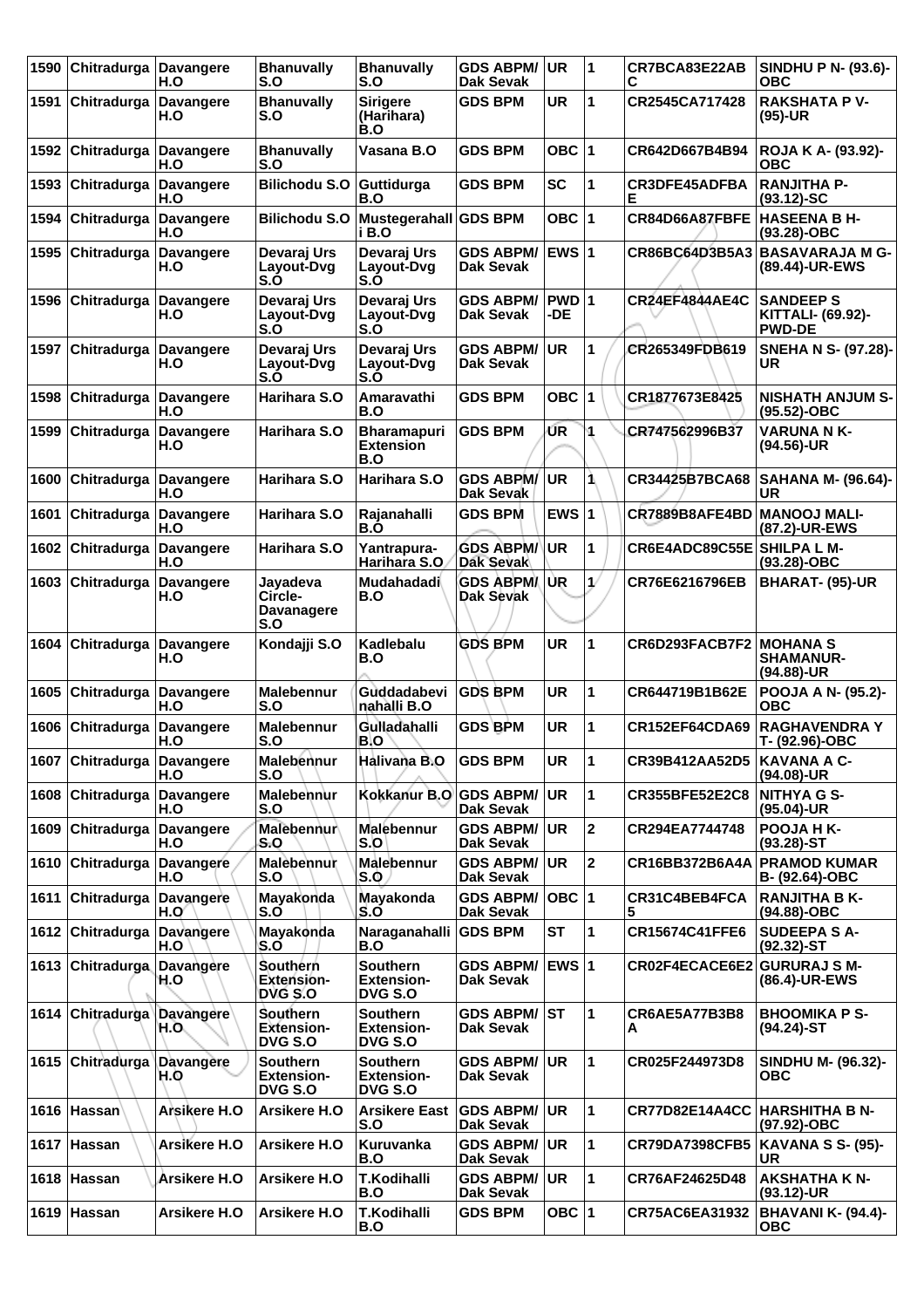| 1620 | <b>Hassan</b> | Arsikere H.O        | <b>Bagur S.O</b><br>(Hassan)    | Bagur S.O<br>(Hassan)                 | GDS ABPM/<br>Dak Sevak                  | OBC  1       |                | CR2DE728174176                    | <b>ASHWINI S- (96.32)-</b><br>ОВС                         |
|------|---------------|---------------------|---------------------------------|---------------------------------------|-----------------------------------------|--------------|----------------|-----------------------------------|-----------------------------------------------------------|
| 1621 | Hassan        | Arsikere H.O        | Bagur S.O<br>(Hassan)           | Kembalu B.O                           | <b>GDS ABPM/</b><br>Dak Sevak           | <b>EWS 1</b> |                | CR56DABE71A419                    | <b>RAHEELA BANU-</b><br>(83.2)-UR-EWS                     |
|      | 1622 Hassan   | <b>Arsikere H.O</b> | Bagur S.O<br>(Hassan)           | <b>Kunduru B.O</b>                    | <b>GDS BPM</b>                          | EWS $ 1$     |                | CR3451CA39BD54                    | <b>PUNEETH GOWDA</b><br>C J- (89.28)-UR-<br><b>EWS</b>    |
| 1623 | Hassan        | <b>Arsikere H.O</b> | Bagur S.O<br>(Hassan)           | Maraghushiva GDS ABPM/<br>ra B.O      | Dak Sevak                               | <b>UR</b>    | 1              | CR0676779E667C                    | THILAK K T-<br>(93.28)-UR                                 |
|      | 1624 Hassan   | Arsikere H.O        | <b>Banavara S.O</b>             | <b>Banavara R S</b><br>B.O            | <b>GDS ABPM/</b><br>Dak Sevak           | <b>ST</b>    | 1              | CR8C2DAB7AB49<br>5                | <b>SANJAY C O-</b><br>$(94.4)$ -ST                        |
| 1625 | Hassan        | Arsikere H.O        | Banavara S.O                    | <b>Banavara S.O</b>                   | <b>GDS ABPM/</b><br>Dak Sevak           | OBC  1       |                | CR1B68766712AF                    | SAHANA M- (96.96)-<br>ОВС                                 |
| 1626 | ∣Hassan       | Arsikere H.O        | <b>Banavara S.O</b>             | <b>Shanegere</b><br>B.O               | <b>GDS BPM</b>                          | OBC $ 1$     |                | CR793C2812264C                    | <b>DRUTHI K N-</b><br>(94.08)-OBC                         |
| 1627 | ∣Hassan       | Arsikere H.O        | <b>Belur Hassan</b><br>S.O      | Gendehalli<br>B.O                     | <b>GDS ABPM/</b><br><b>Dak Sevak</b>    | UR           | 1              | CR75317659689E                    | <b>ROOPA A A-</b><br>(94.08)-OBC                          |
| 1628 | <b>Hassan</b> | <b>Arsikere H.O</b> | <b>Belur Hassan</b><br>S.O      | Karagada B.O GDS ABPM/                | Dak Sevak                               | SC           | 1              | <b>CR34ABF92394BE</b>             | <b>MANOJ K R- (92)-</b><br>SC                             |
| 1629 | Hassan        | Arsikere H.O        | <b>Belur Hassan</b><br>S.O      | Nagenahalli<br>B.O                    | <b>GDS ABPM/ ST</b><br><b>Dak Sevak</b> |              | 1              | CR1BE7C2564834                    | <b>SWAMI SM-</b><br>$(91.36)$ -ST                         |
| 1630 | ∣Hassan       | Arsikere H.O        | Channarayap<br>atna S.O         | Channarayap<br>atna S.O               | <b>GDS ABPM/</b><br>Dak Sevak           | OBC 1        |                | CR654923971479                    | <b>RAKSHAM R-</b><br>(95.84)-OBC                          |
| 1631 | Hassan        | Arsikere H.O        | Channarayap<br>atna S.O         | Gulsinda B.O                          | <b>GDS ABPM/ UR</b><br>Dak Sevak        |              | 1              | CR1A5DBACD742<br>9                | <b>CHANDANA H C-</b><br>(97.28)-UR                        |
|      | 1632 Hassan   | Arsikere H.O        | Didaga S.O                      | Didaga S.O                            | <b>GDS ABPM/</b><br>Dak Sevak           | OBC 1        |                | CR87C5FB4D98DB LAXMISHREE-        | (95.36)-OBC                                               |
| 1633 | ∣Hassan       | Arsikere H.O        | Didaga S.O                      | Kabbali B.O                           | <b>GDS BPM</b>                          | <b>IST</b>   | 1              | CR89414B1685CF                    | <b>ANUSHA H S-</b><br>$(92.96)$ -ST                       |
| 1634 | Hassan        | Arsikere H.O        | <b>Doddamettiku</b><br>rke S.O  | <b>Doddamettiku</b><br>rke S.O        | <b>GDS ABPM/</b><br>Dak Sevak           | OBC ∣1       |                | <b>CR3CE567479CFB</b>             | <b>GEETA HAVIN-</b><br>(94.08)-OBC                        |
| 1635 | Hassan        | Arsikere H.O        | Dudda R S<br>S.O                | Koravangala<br>B.O                    | <b>GDS ABPM/</b><br>Dak Sevak           | OBC 1        |                | CR384638717B42                    | <b>VARSHITHA Y V-</b><br>(97.12)-OBC                      |
| 1636 | ∣Hassan       | <b>Arsikere H.O</b> | <b>Halebeedu</b><br>S.O         | <b>Chatchatahall</b><br>i B.O         | <b>GDS ABPM/</b><br>Dak Sevak           | UR.          | 1              | CR777D957CDCA<br>Е                | <b>KUMBARA POOJA-</b><br>$(93.12) - OBC$                  |
|      | 1637 Hassan   | Arsikere H.O        | Halebeedu<br>S.O                | Cheelanayaka GDS ABPM/<br>nahalli B.O | Dak Sevak                               | $EWS$ 1      |                | CR76ABF3C3EDE<br>Α                | <b>SANGEETHA K M-</b><br>(90.4)-UR-EWS                    |
| 1638 | Hassan        | Arsikere H.O        | Halebeedu<br>S.O                | Hebbalu B.O                           | <b>GDS ABPM/</b><br>Dak Sevak           | lst          | 1              | CR0FC51A963D49                    | <b>MAHADEVA</b><br><b>PRASAD K- (92.32)-</b><br><b>ST</b> |
|      | 1639 Hassan   | Arsikere H.O        | Haranahalli<br>S.O              | Annaikanahal GDS BPM<br>li B.O        |                                         | <b>UR</b>    | $\overline{1}$ | CR05AD717DA455 PANDAURANG         | <b>RATHOD P- (96.16)-</b><br>SC                           |
|      | 1640 Hassan   | Arsikere H.O        | Haranahalli<br>S.O              | Murundi B.O                           | <b>GDS ABPM/</b><br><b>Dak Sevak</b>    | UR.          | 1              | CR845928E93837                    | <b>JEEVITHA- (94.88)-</b><br><b>OBC</b>                   |
| 1641 | ∣Hassan       | Arsikere H.O.       | Haranahalli<br>S.O              | Undiganalu<br>B.O                     | <b>GDS BPM</b>                          | EWS $ 1$     |                | CR1DBB4FD34654                    | <b>SAHANA B J-</b><br>(90.88)-UR-EWS                      |
|      | 1642 Hassan   | Arsikere H.O        | Haranahalli<br>S.O              | Yadapura B.O                          | <b>GDS BPM</b>                          | <b>SC</b>    | 1              | <b>CR6D7EC9DFE648 PRIYANKA K-</b> | $(93.76)$ -SC                                             |
|      | 1643 Hassan   | Arsikere H.O.       | Hirisave S.O                    | Hirisave S.O                          | <b>GDS ABPM/</b><br>Dak Sevak           | UR           | 1              | CR5597813A419E                    | ANANTHALAKSHMI<br>G- (95.68)-UR                           |
| 1644 | ∣Hassan       | Arsikere H.O        | Hirisave S.O                    | <b>Kirisave B.O</b>                   | <b>GDS ABPM/</b><br>Dak Sevak           | <b>SC</b>    | 1              | CR4C2A496E966F                    | <b>VASANTHALAKSH</b><br>MI A G- (91.84)-SC                |
|      | 1645 Hassan   | Arsikere H.O        | Hirisave S.O                    | <b>Kirisave B.O</b>                   | <b>GDS BPM</b>                          | <b>UR</b>    | 1              | CR542DB2CECAB                     | <b>DIVYASHREE G N-</b><br>(95.84)-UR                      |
| 1646 | Hassan        | Arsikere H.O        | Javagal S.O                     | Madanahalli<br>B.O                    | <b>GDS BPM</b>                          | <b>SC</b>    | 1              | CR1E51B6C829E4                    | <b>VAISHNAVI C Y-</b><br>$(92.16)-SC$                     |
|      | 1647 Hassan   | Arsikere H.O.       | Jaya<br>Chamaraja<br>Pura S.O   | Kamasamudr<br>a B.O                   | <b>GDS BPM</b>                          | <b>UR</b>    | 1              | CR8C5574F629B9                    | <b>LAKSHMIRM-</b><br>(96.8)-UR                            |
| 1648 | Hassan        | Arsikere H.O        | Kanakatte<br>S.O                | Kallugundi<br>B.O                     | <b>GDS BPM</b>                          | <b>SC</b>    | 1              | CR2524153384F9                    | BABY H D- (92.8)-<br><b>SC</b>                            |
|      | 1649 Hassan   | Arsikere H.O        | Lalanakere<br>S.O               | <b>Bagivalu B.O</b>                   | <b>GDS ABPM/</b><br><b>Dak Sevak</b>    | $OBC$  1     |                | CR0A4346F33F54                    | <b>AISHWARYA H K-</b><br>$(95.84) - OBC$                  |
| 1650 | Hassan        | Arsikere H.O        | Lalanakere<br>S.O               | Chagachager<br>e B.O                  | <b>GDS ABPM/</b><br>Dak Sevak           | <b>UR</b>    | 1              | CR2D279541BD6D                    | <b>SHASHIKALA G C-</b><br>$(93.44)$ -UR                   |
| 1651 | Hassan        | <b>Arsikere H.O</b> | Nuggihalli<br>S.O               | Valagerahalli<br>B.O                  | <b>GDS BPM</b>                          | <b>SC</b>    | 1              | <b>CR19F4DC5FB733</b>             | <b>AKASH H R-</b><br>$(91.52)$ -SC                        |
|      | 1652 Hassan   | <b>Arsikere H.O</b> | <b>Shravanabela</b><br>gola S.O | Kothanghatta   GDS BPM<br>B.O         |                                         | <b>UR</b>    | 1              | CR4451C4FB6126                    | <b>ABHILASH N G-</b><br>$(93.28)$ -UR                     |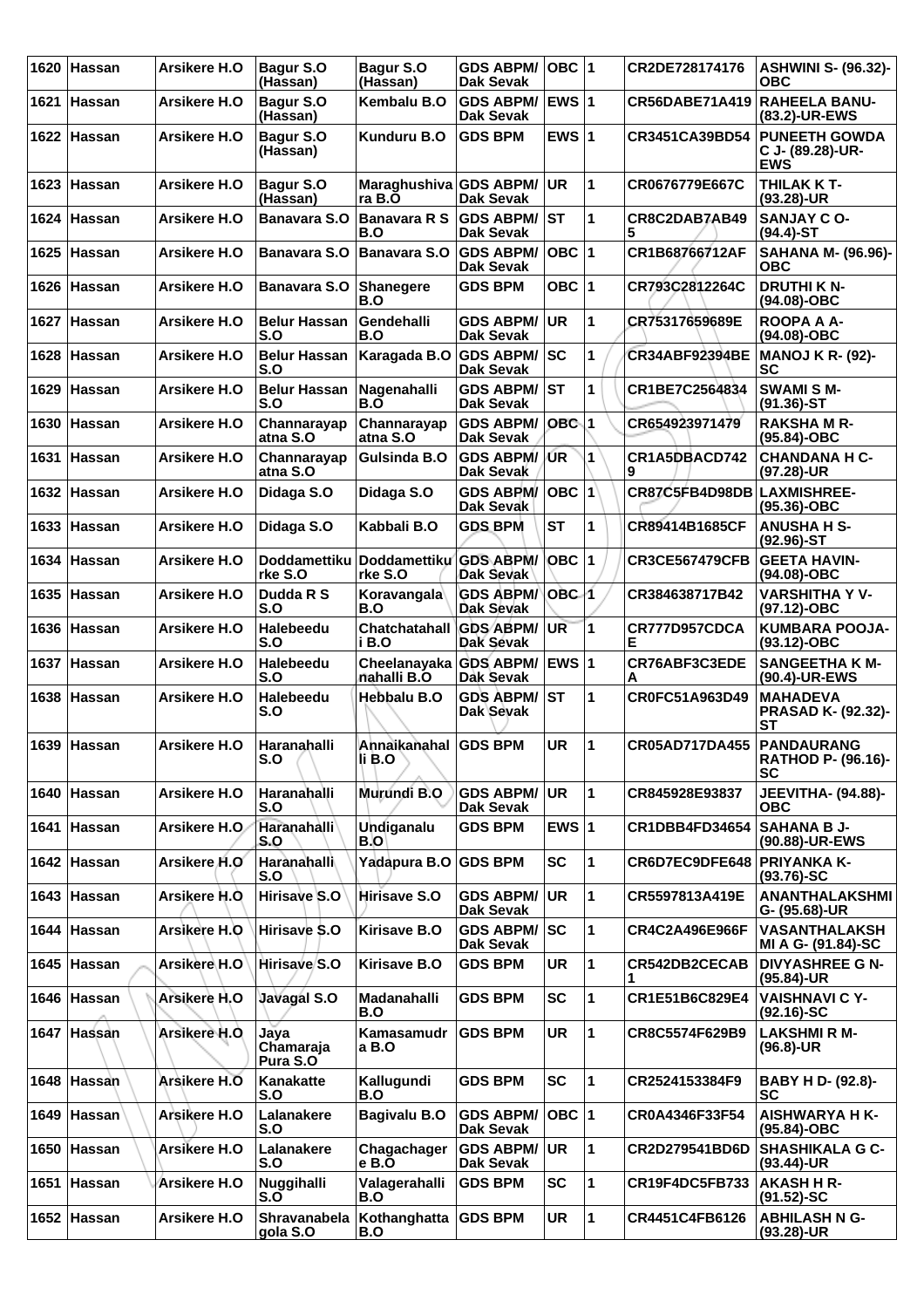| 1653 | ∣Hassan       | Arsikere H.O | <b>Shravanabela</b><br>qola S.O                                  | <b>Shravanabela</b><br>gola S.O   | <b>GDS ABPM/ ST</b><br>Dak Sevak     |                  | $\blacktriangleleft$ | CR2451B9AD4A95                    | <b>KALPANA I R-</b><br>$(94.72)$ -ST                     |
|------|---------------|--------------|------------------------------------------------------------------|-----------------------------------|--------------------------------------|------------------|----------------------|-----------------------------------|----------------------------------------------------------|
| 1654 | Hassan        | Hassan H.O   | <b>Agriculture</b><br>College<br><b>Campus Dly</b><br>S.O        | <b>Baldare B.O</b>                | <b>GDS BPM</b>                       | OBC <sub>1</sub> |                      | CR01A464F5AE73                    | <b>KAVYA HULLUR-</b><br>(94.72)-OBC                      |
|      | 1655 Hassan   | Hassan H.O   | <b>Agriculture</b><br><b>College</b><br><b>Campus Dly</b><br>S.O | Yeliyur B.O                       | <b>GDS ABPM/</b><br>Dak Sevak        | lsc              | 1                    | CR7748E41B4755                    | <b>ANUSHA S S-</b><br>$(91.2)$ -SC                       |
| 1656 | ∣Hassan       | Hassan H.O   | Alur S.O<br>(Hassan)                                             | Alur S.O<br>(Hassan)              | <b>GDS ABPM/</b><br><b>Dak Sevak</b> | OBC  1           |                      | CR2168833B5DBC                    | <b>DHANUSHREE H K-</b><br>(98.88)-OBC                    |
| 1657 | ∣Hassan       | Hassan H.O   | Arehalli S.O                                                     | Arehalli S.O                      | <b>GDS ABPM/</b><br>Dak Sevak        | OBC  1           |                      | CR0982B45BAA33                    | <b>SHARATHKUMAR</b><br>H C- (95.52)-OBC                  |
| 1658 | Hassan        | Hassan H.O   | Arehalli S.O                                                     | <b>Malasavara</b><br>B.O          | <b>GDS BPM</b>                       | EWS $ 1$         |                      | CR21C17B2E1A94                    | <b>VENKATESH B G-</b><br>(90.4)-UR-EWS                   |
| 1659 | ∣Hassan       | Hassan H.O   | Arkalgud S.O                                                     | Aldahalli B.O                     | <b>GDS BPM</b>                       | UR               | 1                    | <b>CR3A18C715BFA3</b>             | <b>SHIVAPRASAD</b><br><b>GOWDA L D-</b><br>$(95.84)$ -UR |
| 1660 | Hassan        | Hassan H.O   | Arkalgud S.O                                                     | Hethagodana<br>halli B.O          | <b>GDS BPM</b>                       | <b>OBC</b>       | 1                    | CR8A614686A3C1                    | <b>RAGHAVENDRA H</b><br>R- (97.92)-OBC                   |
| 1661 | Hassan        | Hassan H.O   | Arkalgud S.O                                                     | Kattimallenah<br>alli B.O         | <b>GDS BPM</b>                       | <b>SC</b>        | 1                    | CR6BC822C463C5                    | <b>VIDYASHREE J-</b><br>$(92.64)$ -SC                    |
| 1662 | ∣Hassan       | Hassan H.O   | Arkalgud S.O                                                     | <b>Mallipatna</b><br>B.O          | <b>GDS BPM</b>                       | UR-              | 1                    | CR32FB12868832                    | RAHUL B J- (93.92)-<br>SC                                |
| 1663 | Hassan        | Hassan H.O   | Arkalgud S.O                                                     | <b>Marithamman</b><br>ahalli B.O  | <b>GDS ABPM/</b><br><b>Dak Sevak</b> | <b>UR</b>        | 1                    | CR36542CB1D214                    | <b>MANJUNATHA M R-</b><br>(93.6)-UR                      |
| 1664 | Hassan        | Hassan H.O   | <b>Ballupet S.O</b>                                              | Bage B.O                          | <b>GDS ABPM/</b><br>Dak Sevak        | lsc              | 1                    | CR63B2D4F8845F                    | <b>VISHWAS A S</b><br><b>DRAVID- (94.56)-SC</b>          |
| 1665 | ∣Hassan       | Hassan H.O   | <b>Ballupet S.O</b>                                              | Kuniganahalli<br>B.O              | <b>GDS ABPM/</b><br><b>Dak Sevak</b> | <b>UR</b>        | 1                    | <b>CR2D1F9D8DF494</b>             | <b>VIDYA P- (93.44)-UR</b>                               |
| 1666 | Hassan        | Hassan H.O   | <b>Basavapatna</b><br>S.O (Hassan)                               | Kalenahalli<br>B.O                | <b>GDS ABPM</b><br>Dak Sevak         | IUR.             | 1/                   | CR173BB548868D                    | <b>SHAILAJA H C-</b><br>(92.48)-OBC                      |
| 1667 | <b>Hassan</b> | Hassan H.O   | <b>Basavapatna</b><br>S.O (Hassan)                               | Kalenahalli<br>B.O                | <b>GDS BPM</b>                       | <b>UR</b>        | ď                    | CR0C91FD74D168                    | <b>RANJITHA B S-</b><br>(94.24)-OBC                      |
| 1668 | <b>Hassan</b> | Hassan H.O   | <b>Boovanahalli</b><br>SΟ                                        | Doddageniger GDS ABPM/ SC<br>e BO | Dak Sevak                            |                  | 1                    | CR11B4311A54E8                    | <b>ANIL BHOVI-</b><br>$(92.32) - SC$                     |
| 1669 | Hassan        | Hassan H.O   | <b>Bykere S.O</b>                                                | <b>Bykere S.O</b>                 | <b>GDS ABPM/ ST</b><br>Dak Sevak     |                  | 1                    | CR04973F54F981                    | ASHA K M- (89.6)-<br>SТ                                  |
| 1670 | <b>Hassan</b> | Hassan H.O   | <b>Bykere S.O</b>                                                | <b>Sundekere</b><br>B.O           | <b>GDS BPM</b>                       | EWS $ 1$         |                      | <b>CR44C15F7AF4F9</b>             | <b>AMITH N- (88)-UR-</b><br><b>EWS</b>                   |
|      | 1671 Hassan   | Hassan H.O   | Doddamagge<br>S.O                                                | Hulikallu B.O                     | GDS ABPM/UR<br><b>Dak Sevak</b>      |                  | 1                    | CR162D6C8A772D                    | <b>SACHIN N R-</b><br>(93.76)-UR                         |
|      | 1672 Hassan   | Hassan H.O   | Hallymysore<br>S.O                                               | <b>Hallymysore</b><br>S.Oʻ        | <b>GDS ABPM/</b><br>Dak Sevak        | OBC  1           |                      | CR23E3AF3543B6                    | <b>M ABHISHEK</b><br><b>GOWDA- (95)-OBC</b>              |
|      | 1673 Hassan   | Hassan H.O   | Hanbalu S.O                                                      | Hanbalu S.O                       | <b>GDS ABPM/ ST</b><br>Dak Sevak     |                  | 1                    | CR0C2D1666D7B9                    | <b>ANAND GARAGAD-</b><br>$(91.52)$ -ST                   |
|      | 1674 Hassan   | Hassan H.O.  | Hanbalu S.O                                                      | Hurudi B.O                        | <b>GDS ABPM/</b><br>Dak Sevak        | <b>UR</b>        | $\mathbf{1}$         | <b>CR848DD8DF7F72</b>             | <b>PRATHEEKSHA R-</b><br>(92)-UR                         |
|      | 1675 Hassan   | Hassan H.O.  | Hassan H.O                                                       | <b>District Office</b><br>S.O     | GDS ABPM/ PWD 1<br><b>Dak Sevak</b>  | -A               |                      | CR84B81F3AA744                    | <b>SANDHYA D-</b><br>(85.92)-PWD-A                       |
|      | 1676 Hassan   | Hassan H.O   | Hethur S.O                                                       | <b>Attihalli B.O</b>              | <b>GDS ABPM/</b><br>Dak Sevak        | <b>UR</b>        | 1                    | CR43735346299B                    | <b>SHWETHAKI-</b><br>(92.8)-OBC                          |
|      | 1677 Hassan   | Hassan H.O   | Hethur S.O                                                       | Hongadahalla<br>B.O               | <b>GDS BPM</b>                       | OBC $ 1$         |                      | CR094E4854D341                    | NITHIN P- (94.08)-<br><b>OBC</b>                         |
|      | 1678 Hassan   | Hassan H.O   | Hethur <sup>S.O</sup>                                            | Mageri B.O                        | GDS ABPM/ I<br>Dak Sevak             | <b>UR</b>        | 1                    | <b>CR684FEEA71244</b>             | <b>KALPANA</b><br><b>JODATTI- (95.36)-</b><br><b>UR</b>  |
|      | 1679 Hassan   | Hassan H.O   | Hethur S.O                                                       | Mageri B.O                        | <b>GDS BPM</b>                       | UR               | 1                    | CR76A2614E1274                    | <b>SUPRIYA N S-</b><br>$(93.6)$ -UR                      |
|      | 1680 Hassan   | Hassan H.O   | Holenarsipur<br>S.O                                              | <b>Bagivalu B.O</b>               | <b>GDS ABPM/</b><br>Dak Sevak        | PWD 1<br>-В      |                      | CR0F814CE65568                    | <b>GEETHA S- (75.04)-</b><br><b>PWD-B</b>                |
| 1681 | ∣Hassan`      | Hassan H.O   | Holenarsipur<br>S.O                                              | Hariharapura<br>B.O               | <b>GDS ABPM/</b><br>Dak Sevak        | <b>UR</b>        | 1                    | <b>CROEFDEAF7644B VIKSHITH A-</b> | (94.56)-OBC                                              |
|      | 1682 Hassan   | Hassan H.O   | Holenarsipur<br>S.O                                              | Nagarahalli<br>B.O                | <b>GDS ABPM/ SC</b><br>Dak Sevak     |                  | 1                    | CR07C45981B3AF                    | <b>VINAY G M- (92)-SC</b>                                |
|      | 1683 Hassan   | Hassan H.O   | Holenarsipur<br>S.O                                              | Paduvalahipp<br>e B.O             | <b>GDS ABPM/ UR</b><br>Dak Sevak     |                  | 1                    | CR6D54DECAC54<br>5                | <b>BANDAVYA R</b><br><b>SHETTY- (94.56)-UR</b>           |
|      | 1684 Hassan   | Hassan H.O   | Holenarsipur<br>S.O                                              | <b>Singapur B.O</b>               | GDS ABPM/ OBC 1<br><b>Dak Sevak</b>  |                  |                      | CR11B7364DB4AC JEEVAN C M-        | (94.08)-OBC                                              |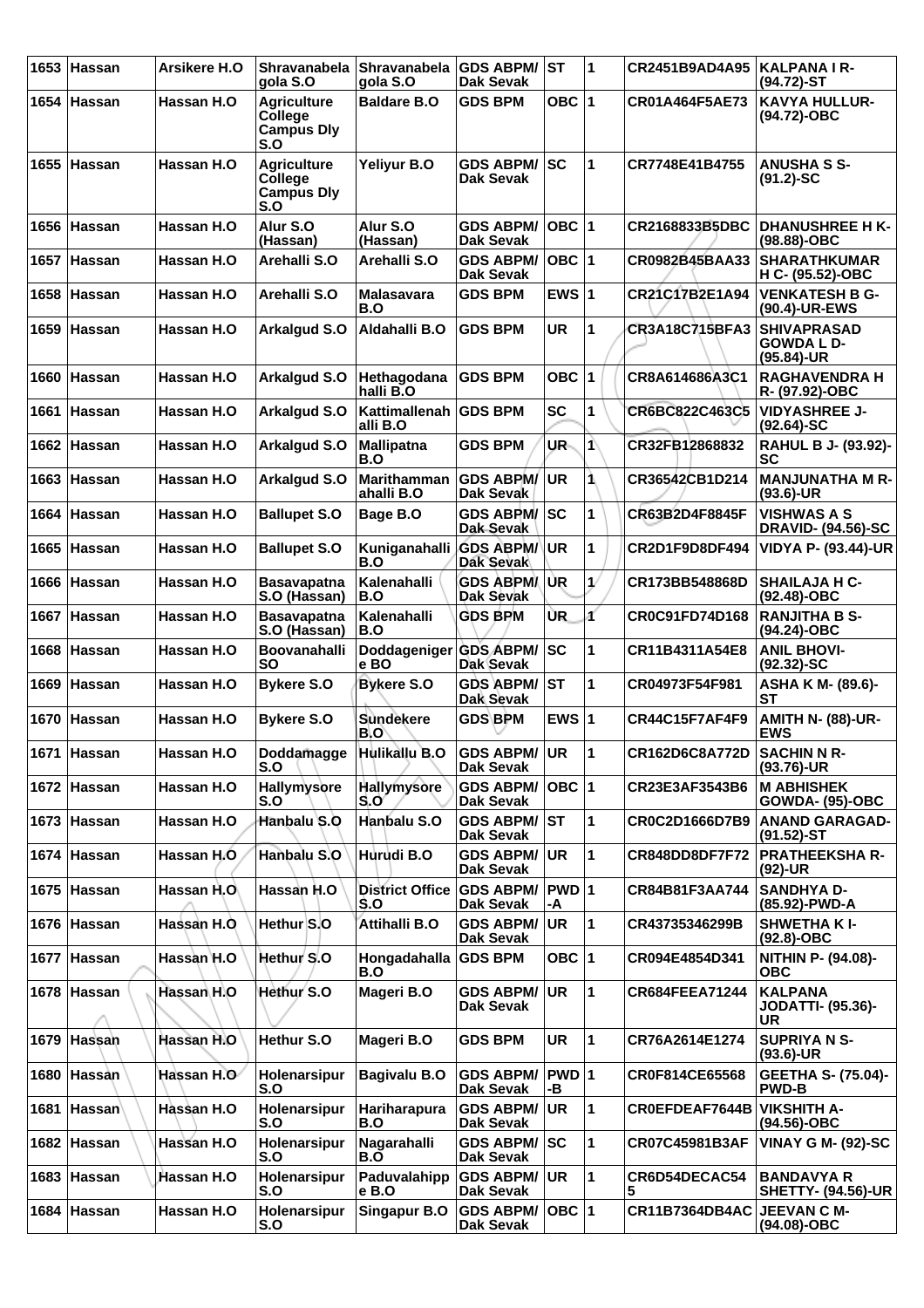| 1685 | Hassan        | Hassan H.O  | Holenarsipur<br>S.O                | <b>Singapur B.O</b>             | <b>GDS ABPM/</b><br>Dak Sevak        | lst          | 1            | CR3415E276FF43             | <b>BHAGAPPA</b><br><b>HAMPASADURGA-</b><br>$(91.84)$ -ST       |
|------|---------------|-------------|------------------------------------|---------------------------------|--------------------------------------|--------------|--------------|----------------------------|----------------------------------------------------------------|
| 1686 | Hassan        | Hassan H.O  | Kattaya S.O                        | Agile B.O                       | <b>GDS ABPM/</b><br><b>Dak Sevak</b> | <b>EWS 1</b> |              | CR5E1C3569FD94             | <b>SUHAS K R-</b><br>(88.48)-UR-EWS                            |
| 1687 | ∣Hassan       | Hassan H.O  | Kattaya S.O                        | <b>Byadarahalli</b><br>B.O      | <b>GDS BPM</b>                       | PWD 1<br>-C  |              | CR47B6847E494E             | <b>LINGARAJ H</b><br>KAYAKAD- (85.92)-<br><b>PWD-C</b>         |
| 1688 | ∣Hassan       | Hassan H.O  | Kattaya S.O                        | Kattaya S.O                     | <b>GDS ABPM/</b><br><b>Dak Sevak</b> | $OBC$  1     |              | <b>CR889BAB8A267E</b>      | <b>SADAF MUSKAAN</b><br>S- (95.04)-OBC                         |
| 1689 | ∣Hassan       | Hassan H.O  | Kenchamman<br>ahosakote<br>S.O     | Hemmige B.O                     | <b>GDS BPM</b>                       | EWS $ 1$     |              | <b>CR595237DE2C5B</b>      | <b>PAVITRA</b><br><b>PARAJJANAVAR-</b><br>(87.04)-UR-EWS       |
|      | 1690 Hassan   | Hassan H.O  | Kenchamman<br>ahosakote<br>S.O     | <b>Malagalale</b><br>B.O        | <b>GDS ABPM/</b><br>Dak Sevak        | lst          | 1            | CR8A166A7EE251             | YOGANANDA N-<br>$(90.24)$ -ST                                  |
|      | 1691 Hassan   | Hassan H.O  | Kenchamman<br>ahosakote<br>S.O     | <b>Malagalale</b><br>B.O        | <b>GDS BPM</b>                       | <b>UR</b>    | 1            | CR825132454D24             | <b>SANTHOSH C S-</b><br>$(92.8)-OBC$                           |
| 1692 | <b>Hassan</b> | Hassan H.O  | Kenchamman<br>ahosakote<br>S.O     | Rayarakoppal<br>B.O             | <b>GDS ABPM/</b><br>Dak Sevak        | lsc          | 1            | <b>CR1623E4636CEE</b>      | <b>IMPANA H K-</b><br>$(92.32)$ -SC                            |
| 1693 | <b>Hassan</b> | Hassan H.O  | Keralapura<br>S.O                  | <b>Anandur B.O</b>              | <b>GDS BPM</b>                       | $OBC$ 1      |              | CR6A629429BD1C             | IMADHUKUMARA C<br>R- (94.72)-OBC                               |
| 1694 | ∣Hassan       | Hassan H.O  | Keralapura<br>S.O                  | Lakkur B.O                      | <b>GDS ABPM/</b><br>Dak Sevak        | SC           | 1            | CR26572BE85A5F             | <b>NIKHIL PAWAR-</b><br>$(92)$ -SC                             |
| 1695 | <b>Hassan</b> | Hassan H.O  | Keralapura<br>S.O                  | Somanahalli<br>B.O              | <b>GDS BPM</b>                       | $OBC$ $ 1 $  |              | <b>CR3EE7C4BD5798</b>      | <b>VISHWANATH</b><br><b>MANJUNATH NAIK-</b><br>$(95.04) - OBC$ |
|      | 1696 Hassan   | Hassan H.O  | Konanur S.O                        | <b>Chikkahalli</b><br>B.O       | <b>GDS BPM</b>                       | <b>UR</b>    | 1            | CR54467F9FC211             | <b>ASHOK A LATTHE-</b><br>(94.88)-UR                           |
|      | 1697 Hassan   | Hassan H.O  | Konanur S.O                        | Doddabemma GDS ABPM/<br>thi B.O | Dak Sevak                            |              |              | CR72D81C768376             | <b>MANJUNATH</b><br><b>PARWATI- (87.68)-</b><br><b>UR-EWS</b>  |
| 1698 | <b>Hassan</b> | Hassan H.O  | Konanur S.O                        | <b>Kabbaligere</b><br>B.O       | <b>GDS BPM</b>                       | UR.          | 1            | CR466B7C46665B             | <b>MANOJ H J- (93.76)-</b><br><b>OBC</b>                       |
| 1699 | ∣Hassan       | Hassan H.O  | Konanur S.O                        | Kadanur B.O                     | <b>GDS BPM</b>                       | <b>ST</b>    | 1            | CR6F2B79D27D3D             | <b>PUNEETH M K-</b><br>$(95.04)$ -ST                           |
| 1700 | <b>Hassan</b> | Hassan H.O  | <b>Mosale</b><br>Hosahalli S.O     | Chigalli B.O                    | <b>GDS BPM</b>                       | OBC $ 1$     |              | CR5B78E923744E             | <b>SHARATH K S-</b><br>$(95.2)$ -OBC                           |
| 1701 | Hassan        | Hassan H.O  | <b>Mosale</b><br>Hosahalli S.O     | Mosale B.O                      | <b>GDS BPM</b>                       | <b>SC</b>    | 1            | CR46ECB3A4F487             | <b>SPARSHA P- (95.2)-</b><br><b>SC</b>                         |
|      | 1702 Hassan   | Hassan H.O  | Ramanathapu Agrahara B.O<br>ra S.O |                                 | <b>GDS ABPM/ST</b><br>Dak Sevak      |              | l 1          | <b>CR3F642E4D85CC</b>      | <b>VEERESHA O-</b><br>$(91.68)$ -ST                            |
|      | 1703 Hassan   | Hassan H.O  | Ramanathapu<br>ra S.O              | Ramanathapu<br>ra S.O           | <b>GDS ABPM/</b><br>Dak Sevak        | OBC  1       |              | CR85E458D6B245             | <b>KEERTHANA H K-</b><br>(95.52)-OBC                           |
|      | 1704 Hassan   | Hassan H.O  | Ramanathapu<br>ra S.O∖             | Rudrapatna<br>B.O               | <b>GDS ABPM/</b><br><b>Dak Sevak</b> | OBC  1       |              | CR3B58E213196B             | <b>JAGADEESHA S G-</b><br>$(93.6)$ -OBC                        |
|      | 1705 Hassan   | Hassan H.O  | Sakleshpur<br>S.O                  | Arekere B.O                     | <b>GDS ABPM/ UR</b><br>Dak Sevak     |              | 1            | <b>CR4AF92F745B5E</b>      | <b>ALIYA SAMAR-</b><br>(96.48)-OBC                             |
|      | 1706 Hassan   | Hassan H.O  | Sakleshpur<br>S.O                  | Halebelur B.O                   | <b>GDS ABPM/</b><br>Dak Sevak        | EWS 1        |              | CR4A8D1C9946EA             | KEERTHI HK-<br>(86.24)-UR-EWS                                  |
|      | 1707 Hassan   | Hassan H.O. | Sakleshpur<br>S.O                  | Kyanahalli<br>B.O               | <b>GDS BPM</b>                       | <b>SC</b>    | 1            | CR35984AA8A4DB AKSHAY B V- | $(92.32) - SC$                                                 |
|      | 1708 Hassan   | Hassan H.O  | <b>Sakleshpur</b><br>S.O           | <b>Sakleshpur</b><br>S.O        | <b>GDS ABPM/</b><br>Dak Sevak        | PWD 1<br>-DE |              | CR2A3921684842             | <b>AMARESHA-</b><br>(81.44)-PWD-DE                             |
|      | 1709 Hassan   | Hassan H.O  | Salagame S.O                       | Halekoppalu<br>B.O              | <b>GDS ABPM/</b><br>Dak Sevak        | ∣UR          | 1            | CR015FF848F149             | ROJI M N- (93.12)-<br>ОВС                                      |
|      | 1710 Hassan   | Hassan H.O  | Salagame S.O Kudrugundi            | B.O                             | <b>GDS BPM</b>                       | <b>UR</b>    | $\mathbf{1}$ | CR5D711E641B4A             | <b>JNANESH N T-</b><br>(95.68)-OBC                             |
|      | 1711 Hassan   | Hassan H.O  | Salagame S.O                       | Nittur B.O                      | <b>GDS ABPM/</b><br><b>Dak Sevak</b> | ∣UR.         | 1            | CR4E7F633ADAE5             | <b>CHAITHRA V B-</b><br>(94.72)-OBC                            |
|      | 1712 Hassan   | Hassan H.O  |                                    | Salagame S.O Salagame S.O       | <b>GDS ABPM/</b><br>Dak Sevak        | OBC  1       |              | CR0466212998EA             | <b>ARAVINDAAKUMA</b><br>R- (98.24)-OBC                         |
|      | 1713 Hassan   | Hassan H.O  | Salagame S.O Shanka B.O            |                                 | <b>GDS BPM</b>                       | SC           | 1            |                            | CR6294CBB6D1C4 SUDARSHAN R S-<br>$(94.08) - SC$                |
|      | 1714 Hassan   | Hassan H.O  | <b>Yeslur S.O</b>                  | Changadihalli<br>B.O            | <b>GDS BPM</b>                       | <b>UR</b>    | $\mathbf{1}$ | <b>CR397F7FBB6427</b>      | <b>RAVIKUMARA H L-</b><br>(96.16)-OBC                          |
|      | 1715 Hassan   | Hassan H.O  | Yeslur S.O                         | <b>Doddakundur</b><br>B.O       | <b>GDS BPM</b>                       | OBC $ 1$     |              | CR62A521D23EC7             | <b>GANAVI M- (94.4)-</b><br><b>OBC</b>                         |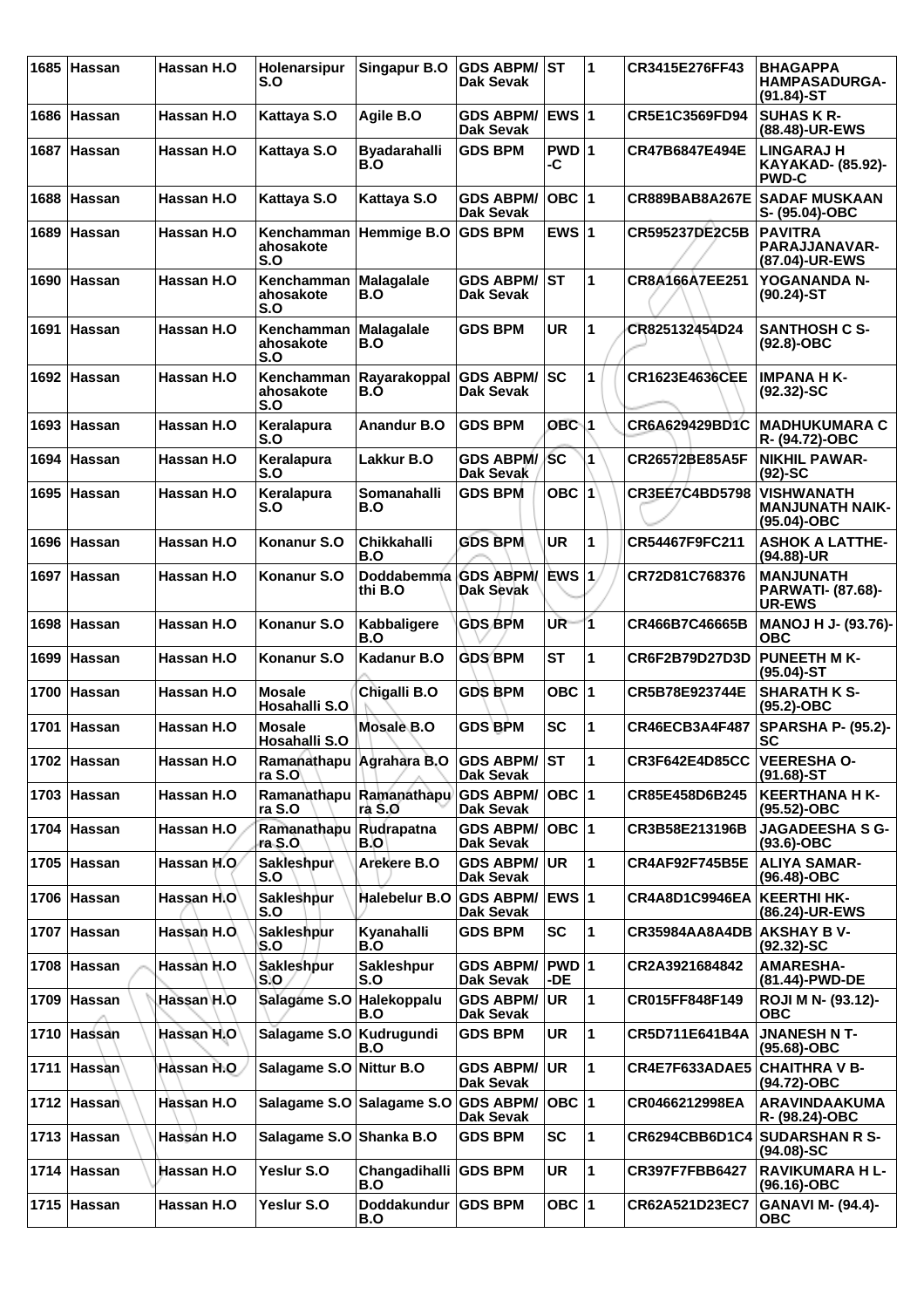|      | 1716 Hassan   | Hassan H.O    | Yeslur S.O                  | Igoor B.O                         | <b>GDS BPM</b>                       | OBC ∣1          |                         | CR7B53F243496A        | MANOJ K- (93.76)-<br>ОВС                                               |
|------|---------------|---------------|-----------------------------|-----------------------------------|--------------------------------------|-----------------|-------------------------|-----------------------|------------------------------------------------------------------------|
|      | 1717 Hassan   | Hassan H.O    | Yeslur S.O                  | Kalale B.O                        | <b>GDS BPM</b>                       | <b>UR</b>       | 1                       | <b>CR64573433AECC</b> | PREETHI K- (95)-<br><b>OBC</b>                                         |
|      | 1718 Hassan   | Hassan H.O.   | Yeslur S.O                  | Yeslur S.O                        | <b>GDS ABPM/</b><br><b>Dak Sevak</b> | $OBC$  1        |                         | CR84BBC3C85168        | <b>UZMA ZUHA-</b><br>(94.08)-OBC                                       |
| 1719 | Kodagu        | Madikeri H.O  | <b>Balele S.O</b>           | Kottageri B.O                     | <b>GDS ABPM/</b><br><b>Dak Sevak</b> | UR              | 1                       | CR71119534545F        | <b>ARUNA K GANTI-</b><br>(94.08)-UR                                    |
| 1720 | Kodagu        | Madikeri H.O  | a S.O                       | Bhagamandal Bhagamandal<br>a S.O  | <b>GDS ABPM/</b><br><b>Dak Sevak</b> | <b>UR</b>       | 1                       | CR2F5F38679C1B        | <b>KUMAR N LAMANI-</b><br>$(95)-SC$                                    |
| 1721 | Kodagu        | Madikeri H.O  | <b>Bhagamandal</b><br>a S.O | Chettimani<br>B.O                 | <b>GDS ABPM/</b><br><b>Dak Sevak</b> | sc              | 1                       | CR453C7C27E459        | <b>PRAVEENA D K-</b><br>$(91.52)$ -SC                                  |
| 1722 | Kodagu        | Madikeri H.O  | <b>Bhagamandal</b><br>a S.O | Chettimani<br>B.O                 | <b>GDS BPM</b>                       | <b>UR</b>       | 1                       | CR673C74335B65        | <b>ROSHINI D S-</b><br>(94.56)-OBC                                     |
| 1723 | Kodagu        | Madikeri H.O  | <b>Chettalli S.O</b>        | CHES B.O                          | <b>GDS ABPM/</b><br><b>Dak Sevak</b> | UR              | 1                       | CR594D881BCBE3        | <b>SHREEJA P J-</b><br>(94.72)-OBC                                     |
| 1724 | Kodagu        | Madikeri H.O  | Cheyandane<br>S.O           | Kadanga B.O                       | <b>GDS BPM</b>                       | OBC  1          |                         | CR27983CD83B18        | <b>VIJAYAKUMAR M</b><br><b>GOODLAMANI-</b><br>(92.32)-OBC              |
| 1725 | Kodagu        | Madikeri H.O  | Cheyandane<br>S.O           | Karada B.O                        | <b>GDS BPM</b>                       | UR              | 1                       | CR3D856E4B7251        | <b>CHITHRA SOPPIN-</b><br>$(92.16)-OBC$                                |
| 1726 | Kodagu        | Madikeri H.O  | Gonikoppal<br>S.O           | Aruvathoklu<br>B.O                | <b>GDS ABPM/</b><br><b>Dak Sevak</b> | UR <sup>-</sup> | 1                       | CR368884479CC3        | <b>SPANDANA K P-</b><br>(94.4)-OBC                                     |
| 1727 | Kodagu        | Madikeri H.O  | Gonikoppal<br>S.O           | Balaji B.O                        | <b>GDS ABPM/</b><br>Dak Sevak        | /ŰR             | 1                       | CR4D82F84D44B9        | <b>POOJA</b><br>NIMBALKAR-<br>(94.4)-UR                                |
| 1728 | Kodagu        | Madikeri H.O  | Gonikoppal<br>S.O           | Kaikeri B.O                       | GDS ABPM/ EWS 1<br>Dak Sevak         |                 |                         | <b>CR11C7A74BA32F</b> | <b>SHASHANK S P-</b><br>(81.44)-UR-EWS                                 |
| 1729 | Kodagu        | Madikeri H.O  | Hudikeri S.O                | <b>Birunani B.O</b>               | <b>GDS ABPM/UR</b><br>Dak Sevak      |                 | 1                       | CR091143693C18        | <b>PAVANKUMAR</b><br><b>PUJARI- (91.04)-</b><br><b>OBC</b>             |
| 1730 | Kodagu        | Madikeri H.O  | Hudikeri S.O                | Hudikeri S.O                      | <b>GDS ABPMA</b><br><b>Dak Sevak</b> | $OBC$ $1$       |                         | CR59621E99BAD7        | <b>LAKSHMI M S-</b><br>$(93.6)$ -OBC                                   |
| 1731 | Kodagu        | Madikeri H.O  | Hudikeri S.O                | <b>T.Shettigeri</b><br>B.O        | <b>GDS BPM</b>                       | UR-             | $\overline{\mathbf{1}}$ | CR3444246CF428        | <b>NISARGA H D-</b><br>$(92.48)$ -UR                                   |
| 1732 | Kodagu        | Madikeri H.O  | Kodlipet S.O                | <b>Bessur B.O</b>                 | <b>GDS ABPM/</b><br>Dak Sevak        | $OBC$  1        |                         | CR855DFA456BEE        | <b>THASWINI A S-</b><br>(92.32)-OBC                                    |
| 1733 | Kodagu        | Madikeri H.O  | <b>Kodlipet S.O</b>         | Kodlipet S.O                      | <b>GDS ABPM/</b><br><b>Dak Sevak</b> | <b>ST</b>       | 1                       | CR5A7EC168BEA<br>в    | <b>DILAKSHI H M-</b><br>$(91.36)$ -ST                                  |
| 1734 | Kodagu        | Madikeri H.O  | <b>Kudige S.O</b>           | Kudige S.O                        | <b>GDS ABPM/</b><br><b>Dak Sevak</b> | <b>UR</b>       | $\mathbf 2$             | CR73BEDD997428        | <b>BHARATH- (93.44)-</b><br>ОВС                                        |
|      | 1735 Kodagu   | Madikeri H.O  | Kudige S.O                  | Kudige S.O                        | <b>GDS ABPM/ UR</b><br>Dak Sevak     |                 | $ 2\rangle$             | CR66DACDA9A4E         | <b>BHAVANA H C-</b><br>(92.8)-UR                                       |
|      | 1736 Kodagu   | Madikeri H.O  | Kudige S.O                  | <b>Thorenur B.O</b>               | <b>GDS ABPM/</b><br>Dak Sevak        | OBC  1          |                         | <b>CR5BA364CED272</b> | <b>KAVANA H N-</b><br>(93.12)-OBC                                      |
|      | 1737 Kodagu   | Madikeri H.O  | Kushalnagar<br>S.O          | Harangi<br>Project B.O            | <b>GDS ABPM/</b><br>Dak Sevak        | OBC  1          |                         | CR31D99D461491        | <b>C SUGAND- (96)-</b><br><b>OBC</b>                                   |
|      | 1738   Kodagu | Madikeri H.O  | Kushalnagar<br>S.O          | <b>Mullusoge</b><br>B.Q           | GDS ABPM/ EWS 1<br><b>Dak Sevak</b>  |                 |                         | CR82E794E5F4F2        | <b>MAMATHESHWARI</b><br>C B- (91.04)-UR-<br><b>EWS</b>                 |
| 1739 | Kodagu        | Madikeri H.O  | Kushalnagar<br>S.O          | Valnur B.O                        | <b>GDS BPM</b>                       | OBC 1           |                         | CR85858C1E7A95        | <b>SOWMYA O V- (92)-</b><br><b>OBC</b>                                 |
| 1740 | Kodagu        | Madikeri H.O. | Kutta S.O                   | Manchalli B.O                     | <b>GDS BPM</b>                       | UR              | 1                       | CR7BB64B9A1E69        | <b>HARISHA H R- (92)-</b><br>ОВС                                       |
| 1741 | Kodagu        | Madikeri H.O  | Madapura S.O Biligeri B.O   |                                   | <b>GDS ABPM/</b><br>Dak Sevak        | PWD 1<br>-В     |                         | CR344A8E6833EB        | <b>KAVANA V NAIK-</b><br>(79.36)-PWD-B                                 |
|      | 1742 Kodagu   | Madikeri H.O  | Madapura S.O Garvale B.O    |                                   | <b>GDS BPM</b>                       | EWS $ 1$        |                         | CR3F1A2AA8CB74        | <b>SANDESH- (92)-UR-</b><br>EWS                                        |
| 1743 | Kodagu        | Madikeri H.O  | Madapura S.O Hattihole B.O  |                                   | <b>GDS BPM</b>                       | EWS $ 1$        |                         | <b>CR3F5B86E5A66F</b> | <b>SANDESH M-</b><br>(91.36)-UR-EWS                                    |
| 1744 | Kodagu        | Madikeri H.O  | Madapura S.O Kiragandur     | B.O                               | <b>GDS BPM</b>                       | OBC $ 1$        |                         | CR4848592B656D        | <b>SANJU KUMAR C J-</b><br>(93.76)-OBC                                 |
|      | 1745   Kodagu | Madikeri H.O  |                             | Madapura S.O Mukkodlu B.O GDS BPM |                                      | OBC  1          |                         | CR6C7A724E2ECD        | <b>PRAKASH</b><br>YAMANAPPA<br><b>ULLAGADDI- (91.2)-</b><br><b>OBC</b> |
| 1746 | Kodagu        | Madikeri H.O  | Madikeri H.O                | Aruvathoklu<br>B.O                | <b>GDS BPM</b>                       | EWS $ 1$        |                         | <b>CR78A8789EAA2D</b> | <b>NAGARAJ M S-</b><br>(88.35)-UR-EWS                                  |
|      | 1747 Kodagu   | Madikeri H.O  | Madikeri H.O                | Galibeedu<br>B.O                  | <b>GDS ABPM/</b><br><b>Dak Sevak</b> | OBC 1           |                         | CR6595647CF745        | <b>RAHUL A C- (95.2)-</b><br><b>OBC</b>                                |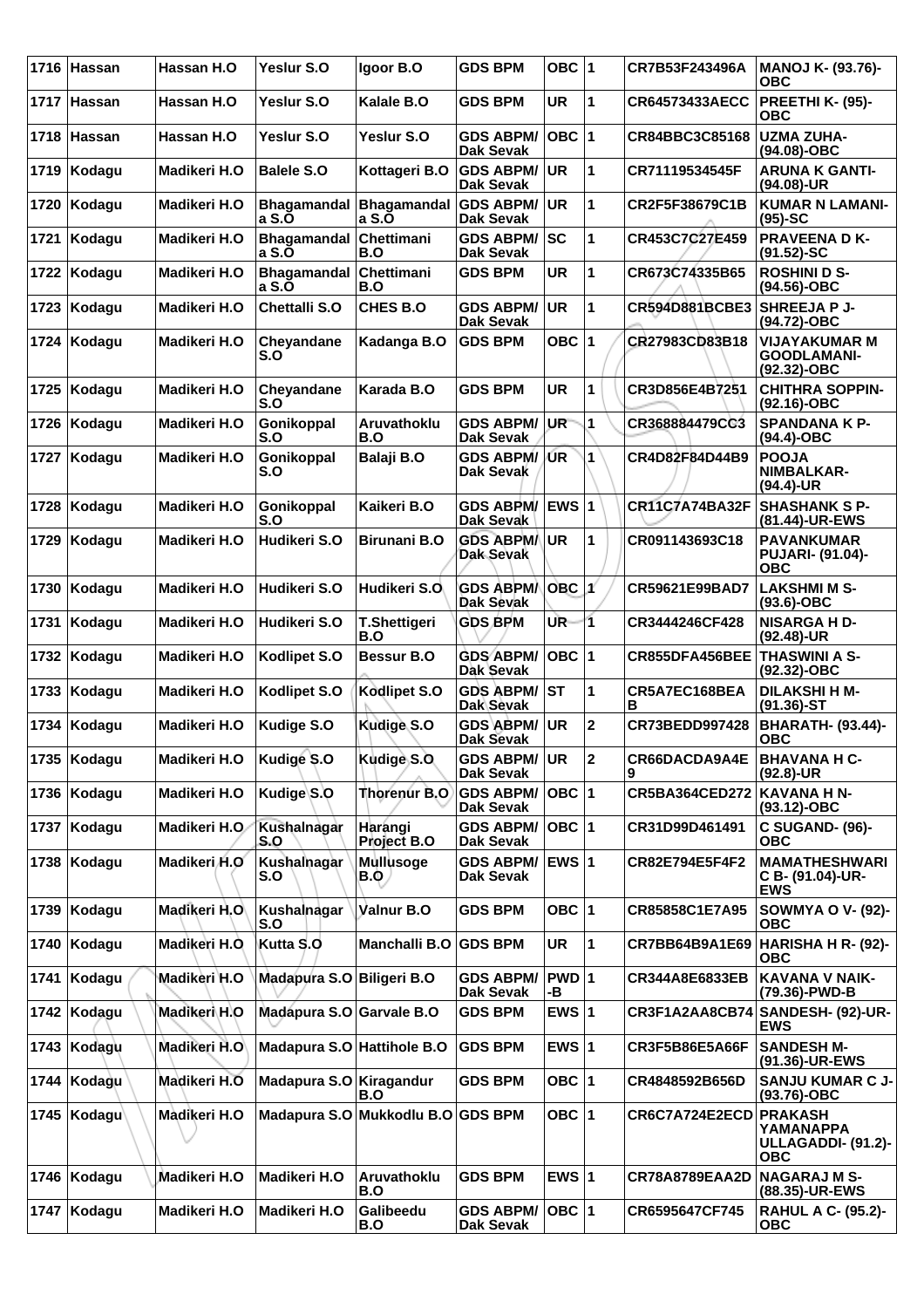| 1748 | Kodagu      | Madikeri H.O | Madikeri H.O              | Kalur B.O                         | <b>GDS BPM</b>                       | OBC $ 1$     |               | CR7AB1B3DB1D2<br>Е            | <b>VIGNESH G-</b><br>(94.05)-OBC                            |
|------|-------------|--------------|---------------------------|-----------------------------------|--------------------------------------|--------------|---------------|-------------------------------|-------------------------------------------------------------|
| 1749 | Kodagu      | Madikeri H.O | Madikeri H.O              | Kandanakolli<br>B.O               | <b>GDS BPM</b>                       | <b>ST</b>    | 1             | CR5315A619B13E                | <b>KASHINATH HALLI-</b><br>$(90.4)$ -ST                     |
| 1750 | Kodagu      | Madikeri H.O | Madikeri H.O              | Made B.O                          | <b>GDS BPM</b>                       | OBC  1       |               | CR2C515DAB9444                | YASHWITHA H Y-<br>(92.64)-OBC                               |
| 1751 | Kodagu      | Madikeri H.O | Madikeri H.O              | <b>Makkandur</b><br>B.O           | <b>GDS ABPM/</b><br>Dak Sevak        | OBC  1       |               | CR2656ECA21593                | <b>GANADITH</b><br><b>KUMARA- (91.84)-</b><br><b>OBC</b>    |
| 1752 | Kodagu      | Madikeri H.O | <b>Murnad S.O</b>         | Balamuri B.O                      | <b>GDS ABPM/</b><br>Dak Sevak        | <b>EWS 1</b> |               | CR7C422B83C52E                | <b>MANJUNATH</b><br><b>KATTI- (85.6)-UR-</b><br><b>EWS</b>  |
| 1753 | Kodagu      | Madikeri H.O | <b>Murnad S.O</b>         | Bethri B.O                        | <b>GDS ABPM/</b><br><b>Dak Sevak</b> | <b>UR</b>    | 1             | <b>CR532CE4A8BC5</b>          | <b>JEEVAN P R- (93.1)-</b><br>ОВС                           |
| 1754 | Kodagu      | Madikeri H.O | Murnad S.O                | <b>Hoddur B.O</b>                 | <b>GDS ABPM/</b><br><b>Dak Sevak</b> | <b>UR</b>    | 1             | CR3631A4FBA443                | <b>MAHAMMADRAFI</b><br><b>INAMDAR- (92)-UR</b>              |
| 1755 | Kodagu      | Madikeri H.O | Murnad S.O                | <b>Hoddur B.O</b>                 | <b>GDS BPM</b>                       | <b>SC</b>    | 1             | CR14D44FFAB9B2                | <b>RAVI LAMANI-</b><br>$(92.48)$ -SC                        |
| 1756 | Kodagu      | Madikeri H.O | <b>Murnad S.O</b>         | Kondangeri<br>B.O                 | <b>GDS ABPM/</b><br><b>Dak Sevak</b> | <b>UR</b>    | 1             | CR5157C4681C4F                | MEGHA K- (94.08)-<br>овс                                    |
| 1757 | Kodagu      | Madikeri H.O | Napoklu S.O               | <b>Ballamavati</b><br>B.O         | <b>GDS BPM</b>                       | <b>UR</b>    | 1             | CR0B7C3BFC3A74 KIRAN BALIKAI- | (93.28)-UR                                                  |
| 1758 | Kodagu      | Madikeri H.O | Napoklu S.O               | Napoklu S.O                       | <b>GDS ABPM/</b><br>Dak Sevak        | <b>SC</b>    | 1             | CR62FF4BC3EBC6 KRISHNAPPA W   | <b>NAYAK- (90.72)-SC</b>                                    |
| 1759 | Kodagu      | Madikeri H.O | Napoklu S.O               | Nelji B.O                         | <b>GDS ABPM/</b><br>Dak Sevak        | <b>OBC</b>   |               | CR75B26125734C                | <b>RAKESH AGASAR-</b><br>(91.68)-OBC                        |
| 1760 | Kodagu      | Madikeri H.O | Napoklu S.O               | Nelji B.O                         | <b>GDS BPM</b>                       | <b>ST</b>    | 1             | CR4B4813AB748D                | <b>CHAITHRA B S-</b><br>$(91.68)$ -ST                       |
| 1761 | Kodagu      | Madikeri H.O | Pollibetta S.O            | Pollibetta S.O                    | <b>GDS ABPM/</b><br>Dak Sevak        | lst          | 1             | CR14527AC75282                | <b>PRAKASHA-</b><br>$(90.24)$ -ST                           |
| 1762 | Kodagu      | Madikeri H.O | Ponnampet<br>S.O          | <b>Balliamandur</b><br>B.O        | <b>GDS BPM</b>                       | SТ           | 1             | CR8D69241A96B1                | <b>AKSHAY KUMAR-</b><br>(92.32)-ST                          |
| 1763 | Kodagu      | Madikeri H.O | Ponnampet<br>S.O          | Begur B.O                         | <b>GDS BPM</b>                       | UR           | $\mathcal{L}$ | CR73E765274B44                | <b>VANISHREE</b><br><b>HEGDE- (94.4)-UR</b>                 |
| 1764 | Kodagu      | Madikeri H.O | Ponnampet<br>S.O          | <b>Bekkesodlur</b><br>B.O         | <b>GDS ABPM/</b><br>Dak Sevak        | $OBC$  1     |               | CR55E4ECA2EE13                | <b>RUMANATAJ-</b><br>$(92.16)$ -OBC                         |
| 1765 | Kodagu      | Madikeri H.O | Ponnampet<br>S.O          | Chikkamandu<br>r B.O              | <b>GDS BPM</b>                       | OBC $ 1$     |               | <b>CR81EB563255CC</b>         | <b>MAHADEVA T M-</b><br>(93.6)-OBC                          |
| 1766 | Kodagu      | Madikeri H.O | Ponnampet<br>S.O          | Halligattu B.O                    | <b>GDS ABPM/</b><br>Dak Sevak        | sc           | 1             | CR5DFFD89F5614                | <b>VIJAYALAKSHMI S-</b><br>(88.96)-SC                       |
|      | 1767 Kodagu | Madikeri H.O | Ponnampet<br>S.O          | Ponnampet<br>S.O                  | GDS ABPM/ PWD 1<br>Dak Sevak         | -A           |               |                               | CR8CB37FD54BA1 GIRISH B R- (83.36)-<br><b>PWD-A</b>         |
| 1768 | Kodagu      | Madikeri H.O | Ponnampet<br>S.O          | Ponnampet<br>S.O                  | <b>GDS ABPM/</b><br>Dak Sevak        | lsc          | 1             | CR0F19E9D473C1                | <b>KRISHNAPRASAD</b><br>KG- (92.16)-SC                      |
| 1769 | Kodagu      | Madikeri H.O | Shanivarasan<br>the S.O   | Dundalli B.O                      | <b>GDS ABPM/</b><br>Dak Sevak        | OBC  1       |               | CR73D3567229FB                | <b>BASAVARAJ</b><br><b>MULIMANI- (93.76)-</b><br><b>OBC</b> |
| 1770 | Kodagu      | Madikeri H.O | Shanivarasan<br>the S.O   | Malambi B.O                       | <b>GDS ABPM/</b><br>Dak Sevak        | OBC  1       |               | CR1C64DC67F6E4                | <b>GOVARDHAN B N-</b><br>(91.52)-OBC                        |
| 1771 | Kodagu      | Madikeri H.O | Siddapura-<br>Kodagu \$.0 | Karadigodu<br>B.O                 | <b>GDS BPM</b>                       | UR           | 1             | <b>CR364449B7CAFB</b>         | <b>ASTHIKA P T-</b><br>(91.84)-OBC                          |
| 1772 | Kodagu      | Madikeri H.O | Siddapura-<br>Kodagu \$.0 | <b>Maldare B.O</b>                | <b>GDS ABPM/</b><br><b>Dak Sevak</b> | UR           | 1             | CR48487B859B84                | <b>LAKSHMISHREE D</b><br>R- (92.48)-UR                      |
| 1773 | Kodagu      | Madikeri H.O | Somwarpet<br>S.O          | <b>Belur-</b><br>somwarpet<br>B.O | <b>GDS BPM</b>                       | <b>SC</b>    | 1             | CR72255F961F3C                | <b>MONIKA R- (92.16)-</b><br>SC                             |
| 1774 | Kodagu      | Madikeri H.O | Somwarpet<br>S.O          | Gonimarur<br>B.O                  | <b>GDS BPM</b>                       | UR           | 1             | <b>CR6B9CA37762AD</b>         | <b>SHRUTHI SHETTY-</b><br>(94.24)-UR                        |
| 1775 | Kodagu      | Madikeri H.O | Somwarpet<br>S.O          | Thannirahalla<br>B.O              | <b>GDS ABPM/</b><br><b>Dak Sevak</b> | $OBC$  1     |               | CR1CBB3EC34C3<br>6            | <b>PRIYANKA- (91.84)-</b><br><b>OBC</b>                     |
|      | 1776 Kodagu | Madikeri H.O | Somwarpet<br>S.O          | <b>Tholur</b><br>Shettalli B.O    | <b>GDS BPM</b>                       | <b>SC</b>    | 1             | CR32461448AB3C                | <b>NEERAJ M N-</b><br>$(91.04)$ -SC                         |
| 1777 | Kodagu      | Madikeri H.O | Srimangala<br>S.O         | Nalkeri B.O                       | <b>GDS BPM</b>                       | <b>UR</b>    | 1             | CR4295BC84FFCF                | <b>THOUSIYA</b><br><b>MEHRAJ- (90.08)-</b><br><b>OBC</b>    |
| 1778 | Kodagu      | Madikeri H.O | Suntikoppa<br>S.O         | <b>Attur Nallur</b><br>B.O        | <b>GDS ABPM/</b><br><b>Dak Sevak</b> | <b>UR</b>    | 1             | CR0AFF5EB2C453                | <b>AKSHAY K F-</b><br>(93.28)-OBC                           |
| 1779 | Kodagu      | Madikeri H.O | Suntikoppa<br>S.O         | Haradur B.O                       | <b>GDS ABPM/ ST</b><br>Dak Sevak     |              | 1             | <b>CR8CA24944D47C</b>         | <b>CHAITHRA S D-</b><br>$(89.92) - ST$                      |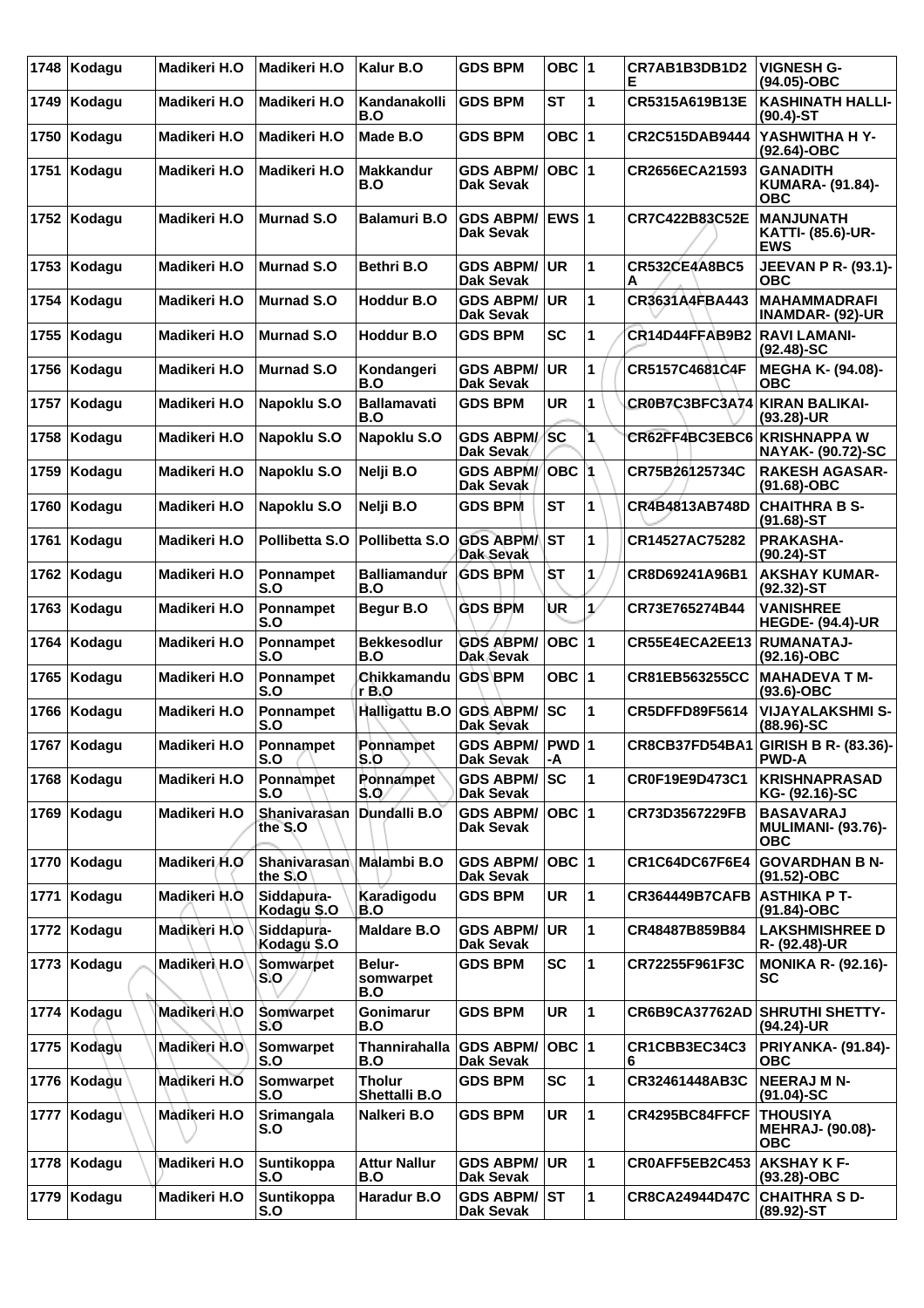| 1780 | Kodagu       | Madikeri H.O                         | <b>Suntikoppa</b><br>S.O                                   | Kanbile B.O                     | <b>GDS BPM</b>                       | <b>UR</b>    | $\blacktriangleleft$ | cr02999484939f               | BHARATH K- (92)-<br>UR                                    |
|------|--------------|--------------------------------------|------------------------------------------------------------|---------------------------------|--------------------------------------|--------------|----------------------|------------------------------|-----------------------------------------------------------|
| 1781 | Kodagu       | Madikeri H.O                         | Suntikoppa<br>S.O                                          | Kodagarahalli GDS ABPM/<br>B.O  | Dak Sevak                            | <b>UR</b>    | 1                    | CR02C11B75863B               | <b>USHA G M- (94.24)-</b><br>ОВС                          |
| 1782 | Kodagu       | Madikeri H.O                         | Suntikoppa<br>S.O                                          | Suntikoppa<br>S.O               | <b>GDS ABPM/</b><br><b>Dak Sevak</b> | <b>UR</b>    | 1                    | CR6C215C66F63C               | <b>UJWAL B N-</b><br>(95.52)-OBC                          |
| 1783 | Kodagu       | Madikeri H.O                         | Thithimathi<br>S.O                                         | <b>Maroor B.O</b>               | <b>GDS ABPM/</b><br><b>Dak Sevak</b> | OBC  1       |                      | CR35DF7B692D46               | <b>PRAJEESHAKR-</b><br>$(91.68) - OBC$                    |
| 1784 | Kodagu       | Madikeri H.O                         | <b>Thithimathi</b><br>S.O                                  | Maroor B.O                      | <b>GDS BPM</b>                       | <b>UR</b>    | 1                    | CR7A4D2E77AEA8 KIRANA NAYAKA | S- (92.8)-ST                                              |
| 1785 | Kodagu       | Madikeri H.O                         | <b>Virajpet S.O</b>                                        | <b>B.Shettigeri</b><br>B.O      | <b>GDS ABPM/</b><br>Dak Sevak        | UR           | 1                    | CR114E64D75F23               | <b>MOHAMMED</b><br><b>MUJAHID- (89.92)-</b><br><b>OBC</b> |
| 1786 | Kodagu       | Madikeri H.O                         | <b>Virajpet S.O</b>                                        | <b>Virajpet S.O</b>             | <b>GDS ABPM/</b><br><b>Dak Sevak</b> | IST          | 1                    | CR215CD6F82F47               | <b>SHREYAS KUMAR</b><br>D- (91.36)-ST                     |
| 1787 | ∣Kolar       | Chickballapur   Bagepalli S.O<br>H.O |                                                            | <b>Bagepalli S.O</b>            | <b>GDS ABPM/</b><br>Dak Sevak        | OBC  1       |                      | CR8D682878E853               | <b>ARJUN REDDY R-</b><br>$(96.8)-OBC$                     |
| 1788 | Kolar        | Chickballapur Bagepalli S.O<br>H.O   |                                                            | Chenchuraya<br>napalli B.O      | <b>GDS BPM</b>                       | <b>UR</b>    | 1                    | CR31F39B25244C               | <b>GOWTHAM RAJU K</b><br>N- (96.32)-OBC                   |
| 1789 | Kolar        | Chickballapur Bagepalli S.O<br>H.O   |                                                            | Maraganakun<br>te B.O           | <b>GDS ABPM/</b><br>Dak Sevak        | UR           | 1                    | CR8D4F44C55776               | <b>VYSHNAVI S-</b><br>$(92.96)$ -OBC                      |
| 1790 | Kolar        | Chickballapur Chelur S.O<br>H.O      | (Kolar)                                                    | Chakavelu<br>B.O                | <b>GDS ABPM/</b><br>Dak Sevak        | UR"          | 1                    | <b>CR8A8AD3772E8D</b>        | <b>ROJA S- (93.76)-UR</b>                                 |
| 1791 | Kolar        | <b>Chickballapur</b><br>H.O          | Chelur S.O<br>(Kolar)                                      | Chelur S.O<br>(Kolar)           | <b>GDS ABPM/</b><br>Dak Sevak        | /UR          | 1                    | CR383D4AE47BA4 MANJUTHA M-   | (94.24)-UR                                                |
| 1792 | Kolar        | Chickballapur<br>H.O                 | Chickballapur<br>H.O                                       | Dibbur B.O                      | <b>GDS ABPM/</b><br>Dak Sevak        | UR.          | 1                    | CR84F65A1935A4               | <b>NANDHINI M-</b><br>(93.44)-OBC                         |
| 1793 | Kolar        | <b>Chickballapur</b><br>H.O          | <b>Chickballapur</b><br>H.O                                | Gundlagurki<br>B.O              | <b>GDS ABPM/</b><br>Dak Sevak        | PWD 1<br>-В  |                      | CR44EEBE9FD4C3               | ASHA- (75.36)-<br><b>PWD-B</b>                            |
| 1794 | Kolar        | <b>Chickballapur</b><br>H.O          | Chickballapur<br>H.O                                       | <b>Nandi Hills</b><br>B.O       | <b>GDS BPM</b>                       | OBC $ 1$     |                      | CR192C6438EE15               | <b>SUMAIYA</b><br><b>SARVARI- (94.72)-</b><br>ОВС         |
| 1795 | Kolar        | H.O                                  | Chickballapur Chickballapur<br>H.O                         | Subbarayanp<br>et S.O           | <b>GDS ABPM/</b><br>Dak Sevak        | <b>ST</b>    | $\mathcal{L}$        | CR2B4A8F25E14C               | <b>RAJESH M G-</b><br>$(93.92)$ -ST                       |
| 1796 | Kolar        | <b>Chickballapur</b><br>H.O          | Chickballapur<br>H.O                                       | <b>Town Hall</b><br>Sqaure S.O  | <b>GDS ABPM/</b><br>Dak Sevak        | SC           | 1                    | CR2ADB7F383D42 NAVYASHREE S- | $(95.52)$ -SC                                             |
| 1797 | Kolar        | <b>Chickballapur</b><br>H.O          | Gauribidanur<br>S.O                                        | Chikkakurugo<br>du B.O          | <b>GDS BPM</b>                       | OBC $ 1$     |                      | CR6FD75F94F7CF               | <b>LIKITHA KUMARI R-</b><br>$(96)$ -OBC                   |
| 1798 | Kolar        | Chickballapur<br>H.O                 | Gauribidanur<br>S.O                                        | Hirebidanur<br>B.O.             | <b>GDS BPM</b>                       | <b>UR</b>    | 1                    | CR88BE1FE736E4               | <b>GANASHREE H N-</b><br>(94.88)-OBC                      |
|      | 1799 Kolar   | Chickballapur Gauribidanur<br>H.O    | S.O                                                        | Kalludi B.O                     | <b>GDS ABPM/</b><br>Dak Sevak        | <b>UR</b>    | 1                    | CR39C6C4346FC9               | BHAVYA K L-<br>(95.84)-OBC                                |
| 1800 | Kolar        | <b>Chickballapur</b><br>H.O          | <b>Gauribidanur</b><br>S.O                                 | Yidagur B.O                     | <b>GDS ABPM/</b><br>Dak Sevak        | <b>EWS 1</b> |                      | CR3633462E2CDC               | <b>SANGEETHA A C-</b><br>(74.56)-UR-EWS                   |
| 1801 | Kolar        | Chickballapur<br>H.O                 | Gudibanda<br>S.O (Kolar)                                   | Hampasandra GDS ABPM/<br>B.O    | Dak Sevak                            | SC           | 1                    | <b>CR5835ACD384E2</b>        | <b>SANDHYA M-</b><br>$(92.16)$ -SC                        |
|      | 1802   Kolar | Chickballapur Gudibanda<br>H.O       | S.O (Kolar)                                                | Hampasandra GDS BPM<br>B.O      |                                      | <b>SC</b>    | 1                    | CR343481F2B53F               | <b>BINDU D S- (93.6)-</b><br>SC                           |
|      | 1803   Kolar | Chickballapur Hossur S.O<br>H.O      |                                                            | Ramapura<br>B.O                 | <b>GDS ABPM/</b><br>Dak Sevak        | SC           | 1                    | CR7A3234F78836               | <b>RAKSHITHA M-</b><br>$(95.36)$ -SC                      |
| 1804 | Kolar        | H.O                                  | Chickballapur Manchennaha Balakuntanah<br>IIIi S.O         | alli B.O                        | <b>GDS ABPM/</b><br>Dak Sevak        | UR           | 1                    | CR61B6C145E4DB               | <b>SANDEEP R-</b><br>(90.24)-OBC                          |
|      | 1805   Kolar | H.O                                  | Chickballapur Manchennaha Manchennaha GDS ABPM/<br>Ili S.O | IIi S.O                         | Dak Sevak                            | $OBC$  1     |                      | CR6F3B126A342C               | <b>GEETHANJALI V-</b><br>(95.68)-OBC                      |
| 1806 | Kolar        | H.O.                                 | Chickballapur Manchennaha<br>III S.O                       | Varavani B.O                    | <b>GDS BPM</b>                       | <b>SC</b>    | 1                    |                              | CR5EE4AC416D2E VASUNDHARALAK<br><b>SHMI R- (92.32)-SC</b> |
|      | 1807 Kolar   | Chickballapur Melur S.O<br>H.O       | (Kolar)                                                    | <b>Malamachana</b><br>halli B.O | <b>GDS ABPM/</b><br>Dak Sevak        | UR.          | 1                    | CR394A238EEB64               | <b>NIKSHITHA T R-</b><br>$(94.4)$ -OBC                    |
| 1808 | Kolar        | Chickballapur Melur S.O<br>H.O       | (Kolar)                                                    | Melur S.O<br>(Kolar)            | <b>GDS ABPM/</b><br>Dak Sevak        | <b>UR</b>    | 1                    | CR5184BE2CACC<br>6           | <b>TEJASWINI M S-</b><br>(94.72)-OBC                      |
| 1809 | Kolar        | Chickballapur<br>H.O'                | Nandi S.O<br>(Kolar)                                       | Doddamarali<br>B.O              | <b>GDS BPM</b>                       | <b>UR</b>    | 1                    | CR3D185E845F8A               | <b>HARSHITHA M-</b><br>(93.76)-UR                         |
| 1810 | Kolar        | Chickballapur<br>H.O                 | Nandi S.O<br>(Kolar)                                       | Kalavara B.O                    | <b>GDS BPM</b>                       | <b>SC</b>    | 1                    | CR7711D83CF4A2               | <b>NAMITHA M-</b><br>$(92.64)$ -SC                        |
| 1811 | Kolar        | Chickballapur Nandi S.O<br>H.O       | (Kolar)                                                    | Nandi S.O<br>(Kolar)            | <b>GDS ABPM/</b><br>Dak Sevak        | <b>UR</b>    | 1                    | <b>CR351CFD7DF844</b>        | <b>VAMSHI</b><br><b>VISHWANATH GS-</b><br>(94.72)-OBC     |
|      | 1812 Kolar   | Chickballapur Nandi S.O<br>H.O       | (Kolar)                                                    | <b>Srirampura</b><br>B.O        | <b>GDS BPM</b>                       | UR           | 1                    | CR3724ADF378EE               | <b>SANDEEP S M-</b><br>(95.52)-OBC                        |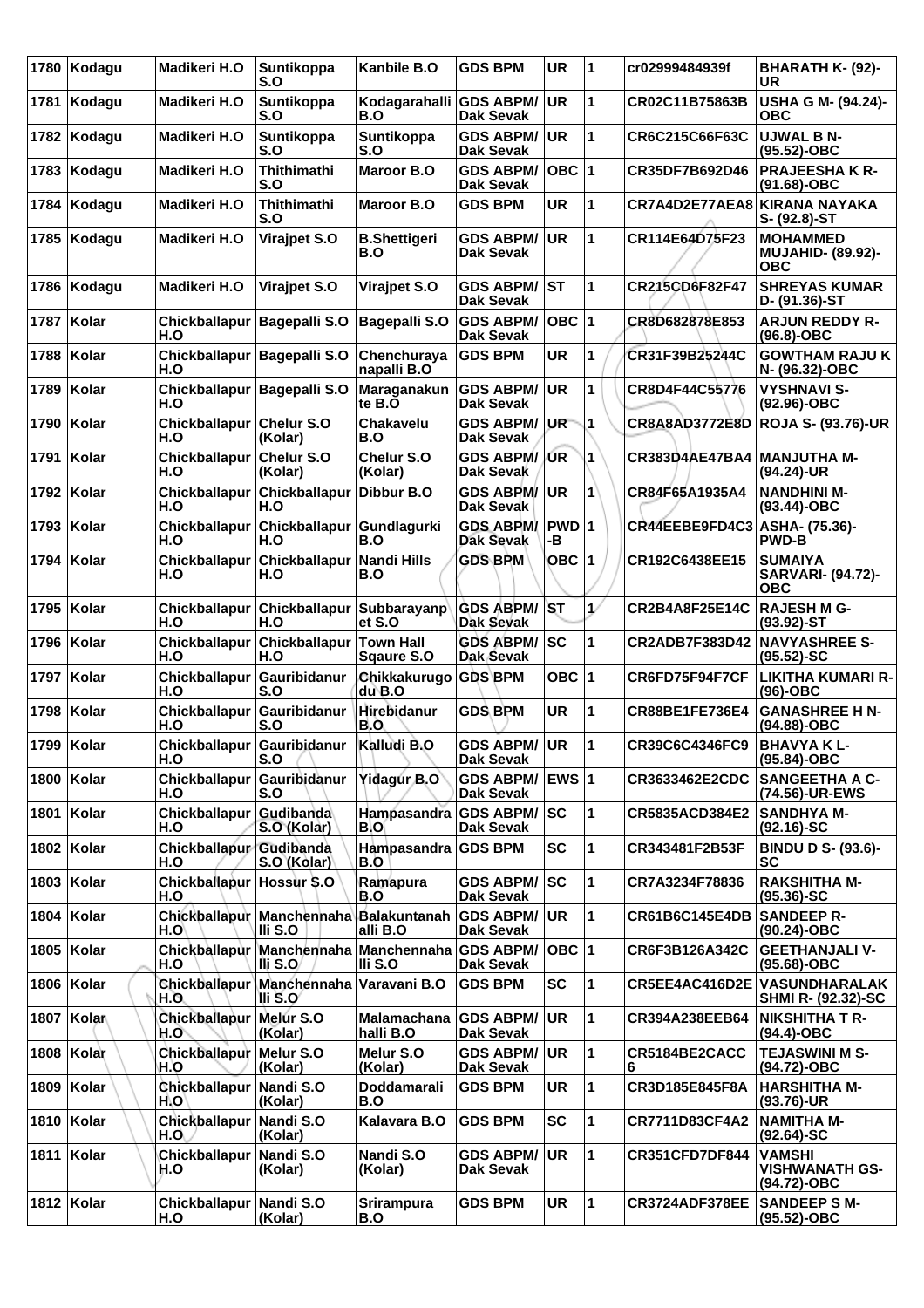| 1813 | Kolar        | Chickballapur   Pathapalya<br>H.O | S.O                           | Naremaddepa GDS ABPM/<br>IIi B.O | Dak Sevak                            | <b>UR</b>       | 1            | <b>CR3BBD8542D123</b>           | <b>CHANDRAKALA</b><br>VA- (91.36)-OBC              |
|------|--------------|-----------------------------------|-------------------------------|----------------------------------|--------------------------------------|-----------------|--------------|---------------------------------|----------------------------------------------------|
| 1814 | Kolar        | Chickballapur Peresandra<br>H.O   | S.O                           | Aruru B.O                        | <b>GDS BPM</b>                       | EWS $ 1$        |              | CR7712E47491AC                  | VIJAYANARASIMH<br>A N P- (80.48)-UR-<br><b>EWS</b> |
| 1815 | Kolar        | Chickballapur   Peresandra<br>H.O | S.O                           | Hirenagavalli<br>B.O             | <b>GDS BPM</b>                       | <b>UR</b>       | 1            | <b>CR7EE495D743BA</b>           | <b>MANJUNATH A R-</b><br>(91.52)-UR                |
|      | 1816   Kolar | Chickballapur   Peresandra<br>H.O | S.O                           | Mandikallu<br>B.O                | <b>GDS ABPM/</b><br>Dak Sevak        | <b>UR</b>       | $\mathbf{1}$ | CR55F56CDCB36C MEGHANA C V-     | $(95.84) - SC$                                     |
| 1817 | ∣Kolar       | <b>Chickballapur</b><br>H.O       | Peresandra<br>S.O             | Sadali B.O                       | <b>GDS BPM</b>                       | OBC $ 1$        |              | CR4C5C74B7DFD4                  | JYOTHI K N-<br>(94.24)-OBC                         |
| 1818 | Kolar        | Chickballapur   Peresandra<br>H.O | S.O                           | <b>Somenahalli</b><br>B.O        | <b>GDS BPM</b>                       | <b>UR</b>       | 1            | CR69D29A6F4B53                  | <b>MONIKA K- (92.32)-</b><br><b>OBC</b>            |
| 1819 | Kolar        | Chickballapur Peresandra<br>H.O   | S.O                           | Someshwara<br>B.O                | <b>GDS BPM</b>                       | OBC $ 1$        |              | CR0424A6D93845                  | <b>VENUKUMAR S S-</b><br>$(93.76)-OBC$             |
| 1820 | Kolar        | <b>Chickballapur</b><br>H.O       | Peresandra<br>S.O             | Tirumani B.O                     | <b>GDS ABPM/</b><br><b>Dak Sevak</b> | <b>IST</b>      | 1            | <b>CR4C41D97ED477</b>           | <b>SUSHMITHA M N-</b><br>$(92)$ -ST                |
| 1821 | Kolar        | Chickballapur Sidlaghatta<br>H.O  | S.O                           | <b>Basettihalli</b><br>B.O       | <b>GDS ABPM/</b><br><b>Dak Sevak</b> | <b>UR</b>       | $\mathbf{1}$ | <b>CR7EA9FB728C56</b>           | <b>NITHYASHREE S-</b><br>$(93.1) - OBC$            |
| 1822 | Kolar        | Chickballapur Sidlaghatta<br>H.O  | S.O                           | <b>Devaramallur</b><br>B.O       | <b>GDS ABPM/</b><br><b>Dak Sevak</b> | <b>UR</b>       | 1            | CR189764A7842C                  | <b>JYOTHID R-</b><br>$(92.48)-OBC$                 |
| 1823 | Kolar        | <b>Chickballapur</b><br>H.O       | Sidlaghatta<br>S.O            | Dibburhalli<br>B.O               | <b>GDS ABPM/</b><br>Dak Sevak        | UR <sup>-</sup> | 1            | <b>CR4C41AF99D33E</b>           | <b>AMULYA V- (94.56)-</b><br>SC                    |
| 1824 | Kolar        | Chickballapur Sidlaghatta<br>H.O  | S.O                           | Kundlagurki<br>B.O               | <b>GDS BPM</b>                       | UR.             | 1            | <b>CR0A5BB14426EF</b>           | <b>MANU- (97.76)-OBC</b>                           |
| 1825 | Kolar        | Chickballapur Thondebhavi<br>H.O  | S.O                           | Alakapura<br>B.O                 | <b>GDS BPM</b>                       | UR.             | $\mathbf{1}$ | CR5CC5E668541B                  | <b>ASHWINI C R-</b><br>$(95.2)$ -OBC               |
| 1826 | Kolar        | <b>Chickballapur</b><br>H.O       | Thondebhavi<br>S.O            | Pothenahalli<br>B.O              | <b>GDS BPM</b>                       | PWD 1<br>-C     |              | CR24FBCDB5BE6<br>6              | <b>DHAREPPA-</b><br>(83.36)-PWD-C                  |
| 1827 | Kolar        | Chickballapur Thondebhavi<br>H.O  | S.O                           | <b>Taridalu B.O</b>              | <b>GDS ABPM/</b><br>Dak Sevak        | UR              | 1            | CR4B14A36DAF5C                  | <b>NEHA NAIDU GN-</b><br>$(90.24)$ -OBC            |
| 1828 | Kolar        | Chickballapur Thondebhavi<br>H.O  | S.O                           | Thondebhavi<br>S.O               | <b>GDS ABPM/</b><br>Dak Sevak        | <b>SC</b>       | 1            | <b>CR636C71CD4AF3</b>           | <b>NAVEENKUMAR</b><br><b>BN- (90.56)-SC</b>        |
| 1829 | Kolar        | <b>Chickballapur</b><br>H.O       | Thondebhavi<br>S.O            | Thondebhavi<br>S.O               | <b>GDS ABPM/</b><br>Dak Sévak        | <b>UR</b>       | 1            | <b>CR34445BBFAF87</b>           | N R PAVAN- (93.1)-<br><b>OBC</b>                   |
| 1830 | Kolar        | Chickballapur Vatadahosah<br>H.O  | alli S.O                      | Jeelakunte<br>B.O                | <b>GDS ABPM/</b><br>Dak Sevak        | <b>UR</b>       | 1            | CR349E1D727F8D                  | <b>SUPRITHA N-</b><br>$(90.4)$ -OBC                |
| 1831 | Kolar        | Chickballapur Vatadahosah<br>H.O  | alli S.O                      | Nagaragere<br>B.O                | <b>GDS BPM</b>                       | UR              | 1            | CR0B824F46229F                  | RAMYA S- (92.32)-<br>UR                            |
|      | 1832   Kolar | <b>Chickballapur</b><br>H.O       | Vatadahosah<br>alli S.O.      | Vatadahosah<br>alli S.O          | <b>GDS ABPM/</b><br><b>Dak Sevak</b> | <b>UR</b>       | 1            | CR84AFC23672B3                  | POOJA- (93.76)-<br><b>OBC</b>                      |
| 1833 | Kolar        | Kolar H.O                         | Andersonpet<br>S.O            | Andersonpet<br>S.O               | <b>GDS ABPM/</b><br><b>Dak Sevak</b> | PWD 1<br>-DE    |              | CR166D166CC6EF MALLIKA H- (80)- | <b>PWD-DE</b>                                      |
|      | 1834   Kolar | Kolar H.O                         | <b>Bangarpet</b><br>S.O       | <b>Karamangala</b><br>B.O        | <b>GDS ABPM/</b><br>Dak Sevak        | EWS 1           |              | CR1DD76D99341B                  | FIROZ S- (72.32)-<br>UR-EWS                        |
| 1835 | Kolar        | Kolar H.O                         | <b>Batlahalli S.O</b>         | Batlahalli S.O                   | <b>GDS ABPM/</b><br>Dak Sevak        | OBC 1           |              | <b>CR8DC97EA93957</b>           | <b>MOUNIKA KV-</b><br>$(93.44)$ -OBC               |
| 1836 | Kolar        | Kolar H.O                         | Batlahalli S.O                | <b>Irgampalli</b><br>B.O         | <b>GDS BPM</b>                       | EWS $ 1$        |              | CR41774D4838C8                  | <b>RAVIKIRAN M- (80)-</b><br>UR-EWS                |
|      | 1837   Kolar | Kolar, H.O                        | Batlahalli S.O                | Kadadanamar GDS ABPM/<br>i B.O   | <b>Dak Sevak</b>                     | <b>UR</b>       | $\mathbf{1}$ | <b>CR3592BAE83CA6</b>           | <b>KAVERI BR-</b><br>$(92.32) - OBC$               |
| 1838 | Kolar        | Kolar H.O                         | <b>Batlahalli S.O</b>         | <b>Kodigal B.O</b>               | <b>GDS ABPM/</b><br>Dak Sevak        | <b>UR</b>       | $\mathbf{1}$ | CR84A8FB254937                  | SABA K- (93.28)-<br><b>OBC</b>                     |
| 1839 | Kolar        | Kolar H.O                         | Bethamangal<br>a S.O          | <b>Bethamangal</b><br>a S.O      | <b>GDS ABPM/</b><br>Dak Sevak        | UR              | 1            | CR4D7CA87CA8B<br>3              | <b>JAHNAVI L- (95.52)-</b><br><b>OBC</b>           |
| 1840 | Kolar        | Kolar H.O                         | <b>Bethamangal</b><br>$a\$ SO | Gannerahalli<br>B.O              | <b>GDS BPM</b>                       | OBC  1          |              | CR44C653A553EA                  | <b>DIVYASHREE S-</b><br>(95.04)-OBC                |
| 1841 | Kolar        | Kolar H.O                         | <b>Bethamangal</b><br>a S.O   | Hulkur B.O                       | <b>GDS ABPM/ ST</b><br>Dak Sevak     |                 | $\mathbf{1}$ | CR7D3F5C82B445                  | <b>AKASH KASALLI-</b><br>$(91.2) - ST$             |
| 1842 | <b>Kolar</b> | Kolar H.O                         | <b>Bethamangal</b><br>a S.O   | <b>Mustoor B.O</b>               | <b>GDS BPM</b>                       | UR              | 1            | CR521F36BB9F4A                  | <b>DHAMINI LAKSHMI</b><br>N R- (97.12)-OBC         |
| 1843 | Kolar        | Kolar H.O                         | <b>Burudugunte</b><br>S.O     | <b>Burudugunte</b><br>S.O        | <b>GDS ABPM/</b><br><b>Dak Sevak</b> | $OBC$  1        |              | CR5396AE44F449                  | <b>SRIDEVI C V-</b><br>(94.88)-OBC                 |
| 1844 | Kolar        | Kolar H.O                         | <b>Burudugunte</b><br>S.O     | <b>Burudugunte</b><br>S.O        | <b>GDS ABPM/</b><br>Dak Sevak        | UR              | $\mathbf{1}$ | CR0766CAF29DEF                  | <b>PRAKRUTHI V-</b><br>(94.4)-UR                   |
| 1845 | Kolar        | Kolar H.O                         | <b>Burudugunte</b><br>S.O     | E.<br>Thimmasandr<br>a B.O       | <b>GDS BPM</b>                       | <b>SC</b>       | 1            | CR193512D4A8CA                  | <b>NAVEEN N- (95.04)-</b><br>SC                    |
|      | 1846   Kolar | Kolar H.O                         | <b>Burudugunte</b><br>S.O     | Polinayakana<br>halli B.O        | <b>GDS BPM</b>                       | UR              | $\mathbf{1}$ | CR8D41324C5462                  | <b>NAGARJUN GV-</b><br>$(94.08)-OBC$               |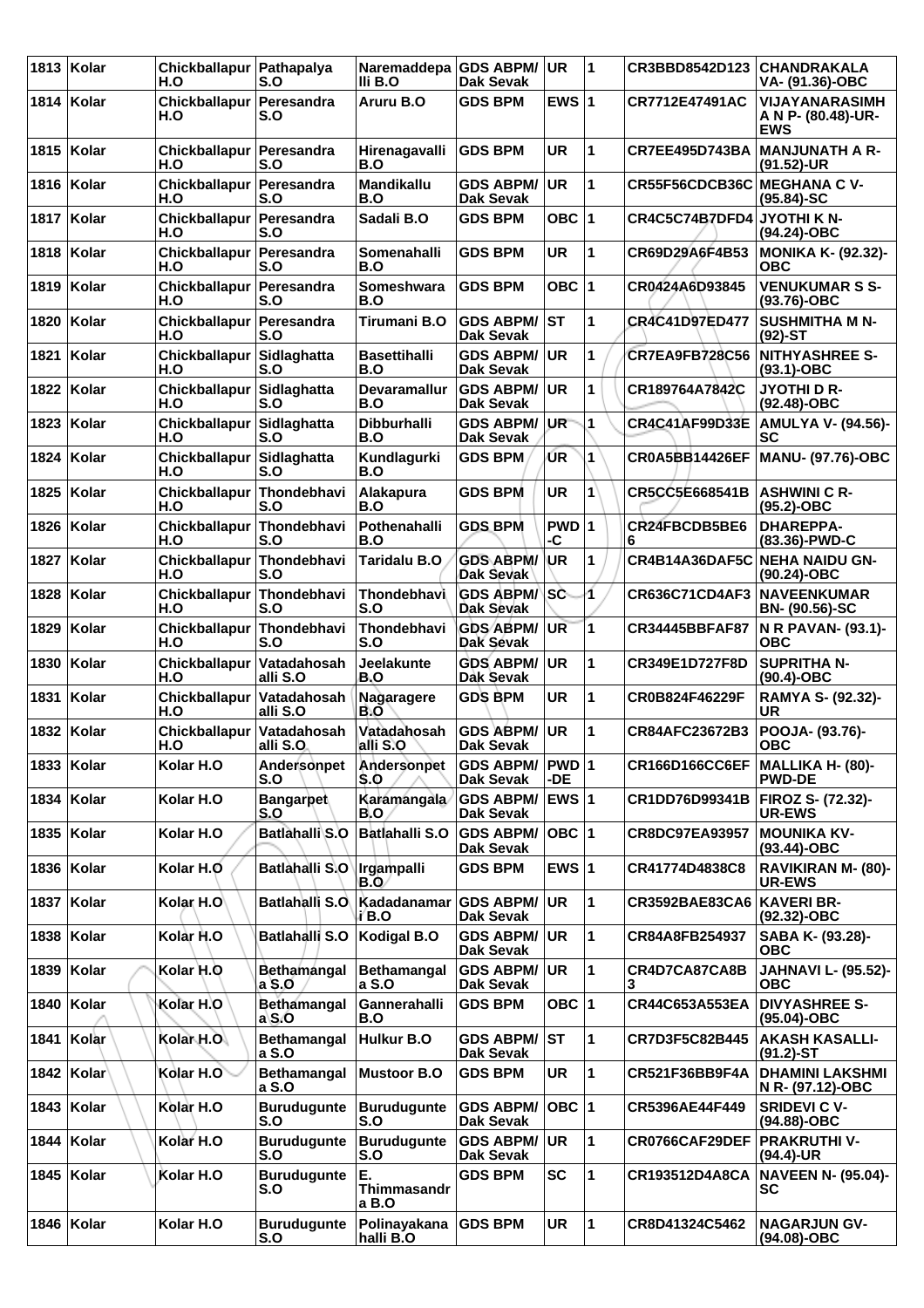|      | 1847 Kolar   | Kolar H.O              | Chintamani<br>S.O                            | Anoor B.O                            | <b>GDS ABPM/</b><br>Dak Sevak           | UR.          | 1                     | CR545511FB176C        | <b>MANISH</b><br><b>CHAITANYA S-</b><br>(95.2)-UR            |
|------|--------------|------------------------|----------------------------------------------|--------------------------------------|-----------------------------------------|--------------|-----------------------|-----------------------|--------------------------------------------------------------|
| 1848 | <b>Kolar</b> | Kolar H.O              | Chintamani<br>S.O                            | Anoor B.O                            | <b>GDS BPM</b>                          | OBC $ 1$     |                       | CR1CD725954399        | <b>SUDHEENDRA</b><br><b>REDDY H S- (97.6)-</b><br><b>OBC</b> |
| 1849 | ∣Kolar       | Kolar H.O              | Chintamani<br>S.O                            | Chandrahalli<br>B.O                  | <b>GDS ABPM/</b><br>Dak Sevak           | ∣овс ∣1      |                       | CR4E9E762CC149        | <b>HEMA K S- (98.08)-</b><br>овс                             |
|      | 1850   Kolar | Kolar H.O              | Chintamani<br>S.O                            | <b>Mindigal B.O</b>                  | <b>GDS BPM</b>                          | UR           | 1                     | <b>CR0F7B144F6C86</b> | <b>SYED AZEEM</b><br><b>ULLA- (93.6)-OBC</b>                 |
| 1851 | ∣Kolar       | Kolar H.O              | Chintamani<br>S.O                            | Mylandahalli<br>B.O                  | <b>GDS ABPM/</b><br><b>Dak Sevak</b>    | UR.          | 1                     | <b>CR764F14DEB291</b> | THEJA M- (95.68)-<br><b>OBC</b>                              |
| 1852 | ∣Kolar       | Kolar H.O              | Chintamani<br>S.O                            | T. Gollahalli<br>B.O                 | <b>GDS ABPM/</b><br><b>Dak Sevak</b>    | <b>UR</b>    | 1                     | <b>CR351EF1F361DA</b> | <b>MADHUSHREE S-</b><br>(94.4)-OBC                           |
| 1853 | Kolar        | Kolar H.O              | Chintamani<br>S.O                            | Y.Hosakote<br>B.O                    | <b>GDS ABPM/</b><br>Dak Sevak           | <b>EWS 1</b> |                       | CR484FB11522BF        | <b>GOWTHESH K-</b><br>(85.44)-UR-EWS                         |
| 1854 | <b>Kolar</b> | Kolar H.O              | <b>Dalasanur</b><br>S.O                      | Jannaghatta<br>B.O                   | <b>GDS ABPM/</b><br>Dak Sevak           | OBC  1       |                       | CR178462B1DEA5        | <b>MANOJ N- (94.08)-</b><br><b>OBC</b>                       |
| 1855 | ∣Kolar       | Kolar H.O              | <b>Dalasanur</b><br>S.O                      | Nayakarahalli<br>B.O                 | <b>GDS ABPM/</b><br><b>Dak Sevak</b>    | OBC  1       |                       | CR552351B6D7AC        | <b>ASHWINI K N-</b><br>(93.76)-OBC                           |
| 1856 | Kolar        | Kolar H.O              | Dalasanur<br>S.O                             | Volegeranaha GDS BPM<br>III B.O      |                                         | <b>SC</b>    | 1                     | CR8C43AB3D6A9<br>Е    | <b>LAKSHMI M-</b><br>$(93.44)$ -SC                           |
| 1857 | ∣Kolar       | Kolar H.O              | <b>Deshihalli</b><br><b>Bangarpet</b><br>S.O | <b>Doddurukara</b><br>panahalli B.O  | <b>GDS BPM</b>                          | UR           | 1                     | CR44EE6CB84861        | <b>DIVYASHREE M-</b><br>$(93.6)$ -UR                         |
|      | 1858   Kolar | Kolar H.O              | Deshihalli<br><b>Bangarpet</b><br>S.O        | Karahalli B.O                        | <b>GDS ABPM/</b><br>Dak Sevak           | UR           | 1                     | CR4A7DE9CF9344        | <b>SHRUTI BIRADAR-</b><br>$(95)-OBC$                         |
| 1859 | Kolar        | Kolar H.O              | <b>Deshihalli</b><br><b>Bangarpet</b><br>S.O | Mavahalli B.O                        | <b>GDS ABPM</b><br>Dak Sevak            | <b>UR</b>    | 1                     | CR88C8BDE4E693        | <b>DILIP KUMAR N-</b><br>(91.04)-OBC                         |
| 1860 | ∣Kolar       | Kolar H.O              | Devarayasam<br>udra S.O                      | Uthnur B.O                           | <b>GDS ABPMA</b><br>Dak Sevak           | <b>UR</b>    | $\mathbf{z}^{\prime}$ | CR2B2154378843        | PAVAN J- (96.64)-<br>SТ                                      |
| 1861 | ∣Kolar       | Kolar H.O              | Devarayasam<br>udra S.O                      | Uthnur B.O                           | <b>GDS ABPM/</b><br>Dak Sevak           | UR.          | ź                     | CR457EC43E3531        | <b>MADHUCHANDRA</b><br>R- (93.76)-UR                         |
|      | 1862 Kolar   | Kolar H.O              | Kaiwara S.O                                  | Ammanallur<br>B.O                    | GDS ABPM/ EWS 1<br>Dak Sevak            |              |                       | CR788349959333        | <b>VANDHANA D-</b><br>(75.52)-UR-EWS                         |
| 1863 | ∣Kolar       | Kolar H.O              | Kamasamudr<br>a S.O                          | <b>Balamande</b><br>B.O              | <b>GDS BPM</b>                          | <b>ST</b>    | 1                     | <b>CR2A5444EDA7C8</b> | LAVANYA N-<br>(91.52)-ST                                     |
|      | 1864 Kolar   | Kolar H.O              | Kamasamudr<br>a S.O                          | <b>Bathlahalli</b><br>B.O            | <b>GDS BPM</b>                          | <b>UR</b>    | 1                     | CR22C48399FD83        | <b>ASHA N- (96)-OBC</b>                                      |
|      | 1865 Kolar   | Kolar H.O              | a S.O                                        | Kamasamudr Dodduponna<br>dahalli B.O | <b>GDS ABPM/ UR</b><br><b>Dak Sevak</b> |              | 1                     | CR56EEDB59DFD<br>в    | <b>BALAJIRAO- (92)-</b><br><b>OBC</b>                        |
|      | 1866 Kolar   | Kolar H.O              | Kamasamudr<br>a S.O                          | Gullahalli B.O                       | <b>GDS BPM</b>                          | UR.          | 1                     | CR0F8D4843453E        | <b>KRISHNAPPA</b><br><b>MACHANAHALLI-</b><br>(92.64)-UR      |
|      | 1867   Kolar | Kolar H.O              | Kamasamudr<br>a S.O                          | Tamatamakan GDS BPM<br>ahalli B.O    |                                         | EWS $ 1$     |                       | CR2BC34B25DB73        | <b>VENKATARAO N R-</b><br>(68.32)-UR-EWS                     |
|      | 1868 Kolar   | Kolar H.O              | Kamasamudr<br>$a$ S.O                        | Thoppanahall<br>i B.O                | <b>GDS ABPM/ST</b><br>Dak Sevak         |              | 1                     | CR11B4CABC5EC<br>8    | <b>YASHWANTHKUMA</b><br>R H G- (88.96)-ST                    |
|      | 1869 Kolar   | Kolar <sub>, H.O</sub> | Kolar<br><b>Extension</b><br>S.O             | Arehalli B.O                         | <b>GDS ABPM/</b><br>Dak Sevak           | $OBC$  1     |                       | CR555646F8A3D5        | VANI D N- (95.52)-<br><b>OBC</b>                             |
|      | 1870 Kolar   | Kolar H.O              | Kolar<br>Extension<br>S.O                    | Kyalnur B.O                          | <b>GDS ABPM/</b><br>Dak Sevak           | <b>UR</b>    | 1                     | CR31BE88E34514        | <b>SHIRISHA P-</b><br>$(96.64) - OBC$                        |
|      | 1871   Kolar | Kolar H.O              | Kolar H.O                                    | Kolar Gandhi<br>Nagar S.O            | <b>GDS ABPM/</b><br>Dak Sevak           | <b>EWS 1</b> |                       | <b>CR35CFE3D4982B</b> | <b>SRIHARSHA J A-</b><br>(83.84)-UR-EWS                      |
|      | 1872 Kolar   | Kolar H.O              | Kolar H.O                                    | Kolar H.O                            | GDS ABPM/ EWS 1<br>Dak Sevak            |              |                       | CR35FD1F7449B9        | <b>SRINIDHI J A-</b><br>(91.2)-UR-EWS                        |
|      | 1873   Kolar | Kolar H.O              | Malur S.O                                    | Alambadi BO                          | <b>GDS BPM</b>                          | <b>SC</b>    | 1                     | <b>CR3184EFA8AA38</b> | <b>REDDYPRASAD B-</b><br>$(93.12)$ -SC                       |
|      | 1874 Kolar   | Kolar H.O              | Malur S.O                                    | Lakkur BO                            | <b>GDS ABPM/</b><br>Dak Sevak           | <b>UR</b>    | 1                     | CR239D74524A46        | <b>PRAKRUTHIV-</b><br>(94.4)-ST                              |
|      | 1875   Kolar | Kolar H.O              | Malur S.O                                    | Malur S.O                            | <b>GDS ABPM/</b><br>Dak Sevak           | UR           | 1                     | CR14E39753246B        | <b>MEGHA B S-</b><br>(94.88)-OBC                             |
|      | 1876   Kolar | Kolar H.O              | Masthi S.O                                   | Baliganahalli<br>B.O                 | <b>GDS BPM</b>                          | EWS $ 1$     |                       | CR0F8C8CB2E84A        | <b>VINAYAK PUJAR-</b><br>(80.96)-UR-EWS                      |
|      | 1877 Kolar   | Kolar H.O              | Masthi S.O                                   | Dadinayakan<br>adoddi B.O            | <b>GDS ABPM/</b><br>Dak Sevak           | <b>UR</b>    | 1                     | CR574F89951223        | <b>ASHWINI V S-</b><br>$(91.52) - OBC$                       |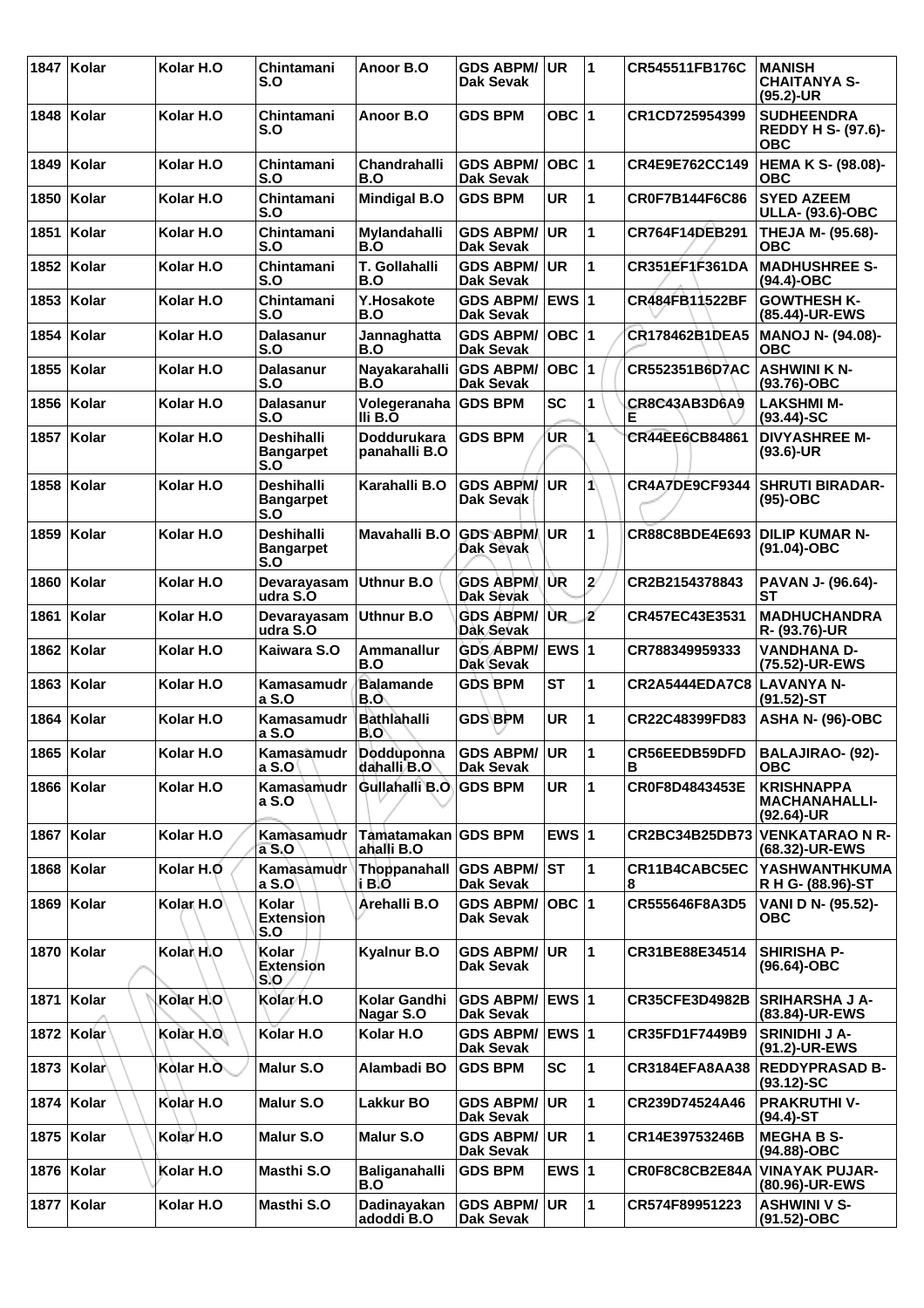| 1878 | Kolar         | Kolar H.O            | <b>Masthi S.O</b>          | Gundlapalya<br>BО                   | <b>GDS BPM</b>                       | <b>UR</b>   | 1             | CR7473D4B6DC53            | <b>SHASHIKUMAR-</b><br>$(92.32)$ -OBC                   |
|------|---------------|----------------------|----------------------------|-------------------------------------|--------------------------------------|-------------|---------------|---------------------------|---------------------------------------------------------|
| 1879 | Kolar         | Kolar H.O            | Masthi S.O                 | <b>Masthi S.O</b>                   | <b>GDS ABPM/</b><br><b>Dak Sevak</b> | <b>UR</b>   | 1             |                           | CR1764BFDD8BD2 RAJESH S- (93.76)-<br><b>OBC</b>         |
| 1880 | Kolar         | Kolar H.O            | Masthi S.O                 | Suggondahall<br>i B.O               | <b>GDS BPM</b>                       | <b>SC</b>   | 1             | CR4BAEF44CC848            | <b>HIMABINDU R-</b><br>$(93.28) - SC$                   |
| 1881 | Kolar         | Kolar H.O            | <b>Mulbagal S.O</b>        | <b>Kappalamada</b><br>gu B.O        | <b>GDS ABPM/</b><br><b>Dak Sevak</b> | <b>UR</b>   | 1             | CR01794449E4D3            | <b>NAVEEN KUMAR S-</b><br>$(93.76)$ -OBC                |
| 1882 | <b>Kolar</b>  | Kolar H.O            | <b>Mulbagal S.O</b>        | <b>Mulbagal S.O</b>                 | <b>GDS ABPM/</b><br><b>Dak Sevak</b> | EWS 1       |               | CR0A1F35CCFD42            | <b>HARSHITHA R-</b><br>(83.04)-UR-EWS                   |
| 1883 | Kolar         | Kolar H.O            | <b>Mulbagal S.O</b>        | <b>Mulbagal S.O</b>                 | <b>GDS ABPM/</b><br><b>Dak Sevak</b> | <b>UR</b>   | $\mathbf{1}$  | CR794B8BB3A847            | <b>BHAVYA K P- (95)-</b><br>UR                          |
| 1884 | Kolar         | Kolar H.O            | Murugamale<br>S.O          | <b>Murugamale</b><br>S.O            | <b>GDS ABPM/</b><br>Dak Sevak        | <b>SC</b>   | 1             | CR122913875A48            | <b>SUNITHA V- (92.8)-</b><br>SC                         |
| 1885 | Kolar         | Kolar H.O            | Nangli S.O                 | <b>Amblical B.O</b>                 | <b>GDS ABPM/</b><br><b>Dak Sevak</b> | $OBC$  1    |               | CR82274481A11D            | SAHAS S- (97.44)-<br><b>OBC</b>                         |
| 1886 | Kolar         | Kolar H.O            | Nangli S.O                 | <b>Gudipalli B.O</b>                | <b>GDS ABPM/</b><br><b>Dak Sevak</b> | $OBC$  1    |               | CR834425F3427C            | <b>GOPINATH G S-</b><br>(92.96)-OBC                     |
| 1887 | Kolar         | Kolar H.O            | Nangli S.O                 | Nangli S.O                          | <b>GDS ABPM/</b><br><b>Dak Sevak</b> | PWD 1<br>-A |               | CR2127E4418FD7            | <b>SHIVALINGA P-</b><br>(78.4)-PWD-A                    |
| 1888 | ∣Kolar        | Kolar H.O            | Nangli S.O                 | Nangli S.O                          | <b>GDS ABPM/</b><br><b>Dak Sevak</b> | ST          | 1             | CR817A47F4644B            | <b>V RAJESHWARI-</b><br>$(91.2) - ST$                   |
| 1889 | Kolar         | Kolar H.O            | Narasapura<br>S.O          | <b>Doddvallabi</b><br>B.O           | <b>GDS ABPM/</b><br>Dak Sevak        | $OBC$ 1     |               | CR31B4738EBBD<br>D        | <b>VASUNDRA H N-</b><br>(93.28)-OBC                     |
| 1890 | Kolar         | Kolar H.O            | Narasapura<br>S.O          | Narasapura<br>Ind area BO           | <b>GDS BPM</b>                       | <b>UR</b>   | 1             | CR014E5ED7E6DD            | <b>SHIVA KUMAR NP-</b><br>(97.12)-OBC                   |
| 1891 | Kolar         | Kolar H.O            | Oorgaumpet<br>S.O          | Ghattakamad<br>enahalli B.O         | <b>GDS BPM</b>                       | <b>SC</b>   | 1             | CR6B2D839431B4            | <b>THEJASWINI K S-</b><br>$(93.28) - SC$                |
| 1892 | Kolar         | Kolar H.O            | Oorgaumpet<br>S.O          | <b>Jakkarasanak</b><br>uppa B.O     | <b>GDS ABPM/</b><br><b>Dak Sevak</b> | <b>UR</b>   | 1             | CR8B1C92F5886E            | <b>PUSHPA N- (90.88)-</b><br><b>OBC</b>                 |
| 1893 | Kolar         | Kolar H.O            | Oorgaumpet<br>S.O          | Oorgaumpet<br>S.O                   | <b>GDS ABPM/ST</b><br>Dak Sevak      |             | $\mathcal{U}$ | CR37669E73C7BE            | <b>RAMMOHAN T N-</b><br>$(94.24)$ -ST                   |
| 1894 | Kolar         | Kolar H.O            | Oorgaumpet<br>S.O          | Srinivsasandr GDS BPM<br>a B.O      |                                      | OBC         | x             | <b>CR279B443B8DEC</b>     | <b>SHA SHUIB S-</b><br>(94.88)-OBC                      |
| 1895 | Kolar         | Kolar H.O            | Rayalpadu<br>S.O           | Mudimadagu<br>B.O                   | <b>GDS BPM</b>                       | <b>SC</b>   | 1             | CR2ED25C1F7C5A            | <b>SANDEEP K R-</b><br>$(96.32) - SC$                   |
| 1896 | Kolar         | Kolar H.O            | <b>Srinivaspur</b><br>S.O  | ው<br>Thimmasandr Dak Sevak<br>a B.O | <b>GDS ABPM/</b>                     | ST          | 1             | CR6B6F5CA68BEF            | <b>SWAPNA S- (93.28)-</b><br>SТ                         |
| 1897 | Kolar         | Kolar H.O            | Srinivaspur<br>S.O         | Maniganapalli GDS BPM<br>B.O        |                                      | OBC $ 1$    |               | CR2BFDC6BB86C<br>5        | <b>VENU N G- (96.48)-</b><br><b>OBC</b>                 |
|      | 1898   Kolar  | Kolar H.O            | Srinivaspur<br>S.O         | Srinivaspur<br>S.O                  | <b>GDS ABPM/</b><br><b>Dak Sevak</b> | PWD 1<br>-A |               | CR0464EC589498            | <b>MOUNIKA- (82.24)-</b><br><b>PWD-A</b>                |
|      | 1899 Kolar    | Kolar H.O            | Tamaka S.O                 | Tamaka S.O.                         | <b>GDS ABPM/</b><br>Dak Sevak        | <b>UR</b>   | $\mathbf 2$   | <b>CR82A375B56CBE</b>     | <b>SHRAVANI R-</b><br>(97.12)-OBC                       |
|      | 1900   Kolar  | Kolar H.O            | Tamaka S.O                 | Tamaka S.O                          | <b>GDS ABPM/</b><br>Dak Sevak        | <b>UR</b>   | $\mathbf 2$   | CR762B82D646F1            | <b>SRILAKSHMI R-</b><br>(96.96)-UR                      |
|      | 1901 Kolar    | Kolar H.O            | Tayalur S.O.               | Mothakapalli<br>B.O                 | <b>GDS BPM</b>                       | <b>SC</b>   | 1             | CR2DF5576131F1            | <b>VEDHA V- (93.6)-SC</b>                               |
|      | 1902 Kolar    | Kolar <sub>H.O</sub> | Tekal \$.0                 | Nellahalli B.O                      | <b>GDS ABPM/</b><br><b>Dak Sevak</b> | <b>UR</b>   | $\mathbf{1}$  | CR4D69497787E9            | <b>MUNIRAJU J M-</b><br>$(90.88) - SC$                  |
|      | 1903   Kolar  | Kolar H.O            | Tekal S.O                  | Nellahalli B.O                      | <b>GDS BPM</b>                       | OBC $ 1$    |               | CR731886FC2154            | <b>NAYANA S- (94.88)-</b><br><b>OBC</b>                 |
|      | 1904   Kolar  | Kolar H.O            | Tekal/S,O                  | Nidaramangal<br>a B.O               | <b>GDS ABPM/</b><br>Dak Sevak        | <b>UR</b>   | $\mathbf{1}$  | <b>CR77DFF974F488</b>     | <b>DEEKSHATS-</b><br>$(91.2) - OBC$                     |
|      | 1905 Kolar    | Kolar H.O            | Tekal S.O                  | Tekal S.O                           | <b>GDS ABPM/</b><br>Dak Sevak        | OBC 1       |               | CR24FCB7B594EA            | <b>RAMU N- (96.32)-</b><br><b>OBC</b>                   |
|      | 1906 Kolar    | Kolar H.O            | Tekal S.O                  | <b>Thoralakki</b><br>B.O            | <b>GDS ABPM/</b><br>Dak Sevak        | <b>UR</b>   | $\mathbf{1}$  | CR479491BC79ED            | <b>PRAMOD KUMAR</b><br>A- (92.64)-OBC                   |
| 1907 | $ $ Kolar $ $ | Kolar H.O            | <b>Vemgal S.O</b>          | <b>Vemgal S.O</b>                   | <b>GDS ABPM/</b><br>Dak Sevak        | $OBC$  1    |               | CR4533FCD749AE            | <b>NISHCHITHA T M-</b><br>(94.88)-OBC                   |
|      | 1908   Kolar  | Kolar H.O            | Yeldur S.O                 | Somayajalapa<br>IIi B.O             | <b>GDS ABPM/</b><br>Dak Sevak        | OBC  1      |               | CR13C437D79325            | VANI B- (95.84)-<br><b>OBC</b>                          |
| 1909 | Kolar         | Kolar H.O            | Yeldur S.O                 | Yeldur S.O                          | <b>GDS ABPM/</b><br>Dak Sevak        | UR.         | $\mathbf{1}$  | CR48627E4FE276            | <b>ANNAPOORNA S-</b><br>(94.72)-UR                      |
|      | 1910 Mandya   | Mandya H.O           | <b>Acetate Town</b><br>S.O | <b>Acetate Town</b><br>S.O          | <b>GDS ABPM/</b><br>Dak Sevak        | OBC 1       |               | <b>CRODFFDBD6EBC</b><br>D | <b>RHUBHU</b><br><b>VISHWAKARMA L</b><br>V- (94.88)-OBC |
| 1911 | Mandya        | Mandya H.O           | <b>Acetate Town</b><br>S.O | Belur-mandya GDS ABPM/ UR<br>B.O    | Dak Sevak                            |             | $\mathbf{1}$  | CR7C6413EACF5C            | <b>AKARSHAK R-</b><br>$(92.32)$ -ST                     |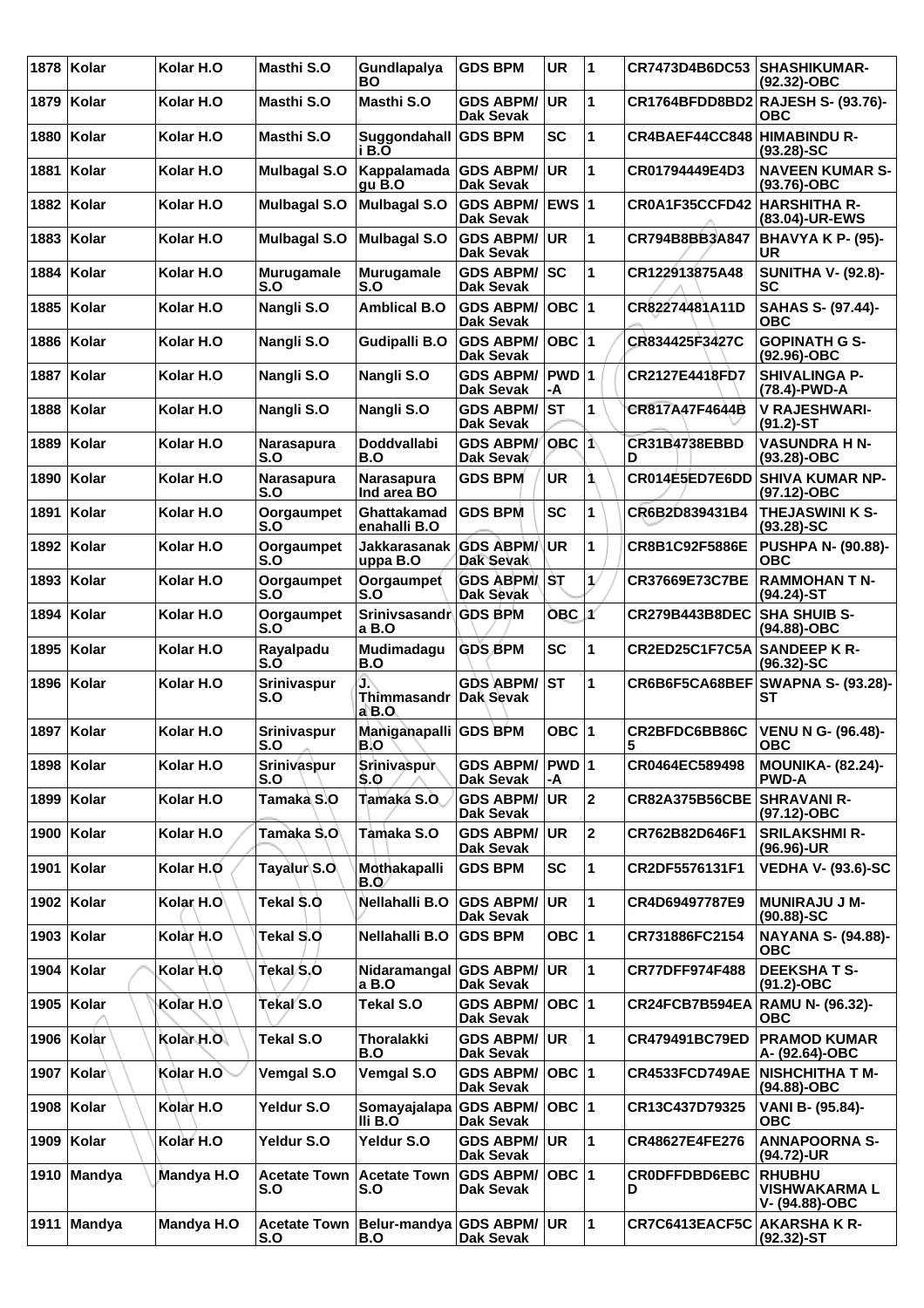| 1912 | <b>Mandya</b> | Mandya H.O        | <b>Acetate Town</b><br>S.O        | Kachigere<br>B.O                | <b>GDS BPM</b>                          | EWS $ 1$                |    | CR891BB4962896        | <b>SANTOSH B</b><br>KOTRANNANAVAR<br>- (83.04)-UR-EWS        |
|------|---------------|-------------------|-----------------------------------|---------------------------------|-----------------------------------------|-------------------------|----|-----------------------|--------------------------------------------------------------|
|      | 1913 Mandya   | Mandya H.O        | <b>Acetate Town</b><br>S.O        | Kannali B.O                     | <b>GDS ABPM/</b><br><b>Dak Sevak</b>    | lsc                     | 1  | CR24429544D9C4        | <b>PRASHANTHKUMA</b><br>R K M- (94.72)-SC                    |
| 1914 | Mandya        | Mandya H.O        | Arakere S.O                       | Tadagavadi<br>B.O               | <b>GDS ABPM/</b><br>Dak Sevak           | <b>UR</b>               | 1  | CR847C66744F77        | <b>THANUSHREE C S-</b><br>$(93.1) - OBC$                     |
| 1915 | <b>Mandya</b> | Mandya H.O        | <b>Arakere S.O</b>                | Vadiyandana<br>halli B.O        | <b>GDS BPM</b>                          | <b>UR</b>               | 1  | CR2C5134DCA629        | <b>SURAKSHITHGOW</b><br>DA V S- (92.8)-OBC                   |
|      | 1916 Mandya   | Mandya H.O        | <b>Basaralu S.O</b>               | <b>Basaralu S.O</b>             | <b>GDS ABPM/</b><br><b>Dak Sevak</b>    | <b>UR</b>               | 1  | <b>CR27AD5D15A85E</b> | <b>DARSHAN C K-</b><br>$(96.16)$ -SC                         |
| 1917 | <b>Mandya</b> | Mandya H.O        | <b>Basaralu S.O</b>               | Bebi B.O                        | <b>GDS ABPM/</b><br>Dak Sevak           | lst                     | 1  | CR7B776268DF41        | <b>BHEEMAVVA</b><br><b>IRAGAR- (90.72)-ST</b>                |
| 1918 | Mandya        | Mandya H.O        | <b>Basaralu S.O</b>               | Bebi B.O                        | <b>GDS BPM</b>                          | UR                      | 1  | CR13454E943179        | <b>KAVYA B K-</b><br>(94.08)-OBC                             |
| 1919 | Mandya        | Mandya H.O        | <b>Basaralu S.O</b>               | <b>G Malligere</b><br>B.O       | <b>GDS ABPM/</b><br><b>Dak Sevak</b>    | $OBC$  1                |    | CR14964E433FB4        | <b>SUPRIYA S- (92.32)-</b><br>овс                            |
| 1920 | <b>Mandya</b> | Mandya H.O        | <b>Basaralu S.O</b>               | Gudigenahalli<br>B.O            | <b>GDS BPM</b>                          | <b>SC</b>               | 1  | CR1474A342E958        | <b>PRASHANTH M L-</b><br>$(93.28) - SC$                      |
| 1921 | <b>Mandya</b> | Mandya H.O        | <b>Basaralu S.O</b>               | <b>Muthegere</b><br>B.O         | <b>GDS BPM</b>                          | OBC                     | 11 | CR6B653A2B6DD<br>D    | <b>NISARGA B C-</b><br>$(95.04) - OBC$                       |
| 1922 | Mandya        | Mandya H.O        | <b>Belakavadi</b><br>S.O          | <b>Belakavadi</b><br>S.O        | <b>GDS ABPM/</b><br><b>Dak Sevak</b>    | OBC 1                   |    | CR6C93AB4844C3        | <b>MALLAPPA</b><br><b>DHARMATTI-</b><br>(94.08)-OBC          |
| 1923 | <b>Mandya</b> | <b>Mandya H.O</b> | <b>Belakavadi</b><br>S.O          | <b>Boppegowda</b><br>napura B.O | <b>GDS BPM</b>                          | <b>SC</b>               |    | CR8A36FF57D8A2        | <b>SOWJANYA M-</b><br>$(92.96)-SC$                           |
| 1924 | Mandya        | Mandya H.O        | Besagarahalli<br>S.O              | Besagarahalli<br>S.O            | <b>GDS ABPM/</b><br>Dak Sevak           | UR.                     | 1  | CR682B2544E247        | TEJA C K- (93.76)-<br>SC                                     |
| 1925 | <b>Mandya</b> | Mandya H.O        | Besagarahalli<br>S.O              | Hosakere B.O                    | <b>GDS ABPM/</b><br><b>Dak Sevak</b>    | <b>OBC 1</b>            |    | CR79F124665C15        | <b>CHAITHRA P N-</b><br>(92.96)-OBC                          |
| 1926 | <b>Mandya</b> | Mandya H.O        | Besagarahalli Konasale B.O<br>S.O |                                 | <b>GDS BPM</b>                          | $EWS$  1                |    | CR18A313933F49        | LINGAYITHA<br>SACHIN<br><b>MANJUNATHA-</b><br>(87.52)-UR-EWS |
| 1927 | <b>Mandya</b> | Mandya H.O        | <b>Besagarahalli</b><br>S.O       | <b>Maraliga B.O</b>             | <b>GDS ABPM/</b><br>Dak Sevak           | UR                      | 1  | CR2CFB9459C476        | <b>HARSHITHA T-</b><br>$(92.96)$ -UR                         |
| 1928 | <b>Mandya</b> | Mandya H.O        | <b>Bharathinaga</b><br>rS.0       | <b>Bharathinaga</b><br>r S.O    | <b>GDS ABPM/</b><br>Dak Sevak           | OBC  1                  |    | <b>CR0D6B76A43C3E</b> | <b>POORNIMA C S-</b><br>(95.36)-OBC                          |
| 1929 | <b>Mandya</b> | Mandya H.O        | <b>Bharathinaga</b><br>r S.O      | <b>Bharathinaga</b><br>r S.O    | <b>GDS ABPM/</b><br>Dak Sevak           | UR.                     | 1  | CR58E43B5BC8ED        | <b>JAYASHREE K-</b><br>(92.96)-UR                            |
|      | 1930 Mandya   | Mandya H.O        | Guthal<br>Colony S.O              | Cheeranahalli<br>B.O            | <b>GDS BPM</b>                          | <b>UR</b>               | 1  | <b>CR3834EAEE32F3</b> | YASHODA S A-<br>$(92.8) - OBC$                               |
| 1931 | Mandya        | Mandya H.O        | Hadli S.O                         | Dhangur B.O                     | <b>GDS ABPM/ ST</b><br><b>Dak Sevak</b> |                         | 1  | CR48FE3F5CF4A4        | <b>ANAND</b><br><b>CHELLIKERI-</b><br>(91.84)-ST             |
|      | 1932 Mandya   | Mandya H.O        | Halagur S.O.                      | <b>Byadarahalli</b><br>B.O      | <b>GDS BPM</b>                          | <b>SC</b>               | 1  | <b>CR0AFC9B885B58</b> | <b>CHANDU P- (94.4)-</b><br>SC                               |
| 1933 | Mandya        | Mandya H.O        | Halagur S.O                       | <b>Halagur S.O</b>              | <b>GDS ABPM/</b><br><b>Dak Sevak</b>    | <b>EWS</b> <sub>1</sub> |    | CR431644253CF5        | <b>PRAJWALGOWDA</b><br>T- (87.52)-UR-EWS                     |
| 1934 | Mandya        | Mandya H.O.       | Halagur S.O                       | Halagur S.O                     | <b>GDS ABPM/ ST</b><br><b>Dak Sevak</b> |                         | 1  | <b>CR08A911CA4D4F</b> | <b>POORNIMA S-</b><br>(90.4)-ST                              |
| 1935 | Mandya        | Mandya H.O        | Keelara S.O                       | Hodaghatta<br>B.O               | <b>GDS BPM</b>                          | OBC 1                   |    | CR4431AD5F6459        | <b>JAHNAVI S- (96.8)-</b><br>овс                             |
| 1936 | Mandya        | Mandya H.O        | Keelara S.O                       | Keelara S.O                     | <b>GDS ABPM/</b><br>Dak Sevak           | OBC  1                  |    | CR1AAEB2D68A6<br>С    | <b>HARSHITHA M P-</b><br>$(93.12) - OBC$                     |
| 1937 | Mandya        | Mandya H.O        | Keelara S.O                       | Keelara S.O                     | <b>GDS ABPM/</b><br><b>Dak Sevak</b>    | PWD 1<br>-DE            |    | CR4FE482412332        | <b>SHIVARAJ- (78.88)-</b><br><b>PWD-DE</b>                   |
| 1938 | Mandya        | Mandya H.O        | Keragodu S.O Chandagalu           | B.O                             | <b>GDS ABPM/</b><br>Dak Sevak           | <b>ST</b>               | 1  | CR71138CF745D3        | <b>PALLAVI B- (90.56)-</b><br>SТ                             |
| 1939 | Mandya        | Mandya H.O        | Keragodu S.O Hulivana B.O         |                                 | <b>GDS BPM</b>                          | OBC  1                  |    | CR054F44673A59        | <b>SATHYANANDA H</b><br>S- (92.96)-OBC                       |
|      | 1940 Mandya   | Mandya H.O        |                                   | Keragodu S.O Keragodu S.O       | <b>GDS ABPM/</b><br>Dak Sevak           | lsc                     | 1  | CR4183165C99D6        | <b>NIDHISRI S B-</b><br>$(92.64)$ -SC                        |
| 1941 | Mandya        | Mandya H.O        | Keragodu S.O                      | Margowdanah<br>alli             | <b>GDS ABPM/</b><br>Dak Sevak           | <b>UR</b>               | 1  | CR21F84F6ECCAF        | <b>NANDITHA N C-</b><br>$(92.8)-OBC$                         |
| 1942 | Mandya        | Mandya H.O        | <b>Kestur S.O</b>                 | <b>Kestur S.O</b>               | GDS ABPM/ EWS 1<br><b>Dak Sevak</b>     |                         |    | CR4A494F4B23B3        | BHARGAVA S- (84)-<br>UR-EWS                                  |
|      | 1943 Mandya   | Mandya H.O        | Kiragavalu<br>S.O                 | Anasale B.O                     | <b>GDS ABPM/ UR</b><br><b>Dak Sevak</b> |                         | 1  | CR792E919A4EE4        | <b>ANKUSHA V-</b><br>(94.24)-UR                              |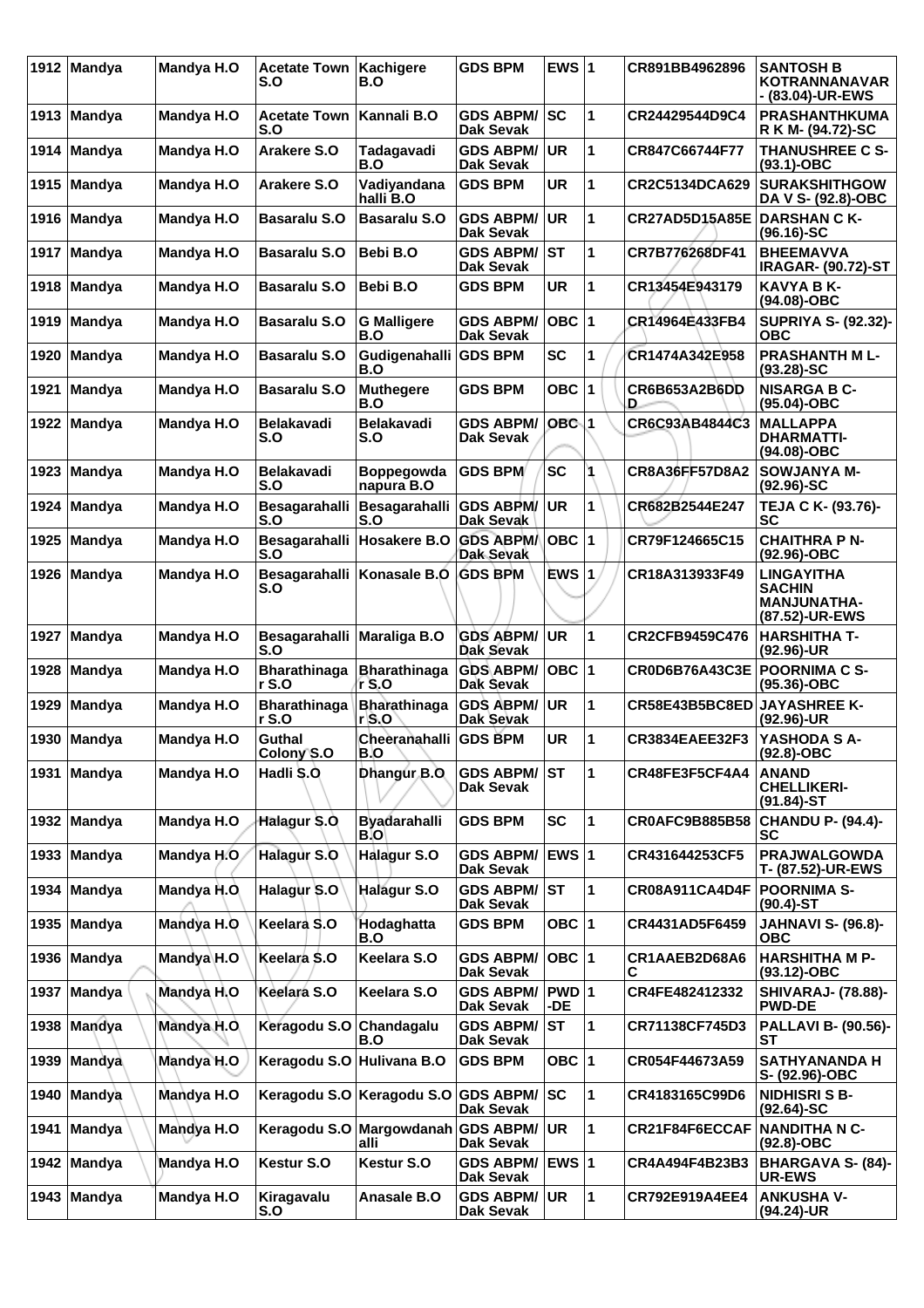| 1944 | <b>Mandya</b> | Mandya H.O                       | Kiragavalu<br>S.O                               | Hittanahalli<br>B.O                      | <b>GDS ABPM/</b><br><b>Dak Sevak</b>         | UR.          | 11             | CR578E8A45DD31                       | YASHAVANTH H C-<br>$(92.8)-OBC$           |
|------|---------------|----------------------------------|-------------------------------------------------|------------------------------------------|----------------------------------------------|--------------|----------------|--------------------------------------|-------------------------------------------|
| 1945 | Mandya        | Mandya H.O                       | Kiragavalu<br>S.O                               | <b>Hittanahalli</b><br>B.O               | <b>GDS BPM</b>                               | OBC $ 1$     |                | CR8D36E98BE274                       | <b>SHREYANKA M K-</b><br>(95.52)-OBC      |
| 1946 | Mandya        | Mandya H.O                       | Kiragavalu<br>S.O                               | Kiragavalu<br>S.O                        | <b>GDS ABPM/</b><br><b>Dak Sevak</b>         | $OBC$  1     |                | CR89DD674458B8                       | RADHA K- (95.36)-<br>овс                  |
| 1947 | Mandya        | Mandya H.O                       | Kiragavalu<br>S.O                               | Kiragavalu<br>S.O                        | <b>GDS ABPM/</b><br>Dak Sevak                | <b>UR</b>    | 1              | CR8F9F46CDA5C6                       | <b>JAYAPRAKASH M</b><br>S- (92.32)-OBC    |
| 1948 | <b>Mandya</b> | Mandya H.O                       | Koppa-<br>mandya S.O                            | Halehalli B.O                            | <b>GDS BPM</b>                               | <b>UR</b>    | 1              | CR2282EAB65D3A                       | <b>SUDARSHAN H-</b><br>$(93.12)$ -UR      |
| 1949 | <b>Mandya</b> | Mandya H.O                       | Koppa-<br>mandya S.O                            | <b>Kowdlay B.O</b>                       | <b>GDS ABPM/</b><br>Dak Sevak                | EWS 1        |                | CR73D47DD56A46                       | <b>MEGHAKT-</b><br>(82.88)-UR-EWS         |
| 1950 | <b>Mandya</b> | Mandya H.O                       | Koppa-<br>mandya S.O                            | Thaggahalli-<br>koppa B.O                | <b>GDS BPM</b>                               | OBC $ 1$     |                | CR51D5D56BAB43                       | <b>RASHMITHA B R-</b><br>$(93.28)-OBC$    |
| 1951 | Mandya        | Mandya H.O                       | <b>Maddur S.O</b><br>(Mandya)                   | Gejjalagere<br>B.O                       | <b>GDS ABPM/</b><br>Dak Sevak                | lst          | 1              | CR4E2187745F41                       | <b>PRAMEELA G-</b><br>$(92.8)$ -ST        |
| 1952 | <b>Mandya</b> | Mandya H.O                       | <b>Maddur S.O</b><br>(Mandya)                   | <b>Maddur S.O</b><br>(Mandya)            | <b>GDS ABPM/</b><br>Dak Sevak                | <b>UR</b>    | 1              | CR299B71E87533                       | <b>SAHANA S- (97.28)-</b><br>UR           |
| 1953 | Mandya        | Mandya H.O                       | <b>Malavalli S.O</b>                            | Dugganahalli<br>B.O                      | <b>GDS ABPM/</b><br>Dak Sevak                | UR           | 1              | CR1A82FDB112B5                       | <b>KOUSHIK K P-</b><br>$(93.6)$ -OBC      |
| 1954 | <b>Mandya</b> | Mandya H.O                       | <b>Malavalli S.O</b>                            | Kandegala<br>B.O                         | <b>GDS BPM</b>                               | <b>OBC</b>   | 1              | CR814758AC7826                       | <b>CHANDAN C K-</b><br>$(95.2) - OBC$     |
| 1955 | <b>Mandya</b> | Mandya H.O                       | <b>Malavalli S.O</b>                            | Madahalli B.O                            | <b>GDS BPM</b>                               | <b>SC</b>    | 1\             | <b>CR1C2CAF984324</b>                | <b>AKSHATHA G N-</b><br>$(91.36)$ -SC     |
| 1956 | <b>Mandya</b> | Mandya H.O                       | <b>Malavalli S.O</b>                            | <b>Malavalli S.O</b>                     | <b>GDS ABPM/</b><br>Dak Sevak                | UR           | 1              | CR2F8E9BD69747                       | <b>SAHANA P- (95.68)-</b><br><b>OBC</b>   |
| 1957 | Mandya        | Mandya H.O                       | <b>Malavalli S.O</b>                            | Nelamakanah<br>alli B.O                  | <b>GDS BPM</b>                               | UR           | 1              | <b>CR3832C3DD8DDF</b>                | BHAVANA D- (95.2)-<br><b>OBC</b>          |
| 1958 | Mandya        | Mandya H.O                       | <b>Malavalli S.O</b>                            | <b>Sivasamudra</b><br>$m$ B.O            | <b>GDS BPM</b>                               | OBC          | 1              | <b>CR04F464FE581A</b>                | REKHA- (93.44)-<br>ОВС                    |
| 1959 | <b>Mandya</b> | Mandya H.O                       | Mandya H.O                                      | Mandya H.O                               | <b>GDS ABPM/</b><br>Dak Sevak                | UR.          | 1/             | CR2C7D24FE74BB                       | HARSHITHA V S-<br>$(95.68)$ -UR           |
| 1960 | Mandya        | Mandya H.O                       | Nidaghatta<br>S.O                               | <b>Kulagere B.O</b>                      | <b>GDS ABPM/</b><br>Dak Sevak                | OBC          | ď              | CR771B15591C58                       | <b>SURAKSHITHA N P-</b><br>$(93.76)$ -OBC |
| 1961 | Mandya        | Mandya H.O                       | <b>Shivapura</b><br><b>Maddur S.O</b>           | Somanahalli<br>B.O                       | <b>GDS BPM</b>                               | <b>SC</b>    | 1              | CR08E4F76B74C6                       | <b>KAVYASHREE P-</b><br>$(95)-SC$         |
| 1962 | <b>Mandya</b> | Mandya H.O                       | <b>Sugar Town</b><br>S.Õ                        | <b>B</b> Hosur-<br><b>Mandya</b>         | <b>GDS ABPM/</b><br>Dak Sevak                | UR           | 1              | CR61EEABAC8AC<br>Α                   | <b>ASHWINI S- (94.56)-</b><br><b>OBC</b>  |
| 1963 | Mandya        | Mandya H.O                       | <b>Sugar Town</b><br>S.O                        | Gopalapura<br>B.O                        | <b>GDS ABPM/</b><br>Dak Sevak                | <b>UR</b>    | 1              | CR2BCDB9AE4E3<br>4                   | <b>PUSHPALATHA S-</b><br>$(93.12)-SC$     |
|      | 1964   Mandya | Mandya H.O                       | Sugar Town<br>S.O                               | <b>H</b> Malligere<br>B.O                | <b>GDS ABPM/  OBC  1</b><br><b>Dak Sevak</b> |              |                | <b>CR844C3EACE3E4 CHANDANA G V-</b>  | (92.64)-OBC                               |
|      | 1965 Mandya   | Mandya H.O                       | <b>Sugar Town</b><br>S.O                        | <b>Sugar Town</b><br>S.O                 | <b>GDS ABPM/</b><br><b>Dak Sevak</b>         | <b>UR</b>    | 1              | CR8FF832D8A144                       | <b>KAVYA M P-</b><br>$(95.04)$ -UR        |
|      | 1966 Mandya   | Mandya H.O                       | <b>Sugar Town</b><br>S.O                        | Yelechakanah GDS ABPM/<br>alli B.O       | Dak Sevak                                    | SC           | 1              | <b>CR4495443FAEE4</b>                | <b>SANJAY N- (92)-SC</b>                  |
| 1967 | Mandya        | Mandya H.O                       | <b>Sugar Town</b><br>S.O                        | Yellyur B.O                              | <b>GDS ABPM/</b><br>Dak Sevak                | OBC $ 1$     |                | CR072D4259D2A4                       | <b>AKSHATHA U C-</b><br>(92.96)-OBC       |
| 1968 | Mandya        | Mandya H.O.                      | V C Farm S.O                                    | Chandagalu<br>B.O                        | <b>GDS BPM</b>                               | UR           | 1              | CR447EF5DA1539                       | <b>NITHIN KUMAR C</b><br>E- (95.68)-OBC   |
| 1969 | Mandya        | Mandya H.O                       | V C Farm S.O                                    | Mallenahalli<br>B.O                      | <b>GDS ABPM/</b><br>Dak Sevak                | <b>EWS 1</b> |                | CR35F3233C4534                       | <b>MANJUNATH V-</b><br>(88.48)-UR-EWS     |
| 1970 | Mandya        | Mandya H.O                       | V C Farm S.O                                    | <b>Maranachaka</b><br>nahalli            | <b>GDS BPM</b>                               | SC           | 1              | CR2A34228793C9                       | <b>ANANDA G A-</b><br>$(92.16)$ -SC       |
| 1971 | Mandya        | Srirangapatna Akkihebbal<br>H.O` | S.O                                             | Hariharapura<br>B.O                      | <b>GDS ABPM/</b><br><b>Dak Sevak</b>         | OBC  1       |                | CR8225B43F9D6C                       | <b>BHOOMIKA P K-</b><br>$(92.8)-OBC$      |
|      | 1972 Mandya   | H.O                              | Srirangapatna Balagangadar<br>anathnagar<br>S.O | Alisandra B.O                            | <b>GDS ABPM/</b><br>Dak Sevak                | lST.         | $\overline{1}$ | CR6C1C48344549                       | YATHEESH C-<br>$(90.88) - ST$             |
| 1973 | ∣Mandya       | H.O.                             | Srirangapatna Balagangadar<br>anathnagar<br>S.O | <b>Balagangadar</b><br>anathnagar<br>S.O | <b>GDS ABPM/</b><br>Dak Sevak                | <b>UR</b>    | 2              | CR31452EC3D46E                       | <b>ANANYA S- (95.36)-</b><br><b>OBC</b>   |
| 1974 | Mandya        | H.O                              | Srirangapatna Balagangadar<br>anathnagar<br>S.O | <b>Balagangadar</b><br>anathnagar<br>S.O | <b>GDS ABPM/</b><br>Dak Sevak                | UR.          | 2              | <b>CR2FAE4FD3DF88 VEDAVATHI B J-</b> | (94.08)-OBC                               |
| 1975 | <b>Mandya</b> | H.O                              | Srirangapatna Balagangadar<br>anathnagar<br>S.O | Gondenahalli<br>B.O                      | <b>GDS ABPM/</b><br>Dak Sevak                | OBC  1       |                | CR571C2FEDD62A SOUNDARYA A-          | (93.92)-OBC                               |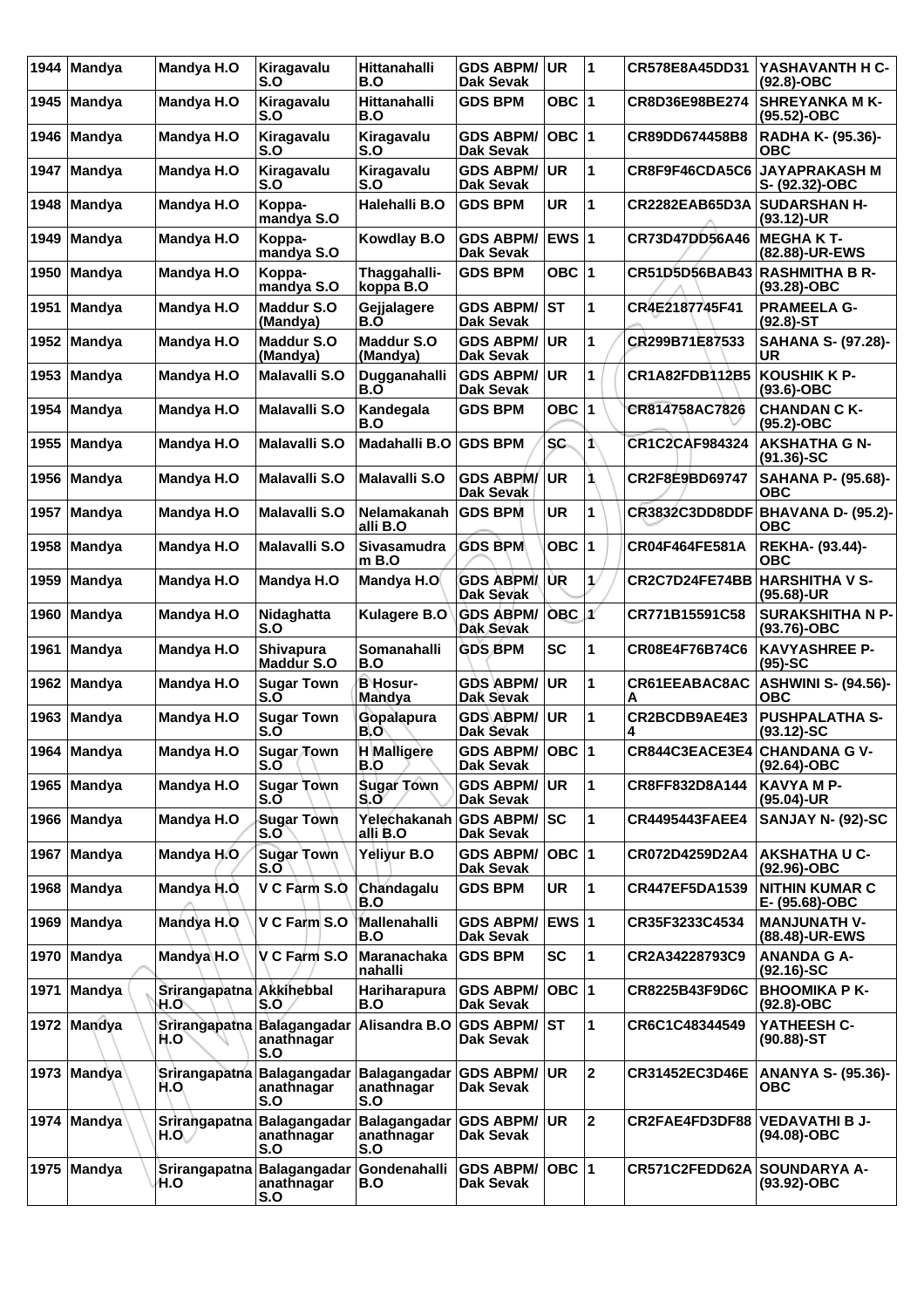| 1976 | Mandya        | H.O                                | Srirangapatna Balagangadar<br>anathnagar<br>S.O     | Kadabahalli<br>B.O               | GDS BPM                              | <b>SC</b>    | 1             | CR0A26E4F76B7D        | <b>ARPITHA DL-</b><br>$(93.28) - SC$                               |
|------|---------------|------------------------------------|-----------------------------------------------------|----------------------------------|--------------------------------------|--------------|---------------|-----------------------|--------------------------------------------------------------------|
| 1977 | <b>Mandya</b> | Srirangapatna Belagola S.O<br>H.O  |                                                     | <b>Belagola S.O</b>              | <b>GDS ABPM/</b><br><b>Dak Sevak</b> | <b>UR</b>    | 1             | CR74844838E284        | <b>DEEPIKA S</b><br>KUMAR- (96)-OBC                                |
| 1978 | Mandya        | Srirangapatna Belagola S.O<br>H.O  |                                                     | Hosahalli B.O                    | <b>GDS ABPM/</b><br><b>Dak Sevak</b> | <b>EWS 1</b> |               | CR8A7EF2D385CC        | <b>MANJULA M- (85.6)-</b><br><b>UR-EWS</b>                         |
| 1979 | <b>Mandya</b> | Srirangapatna Bellur S.O<br>H.O    |                                                     | Arani B.O                        | <b>GDS BPM</b>                       | OBC $ 1$     |               | CR37DB2741144E        | PRIYAKANTHA J L-<br>$(96)-OBC$                                     |
| 1980 | Mandya        | Srirangapatna Bellur S.O<br>H.O    |                                                     | Bellur S.O                       | GDS ABPM/<br><b>Dak Sevak</b>        | PWD 1<br>-A  |               | CR3C674D138743        | <b>PRAKASH K-</b><br>(79.36)-PWD-A                                 |
| 1981 | <b>Mandya</b> | Srirangapatna Bellur S.O<br>H.O    |                                                     | Bellur S.O                       | <b>GDS ABPM/</b><br><b>Dak Sevak</b> | <b>UR</b>    | 1             | CR7ABABA3B7A4<br>5    | <b>POORNIMA B N-</b><br>$(96.32)$ -UR                              |
| 1982 | Mandya        | Srirangapatna Bellur S.O<br>H.O    |                                                     | Dadaga B.O                       | <b>GDS ABPM/</b><br><b>Dak Sevak</b> | PWD 1<br>-В  |               | CR4FAD4A237FD8        | <b>RAGHAVENDRA T</b><br>K- (74.72)-PWD-B                           |
| 1983 | Mandya        | Srirangapatna Bellur S.O<br>H.O    |                                                     | Honnenahalli<br>B.O              | <b>GDS ABPM/</b><br>Dak Sevak        | <b>EWS1</b>  |               | <b>CR5457D49CC5C4</b> | PUSHPA C N- (84)-<br><b>UR-EWS</b>                                 |
| 1984 | Mandya        | Srirangapatna Bellur S.O<br>H.O    |                                                     | Honnenahalli<br>B.O              | <b>GDS BPM</b>                       | EWS $ 1$     |               | CR44D375E2B24E        | <b>TEERTHALINGA V</b><br><b>BADIGER- (84.16)-</b><br><b>UR-EWS</b> |
| 1985 | Mandya        | Srirangapatna Bellur S.O<br>H.O    |                                                     | Kalinganahall   GDS BPM<br>i B.O |                                      | SC           | 1             | <b>CR3898C18ADDA5</b> | <b>NIKITHA S- (91.04)-</b><br>SC                                   |
|      | 1986   Mandya | Srirangapatna Bellur S.O<br>H.O    |                                                     | <b>Nelligere B.O</b>             | <b>GDS ABPM/</b><br>Dak Sevak        | <b>OBC 1</b> |               | CR1EBB1B6679D1        | <b>RAMYAMP-</b><br>$(93.44) - OBC$                                 |
| 1987 | Mandya        | Srirangapatna Bindiganavile<br>H.O | S.O                                                 | Sathenahalli<br>B.O              | <b>GDS ABPM/</b><br>Dak Sevak        | SC           |               | CR8EFBFA8FF687        | <b>POORNIMA R J-</b><br>$(91.84) - SC$                             |
| 1988 | <b>Mandya</b> | Srirangapatna Bukkinakere<br>H.O   | S.O                                                 | Bannangadi<br>B.O                | <b>GDS BPM</b>                       | <b>UR</b>    | 1             | CR2D1141467798        | ARUN Y R- (93.28)-<br>SC                                           |
| 1989 | Mandya        | Srirangapatna Chinakurali<br>H.O   | S.O                                                 | Sanaba B.O                       | <b>GDS ABPM/</b><br>Dak Sevak        | <b>UR</b>    | 1             | CR7563436CF5F4        | LATHA HD- (91.52)-<br>ОВС                                          |
| 1990 | Mandya        | Srirangapatna Chinakurali<br>H.O   | S.O                                                 | Sanaba B.O                       | <b>GDS BPM</b>                       | ÙR           | 1             | CR12E19DBDC56<br>А    | <b>VEERESH H K-</b><br>(94.72)-UR                                  |
| 1991 | <b>Mandya</b> | H.O                                | Srirangapatna Chunchanaha<br>III S.O                | Chunchanaha GDS ABPM/<br>III S.O | Dak Sevak                            | OBC          | $\mathcal{L}$ | CR3A3B43332991        | <b>KAVANA A K-</b><br>$(93.44)$ -OBC                               |
| 1992 | Mandya        | Srirangapatna Devalapura<br>H.O    | S.O (Mandya)                                        | <b>Bheemanahal</b><br>li B.O     | <b>GDS BPM</b>                       | <b>UR</b>    | 1             | CR668A3B974266        | <b>SUPRIYA</b><br><b>RAMACHANDRA</b><br><b>LATE- (94.8)-OBC</b>    |
| 1993 | <b>Mandya</b> | Srirangapatna Devalapura<br>H.O    | S.O (Mandya)                                        | Devalapura<br>S.O (Mandya)       | <b>GDS ABPM/</b><br>Dak Sevak        | $OBC$  1     |               | CR09652F463444        | <b>SONIKA S- (93.6)-</b><br><b>OBC</b>                             |
| 1994 | <b>Mandya</b> | Srirangapatna Ganjam S.O<br>H.O    |                                                     | <b>Melapura</b>                  | <b>GDS BPM</b>                       | SC           | 1             | CR5F43A1821238        | SOMASHEKHARA-<br>$(93)-SC$                                         |
|      | 1995   Mandya | Srirangapatna Kikkeri S.O<br>H.O   |                                                     | Anegola B.O                      | <b>GDS BPM</b>                       | <b>UR</b>    | 11            | CR1DC834175A5C        | <b>CHANDAN M N-</b><br>(94.72)-OBC                                 |
|      | 1996 Mandya   | Srirangapatna Kikkeri S.O<br>H.O   |                                                     | Chowdenahal<br>li B.O            | <b>GDS BPM</b>                       | OBC ∣1       |               | CR24A1B8284828        | <b>THEJAS M G-</b><br>(94.24)-OBC                                  |
|      | 1997 Mandya   | Srirangapatna Kikkeri S.O<br>H.O   |                                                     | Kundur B.O                       | <b>GDS BPM</b>                       | SC           | 1             | CR167AAC4EACA         | <b>BASAVARAJUSS-</b><br>$(90.88) - SC$                             |
|      | 1998 Mandya   | Srirangapatna Kikkeri S.O.<br>H.O  |                                                     | <b>Mandagere</b><br>B.Q          | <b>GDS ABPM/</b><br>Dak Sevak        | OBC  1       |               | CR47EA4B5BFCD<br>5    | <b>SAMREEN</b><br><b>FIRDOSE- (94.4)-</b><br><b>OBC</b>            |
| 1999 | Mandya        | Srirangapatna Kikkeri S.O<br>H.O   |                                                     | <b>Tenginaghatt</b><br>a B.O     | <b>GDS BPM</b>                       | OBC ∣1       |               | CR394A4C9F4EC2        | <b>SHAMBHAVI R S-</b><br>$(93.12) - OBC$                           |
| 2000 | Mandya        | Srirangapatha Kirangoor<br>H.O     | S.O                                                 | Alagodu B.O                      | <b>GDS BPM</b>                       | ST           | 1             | <b>CR4A254535A1EF</b> | <b>BINDU M NAYAK-</b><br>$(93.28)$ -ST                             |
| 2001 | Mandya        | Srirangapatna Krishnaraja<br>H.O   | Sagar S.O                                           | Krishnaraja<br>Sagar S.O         | <b>GDS ABPM/</b><br>Dak Sevak        | <b>EWS 1</b> |               | CR8D3143fb4541        | <b>LAKSHMISR-</b><br>(88.64)-UR-EWS                                |
|      | 2002 Mandya   | H.O.                               | Srirangapatna Krishnarajape Byrapura B.O<br>te S.O  |                                  | <b>GDS BPM</b>                       | UR           | 1             | CR5E188ED6CDC<br>С    | <b>KAVANA K- (93)-</b><br><b>OBC</b>                               |
| 2003 | Mandya        | H.O                                | Srirangapatna Krishnarajape Haralahalli<br>te S.O   | B.O                              | <b>GDS BPM</b>                       | UR           | 1             | CR0F7335593916        | VARSHAN K S-<br>$(92.8)-OBC$                                       |
| 2004 | Mandya        | H.O\                               | Srirangapatna Krishnarajape Makavalli B.O<br>te S.O |                                  | <b>GDS ABPM/</b><br>Dak Sevak        | SC           | 1             | CR14D69B56346A        | <b>BHOOMIKA M K-</b><br>$(92)$ -SC                                 |
|      | 2005 Mandya   | H.O                                | Srirangapatna Krishnarajape Murukanahalli<br>te S.O | B.O                              | <b>GDS ABPM/</b><br>Dak Sevak        | UR           | 1             | CR6B614453A25F        | <b>VIJENDRA H N-</b><br>$(96.8)-OBC$                               |
|      | 2006 Mandya   | H.O                                | Srirangapatna Krishnarajape<br>te S.O               | <b>Seelenere</b><br>B.O          | <b>GDS ABPM/</b><br>Dak Sevak        | OBC  1       |               | CR64D2C6FDF49E        | <b>VISHKANTA B K-</b><br>$(93)$ -OBC                               |
|      | 2007 Mandya   | H.O                                | Srirangapatna Krishnarajape<br>te S.O               | Valageremen<br>asa               | <b>GDS ABPM/</b><br>Dak Sevak        | UR.          | 1             | <b>CR4644AFDEA917</b> | <b>THEERTHASHREE</b><br>S- (92)-OBC                                |
|      | 2008 Mandya   | H.O                                | Srirangapatna Kyathanahalli Kyathanahalli<br>S.O    | S.O                              | GDS ABPM/ OBC 1<br><b>Dak Sevak</b>  |              |               | <b>CR1247F13A84BB</b> | <b>SPOORTHI C R-</b><br>(94.08)-OBC                                |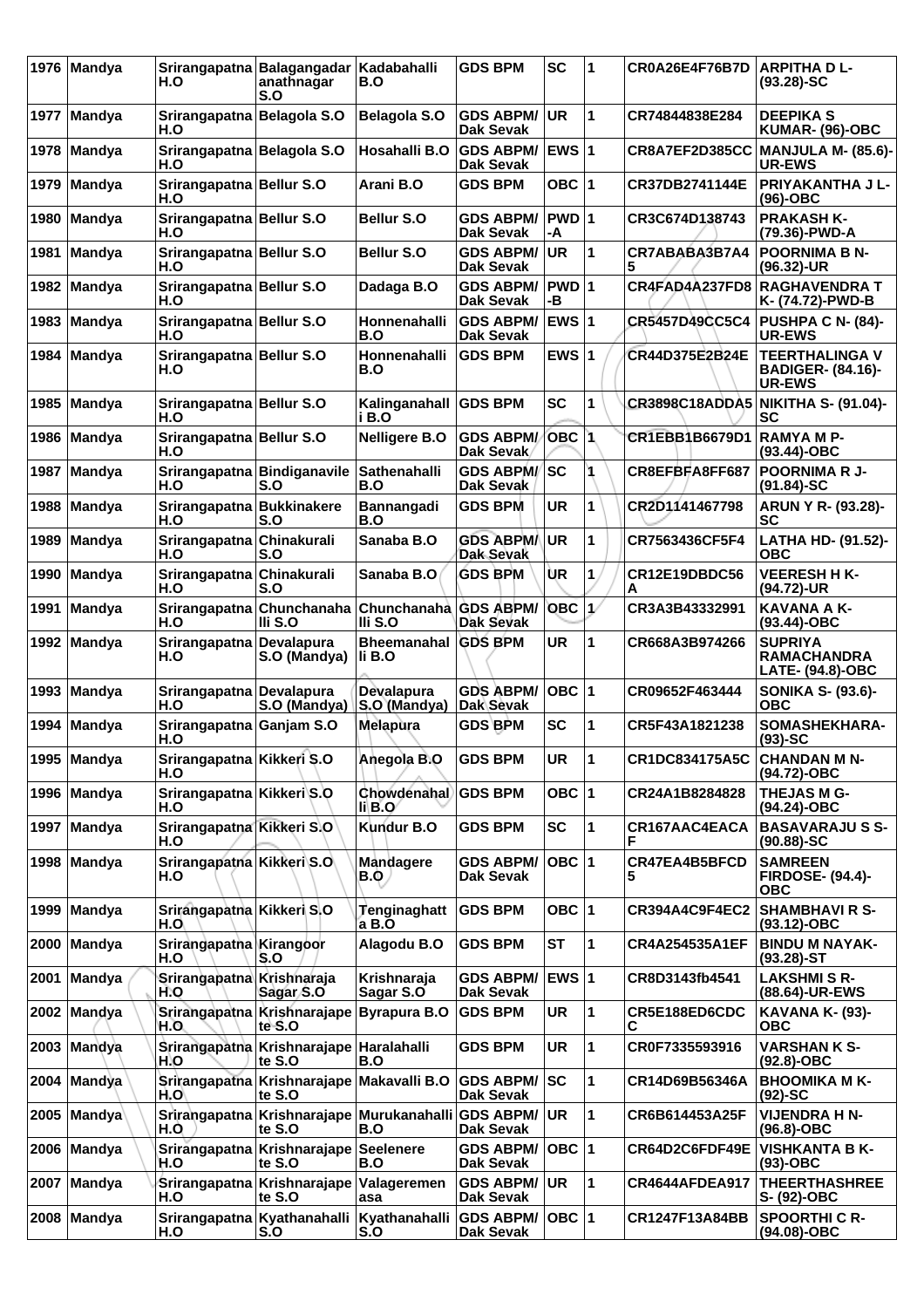| 2009 | Mandya         | Srirangapatna Melukote S.O<br>H.O |                                    | Nyamanahalli<br>B.O                            | <b>GDS BPM</b>                         | <b>UR</b>   | $\overline{\mathbf{1}}$ |                       | <b>CR767ABEAC9213 CHETHAN KUMAR</b><br>C E- (92.96)-OBC       |
|------|----------------|-----------------------------------|------------------------------------|------------------------------------------------|----------------------------------------|-------------|-------------------------|-----------------------|---------------------------------------------------------------|
|      | 2010   Mandya  | H.O                               | Srirangapatna Nagamangala<br>S.O   | Bogadi B.O                                     | <b>GDS ABPM/</b><br>Dak Sevak          | <b>UR</b>   | 1                       | CR011375B83976        | <b>DIVYASHREE G-</b><br>$(92.8)$ -ST                          |
| 2011 | <b>Mandya</b>  | H.O                               | Srirangapatna Nagamangala<br>S.O   | Mylarapatna<br>B.O                             | <b>GDS ABPM/</b><br>Dak Sevak          | <b>UR</b>   | 1                       | CR7E9D184ECAB8        | GIRISHA K J- (95)-<br>UR                                      |
| 2012 | Mandya         | H.O                               | Srirangapatna Nagamangala<br>S.O   | Nagamangala<br>S.O                             | <b>GDS ABPM/</b><br>Dak Sevak          | UR          | 1                       | CR06CEB26A8E1E        | <b>HARISH C- (94.4)-</b><br>UR                                |
| 2013 | Mandya         | H.O                               | Srirangapatna Nagamangala<br>S.O   | Palagrahara<br>B.O                             | <b>GDS ABPM/</b><br><b>Dak Sevak</b>   | SC          | 1                       | CR42234FA14454        | <b>SANDESHA M N-</b><br>$(90.56)$ -SC                         |
| 2014 | Mandya         | Srirangapatna Nagamangala<br>H.O  | S.O                                | T Channapura<br>B.O                            | <b>GDS ABPM/</b><br>Dak Sevak          | <b>UR</b>   | 1                       | CR8586C1F37577        | YASHAWANTHKUM<br>AR C M- (93.92)-<br><b>OBC</b>               |
|      | 2015 Mandya    | Srirangapatna Nagamangala<br>H.O  | S.O                                | Thuppadama<br>du B.O                           | <b>GDS ABPM/</b><br><b>Dak Sevak</b>   | <b>EWS1</b> |                         | CR3E35E434BCC8        | <b>PRASANNAKUMAR</b><br>- (83.2)-UR-EWS                       |
| 2016 | Mandya         | Srirangapatna Pandavapura<br>H.O  | <b>R S S.O</b>                     | Kurubarabett<br>ahalli B.O                     | <b>GDS ABPM/</b><br>Dak Sevak          | <b>UR</b>   | 1                       | CR21E9BAEEDB4         | <b>POORNACHANDRA</b><br>M P- (92.16)-UR                       |
| 2017 | <b>Mandya</b>  | Srirangapatna Pandavapura<br>H.O  | <b>RSS.O</b>                       | Pandavapura<br><b>R S S.O</b>                  | <b>GDS ABPM/</b><br><b>Dak Sevak</b>   | lst         | 1                       | CR83D3517EC467        | <b>NANDITHA S C-</b><br>$(92)$ -ST                            |
|      | 2018 Mandya    | Srirangapatna Pandavapura<br>H.O  | S.O                                | Doddabyadar<br>ahalli B.O                      | <b>GDS ABPM/</b><br><b>Dak Sevak</b>   | SC          | 1                       | <b>CR77A63C683BFF</b> | <b>PRASHANTH T S-</b><br>$(92.8) - SC$                        |
| 2019 | Mandya         | Srirangapatna Pandavapura<br>H.O  | S.O                                | Kalenahalli<br>B.O                             | <b>GDS ABPM/</b><br>Dak Sevak          | sc          | 1                       | CR29CD73914146        | <b>KRUPAKS-</b><br>$(92.32) - SC$                             |
| 2020 | Mandya         | Srirangapatna Pandavapura<br>H.O  | S.O                                | Pandavapura<br>S.O                             | <b>GDS ABPM/</b><br>Dak Sevak          | /ŰR         | 1                       | CR324C74742434        | <b>SUCHITHRA B L-</b><br>$(93.6)$ -OBC                        |
| 2021 | Mandya         | Srirangapatna Pandavapura<br>H.O  | S.O                                | Pattasomana<br>halli B.O                       | <b>GDS ABPM/</b><br>Dak Sevak          | <b>UR</b>   | 1                       | <b>CR1685EFCA9AFE</b> | <b>MADHUSHREE H</b><br>M- (92.64)-OBC                         |
| 2022 | <b>Mandya</b>  | Srirangapatna Pandavapura<br>H.O  | S.O                                | Pattasomana<br>halli B.O                       | <b>GDS BPM</b>                         | PWD 1<br>-C |                         | CR2E31B944163B        | <b>YAMANAPPA</b><br><b>TALAKERI- (85.28)-</b><br><b>PWD-C</b> |
| 2023 | Mandya         | Srirangapatna Pandavapura<br>H.O  | S.O                                | Tirumalasaga<br>ra Chatra B.O                  | <b>GDS BPM</b>                         | <b>OBC</b>  | 1                       | CR72D35DE36214        | <b>SUSHMA S- (91.68)-</b><br>ОВС                              |
| 2024 | Mandya         | Srirangapatna Santhebacha<br>H.O  | halli S.O                          | Aghalaya B.O. GDS ABPM/                        | Dak Sevak                              | <b>SC</b>   | $\mathcal{L}$           | CR3C543D9ACF4F        | <b>POOJA K- (93.6)-SC</b>                                     |
| 2025 | Mandya         | Srirangapatna Santhebacha<br>H.O  | halli S.O                          | Hubbanahalli<br>B.O                            | <b>GDS BPM</b>                         | OBC $ 1$    |                         | CR6487D7771495        | <b>VIDYASAGAR V R-</b><br>$(93.6)$ -OBC                       |
| 2026 | Mandya         | Srirangapatna Santhebacha<br>H.O  | halli S.O                          | <b>Malagur B.O</b>                             | <b>GDS BPM</b>                         | OBC $ 1$    |                         | CR56C239887295        | <b>MANJUSHREE B C-</b><br>(92.16)-OBC                         |
| 2027 | Mandya         | H.O                               | Srirangapatna Srirangapatna<br>H.O | Srirangapatna<br>H.O                           | <b>GDS ABPM/</b><br>Dak Sevak          | UR          | 1                       | CR75C42D3D4F1F        | <b>NISHA S- (94.72)-</b><br><b>OBC</b>                        |
|      | 2028 Mangalore | Kulshekar<br>H.O                  | adavu S.O                          | Badagayedap Badagayedap GDS ABPM/<br>adavu S.O | Dak Sevak                              | OBC  1      |                         | <b>CR2F4333BD34B7</b> | <b>ADARSHA</b><br><b>SUVARNA- (96.64)-</b><br>ОВС             |
| 2029 | Mangalore      | <b>Kulshekar</b><br>H.O           | <b>Derlakatte</b><br>S.O           | <b>Derlakatte</b><br>S.O                       | <b>GDS ABPM/</b><br>Dak Sevak          | UR          | 1                       | CR691BA458E284        | <b>HARSHITHA K G-</b><br>$(95)-OBC$                           |
|      | 2030 Mangalore | <b>Kulshekar</b><br>H.O           | Farangipet<br>S.O                  | Thumbe B.O                                     | <b>GDS ABPM/</b><br>Dak Sevak          | <b>UR</b>   | $\mathbf{1}$            | CR875E4AEC5EE2        | <b>KEERTHANA K-</b><br>$(95)-OBC$                             |
| 2031 | Mangalore      | Kulshekar<br>H.O                  | Ganjimat S.O                       | Ganjimat S.O                                   | <b>GDS ABPM/</b><br>Dak Sevak          | <b>UR</b>   | 1                       | <b>CR0C17EE9C82E7</b> | <b>ANUSHA A</b><br><b>POOJARY- (96.48)-</b><br><b>OBC</b>     |
|      | 2032 Mangalore | Kulshekar<br>H.O                  | Kurnad S.O                         | Chelur B.O                                     | <b>GDS BPM</b>                         | <b>UR</b>   | 1                       | CR8AC8B936CBE<br>4    | <b>ROHINI</b><br><b>KANASAGERI-</b><br>(95.36)-UR             |
|      | 2033 Mangalore | Kulshekar<br>H.O                  | Kurnad S.O                         | Kairangala<br>B.O                              | <b>GDS BPM</b>                         | <b>SC</b>   | 1                       | CR35D37C6163B7        | <b>ASHWINI S</b><br><b>GULANNANAVAR-</b><br>$(95.52) - SC$    |
| 2034 | Mangalore      | Kulshekar<br>H.O                  | Mangalagang<br>othri S.O           | Assaigoli B.O                                  | <b>GDS ABPM/</b><br>Dak Sevak          | sc          | 1                       | CR1DD5AED8E8D<br>3    | <b>RAKSHITHA BL-</b><br>$(94.05)$ -SC                         |
| 2035 | Mangalore      | Kulshekar<br>H.O                  | Mangalagang<br>othri S.O           | Konaje B.O                                     | <b>GDS ABPM/</b><br>Dak Sevak          | <b>UR</b>   | $\mathbf{1}$            | CR59A454D138F2        | <b>VAKSHITHA V K-</b><br>(94.88)-OBC                          |
|      | 2036 Mangalore | Kulshekar<br>H.O                  | Mangalagang<br>othri S.O           | Pavur B.O                                      | <b>GDS ABPM/</b><br>Dak Sevak          | <b>ST</b>   | 1                       | CR6EF25B3882AD        | <b>NIVEDITHA P-</b><br>$(93.12)-ST$                           |
|      | 2037 Mangalore | Kulshekar<br>H.O                  | Mangalagang<br>othri S.O           | Phajiru B.O                                    | <b>GDS ABPM/ST</b><br><b>Dak Sevak</b> |             | 1                       | CR51352F3C93AD        | <b>ANITHA N- (94.56)-</b><br>SТ                               |
|      | 2038 Mangalore | Kulshekar<br>H.O                  | Padil S.O                          | Adyar B.O                                      | <b>GDS ABPM/</b><br>Dak Sevak          | <b>UR</b>   | 1                       | <b>CR89F41A5EC34F</b> | <b>RAKSHAN</b><br><b>ANCHAN- (94.88)-</b><br>ОВС              |
|      | 2039 Mangalore | <b>Kulshekar</b><br>H.O           | Padil S.O                          | <b>Bajal B.O</b>                               | <b>GDS ABPM/</b><br>Dak Sevak          | UR.         | $\mathbf{1}$            | <b>CR7BDF5A7221C7</b> | <b>SAMEEKSHA G</b><br><b>BANGERA- (94.24)-</b><br><b>OBC</b>  |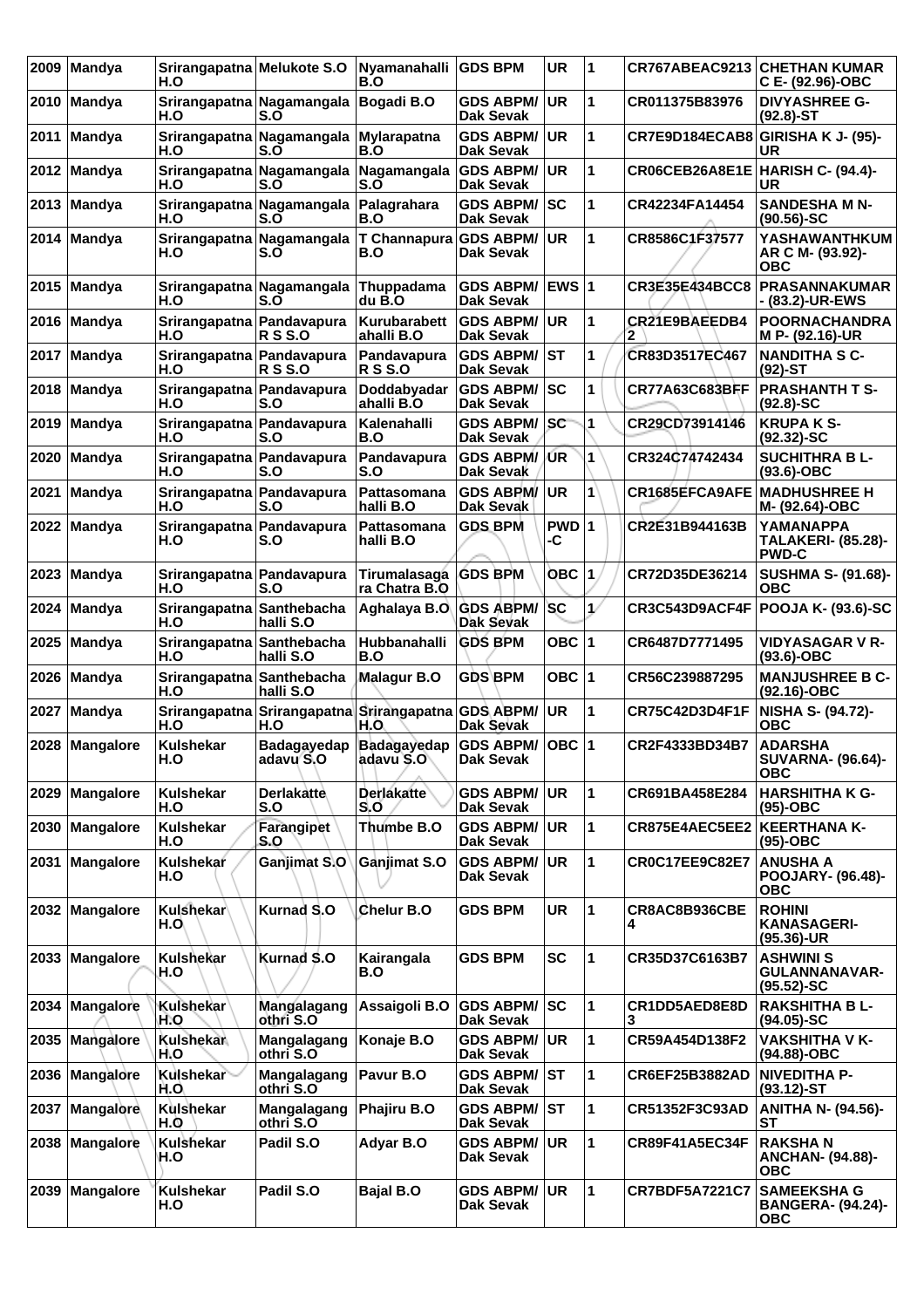| 2040 | <b>Mangalore</b> | Kulshekar<br>H.O        | Padil S.O                         | Jeppinamoga<br>ru B.O                                    | <b>GDS ABPM/</b><br><b>Dak Sevak</b>    | $OBC$  1                |              | CR5E5EF9AD86C<br>D    | <b>AISHWARYA M K-</b><br>$(96.8)-OBC$                                           |
|------|------------------|-------------------------|-----------------------------------|----------------------------------------------------------|-----------------------------------------|-------------------------|--------------|-----------------------|---------------------------------------------------------------------------------|
| 2041 | <b>Mangalore</b> | <b>Kulshekar</b><br>H.O | Pedamale S.O                      | Neermarga<br>B.O                                         | <b>GDS ABPM/</b><br><b>Dak Sevak</b>    | UR.                     | 1            | CR2149BA71C467        | <b>ARCHANA S- (96)-</b><br><b>OBC</b>                                           |
| 2042 | Mangalore        | <b>Kulshekar</b><br>H.O | Permannur<br>S.O                  | <b>Munnur B.O</b>                                        | <b>GDS ABPM/</b><br><b>Dak Sevak</b>    | UR                      | 1            | <b>CR198DCA332BC4</b> | <b>SNEHA B R-</b><br>(93.12)-UR                                                 |
| 2043 | Mangalore        | <b>Kulshekar</b><br>H.O | Permannur<br>S.O                  | Permannur<br>S.O                                         | <b>GDS ABPM/</b><br>Dak Sevak           | <b>EWS</b> <sub>1</sub> |              | <b>CR064C28654CEF</b> | <b>BHEEMAPPAI</b><br><b>VAGENNAVAR-</b><br>(90.24)-UR-EWS                       |
| 2044 | <b>Mangalore</b> | <b>Kulshekar</b><br>H.O | <b>Shakthinagar</b><br>(Dakshina) | Shakthinagar<br>(Dakshina<br>Kannada) S.O   Kannada) S.O | <b>GDS ABPM/</b><br>Dak Sevak           | <b>UR</b>               | 1            | <b>CR11E7A4D551B1</b> | <b>VINUTHARANI A-</b><br>$(94.4)$ -UR                                           |
| 2045 | <b>Mangalore</b> | <b>Kulshekar</b><br>H.O | <b>Someshwar</b><br>Uchil S.O     | <b>Talapady B.O</b>                                      | <b>GDS ABPM/</b><br>Dak Sevak           | <b>UR</b>               | 1            | <b>CR4429D9CB47CA</b> | <b>CHAITRA P G-</b><br>$(95.84)$ -UR                                            |
| 2046 | <b>Mangalore</b> | <b>Kulshekar</b><br>H.O | <b>Ullal S.O</b>                  | <b>Ullal S.O</b>                                         | <b>GDS ABPM/</b><br><b>Dak Sevak</b>    | $OBC$  1                |              | CR03A8DDCBCEE<br>9    | <b>KRISHNARAJ K N-</b><br>(95.68)-OBC                                           |
| 2047 | <b>Mangalore</b> | Kulshekar<br>H.O        | Vamanjoor<br>S.O                  | <b>Kudupu B.O</b>                                        | <b>GDS ABPM/</b><br><b>Dak Sevak</b>    | OBC  1                  |              | CR79C6AFFA27C5        | <b>THRISHANTH-</b><br>(95.04)-OBC                                               |
| 2048 | <b>Mangalore</b> | <b>Kulshekar</b><br>H.O | Vamanjoor<br>S.O                  | Vamanjoor<br>S.O                                         | <b>GDS ABPM/</b><br>Dak Sevak           | <b>UR</b>               | 1            | <b>CR546662F44FEE</b> | <b>P SHRILAKSHMI</b><br>PRABHU- (94.88)-<br><b>UR</b>                           |
| 2049 | Mangalore        | <b>Mangalore</b><br>H.O | Aikala S.O                        | Aikala S.O                                               | <b>GDS ABPM/</b><br><b>Dak Sevak</b>    | UR.                     | 1            | CR62542A89C898        | <b>HARSHINI G-</b><br>(94.05)-UR                                                |
| 2050 | <b>Mangalore</b> | <b>Mangalore</b><br>H.O | <b>Baikampady</b><br>S.O          | <b>Baikampady</b><br>S.O                                 | <b>GDS ABPM/</b><br>Dak Sevak           | <b>UR</b>               | 1            | CR88ECB1E394F6        | <b>MEGHASHREE K-</b><br>(94.24)-UR                                              |
| 2051 | <b>Mangalore</b> | <b>Mangalore</b><br>H.O | <b>Baikampady</b><br>S.O          | <b>Jokatte B.O</b>                                       | <b>GDS BPM</b>                          | PWD 1<br>-C             |              | CR1D42A6D211E9        | <b>MUJIBURREHMAN</b><br><b>BEFARI- (86.4)-</b><br><b>PWD-C</b>                  |
| 2052 | Mangalore        | <b>Mangalore</b><br>H.O | Bajpe S.O                         | Kolambe B.O                                              | <b>GDS ABPMA</b><br>Dak Sevak           | UR                      | 1            | CR5E32D2145235        | <b>CHINNAVVA</b><br>GOLABHANVI- (92)-<br><b>UR</b>                              |
| 2053 | <b>Mangalore</b> | <b>Mangalore</b><br>H.O | Katipalla S.O                     | <b>Kuthethur</b><br>Bajav B.O                            | <b>GDS BPM</b>                          | EWS 1                   |              | CR8347D2A42B4E        | <b>VENKATESH PAI-</b><br>(90.4)-UR-EWS                                          |
| 2054 | <b>Mangalore</b> | <b>Mangalore</b><br>H.O | Kodiyalbail<br>S.O                | <b>Boloor S.O</b>                                        | <b>GDS ABPM/</b><br>Dak Sevak           | PWD 1<br>-A             |              | CR8449C644448C        | <b>BASAVARAJ</b><br><b>SIDDAPPA</b><br><b>HOKRANI- (76.64)-</b><br><b>PWD-A</b> |
| 2055 | <b>Mangalore</b> | <b>Mangalore</b><br>H.O | Kulai S.O                         | Kulai S.O                                                | <b>GDS ABPM/</b><br>Dak Sevak           | $OBC$  1                |              | CR158D2C44A87D        | YAJNA C<br><b>BANGERA- (97.28)-</b><br><b>OBC</b>                               |
| 2056 | <b>Mangalore</b> | <b>Mangalore</b><br>H.O | Kulur S.O                         | Panjimogaru<br>B.O                                       | <b>GDS ABPM/</b><br><b>Dak Sevak</b>    | $OBC$  1                |              | CR275F4AD4173F        | POOJA- (95.04)-<br><b>OBC</b>                                                   |
|      | 2057 Mangalore   | <b>Mangalore</b><br>H.O | Kulur S.O                         | Panjimogaru<br>B.O                                       | <b>GDS ABPM/SC</b><br>Dak Sevak         |                         | 11           | CR377421AC385B        | <b>PRIYANKA</b><br><b>DODAMANI-</b><br>$(91.36)$ -SC                            |
|      | 2058 Mangalore   | <b>Mangalore</b><br>H.O | Kulur S.O                         | Sandspit B.O                                             | <b>GDS ABPM/ UR</b><br><b>Dak Sevak</b> |                         | $\mathbf{1}$ | CR5AA59138985D        | PRAMOD- (91.68)-<br>UR.                                                         |
| 2059 | Mangalore        | Mangalore<br>H.O        | Mangalore<br>H.O\                 | Mangalore<br>Collectorate<br>S.0                         | <b>GDS ABPM/ SC</b><br>Dak Sevak        |                         | 1            | CR64753B3B6177        | SHARANYA J- (95)-<br>SC                                                         |
| 2060 | Mangalore        | Mangalore<br>H.O        | <b>Mangalore</b><br>H.O           | <b>Mangalore</b><br>H.O                                  | <b>GDS ABPM/</b><br>Dak Sevak           | OBC  1                  |              | CR699E2738497C        | <b>HEZIL NORONHA-</b><br>(96.32)-OBC                                            |
| 2061 | Mangalore        | <b>Mangalore</b><br>H.O | Mangalore<br>H.O                  | <b>Mangalore</b><br>H.O                                  | <b>GDS ABPM/</b><br><b>Dak Sevak</b>    | UR.                     | 3            | CR8AD6325B4EBE        | <b>V ANUSHA</b><br>KAMATH- (97.28)-<br>UR                                       |
| 2062 | Mangalore        | Mangalore<br>H.O        | <b>Mangalore</b><br>\H.`O         | <b>Mangalore</b><br>H.O                                  | <b>GDS ABPM/ UR</b><br>Dak Sevak        |                         | 3            | CR84A5137674FE        | <b>MEGHA MAYURI B</b><br>G- (96.16)-UR                                          |
|      | 2063 Mangalore   | Mangalore<br>H.O        | Mangalore<br>H.O                  | <b>Mangalore</b><br>H.O                                  | <b>GDS ABPM/</b><br>Dak Sevak           | <b>UR</b>               | 3            | CR168475F66237        | <b>SHIVASHREE SV-</b><br>$(96.16)-SC$                                           |
| 2064 | Mangalore        | Mangalore<br>H.O        | Mulki S.O                         | Athikaribettu<br>B.O                                     | <b>GDS ABPM/</b><br>Dak Sevak           | <b>UR</b>               | $\mathbf{1}$ | CR68BF7AF475A5        | <b>PAVAN K SHETE-</b><br>(94.24)-UR                                             |
| 2065 | Mangalore        | Mangalore<br>H.O        | Mulki S.O                         | <b>Sadashivana</b><br>gar B.O                            | GDS ABPM/ EWS 1<br>Dak Sevak            |                         |              | CR34F24CB69424        | <b>SUMANGALA</b><br><b>SOMAPPA</b><br><b>MARAVALLI-</b><br>(86.72)-UR-EWS       |
|      | 2066 Mangalore   | Mangalore<br>H.O        | Mundkur S.O                       | <b>Bolakodi B.O</b>                                      | <b>GDS BPM</b>                          | OBC $ 1$                |              | CR0865BA434A43        | <b>NANDINI U- (95)-</b><br><b>OBC</b>                                           |
|      | 2067   Mangalore | Mangalore<br>H.O        | <b>Mundkur S.O</b>                | Inna B.O                                                 | <b>GDS ABPM/</b><br>Dak Sevak           | <b>EWS 1</b>            |              | CR095443BB1943        | <b>BASAVARAJ</b><br><b>NEMASHETTI-</b><br>(82.72)-UR-EWS                        |
| 2068 | <b>Mangalore</b> | <b>Mangalore</b><br>H.O | <b>Mundkur S.O</b>                | <b>Mundkur S.O</b>                                       | GDS ABPM/ OBC 1<br>Dak Sevak            |                         |              | CR5F9C2854B78F        | <b>FIRDOS SABA-</b><br>(94.08)-OBC                                              |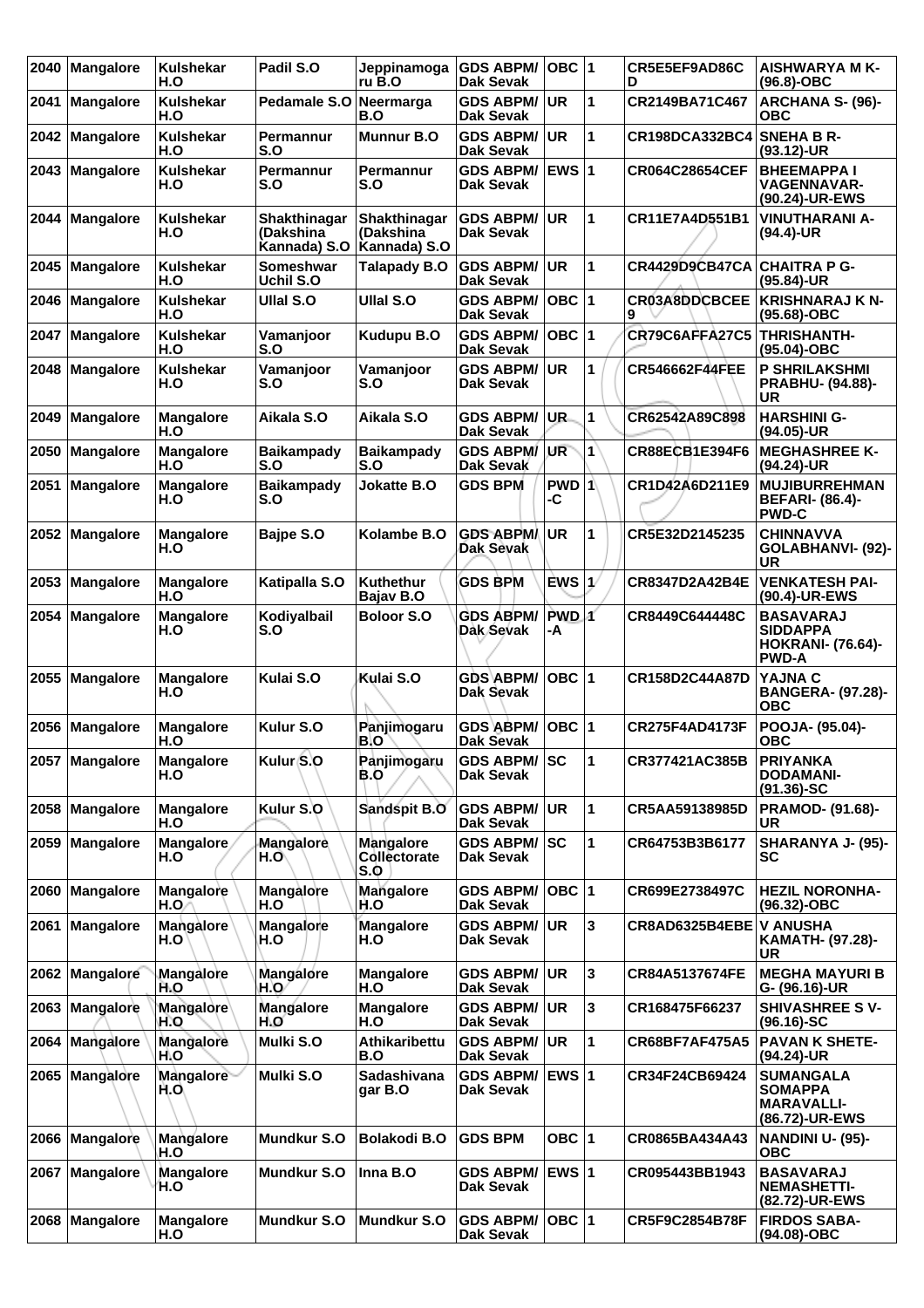| 2069 | <b>Mangalore</b> | <b>Mangalore</b><br>H.O           | <b>Panambur</b><br>S.O                     | Panambur<br>S.O                      | <b>GDS ABPM/</b><br>Dak Sevak        | $OBC$  1      |              | CR5FB5A6FC7D19                  | <b>JAYASHREE K-</b><br>$(95.2)$ -OBC                   |
|------|------------------|-----------------------------------|--------------------------------------------|--------------------------------------|--------------------------------------|---------------|--------------|---------------------------------|--------------------------------------------------------|
| 2070 | <b>Mangalore</b> | <b>Mangalore</b><br>H.O           | Surathkal S.O                              | Surathkal S.O                        | <b>GDS ABPM/</b><br><b>Dak Sevak</b> | <b>UR</b>     | 1            | CR313F2EBC67AC                  | PAVANAKUMARA<br>S U- (95.52)-OBC                       |
| 2071 | Mysore           | <b>Mysore H.O</b>                 | Alanahalli<br>S.O                          | Alanahalli<br>S.O                    | <b>GDS ABPM/</b><br><b>Dak Sevak</b> | <b>UR</b>     | 1            | CR29AA948E1AB4                  | <b>ANIRUDH P N-</b><br>$(97.12)$ -UR                   |
| 2072 | <b>Mysore</b>    | Mysore H.O                        | <b>Alanahalli</b><br>S.O                   | Harohalli B.O                        | <b>GDS ABPM/</b><br>Dak Sevak        | EWS $ 1$      |              | CR7BD885C49149                  | <b>DEEPTHI MP-</b><br>(92.32)-UR-EWS                   |
| 2073 | <b>Mysore</b>    | Mysore H.O                        | <b>G S Ashram</b><br>S.O                   | <b>G S Ashram</b><br>S.O             | <b>GDS ABPM/</b><br><b>Dak Sevak</b> | $OBC$  1      |              | CR2859E677B66C                  | <b>SAVITHA D- (96.96)-</b><br><b>OBC</b>               |
| 2074 | Mysore           | <b>Mysore H.O</b>                 | <b>Ittigegud S.O</b>                       | <b>Duddagere</b><br>B.O              | <b>GDS ABPM/</b><br><b>Dak Sevak</b> | OBC  1        |              | CR6CD24F193D38                  | <b>KEERTHANA R-</b><br>$(95.36)$ -OBC                  |
| 2075 | <b>Mysore</b>    | Mysore H.O                        | J.P.Nagar S.O                              | J.P.Nagar S.O                        | <b>GDS ABPM/</b><br>Dak Sevak        | <b>UR</b>     | 1            | CR3718AF4D94A2                  | YASHAS M N-<br>(97.44)-UR                              |
| 2076 | Mysore           | Mysore H.O                        | Jayalakshmip<br>uram S.O<br>(Mysore)       | Jayalakshmip<br>uram S.O<br>(Mysore) | <b>GDS ABPM/</b><br><b>Dak Sevak</b> | <b>UR</b>     | 1            | CR748F9FDA4DC1                  | <b>KAVYASHREE S A-</b><br>$(98.08)$ -UR                |
|      | 2077   Mysore    | Mysore H.O                        | Lakshmipura<br>$m$ S.O<br>(Mysore)         | Lakshmipura<br>$m$ S.O<br>(Mysore)   | <b>GDS ABPM/</b><br><b>Dak Sevak</b> | $PWD$ 1<br>-A |              | CR3332D926425B                  | <b>ABRAR AHMED</b><br>KHAN- (85.44)-<br><b>PWD-A</b>   |
| 2078 | <b>Mysore</b>    | Mysore H.O                        | <b>Mysore H.O</b>                          | Mandimohalla GDS ABPM/<br>S.O        | <b>Dak Sevak</b>                     | <b>UR</b>     | 1            | CR44C9F431D8B4                  | <b>SINDHU S- (95.84)-</b><br>ОВС                       |
| 2079 | <b>Mysore</b>    | Mysore H.O                        | Mysore H.O                                 | Mysore H.O                           | <b>GDS ABPM/</b><br>Dak Sevak        | 'UR           | 1            | CR464A35554E83                  | <b>MAHENDRA</b><br><b>NANJARAY M-</b><br>$(97.44)$ -SC |
| 2080 | <b>Mysore</b>    | <b>Mysore H.O</b>                 | <b>Mysore South</b><br>S.O                 | Danagalli B.O                        | <b>GDS ABPM/</b><br>Dak Sevak        | lsc           | 1            | CR2B5814BADFB<br>С              | <b>UDAY KUMAR V-</b><br>$(94.4)$ -SC                   |
| 2081 | <b>Mysore</b>    | Mysore H.O                        | Mysore South Doora B.O<br>S.O              |                                      | <b>GDS ABPM/</b><br>Dak Sevak        | <b>UR</b>     | 1            | CR3DC25E273D69                  | <b>SUSHMITHA H K-</b><br>(95.2)-UR                     |
| 2082 | Mysore           | Mysore H.O                        | <b>Mysore South</b><br>S.O                 | Jayapura B.O                         | <b>GDS ABPM/</b><br>Dak Sevak        | <b>UR</b>     | 1            | <b>CR3A684F51DB8B</b>           | <b>NETHISH</b><br><b>BHARADWAJ P-</b><br>$(95)-UR$     |
| 2083 | Mysore           | Mysore H.O                        | Udayagiri S.O<br>(Mysore)                  | Udayagiri S.O<br>(Mysore)            | <b>GDS ABPM/</b><br>Dak Seyak        | <b>SC</b>     | 1            | CR6B69274367BD                  | <b>PRIYANKA T B-</b><br>$(95.84) - SC$                 |
| 2084 | <b>Mysore</b>    | Mysore H.O                        | Yadavagiri<br>S.O                          | Yadavagiri<br>S.O                    | <b>GDS ABPM/</b><br><b>Dak Sevak</b> | <b>UR</b>     | 1            | CR5DE51544229D                  | <b>SHRINIVASA K-</b><br>(97.28)-ST                     |
| 2085 | <b>Mysore</b>    | <b>Saraswathipu</b><br>ram H.O    | Belavadi S.O                               | <b>Belavadi S.O</b>                  | <b>GDS ABPM/</b><br>Dak Sevak        | EWS $ 1$      |              | CR7FE1E4EF7DD6                  | JAYANTH- (90.24)-<br>UR-EWS                            |
| 2086 | <b>Mysore</b>    | Saraswathipu<br>ram H.O           | Bettadapura<br>S.O                         | <b>Ambalare B.O</b>                  | <b>GDS BPM</b>                       | EWS $ 1$      |              | <b>CR742AAEDCACB</b><br>3       | <b>SUDHA B- (89.28)-</b><br>UR-EWS                     |
|      | 2087 Mysore      | Saraswathipu<br>ram H.O           | <b>Bettadapura</b><br>S.O                  | <b>Barse B.O</b>                     | <b>GDS BPM</b>                       | <b>OBC 1</b>  |              | CR2A35F2C4BA3C MANU M- (95.52)- | ОВС                                                    |
| 2088 | Mysore           | <b>Saraswathipu</b><br>ram H.O    | Bettadapura<br>S.O                         | Bettadathung<br>a B.O                | <b>GDS BPM</b>                       | <b>UR</b>     | 1            | CR6ACE22CCC87                   | <b>GAJU PUJARI- (96)-</b><br><b>OBC</b>                |
|      | 2089 Mysore      | Saraswathipu<br>ram H.O           | <b>Bettadapura</b><br>S.O                  | Konasur B.O                          | <b>GDS BPM</b>                       | PWD 1<br>-C   |              | CR17A44D8D5251                  | AISHWARYA-<br>(85.6)-PWD-C                             |
| 2090 | Mysore           | Saraswathipu<br>ram H.O           | <b>Bettadapura</b><br>S.O                  | Sangarasettih GDS BPM<br>alli B.O    |                                      | OBC 1         |              | CR0CEB142A5B6<br>Α              | <b>UMESH- (94.72)-</b><br>ОВС                          |
| 2091 | Mysore           | <b>Saraswathibu</b><br>ram H.O    | <b>Bilikere S.O</b>                        | <b>Bilikere S.O</b>                  | <b>GDS ABPM/</b><br><b>Dak Sevak</b> | <b>SC</b>     | 1            | CR14B455233447                  | <b>GANGE B R-</b><br>$(96.32) - SC$                    |
|      | 2092 Mysore      | <b>Saraswathipu</b><br>ram H.O    | Bogadi S.O                                 | Bogadi S.O                           | <b>GDS ABPM/</b><br><b>Dak Sevak</b> | OBC 1         |              | CR59C3D3CCBA3<br>4              | <b>HARSHITHA N-</b><br>(97.12)-OBC                     |
| 2093 | <b>Mysore</b>    | Saraswathipu<br>ram $H.O$         | Bogadi S.O                                 | <b>G B Sargur</b><br>B.O             | <b>GDS ABPM/</b><br>Dak Sevak        | <b>UR</b>     | 1            | CR01F5419B8734                  | <b>ASHOKGOWDA K-</b><br>(94.4)-OBC                     |
| 2094 | Mysore           | Saraswathipu Bylakuppe<br>ram H.O | S.O                                        | <b>Bylakuppe</b><br>S.0              | <b>GDS ABPM/SC</b><br>Dak Sevak      |               | 1            | CR062851AE2268                  | <b>PRAHALAD K-</b><br>$(93.6)$ -SC                     |
| 2095 | Mysore           | Saraswathipu<br>ram H.O.          | <b>Bylakuppe</b><br>S.O                    | Kailasapura<br>B.O                   | <b>GDS ABPM/</b><br><b>Dak Sevak</b> | OBC 1         |              | CR49B3584E8D14                  | <b>RAVIKUMAR K S-</b><br>$(93.92)$ -OBC                |
| 2096 | Mysore           | Saraswathipu<br>ram H.O           | <b>Bylakuppe</b><br>S.O                    | Koppa B.O                            | <b>GDS ABPM/</b><br>Dak Sevak        | PWD 1<br>-В   |              | CR84235D23F25C                  | <b>PRAVEEN KUMAR</b><br>D- (71.2)-PWD-B                |
| 2097 | Mysore           | Saraswathipu<br>ram H.O           | Chunchunaka Channamgere GDS BPM<br>tte S.O | B.O                                  |                                      | <b>UR</b>     | 1            | CR67E669B25464                  | <b>RAMESH G- (95.52)-</b><br>UR                        |
|      | 2098 Mysore      | Saraswathipu<br>ram H.O           | Chunchunaka<br>tte S.O                     | Chunchunaka<br>tte S.O               | <b>GDS ABPM/</b><br><b>Dak Sevak</b> | <b>UR</b>     | 1            | CR5E84EC9C4121                  | <b>RADHIKA MK-</b><br>(94.72)-ST                       |
| 2099 | <b>Mysore</b>    | Saraswathipu<br>ram H.O           | Gavadagere<br>S.O                          | Gavadagere<br>S.O                    | <b>GDS ABPM/</b><br>Dak Sevak        | OBC $ 1$      |              | CR14789A3643D9                  | YASHASWINI P B-<br>(95.04)-OBC                         |
| 2100 | <b>Mysore</b>    | <b>Saraswathipu</b><br>ram H.O    | Gavadagere<br>S.O                          | Mullur B.O                           | <b>GDS ABPM/</b><br>Dak Sevak        | <b>UR</b>     | $\mathbf{1}$ | CR2F2613DBFB2A                  | <b>NIKSHEPA S-</b><br>$(93.76) - OBC$                  |
| 2101 | Mysore           | Saraswathipu<br>ram H.O           | Gavadagere<br>S.O                          | Mullur B.O                           | <b>GDS BPM</b>                       | UR            | $\mathbf{1}$ | CR6DD7AA3B1516                  | <b>DHANARAJA HY-</b><br>(95.84)-UR                     |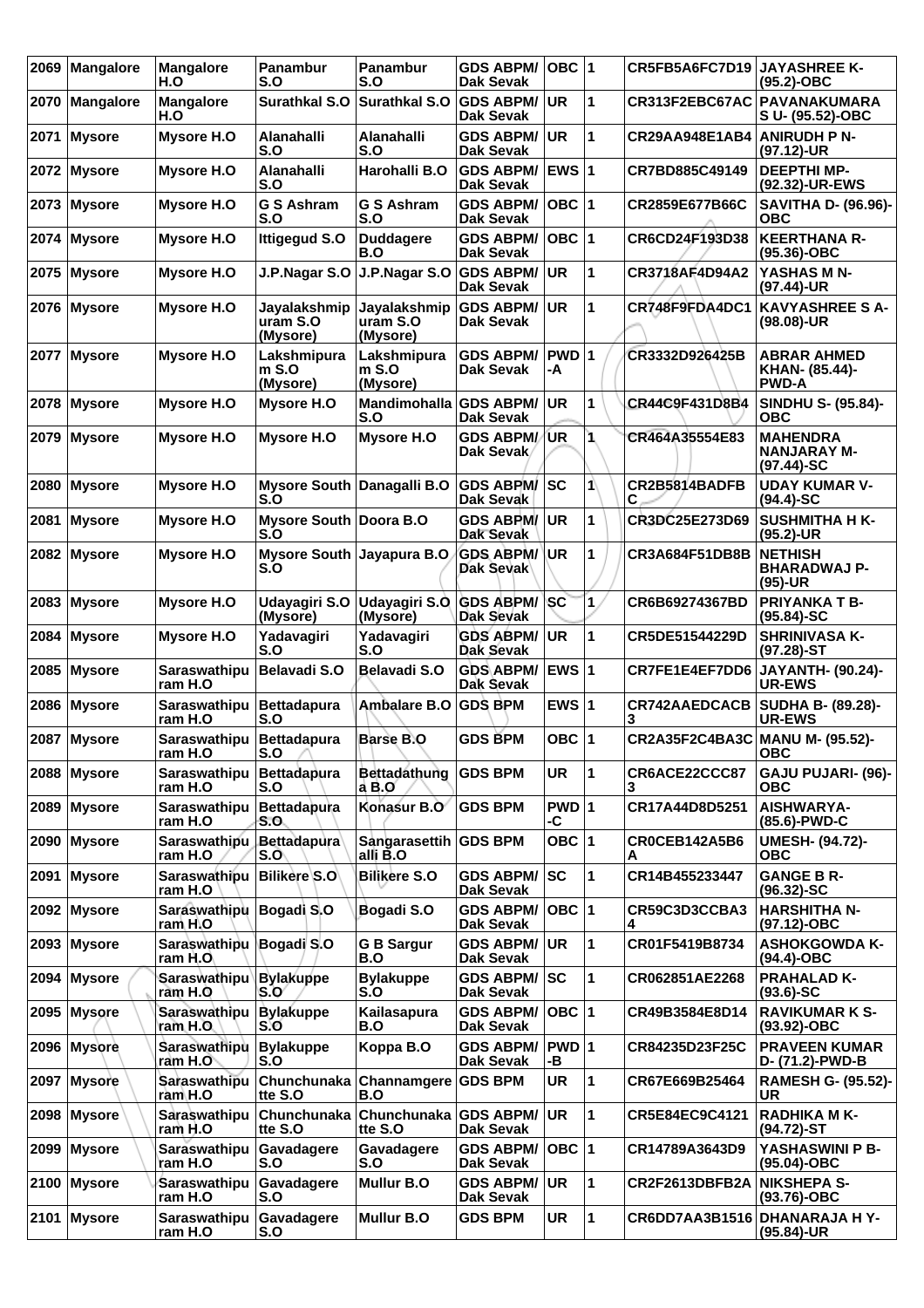|      | 2102 Mysore   | <b>Saraswathipu</b><br>ram H.O      | Hampapura<br>(H D Kote)<br>S.O                      | Kanchamalli<br>B.O                   | <b>GDS BPM</b>                       | <b>SC</b>        | 1  | CR5977155353FC        | <b>MEGHA S KUMAR-</b><br>$(93.76)-SC$                                             |
|------|---------------|-------------------------------------|-----------------------------------------------------|--------------------------------------|--------------------------------------|------------------|----|-----------------------|-----------------------------------------------------------------------------------|
|      | 2103 Mysore   | Saraswathipu<br>ram H.O             | <b>Hampapura</b><br>(H D Kote)<br>S.O               | <b>Maddur B.O</b>                    | <b>GDS BPM</b>                       | <b>UR</b>        | 1  | CR122814C7A432        | <b>SHILPA S- (95.68)-</b><br>SТ                                                   |
|      | 2104 Mysore   | Saraswathipu<br>ram H.O             | Hampapura<br>(K R Nagar)<br>$\mathsf{S}.\mathsf{O}$ | Galigekere<br>B.O                    | <b>GDS BPM</b>                       | <b>SC</b>        | 1  | CR5CF736ECE5E7        | <b>YASHAWANTHARA</b><br>JU N- (93.44)-SC                                          |
|      | 2105 Mysore   | Saraswathipu<br>ram H.O             | Hampapura<br>(K R Nagar)<br>S.O                     | Hampapura<br>(K R Nagar)<br>S.O      | <b>GDS ABPM/</b><br>Dak Sevak        | <b>UR</b>        | 1  | CR663A3CA55862        | <b>LIKHITHA N S-</b><br>$(95.36) - OBC$                                           |
|      | 2106 Mysore   | <b>Saraswathipu</b><br>ram H.O      | Hanagodu<br>S.O                                     | Hanagodu<br>S.O                      | <b>GDS ABPM/</b><br>Dak Sevak        | <b>EWS 1</b>     |    | CR3E796188B28C        | <b>SACHIN K C-</b><br>(86.72)-UR-EWS                                              |
|      | 2107 Mysore   | <b>Saraswathipu</b><br>ram H.O      | Hanagodu<br>S.O                                     | <b>Tattekere B.O</b>                 | <b>GDS BPM</b>                       | <b>SC</b>        | 1  | CR4878E55431E5        | <b>SUBHASH SWAMY</b><br>M- (94.72)-SC                                             |
|      | 2108 Mysore   | <b>Saraswathipu</b><br>ram H.O      | Heggadedeva<br>na Kote S.O                          | Doddabyrana<br>kuppe B.O             | <b>GDS BPM</b>                       | UR               | 1  | CR1F93DF22E726        | <b>AKSHAY S</b><br><b>BAGALI- (95.36)-</b><br><b>OBC</b>                          |
| 2109 | Mysore        | Saraswathipu<br>ram H.O             | Heggadedeva<br>na Kote S.O                          | Heggadedeva<br>na Kote S.O           | <b>GDS ABPM/</b><br>Dak Sevak        | UR               | 1  | <b>CR3BBA145463AD</b> | <b>NAGMA- (95.2)-OBC</b>                                                          |
|      | 2110 Mysore   | Saraswathipu<br>ram H.O             | Heggadedeva<br>na Kote S.O                          | Hosaholalu<br>B.O                    | <b>GDS BPM</b>                       | <b>SC</b>        | 1  | CR3B53D74855F6        | <b>KEERTHI KUMAR C</b><br>$B - (92.96) - SC$                                      |
| 2111 | <b>Mysore</b> | Saraswathipu<br>ram H.O             | Heggadedeva<br>na Kote S.O                          | Metikuppe<br>B.O                     | <b>GDS ABPM/</b><br>Dak Sevak        | <b>SC</b>        | 1  | CR098DCB937AD<br>в    | <b>MAYAVATHI M B-</b><br>$(94.24)$ -SC                                            |
|      | 2112 Mysore   | Saraswathipu<br>ram H.O             | Heggadedeva<br>na Kote S.O                          | <b>Nisana</b><br><b>Belathur B.O</b> | <b>GDS ABPM/</b><br>Dak Sevak        | <b>UR</b>        | 1  | CR49EF7D9A4D42        | <b>SAUMYA SHREE-</b><br>$(93.1)$ -UR                                              |
|      | 2113 Mysore   | <b>Saraswathipu</b><br>ram H.O      | Hunsur S.O                                          | Hunsur S.O                           | <b>GDS ABPM/</b><br>Dak Sevak        | <b>UR</b>        | 1  | <b>CR5E19746B4CCD</b> | SUMUKH S- (96.16)-  <br>UR                                                        |
|      | 2114 Mysore   | Saraswathipu Hunsur S.O<br>ram H.O  |                                                     | Panchavalli<br>B.O                   | <b>GDS ABPM/</b><br><b>Dak Sevak</b> | OBC $ 1$         |    | CR489D264794C4        | <b>DHARIKA K-</b><br>(94.72)-OBC                                                  |
|      | 2115 Mysore   | Saraswathipu Hunsur S.O<br>ram H.O  |                                                     | Panchavalli<br>B.O                   | <b>GDS BPM</b>                       | SC               | 1/ | CR32F72F643BAA        | <b>RAVIKUMARA MN-</b><br>$(93.6) - SC$                                            |
|      | 2116 Mysore   | Saraswathipu Hunsur S.O<br>ram H.O  |                                                     | Somanahalli<br>B.O                   | <b>GDS BPM</b>                       | OBC <sub>1</sub> |    | CR63DB87943497        | <b>AKHILA BAI B-</b><br>$(96.16) - OBC$                                           |
|      | 2117 Mysore   | Saraswathipu<br>ram H.O             | Kabini Colony Beeramballi<br>S.O                    | B.O                                  | <b>GDS BPM</b>                       | OBC $ 1$         |    | CR1CE57A545653        | <b>MANIPRASANNA</b><br>M- (95)-OBC                                                |
|      | 2118 Mysore   | <b>Saraswathipu</b><br>ram H.O      | Kabini Colony<br>S.O                                | Kabini Colony GDS ABPM/<br>S.O       | Dak Sevak                            | <b>UR</b>        | 1  | CR5C944F746BB6        | <b>VIDYASHREE M-</b><br>(94.24)-OBC                                               |
|      | 2119 Mysore   | <b>Saraswathipu</b><br>ram H.O      | Kabini Colony Malali B.O<br>S.O                     |                                      | <b>GDS ABPM/</b><br>Dak Sevak        | EWS 1            |    | CR432A5B1B3AF4        | <b>PUSHPALATHA K</b><br>P- (85.12)-UR-EWS                                         |
|      | 2120 Mysore   | <b>Saraswathipu</b><br>ram H.O      | Kabini Colony N Begur B.O<br>S.O                    |                                      | <b>GDS BPM</b>                       | EWS $ 1$         |    | CR7644C449383E        | <b>ABHISHEK</b><br><b>CHIDAMBAR</b><br><b>MUTTATTI- (88.48)-</b><br><b>UR-EWS</b> |
| 2121 | Mysore        | <b>Saraswathipu</b><br>ram H.O      | Kadakola S.O                                        | Kadakola S.O                         | <b>GDS ABPM/</b><br>Dak Sevak        | OBC  1           |    | CR1337D3DE3942        | <b>SAHANA B S-</b><br>(95.84)-OBC                                                 |
|      | 2122 Mysore   | Saraswathipu Kanagal S.O<br>ram H.O |                                                     | Halaganahalli<br>B.O                 | <b>GDS ABPM/</b><br>Dak Sevak        | ∣UR              | 1  | CR8ABABFF741C         | <b>BHAVANA S- (93.6)-</b><br>UR.                                                  |
|      | 2123 Mysore   | Saraswathipu<br>ram H.O             | Kanagal S.O                                         | Honnapura<br>B.O                     | <b>GDS BPM</b>                       | UR.              | 1  | <b>CR839FB6E562FE</b> | <b>ANUSHA R- (94.08)-</b><br><b>OBC</b>                                           |
|      | 2124 Mysore   | Saraswathipu<br>ram\H.O             | Kattemalalav<br>adi S.O                             | Hirekyathana<br>halli B.O            | <b>GDS ABPM/</b><br>Dak Sevak        | IST.             | 1  | CR443A1A3BB8F3        | SAHANA M- (95.68)- <br>SТ                                                         |
|      | 2125 Mysore   | Saraswathipu<br>ram H.O             | Kattemalalav<br>adi S.O                             | Kothegala<br>B.O                     | <b>GDS ABPM/</b><br>Dak Sevak        | IST.             | 1  | CR4413515C4B65        | <b>MAHADEVASWAM</b><br>Y H S- (94.88)-ST                                          |
|      | 2126 Mysore   | Saraswathipu<br>ram H.O             | Krishna Raja<br>Nagar S.O                           | Krishna Raja<br>Nagar S.O            | <b>GDS ABPM/</b><br>Dak Sevak        | <b>UR</b>        | 1  | CR3F1FC946D37F        | <b>ANUSHREE M A-</b><br>(96.96)-UR                                                |
|      | 2127 Mysore   | Saraswathipu<br>ram H.O             | Krishna Raja<br>Nagar S.O                           | Krishnapura<br>B.O                   | <b>GDS ABPM/</b><br>Dak Sevak        | <b>EWS 1</b>     |    | CR87F949994846        | <b>AMOGH B</b><br><b>KULKARNI- (85.44)-</b><br><b>UR-EWS</b>                      |
|      | 2128 Mysore   | Saraswathipu<br>ram H.O             | Krishna Raja<br>Nagar S.O                           | <b>Tippur B.O</b>                    | <b>GDS ABPM/</b><br>Dak Sevak        | OBC  1           |    | CR54E8BCD8B769        | <b>CHANDANA M S-</b><br>$(98.56)$ -OBC                                            |
|      | 2129 Mysore   | Saraswathipu<br>ram H.O             | Periyapatna<br>S.O                                  | Chowthi B.O                          | <b>GDS BPM</b>                       | OBC $ 1$         |    | CR167353A1A6A9        | <b>RENUKA DESAI-</b><br>(94.4)-OBC                                                |
|      | 2130 Mysore   | Saraswathipu<br>ram H.O             | Periyapatna<br>S.O                                  | Hitnehebbagil GDS BPM<br>u B.O       |                                      | <b>UR</b>        | 1  | CR7498A251D9D8        | <b>CHANDANA K S-</b><br>(95.2)-UR                                                 |
|      | 2131 Mysore   | Saraswathipu<br>ram H.O             | Periyapatna<br>S.O                                  | Malangi B.O                          | <b>GDS BPM</b>                       | OBC $ 1$         |    | CR37F972A3A612        | <b>SAMARTH M C-</b><br>$(94.56)$ -OBC                                             |
|      | 2132 Mysore   | Saraswathipu<br>ram H.O             | Periyapatna<br>S.O                                  | Nandinathapu GDS ABPM/UR<br>ra B.O   | Dak Sevak                            |                  | 1  | CR099446A162C4        | <b>RAKESH K R-</b><br>$(93.28)$ -UR                                               |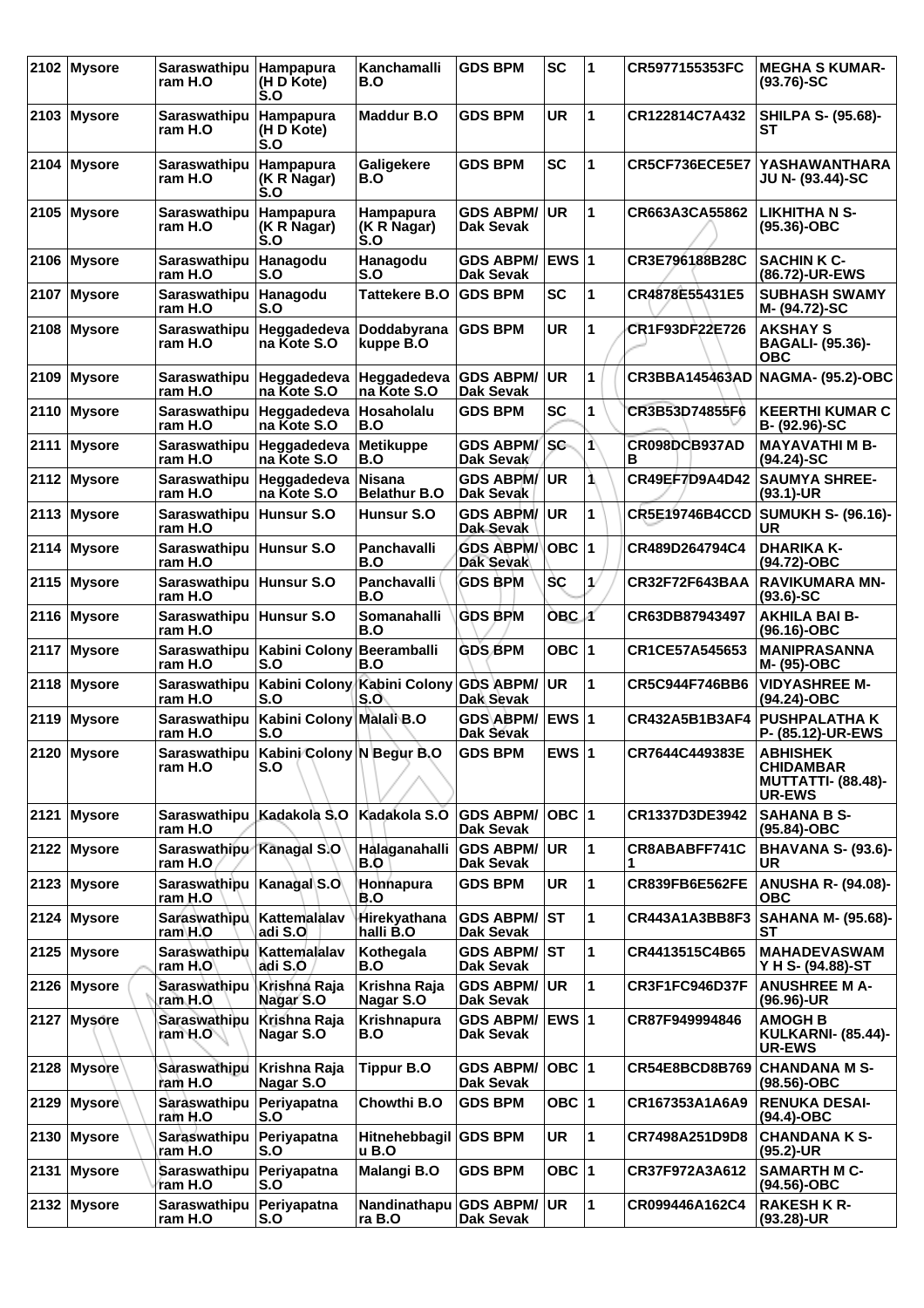| 2133 | <b>Mysore</b>  | Saraswathipu<br>ram H.O            | Periyapatna<br>S.O               | Nandinathapu GDS BPM<br>ra B.O      |                                      | EWS $ 1$  |              | <b>CR27DD514944BD</b> | <b>CHARAN KUMAR C</b><br>R- (93.44)-UR-EWS           |
|------|----------------|------------------------------------|----------------------------------|-------------------------------------|--------------------------------------|-----------|--------------|-----------------------|------------------------------------------------------|
|      | 2134 Mysore    | <b>Saraswathipu</b><br>ram H.O     | Rathnapuri<br>Colony S.O         | Karimuddana<br>halli B.O            | <b>GDS ABPM/</b><br>Dak Sevak        | UR.       | 1            | CR2889E42F4A5D        | <b>CHAYA R</b><br><b>RAMPURE- (95.36)-</b><br>UR     |
|      | 2135 Mysore    | <b>Saraswathipu</b><br>ram H.O     | Ravandur S.O                     | Ravandur S.O                        | <b>GDS ABPM/</b><br><b>Dak Sevak</b> | OBC  1    |              | CR13CA864D1542        | <b>MONIKA A P- (95.2)-</b><br><b>OBC</b>             |
|      | 2136 Mysore    | Saraswathipu<br>ram H.O            | Saligrama<br>S.O (Mysore)        | <b>Ballur B.O</b>                   | <b>GDS ABPM/</b><br>Dak Sevak        | <b>UR</b> | 1            | <b>CR2C49645FCBE5</b> | <b>POORNIMA H M-</b><br>(94.88)-OBC                  |
|      | 2137 Mysore    | Saraswathipu<br>ram H.O            | Saligrama<br>S.O (Mysore)        | Chikkanayaka GDS BPM<br>nahalli B.O |                                      | <b>SC</b> | 1            | CR4E63596C549B        | <b>VIDYASHREE</b><br><b>HAJJE- (94.24)-SC</b>        |
|      | 2138 Mysore    | <b>Saraswathipu</b><br>ram H.O     | <b>Saligrama</b><br>S.O (Mysore) | Haradanahalli GDS BPM<br>B.O        |                                      | <b>UR</b> | 1            | CR19E42E7B6366        | <b>KRUTHIKA S R-</b><br>$(95.2)$ -OBC                |
| 2139 | Mysore         | <b>Saraswathipu</b><br>ram H.O     | Saligrama<br>S.O (Mysore)        | Sigavalu B.O                        | <b>GDS BPM</b>                       | <b>SC</b> | 1            | CR82ADA47BFCD<br>2    | <b>NISHCHITHA M-</b><br>$(92.8) - SC$                |
|      | 2140 Mysore    | Saraswathipu<br>ram H.O            | Sargur S.O                       | <b>Hanchipura</b><br>B.O            | <b>GDS ABPM/</b><br>Dak Sevak        | $OBC$ 1   |              | CR3FFA2597C1CD        | <b>SHARVARI K</b><br>GOWDA- (93.6)-<br>ОВС           |
|      | 2141 Mysore    | Saraswathipu Sargur S.O<br>ram H.O |                                  | Itna B.O                            | <b>GDS ABPM/</b><br>Dak Sevak        | <b>SC</b> | 1            | CR1E1944349C59        | SAGAR S- (90.72)-<br><b>SC</b>                       |
|      | 2142 Mysore    | Saraswathipu<br>ram H.O            | Sargur S.O                       | <b>M C Thalalu</b><br>B.O           | <b>GDS BPM</b>                       | UR        | 1            | CR4FED5A294E4B        | <b>VARDHANA</b><br><b>RAJASIMHA J-</b><br>(92.16)-UR |
|      | $2143$ Mysore  | Saraswathipu<br>ram H.O            | Sargur S.O                       | Sargur S.O                          | <b>GDS ABPM/</b><br>Dak Sevak        | <b>UR</b> | $\mathbf{1}$ | CR77C33B5448DF        | TEJA V- (93.28)-<br>ОВС                              |
| 2144 | Mysore         | Saraswathipu<br>ram H.O            | Yelwal S.O                       | <b>Dadadakallah</b><br>alli B.O     | <b>GDS ABPM/</b><br>Dak Sevak        | <b>SC</b> | 1            | CR759FBB6E8871        | <b>SUMITHA M- (92.8)-</b><br>SC                      |
|      | $2145$ Mysore  | Saraswathipu<br>ram H.O            | Yelwal S.O                       | Kallur<br>Naganahalli<br>B.O        | <b>GDS ABPM/</b><br>Dak Sevak        | OBC  1    |              | CR16BE4E576AFE        | HITYSHI R- (95.36)-<br><b>OBC</b>                    |
|      | 2146 Nanjangud | Kollegal H.O                       | <b>Bannur S.O</b>                | Doddamulago GDS ABPM/<br>du B.O     | <b>Dak Sevak</b>                     | <b>UR</b> | 1            | CR28BA371424D7        | <b>SANGEETHA B M-</b><br>(92.48)-OBC                 |
|      | 2147 Nanjangud | Kollegal H.O                       | <b>Bannur S.O</b>                | Heggur B.O                          | <b>GDS ABPM/</b><br><b>Dak Sevak</b> | EWS 1     |              | cr8b315f4b9dfd        | <b>VIRUPAKSHA-</b><br>(72.32)-UR-EWS                 |
| 2148 | Nanjangud      | Kollegal H.O                       | <b>Bannur S.O</b>                | Kethupura<br>B.O                    | <b>GDS BPM</b>                       | EWS $ 1$  |              | CR7ED9492C12C5        | <b>PUNITH B- (90.72)-</b><br><b>UR-EWS</b>           |
| 2149 | Nanjangud      | Kollegal H.O                       | <b>Bannur S.O</b>                | Madigahalli<br>B.O                  | <b>GDS BPM</b>                       | <b>UR</b> | 1            | CR7163C5AF75D4        | <b>SUMA S- (94.4)-UR</b>                             |
|      | 2150 Nanjangud | Kollegal H.O                       | <b>Bannur S.O</b>                | <b>Maliyur B.O</b>                  | <b>GDS ABPM/</b><br>Dak Sevak        | OBC  1    |              | CR845454FAAFFA        | <b>PRATHEEKA M-</b><br>$(93.92)$ -OBC                |
|      | 2151 Nanjangud | Kollegal H.O                       | <b>Bannur S.O</b>                | Turuganur<br>B.O                    | GDS ABPM/ ST<br>Dak Sevak            |           | 1            | CR81DB2893D974        | ASHA B- (91.04)-ST                                   |
|      | 2152 Nanjangud | Kollegal H.O                       | Bannur S.O                       | Turuganur<br>B.O                    | <b>GDS BPM</b>                       | OBC $ 1$  |              | CR2424E41411E1        | <b>NAVYASHREE B B-</b><br>(94.24)-OBC                |
|      | 2153 Nanjangud | Kollegal H.O                       | Chamarajana<br>gara S.O          | Bedaguli B.O                        | <b>GDS BPM</b>                       | OBC $ 1$  |              | CR2B4A476185FF        | <b>SINCHANA K N-</b><br>$(93.44)$ -OBC               |
| 2154 | Nanjangud      | Kollegal H.O                       | Chamaraiana<br>gara S.O          | Chamarajana<br>gara S.O             | <b>GDS ABPM/</b><br>Dak Sevak        | UR.       | 1            | <b>CR27EA86EC9849</b> | <b>SPOORTHI RAO-</b><br>(96.64)-UR                   |
|      | 2155 Nanjangud | Kollegal H.O                       | Chamarajana<br>gara S.O          | <b>Madapura</b><br>B.Oʻ             | <b>GDS ABPM/</b><br>Dak Sevak        | EWS 1     |              | CR3B3A7A7616A5        | <b>AADARSHA M V-</b><br>(84)-UR-EWS                  |
|      | 2156 Nanjangud | Kollegal H.O                       | Chamarajana<br>gara S.O          | Shivapura<br>B.O                    | <b>GDS ABPM/</b><br>Dak Sevak        | OBC $ 1 $ |              | CR32DC1D4AD2C<br>F    | <b>PREETHU M- (93.1)-</b><br><b>OBC</b>              |
| 2157 | Nanjangud      | Kollegal H.O.                      | Cowdalli S.O                     | Cowdalli S.O                        | <b>GDS ABPM/</b><br>Dak Sevak        | OBC  1    |              | CR3AFF45C92864        | <b>MALLESHA M-</b><br>(92.64)-OBC                    |
| 2158 | Nanjangud      | Kollegal H.O                       | Cowdalli S.O                     | Kurahatti<br>Hosur B.O              | <b>GDS ABPM/</b><br>Dak Sevak        | UR.       | 1            | CR73847AE8B8D7        | <b>SANJEEVINI</b><br><b>PUJERI- (92.64)-UR</b>       |
| 2159 | Nanjangud      | Kollegal H.O                       | Cowdalli S.O                     | Vadakehalla<br>B.O                  | <b>GDS BPM</b>                       | <b>SC</b> | 1            | CR3372FCFAA43C        | <b>HARISHNAIKA M-</b><br>$(94.08)$ -SC               |
| 2160 | Nanjangud      | Kollegal H.O                       | Gargeshwari<br>S.O               | Kempainahun GDS BPM<br>di B.O       |                                      | <b>UR</b> | 1            | <b>CR8A7E9E1A584D</b> | <b>MEGHA S- (94.56)-</b><br>UR.                      |
| 2161 | Nanjangud      | Kollegal H.O                       | Haradanahalli<br>S.O             | Ankasettypur<br>a B.O               | <b>GDS ABPM/</b><br>Dak Sevak        | UR.       | 1            | CR39DD7226F243        | <b>LAVANYA P-</b><br>$(93.12)-SC$                    |
|      | 2162 Nanjangud | Kollegal H.O                       | Haradanahalli<br>S.O             | Attagulipura<br>B.O                 | <b>GDS ABPM/</b><br>Dak Sevak        | ∣UR.      | 1            | CR7291B64C5D54        | <b>MALAVIKA N- (92)-</b><br><b>OBC</b>               |
| 2163 | Nanjangud      | Kollegal H.O                       | Kagalavadi<br>S.O                | <b>Gulipura B.O</b>                 | <b>GDS ABPM/</b><br>Dak Sevak        | OBC  1    |              | CR4C423E3DCFB8        | RAKSHITHA R-<br>$(92.32)$ -OBC                       |
| 2164 | Nanjangud      | Kollegal H.O                       | Kagalavadi<br>S.O                | Honganur<br>B.O                     | <b>GDS ABPM/</b><br>Dak Sevak        | UR.       | 1            | CR2F1948439F26        | <b>SHREEVALYA N-</b><br>$(93.28) - SC$               |
| 2165 | Nanjangud      | Kollegal H.O                       | Kollegal H.O                     | Kothanur B.O                        | <b>GDS ABPM/</b><br>Dak Sevak        | UR.       | $\mathbf{1}$ | CR1827BDB75486        | <b>POOJASHREE S-</b><br>$(93.6)$ -OBC                |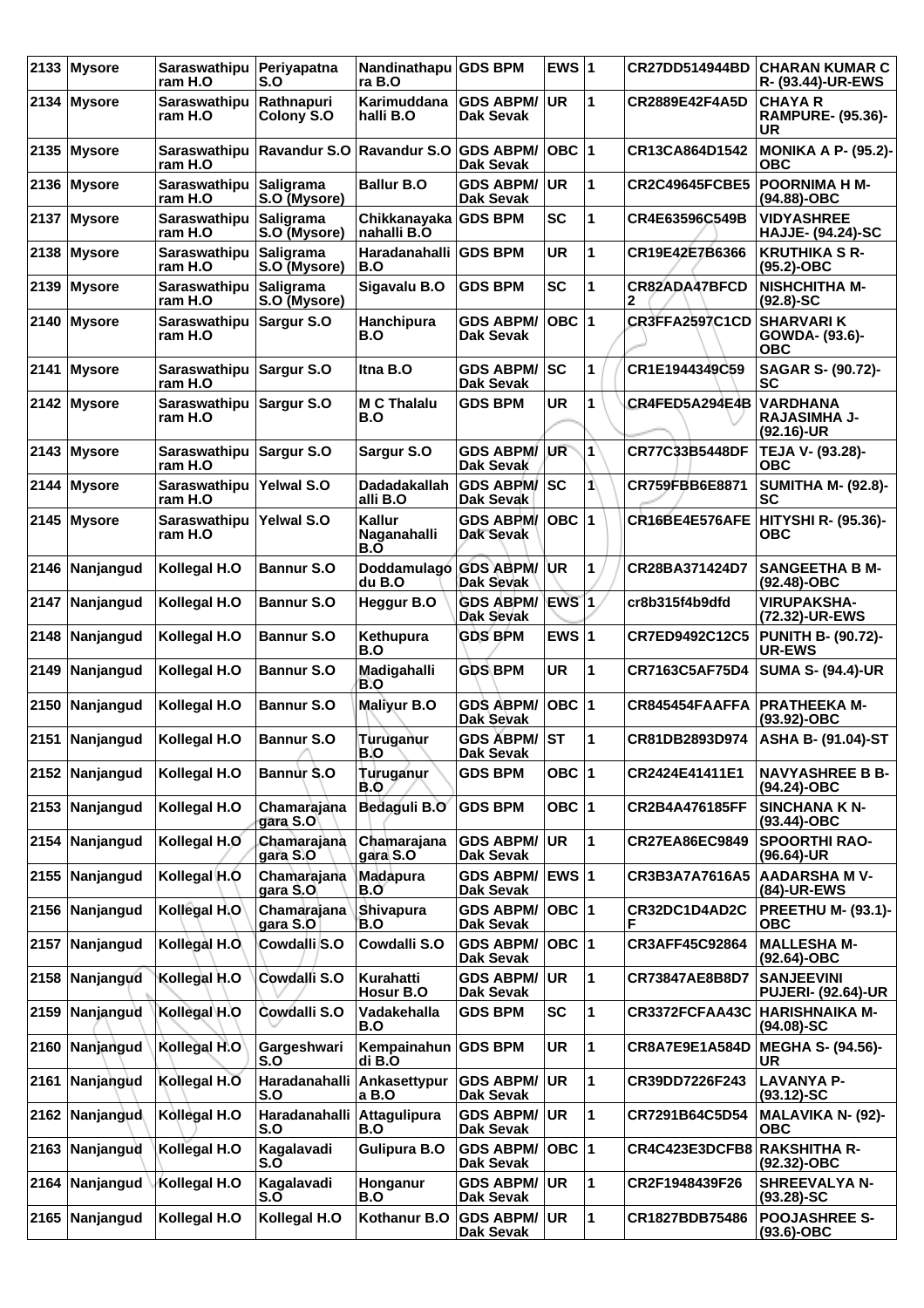|      | 2166 Nanjangud   | Kollegal H.O      | Kollegal H.O                        | <b>Sargur</b><br>Kollegal B.O   | <b>GDS ABPM/</b><br><b>Dak Sevak</b> | OBC  1      |    | CR16A4AC963B56            | <b>RAKSHITHA R-</b><br>(92.64)-OBC                 |
|------|------------------|-------------------|-------------------------------------|---------------------------------|--------------------------------------|-------------|----|---------------------------|----------------------------------------------------|
|      | 2167 Nanjangud   | Kollegal H.O      | Mamballi S.O                        | Hosamalangi<br>B.O              | <b>GDS BPM</b>                       | OBC $ 1$    |    | CR11CB7D7B22E<br>Α        | <b>NIVEDITHA N-</b><br>$(93.44) - OBC$             |
| 2168 | Nanjangud        | Kollegal H.O      | <b>Old Sosale</b><br>S.O            | Kolathur B.O                    | <b>GDS ABPM/</b><br><b>Dak Sevak</b> | <b>UR</b>   | 1  | CR85FE645B76C7            | <b>MALLESHA K- (92)-</b><br><b>UR</b>              |
| 2169 | Nanjangud        | Kollegal H.O      | <b>Old Sosale</b><br>S.O            | <b>Old Sosale</b><br>S.O        | <b>GDS ABPM/</b><br>Dak Sevak        | OBC  2      |    | CR184F77E2E576            | <b>PRADEEP NAGESH</b><br>KOLI- (93.6)-OBC          |
|      | 2170 Nanjangud   | Kollegal H.O      | <b>Old Sosale</b><br>S.O            | <b>Old Sosale</b><br>S.O        | <b>GDS ABPM/</b><br>Dak Sevak        | OBC  2      |    |                           | CR789CABF24CD6 THEJAS C- (93.12)-<br><b>OBC</b>    |
| 2171 | Nanjangud        | Kollegal H.O      | <b>Old Sosale</b><br>S.O            | <b>Old Sosale</b><br>S.O        | <b>GDS ABPM/</b><br>Dak Sevak        | PWD 1<br>-A |    | CR45C68348D22E            | RANJITHA N- (84)-<br><b>PWD-A</b>                  |
| 2172 | Nanjangud        | Kollegal H.O      | <b>Old Sosale</b><br>S.O            | Somanathapu<br>ra B.O           | <b>GDS ABPM/</b><br>Dak Sevak        | OBC  1      |    | CR27E5FA7CA8C4            | <b>BHAVANA B G-</b><br>(92.96)-OBC                 |
|      | 2173 Nanjangud   | Kollegal H.O      | <b>Old Sosale</b><br>S.O            | <b>Ukkalagere</b><br>B.O        | <b>GDS BPM</b>                       | UR          | 1  | <b>CR23CD13924BAB</b>     | <b>NAGENDRA</b><br><b>PRASAD L- (93.28)-</b><br>UR |
| 2174 | Nanjangud        | Kollegal H.O      | Ramasamudr<br>a S.O<br>(Chamrajnaga | Chandakavad<br>i B.O            | <b>GDS ABPM/</b><br>Dak Sevak        | OBC  1      |    | CR2AA414FBD7E3 PALLAVISS- | $(93.1) - OBC$                                     |
|      | 2175 Nanjangud   | Kollegal H.O      | Ramasamudr<br>a S.O<br>(Chamrajnaga | Hebbasur B.O                    | <b>GDS ABPM/</b><br>Dak Sevak        | $OBC$ 1     |    | CR49D2B9147C35            | PRIYA H R- (91.84)-<br>ОВС                         |
|      | 2176 Nanjangud   | Kollegal H.O      | <b>T</b> Narasipura<br>S.O          | <b>Muguru B.O</b>               | GDS ABPM/<br>Dak Sevak               | <b>UR</b>   |    | CR37A2CB87AAD             | <b>JAYACHANDRA</b><br>MS- (95.52)-SC               |
| 2177 | <b>Nanjangud</b> | Kollegal H.O      | <b>T Narasipura</b><br>S.O          | Vatalu B.O                      | <b>GDS BPM</b>                       | OBC $ 1$    |    | CR39838896E79F            | KAVITHA B- (93.28)-<br><b>OBC</b>                  |
|      | 2178 Nanjangud   | Kollegal H.O      | <b>Talakad S.O</b>                  | Kaveripura<br>B.O               | <b>GDS ABPM/</b><br><b>Dak Sevak</b> | OBC $ 1$    |    | CR06E947F354E8            | <b>THAMILSELVI M-</b><br>$(93.76) - OBC$           |
| 2179 | Nanjangud        | Kollegal H.O      | Yelandur S.O                        | Ambale B.O                      | <b>GDS ABPM/</b><br><b>Dak Sevak</b> | OBC         | 1/ | CR6A9E368AD4EF            | <b>ASHOKA T M-</b><br>(91.52)-OBC                  |
| 2180 | Nanjangud        | Kollegal H.O      | Yelandur S.O                        | <b>B R Hills B.O</b>            | <b>GDS ABPM/</b><br>Dak Sevak        | EWS 1       |    | CR2A448C9B5149            | <b>THEJASWINI M-</b><br>(88.32)-UR-EWS             |
| 2181 | Nanjangud        | Kollegal H.O      | Yelandur S.O                        | Ganiganur<br>B.O                | <b>GDS ABPM/</b><br>Dak Sevak        | UR.         | 1  | CR0F88D2C9118E            | <b>MANOJ R- (93.44)-</b><br>SC                     |
| 2182 | Nanjangud        | Kollegal H.O      | Yelandur S.O                        | Honnur B.O                      | <b>GDS BPM</b>                       | UR          | 1  | CR82574AA3B997            | <b>SANJAYPRABHUK</b><br>P- (96)-SC                 |
| 2183 | Nanjangud        | Kollegal H.O      | Yelandur S.O                        | Kestur<br>Yelandur B.O          | <b>GDS BPM</b>                       | OBC $ 1$    |    | CR88DF842E77F8            | <b>DEEPIKA N G-</b><br>$(96.8)-OBC$                |
|      | 2184 Nanjangud   | Kollegal H.O      | Yelandur S.O                        | Shivakalli B.O GDS BPM          |                                      | EWS $ 1$    |    | CR52B94C17D467            | <b>CHETHAN B-</b><br>(81.44)-UR-EWS                |
|      | 2185 Nanjangud   | Nanjangud<br>H.O  | Begur S.O                           | Begur S.O.                      | <b>GDS ABPM/</b><br>Dak Sevak        | ∣UR.        | 1  | CR82AD76EB2FF4            | <b>BYRANAYAKA S-</b><br>$(95)-ST$                  |
|      | 2186 Nanjangud   | Nanjangud<br>H.O  | <b>Gundlupet</b><br>S.O             | <b>Bachahalli</b><br>B.O        | <b>GDS BPM</b>                       | OBC $ 1$    |    | CR7AFD59322E59            | <b>BHOOMIKA M-</b><br>(94.72)-OBC                  |
|      | 2187 Nanjangud   | Nanjangud<br>H.O  | Gundlupet<br>S.O                    | Bettahalli B.O                  | <b>GDS BPM</b>                       | <b>UR</b>   | 1  | CR3E3B4E9D5CA<br>F        | <b>RAMYA S- (93.76)-</b><br><b>UR</b>              |
| 2188 | Nanjangud        | Nanjangud<br>H.O. | <b>Gundlupet</b><br>S.O             | <b>Nenekatte</b><br>B.O         | <b>GDS BPM</b>                       | <b>UR</b>   | 1  | CR343B1DA1182D            | <b>ADARSHA P- (92.8)-</b><br>UR                    |
| 2189 | Nanjangud        | Nanjangud<br>H.O  | Hangala S.O                         | Kaligowdana<br>halli B.O        | <b>GDS BPM</b>                       | <b>ST</b>   | 1  | <b>CR359FE734F4DB</b>     | <b>SWARNA D- (92.8)-</b><br><b>ST</b>              |
| 2190 | Nanjangud        | Nanjangud<br>H.O  | Harave S.O                          | Mukkadahalli<br>B.O             | <b>GDS BPM</b>                       | <b>UR</b>   | 1  | CR1B4C4E4BF18A            | <b>MADHU S- (90.56)-</b><br><b>OBC</b>             |
| 2191 | Nanjangud        | Nanjangud<br>H.O` | Harave S.O                          | Thammadahal GDS ABPM/<br>li B.O | Dak Sevak                            | UR.         | 1  | CR5D5312B8294C            | <b>DARSHAN- (92.2)-</b><br>UR                      |
|      | 2192 Nanjangud   | Nanjangud<br>H.O  | Harave S.O                          | Thammadahal GDS BPM<br>li B.O   |                                      | <b>UR</b>   | 1  | cr5a567442a1e5            | <b>VINAY N- (93.6)-UR</b>                          |
|      | 2193 Nanjangud   | Nanjangud<br>H.O  | Hullahalli S.O                      | Chandrawadi<br>B.O              | <b>GDS ABPM/</b><br>Dak Sevak        | EWS 1       |    | CR792962F4AD4D            | <b>ANANDA S R-</b><br>(82.88)-UR-EWS               |
| 2194 | Nanjangud        | Nanjangud<br>H.O  | Hullahalli S.O                      | Heggadahalli<br>B.O             | <b>GDS BPM</b>                       | <b>UR</b>   | 1  | CR18789745FE2B            | <b>APOORVA M-</b><br>(96.48)-OBC                   |
| 2195 | Nanjangud        | Nanjangud<br>H.O  | Hura S.O<br>(Mysore)                | Devarayasetti<br>pura B.O       | <b>GDS BPM</b>                       | <b>UR</b>   | 1  | <b>CR7B1D9B8734EE</b>     | YASHWANTH L-<br>$(91.2)$ -SC                       |
|      | 2196 Nanjangud   | Nanjangud<br>H.O  | Hura S.O<br>(Mysore)                | Hadya B.O                       | <b>GDS ABPM/</b><br>Dak Sevak        | UR          | 1  | CR09E28F11A7D6            | <b>PRAMODINI S-</b><br>$(93.44)$ -OBC              |
|      | 2197 Nanjangud   | Nanjangud<br>H.O  | Hura S.O<br>(Mysore)                | Haginavalu<br>B.O               | <b>GDS BPM</b>                       | SC          | 1  | <b>CR62C85FD497CD</b>     | <b>PRIYANKA G-</b><br>$(93.44)$ -SC                |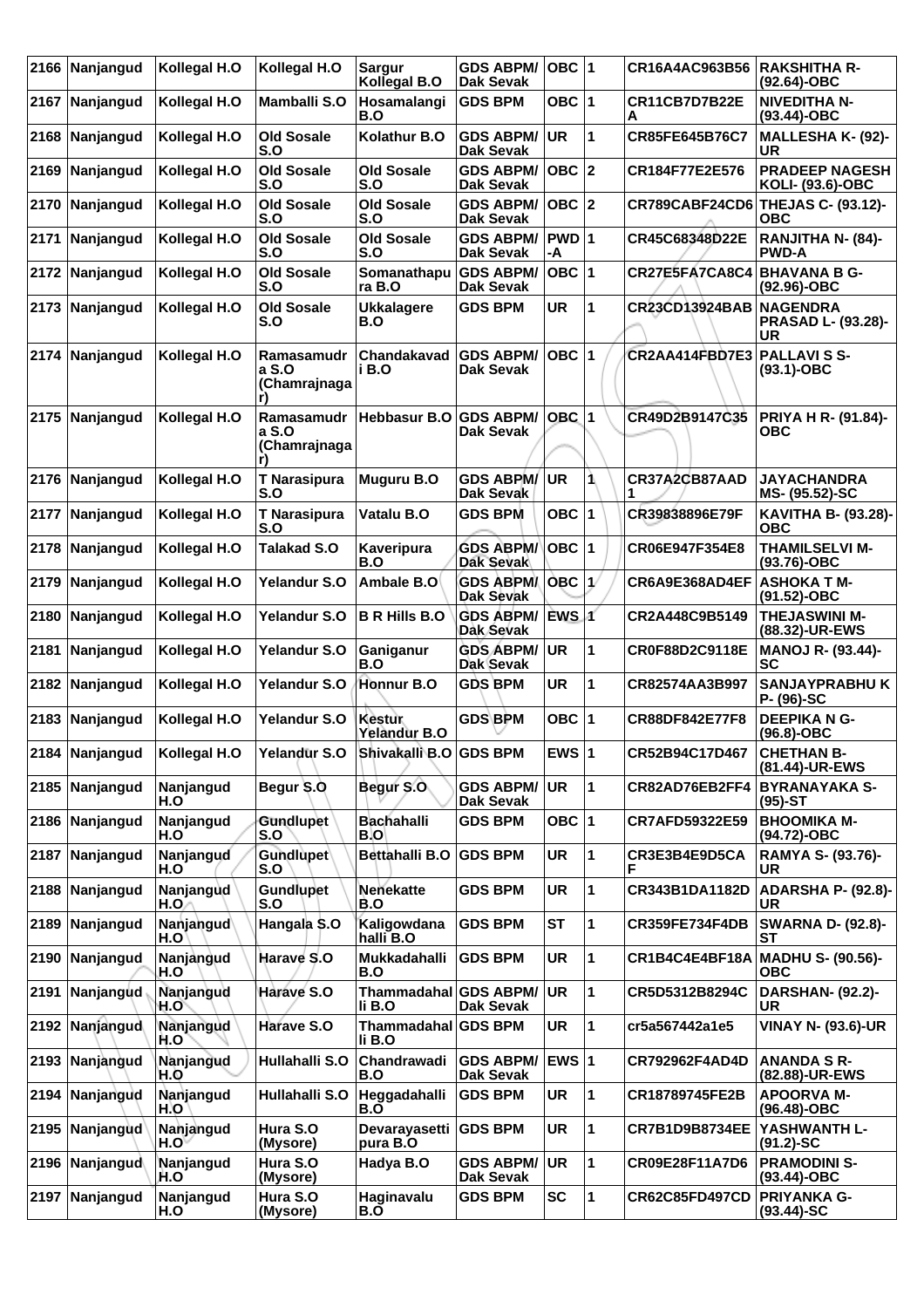| 2198 | Nanjangud      | Nanjangud<br>H.O        | Hura S.O<br>(Mysore)        | Hallare B.O                 | <b>GDS BPM</b>                       | PWD 1<br>-C |              | CR146247D4F387               | <b>M MAHESH- (93.1)-</b><br><b>PWD-C</b>                                       |
|------|----------------|-------------------------|-----------------------------|-----------------------------|--------------------------------------|-------------|--------------|------------------------------|--------------------------------------------------------------------------------|
| 2199 | Nanjangud      | Nanjangud<br>H.O        | Hura S.O<br>(Mysore)        | Hosakadajett<br>y B.O       | <b>GDS ABPM/</b><br>Dak Sevak        | OBC  1      |              | CR7614CD755D64               | <b>MEGHANA R-</b><br>(90.24)-OBC                                               |
| 2200 | Nanjangud      | Nanjangud<br>H.O        | Hura S.O<br>(Mysore)        | Hura S.O<br>(Mysore)        | <b>GDS ABPM/</b><br>Dak Sevak        | <b>UR</b>   | 1            | <b>CR14628DB856AC</b>        | <b>MEGHANA N-</b><br>$(93.44)$ -UR                                             |
| 2201 | Nanjangud      | Nanjangud<br>H.O        | Hura S.O<br>(Mysore)        | <b>Maduvinahalli</b><br>B.O | <b>GDS BPM</b>                       | OBC $ 1$    |              | CR862FD761427B               | <b>VISHWANATH S-</b><br>$(92.48)$ -OBC                                         |
| 2202 | Nanjangud      | Nanjangud<br>H.O        | Hura S.O<br>(Mysore)        | Valagere B.O                | <b>GDS BPM</b>                       | <b>UR</b>   | 1            | CR644F4374F334               | <b>ANITHA M- (93.92)-</b><br>ОВС                                               |
| 2203 | Nanjangud      | Nanjangud<br>H.O        | Kalale S.O                  | Devarasanah<br>alli B.O     | <b>GDS ABPM/</b><br>Dak Sevak        | PWD 1<br>-В |              | CR58F9B9EE1836               | <b>RAVIKUMAR T-</b><br>(72.8)-PWD-B                                            |
| 2204 | Nanjangud      | Nanjangud<br>H.O        | Kalale S.O                  | Kalale S.O                  | <b>GDS ABPM/</b><br>Dak Sevak        | OBC $ 1$    |              | <b>CR4BB6478CCC59</b>        | LOKESHA M- (93.6)- <br>овс                                                     |
| 2205 | Nanjangud      | Nanjangud<br>H.O        | Kalale S.O                  | <b>Kugalur B.O</b>          | <b>GDS BPM</b>                       | <b>SC</b>   | 1            | CR38FBB9A56DE4               | <b>MOHAN BABU M-</b><br>$(94.24)-SC$                                           |
| 2206 | Nanjangud      | Nanjangud<br>H.O        | Kalale S.O                  | <b>Sinduvalli</b><br>B.O    | <b>GDS BPM</b>                       | <b>SC</b>   | 1            | CR2DB4F124A888               | <b>NAGENDRA R-</b><br>$(93.6) - SC$                                            |
| 2207 | Nanjangud      | Nanjangud<br>H.O        | <b>Kavalande</b><br>S.O     | Hemmaragala<br>B.O          | <b>GDS BPM</b>                       | <b>UR</b>   | 1            | CR33F29B1A1C8E               | <b>MAHESHWARIN-</b><br>(96.64)-OBC                                             |
| 2208 | Nanjangud      | Nanjangud<br>H.O        | <b>Nagarle S.O</b>          | <b>Biligere B.O</b>         | <b>GDS BPM</b>                       | <b>SC</b>   | 1            | CR28A4AB4C6D45 SHIVAKUMAR P- | $(95.04)-SC$                                                                   |
| 2209 | Nanjangud      | Nanjangud<br>H.O        | Nagarle S.O                 | <b>Suttur B.O</b>           | <b>GDS BPM</b>                       | OBC 1       |              | CR1BA31831A18C               | <b>SATHISHA H R-</b><br>(94.88)-OBC                                            |
| 2210 | Nanjangud      | <b>Naniangud</b><br>H.O | Nanjangud<br>H.O            | Nanjangud<br>H.O            | <b>GDS ABPM/</b><br>Dak Sevak        | <b>UR</b>   | 1            | CR6A829B7D8362               | <b>RANJINI V- (97.44)-</b><br><b>UR</b>                                        |
| 2211 | Nanjangud      | Nanjangud<br>H.O        | Tagadur S.O                 | Devanur B.O                 | <b>GDS ABPM/</b><br>Dak Sevak        | <b>UR</b>   | 1            | CR22879144C373               | <b>ARCHANA S- (94.4)-</b><br>UR                                                |
|      | 2212 Nanjangud | Nanjangud<br>H.O        | <b>Thandavapur</b><br>a S.O | K S Hundi<br>B.O            | <b>GDS ABPM/</b><br><b>Dak Sevak</b> | OBC $ 1$    |              | CR344898614A6C               | <b>SINDHU B- (93.44)-</b><br><b>OBC</b>                                        |
| 2213 | Nanjangud      | Nanjangud<br>H.O        | <b>Thandavapur</b><br>a S.O | Thandavapur<br>a S.O        | <b>GDS ABPM/</b><br>Dak Sevak        | IST.        | 1/           | CR77782E89B727               | <b>POOJAD</b><br><b>BELLALE- (92.8)-ST</b>                                     |
| 2214 | Nanjangud      | Nanjangud<br>H.O        | Tirukanambi<br>S.O          | Depapura B.O.               | <b>GDS BPM</b>                       | EWS 1       |              | CR04885C614F69               | <b>SHIVASWAMY M-</b><br>(87.68)-UR-EWS                                         |
| 2215 | Nanjangud      | Nanjangud<br>H.O        | Tirukanambi<br>S.O          | Kilagere B.O                | <b>GDS BPM</b>                       | <b>ST</b>   | 1            | CR1FA6CC9B76C2               | <b>CHANDANA H K-</b><br>$(92)$ -ST                                             |
| 2216 | Nanjangud      | Nanjangud<br>H.O        | Tirukanambi<br>S.O          | Lakkur B.O                  | <b>GDS BPM</b>                       | <b>UR</b>   | 1            | CR21A12982BCB9               | <b>CHAITHRA M-</b><br>$(92.32) - SC$                                           |
|      | 2217 Nanjangud | Nanjangud<br>H.O        | Tirukanambi<br>S.O          | Paduguru B.O GDS BPM        |                                      | OBC $ 1$    |              | CR575DE9D457F9               | <b>ANNAPOORNA B</b><br>M- (92.32)-OBC                                          |
|      | 2218 Puttur    | Karkala H.O             | Bajegoli S.O                | Bajegoli S.O GDS ABPM/UR    | <b>Dak Sevak</b>                     |             | 1            |                              | CR366FE9D4EDD9 POOJA I BHAGOJI-<br>$(93.28)$ -UR                               |
|      | 2219   Puttur  | Karkala H.O             | Bajegoli S.O                | Mala B.O                    | <b>GDS ABPM/ST</b><br>Dak Sevak      |             | 1            | <b>CR8CAF48FA8587</b>        | <b>SUPREETHA-</b><br>$(91.52)$ -ST                                             |
|      | 2220 Puttur    | Karkala H.O             | Belvai S.O                  | Belvai S.O                  | <b>GDS ABPM/</b><br>Dak Sevak        | <b>UR</b>   | 1            | CR4A64FB986269               | <b>PRATHIKSHA N-</b><br>(94.08)-OBC                                            |
|      | 2221 Puttur    | Karkala H.O             | Belvai S.O                  | Moodumarna<br>d B.O         | <b>GDS BPM</b>                       | UR.         | 1            | <b>CR8468AA7217BC</b>        | <b>VINUTHA- (94.24)-</b><br>SТ                                                 |
|      | 2222 Puttur    | Karkala H.O.            | Hebri S.O                   | Hebri S.O                   | <b>GDS ABPM/ SC</b><br>Dak Sevak     |             | 1            | CR29D4543E4EB2               | <b>CHANDRASHEKHA</b><br>RA- (89.76)-SC                                         |
|      | 2223 Puttur    | Karkala H.O             | Hebri S.O                   | Hebri S.O                   | <b>GDS ABPM/</b><br>Dak Sevak        | ∣UR.        | 1            | CR4E4378F431A1               | <b>ASMITHA C</b><br>SHETTY- (93.12)-<br><b>OBC</b>                             |
|      | 2224 Puttur    | Karkala H.O             | Kallamundkur<br>S.O         | Kudripadavu<br>B.O          | <b>GDS ABPM/</b><br>Dak Sevak        | UR.         | 1            | CR4A9A391166FE               | <b>POOJA K- (94.4)-</b><br><b>OBC</b>                                          |
|      | 2225 Puttur    | Karkala H.O             | Kodangallu<br>$S_{1}O'$     | Kodangallu<br>S.O           | <b>GDS ABPM/</b><br>Dak Sevak        | OBC  1      |              | CR519B91895947               | <b>PRIYA J- (92.64)-</b><br><b>OBC</b>                                         |
|      | 2226 Puttur    | Karkala H.O             | Kodangallu<br>S.O           | Taccode B.O                 | <b>GDS ABPM/</b><br>Dak Sevak        | OBC  1      |              | CR5D3F121DB59C               | LAVANYA U-<br>(92.48)-OBC                                                      |
|      | 2227 Puttur    | Karkala H.O             | <b>Kukkundur</b><br>S.O     | Attur B.O                   | <b>GDS ABPM/</b><br><b>Dak Sevak</b> | OBC  1      |              | CR34611DC9AB85               | <b>RASHMITHANI-</b><br>(95.04)-OBC                                             |
|      | 2228 Puttur    | Karkala H.O             | <b>Kukkundur</b><br>S.O     | Hirgana B.O                 | <b>GDS ABPM/</b><br>Dak Sevak        | lsc         | 1            | CR7FD57DF17684               | <b>BASAVARAJ</b><br><b>SHERAKHANE-</b><br>$(89.92) - SC$                       |
|      | 2229 Puttur    | Karkala H.O             | <b>Kukkundur</b><br>S.O     | <b>Kukkundur</b><br>S.O     | <b>GDS ABPM/ UR</b><br>Dak Sevak     |             | $\mathbf{2}$ | CR8D46AB75CAB<br>4           | <b>SHIVABHODA</b><br><b>MAHALINGAPPA</b><br><b>HALAGIGOUDAR-</b><br>(94.08)-UR |
|      | 2230 Puttur    | Karkala H.O             | <b>Kukkundur</b><br>S.O     | <b>Kukkundur</b><br>S.O     | <b>GDS ABPM/ UR</b><br>Dak Sevak     |             | 2            | CR34844D17DE92               | <b>VANDITHA- (93.44)-</b><br>SТ                                                |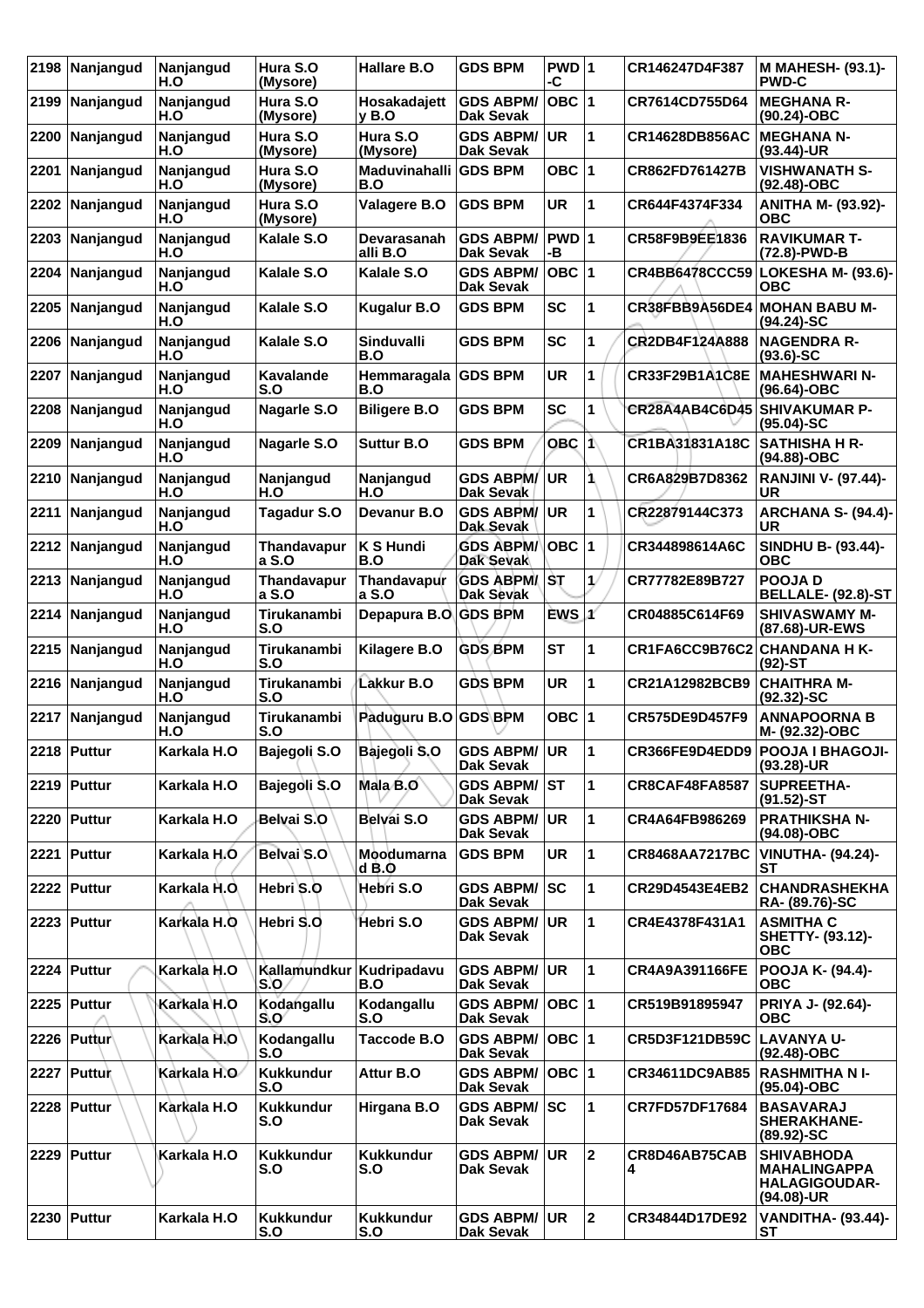|      | 2231 Puttur   | Karkala H.O          | <b>Mithabail S.O</b>            | <b>Mithabail S.O</b>              | <b>GDS ABPM/</b><br><b>Dak Sevak</b>   | $PWD$ 1<br>-A |              | CR8AFC1CFFB99F BASAVARAJA-    | (77.28)-PWD-A                                                             |
|------|---------------|----------------------|---------------------------------|-----------------------------------|----------------------------------------|---------------|--------------|-------------------------------|---------------------------------------------------------------------------|
|      | 2232 Puttur   | Karkala H.O          | <b>Muniyal S.O</b>              | Kadthala B.O                      | <b>GDS ABPM/</b><br>Dak Sevak          | OBC $ 1$      |              | CR65BDFB9A633A RAVI GIRIYAPPA | <b>UPPAR- (94.24)-</b><br>ОВС                                             |
| 2233 | Puttur        | Karkala H.O          | <b>Muniyal S.O</b>              | Varanga B.O                       | <b>GDS BPM</b>                         | <b>UR</b>     | 1            | CR1AE41A31662A                | <b>PAVITHRA B K-</b><br>(92.96)-OBC                                       |
|      | 2234 Puttur   | Karkala H.O          | Nitte S.O                       | Parappadi<br>B.O                  | <b>GDS ABPM/</b><br><b>Dak Sevak</b>   | <b>UR</b>     | 1            | CR84A961B68544                | <b>DEEKSHA BEKAL</b><br><b>GANGADHAR-</b><br>(92.16)-OBC                  |
|      | 2235   Puttur | Karkala H.O          | Palli S.O                       | <b>Kuntady B.O</b>                | <b>GDS BPM</b>                         | <b>UR</b>     | 1            | <b>CR531D4B462EBA</b>         | <b>SUSHMITHA P-</b><br>(94.72)-OBC                                        |
| 2236 | ∣Puttur       | Karkala H.O          | Palli S.O                       | Ninjoor B.O                       | <b>GDS ABPM/</b><br><b>Dak Sevak</b>   | EWS 1         |              | CR14D155C1FF82                | <b>SRILAXMI BHAT-</b><br>(92.96)-UR-EWS                                   |
| 2237 | Puttur        | Karkala H.O          | Palli S.O                       | Palli S.O                         | <b>GDS ABPM/</b><br><b>Dak Sevak</b>   | <b>UR</b>     | 1            | CR7946F47C9816                | <b>ASHA ACHARTHI-</b><br>(92.32)-OBC                                      |
|      | 2238 Puttur   | Karkala H.O          | <b>Sanur S.O</b>                | Irvathur B.O                      | <b>GDS ABPM/</b><br><b>Dak Sevak</b>   | $OBC$  1      |              | CR1346442AC3A6                | <b>RANJITHA R JAIN-</b><br>$(93.44) - OBC$                                |
| 2239 | Puttur        | Karkala H.O          | Sanur S.O                       | Sanur S.O                         | <b>GDS ABPM/</b><br><b>Dak Sevak</b>   | OBC  1        |              | <b>CR1397E28CAA78</b>         | <b>SUPREETHA-</b><br>$(93.44) - OBC$                                      |
| 2240 | Puttur        | Karkala H.O          | <b>Shirthady S.O</b>            | <b>Mantrady B.O</b>               | <b>GDS ABPM/</b><br><b>Dak Sevak</b>   | OBC $ 1$      |              | CR8C1E2983DF98                | <b>THEJASWINI-</b><br>$(93.6)$ -OBC                                       |
|      | 2241 Puttur   | Puttur(D.K.)<br>H.O  | Adyanadka<br>S.O                | <b>Moodambail</b><br>B.O          | <b>GDS ABPM/</b><br>Dak Sevak          | EWS 1         |              | CR44F3BDCB6B56                | <b>SHREEVARSHA-</b><br>(83.2)-UR-EWS                                      |
| 2242 | Puttur        | Puttur(D.K.)<br>H.O  | <b>Alankar S.O</b>              | Perabe B.O                        | <b>GDS ABPM/ST</b><br>Dak Sevak        |               |              | CR1C4B2E3746C1                | <b>VARSHINI- (92.16)-</b><br><b>ST</b>                                    |
| 2243 | <b>Puttur</b> | Puttur(D.K.)<br>H.O  | <b>Alankar S.O</b>              | Sharavoor<br>B.O                  | <b>GDS BPM</b>                         | EWS 1         |              | CR8AE724DEBDD<br>Е            | <b>AATHMI K M- (97.6)-</b><br><b>UR-EWS</b>                               |
|      | 2244 Puttur   | Puttur(D.K.)<br>H.O  | Aryapu S.O                      | Kuriya B.O                        | <b>GDS ABPM/</b><br>Dak Sevak          | <b>UR</b>     | 1            | <b>CR294429C44EB3</b>         | <b>NARAYANA</b><br><b>SHARMA N- (94.05)-</b><br>UR                        |
|      | 2245 Puttur   | Puttur(D.K.)<br>H.O  | <b>Bantval S.O</b>              | Navoor(Banty GDS ABPMA<br>al) B.O | <b>Dak Sevak</b>                       | UR            | ¥            | CR557B82C379F7                | SHARATH K- (95)-<br><b>UR</b>                                             |
|      | 2246 Puttur   | Puttur(D.K.)<br>H.O  | <b>Bellare S.O</b>              | Peruvaje B.O                      | <b>GDS ABPM/</b><br>Dak Sevak          | lsc           | 1            | CR281A3A3B5C2E                | <b>NAGARAJY</b><br><b>BHAJANTRI-</b><br>$(88.16)-SC$                      |
|      | 2247 Puttur   | Puttur(D.K.)<br>H.O  | <b>Belthangady</b><br>S.O       | Koyyur B.O                        | <b>GDS ABPM/</b><br>Dak Sevak          | lsc           | 1            | CR024989A46ACB                | <b>SATYAVVA</b><br><b>NAGAPPA MADAR-</b><br>$(93.76)$ -SC                 |
|      | 2248 Puttur   | Puttur(D.K.)<br>H.O  | <b>Belthangady</b><br>S.O       | Laila B.O                         | <b>GDS ABPM/</b><br>Dak Sevak          | OBC  1        |              | CR36EAEFBB2697                | <b>SHAINY P SHETTY-</b><br>(96.96)-OBC                                    |
|      | 2249 Puttur   | Puttur(D.K.)<br>H.O  | Belthangady<br>S.O              | Permanu B.O                       | <b>GDS ABPM/SC</b><br><b>Dak Sevak</b> |               | 1            | CR36B8F52768FF                | <b>PUSHPAVATHI-</b><br>$(90.08) - SC$                                     |
|      | 2250 Puttur   | Puttur(D.K.)<br>H.O  | Dharmasthala Kayarthadka<br>S.O | B.O                               | <b>GDS ABPM/</b><br><b>Dak Sevak</b>   | <b>UR</b>     | 1            | CR5147E9985462                | <b>PREETHAM</b><br><b>SHETTY K- (92.8)-</b><br><b>OBC</b>                 |
|      | 2251 Puttur   | Puttur(D.K.)<br>H.O  | Guruvayanak<br>ere S.O          | Sirlalu B.O                       | <b>GDS ABPM/</b><br><b>Dak Sevak</b>   | ∣EWS 1        |              | CR144D825B26FF                | <b>NAGARAJA</b><br><b>SHETTY B- (90.4)-</b><br><b>UR-EWS</b>              |
|      | 2252 Puttur   | Puttur(D.K.)<br>H.O  | Guthigar S.O.                   | Devachalla<br>B.O                 | <b>GDS BPM</b>                         | OBC $ 1$      |              | CR05FDFA34156A                | <b>NAVEENA H S-</b><br>$(93.28)-OBC$                                      |
|      | 2253 Puttur   | Puttur(D.K.)<br>H.O\ | Guthigar S.O                    | Guthigar S.O                      | <b>GDS ABPM/</b><br><b>Dak Sevak</b>   | UR.           | $\mathbf{1}$ | CR6444795DD12B                | <b>NAMITHA G-</b><br>(93.44)-UR                                           |
|      | 2254   Puttur | Puttur(D.K.)<br>H.O  | Guthigar S.O                    | Kalmakar B.O                      | <b>GDS ABPM/</b><br><b>Dak Sevak</b>   | <b>UR</b>     | $\mathbf{1}$ | <b>CR79D4D8AE358F</b>         | <b>SAVITA</b><br><b>MAGADUM- (95.36)-</b><br>UR.                          |
|      | 2255 Puttur   | Puttur(D.K.)<br>H.O  | Ishwaramang<br>ala S.O          | Ishwaramang<br>ala S.O            | <b>GDS ABPM/ ST</b><br>Dak Sevak       |               | 1            | CR23B7E8198E51                | <b>MANJUSHREE B K-</b><br>$(94.05)$ -ST                                   |
|      | 2256 Puttur   | Puttur(D.K.)<br>H.O  | Ishwaramang<br>ala S.O          | Karnoor B.O                       | <b>GDS BPM</b>                         | UR            | $\mathbf{1}$ | CR87D8742944DB                | <b>SUDARSHANA</b><br><b>SHARMA K- (95)-UR</b>                             |
|      | 2257 Puttur   | Puttur(D.K.)<br>H.O  | Ishwaramang<br>ala S.O          | Soole Padavu<br>B.O               | <b>GDS BPM</b>                         | <b>SC</b>     | $\mathbf{1}$ | CR32359284FEC3                | <b>IRANNA</b><br><b>HANUMAPPA</b><br><b>BANDIVADDAR-</b><br>$(89.44)$ -SC |
|      | 2258 Puttur   | Puttur(D.K.)<br>H.O` | Jodumarga<br>S.O                | <b>Badagabellur</b><br>B.O        | <b>GDS BPM</b>                         | OBC $ 1$      |              | CR547943EE6E9F                | <b>SUJANA P- (95.2)-</b><br><b>OBC</b>                                    |
|      | 2259 Puttur   | Puttur(D.K.)<br>H.O  | Jodumarga<br>S.O                | Kallige B.O                       | <b>GDS BPM</b>                         | PWD 1<br>-C   |              | CR7DF3F8693F33                | <b>SWATHI- (92.32)-</b><br><b>PWD-C</b>                                   |
|      | 2260   Puttur | Puttur(D.K.)<br>H.O  | Jodumarga<br>S.O                | <b>Modankap</b><br>B.O            | <b>GDS ABPM/</b><br><b>Dak Sevak</b>   | EWS 1         |              | CR03F13E2C48C6                | <b>NAGARAJA</b><br><b>SAMPGAON S-</b><br>(87.2)-UR-EWS                    |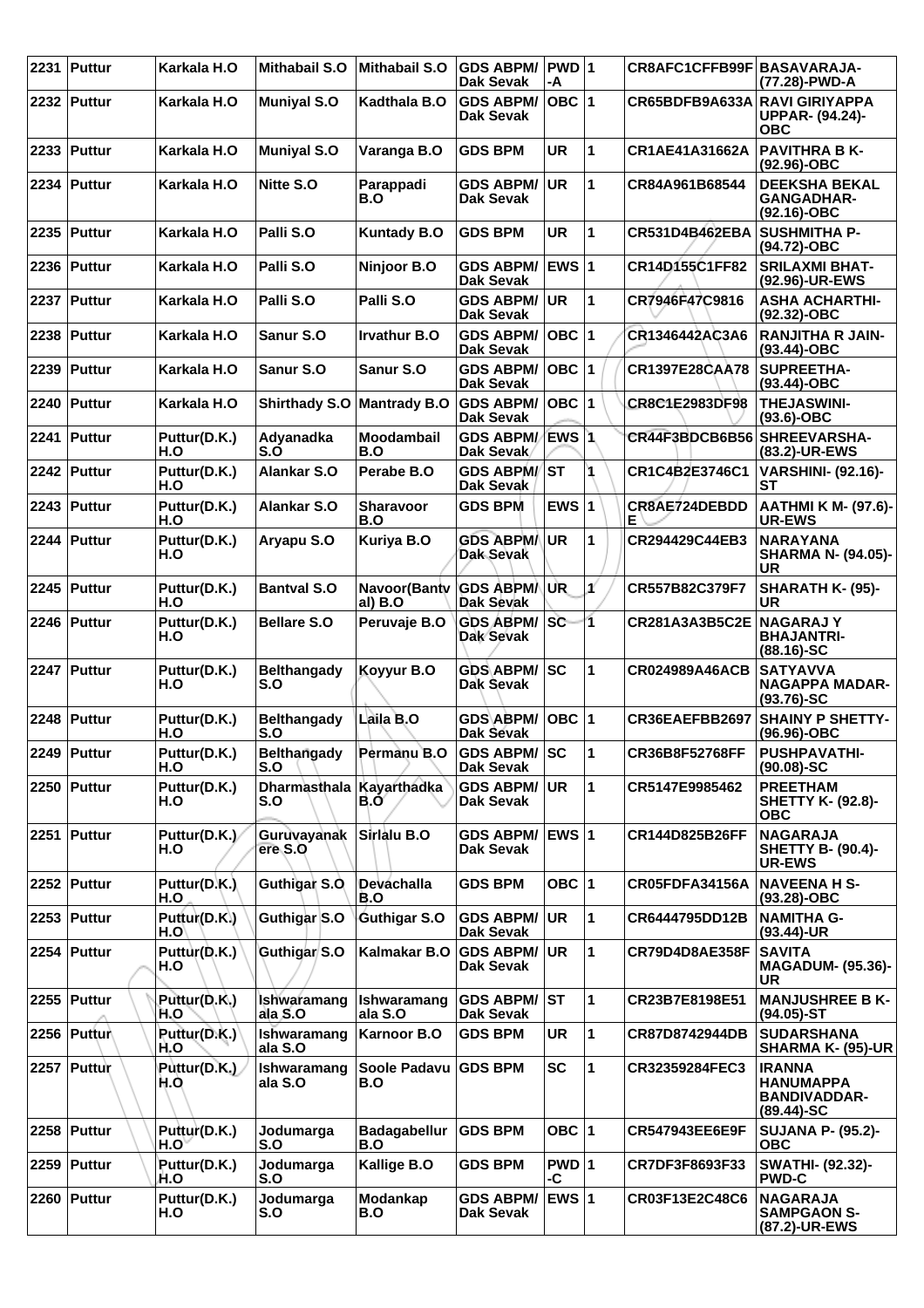|      | 2261 Puttur                    | Puttur(D.K.)<br>H.O                   | Kabaka S.O                     | Kudippady<br>B.O                            | <b>GDS ABPM/</b><br><b>Dak Sevak</b> | UR.         | 1  | CR24AA9EE99FF3              | <b>PAVITHRA KINI U-</b><br>(97.12)-UR                              |
|------|--------------------------------|---------------------------------------|--------------------------------|---------------------------------------------|--------------------------------------|-------------|----|-----------------------------|--------------------------------------------------------------------|
|      | 2262 Puttur                    | Puttur(D.K.)<br>H.O                   | Kadaba S.O                     | Kadaba S.O                                  | <b>GDS ABPM/</b><br>Dak Sevak        | <b>UR</b>   | 1  | CR55DD743E39A6              | <b>HARSHITHASHREE</b><br>N- (95.36)-OBC                            |
|      | 2263   Puttur                  | Puttur(D.K.)<br>H.O                   | Kalleri S.O                    | Uli B.O                                     | <b>GDS ABPM/</b><br><b>Dak Sevak</b> | <b>UR</b>   | 1  | CR71149829FE57              | <b>MEDINI- (92.48)-UR</b>                                          |
| 2264 | Puttur                         | Puttur(D.K.)<br>H.O                   | Kaniyur (Puttu<br>$r)$ S.O     | Yenmur B.O                                  | <b>GDS ABPM/</b><br>Dak Sevak        | UR.         | 1  | CR624B46DF3E8B              | <b>APARNA T- (94.05)-</b><br><b>UR</b>                             |
|      | 2265 Puttur                    | Puttur(D.K.)<br>H.O                   | Kav S.O                        | <b>Badagannur</b><br>B.O                    | <b>GDS BPM</b>                       | <b>UR</b>   | 1  | <b>CR8BA6145FCC76</b>       | A SOWMYA-<br>(97.28)-UR                                            |
|      | 2266   Puttur                  | Puttur(D.K.)<br>H.O                   | Madanthyar<br>S.O              | <b>Malady B.O</b>                           | <b>GDS ABPM/</b><br><b>Dak Sevak</b> | UR.         | 1  | CR3D942464D5F9              | <b>SWATHI- (93.92)-</b><br>ОВС                                     |
|      | 2267 Puttur                    | Puttur(D.K.)<br>H.O                   | Manchi S.O                     | Barebettu B.O GDS BPM                       |                                      | EWS $ 1$    |    | CR7A6E3FCA4417              | <b>VINITHA MARIA D</b><br>SOUZA K- (88.35)-<br><b>UR-EWS</b>       |
|      | 2268 Puttur                    | Puttur(D.K.)<br>H.O                   | <b>Manchi S.O</b>              | Manchi S.O                                  | <b>GDS ABPM/</b><br>Dak Sevak        | <b>UR</b>   | 1  | CR74F74A47216E              | DEEPTHI P- (95.52)-<br>UR.                                         |
| 2269 | Puttur                         | Puttur(D.K.)<br>H.O                   | Mani S.O                       | <b>Budoli B.O</b>                           | <b>GDS ABPM/</b><br><b>Dak Sevak</b> | OBC  1      |    | CR723E46872485              | D ANUSHA- (95)-<br><b>OBC</b>                                      |
|      | 2270 Puttur                    | Puttur(D.K.)<br>H.O                   | Nehrunagar(P<br>uttur DK) S.O  | Chickmudnoo GDS ABPM/<br>r B.O              | Dak Sevak                            | <b>SC</b>   | 1  | CR06DA434EDF14              | ANNAPOORNA G-<br>$(91.36) - SC$                                    |
|      | 2271 Puttur                    | Puttur(D.K.)<br>H.O                   | Nekkilady(34)<br>S.O           | <b>Biliyoor B.O</b>                         | <b>GDS BPM</b>                       | $OBC$ 1     |    | CR44943EB4A5F6              | <b>SHRUTHI K S-</b><br>(96.48)-OBC                                 |
|      | 2272 Puttur                    | Puttur(D.K.)<br>H.O                   | Nekkilady(34)<br>S.O           | Peramogru<br>B.O                            | <b>GDS BPM</b>                       | ŚС          | 1  | CR2F98D2F341EA              | <b>VINAYAKA S P-</b><br>$(92.96)-SC$                               |
|      | 2273 Puttur                    | Puttur(D.K.)<br>H.O                   | Nellyadi S.O                   | Golithattu<br>B.O                           | <b>GDS ABPM/</b><br>Dak Sevak        | UR.         | 1  | CR37D414D8EBA<br>в          | <b>SHOBHITHA M-</b><br>$(95)-UR$                                   |
|      | 2274 Puttur                    | Puttur(D.K.)<br>H.O                   | Nellyadi S.O                   | Konalu B.O                                  | <b>GDS ABPM/</b><br>Dak Sevak        | UR.         | 1  | CR44983CE26F24              | ISHWARI M- (95)-<br><b>UR</b>                                      |
|      | 2275 Puttur                    | Puttur(D.K.)<br>H.O                   | Nellyadi S.O                   | Nellyadi S.O                                | <b>GDS ABPM/</b><br>Dak Sevak        | ∣UR         | 1  | CR3AA9176B94E9              | YAKSHITHA T K-<br>(95.84)-OBC                                      |
|      | 2276 Puttur                    | Puttur(D.K.)<br>H.O                   | Panemangalo<br>re S.O          | <b>Sajipapadu</b><br>B.O                    | <b>GDS BPM</b>                       | SČ          | 1. | CR24A6FFB59419              | <b>HARISH- (91.36)-SC</b>                                          |
|      | 2277 Puttur                    | Puttur(D.K.)<br>H.O                   | Panja S.O                      | Balpa B.O                                   | <b>GDS ABPM/</b><br>Dak Sevak        | PWD 1<br>-В |    | CR3A2A6C4D44FE VIDYASHREE-  | (81.28)-PWD-B                                                      |
|      | 2278 Puttur                    | Puttur(D.K.)<br>H.O                   | Panja S.O                      | Karikala B.O                                | <b>GDS ABPM/</b><br><b>Dak Sevak</b> | OBC $ 1$    |    | CR159637C45524              | <b>DEEKSHA N-</b><br>(95.52)-OBC                                   |
|      | 2279 Puttur                    | Puttur(D.K.)<br>H.O                   | Panja S.O                      | Panja S.O                                   | <b>GDS ABPM/</b><br>Dak Sevak        | SC          | 1  | CR1548488457CC              | <b>SUNEEL</b><br><b>MAHANTESH</b><br>CHAVAN- (89.92)-<br><b>SC</b> |
|      | 2280   Puttur                  | Puttur(D.K.)<br>H.O                   | Sathya Sai<br>Vihar S.O        | Sathya Sai<br>Vihar S.O                     | GDS ABPM/ ∣UR<br>Dak Sevak           |             | ∣1 | CR894B8355EDD8              | <b>SOWMYA A-</b><br>(93.28)-UR                                     |
|      | 2281 Puttur                    | Puttur(D.K.)<br>H.O                   | Siddakatte<br>S.O              | Karpe B.O                                   | <b>GDS ABPM/</b><br>Dak Sevak        | ∣UR.        | 1  | CR783D31361841              | <b>ISHWAR KALLOLI-</b><br>$(93.12)$ -UR                            |
|      | 2282 Puttur                    | Puttur(D.K.)<br>H.O                   | Subramanya<br>S.O              | Yenekal B.O                                 | <b>GDS ABPM/</b><br>Dak Sevak        | OBC  1      |    | CR8FE9E3869892              | <b>GANGAMMAI</b><br><b>SHEREWAD-</b><br>(95.04)-OBC                |
|      | 2283   Puttur                  | Puttur(D.K.)<br>H.O                   | Sullia S.O                     | Kolchar B.O                                 | <b>GDS ABPM/</b><br>Dak Sevak        |             |    | CR1D488428EF35              | <b>BASAVARAJ</b><br><b>TERANI- (84.64)-</b><br><b>UR-EWS</b>       |
|      | 2284 Puttur                    | Puttur(D.K.)<br>H.O                   | Sullia S.O.                    | Sonangeri<br>B.O                            | <b>GDS BPM</b>                       | OBC 1       |    | CR47E6DC45BDD<br>2          | SHRAVYA P- (96.8)-<br><b>OBC</b>                                   |
|      | 2285   Puttur                  | Puttur(D.K.)<br>H.O                   | Sullia S.O                     | Sullia S.O                                  | <b>GDS ABPM/</b><br>Dak Sevak        | <b>SC</b>   | 1  | CR27D63245954E              | <b>AKSHITHA S-</b><br>$(90.08) - SC$                               |
|      | 2286   Puttur                  | Puttur(D.K.)<br>H.O`                  | Ujiré S.O                      | <b>Old Town</b><br>Ujire B.O                | <b>GDS BPM</b>                       | UR          | 1  | CR26C4947E9E91              | PRUTHWI K- (95)-<br><b>UR</b>                                      |
|      | 2287 Puttur                    | Puttur(D.K.)<br>H.O                   | <b>Uppinangady</b><br>S.O      | <b>Uppinangady</b><br>S.O                   | <b>GDS ABPM/</b><br>Dak Sevak        | OBC  1      |    | CR11E1A6683129              | SHILPASHREE-<br>$(97.6)$ -OBC                                      |
|      | 2288 Puttur                    | Puttur(D.K.)<br>H.O                   | Vogga S.O                      | Mudupaduko<br>di B.O                        | <b>GDS BPM</b>                       | OBC 1       |    | CR0A9751BD4A85              | <b>PRATHIK- (95.2)-</b><br><b>OBC</b>                              |
|      | 2289 RMS Q<br><b>DIVISION</b>  | <b>HRO RMS Q</b><br>Dvn               | <b>HRO</b><br><b>MANGALURU</b> | <b>HRO</b><br>MANGALURU Dak Sevak           | <b>GDS ABPM/</b>                     | OBC  1      |    | CR698EC3878E42              | <b>HARSHAPRIYA M-</b><br>$(95)-OBC$                                |
|      | 2290 RMS Q<br><b>DIVISION</b>  | <b>HRO RMS Q</b><br>Dvn <sup>-1</sup> | <b>HRO</b>                     | <b>HRO</b><br>MANGALURU MANGALURU Dak Sevak | <b>GDS ABPM/</b>                     | <b>UR</b>   | 1  | CR3F9E34BAA4C2 SHREENIDHI C | <b>PATIL- (95.2)-UR</b>                                            |
| 2291 | <b>RMSQ</b><br><b>DIVISION</b> | <b>HRO RMS Q</b><br>Dvn               | <b>NSH</b><br><b>ARSIKERE</b>  | <b>NSH</b><br><b>ARSIKERE</b>               | <b>GDS ABPM/ SC</b><br>Dak Sevak     |             | 1  | CR6D391B4854FC              | <b>NITHIN T S- (93.92)-</b><br>SC                                  |
|      | 2292 RMS Q<br><b>DIVISION</b>  | <b>HRO RMS Q</b><br>Dvn               | <b>NSH</b><br><b>ARSIKERE</b>  | <b>NSH</b><br><b>ARSIKERE</b>               | <b>GDS ABPM/</b><br>Dak Sevak        | ∣UR         | 1  | CR8FE53C245BF5              | <b>LAVANYA R-</b><br>$(93.28)$ -UR                                 |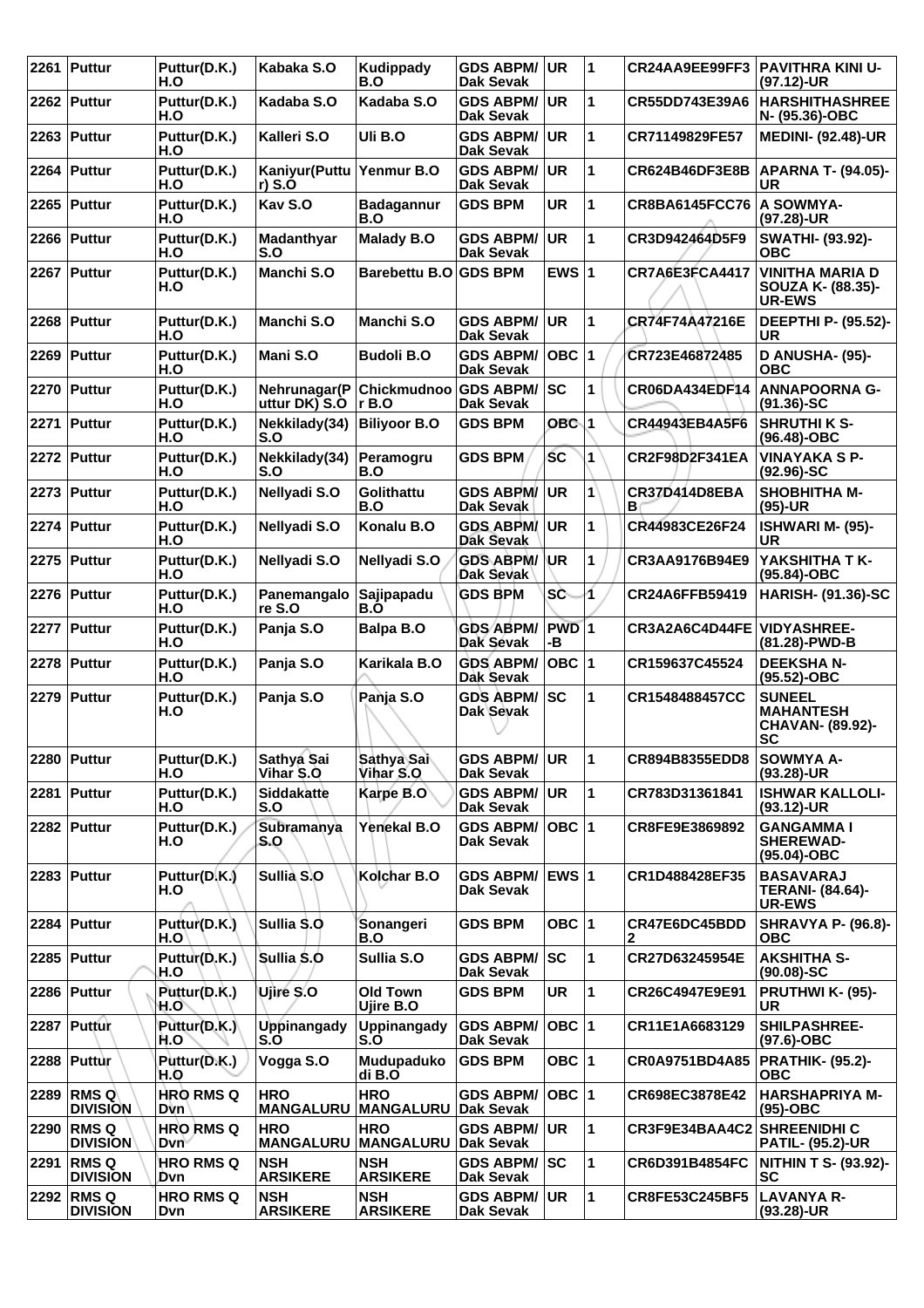| 2293 | <b>RMSQ</b><br><b>DIVISION</b> | <b>HRO RMS Q</b><br>Dvn.  | <b>SRO</b><br><b>BANGARPET</b>                 | <b>SRO</b><br><b>BANGARPET</b>                               | <b>GDS ABPM/</b><br>Dak Sevak           | <b>PWD</b> 1<br>-A      |              | CR8CB53DF66AD9 VINAYAK | <b>MAHADEV</b><br><b>RADDERATTI-</b><br>(89.92)-PWD-A |
|------|--------------------------------|---------------------------|------------------------------------------------|--------------------------------------------------------------|-----------------------------------------|-------------------------|--------------|------------------------|-------------------------------------------------------|
|      | 2294 RMS Q<br><b>DIVISION</b>  | <b>HRO RMS Q</b><br>Dvn.  | <b>SRO</b><br><b>BANGARPET</b>                 | SRO<br><b>BANGARPET</b>                                      | <b>GDS ABPM/ SC</b><br><b>Dak Sevak</b> |                         | 1            | CR74246B449B26         | <b>BHARAT KUMAR-</b><br>$(91.36) - SC$                |
| 2295 | <b>RMSQ</b><br><b>DIVISION</b> | <b>HRO RMS Q</b><br>Dvn.  | <b>SRO</b><br><b>MYSORE</b>                    | <b>SRO</b><br><b>MYSORE</b>                                  | <b>GDS ABPM/</b><br>Dak Sevak           | <b>EWS 1</b>            |              | CR3AC19EF63FE2         | <b>VINAY R</b><br><b>GOURIMATH-</b><br>(86.88)-UR-EWS |
| 2296 | <b>RMSQ</b><br><b>DIVISION</b> | <b>HRO RMS Q</b><br>Dvn   | <b>SRO</b><br><b>TUMKUR</b>                    | <b>SRO</b><br><b>TUMKUR</b>                                  | <b>GDS ABPM/</b><br><b>Dak Sevak</b>    | OBC  1                  |              | <b>CR6C5716D18EAF</b>  | GAGANA K- (95.36)-<br><b>OBC</b>                      |
| 2297 | <b>RMSQ</b><br><b>DIVISION</b> | <b>HRO RMS Q</b><br>Dvn   | <b>SRO</b><br><b>TUMKUR</b>                    | <b>SRO</b><br><b>TUMKUR</b>                                  | <b>GDS ABPM/</b><br><b>Dak Sevak</b>    | <b>UR</b>               | 1            | Cr74c8ce4b5166         | <b>NITIN NAIK- (92.8)-</b><br><b>SC</b>               |
| 2298 | Shimoga                        | <b>Bhadravati</b><br>H.O  | Anaveri S.O                                    | Anaveri S.O                                                  | <b>GDS ABPM/</b><br><b>Dak Sevak</b>    | UR                      | 1            | CR144C34C9B756         | <b>MEGHANA M M-</b><br>(97.92)-UR                     |
| 2299 | Shimoga                        | <b>Bhadravati</b><br>H.O  | Anaveri S.O                                    | Hanagawadi<br>B.O                                            | <b>GDS BPM</b>                          | OBC $ 1$                |              | CR8312ACD12A74         | <b>PRAMODINI J-</b><br>(94.72)-OBC                    |
| 2300 | Shimoga                        | <b>Bhadravati</b><br>H.O  | Anaveri S.O                                    | Sydarakallah<br>alli B.O                                     | <b>GDS BPM</b>                          | <b>SC</b>               | 1            | CR434B78BD4E1F         | <b>SAMPREETHI B C-</b><br>$(93.92) - SC$              |
| 2301 | Shimoga                        | <b>Bhadravati</b><br>H.O  | <b>Barandur S.O</b>                            | <b>Barandur S.O</b>                                          | <b>GDS ABPM/</b><br>Dak Sevak           | <b>UR</b>               | 1            | CR53F2AE5BB8B<br>в     | DEEPTHI R- (97.12)-<br>ОВС                            |
| 2302 | Shimoga                        | <b>Bhadravati</b><br>H.O  | <b>Bhadravathi</b><br><b>Paper Town</b><br>S.Ó | Doddagoppen GDS BPM<br>ahalli B.O                            |                                         | OBC                     | 1            | CR85629C38E293         | <b>KEERTHANA R-</b><br>$(95.2)$ -OBC                  |
| 2303 | Shimoga                        | <b>Bhadravati</b><br>H.O  | <b>Bhadravathi</b><br><b>Paper Town</b><br>S.O | <b>Hiriyur B.O</b>                                           | <b>GDS ABPM/</b><br>Dak Sevak           | (UR                     | 1            | CR57BECF13CB84         | <b>MAMATHA S-</b><br>(94.88)-UR                       |
| 2304 | <b>Shimoga</b>                 | <b>Bhadravati</b><br>H.O  | <b>Bhadravati</b><br>H.O                       | <b>Bhadravathi</b><br><b>Railway Stn</b><br>S.O              | <b>GDS ABPM/</b><br>Dak Sevak           | UR.                     | 1            | CR2611E5EA6E92         | <b>SUMAIAH Z-</b><br>(98.72)-UR                       |
| 2305 | Shimoga                        | <b>Bhadravati</b><br>H.O  | Channagiri<br>S.O                              | Mugalihalli<br>B.O                                           | <b>GDS ABPM/</b><br>Dak Sevak           | <b>OBC</b> 1            |              | CR5B4EF3B4CE45         | <b>SANGEETHA M-</b><br>(94.88)-OBC                    |
| 2306 | Shimoga                        | <b>Bhadravati</b><br>H.O  | Channagiri<br>S.O                              | Pandomatti<br>B.O                                            | <b>GDS ABPM/</b><br><b>Dak Sevak</b>    | OBC 1                   |              | CR67CD694172B3         | <b>DARSHAN KUMAR</b><br>C V- (95.2)-OBC               |
| 2307 | Shimoga                        | <b>Bhadravati</b><br>H.O  | Hodikere S.O                                   | Kanchiganah<br>alu B.O                                       | <b>GDS ABPM/SC</b><br>Dak Sévak         |                         | 1            | CR69EFC9D15745         | <b>YUVARAJA R-</b><br>$(94.56)$ -SC                   |
| 2308 | Shimoga                        | <b>Bhadravati</b><br>H.O  | Holehonner<br>S.O                              | Agaradahalli<br>B.O                                          | <b>GDS BPM</b>                          | <b>ST</b>               | 1            | CR0B79E148871F         | <b>RETHANGM-</b><br>$(93.12)$ -ST                     |
| 2309 | Shimoga                        | <b>Bhadravati</b><br>H.O  | Holehonner<br>S.O                              | <b>B.Beeranahall GDS ABPM/</b><br>i B.O                      | Dak Sevak                               | OBC  1                  |              | CR1AD69A3FE3A1         | <b>PREETHI B S-</b><br>$(95.68) - OBC$                |
|      | 2310 Shimoga                   | <b>Bhadravati</b><br>H.O  | Holehonner<br>S.O                              | Settihalli B.O                                               | <b>GDS BPM</b>                          | <b>SC</b>               | 1            | CR81E2D61425F6         | <b>PRAKRUTHI K-</b><br>$(93.12)$ -SC                  |
| 2311 | <b>Shimoga</b>                 | <b>Bhadravati</b><br>H.O  | Holehonner<br>S.O                              | <b>Thallikatte</b><br>B.O                                    | <b>GDS ABPM/</b><br>Dak Sevak           | OBC 1                   |              | CR4365C456469E         | <b>SANTHOSHKUMAR</b><br>K B- (94.24)-OBC              |
|      | 2312 Shimoga                   | <b>Bhadravati</b><br>H.O  | Kawalgundi<br>S.O                              | Bilki                                                        | <b>GDS BPM</b>                          | EWS $ 1$                |              | CR08B15222ABF4         | <b>CHANDANA K-</b><br>(92.32)-UR-EWS                  |
|      | 2313 Shimoga                   | <b>Bhadravati</b><br>H.O  | Kudligere S.O Arakere B.O                      |                                                              | <b>GDS BPM</b>                          | <b>UR</b>               | $\mathbf{1}$ | CR44B3F9162C45         | <b>SACHIN K P- (96.8)-</b><br><b>UR</b>               |
|      | 2314 Shimoga                   | <b>Bhadravati</b><br>H.O  | <b>KVV</b><br>tta S.O                          | <b>KVV</b><br>Shankaraghat Shankaraghat Dak Sevak<br>tta S.O | <b>GDS ABPM/</b>                        | <b>UR</b>               | 1            | CR3457F8B1C288         | <b>VISHWA N- (94.08)-</b><br>ОВС                      |
|      | 2315 Shimoga                   | <b>Bhadravati</b><br>H.O  | Nallur \$.0<br>(Davangere)                     | <b>Ittige B.O</b>                                            | <b>GDS BPM</b>                          | UR                      | 1            | CR1DC3C92F4461         | <b>SHRUTHI L- (93.76)-</b><br>овс                     |
|      | 2316 Shimoga                   | <b>Bhadravati</b><br>H.O  | Santhebennur<br>S.O                            | Hirekogalur<br>B.O                                           | <b>GDS ABPM/</b><br>Dak Sevak           | <b>EWS</b> <sub>1</sub> |              | CR679D1417391B         | <b>ANNAPURNA N-</b><br>(85.12)-UR-EWS                 |
| 2317 | Shimoga                        | <b>Bhadravati</b><br>H.O. | Sasvehalli<br>S.O                              | Hanumanahal<br>li B.O                                        | <b>GDS BPM</b>                          | OBC $ 1$                |              |                        | CR0EC971FC34AD CHAITRA V YADAV-<br>(95.04)-OBC        |
|      | 2318 Shimoga                   | <b>Bhadravati</b><br>H.O  | Sasvehalli<br>S.O                              | Hosahalli B.O                                                | <b>GDS BPM</b>                          | SC                      | 1            | CR55CCA4CDE72<br>5     | RAJESH R- (92)-SC                                     |
|      | 2319 Shimoga                   | Sagar H.O                 | Anandapuram<br>S.O<br>(Shimoga)                | Anandapuram GDS ABPM/<br>S.O<br>(Shimoga)                    | Dak Sevak                               | <b>EWS 1</b>            |              | CR534B4AE4536A         | <b>BHARGAV BAPAT-</b><br>(93.6)-UR-EWS                |
| 2320 | Shimoga                        | Sagar H.O                 | Anandapuram<br>S.O<br>(Shimoga)                | Gouthmapura<br>B.O                                           | <b>GDS ABPM/ SC</b><br>Dak Sevak        |                         | 1            | CR5DE6D3197A82         | <b>IMITHUNASHRI</b><br>SAGAR- (92.96)-SC              |
| 2321 | Shimoga                        | Sagar H.O                 | Anandapuram<br>S.O<br>(Shimoga)                | Hosur-<br>anandapuram<br>B.O                                 | <b>GDS ABPM/ SC</b><br><b>Dak Sevak</b> |                         | 1            | CR0E5ECCB1EA7<br>8     | <b>HRUSHIKESH T R-</b><br>$(90.88) - SC$              |
|      | 2322 Shimoga                   | Sagar H.O                 | S.O<br>(Shimoga)                               | Anandapuram Nanditale B.O                                    | <b>GDS ABPM/ UR</b><br>Dak Sevak        |                         | 1            | CR776A8AC1F351         | <b>RASHMI J HEGDE-</b><br>$(93.44)$ -UR               |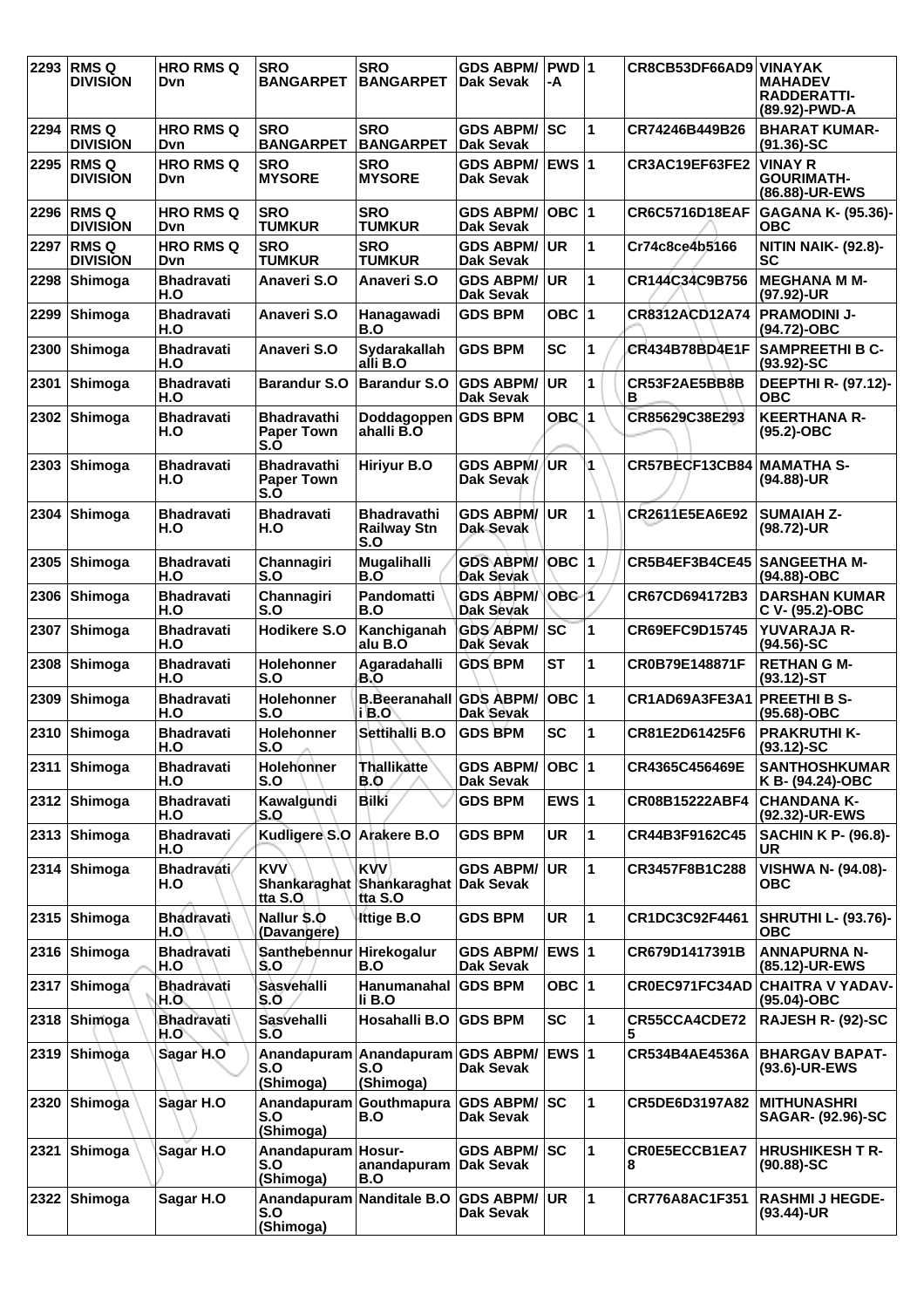| 2323 | Shimoga        | Sagar H.O  | Anavatti S.O                         | <b>Kubatur B.O</b>          | <b>GDS BPM</b>                       | <b>UR</b>        | 1            | CR5C923E482529            | <b>NAGARAJ A-</b><br>(94.24)-OBC                                   |
|------|----------------|------------|--------------------------------------|-----------------------------|--------------------------------------|------------------|--------------|---------------------------|--------------------------------------------------------------------|
| 2324 | Shimoga        | Sagar H.O  | Anavatti S.O                         | Moody B.O                   | <b>GDS BPM</b>                       | EWS $ 1$         |              | <b>CR76493C97FC7D</b>     | <b>NOOTANA N-</b><br>(88.64)-UR-EWS                                |
| 2325 | Shimoga        | Sagar H.O  | Avinahalli<br>S.O                    | <b>Maluru B.O</b>           | <b>GDS ABPM/</b><br><b>Dak Sevak</b> | <b>UR</b>        | 1            | CR89771A8E9A87            | <b>MEGHASHREE B P-</b><br>$(95)-OBC$                               |
| 2326 | Shimoga        | Sagar H.O  | Harnahalli<br>S.O                    | <b>Harnahalli</b><br>S.O    | <b>GDS ABPM/</b><br><b>Dak Sevak</b> | EWS $ 1$         |              | <b>CR7431D243BBDD</b>     | <b>SUSHMITHA G R-</b><br>(91.36)-UR-EWS                            |
| 2327 | Shimoga        | Sagar H.O  | Honnesara<br>S.O                     | Honnesara<br>S.O            | <b>GDS ABPM/</b><br><b>Dak Sevak</b> | OBC 1            |              | <b>CR3A4478FD84CF</b>     | <b>HARSHITHA M B-</b><br>(95.52)-OBC                               |
| 2328 | Shimoga        | Sagar H.O  | Honnesara<br>S.O                     | Varadamoola<br>B.O          | <b>GDS ABPM/</b><br><b>Dak Sevak</b> | $OBC$  1         |              | CR1A8217F1FB7E            | <b>IMPANA K- (96)-</b><br><b>OBC</b>                               |
| 2329 | Shimoga        | Sagar H.O  | Hosanagar<br>S.O                     | Kotethariga<br>B.O          | <b>GDS ABPM/</b><br><b>Dak Sevak</b> | <b>UR</b>        | 1            | CR55AF3491F4F7            | <b>AKSHATHA M S-</b><br>(94.72)-OBC                                |
| 2330 | Shimoga        | Sagar H.O  | Hosanagar<br>S.O                     | Melinabesige<br>B.O         | <b>GDS ABPM/</b><br><b>Dak Sevak</b> | PWD 1<br>-В      |              | CR789431DF4415            | <b>SANGEETA</b><br>YADACHI- (71.36)-<br><b>PWD-B</b>               |
| 2331 | Shimoga        | Sagar H.O  | Hosanagar<br>S.O                     | <b>Mumbar B.O</b>           | <b>GDS BPM</b>                       | OBC $ 1$         |              | CR08887B4357FB            | <b>VINUTHA B S-</b><br>(96.48)-OBC                                 |
| 2332 | Shimoga        | Sagar H.O  | Hosanagar<br>S.O                     | Nagarakodige GDS BPM<br>B.O |                                      | <b>UR</b>        | 1            | CR2D7ABED63B3<br>Е        | <b>MADHUSHREE K J-</b><br>(94.08)-OBC                              |
| 2333 | Shimoga        | Sagar H.O  | Jade S.O                             | Kerehalli B.O               | <b>GDS ABPM/</b><br><b>Dak Sevak</b> | OBC 1            |              | CR6F1DCDF4726E            | <b>NANDITHA KV-</b><br>(94.56)-OBC                                 |
| 2334 | Shimoga        | Sagar H.O  | Jade S.O                             | Kerehalli B.O               | <b>GDS BPM</b>                       | UR.              | 1            | <b>CR7CCEABD6C9E</b><br>9 | <b>VAISHNAVI L S-</b><br>(97.28)-OBC                               |
| 2335 | Shimoga        | Sagar H.O  | Jade S.O                             | <b>Telagunda</b><br>B.O     | <b>GDS ABPM/</b><br>Dak Sevak        | SC               | $\mathbf{1}$ | CR84C41D7E7442            | <b>KUMAR S- (92.16)-</b><br>SC                                     |
| 2336 | Shimoga        | Sagar H.O  | Kargal<br>Colony S.O                 | <b>Bhanukuli</b><br>B.O     | <b>GDS BPM</b>                       | <b>UR</b>        | 1            | CR3E54A34B8A3A            | <b>SUNEETHA S-</b><br>(94.08)-UR                                   |
| 2337 | Shimoga        | Sagar H.O  | Kargal<br>Colony S.O                 | Iduvani B.O                 | <b>GDS ABPM/</b><br>Dak Sevak        | UR               | 1            | CR4FF922C4A1FF            | <b>ADARSHAM S-</b><br>$(93.76)$ -OBC                               |
| 2338 | Shimoga        | Sagar H.O  | Kargal<br>Colony S.O                 | Kargal<br><b>Colony S.O</b> | <b>GDS ABPM/</b><br>Dak Sevak        | UŘ               | 1            | CR7D44EE8B6E8A            | YOGITHA N-<br>(95.36)-OBC                                          |
| 2339 | Shimoga        | Sagar H.O  | Kargal<br>Colony S.O                 | Nagavalli B.O               | <b>GDS ABPM/</b><br>Dak Sévak        | OBC <sub>1</sub> |              | CR6376D12C33F2            | <b>RANJITHA N H-</b><br>$(93.44)$ -OBC                             |
| 2340 | Shimoga        | Sagar H.O  | Nagara-<br>shimoga S.O               | Nagara-<br>shimoga S.O      | <b>GDS ABPM/</b><br>Dak Sevak        | <b>UR</b>        | 1            | CR847E8B987446            | <b>TANYA T N- (98.72)-</b><br><b>UR</b>                            |
| 2341 | Shimoga        | Sagar H.O  | Nagara-<br>shimoga S.O               | Ryave B.O                   | <b>GDS ABPM/</b><br>Dak Sevak        | EWS $ 1$         |              | CR27C49B54BB4D            | <b>VIJAYKUMARA H</b><br>V- (84.96)-UR-EWS                          |
| 2342 | Shimoga        | Sagar H.O  | Nittur S.O<br>(Shimoga)              | Nittur S.O<br>(Shimoga)     | <b>GDS ABPM/</b><br><b>Dak Sevak</b> | <b>ST</b>        | 1            | CR7B41BFAF4DF6            | <b>KEERTHANA K B-</b><br>(91.68)-ST                                |
|      | 2343 Shimoga   | Sagar H.O  | Nittur <sup>(S.O</sup><br>(Shimoga)  | Nittur S.O<br>(Shimoga)     | <b>GDS ABPM/</b><br><b>Dak Sevak</b> | UR               | 1            | CR82E145614FED            | <b>KEERTHI B N-</b><br>$(94.4)$ -OBC                               |
|      | 2344 Shimoga   | Sagar H.O  | Sagar H.O                            | Sagar H.O                   | <b>GDS ABPM/</b><br>Dak Sevak        | UR               | 1            | CR15E625D657E5            | <b>ISRATH- (98.24)-</b><br><b>OBC</b>                              |
| 2345 | Shimoga        | Sagar H.O  | Sagar H.O                            | Sasaravalli<br>B.O          | <b>GDS BPM</b>                       | EWS $ 1$         |              | CR6CE799DC8876            | <b>PRIYANKA M-</b><br>(94.4)-UR-EWS                                |
| 2346 | Shimoga        | Sagar H.O  | Shikaripur<br>S.O                    | Hosur(Shikaa<br>ripur) B.O  | <b>GDS ABPM/</b><br><b>Dak Sevak</b> | <b>ST</b>        | 1            | CR6E41D4A9CCA             | <b>NAYANA J T- (92)-</b><br><b>ST</b>                              |
|      | 2347 Shimoga   | Sagar H.O. | Shikaripur<br>S.O                    | Jakkinakoppa<br>B.O         | <b>GDS BPM</b>                       | $PWD$ 1<br>-C    |              | CR81C924BD98A2            | <b>SHASHANK M-</b><br>(90.88)-PWD-C                                |
| 2348 | Shimoga        | Sagar H.O  | Shikaripur<br>S.O                    | Kappanahalli<br>B.O         | <b>GDS BPM</b>                       | UR               | $\mathbf{1}$ | CR8A4EE4BC85F<br>С        | <b>TEJAS KUMAR G</b><br>N- (95.2)-UR                               |
| 2349 | <b>Shimoga</b> | Sagar H.O  | <b>Shikaripur</b><br>$ S, Q \rangle$ | Muddanahalli<br>B.O         | <b>GDS ABPM/</b><br><b>Dak Sevak</b> | <b>UR</b>        | $\mathbf{1}$ | CR6DBB2717426D            | <b>KESHAV BALAPPA</b><br><b>ASHIROTTI- (93.76)-</b><br><b>OBC</b>  |
|      | 2350 Shimoga   | Sagar H.O  | Shiralakoppa<br>S.O                  | Agraharamuc<br>hadi B.O     | <b>GDS ABPM/</b><br><b>Dak Sevak</b> | <b>UR</b>        | $\mathbf{1}$ | <b>CR5E9AF179E5E8</b>     | <b>BHAGYASHREE N-</b><br>$(94.08) - SC$                            |
|      | 2351 Shimoga   | Sagar H.O  | Shiralakoppa<br>S.O                  | <b>Belagavi B.O</b>         | <b>GDS BPM</b>                       | <b>UR</b>        | 1            | <b>CR41F59D44AAE5</b>     | <b>ASHWINI</b><br><b>BASALINGAPPA</b><br><b>HUDALI- (95.36)-UR</b> |
|      | 2352 Shimoga   | Sagar H.O  | Shiralakoppa<br>S.O                  | <b>Bilavani B.O</b>         | <b>GDS ABPM/</b><br><b>Dak Sevak</b> | <b>UR</b>        | $\mathbf{1}$ | CR0485878DFA48            | <b>PRIYANKA K</b><br><b>ARADHYAMATH-</b><br>(94.72)-OBC            |
| 2353 | Shimoga        | Sagar H.O  | Shiralakoppa<br>S.O                  | Shiralakoppa<br>S.O         | <b>GDS ABPM/</b><br><b>Dak Sevak</b> | PWD 1<br>-DE     |              | CR7C7C4BAD858F            | <b>MANTRIPRAGAD</b><br><b>MELKISEDAKA-</b><br>(68.16)-PWD-DE       |
| 2354 | Shimoga        | Sagar H.O  | Sorab S.O                            | Halagalale<br>B.O           | <b>GDS ABPM/</b><br>Dak Sevak        | <b>EWS 1</b>     |              | CR87198EB97881            | <b>MEGHANA P-</b><br>(92.64)-UR-EWS                                |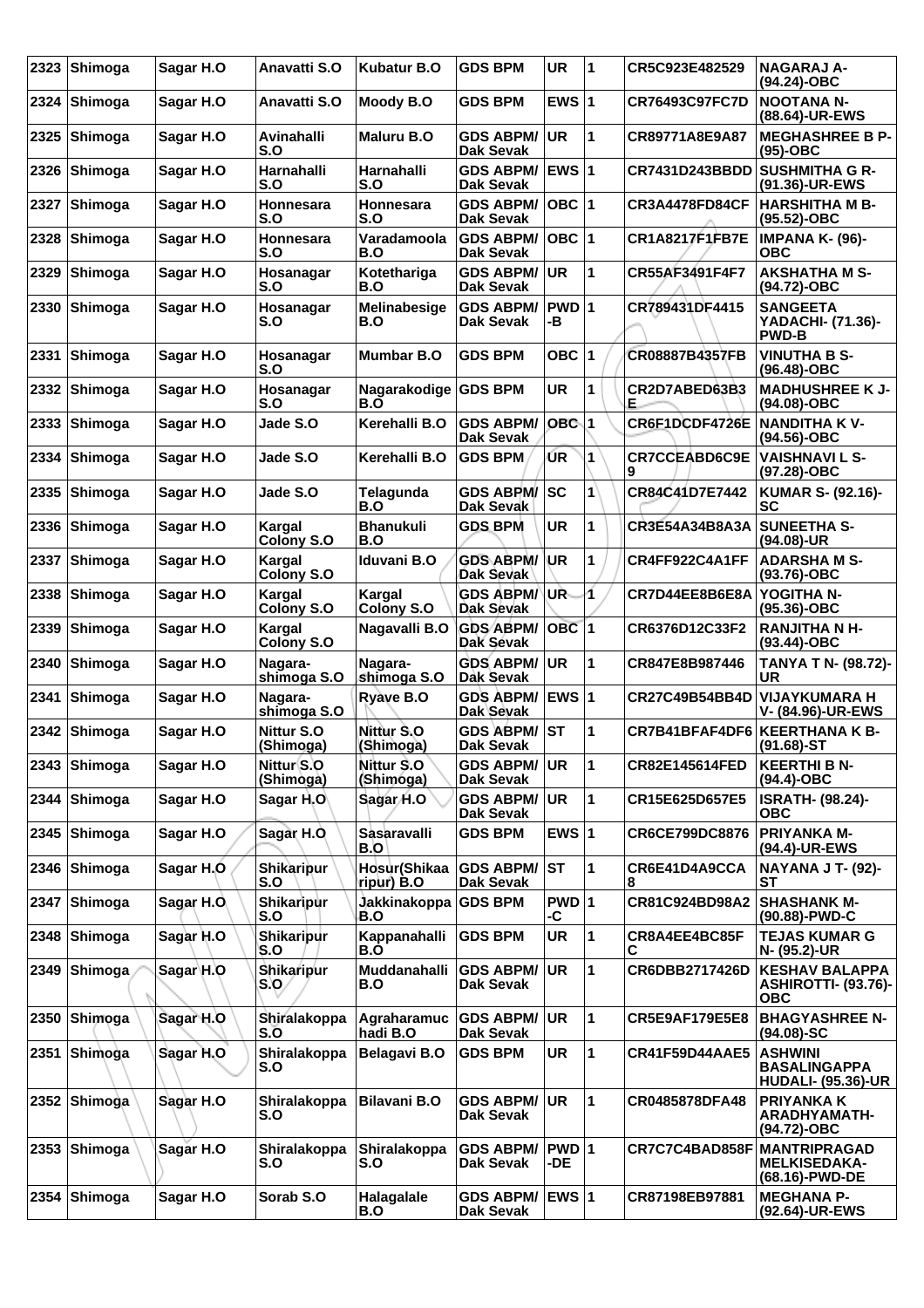| 2355 | Shimoga        | Sagar H.O   | Sorab S.O                                | Kodakani B.O GDS BPM            |                                         | OBC $ 1$     |    | CR7FBA4BCF4BA<br>8               | <b>B G KIRANKUMAR-</b><br>(96.96)-OBC                                      |
|------|----------------|-------------|------------------------------------------|---------------------------------|-----------------------------------------|--------------|----|----------------------------------|----------------------------------------------------------------------------|
|      | 2356 Shimoga   | Sagar H.O   | Sorab S.O                                | Kuppagadde<br>B.O               | <b>GDS ABPM/</b><br><b>Dak Sevak</b>    | <b>UR</b>    | 1  | CR24EFB24F5984                   | <b>SOUNDARYA HK-</b><br>(95.2)-OBC                                         |
| 2357 | Shimoga        | Sagar H.O   | <b>Talaguppa</b><br>S.O                  | Kanle B.O                       | <b>GDS ABPM/</b><br><b>Dak Sevak</b>    | <b>ISC</b>   | 1  | <b>CR2A71DBC87E19</b>            | <b>KEERTHI B- (92.16)-</b><br>SC                                           |
| 2358 | Shimoga        | Sagar H.O   | Thagarthi S.O                            | Barur B.O                       | <b>GDS ABPM/</b><br><b>Dak Sevak</b>    | <b>UR</b>    | 1  | CR6BF744D641B4                   | <b>NAYANA M B-</b><br>(94.56)-OBC                                          |
| 2359 | <b>Shimoga</b> | Sagar H.O   | Thagarthi S.O                            | Thagarthi S.O                   | <b>GDS ABPM/</b><br><b>Dak Sevak</b>    | OBC  1       |    | CR6F43FBD33A69                   | <b>PARVATHI</b><br><b>CHANDRASHEKHA</b><br><b>RA NAIK- (95.68)-</b><br>ОВС |
| 2360 | Shimoga        | Sagar H.O   | Togarsi S.O                              | Harige B.O                      | <b>GDS ABPM/</b><br><b>Dak Sevak</b>    | OBC  1       |    | CR359D7265B938                   | <b>PRIYA S TAVARE-</b><br>$(96.16)$ -OBC                                   |
| 2361 | Shimoga        | Sagar H.O   | Togarsi S.O                              | <b>Malur B.O</b>                | <b>GDS ABPM/</b><br><b>Dak Sevak</b>    | OBC  1       |    | CR6147E516382B                   | <b>SACHIN M S- (95.2)-</b><br><b>OBC</b>                                   |
| 2362 | Shimoga        | Sagar H.O   | Togarsi S.O                              | <b>Tattur B.O</b>               | <b>GDS BPM</b>                          | <b>SC</b>    | 1  | <b>CR31CB41A1EDD</b><br>4        | Y K SUPRIYA-<br>$(93.1)$ -SC                                               |
| 2363 | Shimoga        | Sagar H.O   | Togarsi S.O                              | Yelagere B.O                    | <b>GDS ABPM/</b><br><b>Dak Sevak</b>    | <b>UR</b>    | 1  | CR44823C4F4D22                   | <b>VINUTHA T M-</b><br>(93.12)-OBC                                         |
| 2364 | <b>Shimoga</b> | Sagar H.O   | Ulavi S.O                                | <b>B.Dodderi</b><br>B.O         | <b>GDS BPM</b>                          | <b>OBC</b>   | 1  | CR23FD3B7B441D                   | LOHITH R- (95.84)-<br><b>OBC</b>                                           |
| 2365 | Shimoga        | Sagar H.O   | Ulavi S.O                                | Malalagadde<br>B.O              | <b>GDS BPM</b>                          | UR           | 1  | CR8EE62643BF38                   | <b>CHAITRA K- (96.8)-</b><br>UR                                            |
| 2366 | Shimoga        | Shimoga H.O | Agumbe S.O                               | Agumbe S.O                      | <b>GDS ABPM/</b><br>Dak Sevak           | UR.          | 1  | CR291A79385694                   | <b>PRAVEEN- (97.76)-</b><br>ОВС                                            |
| 2367 | Shimoga        | Shimoga H.O | Agumbe S.O                               | Hosagadde<br>B.O                | <b>GDS BPM</b>                          | <b>UR</b>    | 1  | CR486451A1A4E4                   | <b>VEERESHAKUMAR</b><br>A P S- (94.56)-UR                                  |
| 2368 | Shimoga        | Shimoga H.O | Arga S.O                                 | Aralasurali<br>B.O              | <b>GDS ABPM/</b><br>Dak Sevak           | UR           | 1  | CR5BD194235496                   | <b>NAGASHREE V B-</b><br>(93.92)-OBC                                       |
| 2369 | Shimoga        | Shimoga H.O | Arga S.O                                 | Nonabur B.O                     | <b>GDS BPM</b>                          | OBC          | 1  | CR6E28C428D661                   | <b>DEEKSHITA M K-</b><br>(95.52)-OBC                                       |
| 2370 | Shimoga        | Shimoga H.O | Ayanur S.O                               | Mandaghatta<br>B.O              | <b>GDS ABPM/</b><br>Dak Sevak           | UR.          | 17 | CR1F54331CEFBE                   | <b>RACHITHA BL-</b><br>(92.96)-OBC                                         |
| 2371 | Shimoga        | Shimoga H.O | <b>Basavapatna</b><br>S.O<br>(Davangere) | <b>Daginakatte</b><br>B.O       | <b>GDS BPM</b>                          | UR           | 1  | <b>CR7CDB3EF4ADC</b><br>в        | <b>KAVANA G N-</b><br>$(93.92) - SC$                                       |
| 2372 | Shimoga        | Shimoga H.O | <b>Basavapatna</b><br>S.O<br>(Davangere) | Marabanahalli<br>B.O            | <b>GDS ABPM/</b><br>Dak Sevak           | ∣овс ∣1      |    | CR14342A1F8261                   | <b>TANUJA K M-</b><br>$(94.4)$ -OBC                                        |
|      | 2373 Shimoga   | Shimoga H.O | Bejjavalli S.O                           | Bejjavalli S.O                  | GDS ABPM/ OBC 1<br><b>Dak Sevak</b>     |              |    | CR77C14526E864                   | <b>SUMANT</b><br><b>SHRIKANT NAIK-</b><br>(95.52)-OBC                      |
|      | 2374 Shimoga   | Shimoga H.O | Devangi S.O                              | <b>Harogulige</b><br>B.O        | GDS ABPM/ EWS 1<br><b>Dak Sevak</b>     |              |    | CR4745C6AA4F37                   | <b>JYOTHI S PRABHU-</b><br>(78.56)-UR-EWS                                  |
|      | 2375 Shimoga   | Shimoga H.O | Devangi S.O                              | Hosá<br>Agrahara B.O            | <b>GDS ABPM/</b><br>Dak Sevak           | <b>UR</b>    | 1  |                                  | CR0BE9B42D56C9   ADITI P- (94.24)-UR                                       |
|      | 2376 Shimoga   | Shimoga H.O | Hithla S.O                               | Ambligola<br><b>B.O</b>         | <b>GDS ABPM/ SC</b><br><b>Dak Sevak</b> |              | 1  | cr62ed61da5164                   | <b>SUPRITHA J-</b><br>$(93.76)$ -SC                                        |
| 2377 | Shimoga        | Shimoga H.O | Hithla S.O                               | Anjanapura<br>B.O               | <b>GDS BPM</b>                          | <b>SC</b>    | 1  | <b>CR4697594FACF9</b>            | <b>KAVANA M- (92.8)-</b><br><b>SC</b>                                      |
|      | 2378 Shimoga   | Shimoga H.O | Holalur S.O                              | Hansawadi<br>B.O                | <b>GDS ABPM/</b><br>Dak Sevak           | <b>UR</b>    | 1  | CR5F8F2FDFA26A                   | <b>TANUJA G- (92.8)-</b><br>ОВС                                            |
|      | 2379 Shimoga   | Shimoga H.O | Holalur S.O                              | Hansawadi<br>B.O                | <b>GDS BPM</b>                          | <b>UR</b>    | 1  | CR39F2ABE4A976                   | VISHWESH C H-<br>$(95)-UR$                                                 |
| 2380 | <b>Shimoga</b> | Shimoga H.O | <b>Holalur S.O</b>                       | <b>Haramaghatta</b><br>B.O      | GDS ABPM/  SC<br><b>Dak Sevak</b>       |              | 1  | CR3BA79444B56D                   | <b>PRAVEEN R</b><br>LAMANI- (92.64)-SC                                     |
| 2381 | Shimoga        | Shimoga H.O | Honnali S.O                              | <b>Belimallur</b><br>B.O        | <b>GDS ABPM/</b><br><b>Dak Sevak</b>    | <b>EWS 1</b> |    | CR499E44912246                   | <b>SHEELA M G-</b><br>(89.92)-UR-EWS                                       |
|      | 2382 Shimoga   | Shimoga H.O | Honnali S.O                              | <b>Bidaragadde</b><br><b>BO</b> | <b>GDS BPM</b>                          | <b>SC</b>    | 1  | CR1AFA62F6C7F6                   | <b>RAJU- (92.64)-SC</b>                                                    |
| 2383 | ∣Shimoga`      | Shimoga H.O | Honnali S.O                              | Hiregonigere<br>B.O             | <b>GDS ABPM/</b><br>Dak Sevak           | <b>ISC</b>   | 1  | <b>CR7928BED2FFCD MAMATHA S-</b> | $(92.64)$ -SC                                                              |
| 2384 | ∣Shimoga∖      | Shimoga H.O | Honnali S.O                              | <b>Sunkadakatte</b><br>B.O      | <b>GDS BPM</b>                          | <b>ST</b>    | 1  | CR894BA1FB6482                   | <b>MEGHA C KAGER-</b><br>$(93.76)$ -ST                                     |
|      | 2385 Shimoga   | Shimoga H.O | Kanivebilichi<br>S.O                     | <b>Belalagere</b><br>B.O        | <b>GDS ABPM/</b><br><b>Dak Sevak</b>    | OBC  1       |    | CR2D4E167D8F7A                   | KAVYA M- (97.28)-<br>овс                                                   |
|      | 2386 Shimoga   | Shimoga H.O | Konandur S.O                             | Demlapura<br>B.O                | <b>GDS ABPM/</b><br>Dak Sevak           | OBC 1        |    | CR346E88291C14                   | <b>ADARSH V- (94.24)-</b><br><b>OBC</b>                                    |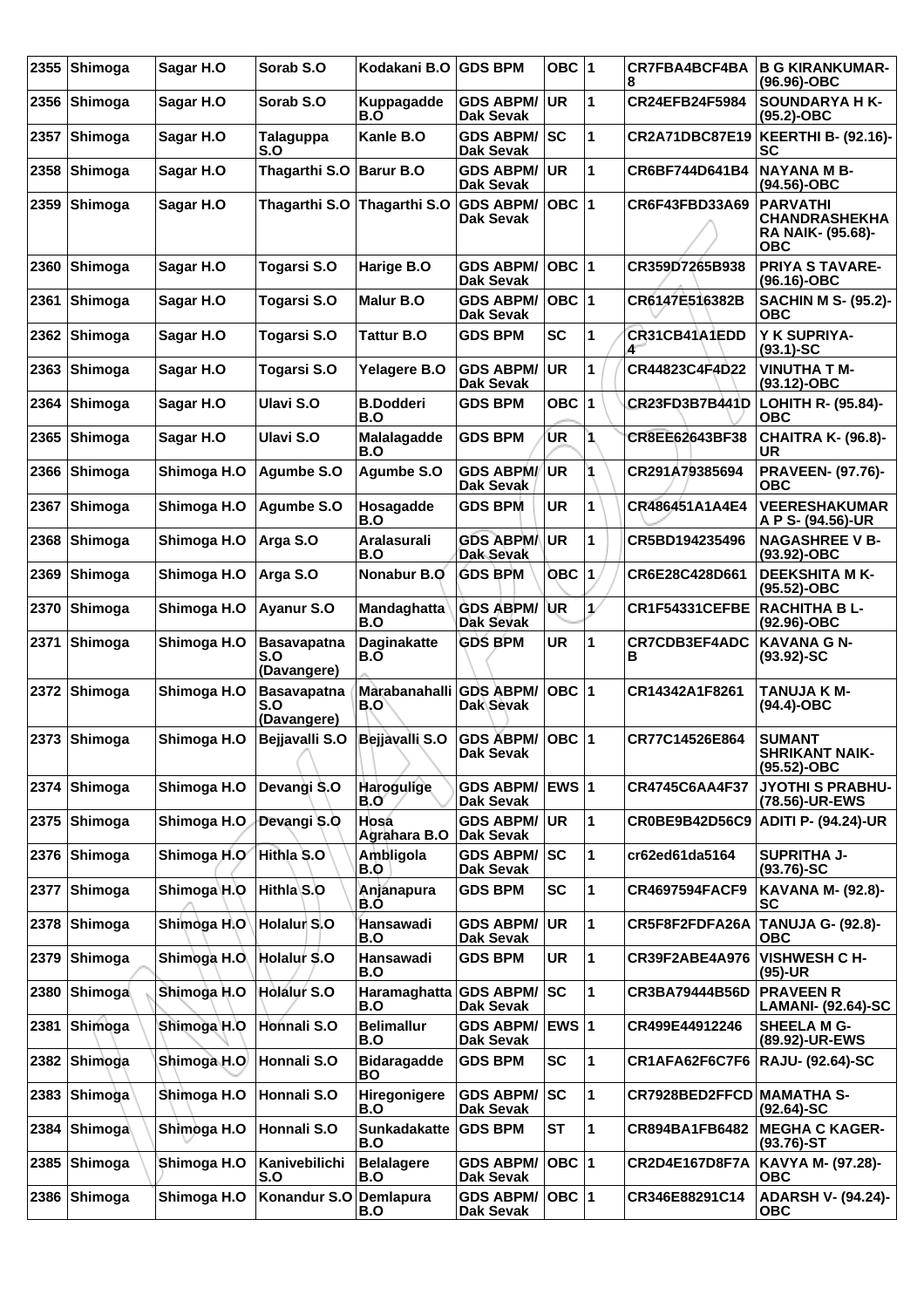| 2387 | <b>Shimoga</b> | Shimoga H.O  | Konandur S.O Keshavapura           | B.O                               | <b>GDS BPM</b>                          | OBC $ 1$         |    | CR59F53DB4777C              | <b>MADHU H G-</b><br>(93.92)-OBC                      |
|------|----------------|--------------|------------------------------------|-----------------------------------|-----------------------------------------|------------------|----|-----------------------------|-------------------------------------------------------|
| 2388 | Shimoga        | Shimoga H.O  | Konandur S.O $\sf Isaru$ B.O       |                                   | <b>GDS ABPM/</b><br>Dak Sevak           | ∣sт              | 1  | CR4CA7868EEDE3              | <b>IMEGHA J</b><br><b>TALAWAR- (92.32)-</b><br>SТ     |
| 2389 | Shimoga        | Shimoga H.O  | <b>Kundur S.O</b>                  | Kulambi B.O                       | <b>GDS ABPM/ ST</b><br><b>Dak Sevak</b> |                  | 1  | CR468DD4F254D7              | <b>SATISH KH-</b><br>$(94.08)$ -ST                    |
| 2390 | Shimoga        | Shimoga H.O  | <b>Kundur S.O</b>                  | Yakkanahalli<br>B.O               | <b>GDS BPM</b>                          | <b>UR</b>        | 1  | <b>CR5DC61A73C7D5</b>       | <b>MEDHA V JOIS-</b><br>(93.28)-UR                    |
| 2391 | Shimoga        | Shimoga H.O  | Mandagadde<br>S.O                  | Singanabidre<br>B.O               | <b>GDS ABPM/</b><br><b>Dak Sevak</b>    | OBC  1           |    | <b>CR374AB21CB295</b>       | <b>HARSHINI R- (92.8)-</b><br>ОВС                     |
| 2392 | <b>Shimoga</b> | Shimoga H.O  | Mandagadde<br>S.O                  | Singanabidre<br>B.O               | <b>GDS BPM</b>                          | <b>UR</b>        | 1  | CR427644E945E8              | <b>SHWETHA P-</b><br>(95.36)-OBC                      |
| 2393 | Shimoga        | Shimoga H.O  | Megaravalli<br>S.O                 | Nalur B.O                         | <b>GDS ABPM/</b><br><b>Dak Sevak</b>    | UR               | 1  | CR413CB75118CC              | DIVYA M V- (94.24)-<br><b>OBC</b>                     |
| 2394 | Shimoga        | Shimoga H.O  | Megaravalli<br>S.O                 | Sirur B.O                         | <b>GDS ABPM/</b><br><b>Dak Sevak</b>    | <b>UR</b>        | 1  | <b>CR614C42CF17EA</b>       | <b>SUMALATHA M-</b><br>$(93.1)$ -UR                   |
| 2395 | Shimoga        | Shimoga H.O  | Megaravalli<br>S.O                 | Sirur B.O                         | <b>GDS BPM</b>                          | OBC ∣1           |    | CR8A4F52FC9691              | <b>CHAITRA K N-</b><br>(94.56)-OBC                    |
| 2396 | Shimoga        | Shimoga H.O  | Nidige S.O                         | Holebenavalli<br>B.O              | <b>GDS BPM</b>                          | OBC 1            |    | CR071EBBDD3A1<br>E.         | <b>SACHIN RAIKAR S-</b><br>(96.32)-OBC                |
| 2397 | Shimoga        | Shimoga H.O  | Nidige S.O                         | Hosudi B.O                        | <b>GDS BPM</b>                          | UR.              | 1  | <b>CR5849AEB5484C</b>       | <b>BI BI ZAKIYA-</b><br>(95.52)-OBC                   |
| 2398 | Shimoga        | Shimoga H.O  | Nidige S.O                         | Nidige S.O                        | <b>GDS ABPM/</b><br>Dak Sevak           | ÚR               | 1  | CR1C5D8E454252              | <b>AKSHARA AITHAL</b><br>M- (96.48)-UR                |
| 2399 | Shimoga        | Shimoga H.O  | Ripponpet<br>S.O                   | <b>Bellur</b> (Hosan<br>agar) B.O | <b>GDS ABPM/</b><br>Dak Sevak           | <b>SC</b>        | 1  | CR3A3EC944CD4E SUSHMITHA S- | $(91.2)$ -SC                                          |
| 2400 | Shimoga        | Shimoga H.O  | <b>Ripponpet</b><br>S.O            | Talale B.O                        | <b>GDS ABPM/</b><br>Dak Sevak           | UR.              | 1  | CR6EB411AC4979              | <b>ARPITHA T M-</b><br>(93.76)-OBC                    |
| 2401 | Shimoga        | Shimoga H.O  | <b>Saualanga</b><br>S.O            | Joga B.O                          | <b>GDS BPM</b>                          | UR               | 1  | <b>CR1B6BF817BE45</b>       | <b>SADHANA B-</b><br>(97.28)-UR                       |
| 2402 | Shimoga        | Shimoga H.O  | <b>Saualanga</b><br>S.O            | Saualanga<br>S.O                  | <b>GDS ABPM/</b><br>Dak Sevak           | UR.              | 1  | CR2F5CCC45B98E              | <b>PRADEEPAKUMAR</b><br>A S- (96.96)-UR               |
| 2403 | Shimoga        | Shimoga H.O  | Shimoga<br><b>Doddapete</b><br>S.O | Shimoga<br>Market S.O             | <b>GDS ABPM/</b><br>Dak Sevak           | OBC <sub>1</sub> |    | CR3C22D878D4E5              | <b>KAVYA D SINGH-</b><br>(96.32)-OBC                  |
| 2404 | Shimoga        | Shimoga H.O  | Shimoga H.O                        | Ravindranagr<br>-shimoga S.O      | <b>GDS ABPM/</b><br>Dak Sevak           | PWD 1<br>-A      |    | CR04866F85A436              | <b>NIKHIL U- (80.8)-</b><br><b>PWD-A</b>              |
| 2405 | Shimoga        | Shimoga H.O  | Shimoga H.O                        | Shimoga<br>Ambedkarnag<br>ar S.O  | <b>GDS ABPM/</b><br>Dak Sevak           | PWD 1<br>-A      |    | CR24972376FA3A              | <b>THANUSHREE B-</b><br>(83.2)-PWD-A                  |
|      | 2406 Shimoga   | Shimoga H.O  | Shimoga H.O                        | Shimoga H.O                       | <b>GDS ABPM/  UR</b><br>Dak Sevak       |                  | 11 | CR73B8E53B3BE5              | <b>POOJA R- (97.28)-</b><br>ОВС                       |
| 2407 | <b>Shimoga</b> | Shimoga H.O  | Thirthahalli<br>S.O                | Sankadahole<br>B.O                | <b>GDS ABPM/</b><br>Dak Sevak           | UR.              | 1  | CR35365484B624              | NAYANA B N- (96)-<br><b>UR</b>                        |
|      | 2408 Shimoga   | Shimoga H.O  | <b>Thirthahalli</b><br>S.O         | Seebinakere<br>B.O                | <b>GDS ABPM/ UR</b><br><b>Dak Sevak</b> |                  | 1  | CR851359EB4C1F              | <b>ABDUL RAZAK B</b><br>H- (92.96)-UR                 |
| 2409 | Shimoga        | Shimoga H.O  | Thirthahalli<br>S.O                | Thirthahalli<br>S.O               | <b>GDS ABPM/ SC</b><br>Dak Sevak        |                  | 1  | CR8EF4C4B6481A              | <b>SHWETHA H S-</b><br>$(95.68) - SC$                 |
|      | 2410 Shimoga   | Shimoga H.O  | Thirthahalli<br>S.O                | Thirthahalli<br>S.O               | <b>GDS ABPM/</b><br>Dak Sevak           | <b>UR</b>        | 1  | CR135778675F3A              | <b>ABHISHEK C</b><br><b>GAYAKWAD-</b><br>(96.32)-UR   |
| 2411 | Shimoga        | Shimoga H.O  | Thirthahalli<br>S.O                | <b>Untoorkatte</b><br>B.O         | <b>GDS ABPM/</b><br><b>Dak Sevak</b>    | OBC  1           |    | <b>CR75E652CE64CC</b>       | <b>VIKITHA M S-</b><br>(94.08)-OBC                    |
|      | 2412 Shimoga   | Shimoga H.O  | <b>Tudur S.O</b>                   | Kannangi B.O                      | <b>GDS ABPM/ UR</b><br>Dak Sevak        |                  | 1  | CR7334213F1243              | <b>ARPITHA KV-</b><br>(91.84)-OBC                     |
|      | 2413 Shimoga   | Shimoga H.O  | Tudur S.O                          | Kuduvalli B.O                     | <b>GDS BPM</b>                          | UR               | 1  | CR77416944E94E              | <b>MANOJ PRASAD C-</b><br>$(92.8)$ -UR                |
|      | 2414 Shimoga   | Shimoga H.O. | <b>Tudur S.O</b>                   | Tudur S.O                         | <b>GDS ABPM/</b><br>Dak Sevak           | <b>SC</b>        | 1  | CR274264E2417D              | <b>HEMANTHA</b><br><b>KUMARA B R-</b><br>$(91.2)$ -SC |
| 2415 | <b>Shimoga</b> | Shimoga H.O  | Vidyanagar<br>Shimoga S.O          | <b>Mathur B.O</b>                 | <b>GDS ABPM/ SC</b><br>Dak Sevak        |                  | 1  | <b>CR1287AC26B5ED</b>       | SHALINI A- (92)-SC                                    |
|      | 2416 Shimoga   | Shimoga H.O  | Vidyanagar<br>Shimoga S.O          | Vidyanagar<br>Shimoga S.O         | <b>GDS ABPM/ UR</b><br>Dak Sevak        |                  | 1  | CR238D263A87C1              | <b>SOWMYAND-</b><br>(96.16)-UR                        |
|      | 2417 Shimoga   | Shimoga H.O  | Vinobanagar<br>Shimoga S.O         | Abbalagere<br>B.O                 | <b>GDS ABPM/ UR</b><br>Dak Sevak        |                  | 1  | CR3A82ABED1FE               | <b>SWAPNA M- (96)-</b><br><b>OBC</b>                  |
|      | 2418 Shimoga   | Shimoga H.O  | Vinobanagar<br>Shimoga S.O         | <b>Kote Gangur</b><br>B.O         | <b>GDS ABPM/ UR</b><br>Dak Sevak        |                  | 1  | CR0D4723BB7E79              | <b>PRIYA S TAVARE-</b><br>(96.16)-UR                  |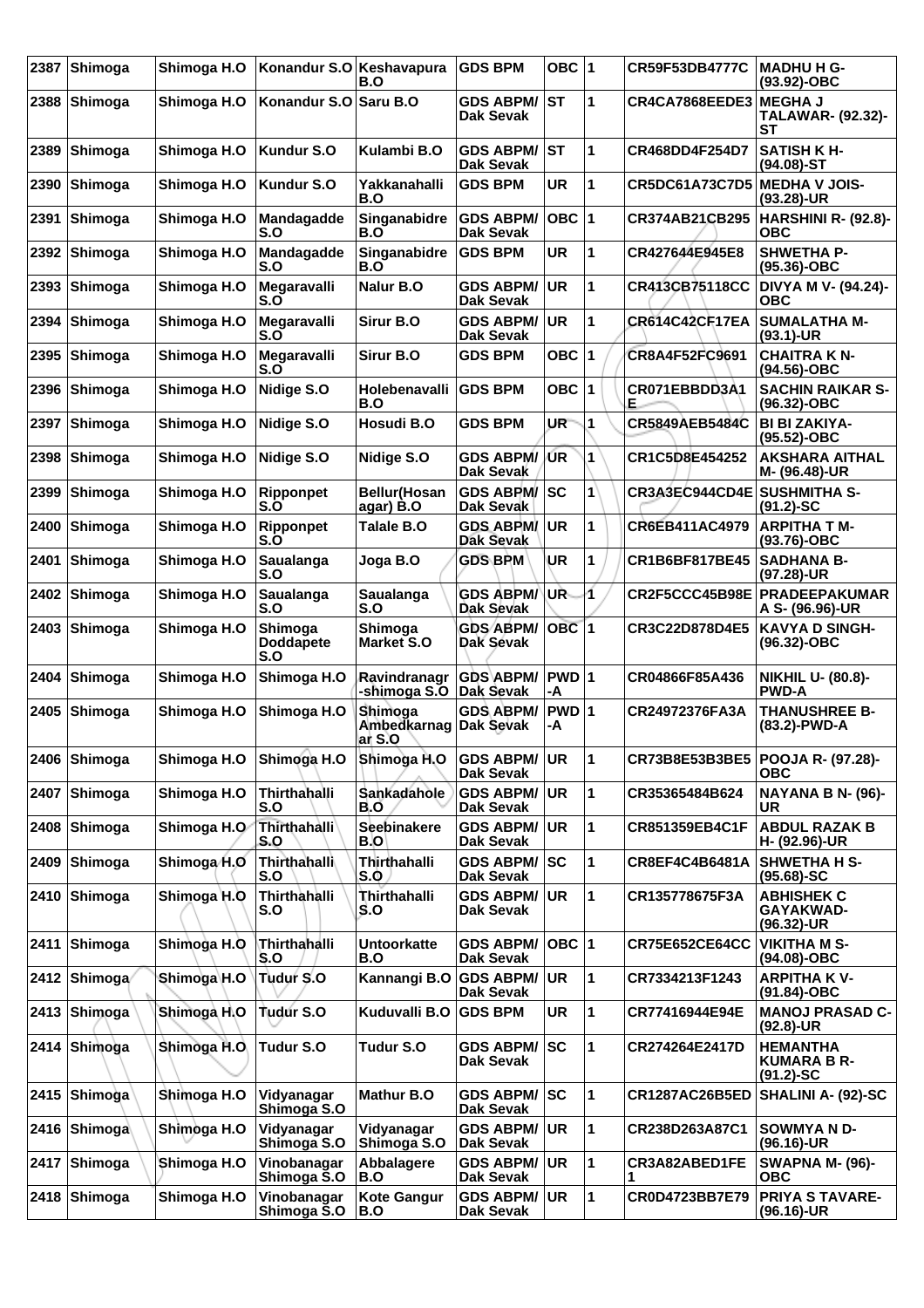| 2419 | $\sfl$ Tumkur | <b>Tiptur H.O</b> | Ammasandra<br>S.O                 | Ammasandra<br>S.O                  | <b>GDS ABPM/</b><br>Dak Sevak        | <b>IST</b>   | 1             | CR115249AE44F3                   | <b>SHARATH BABUR</b><br>N- (93.44)-ST                       |
|------|---------------|-------------------|-----------------------------------|------------------------------------|--------------------------------------|--------------|---------------|----------------------------------|-------------------------------------------------------------|
| 2420 | <b>Tumkur</b> | <b>Tiptur H.O</b> | Ammasandra<br>S.O                 | Hadavanahall<br>i B.O              | <b>GDS BPM</b>                       | EWS $ 1$     |               | CR65E418B265D6                   | <b>RACHANA S</b><br><b>BHATT- (89.44)-UR-</b><br><b>EWS</b> |
| 2421 | <b>Tumkur</b> | <b>Tiptur H.O</b> | <b>Amruthur S.O</b>               | Amruthur S.O GDS ABPM/             | Dak Sevak                            | lst          | 1             | CR5A72C4D52B24                   | <b>VASANT</b><br><b>CHIPPALAKATTI-</b><br>$(93.6)$ -ST      |
|      | 2422 Tumkur   | <b>Tiptur H.O</b> | <b>Amruthur S.O</b>               | Halagere B.O                       | <b>GDS ABPM/</b><br>Dak Sevak        | $OBC$  1     |               | CR33D7144E5F4C                   | <b>CHANDANA K S-</b><br>$(93.92)$ -OBC                      |
| 2423 | Tumkur        | <b>Tiptur H.O</b> | <b>Banasandra</b><br>S.O          | <b>Banasandra</b><br>S.O           | <b>GDS ABPM/</b><br><b>Dak Sevak</b> | <b>UR</b>    | 1             | CR6DA4EEDD9ED<br>F               | <b>SOUMYA B R-</b><br>(95.52)-OBC                           |
| 2424 | <b>Tumkur</b> | <b>Tiptur H.O</b> | <b>Banasandra</b><br>S.O          | Kunikenahalli<br>B.O               | <b>GDS ABPM/</b><br><b>Dak Sevak</b> | $OBC$  1     |               | <b>CR3997BBC9282F</b>            | YASHASWINI K N-<br>$(93.28) - OBC$                          |
| 2425 | <b>Tumkur</b> | <b>Tiptur H.O</b> | <b>Biligere S.O</b>               | Kondlighatta<br>B.O                | <b>GDS BPM</b>                       | <b>SC</b>    | $\mathbf{1}$  | CR8E4B25C51E64                   | <b>VASANTHAKUMAR</b><br>A BV- (92.96)-SC                    |
| 2426 | <b>Tumkur</b> | <b>Tiptur H.O</b> | Chandrashek<br>arapura S.O        | C.Kodigenaha GDS BPM<br>Ili B.O    |                                      | <b>ST</b>    | 1             | CR51D34CF4C4DD ROOPA S- (92.32)- | <b>ST</b>                                                   |
| 2427 | <b>Tumkur</b> | <b>Tiptur H.O</b> | <b>Chandrashek</b><br>arapura S.O | S.Kodigehalli<br>B.O               | <b>GDS ABPM/</b><br><b>Dak Sevak</b> | <b>UR</b>    | $\mathbf{1}$  | CR23C4BB29A474                   | <b>SHRUTHI D S-</b><br>(92.16)-OBC                          |
| 2428 | <b>Tumkur</b> | <b>Tiptur H.O</b> | Chelur S.O<br>(Tumkur)            | <b>Bidare B.O</b>                  | <b>GDS ABPM/</b><br>Dak Sevak        | $EWS$ 1      |               | CR1EAB5E6ECF95                   | <b>SOWMYASHREE M</b><br>S- (91.52)-UR-EWS                   |
| 2429 | <b>Tumkur</b> | <b>Tiptur H.O</b> | Chelur S.O<br>(Tumkur)            | Kodiyala B.O                       | <b>GDS ABPM/</b><br>Dak Sevak        | EWS 1        |               | CR2FC45E9D2E15                   | <b>BHAVYASHREE</b><br><b>SK- (90.08)-UR-EWS</b>             |
| 2430 | <b>Tumkur</b> | <b>Tiptur H.O</b> | Dandinashiva<br>ra S.O            | <b>Beechanahall</b><br>i B.O       | <b>GDS BPM</b>                       | <b>UR</b>    |               | CR6A67AB9E72CE NANDAKUMAR D      | N- (93.6)-OBC                                               |
| 2431 | <b>Tumkur</b> | <b>Tiptur H.O</b> | <b>Dandinashiva</b><br>ra S.O     | Hullekere B.O GDS ABPM/            | Dak Sevak                            | $OBC$  1     |               | CR7DE135732E46                   | <b>INCHARA Y-</b><br>(94.08)-OBC                            |
| 2432 | <b>Tumkur</b> | <b>Tiptur H.O</b> | Gubbi S.O                         | Adagur B.O                         | <b>GDS BPM</b>                       | <b>UR</b>    | 1             | CR181884489B51                   | <b>REVANTH T J-</b><br>$(96.96)$ -UR                        |
| 2433 | <b>Tumkur</b> | <b>Tiptur H.O</b> | Gubbi S.O                         | Ammanaghatt GDS BPM<br>a B.O       |                                      | <b>OBC 1</b> |               | <b>CR7AE14FF4542C</b>            | <b>SHAMANTH K N-</b><br>(95.84)-OBC                         |
| 2434 | <b>Tumkur</b> | <b>Tiptur H.O</b> | Handanakere<br>S.O                | <b>Baragihally</b><br>B.O          | <b>GDS BPM</b>                       | UR           | $\mathcal{L}$ | CR659B88689F4A                   | <b>M P SOUJANYA-</b><br>$(93.28)$ -UR                       |
| 2435 | <b>Tumkur</b> | <b>Tiptur H.O</b> | Handanakere<br>S.O                | Chowlakatte<br>B.O                 | <b>GDS BPM</b>                       | OBC $ 1$     |               | CR3DE9444716AC                   | <b>SHRILAKSHMI D C-</b><br>(94.56)-OBC                      |
| 2436 | <b>Tumkur</b> | <b>Tiptur H.O</b> | Handanakere<br>S.O                | Soralamavu<br>B.O                  | <b>GDS BPM</b>                       | <b>SC</b>    | 1             | CR4B9BCB756284                   | <b>CHITRA K- (92.8)-</b><br><b>SC</b>                       |
|      | 2437 Tumkur   | <b>Tiptur H.O</b> | Honnavalli<br>S.O                 | Gudigondana<br>halli B.O           | <b>GDS ABPM/</b><br>Dak Sevak        | $OBC$ 1      |               | <b>CR2D254EAFF442</b>            | <b>VENKATESHA D S-</b><br>$(93.6)$ -OBC                     |
|      | 2438 Tumkur   | <b>Tiptur H.O</b> | <b>Huliyar S.O</b>                | Huliyar S.O                        | GDS ABPM/ OBC 1<br><b>Dak Sevak</b>  |              |               | <b>CR48ACE729F2DB GAGANA RD-</b> | (94.4)-OBC                                                  |
| 2439 | <b>Tumkur</b> | <b>Tiptur H.O</b> | Huliyur Durga Halevoor B.O<br>S.O |                                    | <b>GDS ABPM/</b><br>Dak Sevak        | UR.          | 1             | CR4839EFE4E122                   | <b>PREETHI S- (94.08)-</b><br><b>UR</b>                     |
| 2440 | <b>Tumkur</b> | <b>Tiptur H.O</b> | Huliyur Durga<br>S.O              | <b>Huliyur Durga</b><br>S.O        | <b>GDS ABPM/</b><br>Dak Sevak        | <b>UR</b>    | 1             | CR8CEFE43566F5                   | <b>UMRA KOUSAR-</b><br>$(93.6)$ -OBC                        |
| 2441 | <b>Tumkur</b> | Tiptur H.O.       | Huliyur Durga<br>S.O              | P.Honnamche GDS BPM<br>nahalli B.O |                                      | <b>UR</b>    | 1             | <b>CR8BF4D88F95F5</b>            | YASHASWINI G H-<br>(98.72)-UR                               |
|      | 2442 Tumkur   | Tiptur H.O        | Kadaba S.O<br>(Tumkur)            | Kadaba S.O<br>(Tumkur)             | <b>GDS ABPM/</b><br>Dak Sevak        | <b>UR</b>    | $\mathbf{1}$  | CR045FC7ED448E                   | <b>CHANDANA C S-</b><br>(97.12)-OBC                         |
| 2443 | <b>Tumkur</b> | Tiptur H.O        | Kallur \$.0<br>(Tumkur)           | Doddagoragh<br>atta B.O            | <b>GDS BPM</b>                       | UR.          | 1             | CR786143639A18                   | <b>VIDYASHREE T R-</b><br>(94.24)-OBC                       |
| 2444 | <b>Tumkur</b> | Tiptur H.O        | Kallur S.O<br>(Tumkur)            | K.Kallahalli<br>B.O                | <b>GDS ABPM/</b><br><b>Dak Sevak</b> | SC           | 1             | CR57379DE46BC4                   | <b>SANGEETHA S-</b><br>$(92.32) - SC$                       |
| 2445 | <b>Tumkur</b> | Tiptur H.O        | Kallur S.O<br>(Tumkur)            | K.Mathighatta<br>B.O               | <b>GDS ABPM/</b><br><b>Dak Sevak</b> | <b>SC</b>    | $\mathbf{1}$  | <b>CR29AF75DD47D8</b>            | <b>PREETHI P N-</b><br>$(91.2)$ -SC                         |
|      | 2446 Tumkur   | Tiptur H.O        | Kandikere<br>S.O                  | <b>Belaguli B.O</b>                | <b>GDS ABPM/</b><br>Dak Sevak        | <b>UR</b>    | $\mathbf{1}$  | CR36ADF941E573                   | <b>MALA G- (95.52)-SC</b>                                   |
| 2447 | Tumkur        | Tiptur H.O.       | Kandikere<br>S.O                  | Muddenahalli<br>B.O                | <b>GDS ABPM/ST</b><br>Dak Sevak      |              | $\mathbf{1}$  | CR64C4B4E98C8D                   | <b>SIDDARAJU H N-</b><br>$(95)-ST$                          |
| 2448 | Tumkur        | Tiptur H.O        | Kempanahalli<br>S.O               | Bettahallimutt GDS BPM<br>B.O      |                                      | OBC $ 1$     |               | CR6AD4CC3EDF4                    | <b>ROHITH KUMAR V</b><br>H- (95.52)-OBC                     |
| 2449 | <b>Tumkur</b> | <b>Tiptur H.O</b> | Kempanahalli<br>S.O               | Yeliyur B.O                        | <b>GDS ABPM/</b><br>Dak Sevak        | EWS $ 1$     |               | CR0BF36D7CBD89 RAMU S- (81.92)-  | <b>UR-EWS</b>                                               |
| 2450 | <b>Tumkur</b> | Tiptur H.O        | <b>Kunigal S.O</b>                | Gowdagere<br>B.O                   | <b>GDS ABPM/</b><br>Dak Sevak        | <b>UR</b>    | $\mathbf{1}$  | CR7B6DEBEC8641                   | <b>CHANDRAKANTH</b><br>K- (94.72)-SC                        |
| 2451 | <b>Tumkur</b> | <b>Tiptur H.O</b> | <b>Kunigal S.O</b>                | Kithanagama<br>ngala B.O           | <b>GDS ABPM/</b><br><b>Dak Sevak</b> | <b>SC</b>    | 1             | CR7ED3FB1125A6                   | <b>HARSHAVARDHAN</b><br>A K G- (92.32)-SC                   |
|      | 2452 Tumkur   | <b>Tiptur H.O</b> | <b>Kunigal S.O</b>                | Madikehalli<br>B.O                 | <b>GDS ABPM/</b><br>Dak Sevak        | $OBC$  1     |               | <b>CR449346EEF2FD</b>            | <b>CHANDANA A R-</b><br>(95.2)-OBC                          |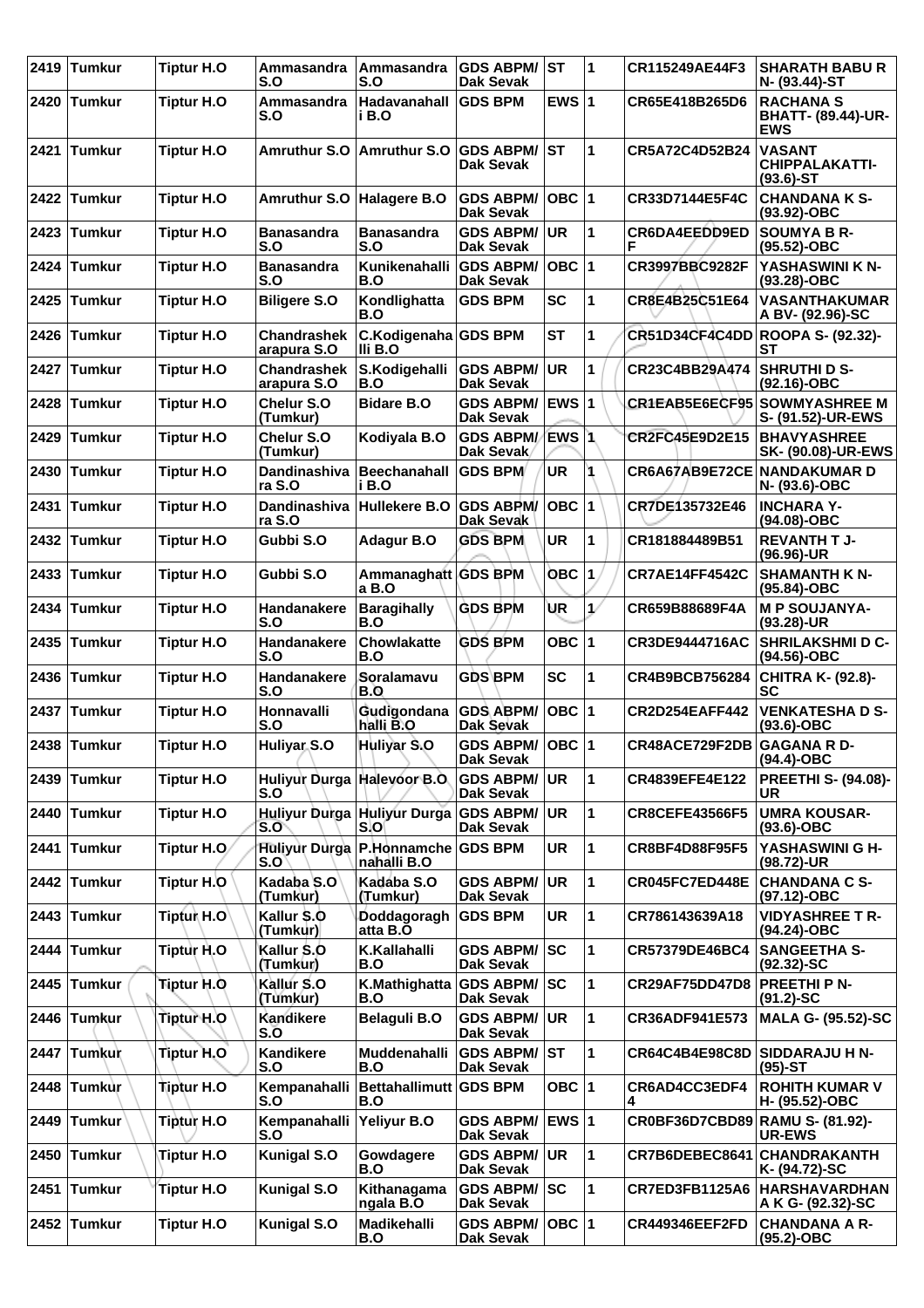| 2453 | <b>Tumkur</b> | <b>Tiptur H.O</b>  | Mayasandra<br>S.O                       | Doddasettiker GDS ABPM/<br>e B.O | Dak Sevak                            | UR.       | 11                      | <b>CR4E978C76CBB</b><br>С | <b>DEEPIKA H R-</b><br>(91.04)-OBC                                            |
|------|---------------|--------------------|-----------------------------------------|----------------------------------|--------------------------------------|-----------|-------------------------|---------------------------|-------------------------------------------------------------------------------|
| 2454 | <b>Tumkur</b> | <b>Tiptur H.O.</b> | <b>Mayasandra</b><br>S.O                | Kalkere B.O                      | <b>GDS ABPM/</b><br><b>Dak Sevak</b> | OBC $ 1$  |                         | CR8F4B4EAC446A            | <b>RACHANA A-</b><br>$(96.16) - OBC$                                          |
| 2455 | <b>Tumkur</b> | Tiptur H.O         | Mayasandra<br>S.O                       | <b>Mugalur B.O</b>               | <b>GDS ABPM/</b><br><b>Dak Sevak</b> | <b>ST</b> | 1                       | CR512A87A16486            | SINDHU G C-<br>$(91.68)$ -ST                                                  |
| 2456 | <b>Tumkur</b> | <b>Tiptur H.O</b>  | Mayasandra<br>S.O                       | Soravanahalli<br>B.O             | <b>GDS ABPM/</b><br><b>Dak Sevak</b> | <b>ST</b> | 1                       | CR61A1F8DEFB12            | <b>MONISHA B R-</b><br>$(91.36)$ -ST                                          |
|      | 2457 Tumkur   | <b>Tiptur H.O</b>  | Mooganayaka Bettadahalli<br>na Kote S.O | B.O                              | <b>GDS BPM</b>                       | OBC $ 1$  |                         | CR768913FE4E2E            | <b>SHREYA BUDIHAL-</b><br>$(95.36)$ -OBC                                      |
| 2458 | <b>Tumkur</b> | <b>Tiptur H.O</b>  | Mooganayaka<br>na Kote S.O              | <b>Galigekere</b><br>B.O         | <b>GDS BPM</b>                       | OBC $ 1$  |                         | CR564188134E1D            | <b>APOORVA V-</b><br>(94.72)-OBC                                              |
| 2459 | <b>Tumkur</b> | <b>Tiptur H.O</b>  | Mooganayaka<br>na Kote S.O              | Hagalawadi<br>B.O                | <b>GDS ABPM/</b><br><b>Dak Sevak</b> | OBC $ 1$  |                         | CR14BC1491B9A4            | <b>LAKSHMIDEVI S-</b><br>(97.76)-OBC                                          |
| 2460 | <b>Tumkur</b> | <b>Tiptur H.O</b>  | Nagasandra<br>S.O (Tumkur)              | Nagasandra<br>S.O (Tumkur)       | <b>GDS ABPM/</b><br>Dak Sevak        | OBC $ 1$  |                         | CR5E72AC465789            | <b>TASMIYA- (95.84)-</b><br><b>OBC</b>                                        |
| 2461 | <b>Tumkur</b> | Tiptur H.O         | Nittur S.O<br>(Tumkur)                  | Handanahalli<br>B.O              | <b>GDS BPM</b>                       | <b>UR</b> | 1                       | <b>CR242D497A1DA3</b>     | <b>AKSHAY N S-</b><br>$(93.92)$ -ST                                           |
| 2462 | <b>Tumkur</b> | <b>Tiptur H.O</b>  | Nonavinakere<br>S.O                     | Aremallenaha<br>IIi B.O          | <b>GDS BPM</b>                       | <b>SC</b> | 1                       | CROCCFB9B2D6B             | C K POOJA- (94.4)-<br>SC                                                      |
| 2463 | <b>Tumkur</b> | <b>Tiptur H.O</b>  | Nonavinakere<br>S.O                     | <b>Gungaramale</b><br>B.O        | <b>GDS BPM</b>                       | EWS $ 1$  |                         | CR4E877526E41D            | <b>SHASHANKA K B-</b><br>(91.84)-UR-EWS                                       |
| 2464 | <b>Tumkur</b> | <b>Tiptur H.O</b>  | <b>Nonavinakere</b><br>S.O              | Hunuseghatta GDS ABPM/<br>B.O    | Dak Sevak                            | UR.       | ⋀                       | CR078F34EC5C14            | <b>MANJUNATH</b><br><b>SHIVANAPPA</b><br><b>TUPPAD- (94.24)-</b><br><b>UR</b> |
| 2465 | <b>Tumkur</b> | <b>Tiptur H.O</b>  | Nonavinakere<br>S.O                     | Kanathur B.O                     | <b>GDS ABPM/</b><br>Dak Sevak        | UR.       | 1                       | <b>CR32C3CDA87C57</b>     | <b>RUCHITHA B M-</b><br>$(92.96)$ -UR                                         |
| 2466 | <b>Tumkur</b> | <b>Tiptur H.O</b>  | Nonavinakere Sugur B.O<br>S.O           |                                  | <b>GDS BPM</b>                       | <b>SC</b> | 1                       | <b>CR6C4D7458E5FC</b>     | <b>ABHILASH M B-</b><br>$(91.36)$ -SC                                         |
| 2467 | <b>Tumkur</b> | <b>Tiptur H.O</b>  | Nonavinakere<br>S.O                     | Thandaga<br>B.O                  | <b>GDS ABPM/</b><br>Dak Sevak        | ÙR        | 1.                      | CR3AD666645875            | TRINESH K- (95)-SC                                                            |
| 2468 | Tumkur        | <b>Tiptur H.O</b>  | Sampige S.O                             | Sampige S.O                      | <b>GDS ABPM/</b><br>Dak Sevak        | UR.       | $\mathcal{L}$           | CR194ED4B3C426            | HARSHITH H L-<br>(95.04)-UR                                                   |
| 2469 | <b>Tumkur</b> | <b>Tiptur H.O</b>  | Sampige S.O                             | Talavaranahal GDS BPM<br>li B.O  |                                      | OBC $ 1$  |                         | CR0C57A4AF1C59            | PARVATI- (94.24)-<br><b>OBC</b>                                               |
| 2470 | <b>Tumkur</b> | <b>Tiptur H.O</b>  | Settikere S.O                           | Kuppur B.O                       | GDS ABPM/<br>Dak Sevak               | $OBC$  1  |                         | <b>CR0E422417EDE2</b>     | <b>DEEKSHITHA S-</b><br>(94.08)-OBC                                           |
| 2471 | <b>Tumkur</b> | <b>Tiptur H.O</b>  | Settikere S.O                           | <b>Kuppur B.O</b>                | <b>GDS BPM</b>                       | <b>UR</b> | 1                       | CR25AD275D81E1            | SURABHI R- (95)-<br><b>UR</b>                                                 |
|      | 2472 Tumkur   | <b>Tiptur H.O</b>  | Settikere S.O                           | <b>Sasalu B.O</b>                | GDS ABPM/ OBC 1<br>Dak Sevak         |           |                         | CR4AD6EAB2E9B<br>8        | HARISH BABU H A-<br>$(93.12) - OBC$                                           |
|      | 2473 Tumkur   | <b>Tiptur H.O</b>  | Tiptur H.O                              | Tadasur B.O                      | <b>GDS BPM</b>                       | <b>UR</b> | 1                       | <b>CR34F47DEBD838</b>     | <b>BHAVANA T P-</b><br>(94.56)-OBC                                            |
|      | 2474 Tumkur   | <b>Tiptur H.O</b>  | <b>Tiptur H.O</b>                       | <b>Tiptur H.O</b>                | <b>GDS ABPM/</b><br>Dak Sevak        | UR        | 3                       | CR27D4515CF21A            | <b>BHAVANA C-</b><br>$(96.16) - OBC$                                          |
|      | 2475 Tumkur   | Tiptur H.O         | Tiptur <sup>\</sup> H.O                 | <b>Tiptur H.O</b>                | <b>GDS ABPM/</b><br>Dak Sevak        | <b>UR</b> | 3                       | CR561BDB2385F5            | <b>RUDRESHA NAIK</b><br>S- (95.04)-SC                                         |
|      | 2476 Tumkur   | Tiptur H.O         | Tiptur\ H.O                             | Tiptur H.O                       | <b>GDS ABPM/</b><br>Dak Sevak        | <b>UR</b> | $\overline{\mathbf{3}}$ | CR07572B1951B4            | <b>AISHWARYA S M-</b><br>(95.04)-UR                                           |
|      | 2477 Tumkur   | Tiptur H.O         | <b>Turuvekere</b><br>S.O                | Dabbeghatta<br>B.O               | <b>GDS ABPM/</b><br>Dak Sevak        | SC        | 1                       | CR48E59E8F3ABF            | <b>PUSHPALATHA B-</b><br>$(94.4)$ -SC                                         |
|      | 2478 Tumkur   | Tiptur H.O         | Turuvekere<br>S.O                       | Kodagihally<br>B.O               | <b>GDS ABPM/</b><br>Dak Sevak        | <b>SC</b> | 1                       | CR0A49A11E44F5            | <b>RAKSHITHA D N-</b><br>$(92.64) - SC$                                       |
| 2479 | <b>Tumkur</b> | Tiptur H.Q         | Turuvekere<br>S.O                       | <b>Madihally B.O</b>             | <b>GDS BPM</b>                       | <b>UR</b> | 1                       | CR271F22BC45B6            | YOGEESHWARA A<br>S- (94.08)-UR                                                |
| 2480 | Tumkur        | Tiptur H.O         | Turúvekere<br>$S.\overline{O}$          | <b>Muniyur B.O</b>               | <b>GDS ABPM/</b><br>Dak Sevak        | EWS 1     |                         | CR685EAA34E5EF            | <b>BHANUMATHI K O-</b><br>(80.96)-UR-EWS                                      |
|      | 2481 Tumkur   | Tiptur H.O.        | Yediyur S.O<br>(Tumkur)                 | Koppa B.O                        | <b>GDS BPM</b>                       | <b>SC</b> | 1                       |                           | <b>CR614EF4DAA49E SUNILKUMAR H K-</b><br>$(94.08) - SC$                       |
|      | 2482 Tumkur   | Tiptur H.O         | Yediyur S.O<br>(Tumkur)                 | Yedivur S.O<br>(Tumkur)          | <b>GDS ABPM/</b><br>Dak Sevak        | UR        | 1                       | CR5C4E862128AC            | <b>PAVAN B N-</b><br>(95.36)-UR                                               |
| 2483 | <b>Tumkur</b> | Tumkur H.O         | <b>Badavanahall</b><br><b>i</b> S.O     | Hosahalli B.O                    | <b>GDS ABPM/</b><br>Dak Sevak        | SC        | 1                       | <b>CR14A7DE7447A7</b>     | <b>KIRAN KUMAR B V-</b><br>$(93.28)$ -SC                                      |
| 2484 | <b>Tumkur</b> | Tumkur H.O         | <b>Baragur S.O</b>                      | <b>Baragur S.O</b>               | <b>GDS ABPM/</b><br>Dak Sevak        | EWS 1     |                         | CR3FD4C144A815            | VINAY M- (90.88)-<br>UR-EWS                                                   |
| 2485 | Tumkur        | Tumkur H.O         | Channakesha<br>vapura S.O               | Arasikere B.O                    | <b>GDS ABPM/</b><br>Dak Sevak        | <b>UR</b> | 1                       | CR41A1F19DC144            | <b>DHANYA R HEGDE-</b><br>(96.32)-UR                                          |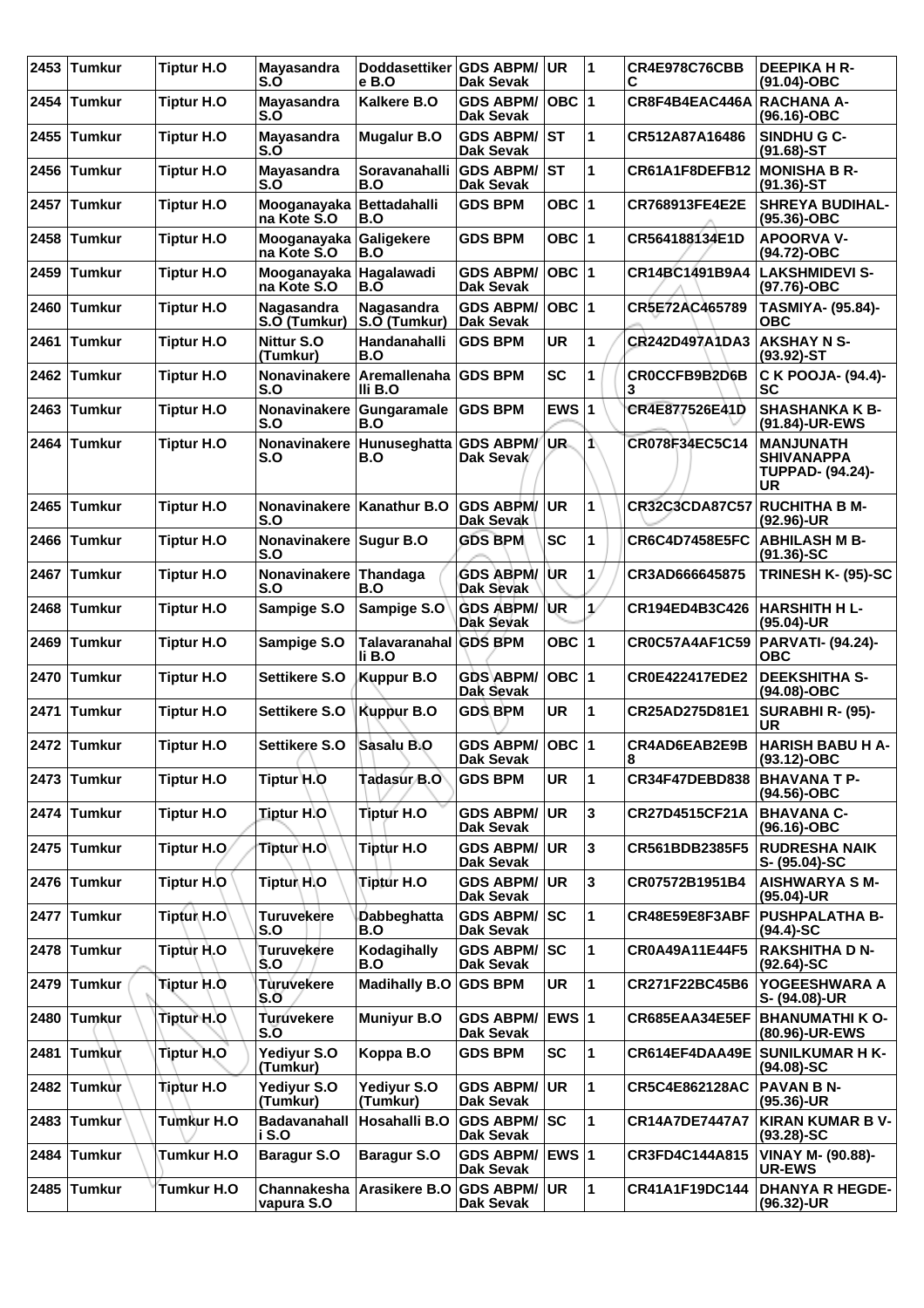| 2486 | <b>Tumkur</b> | Tumkur H.O         | Channakesha<br>vapura S.O         | Gujjanadu<br>B.O                             | <b>GDS BPM</b>                          | <b>ST</b>          | 1            | CR04518442256A             | <b>NIRANJAN</b><br><b>KUMARV- (91.52)-</b><br>SТ     |
|------|---------------|--------------------|-----------------------------------|----------------------------------------------|-----------------------------------------|--------------------|--------------|----------------------------|------------------------------------------------------|
| 2487 | <b>Tumkur</b> | <b>Tumkur H.O.</b> | Channakesha<br>vapura S.O         | Mugadalabett<br>a B.O                        | <b>GDS BPM</b>                          | PWD 1<br>-A        |              | <b>CR78479BA224EE</b>      | <b>ABHISHEK G R-</b><br>(84)-PWD-A                   |
| 2488 | <b>Tumkur</b> | <b>Tumkur H.O.</b> | Gulur S.O                         | Chikkasarang<br>i B.O                        | <b>GDS ABPM/</b><br><b>Dak Sevak</b>    | OBC  1             |              | <b>CR6A67C866DF4C</b>      | <b>HEMA N- (96.48)-</b><br>ОВС                       |
| 2489 | <b>Tumkur</b> | Tumkur H.O         | Hebbur S.O                        | <b>Dawoodsab</b><br>Palya B.O                | <b>GDS BPM</b>                          | UR                 | 1            | CR464839B3CCC4             | <b>SAVITHA H P-</b><br>$(93.6) - OBC$                |
| 2490 | <b>Tumkur</b> | <b>Tumkur H.O</b>  | <b>Hebbur S.O</b>                 | Kanakuppe<br>B.O                             | <b>GDS BPM</b>                          | <b>UR</b>          | 1            | CR8BCBDA3E183              | <b>VARALAKSHMI C-</b><br>(97.44)-OBC                 |
| 2491 | Tumkur        | <b>Tumkur H.O</b>  | <b>Hebbur S.O</b>                 | Siravara B.O                                 | <b>GDS ABPM/</b><br><b>Dak Sevak</b>    | <b>SC</b>          | 1            | CR6334828462CD             | <b>CHETHAN B R-</b><br>$(93.92) - SC$                |
|      | 2492 Tumkur   | Tumkur H.O         | <b>Hirehalli SO</b>               | <b>Hirehalli SO</b>                          | <b>GDS ABPM/SC</b><br><b>Dak Sevak</b>  |                    | 1            | CR09238B59448E             | <b>SHASHIKALABAI</b><br>R- (95.2)-SC                 |
| 2493 | <b>Tumkur</b> | Tumkur H.O         | <b>Holavanahalli</b><br>S.O       | <b>Bommaladevi</b><br>pura B.O               | <b>GDS ABPM/</b><br><b>Dak Sevak</b>    | UR.                | $\mathbf 2$  | <b>CR77F4D43FDD78</b>      | <b>JNANASHREE G-</b><br>(93.76)-OBC                  |
| 2494 | <b>Tumkur</b> | <b>Tumkur H.O</b>  | Holavanahalli<br>S.O              | <b>Bommaladevi</b><br>pura B.O               | <b>GDS ABPM/</b><br>Dak Sevak           | UR.                | 2            | <b>CR8C1882FF4B3C</b>      | <b>MEGHANA B R-</b><br>$(93.6)-OBC$                  |
| 2495 | <b>Tumkur</b> | <b>Tumkur H.O</b>  | Holavanahalli<br>S.O              | Bommaladevi<br>pura B.O                      | <b>GDS BPM</b>                          | <b>UR</b>          | 1            | CR1CDF5DFC3874             | <b>NOOR FATHIMA-</b><br>(95.36)-OBC                  |
| 2496 | <b>Tumkur</b> | <b>Tumkur H.O</b>  | Honnudike<br>S.O                  | <b>Honnudike</b><br>S.O                      | <b>GDS ABPM/</b><br>Dak Sevak           | UR                 | 1            | CR389F4C4C8CFA             | KAVYA A- (94.24)-<br><b>SC</b>                       |
| 2497 | <b>Tumkur</b> | Tumkur H.O         | Honnudike<br>S.O                  | <b>Honsigere</b><br>B.O                      | <b>GDS BPM</b>                          | EWS\1              |              | CR249C62FE7E53             | <b>RAKHESH S-</b><br>(92.48)-UR-EWS                  |
| 2498 | <b>Tumkur</b> | Tumkur H.O         | Honnudike<br>S.O                  | <b>Mulukunte</b><br>B.O                      | <b>GDS ABPM/</b><br>Dak Sevak           | <b>UR</b>          | 1            | CR1964E3A3B3CC             | <b>RAKSHITHA J-</b><br>$(95.2)$ -OBC                 |
| 2499 | <b>Tumkur</b> | Tumkur H.O         | <b>Ittakadibbana</b><br>halli S.O | Garani B.O                                   | <b>GDS ABPM/ UR</b><br><b>Dak Sevak</b> |                    | 1            | CR0D8E4473F264             | <b>HARSHITHA J N-</b><br>(94.72)-OBC                 |
| 2500 | <b>Tumkur</b> | Tumkur H.O         | Ittakadibbana<br>halli S.O        | Ittakadibbana<br>halli S.O                   | <b>GDS ABPM/SC</b><br>Dak Sevak         |                    | 1            | CR07E94C13593F             | <b>RAGHU P- (93.6)-SC</b>                            |
| 2501 | <b>Tumkur</b> | <b>Tumkur H.O</b>  | Ittakadibbana<br>halli S.O        | Thadi B.O                                    | <b>GDS BPM</b>                          | OBC-1              |              | CR4B84493E54DF             | LATHA R- (94.24)-<br><b>OBC</b>                      |
| 2502 | <b>Tumkur</b> | <b>Tumkur H.O</b>  | Ittakadibbana<br>halli S.O        | Yelkur B.O                                   | <b>GDS BPM</b>                          | $EWS$ <sup>1</sup> |              | CR3221D6FF47C3             | <b>ASHWINI R M-</b><br>(86.56)-UR-EWS                |
| 2503 | Tumkur        | <b>Tumkur H.O</b>  | Kallambella<br>S.O                | Dodda<br>Agrahara B.O                        | <b>GDS BPM</b>                          | <b>UR</b>          | 1            | CR28FD54684948             | NIDHISHREE S-<br>(95.04)-OBC                         |
| 2504 | Tumkur        | <b>Tumkur H.O</b>  | S.O                               | Kodigenahalli Kodigenahalli<br>S.O           | <b>GDS ABPM/</b><br>Dak Sevak           | OBC  1             |              | CR1D18B72B29E8             | <b>SAHANA P J-</b><br>(95.04)-OBC                    |
| 2505 | <b>Tumkur</b> | <b>Tumkur H.O</b>  | Kodigenahalli Suddekunte<br>S.O   | IB.O                                         | <b>GDS ABPM/</b><br><b>Dak Sevak</b>    | <b>UR</b>          | 1            | CR8CE499AEEF89             | NAVYA L P- (92.8)-<br>ОВС                            |
|      | 2506 Tumkur   | Tumkur H.O         | Kora \$.0<br>(Tumkur)             | Hunjanal B.O                                 | <b>GDS BPM</b>                          | UR                 | 1            | CR28BF9E2C44AA CHANDANA R- | (94.24)-OBC                                          |
|      | 2507 Tumkur   | Tumkur H.O         | Kora S.O<br>(Tumkur)              | <b>Sorekunte</b><br>B.O                      | <b>GDS BPM</b>                          | OBC $ 1$           |              | CR76A492DDC8F8             | <b>RANJITHA H S-</b><br>(95.84)-OBC                  |
|      | 2508 Tumkur   | Tumkur H.O.        | Koratagere<br>S.O                 | Doddasagger<br>e B.O                         | <b>GDS ABPM/</b><br>Dak Sevak           | sc                 | 1            | CR2AFCBBA9F13<br>1         | <b>UDAYAKUMAR</b><br>KATTIMANI- (92.8)-<br><b>SC</b> |
|      | 2509 Tumkur   | Tumkur H.O.        | Koratagere<br>S.O                 | Koratagere<br>S.O                            | <b>GDS ABPM/ UR</b><br><b>Dak Sevak</b> |                    | 1            | CR463F14EF7636             | <b>AKSHATHA H R-</b><br>(95.36)-OBC                  |
|      | 2510 Tumkur   | Tumkur H.O         | Kyathasandra<br>S.O               | Kyathasandra<br>S.O                          | <b>GDS ABPM/ UR</b><br>Dak Sevak        |                    | 1            | CR264C28A97FCA             | <b>KAVYA G N-</b><br>(94.88)-OBC                     |
| 2511 | <b>Tumkur</b> | Tumkur H.O         | S.O                               | Kyathasandra Swandenahall GDS ABPM/<br>i B.O | Dak Sevak                               | OBC  1             |              | CR7188B232FB57             | <b>ANKITHA JAIN M B-</b><br>(94.88)-OBC              |
|      | 2512 Tumkur   | Tumkur H.O         | MC Campus<br>Tumkur S.O           | <b>Halanur B.O</b>                           | <b>GDS ABPM/</b><br><b>Dak Sevak</b>    | PWD 1<br>-C        |              | CR13D1D68A2441             | YASHAS N Y-<br>(83.68)-PWD-C                         |
|      | 2513 Tumkur   | Tumkur H.O.        | M.C Campus<br>Tumkur S.O          | <b>M C Campus</b><br>Tumkur S.O              | <b>GDS ABPM/</b><br>Dak Sevak           | UR.                | 1            | CR5C44E6BBCCB<br>4         | <b>RUMMAN HAJIRA-</b><br>(96.8)-OBC                  |
|      | 2514 Tumkur   | Tumkur H.O         | Madhugiri<br>S.O                  | Kotagarlahalli GDS ABPM/ EWS 1<br>B.O        | Dak Sevak                               |                    |              | CR8533C974D18B             | <b>SUSHMA D B-</b><br>(83.52)-UR-EWS                 |
|      | 2515 Tumkur   | Tumkur H.O         | Madhugiri<br>S.O                  | Nitrahalli B.O                               | <b>GDS ABPM/</b><br>Dak Sevak           | OBC 1              |              | CR1F3F4344A2AA             | <b>RASHMIK R-</b><br>$(95.68)$ -OBC                  |
|      | 2516 Tumkur   | Tumkur H.O         | Madhugiri<br>S.O                  | Nitrahalli B.O                               | <b>GDS BPM</b>                          | OBC $ 1$           |              | CR632C8CEC17D<br>С         | <b>PALLAVI S- (94.4)-</b><br><b>OBC</b>              |
|      | 2517 Tumkur   | Tumkur H.O         | Madhugiri<br>S.O                  | <b>Settihally B.O</b>                        | <b>GDS BPM</b>                          | OBC $ 1$           |              | <b>CR16C44EB45BF2</b>      | <b>NISCHITHA JAIN A</b><br>R- (96.8)-OBC             |
|      | 2518 Tumkur   | Tumkur H.O         | Madhugiri<br>S.O                  | Vaderahalli<br>B.O                           | <b>GDS ABPM/</b><br><b>Dak Sevak</b>    | UR)                | $\mathbf{1}$ | CR3473584718B4             | <b>DARSHAN B-</b><br>(94.88)-UR                      |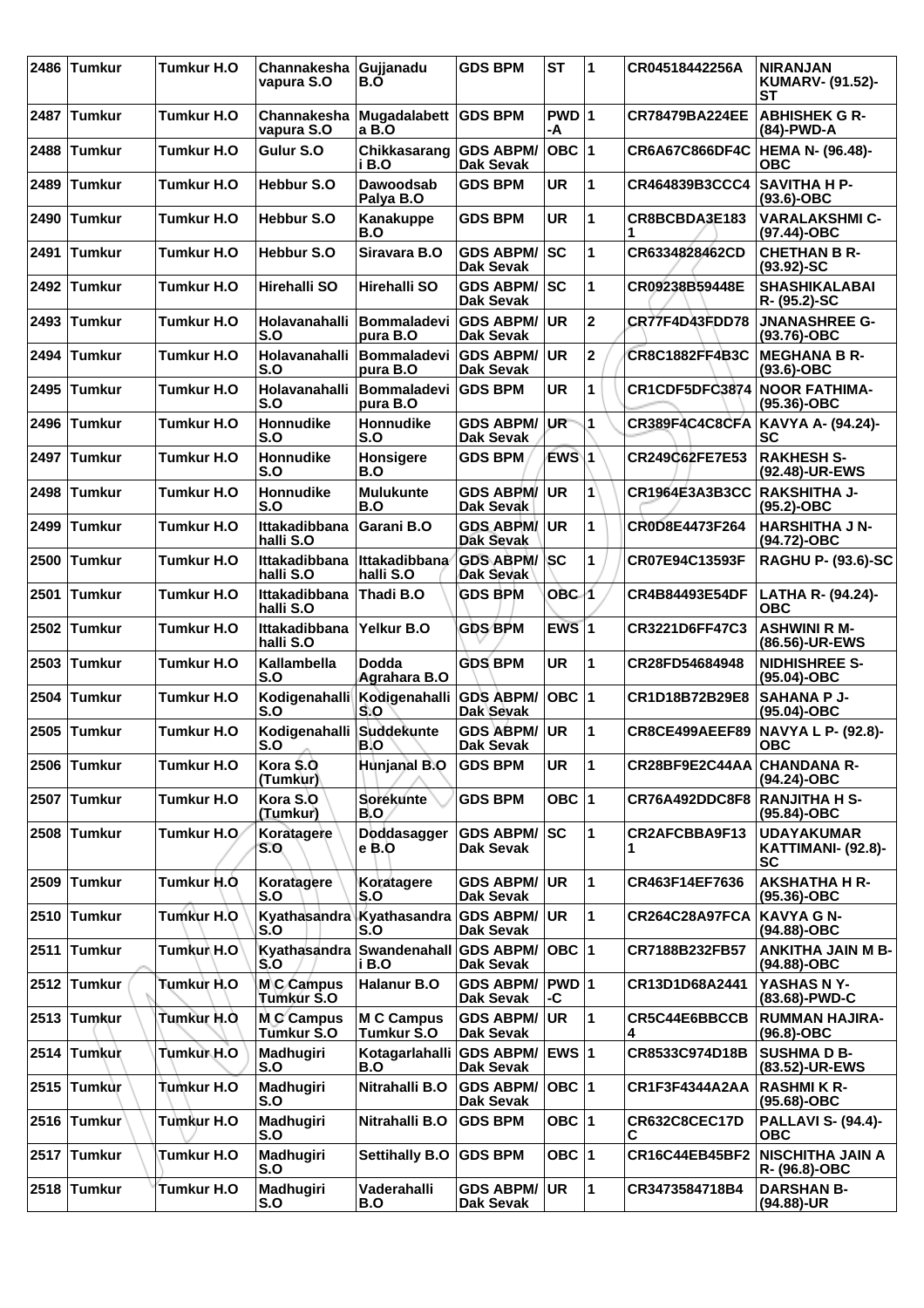|      | 2519 Tumkur   | <b>Tumkur H.O</b> | Medigeshi<br>S.O                           | Reddihalli<br>B.O                          | <b>GDS BPM</b>                          | PWD 1<br>-A     |              | CR05F55F426E99        | <b>NINGAPPA</b><br><b>JATAGONDA-</b><br>(80.64)-PWD-A              |
|------|---------------|-------------------|--------------------------------------------|--------------------------------------------|-----------------------------------------|-----------------|--------------|-----------------------|--------------------------------------------------------------------|
|      | 2520 Tumkur   | <b>Tumkur H.O</b> | <b>Northren</b><br><b>Extension</b><br>S.O | Arakere B.O                                | <b>GDS ABPM/</b><br>Dak Sevak           | $PWD$ 1<br>-В   |              | CR1A7A215D49C8        | <b>RAKSHITHA S N-</b><br>(77.76)-PWD-B                             |
| 2521 | Tumkur        | <b>Tumkur H.O</b> | <b>Northren</b><br><b>Extension</b><br>S.O | <b>Northren</b><br><b>Extension</b><br>S.O | <b>GDS ABPM/</b><br><b>Dak Sevak</b>    | EWS 1           |              | CR6F5CF4DD724C        | LEELAVATHI R-<br>(87.36)-UR-EWS                                    |
|      | 2522 Tumkur   | <b>Tumkur H.O</b> | <b>Northren</b><br><b>Extension</b><br>S.O | <b>Northren</b><br><b>Extension</b><br>S.O | <b>GDS ABPM/</b><br><b>Dak Sevak</b>    | $OBC$ 1         |              | CR516C4F79DC94        | <b>LAVANYA K R-</b><br>(97.28)-OBC                                 |
|      | 2523 Tumkur   | <b>Tumkur H.O</b> | <b>Northren</b><br><b>Extension</b><br>S.O | <b>Northren</b><br><b>Extension</b><br>S.O | <b>GDS ABPM/</b><br><b>Dak Sevak</b>    | <b>UR</b>       | 1            | CR27234C8A4118        | <b>CHAITHRALU-</b><br>(94.08)-OBC                                  |
|      | 2524 Tumkur   | <b>Tumkur H.O</b> | <b>Northren</b><br><b>Extension</b><br>S.O | <b>Obalapura</b><br>B.O                    | <b>GDS ABPM/SC</b><br>Dak Sevak         |                 | 1            | CR59F499B44579        | <b>POORNA</b><br><b>CHANDRA</b><br><b>PRAJWAL B- (92.8)-</b><br>SC |
|      | 2525 Tumkur   | <b>Tumkur H.O</b> | <b>Northren</b><br><b>Extension</b><br>S.O | Oorkere B.O                                | <b>GDS ABPM/</b><br>Dak Sevak           | UR              | $\mathbf{1}$ | CR248EE8E18D4C        | <b>SUFIYA K M-</b><br>(94.72)-OBC                                  |
|      | 2526 Tumkur   | <b>Tumkur H.O</b> | P N Halli S.O                              | Veeraganahal GDS ABPM/<br>li B.O           | <b>Dak Sevak</b>                        | UR.             | 1            | CR0B4AE9B21415        | <b>GAGANA B R-</b><br>$(94.4)$ -OBC                                |
|      | 2527 Tumkur   | Tumkur H.O        | Palavalli S.O                              | <b>Srirangapura</b><br>B.O                 | <b>GDS BPM</b>                          | $OBC$ 1         |              | CR2D1FA6CE341A        | VANI N S- (94.08)-<br><b>OBC</b>                                   |
| 2528 | <b>Tumkur</b> | Tumkur H.O        | Palavalli S.O                              | Vallur B.O                                 | <b>GDS BPM</b>                          | OBC $ 1\rangle$ |              | CR7A839AE6B874        | SUMA G K- (94.24)-<br><b>OBC</b>                                   |
| 2529 | <b>Tumkur</b> | <b>Tumkur H.O</b> | Pavagada S.O                               | Gummaghatta GDS BPM<br>B.O                 |                                         | <b>SC</b>       | 1            | CR3F64887D91D1        | M ASHA- (93.44)-SC                                                 |
|      | 2530 Tumkur   | <b>Tumkur H.O</b> | Pavagada S.O                               | Gundlahalli<br>B.O                         | <b>GDS BPM</b>                          | <b>SC</b>       | 1            | CR7AEA4DA7BD4<br>D    | <b>DHANYASHREE S-</b><br>$(94.08) - SC$                            |
|      | 2531 Tumkur   | Tumkur H.O        | Pavagada S.O                               | Naliganahalli<br>B.O                       | <b>GDS ABPMA</b><br>Dak Sevak           | UR.             | Á            | CR3C2C4A1EF4D1        | J M SHWETHA-<br>(92.32)-UR                                         |
|      | 2532 Tumkur   | <b>Tumkur H.O</b> |                                            | Pavagada S.O Ponnasamudr GDS BPM<br>a B.O  |                                         | UR.             | 1            | CR736152B6A78D        | <b>SREEVALLI KV-</b><br>$(93.92)$ -UR                              |
|      | 2533 Tumkur   | Tumkur H.O        | Pavagada S.O                               | Sailapura B.O                              | <b>GDS ABPM/</b><br>Dak Sevak           | <b>ST</b>       | 1            | CR5E2D4FC3D49D        | <b>BHAVYA R- (92.16)-</b><br>SТ                                    |
| 2534 | <b>Tumkur</b> | Tumkur H.O        |                                            | Pavagada S.O Sailapura B.O GDS BPM         |                                         | UR              | 1            | CR71EF24BB4B4D        | <b>HARSHITHA G A-</b><br>(94.88)-UR                                |
| 2535 | <b>Tumkur</b> | <b>Tumkur H.O</b> | Puravara S.O                               | Puravara S.O                               | <b>GDS ABPM/</b><br><b>Dak Sevak</b>    | <b>UR</b>       | 1            | CR275CAEC528B8        | <b>MADHU B N-</b><br>$(93.76)$ -SC                                 |
|      | 2536 Tumkur   | Tumkur H.O        | Sira S.O.                                  | Mekerahally<br>B.O                         | <b>GDS BPM</b>                          | UR              | l1.          |                       | CR0AF965C9D41D NITHISHKUMAR S-<br>$(95)-UR$                        |
|      | 2537 Tumkur   | Tumkur H.O        | Sira S.O                                   | <b>Melkunte B.O.</b>                       | <b>GDS BPM</b>                          | <b>UR</b>       | 1            | CR38ADCD344489        | <b>TEJASWINI B-</b><br>$(95.2)$ -OBC                               |
|      | 2538 Tumkur   | Tumkur H.O        | Sira S.O                                   | Shakadadu<br>B.O                           | <b>GDS BPM</b>                          | OBC $ 1$        |              | CR1E19986A848A        | <b>TEJASHREE N-</b><br>(95.36)-OBC                                 |
|      | 2539 Tumkur   | Tumkur H.O        | Sira S.O                                   | Sira S.O                                   | <b>GDS ABPM/</b><br><b>Dak Sevak</b>    | $PWD$ 1<br>-DE  |              | CR8E65B8EF34FB        | <b>NETRAAVATI</b><br><b>GANTI- (76)-PWD-</b><br><b>DE</b>          |
|      | 2540 Tumkur   | Tumkur H.O        | Sira S.O                                   | Yeliyur B.O                                | <b>GDS ABPM/ ST</b><br><b>Dak Sevak</b> |                 | $\mathbf{1}$ | CR5E4A9C8F4FD3        | <b>VEDASHREE C S-</b><br>$(93.44)$ -ST                             |
| 2541 | <b>Tumkur</b> | Tumkur H.O        | Someswarap<br>uram S.O                     | Settihalli B.O                             | <b>GDS ABPM/</b><br>Dak Sevak           | <b>UR</b>       | $\mathbf{1}$ | CR03345DC22535        | <b>JNANASHREE K J-</b><br>$(96.32)$ -SC                            |
|      | 2542 Tumkur   | Tumkur H.O        | Someswarap<br>uram S.O                     | Someswarap<br>uram S.O                     | <b>GDS ABPM/</b><br><b>Dak Sevak</b>    | <b>UR</b>       | 1            | <b>CR7EFB77F58953</b> | <b>PRIYANKA</b><br><b>CHAKRADHAR S-</b><br>(97.92)-UR              |
|      | 2543 Tumkur   | Tumkur H.O        | <b>Tavarekere</b><br>S.O (Tumkur)          | Hunasehalli<br>B.O                         | <b>GDS BPM</b>                          | EWS $ 1$        |              | CR1F46F54D1ABA        | <b>MOHANKUMAR A</b><br>R- (84.48)-UR-EWS                           |
|      | 2544 Tumkur   | Tumkur H.O        | <b>Tavarekere</b><br>S.O (Tumkur)          | Lakshmisaga<br>ra B.O                      | <b>GDS BPM</b>                          | <b>UR</b>       | 1            | CR4289B4A834BF        | SINDHOOR K A-<br>(94.24)-OBC                                       |
|      | 2545 Tumkur   | Tumkur H.O        | <b>Tovinakere</b><br>S.O                   | <b>Kuramkote</b><br>B.O                    | <b>GDS ABPM/</b><br><b>Dak Sevak</b>    | <b>EWS 1</b>    |              | CR32929DD6BD34        | <b>BHOJARANJAN-</b><br>(83.2)-UR-EWS                               |
| 2546 | <b>Tumkur</b> | Tumkur H.O        | Tumkur H.O                                 | <b>Western Extn</b><br>S.O                 | <b>GDS ABPM/</b><br>Dak Sevak           | $OBC$  1        |              | <b>CR3F88D6B364FC</b> | <b>PAVAN PRIYA M R-</b><br>$(93.92)$ -OBC                          |
|      | 2547 Tumkur   | Tumkur H.O        | <b>Urdigere S.O</b>                        | Devarayanad<br>urga B.O                    | <b>GDS BPM</b>                          | <b>ST</b>       | 1            | CR08676C655C77        | <b>YALLAPPA- (94.56)-</b><br><b>ST</b>                             |
|      | 2548 Tumkur   | Tumkur H.O        | <b>Urdigere S.O</b>                        | Yelachigere<br>B.O                         | <b>GDS BPM</b>                          | UR              | $\mathbf{1}$ | CR6D19B38A68F6        | <b>MANDHARA L-</b><br>$(96.32) - SC$                               |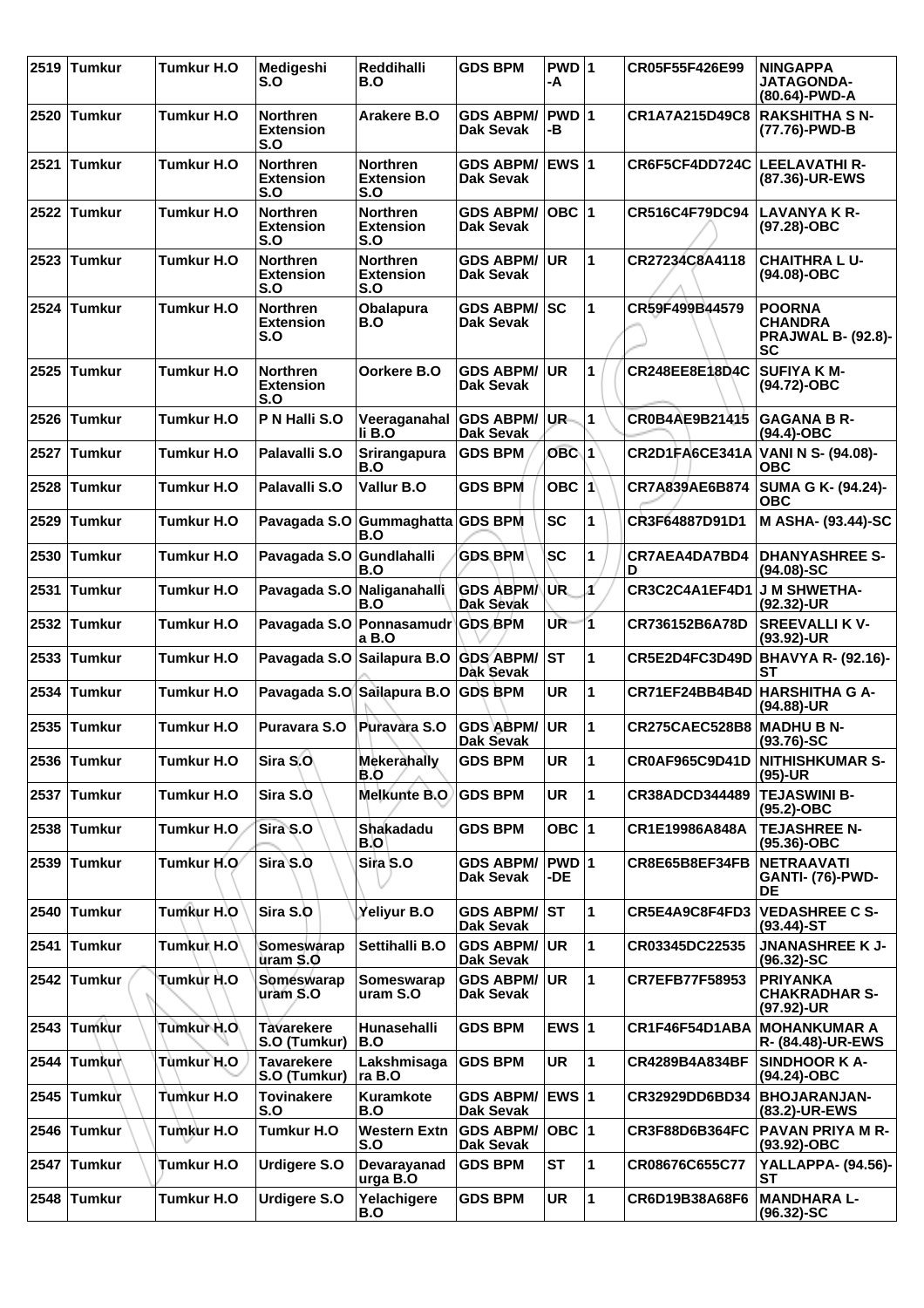| 2549 | <b>Tumkur</b> | Tumkur H.O              | Y N Hoskote<br>S.O   | <b>Chikkahalli</b><br>B.O         | <b>GDS BPM</b>                         | <b>UR</b>        | 1 | CR747A3D1B8F15        | <b>RAKSHITHA S-</b><br>(94.72)-OBC                                    |
|------|---------------|-------------------------|----------------------|-----------------------------------|----------------------------------------|------------------|---|-----------------------|-----------------------------------------------------------------------|
| 2550 | <b>Tumkur</b> | Tumkur H.O              | Y N Hoskote<br>S.O   | Maridasanaha GDS ABPM/<br>IIi B.O | Dak Sevak                              | lsc              | 1 | <b>CR3E3CA272F7A5</b> | <b>SANGEETHA ML-</b><br>$(92.8) - SC$                                 |
| 2551 | <b>Tumkur</b> | Tumkur H.O              | Y N Hoskote<br>S.O   | Maridasanaha GDS BPM<br>IIi B.O   |                                        | UR               | 1 | CR5494C85622D7        | <b>LAVANYA K-</b><br>(94.08)-UR                                       |
| 2552 | <b>Tumkur</b> | Tumkur H.O              | Y N Hoskote<br>S.O   | Pothaganahal GDS BPM<br>li B.O    |                                        | OBC $ 1$         |   | CR45513544E7A2        | <b>PRIYANKA</b><br><b>PARASHURAM</b><br><b>ALAGUR- (93.6)-</b><br>ОВС |
| 2553 | <b>Udupi</b>  | <b>BPC Manipal</b>      | <b>BPC Manipal</b>   | <b>BPC Manipal</b>                | <b>GDS ABPM/</b><br>Dak Sevak          | <b>EWS 2</b>     |   | CR6E94434B3478        | <b>MUHASINA C-</b><br>(91.84)-UR-EWS                                  |
| 2554 | <b>Udupi</b>  | <b>BPC Manipal</b>      | <b>BPC Manipal</b>   | <b>BPC Manipal</b>                | <b>GDS ABPM/</b><br>Dak Sevak          | <b>EWS 2</b>     |   | CR462746A53873        | <b>P MANJULA BHAT-</b><br>(85.12)-UR-EWS                              |
| 2555 | <b>Udupi</b>  | <b>BPC Manipal</b>      | <b>BPC Manipal</b>   | <b>BPC Manipal</b>                | <b>GDS ABPM/</b><br>Dak Sevak          | OBC  2           |   | CR79914723E146        | SHUBHA- (98.24)-<br>ОВС                                               |
| 2556 | <b>Udupi</b>  | <b>BPC Manipal</b>      | <b>BPC Manipal</b>   | <b>BPC Manipal</b>                | <b>GDS ABPM/</b><br>Dak Sevak          | OBC  2           |   | CR7337683B5D45        | <b>USHA MAHADEVA</b><br><b>NAIK- (95.68)-OBC</b>                      |
| 2557 | <b>Udupi</b>  | <b>BPC Manipal</b>      | <b>BPC Manipal</b>   | <b>BPC Manipal</b>                | <b>GDS ABPM/</b><br>Dak Sevak          | <b>PWD</b><br>-A | 1 | CR19526573E2F9        | SIDDHARTHA-<br>(88.32)-PWD-A                                          |
| 2558 | <b>Udupi</b>  | <b>BPC Manipal</b>      | <b>BPC Manipal</b>   | <b>BPC Manipal</b>                | <b>GDS ABPM/</b><br>Dak Sevak          | SC               | 3 | <b>CR5FA9D6BA9793</b> | <b>AMRUTHA- (90.24)-</b><br>SC                                        |
| 2559 | <b>Udupi</b>  | <b>BPC Manipal</b>      | <b>BPC Manipal</b>   | <b>BPC Manipal</b>                | <b>GDS ABPM/</b><br>Dak Sevak          | <b>SC</b>        | 3 | <b>CR8C2BE143F7D9</b> | <b>GOWTHAMI S-</b><br>$(90.08)-SC$                                    |
| 2560 | <b>Udupi</b>  | <b>BPC Manipal</b>      | <b>BPC Manipal</b>   | <b>BPC Manipal</b>                | <b>GDS ABPM/</b><br>Dak Sevak          | lsc              | З | CR1AF1F8A332E1        | <b>ABHISHEK</b><br><b>BHIMASHANKAR-</b><br>$(90.08) - SC$             |
| 2561 | <b>Udupi</b>  | <b>BPC Manipal</b>      | <b>BPC Manipal</b>   | <b>BPC Manipal</b>                | <b>GDS ABPM/</b><br>Dak Sevak          | UR.              | 4 | CR2D7412A9344B        | <b>AKSHATHA B YAJI-</b><br>$(96.64)$ -UR                              |
| 2562 | <b>Udupi</b>  | <b>BPC Manipal</b>      | <b>BPC Manipal</b>   | <b>BPC Manipal</b>                | <b>GDS ABPM/</b><br>Dak Sevak          | UR               | 4 | CR022F9642B9EA        | <b>SOUBHAGYA</b><br><b>VIDYADHAR PAI-</b><br>(94.72)-UR               |
| 2563 | <b>Udupi</b>  | <b>BPC Manipal</b>      | <b>BPC Manipal</b>   | <b>BPC Manipal</b>                | <b>GDS ABPM/</b><br><b>Dak Sevak</b>   | ∖UR              | 4 | CR587543F44816        | <b>RAJAPPA M-</b><br>$(94.56)$ -UR                                    |
| 2564 | <b>Udupi</b>  | <b>BPC Manipal</b>      | <b>BPC Manipal</b>   | <b>BPC Manipal</b>                | <b>GDS ABPM/</b><br>Dak Sevak          | <b>UR</b>        | 4 | <b>CR8A7BF197CB78</b> | <b>SHARATH RAO B-</b><br>(93.92)-UR                                   |
| 2565 | <b>Udupi</b>  | Kundapura<br>H.O        | <b>Basrur S.O</b>    | Japthi B.O                        | <b>GDS ABPM/</b><br>Dak Sevak          | <b>UR</b>        | 1 | CR34BB7D8B64B6        | <b>SPURTHI</b><br><b>RATHNAKARA</b><br>ACHARY- (95)-OBC               |
|      | $2566$ Udupi  | Kundapura<br>H.O        | Belve S.O            | Shedimane<br>B.O                  | <b>GDS ABPM/</b><br>Dak Sevak          | <b>UR</b>        | 1 | CR235A7EE5F4AD        | <b>SAI GANESH-</b><br>(94.88)-UR                                      |
|      | 2567 Udupi    | Kundapura<br>H.O        | <b>Byndoor S.O</b>   | Mayyadi B.O                       | <b>GDS ABPM/ UR</b><br>Dak Sevak       |                  | 1 | CR899A9A6E3C16        | <b>PRAVEENA</b><br>KOTARI- (94.72)-<br><b>OBC</b>                     |
|      | 2568 Udupi    | Kundapura<br>H.O        | <b>Byndoor S.O</b>   | Taggarshe<br>B.Ō                  | <b>GDS ABPM/</b><br>Dak Sevak          | ∣овс ∣1          |   | CR5855D6986F2A        | <b>SOWMYASHREE K</b><br>V- (94.08)-OBC                                |
|      | $2569$ Udupi  | Kundapura<br>H.O        | Ganguli S.O          | Ganguli S.O                       | <b>GDS ABPM/</b><br>Dak Sevak          | <b>UR</b>        | 1 | CR522CA4489E82        | <b>BHARGAVI</b><br><b>SATEESH BHAT-</b><br>(94.56)-UR                 |
|      | 2570 Udupi    | Kundapura<br>H.O        | Gujjadi S.O          | Hosadu B.O                        | <b>GDS ABPM/</b><br><b>Dak Sevak</b>   | <b>UR</b>        | 1 | CR7686EAFE2811        | DEEKSHA C- (95)-<br><b>OBC</b>                                        |
| 2571 | Udupi         | Kundapura<br>H.O        | Hattiangadi<br>S.O   | Karkunje B.O                      | <b>GDS ABPM/</b><br>Dak Sevak          | OBC  1           |   | CR2922382E7E4D        | <b>CHAITHRASHREE</b><br>S- (94.72)-OBC                                |
|      | $2572$ Udupi  | Kundapura<br>H.O        | Hosangadi<br>S.O     | Yedamoge<br>B.O                   | <b>GDS ABPM/</b><br>Dak Sevak          | SC               | 1 | <b>CR72CE4846DF42</b> | <b>RAMYASHREE-</b><br>$(91.84)$ -SC                                   |
|      | 2573 Udupi    | Kundapura<br>H.O.       | Khambadako<br>ne S.O | Kalthod B.O                       | <b>GDS ABPM/</b><br>Dak Sevak          | OBC  1           |   | <b>CR5FF159F989CE</b> | <b>SHUBHA SHETTY-</b><br>$(94.4)$ -OBC                                |
|      | 2574   Udupi  | Kundapura<br>H.O`       | Khambadako<br>ne S.O | <b>Kalthod B.O</b>                | <b>GDS ABPM/</b><br>Dak Sevak          | ∣UR.             | 1 | CR516DC64147B4        | <b>SANGEETHA</b><br><b>SHANUBHAG-</b><br>$(93.6)$ -UR                 |
|      | 2575 Udupi    | Kundapura<br>H.O        | Khambadako<br>ne S.O | Kirimanjeshw<br>ara B.O           | GDS ABPM/ EWS 1<br>Dak Sevak           |                  |   | <b>CR8DFA34A7349F</b> | <b>ASHWINI L- (93.92)-</b><br><b>UR-EWS</b>                           |
|      | 2576 Udupi    | Kundapura<br>H.Q        | Kollur S.O           | Kollur S.O                        | <b>GDS ABPM/</b><br>Dak Sevak          | UR.              | 1 | CR2F23BE817394        | <b>NETHRAVATHI-</b><br>(93.92)-OBC                                    |
|      | 2577   Udupi  | Kundapura<br>H.O        | Koteshwara<br>S.O    | Beejadi B.O                       | <b>GDS BPM</b>                         | UR.              | 1 | CR4F86A5F4E4BC        | SOWMYA H M-<br>(96.96)-OBC                                            |
|      | 2578 Udupi    | <b>Kundapura</b><br>H.O | Kumbhashi<br>S.O     | Kumbhashi<br>S.O                  | <b>GDS ABPM/</b><br>Dak Sevak          | <b>UR</b>        | 1 | CR39677B9B5C67        | GANESHA- (97.12)-<br><b>OBC</b>                                       |
|      | 2579 Udupi    | Kundapura<br>H.O        | Navunda S.O          | <b>Badakere B.O</b>               | <b>GDS ABPM/SC</b><br><b>Dak Sevak</b> |                  | 1 | CR1A6DA2435427        | <b>DEEPA- (91.52)-SC</b>                                              |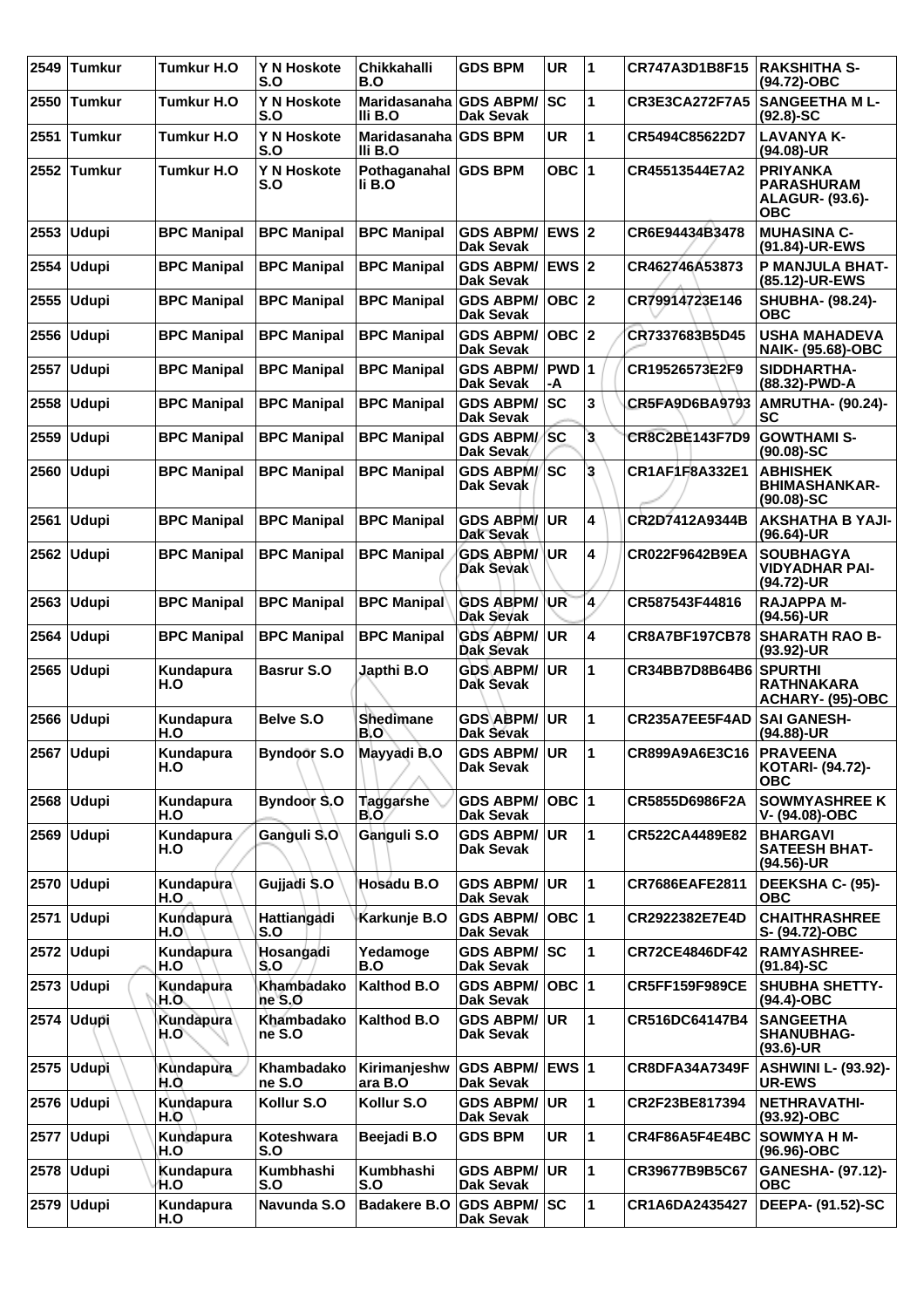| 2580 | <b>Udupi</b> | Kundapura<br>H.O   | Navunda S.O                   | <b>Maravanthe</b><br>B.O      | <b>GDS ABPM/</b><br>Dak Sevak        | PWD 1<br>-В  |    | <b>CR446CCEF55344</b> | <b>SHUBHAMANGALA</b><br><b>SHENOY- (84.48)-</b><br><b>PWD-B</b>        |
|------|--------------|--------------------|-------------------------------|-------------------------------|--------------------------------------|--------------|----|-----------------------|------------------------------------------------------------------------|
| 2581 | <b>Udupi</b> | Kundapura<br>H.O   | Navunda S.O                   | <b>Maravanthe</b><br>B.O      | <b>GDS ABPM/</b><br>Dak Sevak        | <b>UR</b>    | 1  | CR04C82225EE34        | <b>PRASANNA</b><br><b>KUMAR SHETTY-</b><br>(95.84)-UR                  |
| 2582 | <b>Udupi</b> | Kundapura<br>H.O   | Shankaranara<br>vana S.O      | <b>Krodabailur</b><br>B.O     | <b>GDS BPM</b>                       | <b>UR</b>    | 1  | CR4D81163A3A9E        | <b>SINDHU- (94.88)-</b><br><b>OBC</b>                                  |
| 2583 | <b>Udupi</b> | Kundapura<br>H.O   | <b>Shiruru</b><br>(Udupi) S.O | <b>Shiruru</b><br>(Udupi) S.O | <b>GDS ABPM/</b><br>Dak Sevak        | ST           | 1  | CR5C61C5DB9284        | <b>CHAITHRA R-</b><br>$(95.2)$ -ST                                     |
| 2584 | <b>Udupi</b> | Kundapura<br>H.O   | Siddapura<br>(Udupi) S.O      | Hallihole B.O                 | <b>GDS BPM</b>                       | <b>SC</b>    | 1  | CR09AA83ABA4A<br>4    | YASHAVANT ISSAC<br><b>SAMBRE- (94.4)-SC</b>                            |
| 2585 | <b>Udupi</b> | Kundapura<br>H.O   | <b>Tallur S.O</b><br>(Udupi)  | <b>Herikudru</b><br>B.O       | <b>GDS ABPM/</b><br><b>Dak Sevak</b> | <b>EWS1</b>  |    | CR6B7B441948E4        | <b>PRAMOD S</b><br><b>SHETTY- (94.88)-</b><br><b>UR-EWS</b>            |
| 2586 | <b>Udupi</b> | Kundapura<br>H.O   | Tallur S.O<br>(Udupi)         | <b>Uppinakudru</b><br>B.O     | <b>GDS BPM</b>                       | <b>UR</b>    | 1  | CR82C4247F9842        | <b>MADHUSHREE-</b><br>$(95.52)$ -UR                                    |
| 2587 | <b>Udupi</b> | Kundapura<br>H.O   | <b>Tekkatte S.O</b>           | <b>Tekkatte S.O</b>           | <b>GDS ABPM/</b><br>Dak Sevak        | <b>UR</b>    | 1  | CR887A9768E94D        | <b>LALITHA NAYAK-</b><br>$(96.32)$ -UR                                 |
| 2588 | <b>Udupi</b> | Kundapura<br>H.O   | Trasi S.O                     | Hakladi B.O                   | <b>GDS ABPM/</b><br>Dak Sevak        | lsc          | 1  | CR8FF97A2BD1E8        | <b>SUDHA</b><br><b>SHANKRAPPA</b><br><b>CHALAVADI-</b><br>$(93.12)-SC$ |
| 2589 | <b>Udupi</b> | Kundapura<br>H.O   | Vandse S.O                    | <b>Chittoor B.O</b>           | <b>GDS BPM</b>                       | UR-          | 1\ | CR02C49147886C        | <b>ASHRITHA- (95.52)-</b><br><b>OBC</b>                                |
| 2590 | <b>Udupi</b> | Kundapura<br>H.O   | Vandse S.O                    | Harkur B.O                    | <b>GDS ABPM/</b><br>Dak Sevak        | <b>OBC</b>   | 1  | CR423217DACDC<br>С    | <b>MOHAMMED RIZA-</b><br>$(95.36)$ -OBC                                |
| 2591 | <b>Udupi</b> | Kundapura<br>H.O   | Vandse S.O                    | <b>Jadkal B.O</b>             | <b>GDS ABPM/</b><br>Dak Sevak        | UR.          | 1  | <b>CR44E7AAC487E5</b> | DEEPA- (93.92)-<br><b>OBC</b>                                          |
| 2592 | <b>Udupi</b> | Kundapura<br>H.O   | Vandse S.O                    | Jadkal B.O                    | <b>GDS BPM</b>                       | OBC $ 1$     |    | CR54A2DCA2B29<br>D    | <b>BHAVYASHREE-</b><br>(95.52)-OBC                                     |
| 2593 | <b>Udupi</b> | Kundapura<br>H.O   | Vandse S.O                    | Keradi B.O                    | <b>GDS ABPMA</b><br>Dak Sevak        | UR.          | 1/ | CR59DCB88C3814        | AMBIKA R- (94.72)-<br><b>OBC</b>                                       |
| 2594 | <b>Udupi</b> | Kundapura<br>H.O   | Vandse S.O                    | Melhosur B.O                  | <b>GDS ABPM/</b><br>Dak Sevak        | <b>OBC</b> 1 |    | CR844D58384124        | <b>DEEKSHITH</b><br>KUMAR- (95)-OBC                                    |
| 2595 | <b>Udupi</b> | Kundapura<br>H.O   | Vandse S.O                    | Mudur B.O                     | <b>GDS BPM</b>                       | <b>ST</b>    | 1  | CR34F8D1799F7D        | <b>MARUTI M HANDI-</b><br>$(94.88) - ST$                               |
| 2596 | <b>Udupi</b> | <b>Manipal H.O</b> | <b>Barkur S.O</b>             | Yedthadi B.O                  | <b>GDS ABPM/</b><br>Dak Sevak        | ОВС  1       |    | CR1A4E4AD4442C        | <b>PRAVEENA S-</b><br>(95.68)-OBC                                      |
|      | 2597 Udupi   | <b>Manipal H.O</b> | <b>Brahmavara</b><br>S.O      | Kunjal B.O                    | <b>GDS ABPM/</b><br>Dak Sevak        | <b>UR</b>    | 1  | CR047844134C9A        | <b>SANDEEP S-</b><br>$(93.92)$ -ST                                     |
|      | 2598 Udupi   | <b>Manipal H.O</b> | Cherkadi S.O                  | Cherkadi S.O                  | GDS ABPM/ UR<br>Dak Sevak            |              | 1  | CR4DA3CAB26CC         | <b>UTTAM- (94.56)-</b><br><b>OBC</b>                                   |
|      | 2599 Udupi   | <b>Manipal H.O</b> | Cherkadi S.O                  | Haluvalli B.O                 | <b>GDS BPM</b>                       | EWS $ 1$     |    | CR45588CCB9E82        | <b>ANANTHA PAI-</b><br>(94.56)-UR-EWS                                  |
|      | 2600 Udupi   | <b>Manipal H.O</b> | Cherkadi S.O                  | Karje B.O                     | <b>GDS ABPM/</b><br><b>Dak Sevak</b> | OBC  1       |    | CR4284DE2295D2        | <b>BHARAT KESHAV</b><br><b>PATGAR- (95.84)-</b><br><b>OBC</b>          |
| 2601 | <b>Udupi</b> | Manipal H.O        | Kemmannu<br>S.O               | Hoode B.O                     | <b>GDS BPM</b>                       | UR.          | 1  | <b>CR334D1EDB118A</b> | <b>VARUN S TONSE-</b><br>(97.44)-UR                                    |
|      | 2602 Udupi   | Manipal H.O        |                               | Kokkarne S.O. Kokkarne S.O.   | <b>GDS ABPM/</b><br>Dak Sevak        | OBC  1       |    | CR5E6567E71118        | <b>HARIPRASAD RAO-</b><br>$(95.2)$ -OBC                                |
| 2603 | <b>Udupi</b> | Manipal H.O.       | Kokkarne S.O                  | Nalkur B.O                    | <b>GDS ABPM/</b><br>Dak Sevak        | OBC  1       |    | CR14FD8C264A4D        | <b>NAGARAJA-</b><br>(94.56)-OBC                                        |
| 2604 | Udupi        | Manipal H.O        | Krodashrama<br>S.O            | Krodashrama<br>S.O            | <b>GDS ABPM/</b><br>Dak Sevak        | <b>UR</b>    | 1  | CR25644CA5A2B4        | <b>GAUTHAM- (93.12)-</b><br><b>SC</b>                                  |
|      | 2605   Udupi | Manipal H.O        | Malpe S.O                     | Kudrukere<br>B.O              | <b>GDS BPM</b>                       | <b>SC</b>    | 1  | CR2A1A6C7DDB8<br>F    | GANGADHARA-<br>$(91.84)$ -SC                                           |
|      | 2606 Udupi   | <b>Manipal H.O</b> | <b>Manipal H.O</b>            | <b>Manipal H.O</b>            | <b>GDS ABPM/</b><br>Dak Sevak        | <b>UR</b>    | 1  | CR32C18BEF9A82        | <b>PRAVEEN A</b><br>KOPPAL- (95.04)-<br>SC                             |
|      | 2607 Udupi   | <b>Manipal H.O</b> | Parkala S.O                   | <b>Badagabettu</b><br>B.O     | <b>GDS ABPM/</b><br>Dak Sevak        | <b>UR</b>    | 1  | CR3899E2EB12A1        | <b>SRIVATSA</b><br><b>KEDLAYA- (93.12)-</b><br>UR                      |
|      | 2608 Udupi   | <b>Manipal H.O</b> | Parkala S.O                   | Parkala S.O                   | <b>GDS ABPM/</b><br><b>Dak Sevak</b> | OBC  1       |    | CR14612B85E45B        | <b>ANUSHA- (94.88)-</b><br><b>OBC</b>                                  |
| 2609 | <b>Udupi</b> | <b>Manipal H.O</b> | Saligrama<br>S.O (Udupi)      | Parampalli<br>B.O             | <b>GDS ABPM/ SC</b><br>Dak Sevak     |              | 1  | CR6B3BE5CE8764        | <b>SOVIYA- (93.44)-SC</b>                                              |
|      | 2610 Udupi   | <b>Manipal H.O</b> | <b>Santhekatte</b><br>S.O     | <b>Santhekatte</b><br>S.O     | <b>GDS ABPM/ UR</b><br>Dak Sevak     |              | 1  | CR463F1CC3C6A8        | <b>PRAJNA BHAT-</b><br>(94.08)-UR                                      |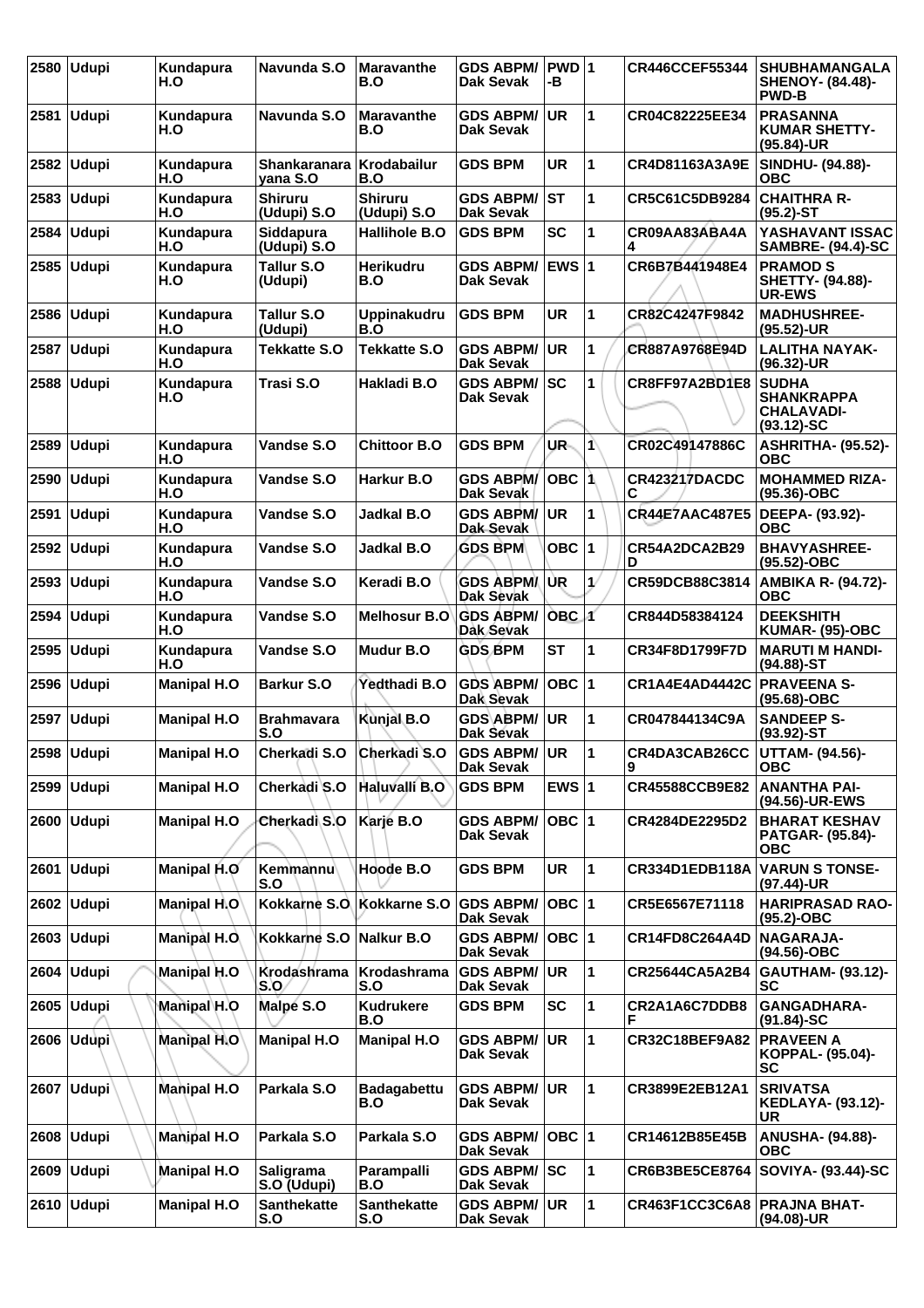| 2611 | <b>Udupi</b> | <b>Manipal H.O</b> | <b>Sasthan S.O</b>       | Yedabettu<br>B.O         | <b>GDS ABPM/</b><br><b>Dak Sevak</b> | <b>EWS1</b>  |    | CR012B46E24644        | <b>MANJUSHREE B</b><br>RAI- (84.48)-UR-<br><b>EWS</b>   |
|------|--------------|--------------------|--------------------------|--------------------------|--------------------------------------|--------------|----|-----------------------|---------------------------------------------------------|
| 2612 | <b>Udupi</b> | <b>Manipal H.O</b> | Sasthan S.O              | Yedabettu<br>B.O         | <b>GDS BPM</b>                       | <b>UR</b>    | 1  | CR8CF59B53E435        | <b>JOYSON</b><br><b>RODRIGUES-</b><br>(96.16)-OBC       |
| 2613 | <b>Udupi</b> | Udupi H.O          | Ambalapadi<br>S.O        | Kadekar B.O              | <b>GDS BPM</b>                       | EWS $ 1$     |    | CR64A529E62FC2        | <b>N GOWRISHREE-</b><br>(91.68)-UR-EWS                  |
| 2614 | Udupi        | Udupi H.O          | Ambalapadi<br>S.O        | Kidiyur B.O              | <b>GDS ABPM/</b><br><b>Dak Sevak</b> | <b>UR</b>    | 1  | <b>CR4EE91796C9DC</b> | <b>SHRAVYA- (93.76)-</b><br>SC                          |
| 2615 | <b>Udupi</b> | Udupi H.O          | Kaup S.O                 | Kaup S.O                 | <b>GDS ABPM/</b><br><b>Dak Sevak</b> | <b>UR</b>    | 1  | CR44DB12D78A24        | <b>MAHIMA S AMIN-</b><br>(94.24)-UR                     |
| 2616 | <b>Udupi</b> | Udupi H.O          | Kunjibettu<br>S.O        | Kunjibettu<br>S.O        | <b>GDS ABPM/</b><br><b>Dak Sevak</b> | <b>UR</b>    | 1  | CR7535AF444274        | <b>SHWETHA- (96.16)-</b><br>UR                          |
|      | 2617 Udupi   | Udupi H.O          | <b>Moodubelle</b><br>S.O | <b>Kattingere</b><br>B.O | <b>GDS BPM</b>                       | OBC $ 1$     |    | CR1F4617491D35        | <b>VIKAS- (94.24)-OBC</b>                               |
|      | 2618 Udupi   | Udupi H.O          | Padubidri S.O            | <b>Nandikur B.O</b>      | <b>GDS ABPM/</b><br>Dak Sevak        | <b>EWS 1</b> |    | CR81B78944C4F6        | <b>AISHWARYALAKS</b><br>HMI C- (81.6)-UR-<br><b>EWS</b> |
| 2619 | <b>Udupi</b> | Udupi H.O          | Shirva S.O               | Kodupanjimar<br>B.O      | <b>GDS BPM</b>                       | <b>SC</b>    | 1  | CR081512C44483        | <b>JAYAKEERTHI R-</b><br>$(94.88) - SC$                 |
| 2620 | <b>Udupi</b> | Udupi H.O          | Shirva S.O               | <b>Padubelle</b><br>B.O  | <b>GDS BPM</b>                       | OBC          | 1  | <b>CR5683F5C8DE58</b> | <b>SATHVIK- (95.04)-</b><br><b>OBC</b>                  |
| 2621 | <b>Udupi</b> | Udupi H.O          | Shirva S.O               | <b>Pernal B.O</b>        | <b>GDS BPM</b>                       | PWD.1<br>-C  |    | <b>CR0FA8223DA74D</b> | <b>JAYANTHA- (88.16)-</b><br><b>PWD-C</b>               |
| 2622 | <b>Udupi</b> | Udupi H.O          | Shirva S.O               | Sooda B.O                | <b>GDS ABPM/</b><br>Dak Sevak        | <b>UR</b>    | 1  | CR156A6AAE5B13        | <b>BHAGYASHREE</b><br><b>BHAT- (95.04)-UR</b>           |
| 2623 | <b>Udupi</b> | Udupi H.O          | Uchila S.O               | <b>Belapu B.O</b>        | <b>GDS ABPM/</b><br>Dak Sevak        | OBC          | 11 | CR7D9ED84A1F84        | <b>VAISHNAVI V-</b><br>$(94.24)-OBC$                    |
| 2624 | <b>Udupi</b> | Udupi H.O          | Uchila S.O               | Paniyur B.O              | <b>GDS ABPM/</b><br><b>Dak Sevak</b> | lsc          | 1  | CR8CEF6D59EC4E        | <b>MEGHAMC-</b><br>$(89.44) - SC$                       |
| 2625 | <b>Udupi</b> | Udupi H.O          | Udyavara S.O             | Alevoor B.O              | <b>GDS ABPMA</b><br>Dak Sevak        | OBC  1′      |    | CR8DF486F5BCC8        | <b>ANUSHA P- (94.88)-</b><br><b>OBC</b>                 |

## **Post details for which results withheld**

| S.No           | <b>Division</b> | <b>HO Name</b>              | <b>SO Name</b>        | <b>BO Name</b>               | <b>Post Name</b>                     | ory        | Categ No of<br><b>Posts</b> | <b>Remarks</b>                                                                          |
|----------------|-----------------|-----------------------------|-----------------------|------------------------------|--------------------------------------|------------|-----------------------------|-----------------------------------------------------------------------------------------|
| $\vert$ 1      | Channapatna     | Channapatna<br>H.O          | Honganur S.O          | Virupakshipura<br>B.O        | <b>GDS BPM</b>                       | <b>OBC</b> | 1                           | Selection heldup as per<br>Honble CAT OA NO<br>170/864/2019                             |
| 2              | <b>Bijapur</b>  | <b>Bijapur H.O</b>          | Bableshwar S.O        | Hosur B.O                    | <b>GDS BPM</b>                       | <b>SC</b>  | 1                           | <b>Result withheld as per</b><br>competent authority<br>orders                          |
| 3              | <b>Bijapur</b>  | <b>Bijapur H.O.</b>         | Devar Hippargi<br>S.O | Otihal B.O                   | <b>GDS BPM</b>                       | <b>ST</b>  | 1                           | Selection heldup as per<br><b>Honble CAT OA NO</b><br>200553/2019                       |
| 4              | Raichur         | Raichur H.O                 | Kalmala S.O           | Athnur B.O                   | <b>GDS BPM</b>                       | <b>UR</b>  | 1                           | Selection heldup as per<br><b>Honble CAT Case</b>                                       |
| 5              | Raichur         | Raichur H.O                 | Manvi S.O             | <b>Hirekottanakal</b><br>B.O | <b>GDS BPM</b>                       | <b>SC</b>  | 1                           | Selection heldup as per<br><b>Honble CAT Case</b>                                       |
| 6              | Kolar           | Chickballapur<br>H.O        | Melur S.O<br>(Kolar)  | Melur S.O<br>(Kolar)         | <b>GDS ABPM/</b><br>Dak Sevak        | <b>EWS</b> | 1                           | <b>Notification Dissolved</b><br>as less number of<br>eligible applications<br>received |
| $\overline{7}$ | Kolar           | <b>Chickballapur</b><br>H.O | Sidlaghatta S.O       | Sidlagatta Bazar<br>S.O      | <b>GDS ABPM/</b><br>Dak Sevak        | <b>ST</b>  | 1                           | Selection heldup as per<br>Honble CAT OA NO<br>170/00829/2016                           |
| 8              | Kolar           | Kolar H.O                   | Malur S.O             | Santhehalli B.O              | <b>GDS BPM</b>                       | <b>OBC</b> | 1                           | Result withheld as per<br>competent authority<br>orders                                 |
| 9              | Kolar           | Kolar H.O                   | Rayalpadu S.O         | Kurgepalli B.O               | <b>GDS BPM</b>                       | <b>OBC</b> | 1                           | Result withheld as per<br>competent authority<br>orders                                 |
| 10             | <b>Puttur</b>   | Karkala H.O                 | <b>Shirthady S.O</b>  | <b>Valpady B.O</b>           | <b>GDS ABPM/</b><br>Dak Sevak        | <b>SC</b>  | 1                           | Selection heldup as per<br>Honble CAT OA NO<br>170/760/2019                             |
| 11             | <b>Tumkur</b>   | <b>Tiptur H.O</b>           | <b>Amruthur S.O</b>   | Volagerepura<br>B.O          | <b>GDS ABPM/</b><br><b>Dak Sevak</b> | <b>OBC</b> | 1                           | Selection heldup as per<br>Honble CAT OA NO<br>896/2019                                 |